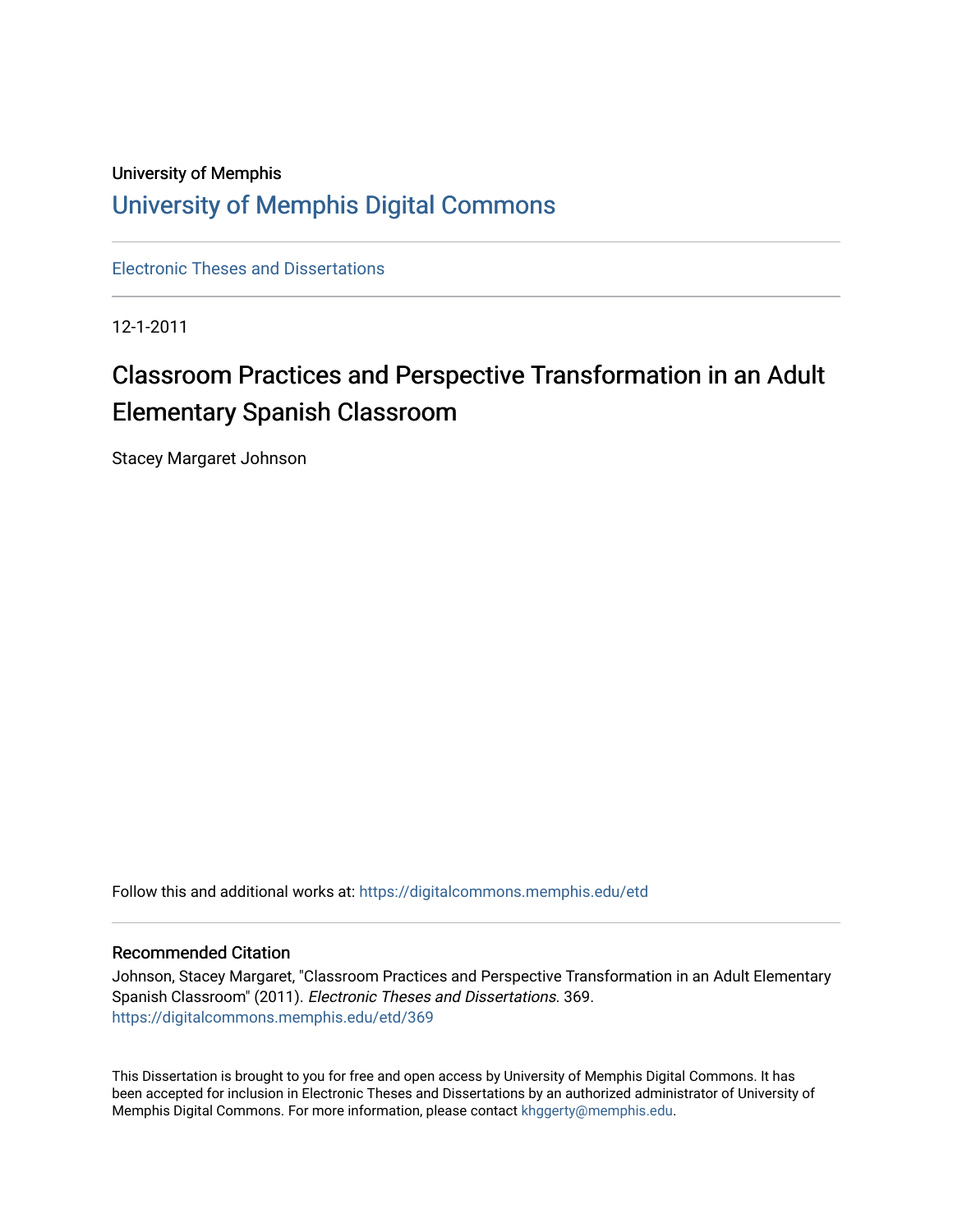# CLASSROOM PRACTICES AND PERSPECTIVE TRANSFORMATION IN AN ADULT ELEMENTARY SPANISH CLASSROOM

by

Stacey M. Johnson

A Dissertation

Submitted in Partial Fulfillment of the

Requirements for the Degree of

Doctor of Education

Major: Higher and Adult Education

The University of Memphis

May 2012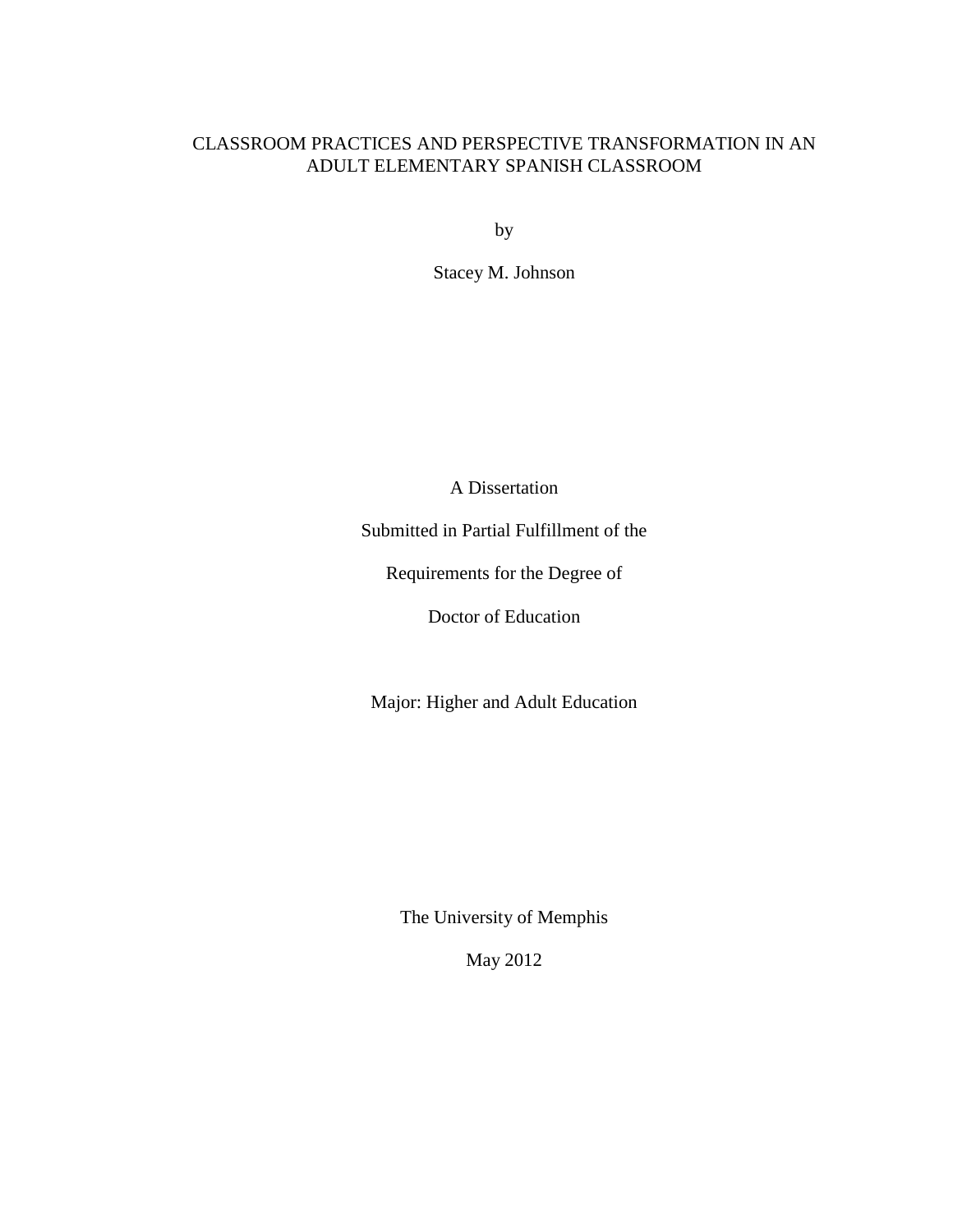Copyright 2011 Stacey M. Johnson

All Rights Reserved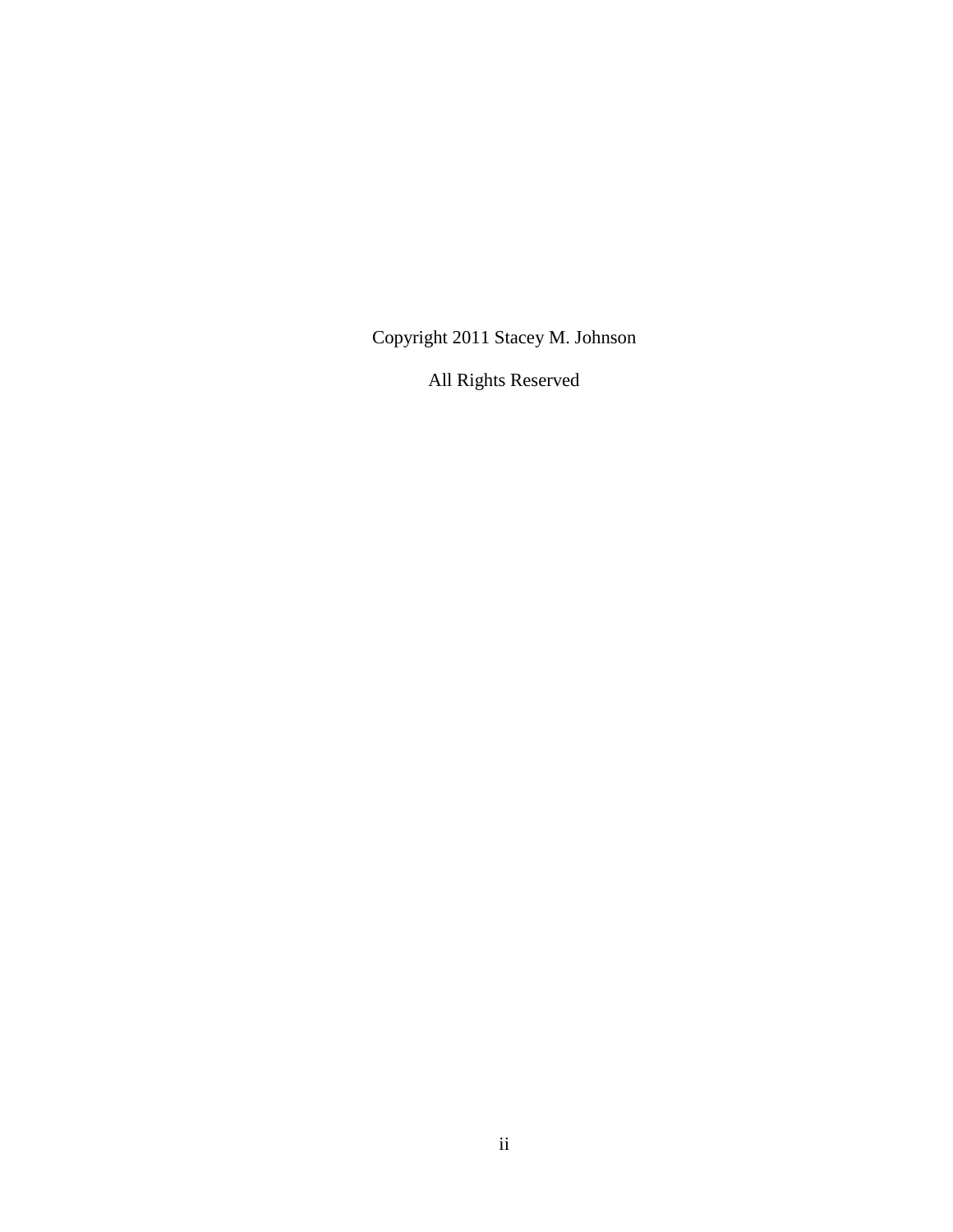# **Dedication**

For my dad,

Stephen D. Johnson,

a loving father and papa, an honorable man,

who wanted this accomplishment for me

even more than I wanted it myself.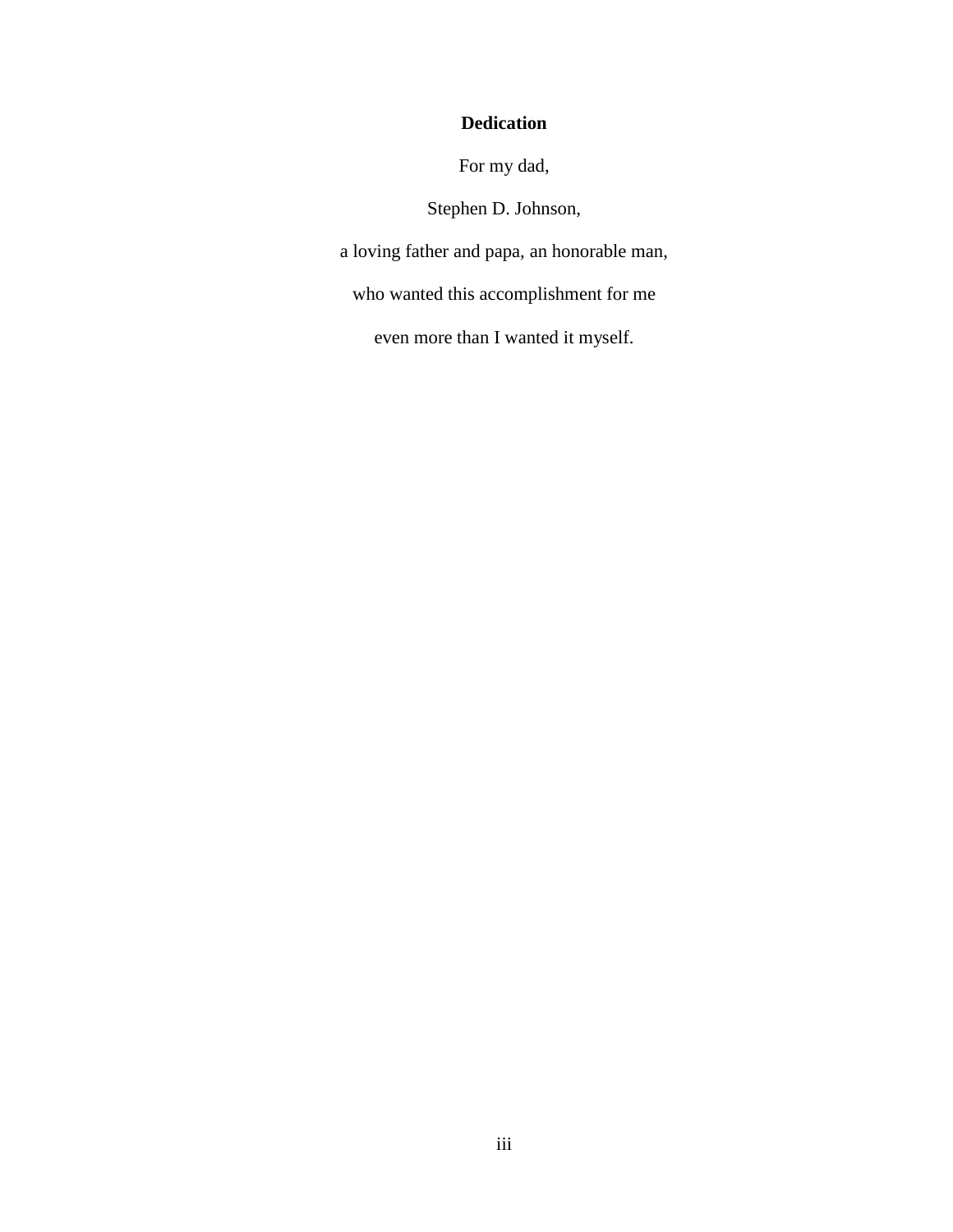## **Acknowledgements**

I would first like to acknowledge the many hundreds of foreign language students with whom I have had the honor of working over the years. I thank all of you for your openness, attention, challenge, humor, frustration, perseverance, friendship, criticism, calls to action, tolerance of my many idiosyncrasies, and most of all, your unpredictable and impressive reactions to a subject matter of which I am hopelessly enamored. I suspect I learned from you much more than you learned from me. I am especially grateful to those particular students who have kept in touch over the years allowing me to be part of their lives outside of the four walls of the classroom.

A generous instructor allowed me into her classroom in order to conduct this research. She has my respect and gratitude. She opened herself up to scrutiny in a way that I never have. I also thank the wonderful instructor who was a guest lecturer in that classroom for welcoming my eavesdropping. Of course, I thank the students who were vulnerable and engaging with me during the study. They allowed me to tell their stories and I deeply appreciate the trust they placed in me.

I thank my family. My parents have contributed in every imaginable way to my well-being with love, security, listening, time, money, cross-country moves, and, most recently, they have enabled my doctoral study with babysitting, copyediting and cheerleading. They are my biggest supporters and closest allies. I thank my brother, the handler, who has always seen me as better than I really am, and his lovely wife. I want to acknowledge the contributions of my extended family, so far away, but always with me. All of these beautiful people I carry in my heart, and I am proud to be part of the family.

iv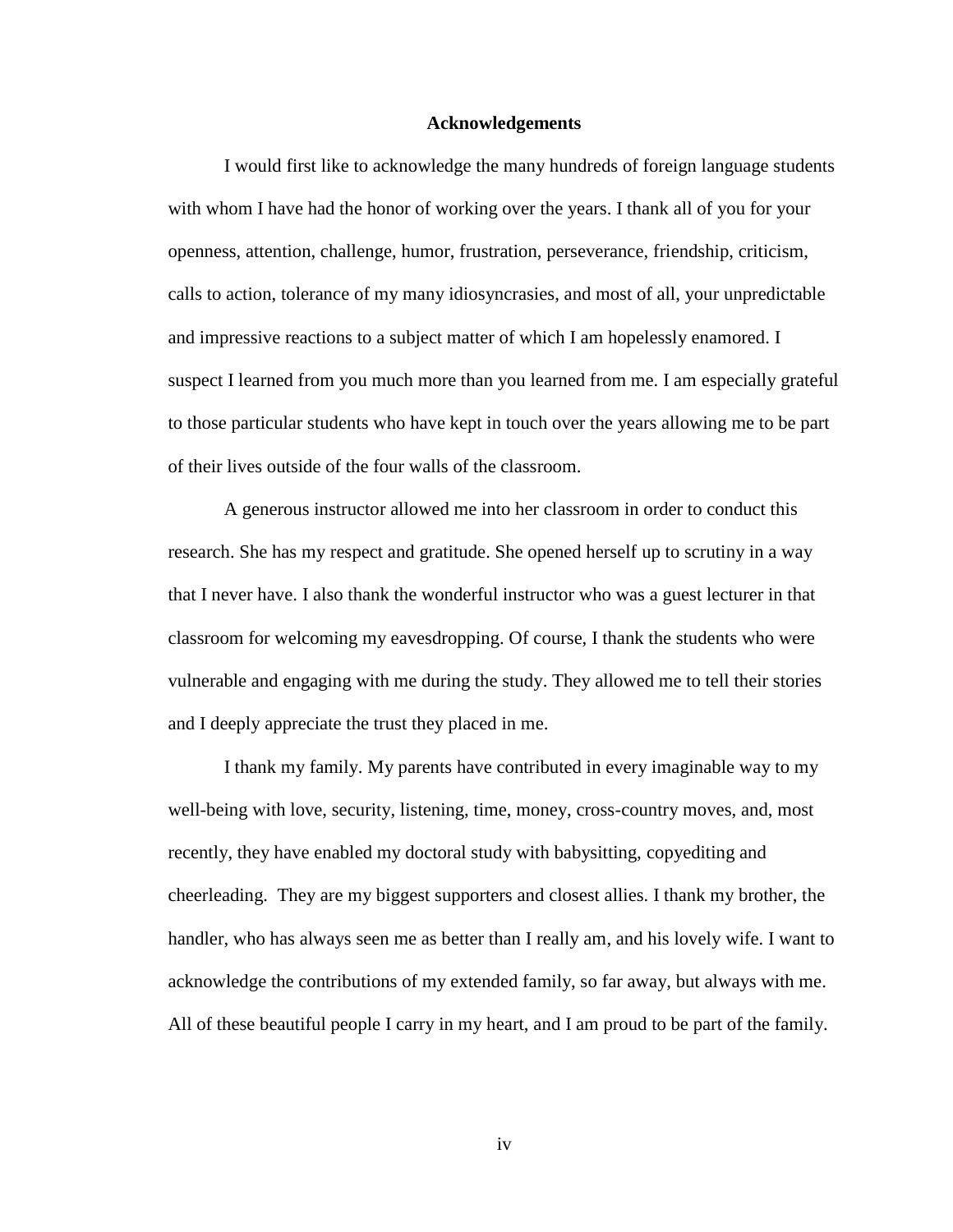I must take a moment to thank the two members of my family who have the arduous task of living with me day and night. My two angelic boys came into my life about a year and a half into my doctoral coursework only to put up with a mommy who gets too little sleep and drinks too much coffee, studies at all hours and never seems to break away from the computer. To my beautiful children, you are the best thing that has ever happened to me and I pray that one day you will look back on our first few years as a family and know that the sacrifices we made were worth it. I love you.

My best friends have not seen or heard from me since I started work on my dissertation, yet they insist that they still love me. For that, I am grateful.

I thank my doctoral dissertation committee. My committee chair has been my teacher, advisor and mentor and I have enjoyed and appreciated our many talks about adult education, language learning, travel, parenting, conservation and other topics essential to life. My entire committee has provided incredibly constructive feedback and has been patient and encouraging. I appreciate their guidance. I also want to thank the administrative staff in the department who helped me navigate the labyrinth of doctoral work every step of the way. I am so grateful to you all.

As an undergraduate, I experienced transformative learning through language study. So many mentors guided me through my own transformation process. I wish to acknowledge my college Spanish professors, my first study abroad advisor who was also my aunt and academic role model, and the amazing teachers at the language academy in Spain where much of my transformation took place. In my life, I have been privileged to know people, like my indomitable granadina or my sainted pucelano, who taught me some of the most important lessons I have ever learned, albeit in less formal settings than

v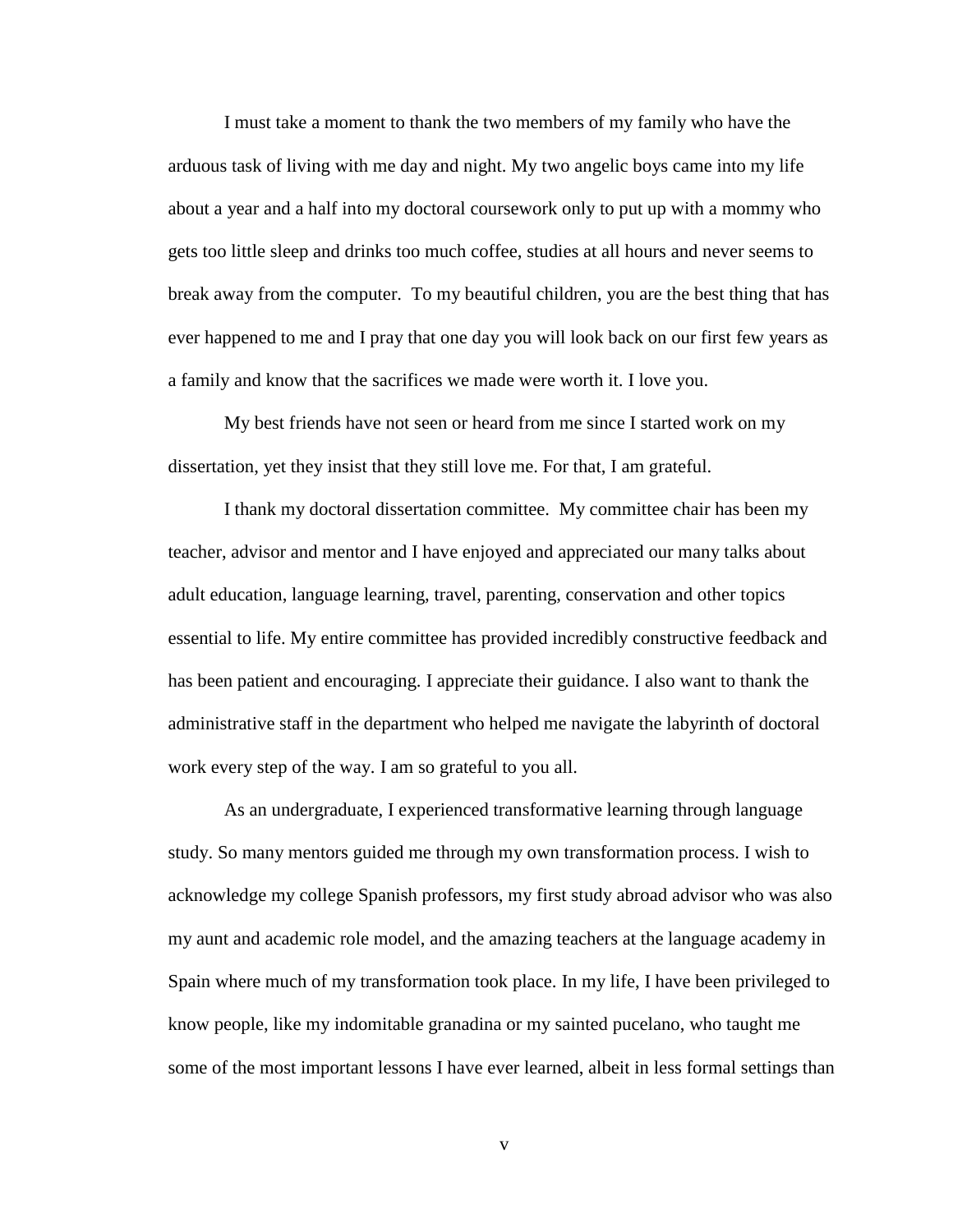a classroom. Thanks to all of you for pouring into me during my own transformative learning.

In my life, my highest aspiration is to honor my God. I thank God for keeping me, guiding me, and ordering my steps.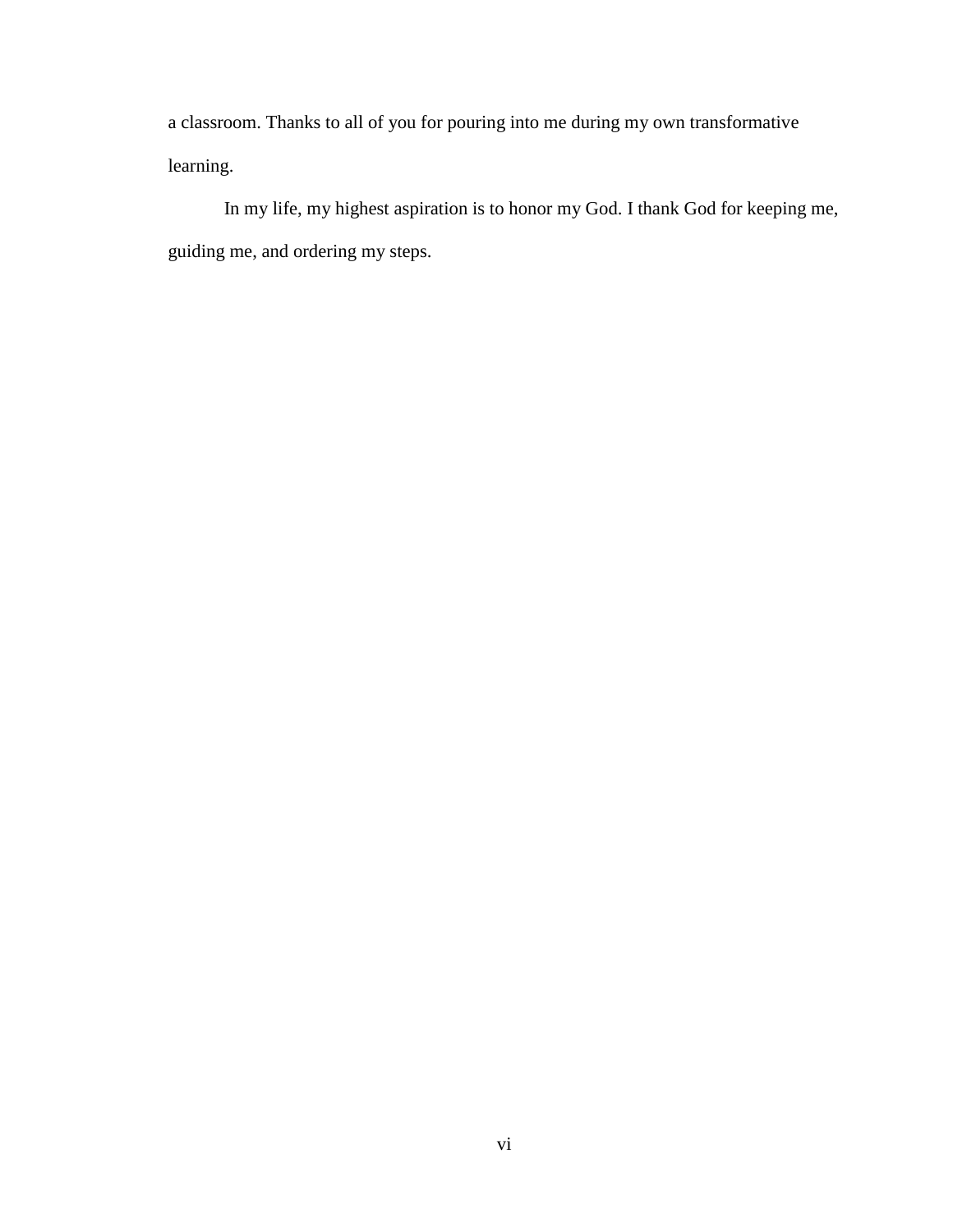# **Abstract**

Johnson, Stacey M., Ed.D. The University of Memphis. May 2012. Classroom Practices and Perspective Transformation in an Adult Elementary Spanish Classroom. Major Professor: Barbara Mullins Nelson, Ph.D.

The purpose of this research was to explore students' experiences of perspective transformation and the classroom practices contributing to that transformation in a firstsemester, college Spanish class.

Purposeful sampling was used to choose a college-level Elementary Spanish I class to study. The qualitative case study design required the collection of three kinds of data: 1) participant observation in the classroom, 2) student learning journals, and 3) oneon-one interviews conducted with eight students purposefully sampled from the class. The criterion for selecting interview participants was evidence in the participant observation and learning journal data of the early stages of perspective transformation.

The participant observation data provided a description of the classroom setting and the instructional techniques therein. Six classroom practices were identified as characteristic of the classroom: 1) direct grammar instruction, 2) English as the primary language of instruction, 3) small-group oral language practice, 4) sidebars on culture and society, 5) learning journals, and 6) the viewing and analysis of a film.

Analysis of the learning journals and one-on-one interviews with the researcher revealed multiple categories of learning reported by students, of which three were determined most likely to be indicators of perspective transformation: 1) learning about differences, 2) learning about connections, and 3) learning about learning. Additionally, the four instructional techniques reported as most important for these categories of

vii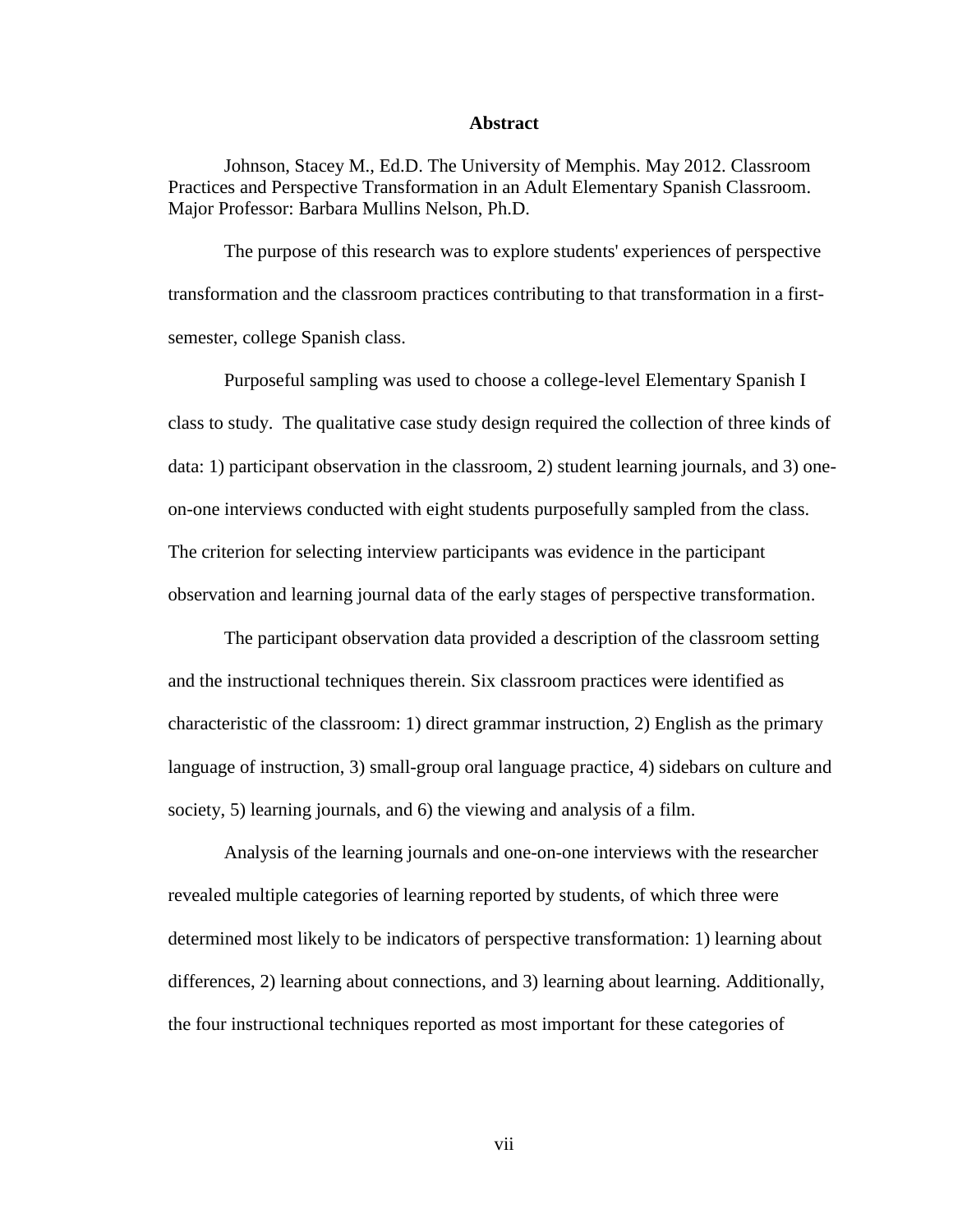learning were 1) sidebars on culture and society, 2) the viewing and analysis of the film, 3) small-group oral production, and 4) learning journals.

In addition to the categories of learning and instruction, analysis of the interview data revealed that the impact of participants' transformative learning was 1) increased openness to language and/or culture and 2) desire for real-world contact with the language and/or culture.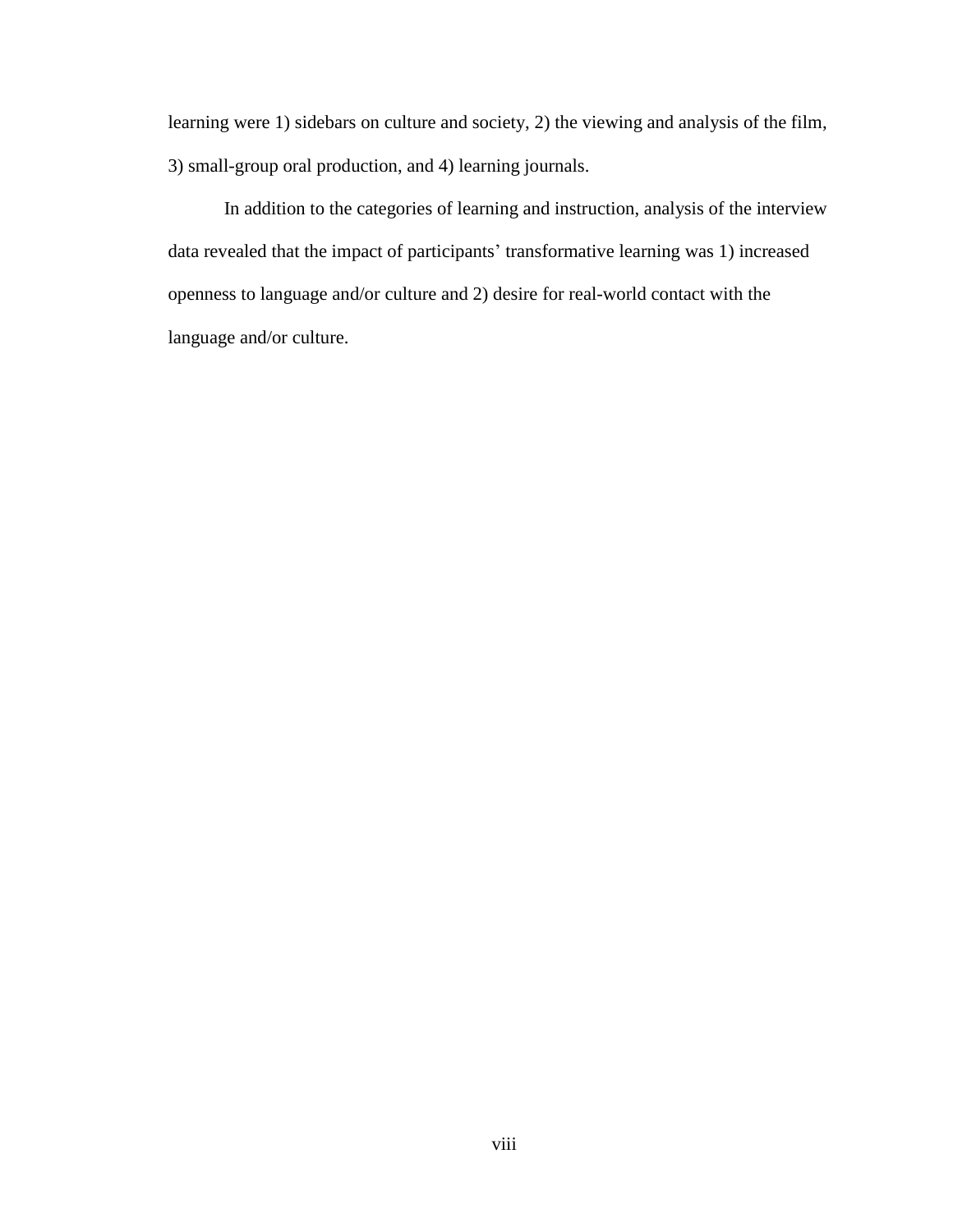# **Table of Contents**

| Chapter |                                                        | Page         |
|---------|--------------------------------------------------------|--------------|
| 1.      | Introduction                                           | 1            |
|         | <b>Research Problem and Context</b>                    | $\mathbf{I}$ |
|         | <b>Research Purpose and Questions</b>                  | 5            |
|         | <b>Assumptions and Limitations</b>                     | 5            |
|         | Definitions                                            | 6            |
|         | Organization of the Study                              | 7            |
| 2.      | Review of the Literature                               | 8            |
|         | <b>Transformative Learning Theory</b>                  | 8            |
|         | <b>Meaning Perspectives</b>                            | 8            |
|         | <b>Metalinguistic Awareness</b>                        | 10           |
|         | <b>Other Related Terms</b>                             | 11           |
|         | Perspective Transformation                             | 12           |
|         | Disorienting Dilemma                                   | 14           |
|         | <b>Critical Reflection</b>                             | 15           |
|         | <b>Activities Promoting Perspective Transformation</b> | 16           |
|         | Foreign Language Teaching Standards                    | 18           |
|         | Social and Psychological Aspects of Language Learning  | 19           |
|         | Acculturation                                          | 19           |
|         | Motivation                                             | 20           |
|         | <b>Connections to Transformative Learning Theory</b>   | 21           |
|         | <b>Sociocultural Contexts</b>                          | 22           |
|         | <b>Critical Pedagogy</b>                               | 23           |
|         | Foreign Language Teaching Approaches                   | 25           |
|         | <b>Adult Education Philosophies Informing Approach</b> | 28           |
|         | Organization of Course Content                         | 31           |
|         | <b>Student and Teacher Roles</b>                       | 33           |
|         | Sources of Knowledge about Language                    | 35           |
|         | Language of Instruction                                | 37           |
|         | <b>Previous Studies</b>                                | 39           |
|         | <b>ESL Study</b>                                       | 39           |
|         | Spanish Study                                          | 41           |
|         | <b>Conclusions of Previous Research</b>                | 42           |
| 3.      | Methodology                                            | 44           |
|         | Case Study Design                                      | 44           |
|         | <b>Case Selection</b>                                  | 45           |
|         | Data Sources                                           | 48           |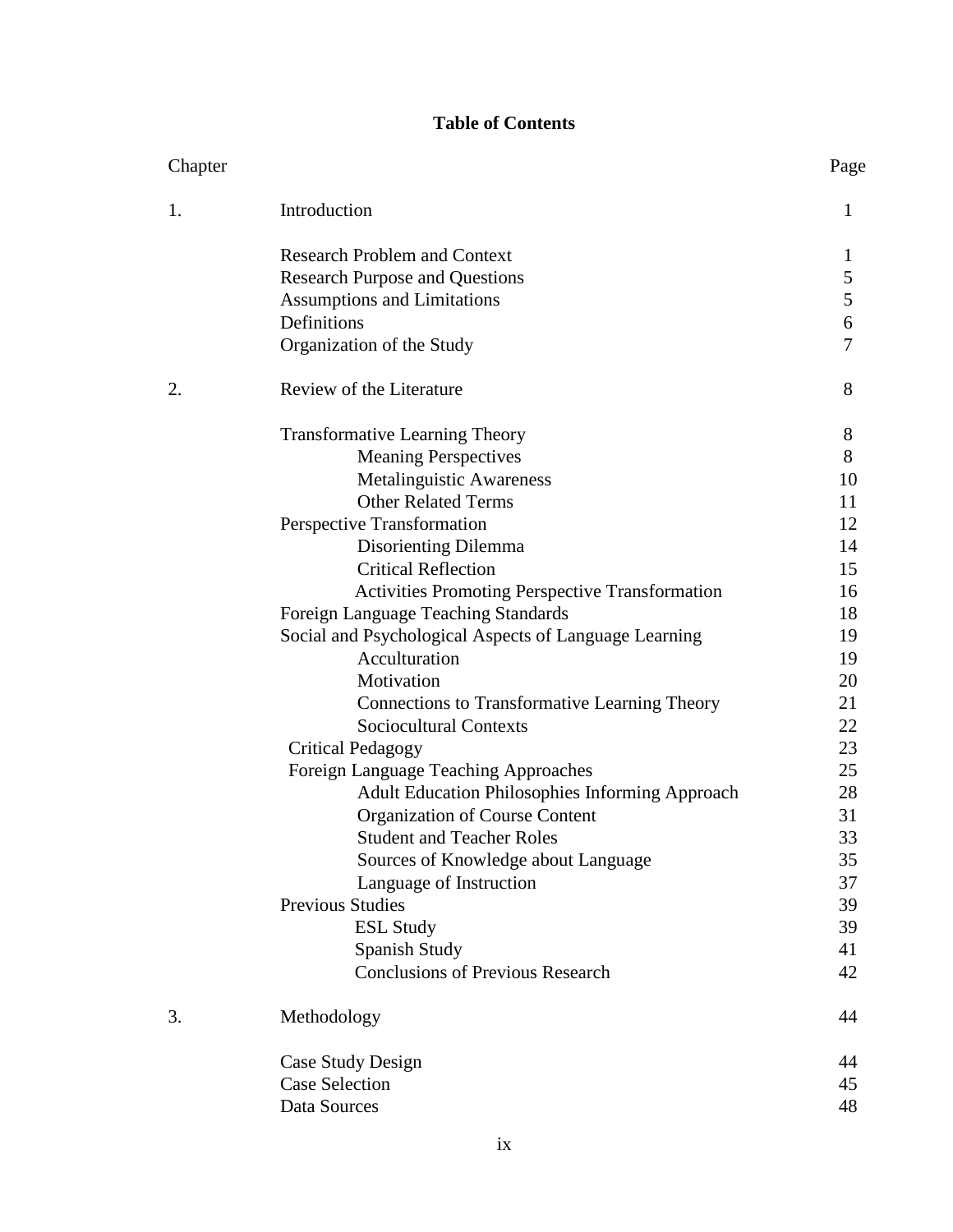|    | <b>Student Learning Journals</b>                      | 50  |
|----|-------------------------------------------------------|-----|
|    | Analysis of Student Learning Journals                 | 53  |
|    | <b>Participant Observation Data</b>                   | 54  |
|    | <b>Audio Recordings</b>                               | 55  |
|    | <b>Field Notes</b>                                    | 55  |
|    | Analysis of Participant Observation Data              | 55  |
|    | <b>Interview Data</b>                                 | 57  |
|    | <b>Participant Selection</b>                          | 58  |
|    | <b>Interviews</b>                                     | 58  |
|    | Analysis of Interview Data                            | 62  |
|    | <b>Member Checks</b>                                  | 64  |
|    | Peer Debriefing                                       | 64  |
|    | Reporting the Data                                    | 65  |
|    | <b>Findings from Each Source</b>                      | 65  |
|    | <b>Treatment of Student Identities</b>                | 66  |
|    | Researcher's Role in the Study                        | 67  |
|    | Subjectivities                                        | 67  |
|    | <b>Ethical Considerations</b>                         | 70  |
| 4. | The Classroom Setting                                 | 73  |
|    | Description of the Setting                            | 73  |
|    | The Physical Space                                    | 74  |
|    | The Instructors                                       | 74  |
|    | Teacher/Student Dynamic                               | 76  |
|    | Retention                                             | 77  |
|    | The Textbook                                          | 77  |
|    | <b>Instructional Characteristics</b>                  | 80  |
|    | Direct Grammar Instruction                            | 81  |
|    | <b>English as Primary</b>                             | 82  |
|    | <b>Small-Group Oral Production</b>                    | 83  |
|    | Sidebars                                              | 85  |
|    | <b>Student Learning Journals</b>                      | 86  |
|    | Film                                                  | 87  |
|    | <b>Student Conduct and Perspective Transformation</b> | 95  |
|    | Philosophical Orientation                             | 96  |
| 5. | Findings                                              | 98  |
|    | Learning Journal Findings                             | 98  |
|    | <b>What Did Students Learn?</b>                       | 100 |
|    | <b>Content Learning</b>                               | 100 |
|    | <b>Skills Learning</b>                                | 101 |
|    | Personalized Learning                                 | 101 |
|    | <b>Contextualized Learning</b>                        | 102 |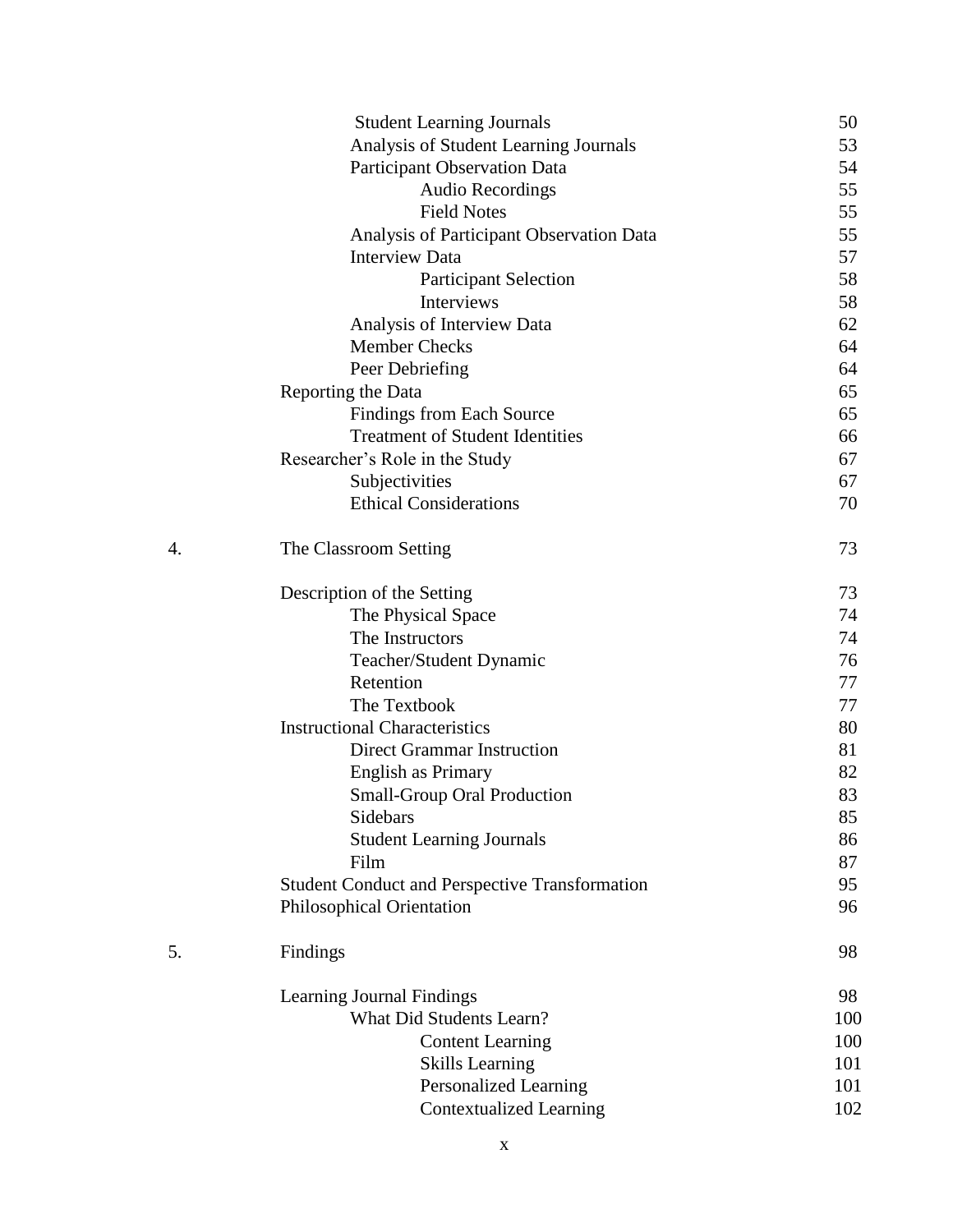|    | Learning about Learning                           | 103 |
|----|---------------------------------------------------|-----|
|    | Learning about Differences                        | 104 |
|    | Learning about Connections                        | 106 |
|    | <b>Summary of What Students Learned</b>           | 107 |
|    | How Did Students Learn?                           | 107 |
|    | Did Perspective Transformation Occur?             | 108 |
|    | <b>Exploring New Sources of Knowledge</b>         | 109 |
|    | <b>Becoming More Self-Directed</b>                | 111 |
|    | <b>Critical Self-Assessment</b>                   | 112 |
|    | <b>Strong Emotional Responses</b>                 | 113 |
|    | <b>Selecting Interview Participants</b>           | 115 |
|    | The Interview Participants                        | 117 |
|    | Alexa                                             | 117 |
|    | Bella                                             | 118 |
|    | Emily                                             | 118 |
|    | Jade                                              | 118 |
|    | Joe                                               | 119 |
|    | Keisha                                            | 119 |
|    | Sandy                                             | 120 |
|    | Ten                                               | 120 |
|    | <b>Interview Findings</b>                         | 121 |
|    | <b>What Did Students Learn?</b>                   | 122 |
|    | Learning about Differences                        | 122 |
|    | Learning about Connections                        | 124 |
|    | Learning about Learning                           | 126 |
|    | New Developments in What Students Learned         | 130 |
|    | What Students Did Not Know They Learned           | 132 |
|    | How Did Students Learn?                           | 134 |
|    | Sidebars                                          | 135 |
|    | <b>Small-Group Oral Activities</b>                | 138 |
|    | <b>Student Learning Journals</b>                  | 141 |
|    | Did Perspective Transformation Occur?             | 143 |
| 6. | Conclusions                                       | 149 |
|    | Analysis of the Research Questions                | 149 |
|    | In What Ways Did Participants Transform?          | 149 |
|    | What Classroom Practices Did Participants Report? | 153 |
|    | How Did Participants Describe the Impact?         | 155 |
|    | Openness                                          | 155 |
|    | <b>Real-world Contact</b>                         | 158 |
|    | Implications                                      | 163 |
|    | Implications for Adult Foreign Language Education | 163 |
|    | <b>Implications for Assessment</b>                | 167 |
|    | <b>Implications for Language Teacher Training</b> | 168 |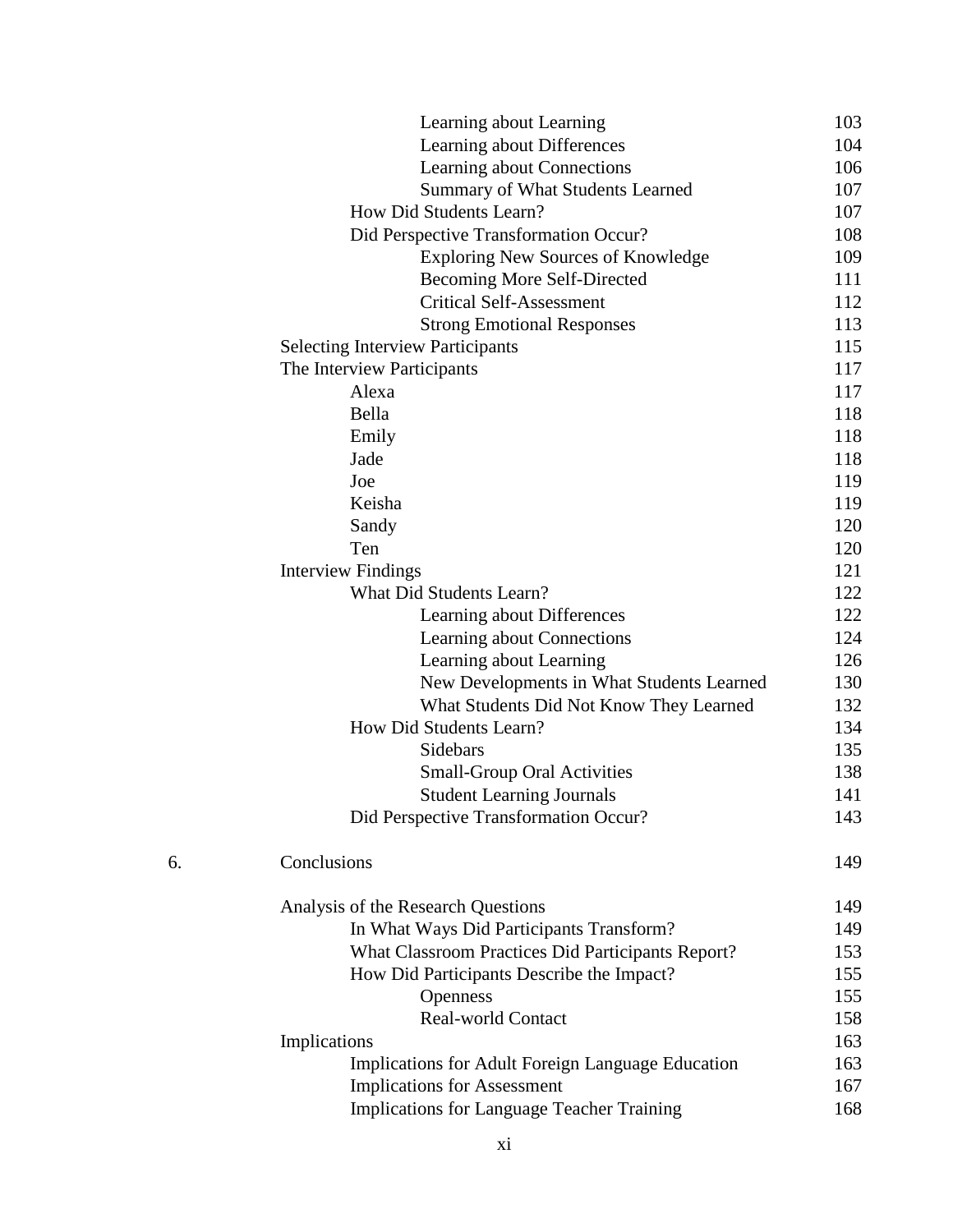|            | <b>Implications for Transformative Learning Theory</b> | 168 |
|------------|--------------------------------------------------------|-----|
|            | <b>Recommendations for Future Research</b>             | 169 |
|            | Conclusion                                             | 170 |
| References |                                                        | 172 |
| Appendices |                                                        | 184 |
|            | A. Informed Consent                                    | 184 |
|            | B. Interview Guide                                     | 187 |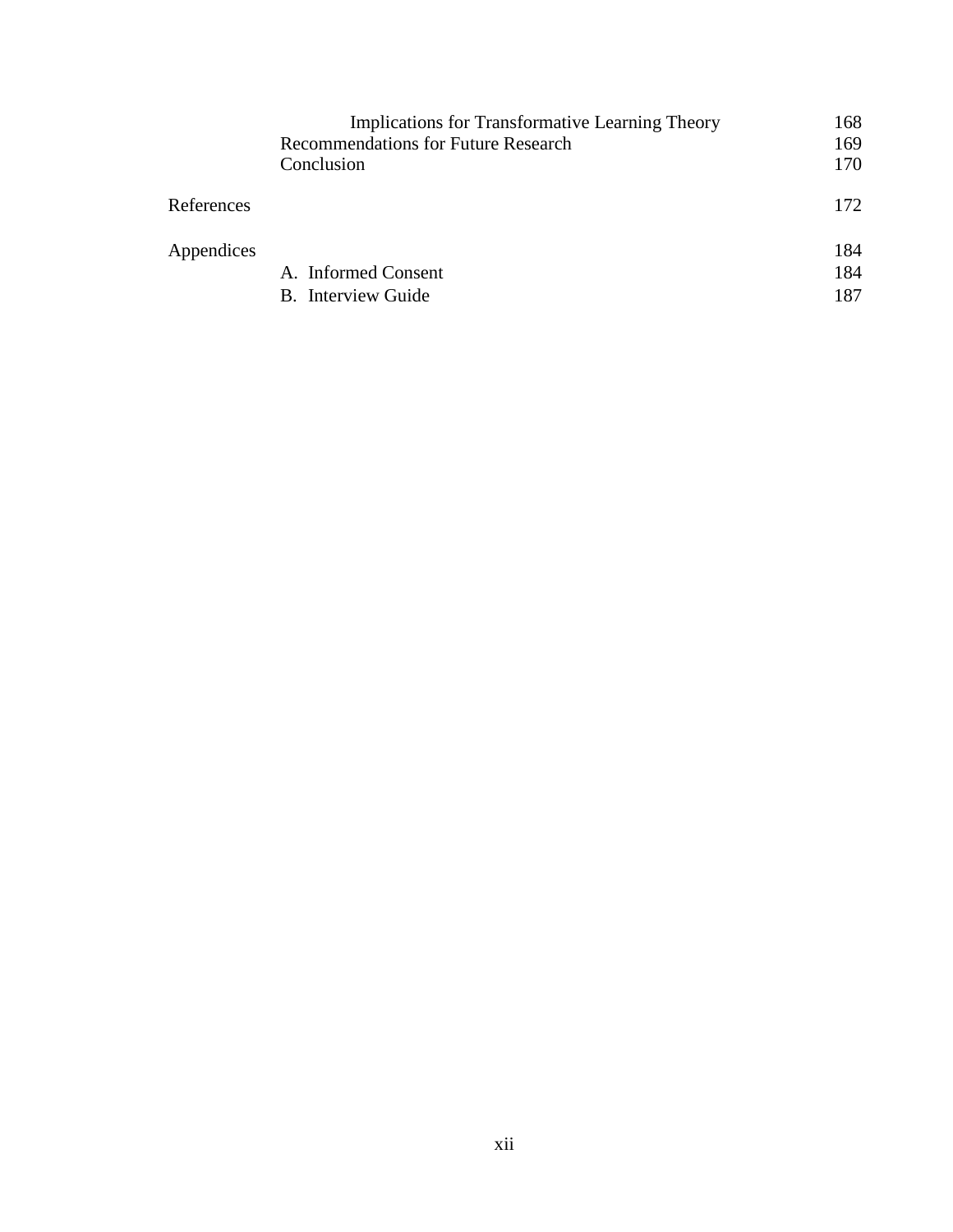## **Chapter 1**

## **Introduction**

This study examined students' experiences of perspective transformation and the classroom activities contributing to that transformation in a first-semester, college Spanish class. Drawing on literature from the fields of adult education and foreign language education, this research contributes to the understanding of classroom practices that best support adult students through their initial stages of perspective transformation. The case study design employed qualitative methods to collect data through participant observation, student learning journals, and one-on-one interviews which were analyzed to answer the research questions.

## **Research Problem and Context**

As part of the general education requirement for college and university students in the United States, elementary Spanish courses require students to demonstrate factual knowledge, such as the vocabulary and grammar, and proficiency with language skills. A typical course description for first-semester, college Spanish might include statements about students demonstrating mastery of the present verb tense, vocabulary, the four language skills (listening, speaking, reading, writing), and cultural knowledge. Despite the undeniable importance of learning this content, this knowledge is only the beginning of learning for many adult students.

Studying a foreign language can be a catalyst for students to engage in critical reflection about language and culture including how language and culture affect the way they interact with the world. This critical reflection can lead to another important kind of learning, conceptualized by Mezirow (1991) as transformative learning, which is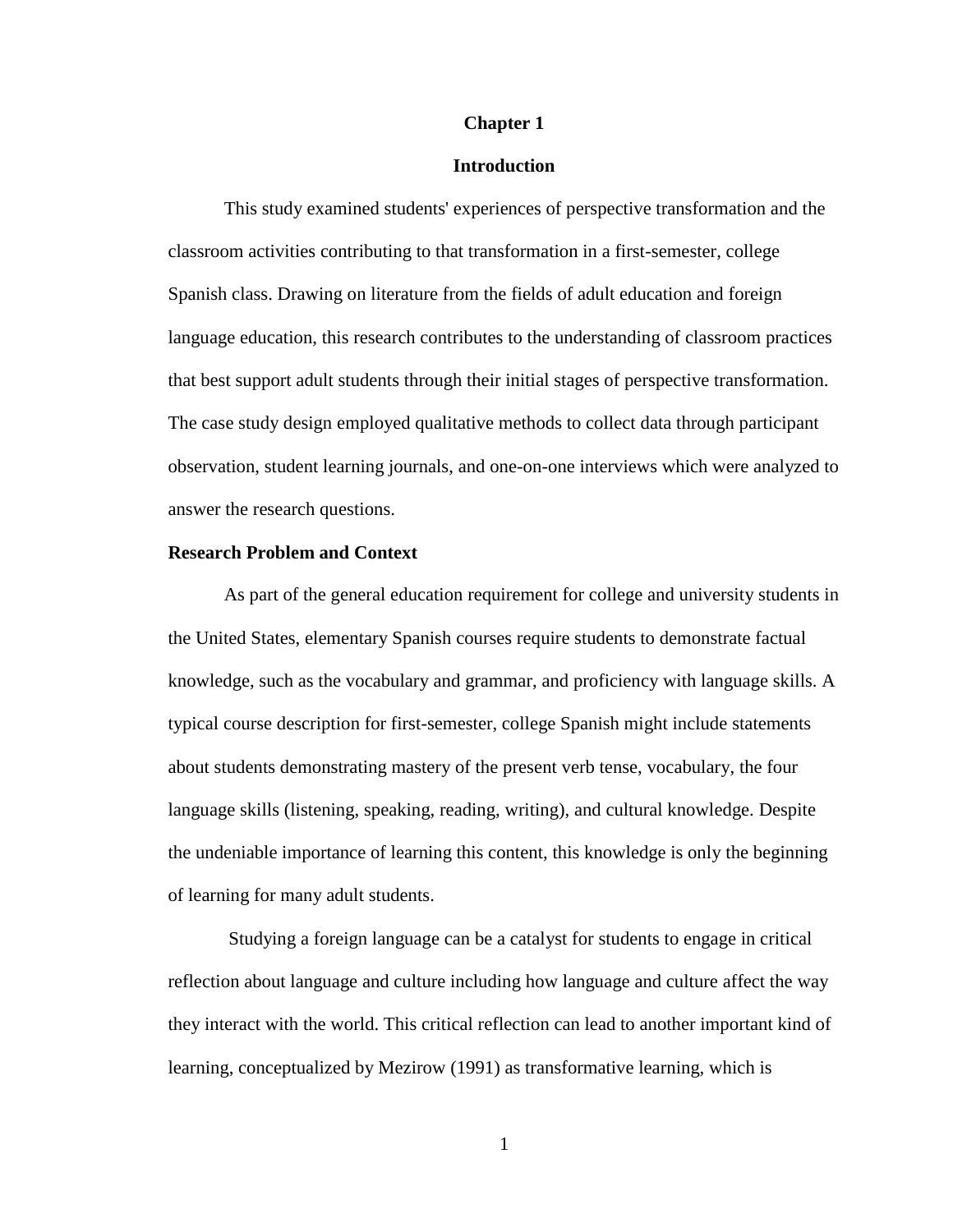distinguished from other kinds of learning by the presence of perspective transformation. Perspective transformation is a process of interpreting experience in a new way, from a new perspective, and may begin in a classroom as a result of critical reflection and consciousness-raising.

While transformative learning has not traditionally been an explicit objective in adult foreign language classes, its importance is highlighted when one considers that few college students who study foreign language go on to attain linguistic proficiency (Byram, 2010; Malone, Rifkin, Christian, & Johnson, 2005). Attaining proficiency is an investment of time that many students cannot make. The United States government (National Virtual Translation Center, 2007) estimated that in order to attain only a general proficiency in a language linguistically and culturally similar to English, one needs about 600 hours of instruction. On a typical college schedule of 45 classroom hours per three-credit, semester-long class, 600 hours equals more than 13 semesters of foreign language instruction. To put the numbers in context, 13 semesters is enough language study to qualify as a language major in most bachelor's degree programs. Advanced proficiency in a language requires even more classroom hours. In addition, if one studies a language with significant linguistic and cultural differences, such as Hindi or Russian, the number of required hours jumps to 1100, or more than 25 semesters of language instruction, nearly twice the amount of study required for a language major. A general proficiency in Arabic, which English speakers find very difficult to learn, would require 2200 hours, or more than 50 semesters of instruction, which are more hours than required for an entire Bachelor's degree. It is no wonder, given the challenge of time and effort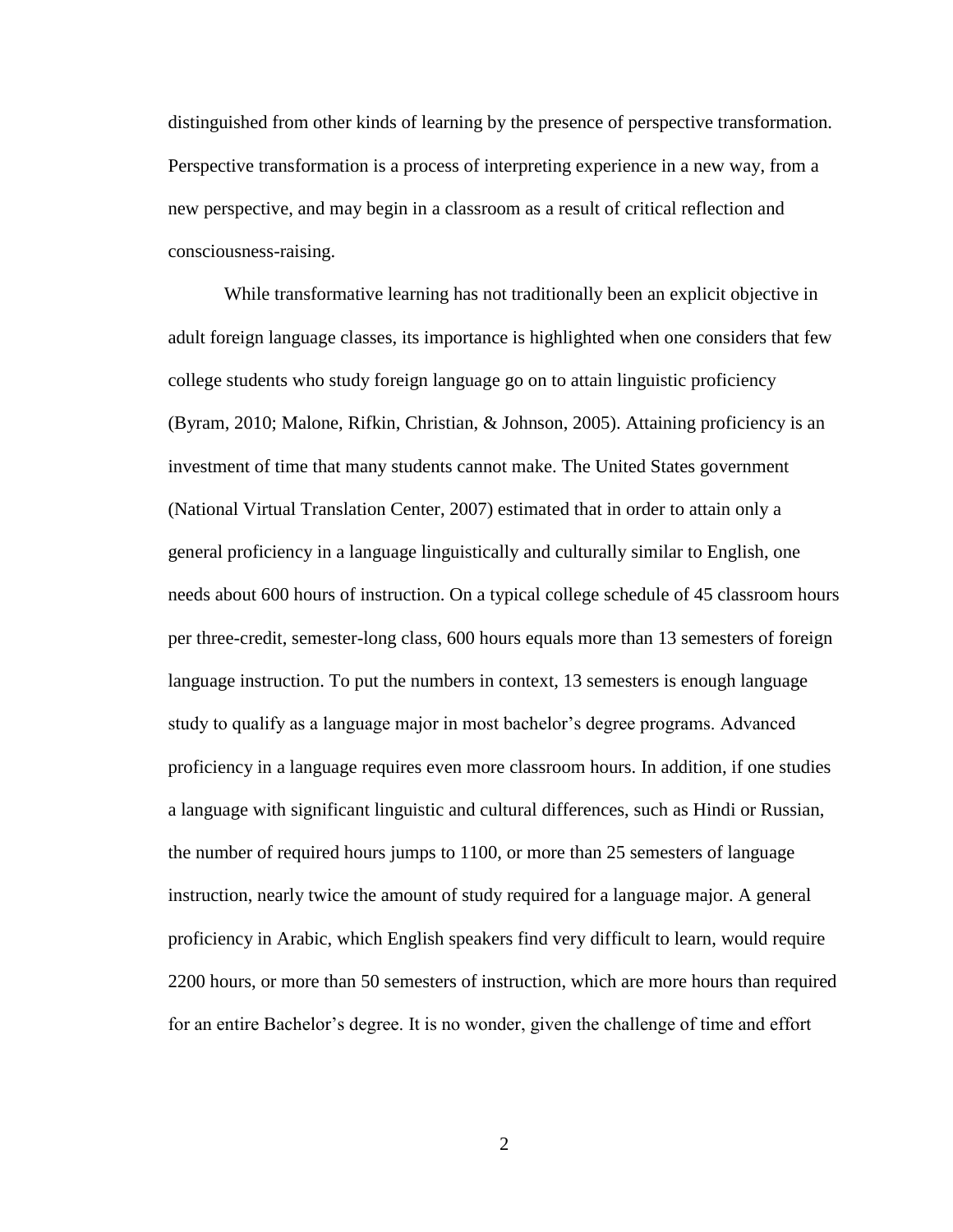that gaining proficiency represents, that most students never become linguistically proficient.

A survey of foreign language enrollments in the United States (Furman, Goldberg, & Lusin, 2007) revealed that while 8.6% of postsecondary enrollments were in foreign language courses, only 1.4% of those enrollments were in advanced courses. The large majority of the students studying foreign language in American postsecondary institutions are not majors studying advanced content courses, but rather students taking elementary and intermediate language courses to fulfill degree requirements or for other reasons such as intercultural understanding or career motivations (American Council for the Teaching of Foreign Languages [ACTFL], n.d). Given the number of hours required to become proficient, it is clear that students who fulfill only a two- or four-semester requirement are not attaining linguistic proficiency. So then, if not the ability to converse in the target language, what do these students take away from their language study? Even in cases where students never achieve proficiency in foreign language, because they took the course simply to fulfill degree requirements or because they find the subject difficult to master, students may still experience a meaningful perspective transformation as a result of studying foreign language.

Contemporary standards for language learning require a more comprehensive approach to language learning (ACTFL, n.d.; MLA, 2007), one that is broader and more interdisciplinary than what is typically represented in college course descriptions (Klee, 1998). No longer are students of foreign language expected to simply memorize vocabulary and grammar. Language instruction should help students "develop insight into the nature of language and the concept of culture and realize that there are multiple ways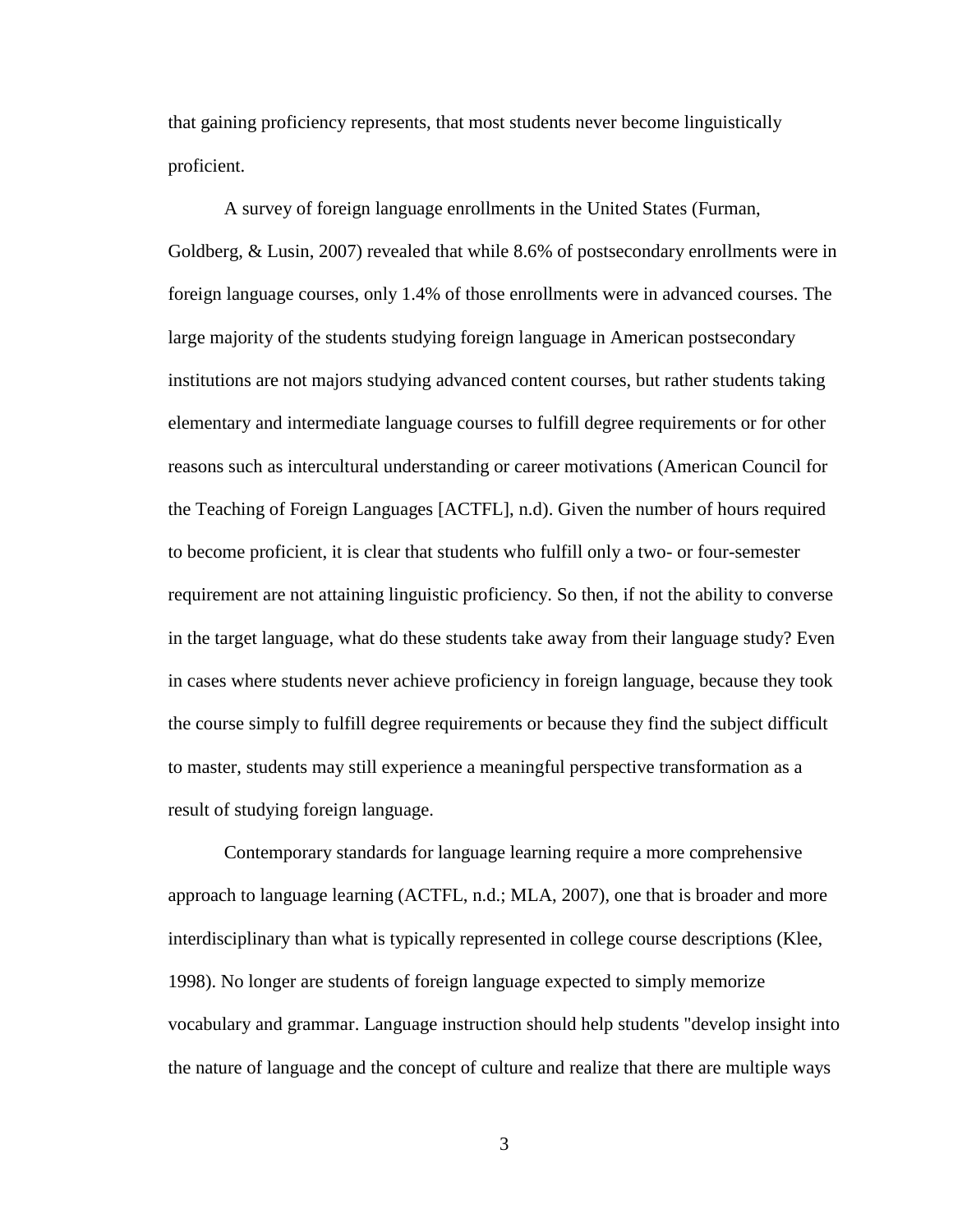of viewing the world" (ACTFL, n.d., p. 3) and help "in gaining understanding and in developing their abilities to think critically about how languages work" (p. 6). The Modern Language Association (MLA, 2007) took a similar position by stating that students should learn "critical language awareness, interpretation and translation, historical and political consciousness, social sensibility, and aesthetic perception" (p. 4).

While these are important goals, the question for many language teachers is how to promote this kind of learning. "Language teachers tend to agree with the notion that what needs to be taught is critical language awareness, interpretive skills, and historical consciousness, but while they find the idea inspiring and exciting, they also find it difficult, if not impossible, to implement" (Byram & Kramsch, 2008, p. 20). How does an instructor teach for critical consciousness? This difficulty expressed by Byram and Kramsch can be resolved by evaluating classroom practice through the lens of transformative theory. I believe that Mezirow's (1991) transformative learning theory can serve as a framework in order to: a) understand the ways that adult students experience learning critical consciousness, b) understand the impact of this kind of learning on students, and c) understand how to promote this type of higher learning.

Language teachers especially are in an ideal position to promote perspective transformation among their students because language and culture are integral to the shaping of an individual's worldview. According to Mezirow (1991), "Approved ways of seeing and understanding, shaped by our language, culture, and personal experience, collaborate to set limits to our future learning" (p. 1). In order to expand the limits of their learning in all areas of their lives, students must move beyond their own cultural and linguistic norms and begin to see the world through a wider lens. Studying another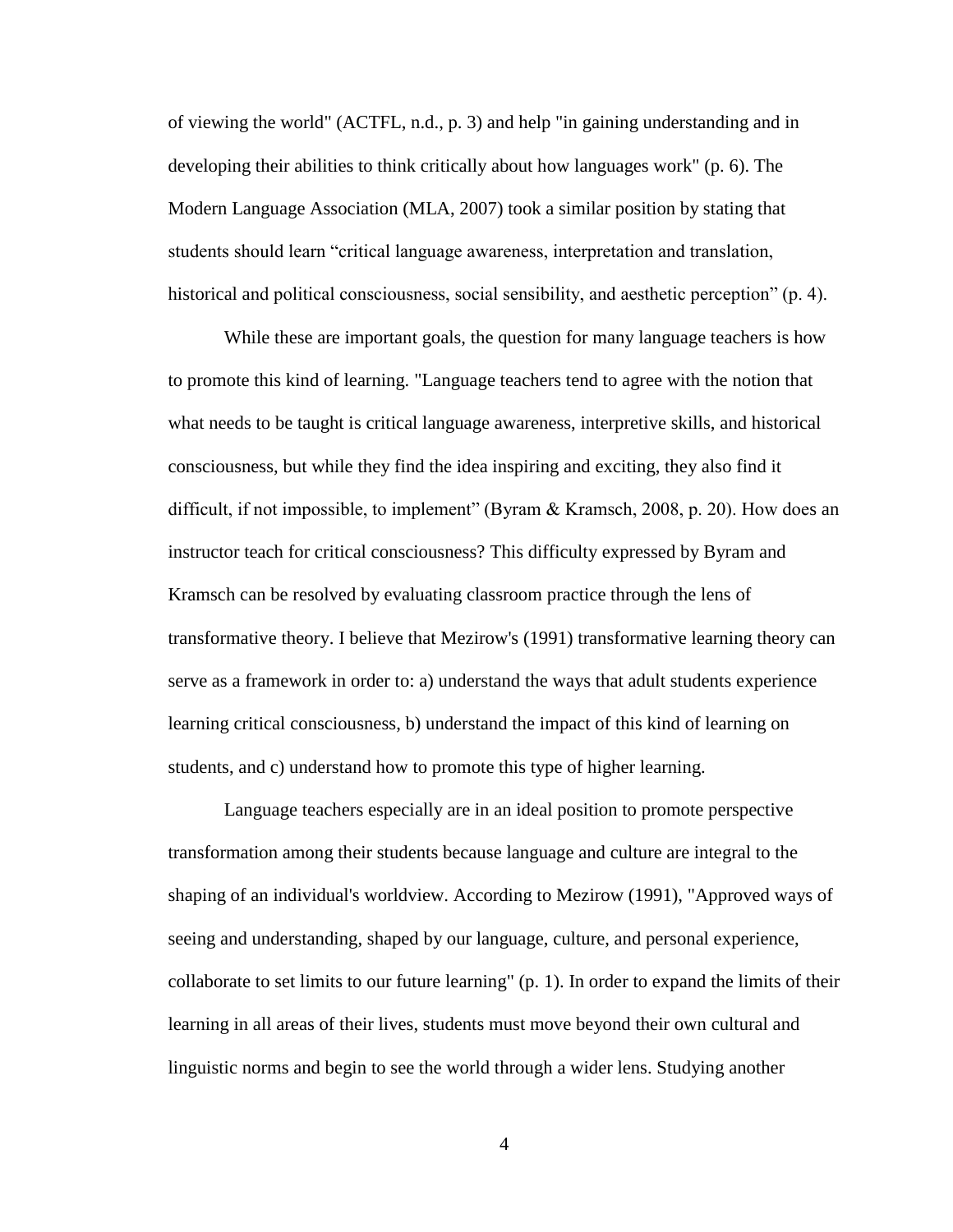language is an opportunity for an adult student to begin the process of perspective transformation.

# **Research Purpose and Questions**

In this study, I explored the perspective transformation experiences of students enrolled in Elementary Spanish I at an urban, Southern community college. By examining students' classroom experiences through the lens of transformative theory, this study contributes to resolving the issue raised by Byram and Kramsch (2008) of how to teach languages for critical consciousness. The purpose of this research is to describe how the participants experienced perspective transformation and the classroom activities they perceived as promoting and contributing to their transformation. My research questions are: 1) In what ways did the participants experience perspective transformation? 2) How do the participants describe the impact of their perspective transformation? 3) What classroom practices and activities do the participants perceive as contributing to this transformation?

#### **Assumptions and Limitations**

Based on Mezirow's (1991) transformative learning theory and the researcher's own experiences as a college Spanish instructor, this research is based on the assumption that transformative learning occurs for many students in many contexts and that this kind of learning can be fostered by the instructor through classroom practices. It is also assumed that a foreign language classroom is fertile ground for transformative learning because of the juxtaposition of languages and cultures experienced during foreign language study.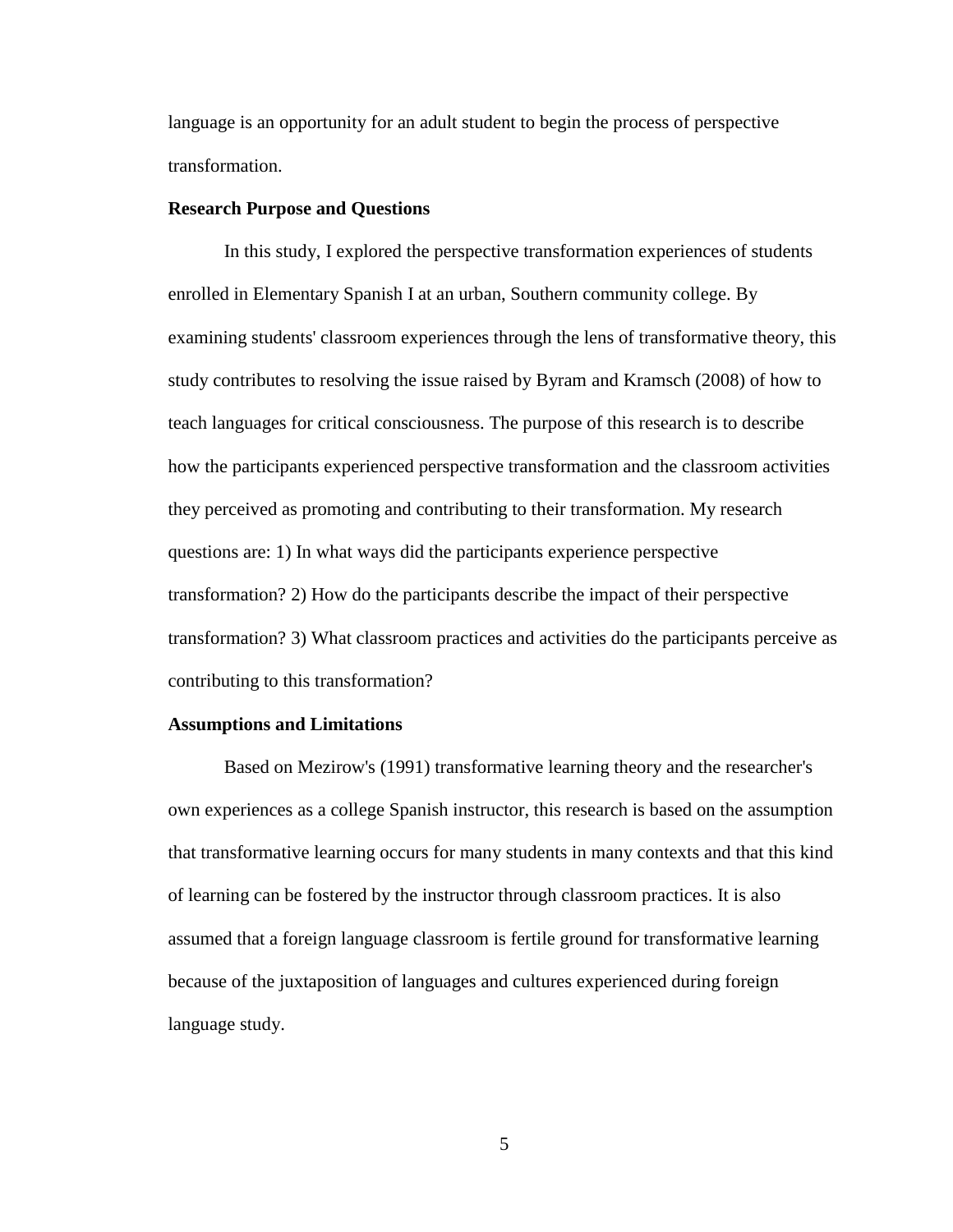This research is meant to explore students' experiences while enrolled in a firstsemester Spanish class; yet perspective transformation is a process that can unfurl over a long period of time. For that reason, this investigation is delimited to identifying and analyzing the early stages of perspective transformation, those most likely to occur when students first encounter a new language and culture.

# **Definitions**

Adult: For the purposes of this study, an adult is an individual at least 18 years of age. I use the term in order to emphasize the contrast between the adult student, a legal adult who voluntarily enrolls in a course or program of study, and a minor child enrolled in compulsory education.

Student: In this study, I use this term to refer specifically to the adult learner enrolled in a college-level foreign language class. I alternate between *he* and *she* when using pronouns to refer to the language student to avoid gender bias.

L1: The native or home language of the student.

L2: The second or foreign language being learned, the target language.

Direct Instruction: When an instructor explicitly teaches a topic by presenting and explaining the content to the class, this is referred to as direct instruction. A teachercentered approach, direct instruction is often contrasted with other teaching models in which students explore, discover, or research subjects with the instructor acting as facilitator or guide.

Second Language Acquisition: A reference to the field of study or body of literature describing how a second language is learned. Often abbreviated SLA.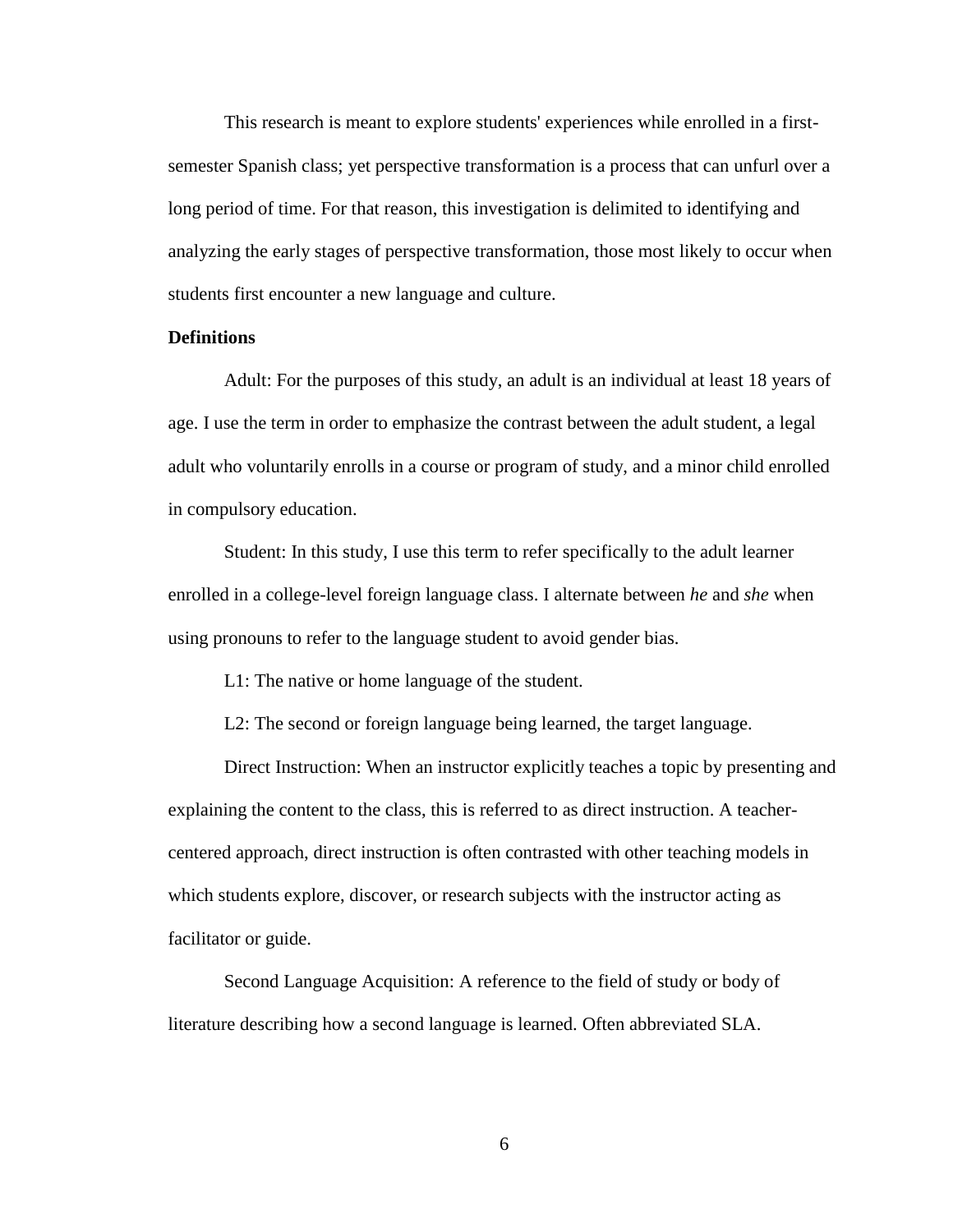Text: Any material used for language instruction. A text may be audio, video, or written. A text can be art, a reading, a viewing, or a performance.

Authentic Text: Any text in the L2 designed for real-world use but appropriated for language instruction. An authentic text is not specifically designed for language instruction.

# **Organization of the Study**

In chapter 1, I introduced the research problem and its context, the research questions, assumptions and limitations of the study, and definitions of terms. Chapter 2 is a review of the relevant literature to provide the reader with a background in (a) transformative learning theory, (b) foreign language teaching and learning, (c) traditions and approaches in higher education, and (d) previous studies related to this research. Chapter 3 contains a description of the design of the study and a rationale for the methodology. Data collection and analysis methods are detailed. In this chapter, I also explore my own role as researcher in the study.

In chapter 4, I describe the case, a first-semester Spanish class, in order to present findings related to the setting for this research and to outline the instructional approach and activities. Chapter 5 presents the findings of this research by exploring students' reports. I analyze the data collected through student learning journals and one-on-one interviews and describe the themes and categories that emerge. Chapter 6 contains conclusions from the study, implications for adult foreign language education and recommendations for further research.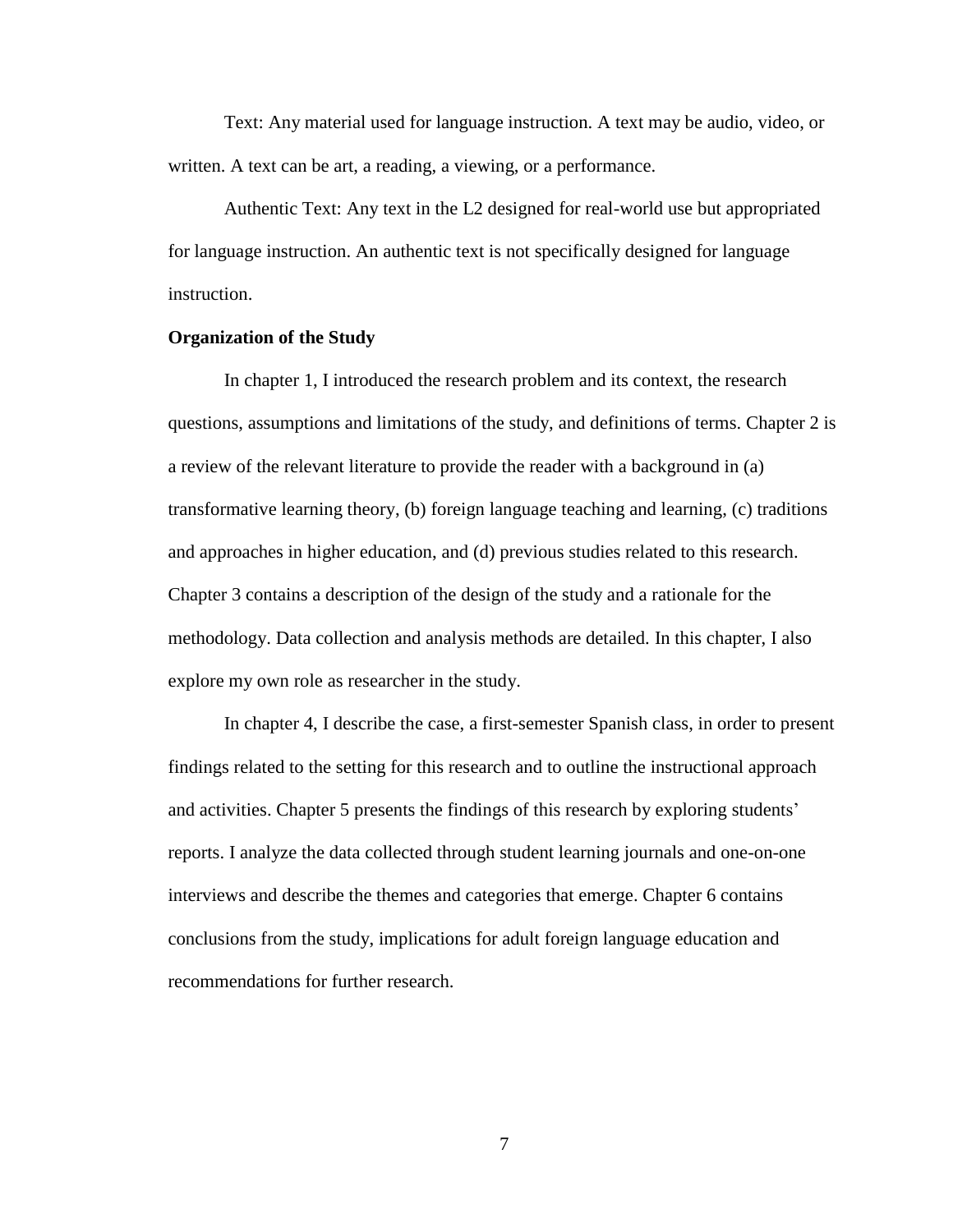## **Chapter 2**

#### **Review of the Literature**

This research draws on two fields of inquiry in order to make sense of the data collected. In this chapter, relevant literature in adult learning and foreign language education will be examined.

# **Transformative Learning Theory**

A dichotomy exists in the kinds of learning that adults experience. In the context of a foreign language classroom, students learn the content: discrete units of grammar, vocabulary, and cultural information. Students also learn the skills necessary to use the content in linguistic contexts such as conversations or written communications. Mezirow (1991) referred to this learning of content and skills as instrumental. Alternatively, students may experience another kind of learning in a foreign language class that Mezirow described as transformative learning. Transformative learning is also referred to as transformational learning; for the purposes of this study, the two terms are synonymous. In transformative learning, the student is able to critically reflect on his or her own meaning perspectives, or assumptions about how the world works, and interpret experience from a new perspective.

**Meaning perspectives**. It has been said that we do not see things as they are, rather we see them as we are. Viewing the world through the lens of one's beliefs, assumptions, experiences, and linguistic and cultural norms was referred to by Mezirow (1991) as a *meaning perspective*. It is the tendency of people to see the world from a fixed perspective according to certain expectations, and it is how individuals make sense out of their experiences. Mezirow (1997) also used the term *habit of mind* to refer to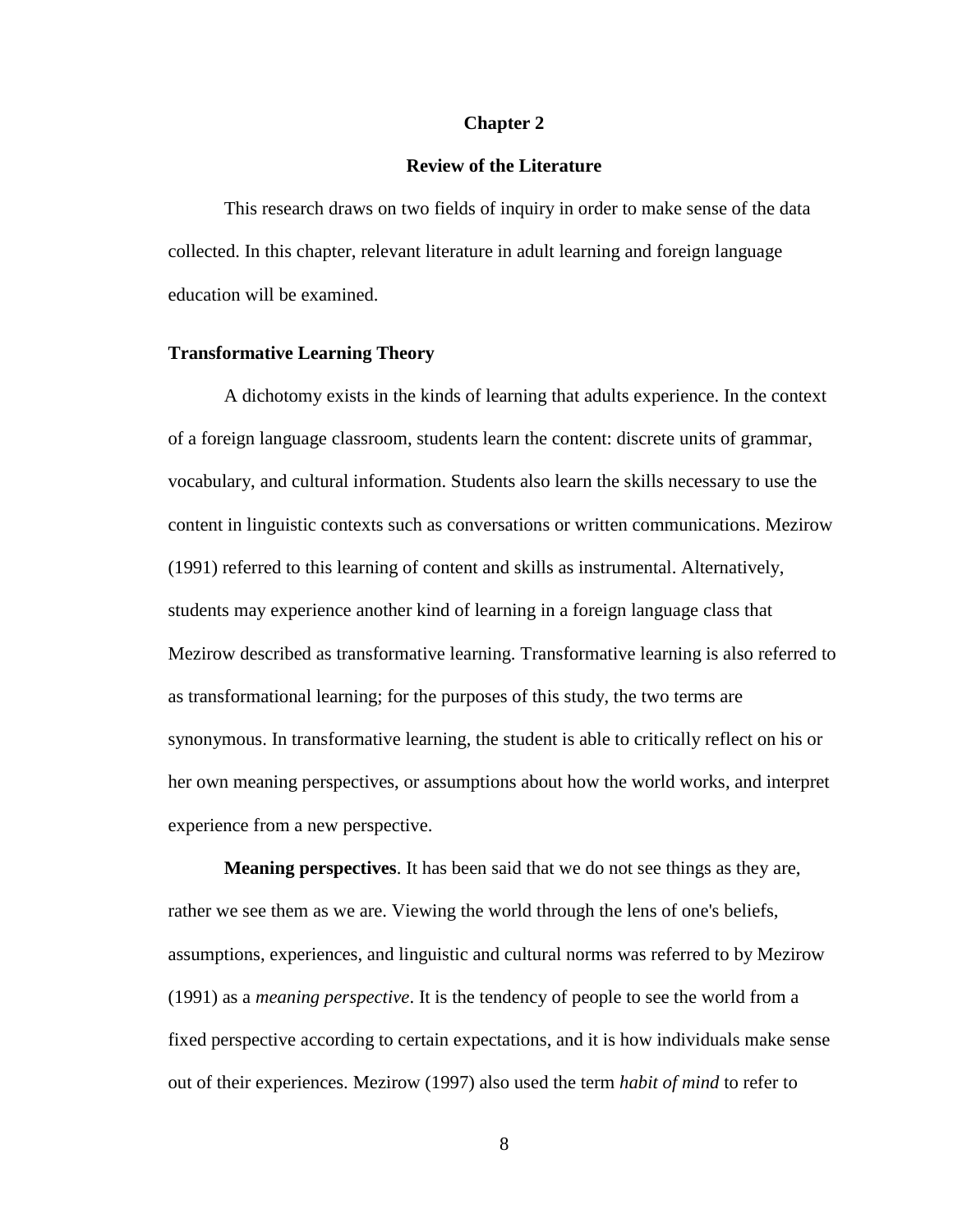meaning perspectives. "An example of a habit of mind is ethnocentrism, the predisposition to regard others outside one's own group as inferior" (p. 6).

The information a student takes in through her senses is filtered through the lens of her meaning perspective. New knowledge that is consistent with her previous expectations is accepted and integrated. New knowledge that is not consistent with her meaning perspective will suffer one of several fates: (a) It may be discarded, dismissed as an aberration or impossibility and filtered out by the lens of her meaning perspective, or (b) the new input may be modified to better fit into the preexisting worldview of the student, interpreted according to the existing meaning perspective, or (c) it may cause a conflict between the previous frame of reference and the new information. If this conflict is explored, it can lead to a transformation of the student's perspective.

Several sociolinguistic elements contribute to the formation of one's meaning perspective including social norms and roles, cultural and language codes, common sense as a cultural system, and ethnocentrism (Mezirow, 1991). All of these elements allow people to live within their native language and culture's structures and readily discard any input from the world that does not fit in their system. The common language of a group of people bonds them into a "dialogic community" (p. 56) that shares meaning through common symbols. Becoming indoctrinated in the codes and assumptions of one's native language and culture is a normal part of childhood and serves to mold young people into productive members of their group. Sometimes referred to as the ideology of a social group, meaning is passed on to younger members of a group through this social indoctrination.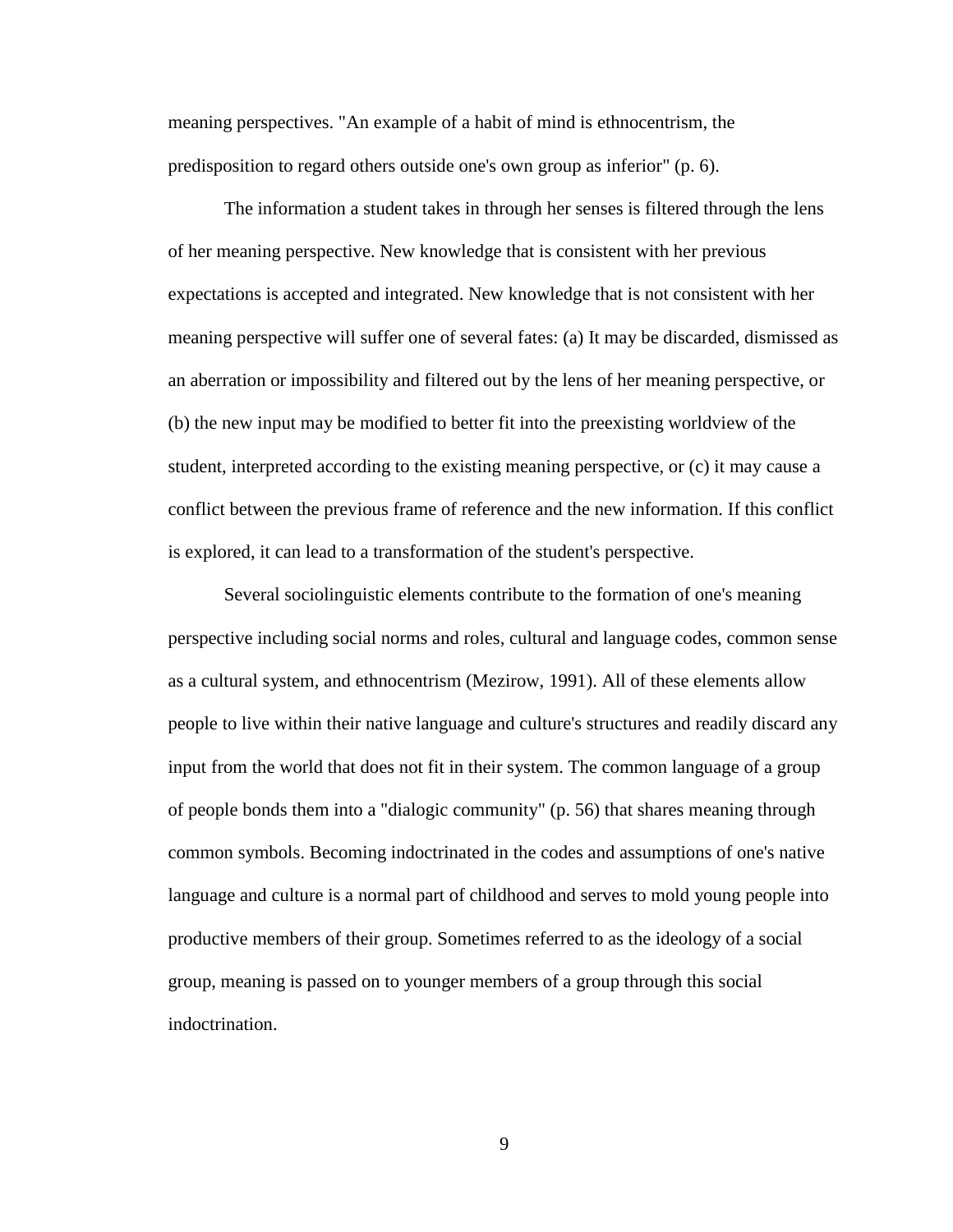Each of us "breathes in" an ideology as we live and grow in our society. Each person takes on or takes in the prevailing set of assumptions about reality – the meaning perspective – of the particular social group that provides the immediate context for his or her socialization…Through the process of enculturation, a person develops a self-identity and a self-interest, both of which reproduce the reality framing and value assumptions of the social group and the larger society. (Kennedy, 1990, p. 99)

**Metalinguistic awareness.** Because of the nature of first language and culture acquisition, the concept of meaning perspective is intertwined with early language acquisition. Some children grow up in environments where they are exposed to more than one linguistic and cultural perspective. Bi- and multilingual children, whose meaning perspective has integrated the values and assumptions of at least two frameworks, are better at some kinds of problem solving than monolinguals and have greater metalinguistic awareness (Bialystok, 1988; Fromkin, Rodman, & Hyams, 2003). Metalinguistic awareness is an individual's consciousness about language and how language works, about issues such as the arbitrary relationship between sound and meaning or the possibilities for language use. Metalinguistic awareness gained by children through second language learning results in higher proficiency with written language and improved ability to manipulate linguistic structures (Demont, 2001). A lack of metalinguistic awareness may cause an individual to believe that his own native language is the only one that is logical. However, bi- and multilingual people are more likely to recognize that all languages are based on arbitrary symbols and complex grammars.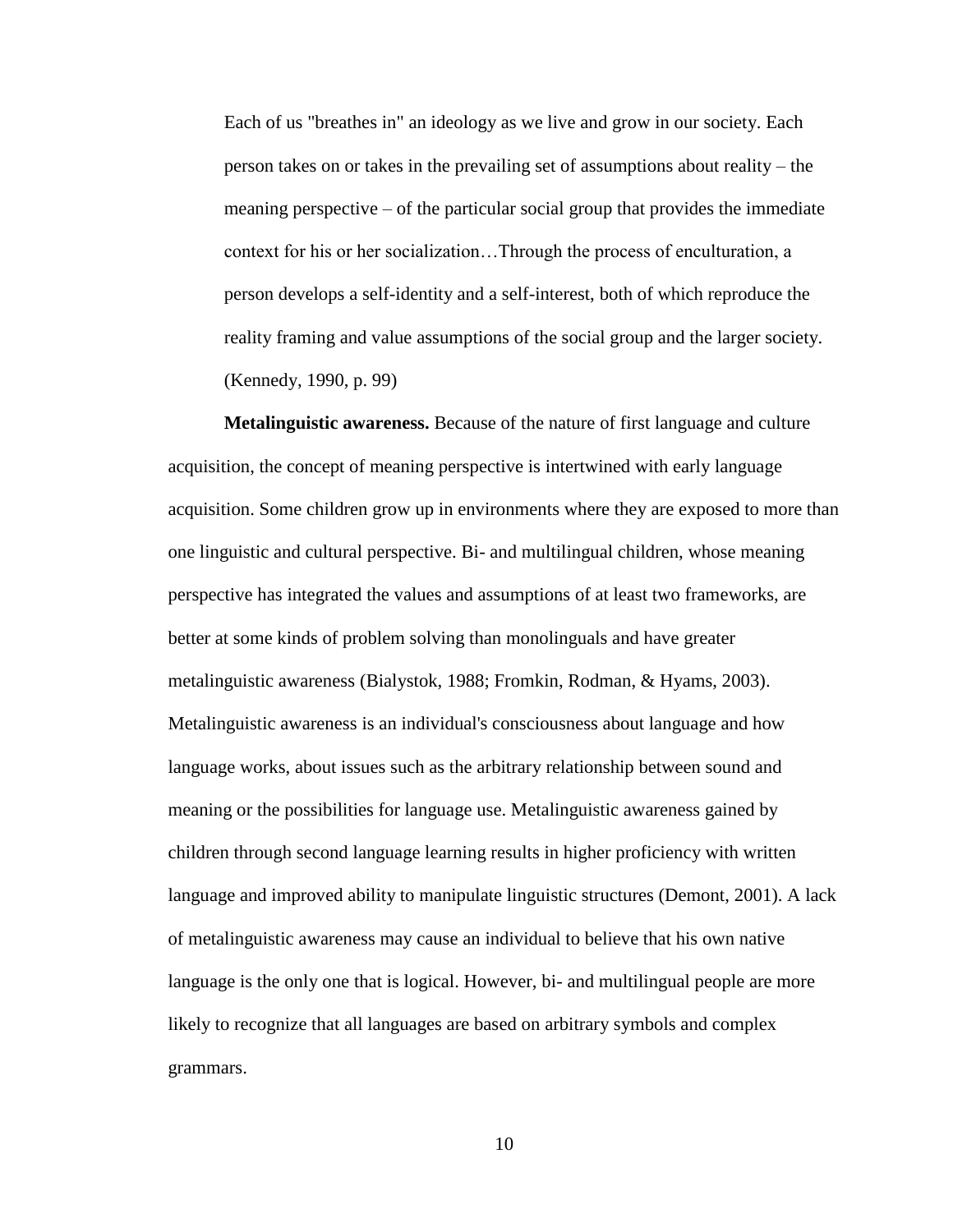For monolingual adults entering an elementary foreign language course, metalinguistic awareness may be difficult to develop. Their common sense, which is a cultural construct embedded in their meaning perspective, tells them that *shoe* is the only possible word for what they wear on their feet; "zapato" in Spanish and "鞋子" in Chinese just do not feel right. Teaching an adult a new vocabulary word is not simply memorizing the sound, spelling, and arbitrary relationship to an idea. More challenging is the task of increasing that adult's metalinguistic awareness and broadening her worldview so that the possibility of a new, equally valid word can be integrated into her meaning perspective.

**Other related terms.** Many fields of study deal with the concept of meaning perspectives as being the underlying determiner of how individuals interpret experience, although this idea is often referred to in other ways. Whorf (1956) explored the concept of language structures and the effect these structures had on constraining people's interpretations of reality. Kuhn (1962) referred to *paradigms* and Foucault (1972) used the term *episteme*. Mezirow (1991) included the term *schemata* in his discussion of meaning perspectives. In language assessment, it is considered valuable to activate a student's general *schemata* (O'Malley & Valdez Pierce, 1996), or framework of background knowledge and expectations that can help him interpret a text. However, a student's schemata is culture-specific and, for second language learners, new knowledge may clash with the existing schemata causing conflict between the student's meaning perspective and the set of assumptions inherent in the text.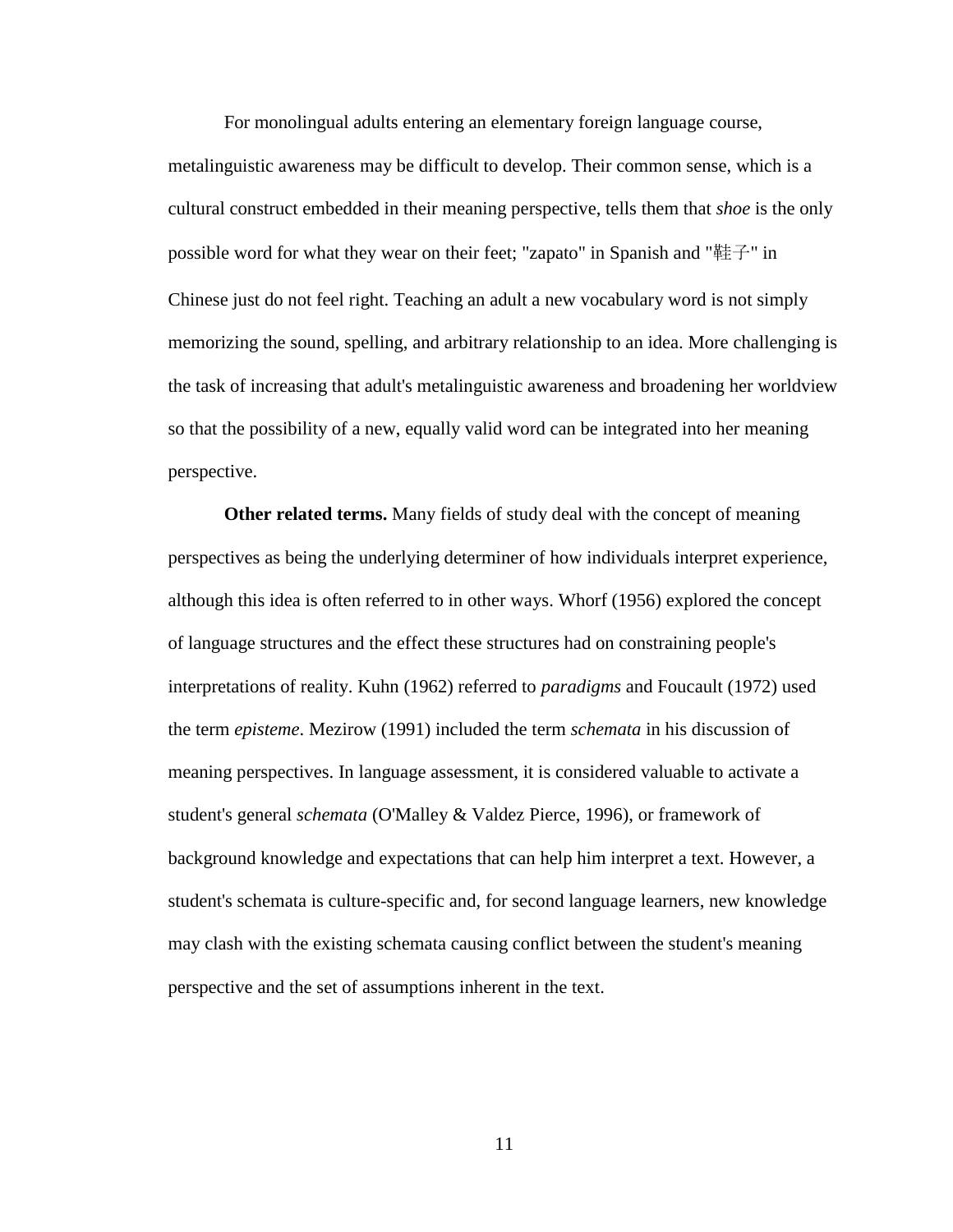# **Perspective Transformation**

According to Mezirow (1991), perspective transformation is the hallmark of transformative learning,

Perspective transformation is the process of becoming critically aware of how and why our assumptions have come to constrain the way we perceive, understand, and feel about our world; changing these structures of habitual expectation to make possible a more inclusive, discriminating, and integrating perspective; and, finally, making choices or otherwise acting upon these new understandings. (p. 167)

Transformative learning theory outlines a 10-step process through which individuals undergo perspective transformation. The steps Mezirow (1991) identified are:

1. A disorienting dilemma

2. Self-examination with feelings of guilt or shame

- 3. A critical assessment of epistemic, sociocultural, or psychic assumptions
- 4. Recognition that one's discontent and the process of transformation are shared and that others have negotiated a similar change
- 5. Exploration of options for new roles, relationships, and actions

6. Planning a course of action

7. Acquisition of knowledge and skills for implementing one's plans

8. Provisional trying of new roles

- 9. Building of competence and self-confidence in new roles and relationships; and
- 10. A reintegration into one's life on the basis of conditions dictated by one's new perspective. (pp. 168-169)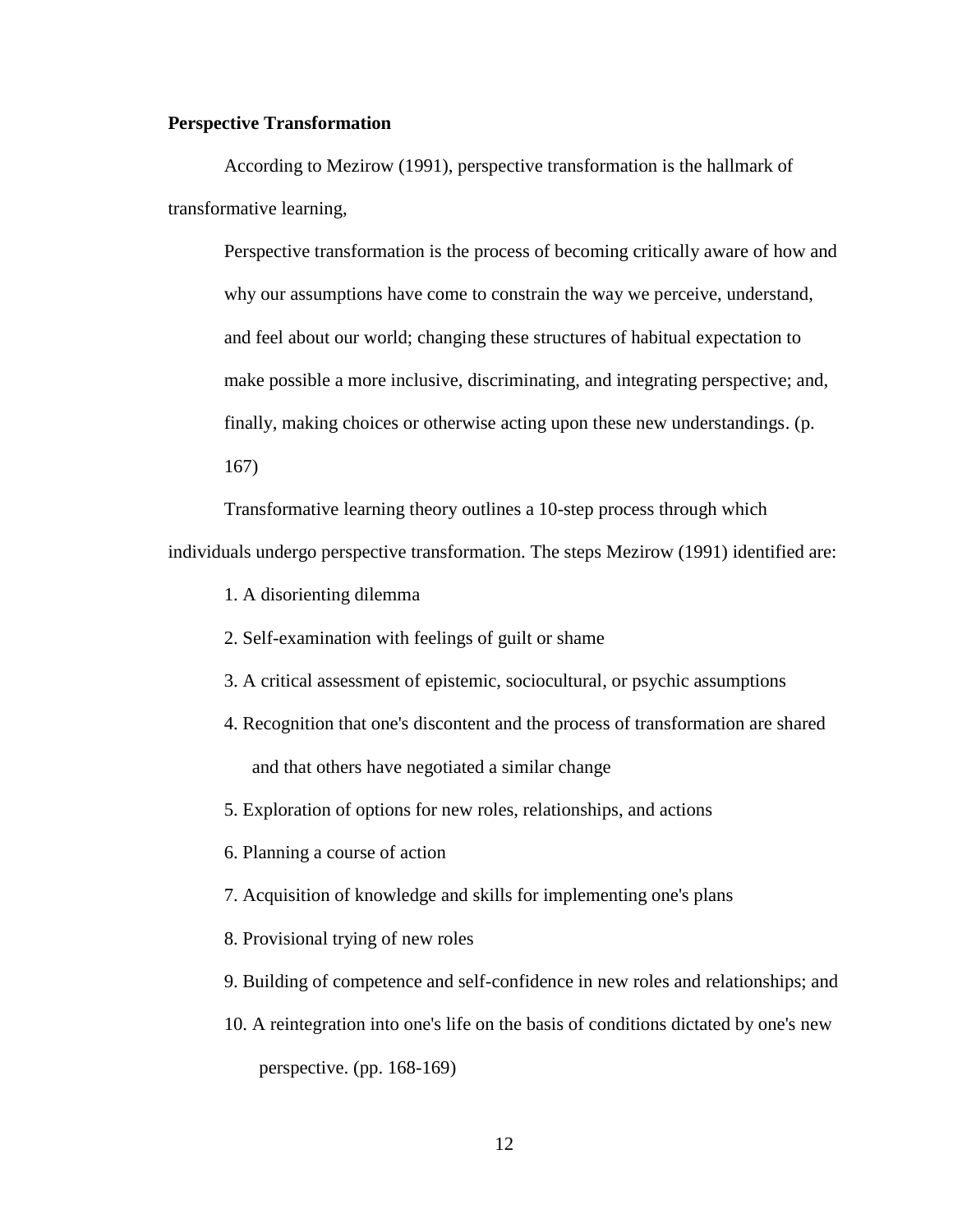Other researchers have conceptualized the process of perspective transformation in different ways. What all of the models have in common is a movement from the disorienting dilemma to critical reflection, then to conscious action, and finally to integration, resulting in a new, broader meaning perspective.

The initial stages of perspective transformation require an individual to recognize a conflict between an experience and his or her own meaning perspective, and then to reflect on and examine that conflict. These early stages are crucial to perspective transformation (Mezirow, 1991). The facilitator, whether a teacher or supervisor, can inhibit perspective transformation by stifling critical reflection, or can promote the transformation by creating an environment where critical reflection is encouraged and valued. In a classroom setting, a student, recognizing a conflict, may begin to ask questions during class discussion or exhibit other indicators. Mezirow listed some signs or indicators that perspective transformation is, in fact, taking place in an individual. These indicators include:

Seeking assistance from a wider variety of sources of knowledge; taking a more critical stance; looking at helpers as resources for finding one's own answers rather than as authorities who will provide the answers; testing boundaries and assumptions; actively looking for patterns of behavior and avoidance in oneself; greater awareness of emotions, physical states, intuition, and dream symbolism; and searching for forms of assistance compatible with one's learning style. (pp. 193-194)

By looking for these and other indicators, an instructor who is familiar with the process of perspective transformation can create an environment where the early stages of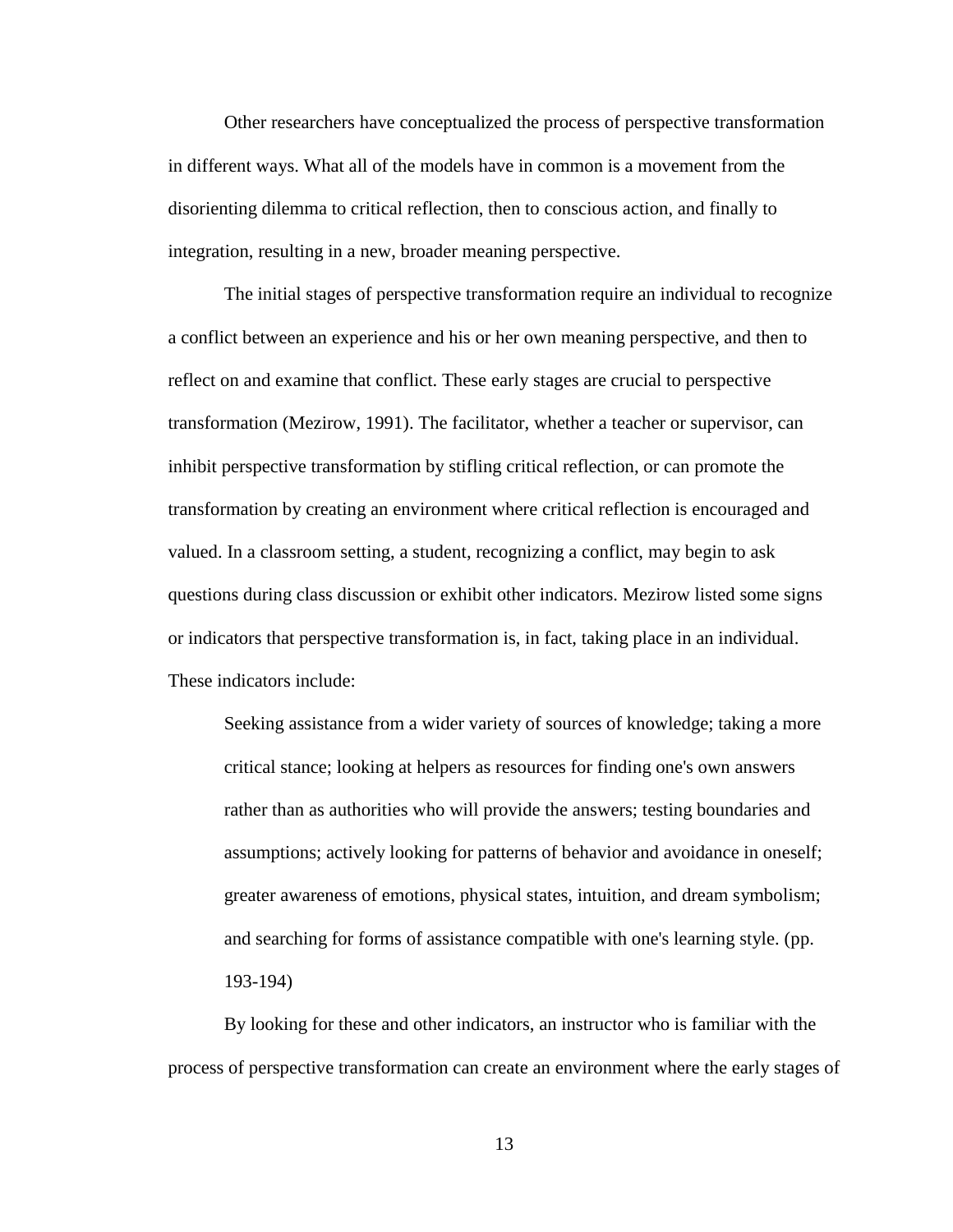the process, namely the disorienting dilemma and critical reflection, are supported, validated and encouraged.

**Disorienting dilemma.** The disorienting dilemma is the event that precipitates perspective transformation. When a student is confronted with evidence that conflicts with his or her existing meaning perspective, a sense of imbalance may result challenging the student's sense of order and meaning. This event may lead to a process of selfexamination and critical reflection often experienced as intense and emotional. "A disorienting dilemma that begins the process of transformation also can result from an eye-opening discussion, book, poem, or painting or from efforts to understand a different culture with customs that contradict our own previously accepted presuppositions" (Mezirow, 1991, p. 168).

In an adult foreign language classroom, the conflict caused when students encounter a language and culture different from their own may cause a disorienting dilemma. Especially for students with little previous contact with other groups, they may struggle to make sense of the clash of symbols, values, and assumptions as they learn to speak and act in a new way.

A disorienting dilemma may come from other sources beside the classroom environment. Students' experiences in life can have a deep impact on their learning (King, 2000; Mezirow, 1991). Three categories of dilemmas are identified (Mezirow, 1991): self-induced, induced by life circumstances, and induced by other people like a teacher or friend. How the process begins is not as important as how it is continued and promoted through subsequent experiences. In reality, it is likely a mix of experiences both within and outside of the classroom that help to bring a student to the disorienting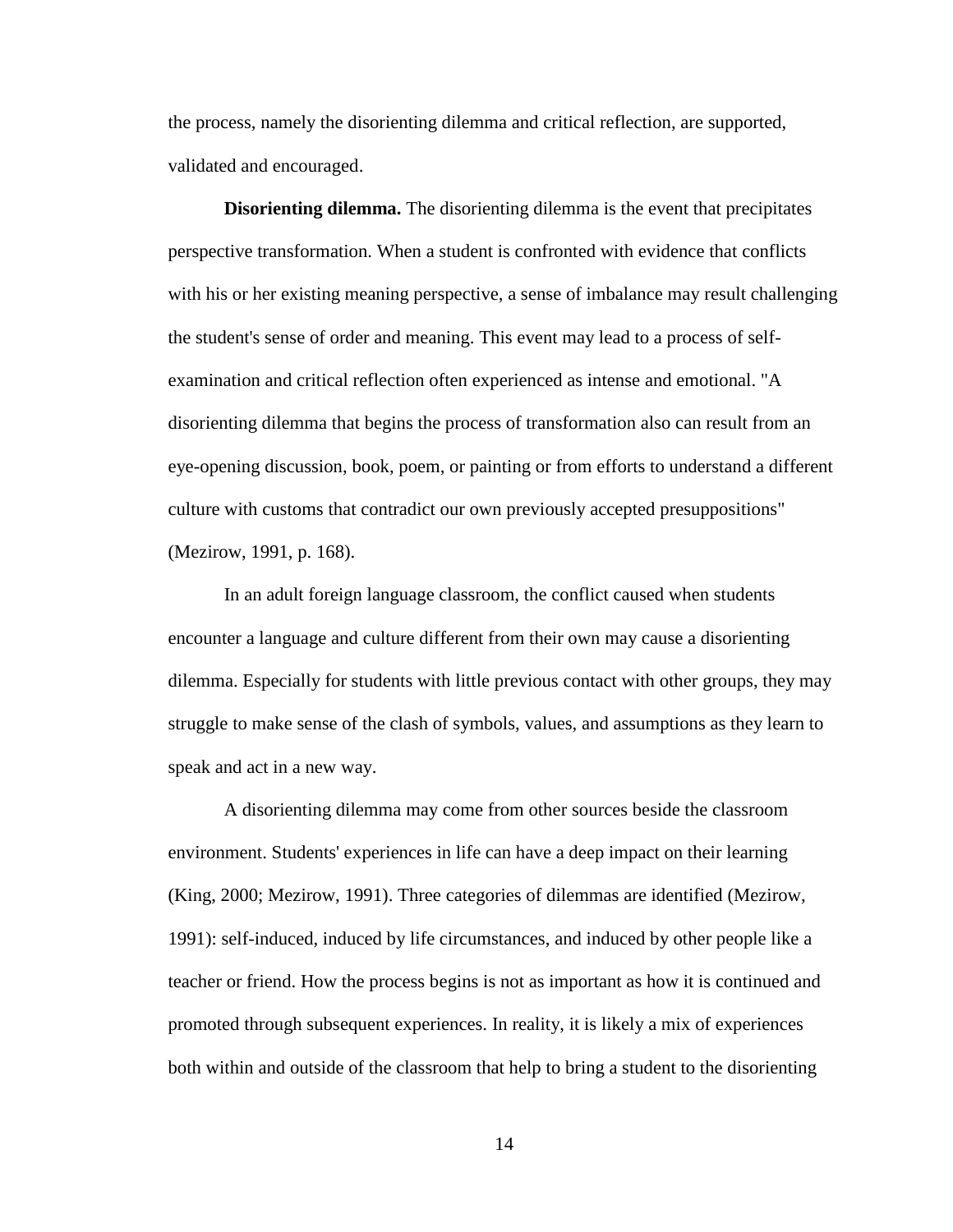dilemma where she questions her assumptions about reality. In the context of adult language education, King (2000) found that classroom activities have a more prominent role than life experiences in promoting transformative learning.

**Critical reflection.** Critical reflection has been established as a crucial element in certain kinds of learning, especially for adult learners (Kitchener & King, 1990; Mezirow, 1991). Scholars have expressed in different ways the kinds of learning dependent on the presence of critical reflection. In addition to Mezirow (1991), Säljö (1979) and Freire (1970/2000) contributed ideas which have impacted the study of adult learners.

When Säljö (1979) asked adults what they understood by learning, their answers fell into two general categories. First, they responded that learning is the simple acquisition of information or behavior. In a foreign language class, that would be the equivalent of learning the content and skills. The second category of learning that adults described in Säljö's study was more complex. This learning, which Säljö referred to as real learning or understanding, requires adults to make sense of information in relationship to the real world and to themselves. It is a process by which adults acquire a new point of view, reorganize beliefs and ideas, or reevaluate assumptions. This reorganization and reevaluation requires adult learners to critically examine their own beliefs, values and behaviors in the light of new information. The difference between the two categories of learning that Säljö identifies is the presence of critical reflection.

Säljö's reevaluation is similar to the type of learning referred to by Freire (1970/2000) as conscientization. Freire made the distinction between conscientization and what he termed banking education. Banking education refers to the process of an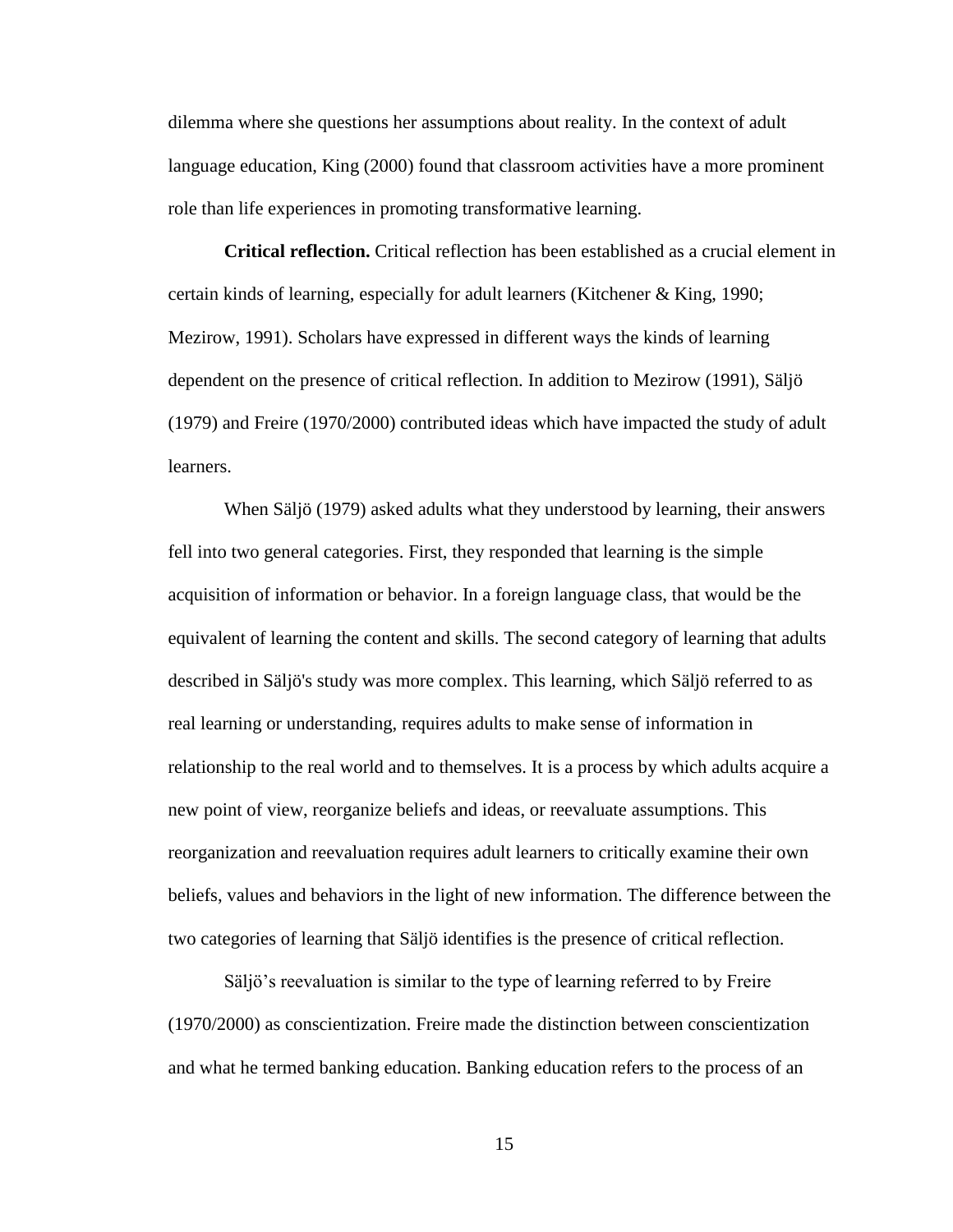instructor transferring chunks of knowledge into her students' brains without the students engaging in a process of interpretation. In contrast, conscientization occurs when those chunks of information become points of critical reflection and awareness-raising. Other foreign language education researchers have discussed critical reflection. Knutson (2006) described a process of developing cross-cultural awareness based on students' critical reflection on differences and similarities between the home and target cultures. Brady (2006) expounded a concept which he called dialogically engaged language communal communication in which critical awareness is crucial to deep learning.

Taylor (1994) explored the development of intercultural competency as a form of transformative learning. Supporting cultural awareness and the ability to critically reflect on difference, Chávez, Guido-DiBrito, and Mallory (2003) presented a model of individual diversity development that emphasizes critical reflection in order to progress from one level to the next. In this model, students begin unaware of foreign perspectives, knowing only their own. As the student progresses through individual diversity development, they go through a dualistic phase, which is inherently ethnocentric, progressing as they increase their understanding of the relative nature of difference. Students are in the final phase of this model when they are able to critically evaluate aspects of both their own and foreign perspectives, making choices about what works best for them. This model contains some substantial parallels to Mezirow's (1991) concept of perspective transformation.

**Activities promoting perspective transformation.** Researchers have found that certain kinds of activities foster critical reflection and perspective transformation in an adult classroom. According to Cranton (2006), these include consciousness-raising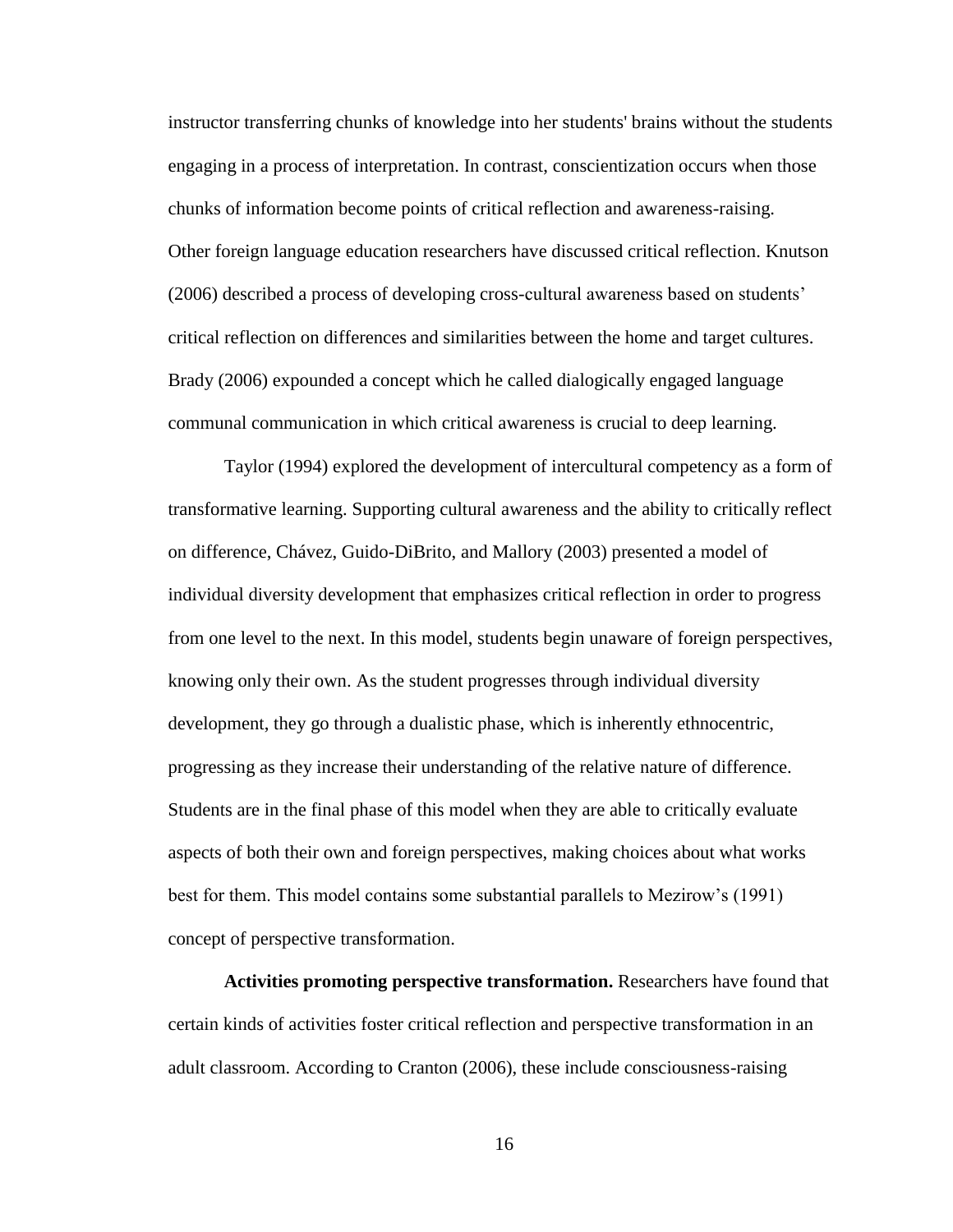activities where students become critically aware of their own and others' beliefs and begin to question familiar roles, activities that involve experiential learning where the student ventures into the real world to explore the subject matter, journaling and artsbased activities. Group work, also called collaborative learning, may foster transformative learning by giving students a space where they can share feelings and reactions and reflect on new experiences (Pilling-Cormick, 1997). Nevertheless, research has shown that, while the results may be positive, student reactions to collaborative learning may initially be unfavorable (Hughes Wilhelm, 1997). Brookfield (1990), Tisdell and Thompson (2007), and Guy (2007) recommended using pop culture media, and Freire (1970/2000) emphasized the importance of dialog.

In her study of church volunteers, Preciphs (as cited in Mezirow, 1991) found that transformative learning flourished in an intimate, emotional environment. This emphasis on feeding the spiritual and emotional needs of the individual is supported by Bolman and Deal (2001) who wrote about what they perceived to be spiritual hunger in organizations, a need for meaning. Some of the learning activities in Preciphs' study were dialog, storytelling, linking personal struggles with social issues, and sharing significant experiences. Personal struggles and experience were also fundamental to the experience of perspective transformation in consciousness-raising groups during the women's movement (Hart, 1990).

The body of literature dealing specifically with perspective transformation in foreign language education is small and much of this literature is theoretical in nature (see Foster, 1997; Goulah, 2006). However, the empirical research conducted on the topic of transformation in language education indicates that perspective transformation is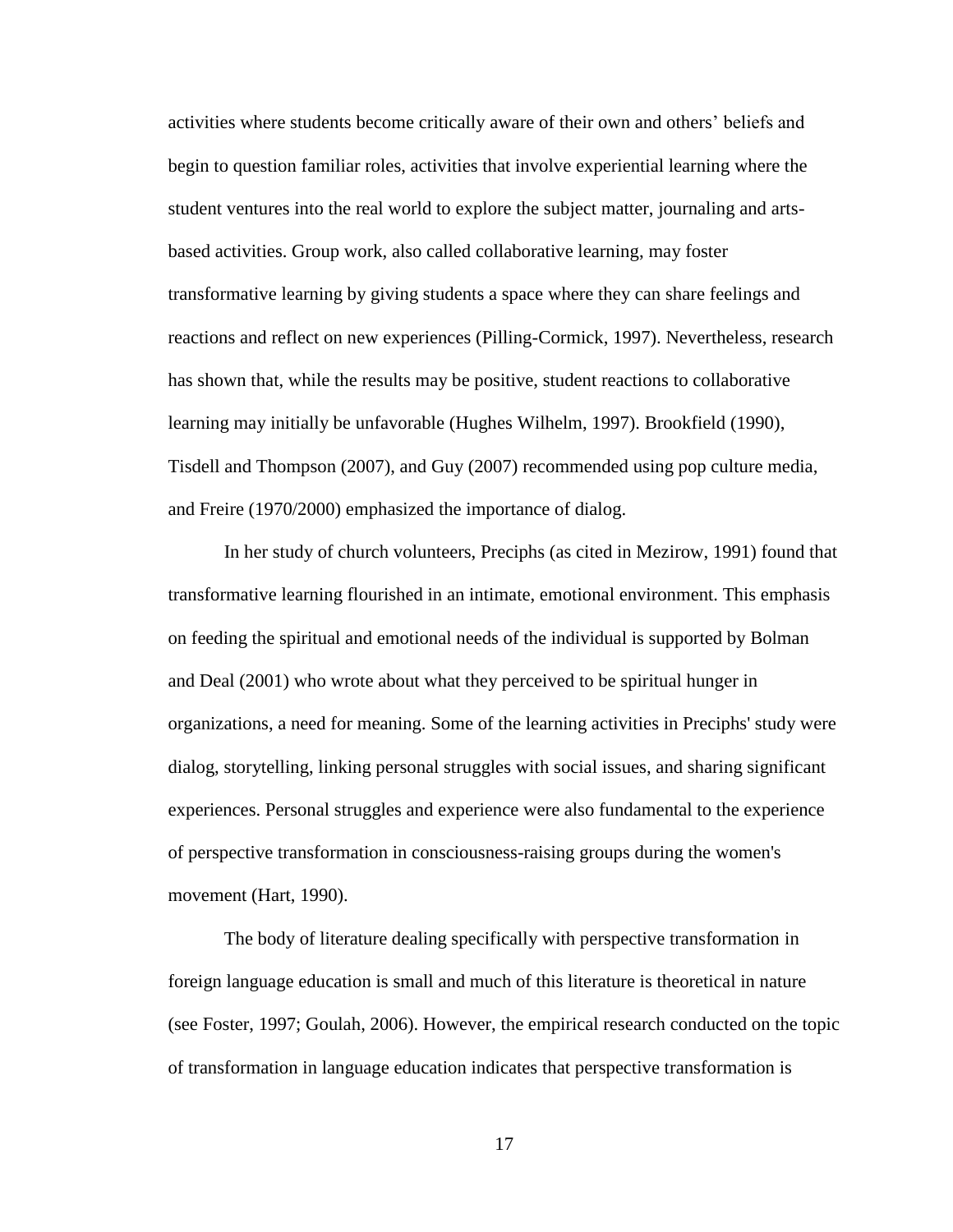prevalent in adult language classrooms (see Buttaro & King, 2001; Johnson & Mullins Nelson, 2010; King 2000). King found that class discussions were the classroom activity most often cited as contributing to students' perspective transformation.

Some language scholars have studied the power of language learning from the perspective of teaching culture through art (Mikayla Ortuño 1991, 1994) or through personal contact with the target culture (Byram & Kramsch, 2008), yet do not make clear the distinction between learning discrete units of information and undergoing a transformation in perspective.

# **Foreign Language Teaching Standards**

One organization with influence over content standards in the field of foreign language education is the American Council for the Teaching of Foreign Languages (ACTFL). In the Standards for Foreign Language Learning (ACTFL, n.d.), five concepts are emphasized as the core principles of language instruction: communication, cultures, connections, comparisons, and communities.

*Communication* is at the heart of second language study, whether the communication takes place face-to-face, in writing, or across centuries through the reading of literature. Through the study of other languages, students gain a knowledge and understanding of the *cultures* that use that language and, in fact, cannot truly master the language until they have also mastered the cultural contexts in which the language occurs. Learning languages provides *connections* to additional bodies of knowledge that may be unavailable to the monolingual English speaker. Through *comparisons* and contrasts with the language being studied, students develop insight into the nature of language and the concept of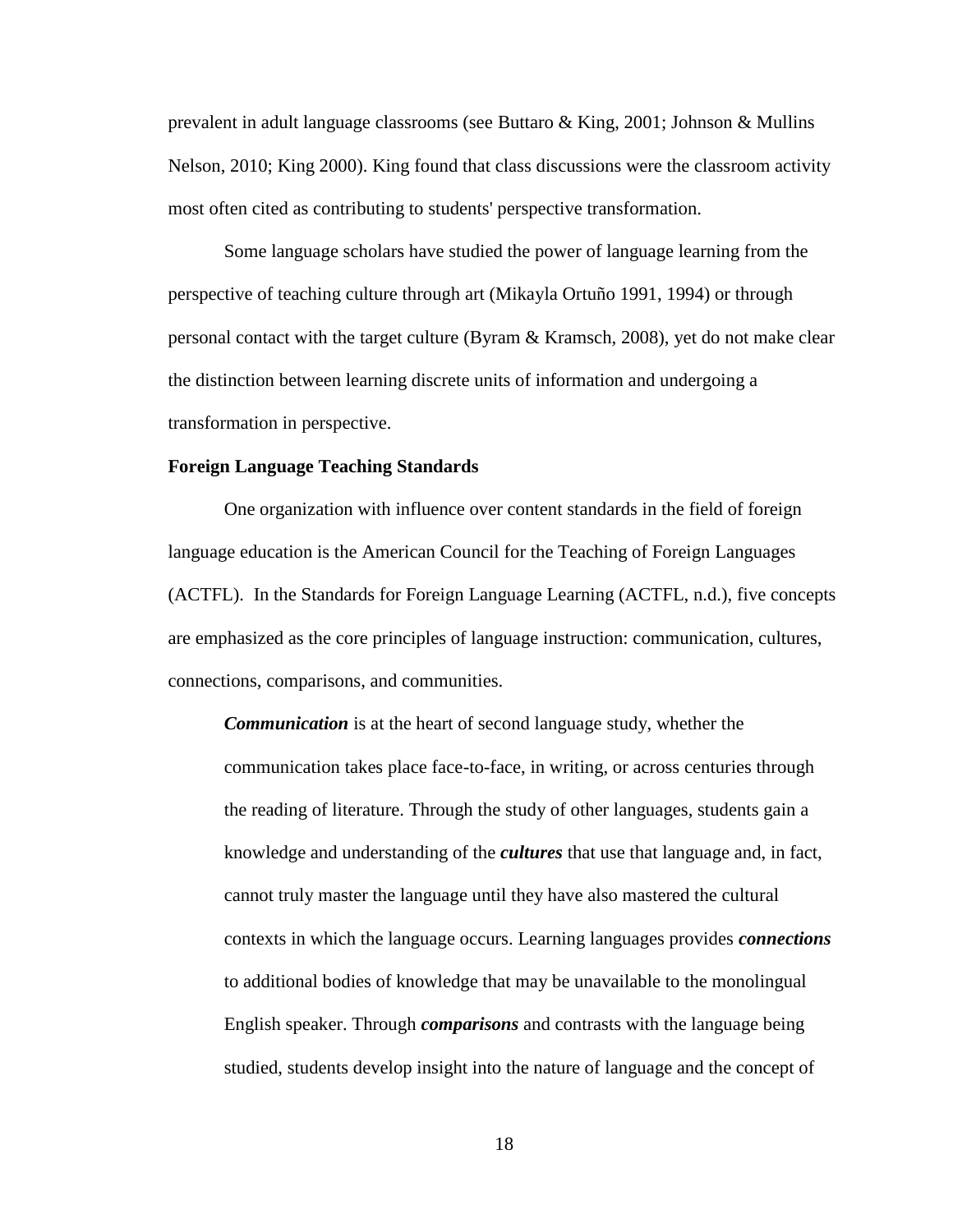culture and realize that there are multiple ways of viewing the world. Together, these elements enable the student of languages to participate in multilingual *communities* at home and around the world in a variety of contexts and in culturally appropriate ways. (p. 3)

These standards frame foreign language education as the process of exposing students not only to a new way of speaking, but also to a new way of thinking, acting and of viewing the world. The five principles established by ACTFL seem to encourage transformative learning through language study.

# **Social and Psychological Aspects of Language Learning**

In addition to studying language as the product of learning and as a tool for learning, much research exists on the social and psychological aspects of language learning. These external and internal processes related to language learning appear to have significant effects on language acquisition. Language acquisition does not occur in a vacuum, but rather is inextricably intertwined with who we are, how we perceive ourselves, and how we perceive others.

Areas of study which directly impact this research include acculturation, motivation, and sociocultural contexts.

**Acculturation.** Acculturation is the process of engaging and adapting to another culture. While this field of study is less interested in communicative competence than in the social and psychological aspects of language learning, research in acculturation theory has made clear that the two processes, both communication and acculturation, are intertwined (Clément, 1986). Stauble (1980) explained that language acquisition is hindered by social and psychological distance between the learner and the target language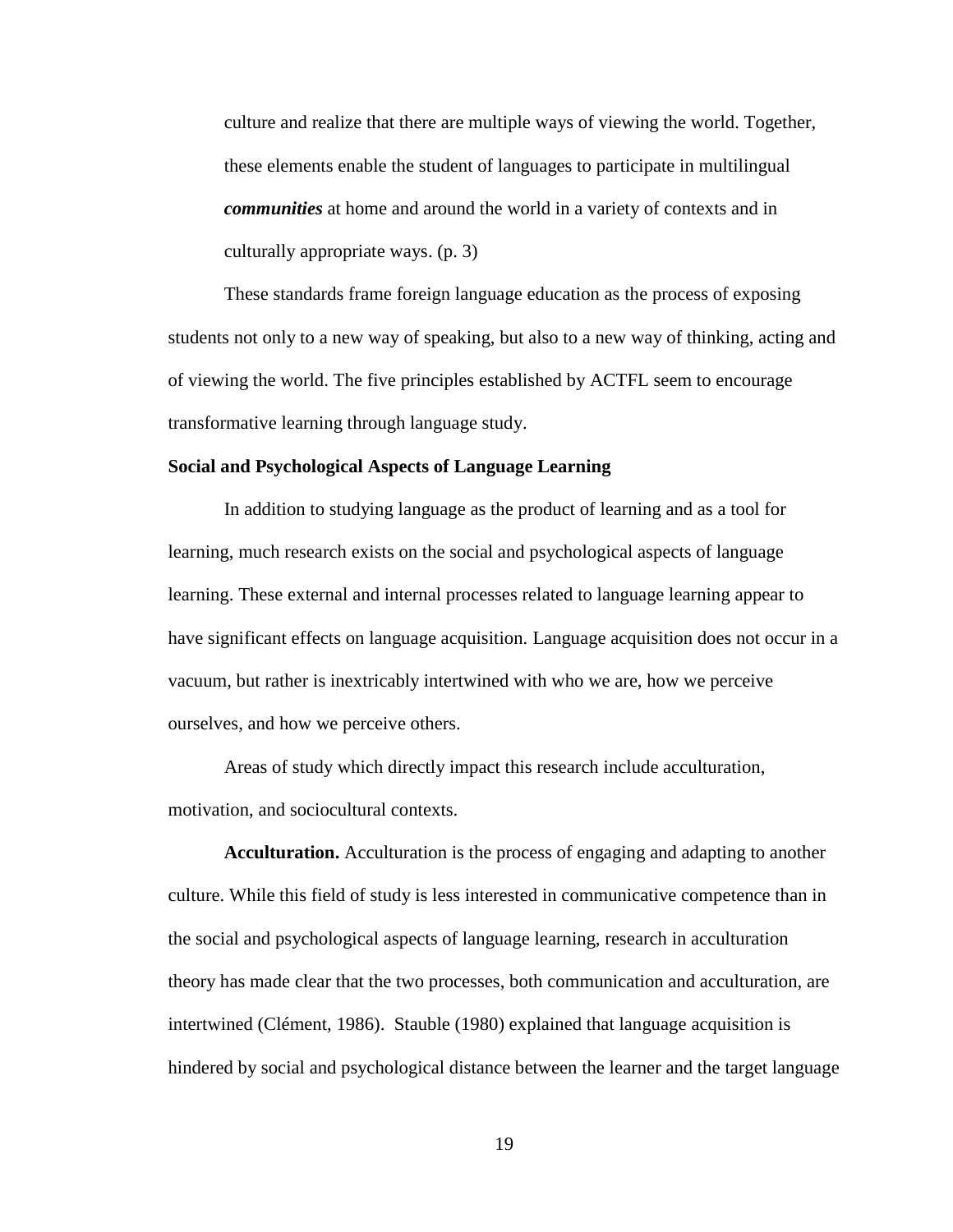group. Schumann (1986) found a number of social and psychological variables contribute to language learning. He created a model for acculturation in language learning that hypothesizes that language acquisition is only one factor in acculturation. In Schumann's model, a greater degree of acculturation provides for a greater degree of language learning.

One of the most disappointing aspects of Schumann's work (1986) from a language teacher's perspective is that Schumann described immersion second language learning and did not attempt to extrapolate to the language classroom from his acculturation model. In fact, he explicitly stated that he has "no proposal to make concerning language teaching" (p. 385). Despite these issues, Schumann's model of acculturation is important to this research because it became a reference point for subsequent scholarly work on acculturation (Citron, 2001).

**Motivation.** The study of motivation in language students in many ways parallels the study of adult learning. In the field of research on motivation, researchers identify two major categories in language learning motivation. First, students may have an instrumental motivation for learning, meaning that the students see learning as a required step in order to achieve a goal. Students in this category are motivated to learn because of what they will get out of the learning, what the learning will help them attain.

In contrast, students may also have an integrative motivation (Gardner, 2001) for language study. In this category, students identify personally with the target culture, feel affection for the target culture, or desire to communicate with people from the target culture. This integrative motivation for learning is associated with much higher learning outcomes in the research.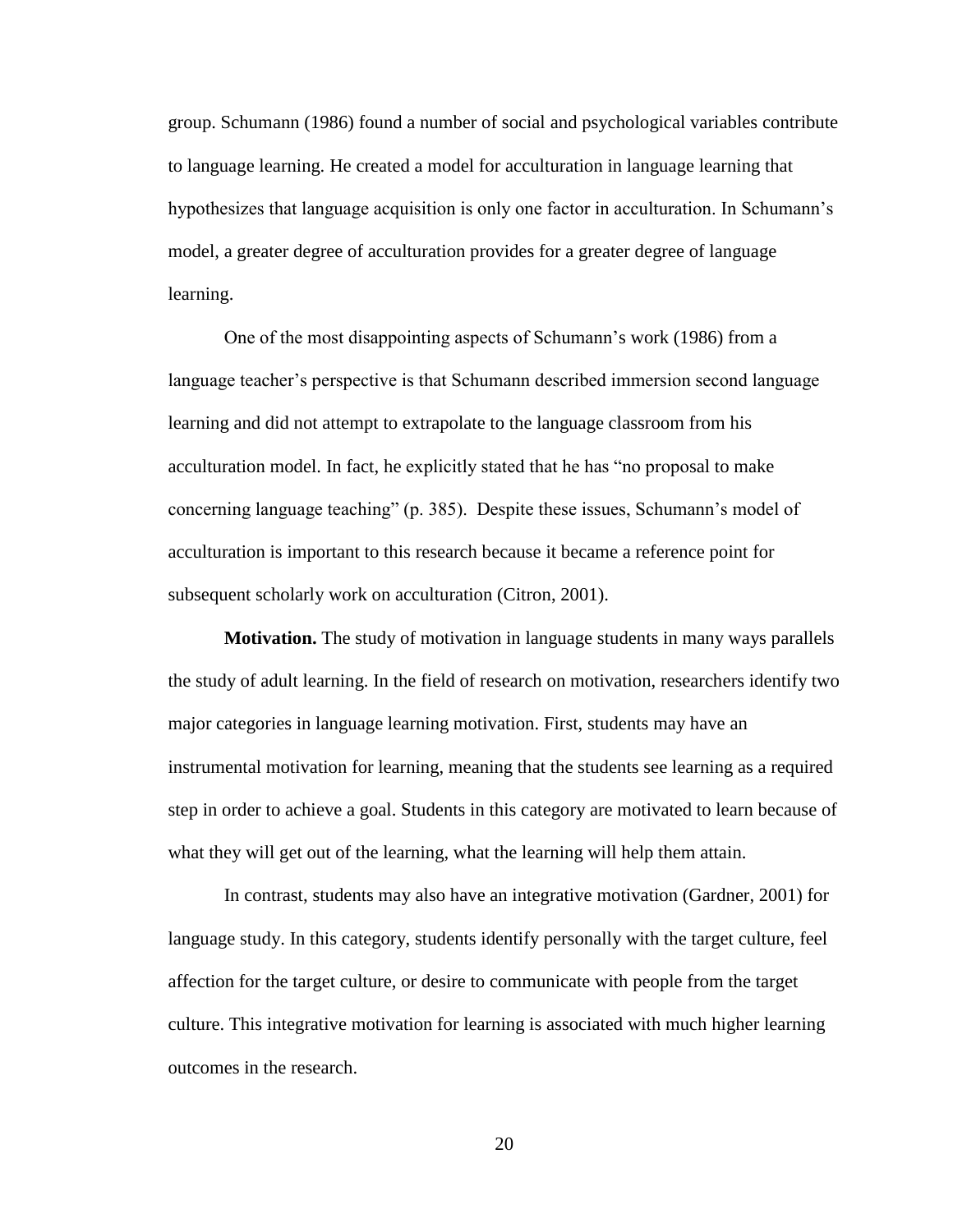**Connections to transformative learning theory.** Describing students' attitudes and motivations in language study can be a valuable predictor of success in the language classroom. Clearly social and psychological factors are dynamic and can be influenced (Gardner, 2001). Can teachers improve students' potential for success by helping to shape their attitudes about language study or about the target culture? If transformative learning has the potential to alter students' perceptions of reality, change their patterns of thinking, alter the way they interpret experience and interact with the world, then it is reasonable to conclude that social and psychological factors can be altered as students' perspectives are transformed. Since these factors are important to student success in language study, then it is also possible to conclude that transformative learning can affect students' linguistic proficiency by altering social and psychological factors like acculturation and motivation. Such a conclusion gives transformative learning a place of high importance in the communicative foreign language classroom. In fact, Citron (2001) who drew on these and other aspects of second language research for his work, proposed that "having a mind that is open to other ways of looking at the world might help one to learn a new language" (p. 105).

Transformative learning theory proposes that certain kinds of learning can open students' minds to new ways of viewing and interacting with the world. Citron (2001) stated that "having a perspective that is not limited by one's own cultural and linguistic experiences, but rather is open to the contrasting cultural and linguistic patterns of other peoples can aid one in acquiring a second language" (p. 111). Therefore, promoting transformative learning in foreign language classrooms is an important step in promoting linguistic and communicative competence. Whether or not communicative competence is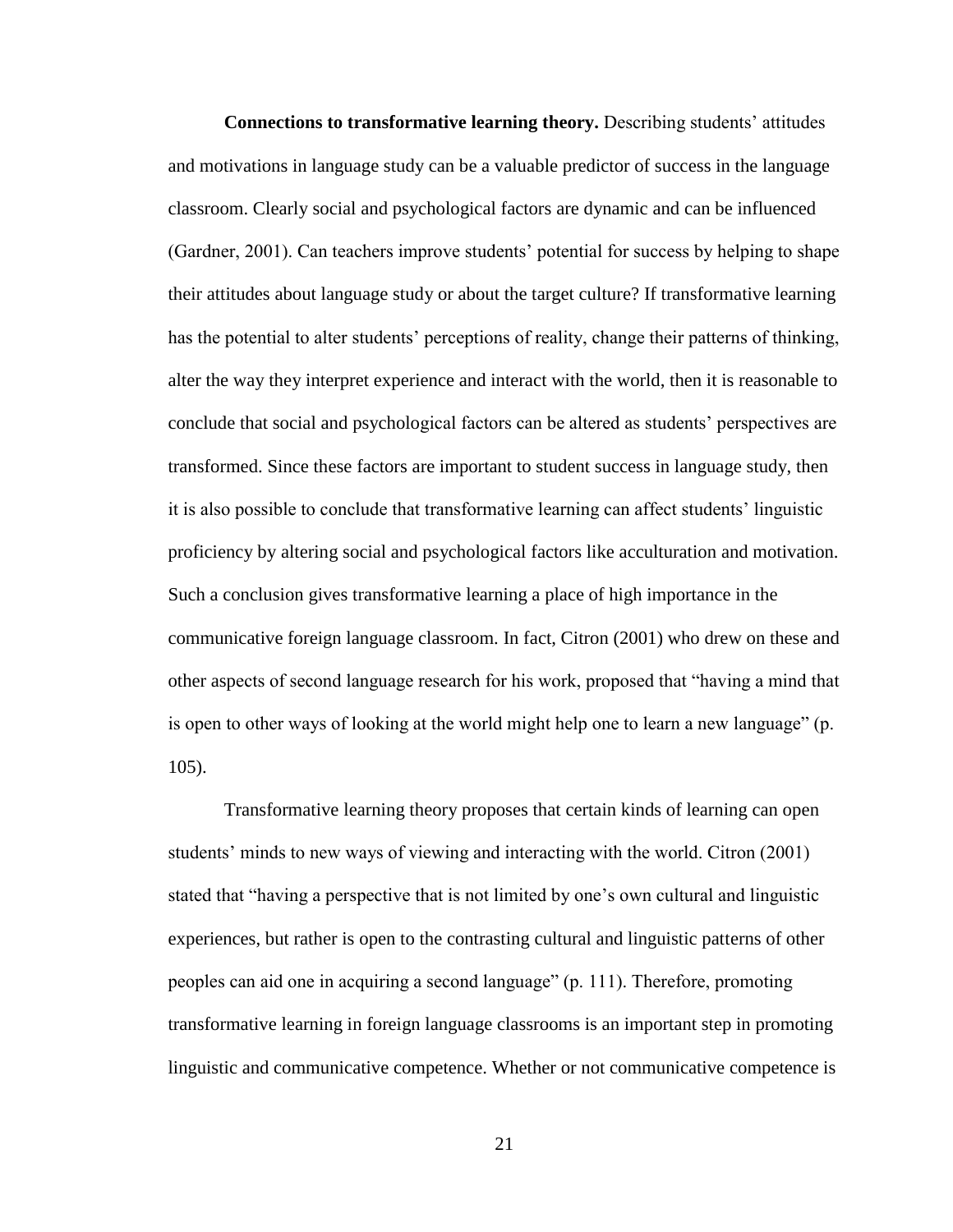an intended outcome of instruction, clearly students achieve greater success in foreign language learning when they also possess higher levels of ethno-relativity (Citron, 2001), increased integrative motivation, and more positive attitudes toward the target language group.

**Sociocultural contexts.** The study of the sociocultural contexts of language learning is a relatively new field (Cross, 2010). Theorists may prescribe methodologies that "conceive of teaching as little more than the sum of its parts-collections and patterns of behaviors and techniques" (p. 434), but language instructors negotiate the sociocultural contexts of their own teaching, of their students' learning, and of the classroom as an ecosystem. It has become clear that no one prescription for teaching and learning could possibly encompass all variables and all contexts.

The study of teachers and students as individuals impacted by and, in fact, defined by psychological and social factors is wide and expanding. Researchers and educators are becoming more aware of the fact that "social activities and the language used to regulate them are structured and gain meaning in historically and culturally situated ways" (Johnson, 2006, p. 238). The language we teach is inextricable from the sociocultural contexts in which it is used. In addition, the teachers and students of a language are also rooted in specific yet evolving contexts with their own culturally situated identities (Knutson, 2006).

Any study of the sociocultural contexts of second language acquisition requires a rethinking of some key SLA assumptions about the role of language and culture in the classroom. Zuengler and Miller (2006) described research in the sociocultural contexts of language learning: "These researchers focus not on language as input, but as a resource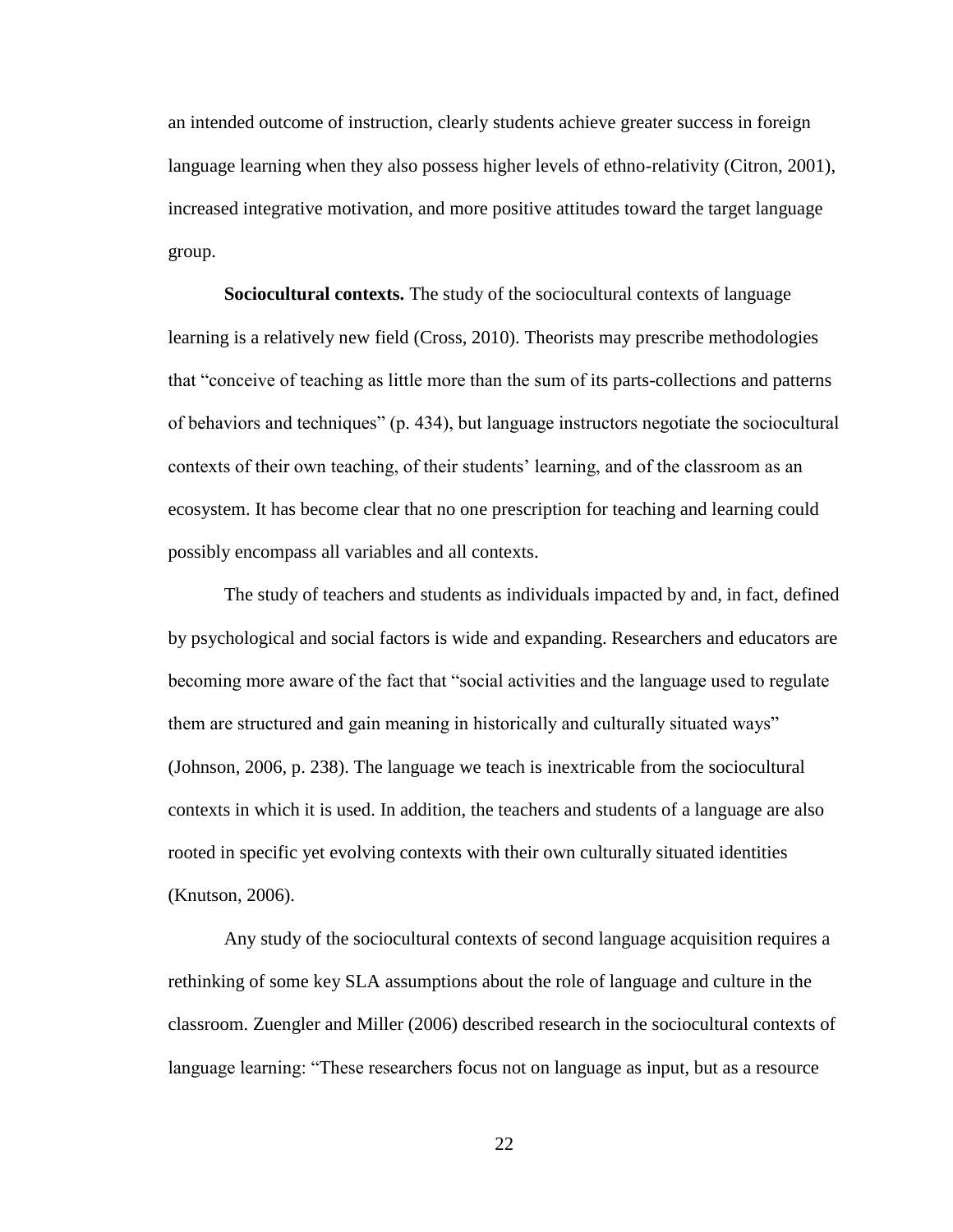for participation in the kinds of activities our everyday lives comprise. Participation in these activities is both the product and process of learning" (pp. 37-38).

#### **Critical Pedagogy**

If the sociocultural contexts of learning are described and explored, inevitably social injustice and power inequity will be uncovered. Critical pedagogy is a theoretical framework for teaching that empowers the teacher to provoke social change. Pennycook (2001) includes in the scope of critical language pedagogy any critical approach dealing with questions such as which languages and which varieties of a language are taught in schools, how to develop critical language awareness, and how ideology and language intersect. Osborn (2006) associated critical pedagogy with teaching for critical consciousness and social justice. Norton and Toohey (2004) agreed that critical language pedagogy includes the relationship between language learning and social change and expanded the domain to include "the ways that social relationships are lived out in language and how issues of power, often obscured in language research and educational practice, are centrally important in developing critical language education pedagogies" (p. 1).

Metalinguistic awareness, discussed previously as an element of one's meaning perspective, is also considered to fall into the domain of critical pedagogy (Reagan  $\&$ Osborn, 2002). If linguistic knowledge is knowledge of a language, then metalinguistic awareness is what you know about language including topics such as the social context of language use, language ideology, and language variety.

Teaching language in order to inspire students to higher levels of consciousness, to social critique and action, or to personal empowerment is not a new concept. Freire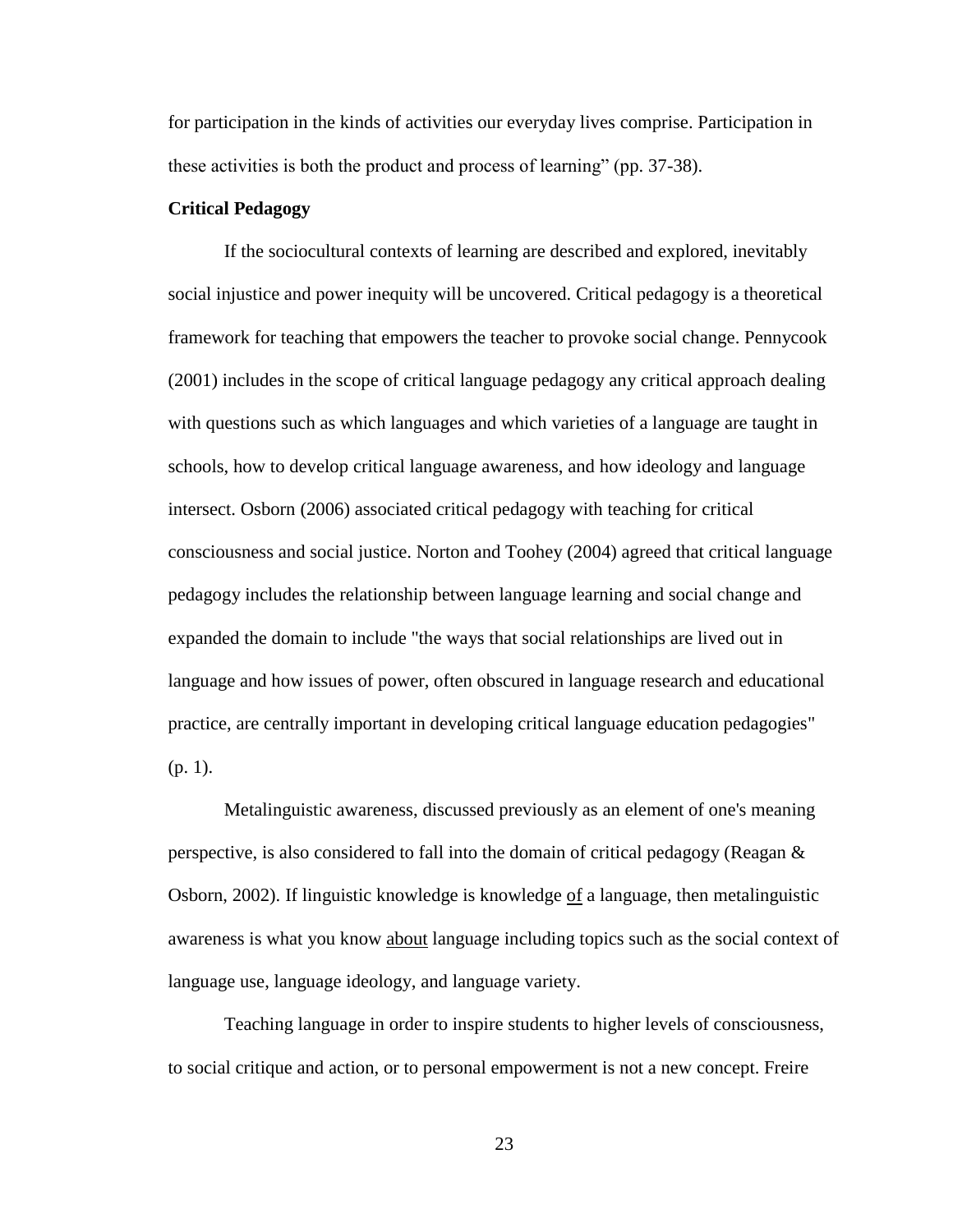(1970/2000) taught literacy skills to Brazilian adults to open their eyes to their oppression and empower them to action. Proponents of critical pedagogy propose many of the same techniques advocated for foreign language teaching under other theoretical frameworks. Guy (2007) explained that using pop culture such as cinema in the classroom can "be a vehicle for challenging structured inequalities and social injustices" (p. 15).

How does critical pedagogy differ from traditional views of educational practices? Pennycook (2001) defined classroom practice as a political struggle, advocating "a view of the classroom as a microcosm of the larger social and cultural world, reflecting, reproducing, and changing that world" (p. 138). An instructor who employs critical pedagogies in the classroom is doing "dangerous work" (p. 138) in part because critical pedagogy resists the primary social purpose of education, which Pennycook described as the reproduction of cultural and social conditions of a group through the education of the younger members. As Kennedy (1990) wrote, the purpose of education is to indoctrinate the young with the social ideology that will help them be successful members of their group. Schools, including colleges and universities, are in their simplest form social institutions that prepare students to function and even thrive in the society in which they live.

To frame the issue in the vocabulary of transformative learning theory, *traditional pedagogy* reinforces the meaning perspective adult students have inherited from their social conditioning. *Critical pedagogy* seeks to transform students' meaning perspective, seeking out the conflict with students' assumptions and interpretations and then engaging in critically reflective classroom activities in order to understand the weight of the conflict. A language educator who employs critical pedagogies in the classroom is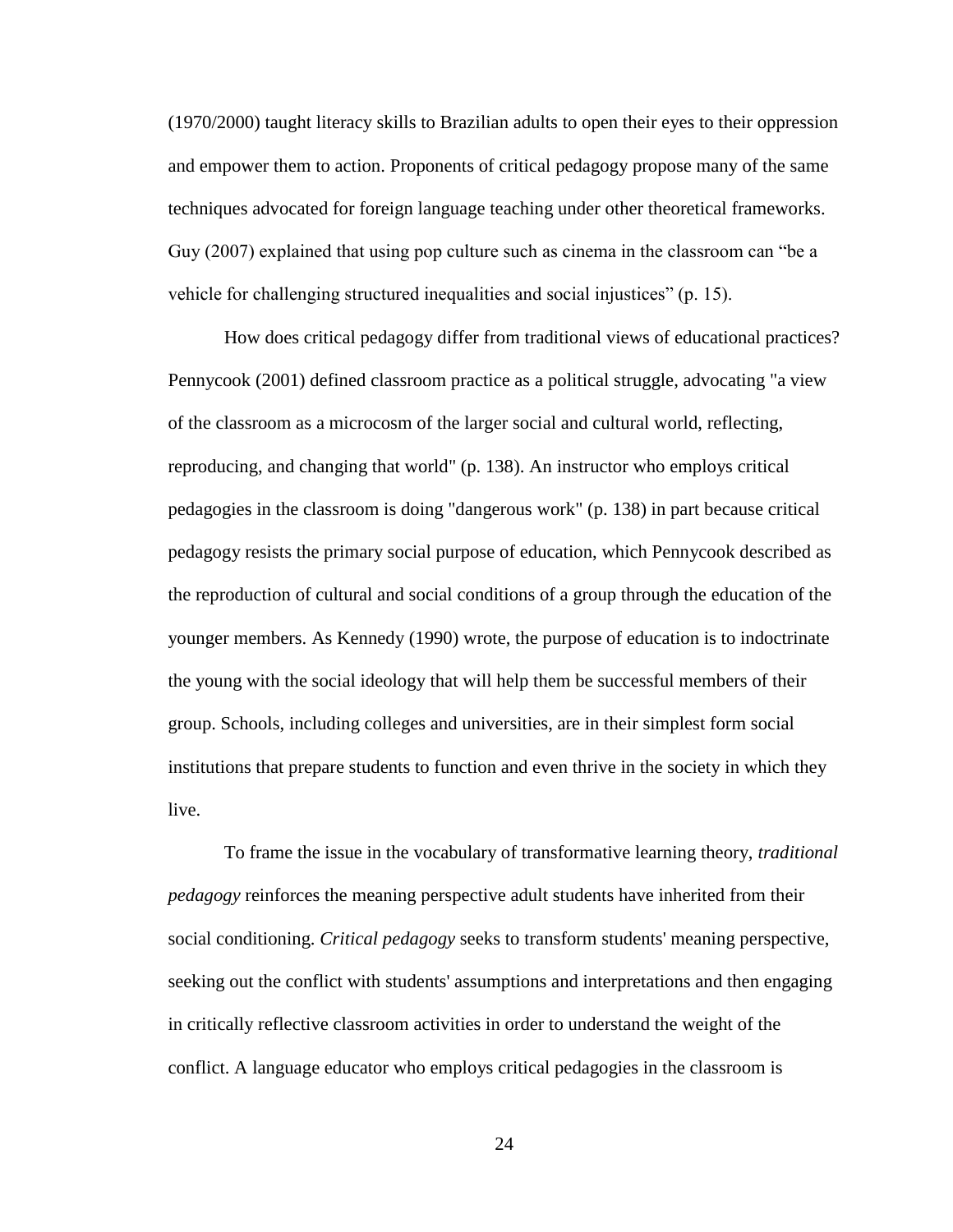engaging in work with the potential to change not just how and what students learn about language, but also how students view and interact with the world, their ideas, values, and beliefs. Transformative theory and critical pedagogies both aim to inspire students to consciousness and social action (Heany & Horton, 1990).

#### **Foreign Language Teaching Approaches**

A substantial body of literature exists on specific foreign language techniques and methods that are most effective for specific learning outcomes. Students and teachers often have conflicting ideas about which methods are most effective (Taylor, 2009), but teachers usually prefer techniques designed to expose students to the most authentic language and culture possible (Abrams, Byrd, Boovy, & Mohring, 2006; Di Carlo, 1994) and include the use of authentic media texts such as film and television and contact with native speakers and communities (Byram & Kramsch, 2008; Kramsch, 1993). Many of these activities also promote critical reflection and can be catalysts for transformative learning in addition to learning content (Guy, 2007; Tisdell & Thompson, 2007).

Over the last century, new foreign language teaching approaches, methods and techniques have found their way into college classrooms. The terms *approach*, *method* and *technique* are often used interchangeably, but can have quite different implications. Brown (2002) defined *approach* as a large over-arching set of principles that teachers use to guide decisions about how class will be conducted, "a set of assumptions dealing with the nature of language, learning, and teaching" (p. 9). A *method* is a set of prescriptive rules for instruction based on the principles of the approach, and a *technique* is the specific activities or functions that are generated as the method and approach are applied in the classroom. In addition to *technique*, I also use the terms *classroom practice* and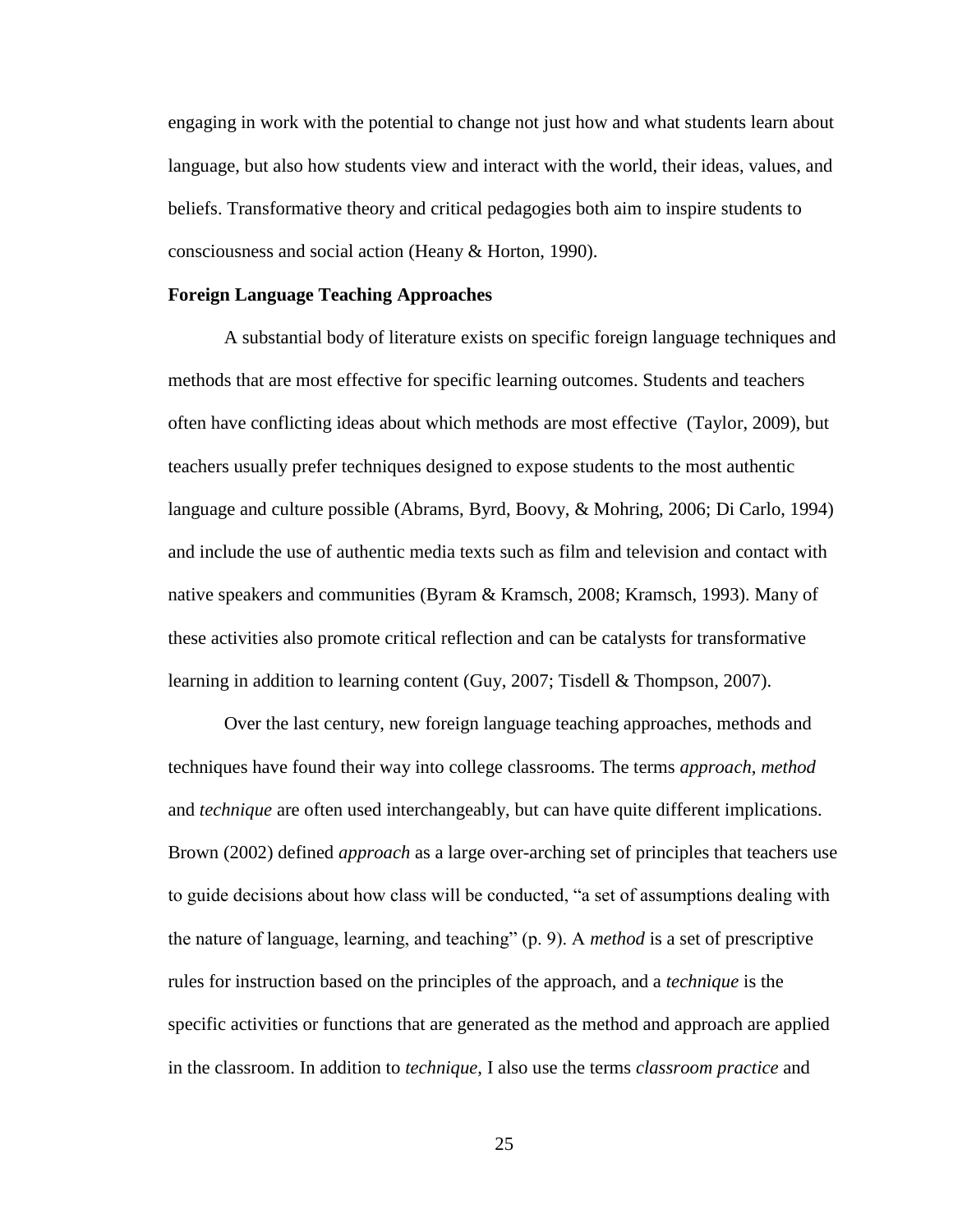*classroom activity* to describe the specific tasks, routines, assignments and other instructional techniques used in the classroom. Whether discussing methods, techniques or activities, all of these are rooted in a specific approach, or way of thinking about language instruction that guides the classroom.

In order to understand the techniques, practices and activities in a foreign language classroom, it is important to recognize the philosophical orientations that inform practice. Several recognized trends in approach have historically dominated college classrooms. I will not discuss every trend in foreign language teaching over the last hundred years, which are many, but rather I will restrict my discussion to two categories which constitute the major approaches to language teaching employed by contemporary language teachers (Swaffar, 1989): the traditional approach, often called the grammartranslation approach, and the paradigm that has dominated the last 30 years of research, the communicative approach.

The traditional approach to language teaching is one that students throughout history, and in today's classrooms, will recognize from their personal experiences as language learners. A mainstay of foreign language classrooms in all of recorded history, it is most often called the Grammar-Translation Method, also known as the Classical Method and the Traditional Method. Brown (2007) categorized this method as comprised of a "focus on grammatical rules, memorization of vocabulary and of various declensions and conjugations, translation of texts, doing written exercises" (p. 16). The traditional approach to language teaching breaks language components into discrete units of memorized information which are then presented to students in their own native language, also called the home language or L1. All instruction generally takes place in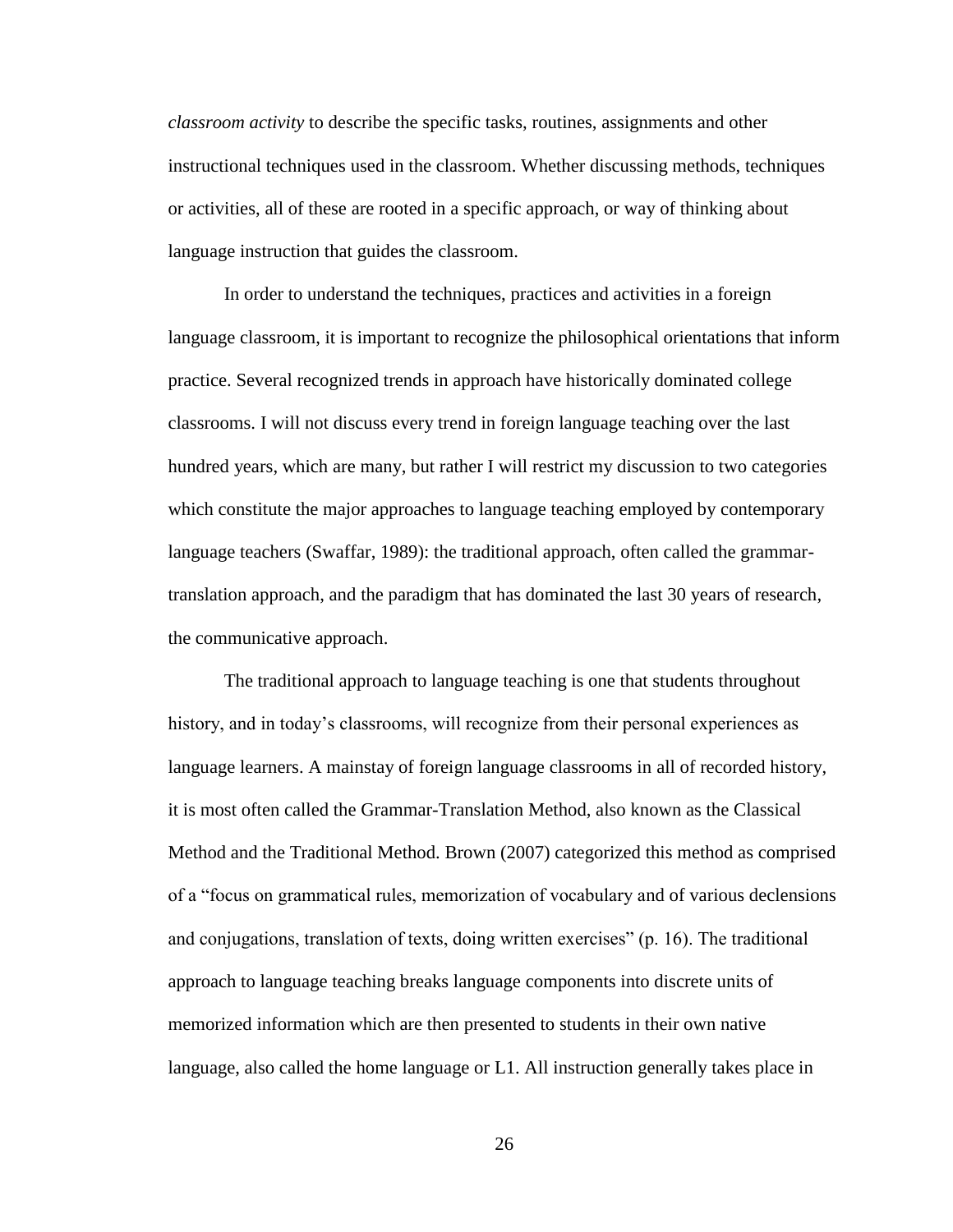the L1 focusing on the language skills of reading and writing. The foreign language, normally referred to as the target language or the L2, is not used for self-expression or communication, but rather to translate L2 texts into the L1.

In contrast, the communicative approach to language teaching teaches language for communication and exchange. This approach first came into view in the 1970s (Mitchell & Vidal, 2001) and has steadily gained prominence. Brown (2007) described this approach as distinguished by several qualities:

- 1. Classroom goals are focused on all the components of CC [communicative competence] and not restricted to grammatical or linguistic competence.
- 2. Language techniques are designed to engage learners in the pragmatic, authentic, functional use of language for meaningful purpose. Organizational language forms are not the central focus but rather aspects of language that enable the learner to accomplish those purposes.
- 3. Fluency and accuracy are seen as complementary principles underlying communicative techniques. At times fluency may have to take on more importance than accuracy in order to keep learners meaningfully engaged in language use.
- 4. In the communicative classroom, students ultimately have to use the language, productively and receptively, in unrehearsed contexts. (p. 241)

The communicative approach is widely understood to be the current paradigm of language education theory and research, although it is not employed universally in practice. Many classroom instructors still employ older approaches, particularly the Grammar-Translation method (Brown, 2007). According to Brown (2002), the trend in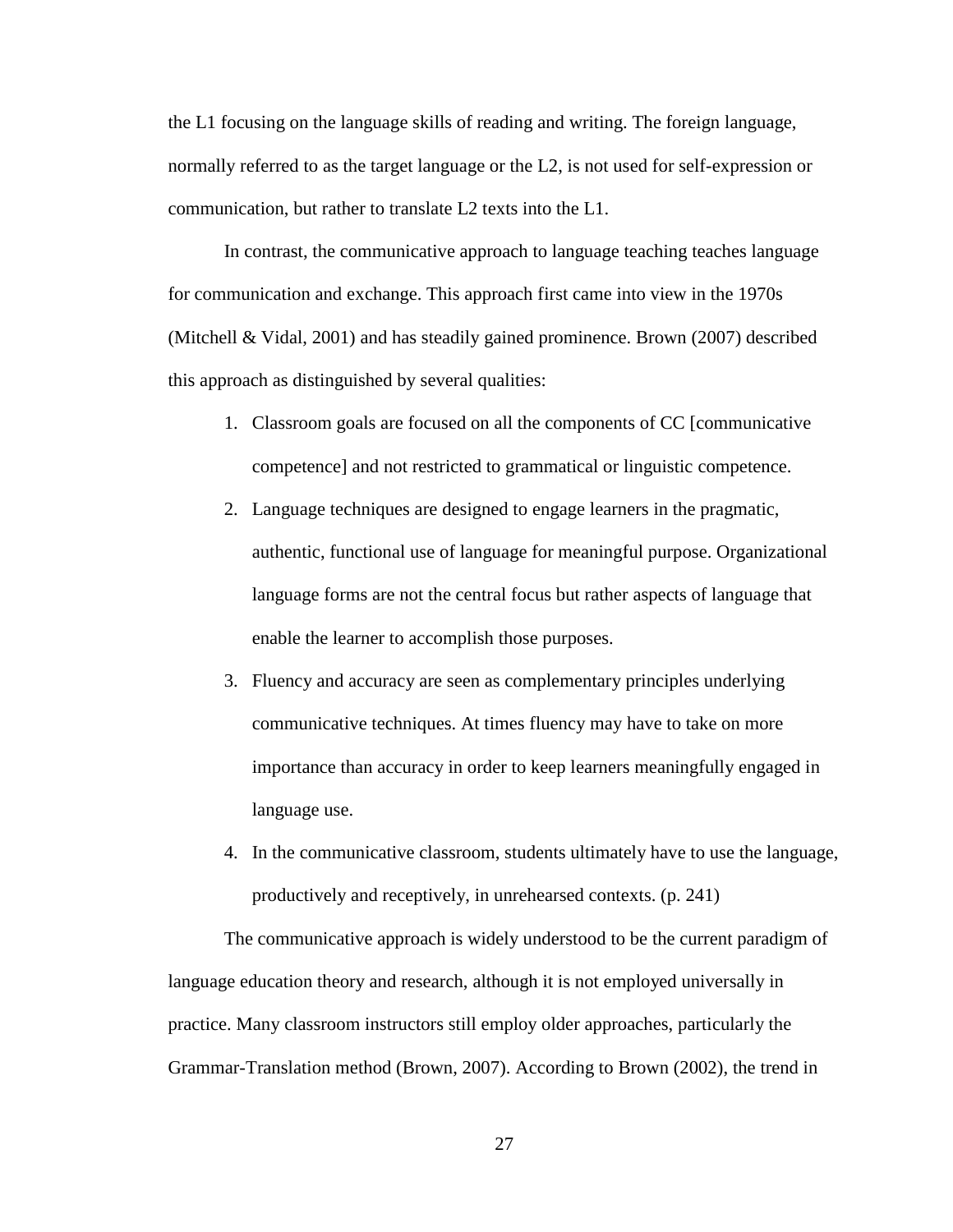language education is toward a "post-methods" or pragmatic approach to instruction that picks and chooses activities best aligned with specific learning objectives.

**Adult education philosophies informing approach.** The traditional, grammartranslation approach used in the Western world is an outgrowth of the liberal arts philosophy of education. In the liberal arts tradition, which has its roots in ancient Greece and Rome, the goal of education is for the student to develop intellectually. Traditionally, Latin and ancient Greek are the languages thought most important for promoting intellectual development and increasing the learner's understanding of the classics in literature, philosophy and science (Brown, 2007). Latin and ancient Greek are classical languages useful for reading and translating, but with no possibility to be used in a realworld context. For that reason, in the traditional liberal arts foreign language classroom, activities emphasize the skills of translation and reading and largely ignore the spoken language.

Historically, the goal of a liberal arts education was to educate the elite, the ruling class, in order to produce a wiser class of rulers (Elias & Merriam, 2005). The focus was not on the practical application of knowledge (these future rulers would never need vocational training, after all), but rather on knowledge that contributed to the mental and moral capacity of the student. A modern liberal arts education for adults aims to produce an individual who is literate "intellectually, morally, spiritually, and aesthetically" (p. 33). The traditional method of teaching foreign languages would support this liberal arts program goal in two ways. First, adult students would learn the mechanical process associated with language such as conjugation and declension and be familiar with language structures in general terms, thus increasing their understanding and appreciation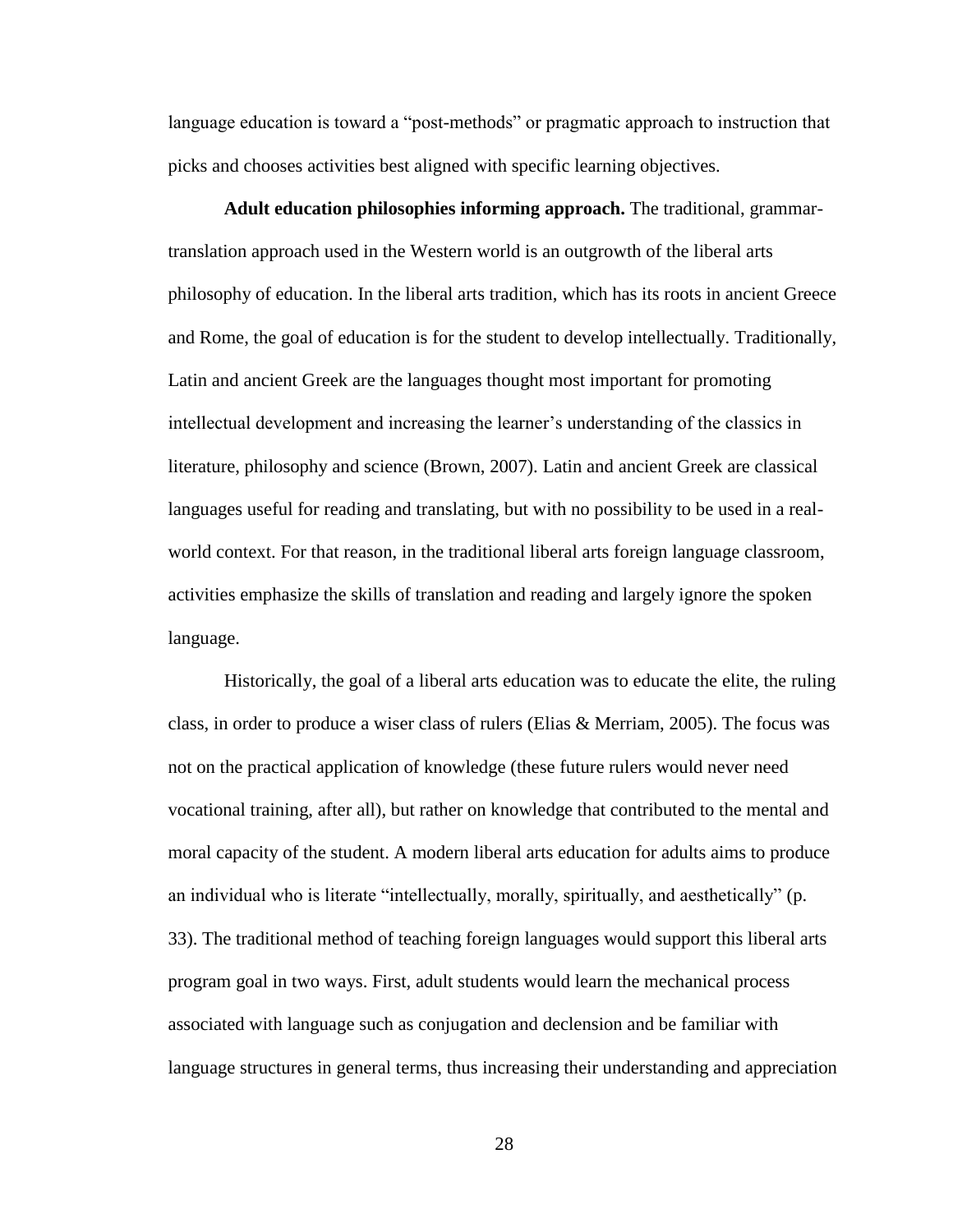of language and their metalinguistic awareness. Second, by acquiring the skills necessary to read texts from other languages, ancient or modern, and translate those texts into the L1, adult students can increase the pool of knowledge from which they draw. An adult student who finds herself in a program emphasizing the liberal arts philosophy will likely find that foreign language instruction is geared at improving her appreciation of foreign languages and of texts written in those languages, with little emphasis placed on the ability to use foreign language to communicate in practical settings.

However, many adult students' motivations for taking foreign language classes do not match the assumptions of the liberal arts philosophy. For adult students, returning to school is often the solution to a problem, not the pursuit of knowledge for knowledge's sake. According to Knowles' model of andragogy (Knowles, Holton, & Swanson, 2005), adults have a life-centered orientation to learning, meaning that in their lives, adult students discovered a need and have turned to education to fill that need. A life-centered orientation to learning is consistent with what researchers know about adult student motivations for going to college (Kasworm, 2003). In order to obtain a career or advance in a career, adults may choose college. Which foreign language they choose to study is also related to their career motivations (Uber Grosse, Tuman, & Critz, 1998).

These student motivations are more closely related to the communicative approach to language learning that emphasizes authentic speech and real-world contexts. In a communicative classroom, the student learns language in order to use it in practical contexts, such as work or social settings. The progressive philosophy of adult education promotes learning for solving real-world problems. Elias and Merriam (2005) cite several principles of progressive adult education. First, progressive adult education broadens the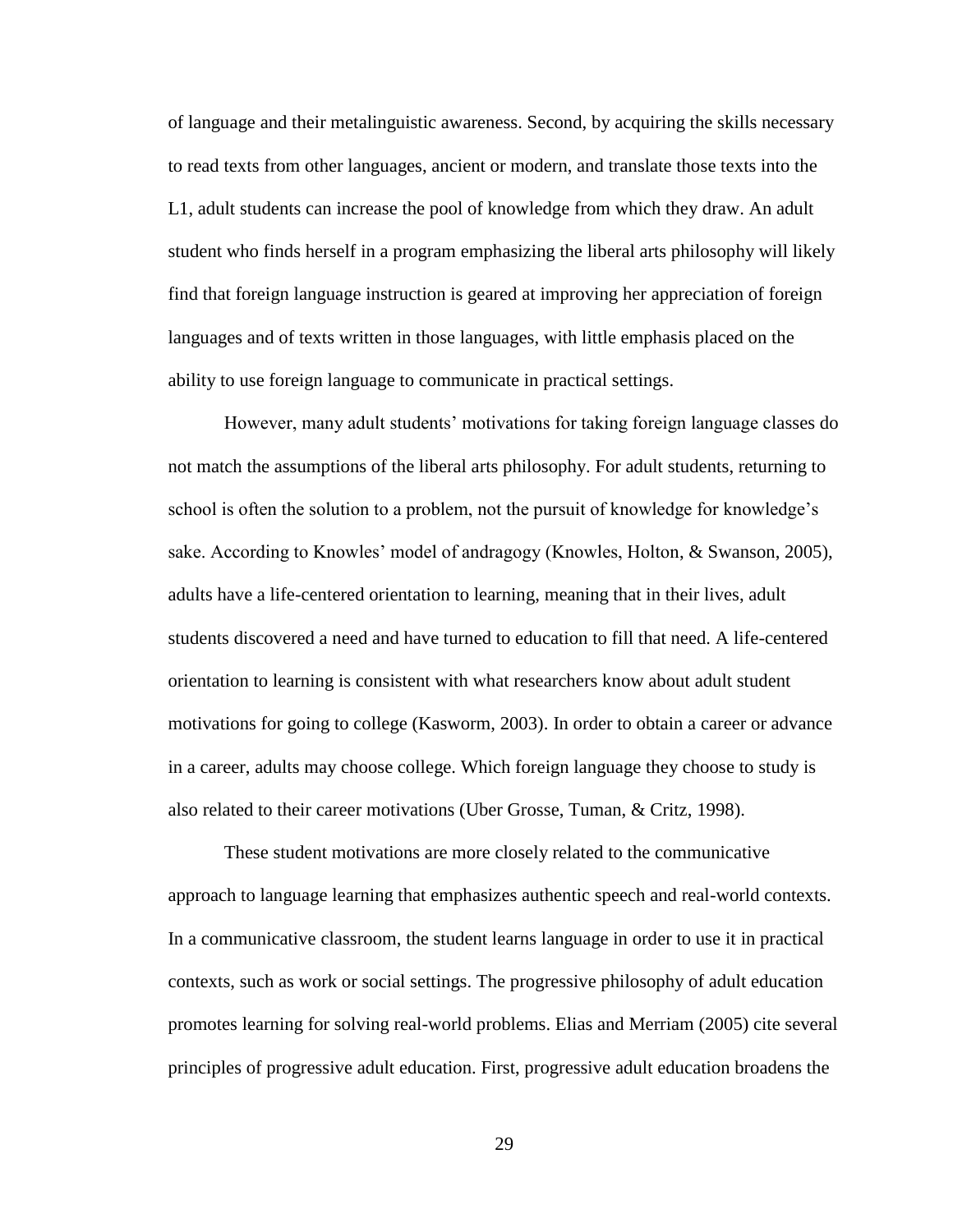view of the purpose of education, permitting and even "advocating the introduction of the practical, pragmatic, and utilitarian into the curriculum" (p. 62). This is clearly similar to the description of the communicative approach as consisting of a "pragmatic, authentic, functional use of language for meaningful purposes" (Brown, 2007, p. 241). Adult foreign language learning no longer needs to be purely for intellectual stimulation, but can exist as a practical pursuit for application in students' homes, workplaces, and social settings.

A second principle of progressive adult education (Elias & Merriam, 2005) is to break away from previous teacher-centered educational philosophies and provide a new focus of education, the student. In order to create an atmosphere where students are actively participating and using the target language, it is essential for communicative language teachers to foster a student-centered environment where students' learning styles, preferences, experiences and competencies are valued and acknowledged. In the communicative approach, lesson plans and course objectives are flexible enough to adjust in order to "keep learners meaningfully engaged," as Brown (2007, p. 241) pointed out.

Another principle of progressive adult education (Elias & Merriam, 2005) is the use of innovative methodologies that break from the liberal arts tradition. The use of innovative methodologies suggests a pragmatic application of techniques (meaning, do whatever works). Also important in progressive educational philosophy is the redefinition of the teacher-learner relationship. In the progressive classroom, the teacher becomes a facilitator instead of a gatekeeper. Both of the aforementioned principles of the progressive philosophy of adult education also describe the communicative approach to foreign language teaching.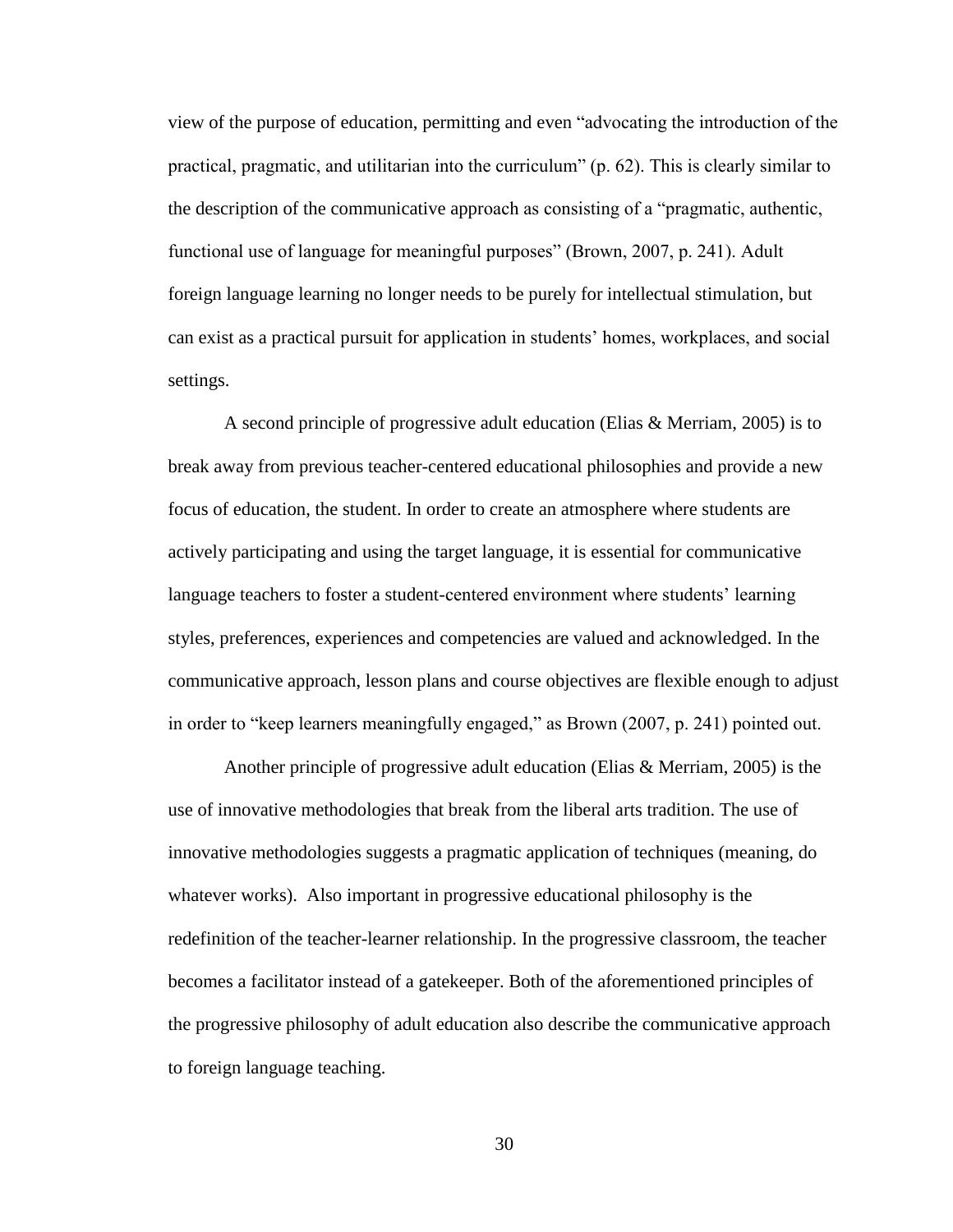Research on student motivations for obtaining higher education indicate that the liberal arts model with its traditional, foreign language teaching methods may not be the most relevant approach to teaching foreign languages. Knowles (Knowles et al., 2005), in his theory of andragogy, supported a progressive philosophy of education when he described adult students as interested in the practical application of knowledge. This falls in line with the communicative approach to language teaching.

Although the progressive philosophy in many ways informs the current paradigm of adult foreign language education, some institutions and faculty are reluctant to give up the old, liberal arts philosophy to foreign language education. Some foreign language faculty have lamented what they see as the end of the liberal arts philosophy in higher education, expressing dismay at the trend of making foreign language education more focused on career or life application (Corral & Patai, 2008).

**Organization of course content.** All of the decisions that the instructor makes in order to organize the content into manageable units, decisions about how and when to teach what to whom, are of vital importance in creating an atmosphere where critical reflection and perspective transformation are fostered. Of interest in this study are two related, but distinct models for presenting content, the synthetic syllabus and the analytic syllabus (Beglar & Hunt, 2002).

When developing a synthetic syllabus, the instructor generally divides language into discrete units, verbs, nouns, tenses, etc. Then, certain units are grouped together to form lessons on grammar, vocabulary, culture, or to teach about other categories of words. The words may be organized around a theme or grouped in some other way. The key to a synthetic syllabus is that the instructor knows in advance exactly what content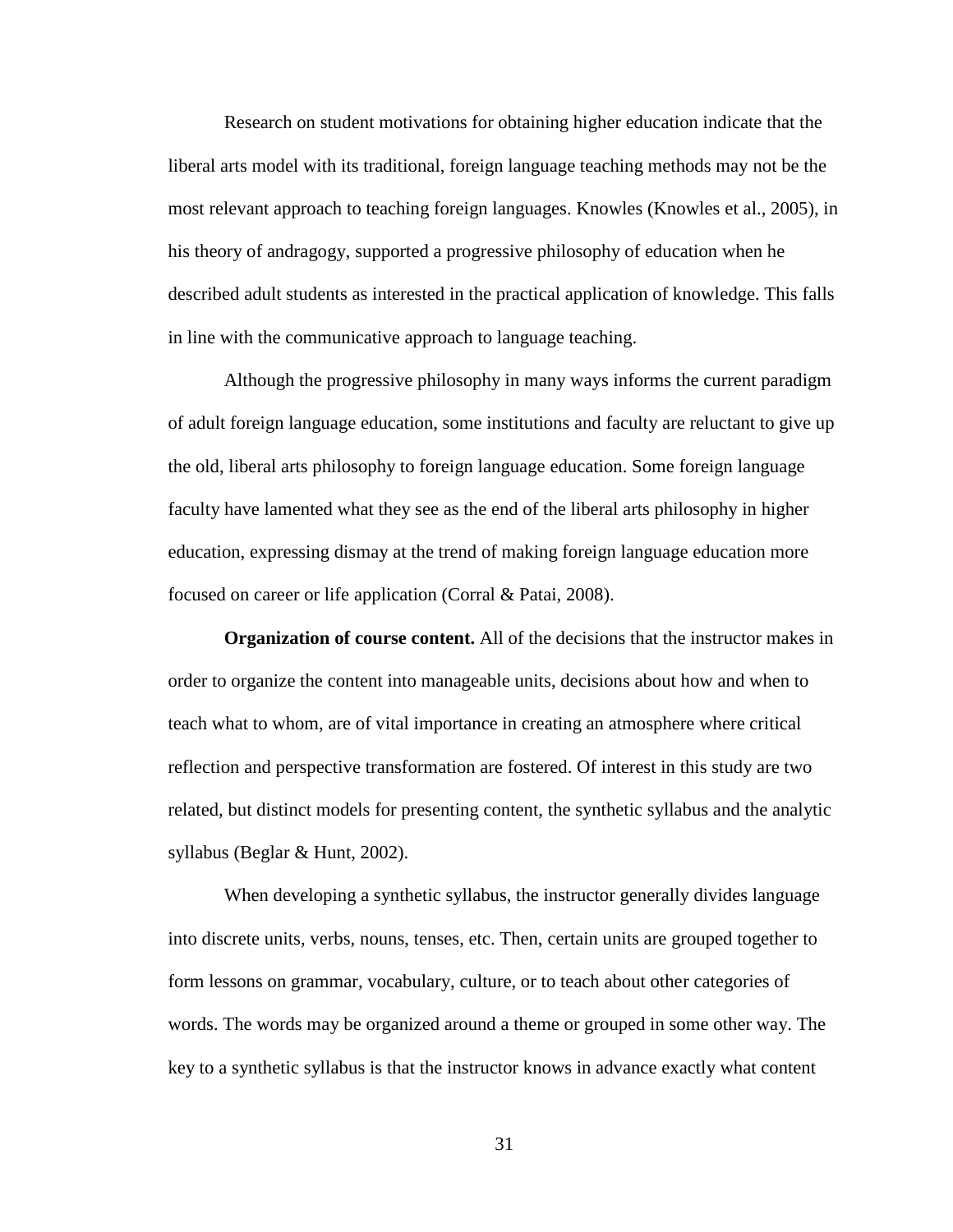will be taught and what students should learn. A synthetic syllabus is product-oriented. The content is driven by the instructor (or perhaps by the textbook author), not by the students or by the situation. The traditional approach to language teaching uses a synthetic syllabus.

In contrast, one of the innovations of the communicative approach to foreign language teaching is the analytic syllabus. This type of syllabus is a model for planning classroom activities centered on thematic units and real-world problem-solving requiring students to use appropriate language for a situation, instead of teaching specific chunks of language with the hope that students will be able to apply it in a variety of situations. In a classroom using an analytic syllabus, the instructor will design a set of tasks or activities that require students to use the L2 and students will be responsible for discovering and acquiring the language they need to complete the tasks. An analytic syllabus requires students to make key decisions about what they need to learn in order to complete tasks.

While this model is closely linked with a classroom method known as task-based learning or a task-based instruction, there is some disagreement among scholars (Sheen, 2008) about whether the task-based approach falls under the umbrella of the communicative approach. For the purpose of this study, task-based instruction is considered a sub-category of communicative method due to its emphasis on intelligibility over accuracy in commuication.

The distinction between synthetic and analytic syllabi is also discussed in Knowles' description (Knowles et al., 2005) of the difference between the *content* and *process* models of adult program planning.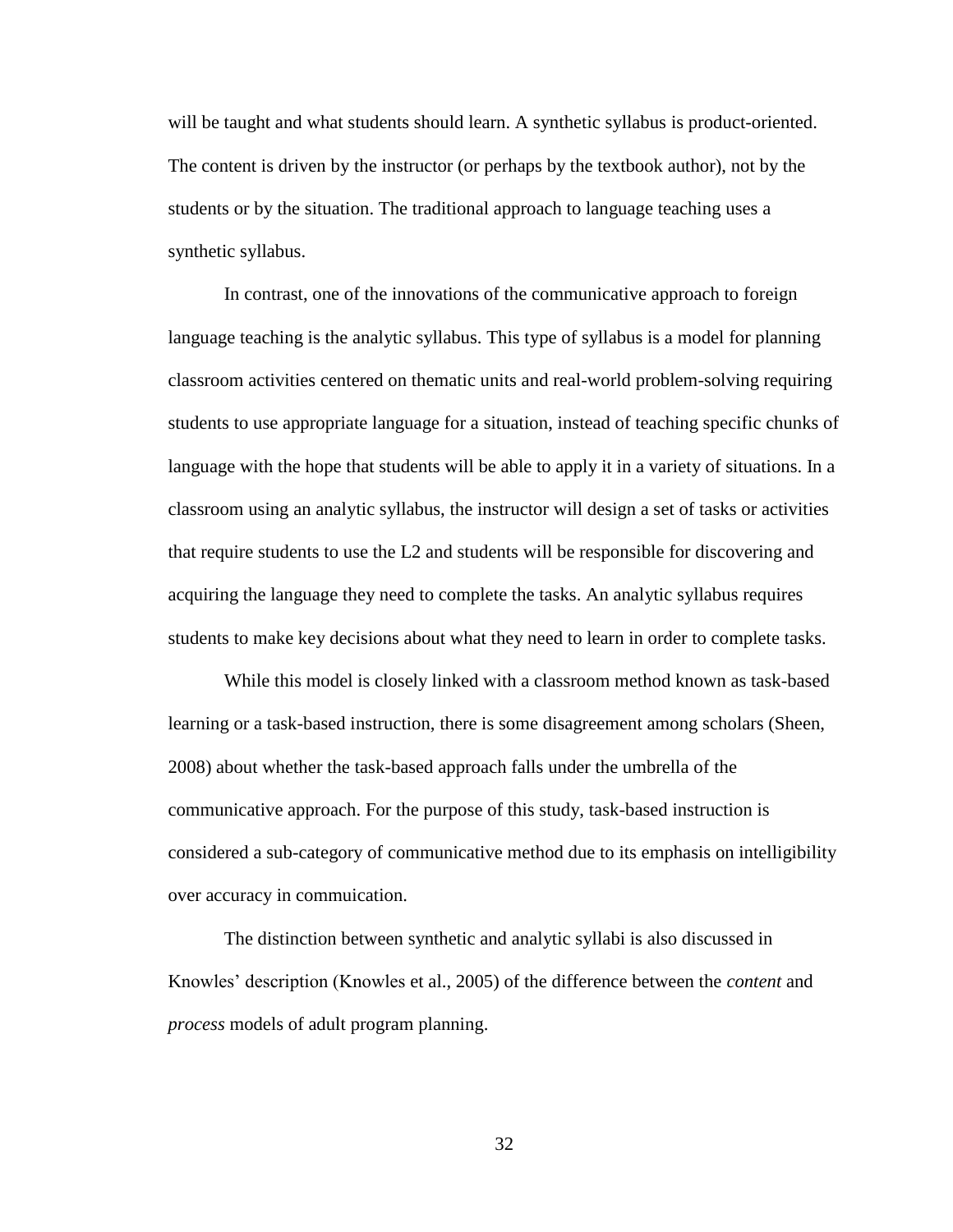The difference is this: In traditional education the teacher (or trainer or curriculum committee or somebody) decides in advance what knowledge or skill needs to be transmitted… This is a *content* model (or design)….The difference is not that one deals with content and the other does not; the difference is that the content model is concerned with transmitting information and skills, whereas the process model is concerned with providing procedures and resources for helping learners acquire information and skills. (p. 115)

Clearly, the analytic syllabus is closely aligned with the process model. Both the analytic and process concepts focus less on *what* students learn and more on *how* they learn it by providing students with a framework that guides their learning while, ultimately, giving them autonomy over their learning experience. The analytic syllabus and the process model stand in contrast to the synthetic syllabus and the content model which both decide beforehand what specific discrete information students will learn, focusing more on the product of student learning rather than on the act of student learning.

**Student and teacher roles.** The traditional approach to foreign language teaching employs a rigid classroom hierarchy where the teacher makes the key decisions about what to learn, when to learn it, and the student learns what he is told. Freire (1970/2000) used the term *banking education* to refer to this process where the teacher attempts to transmit knowledge to the student. The student is simply a receptacle of the teacher's knowledge.

In a communicative classroom, the teacher's role is that of a facilitator and the student has a great deal of autonomy over what specific grammatical and lexical units to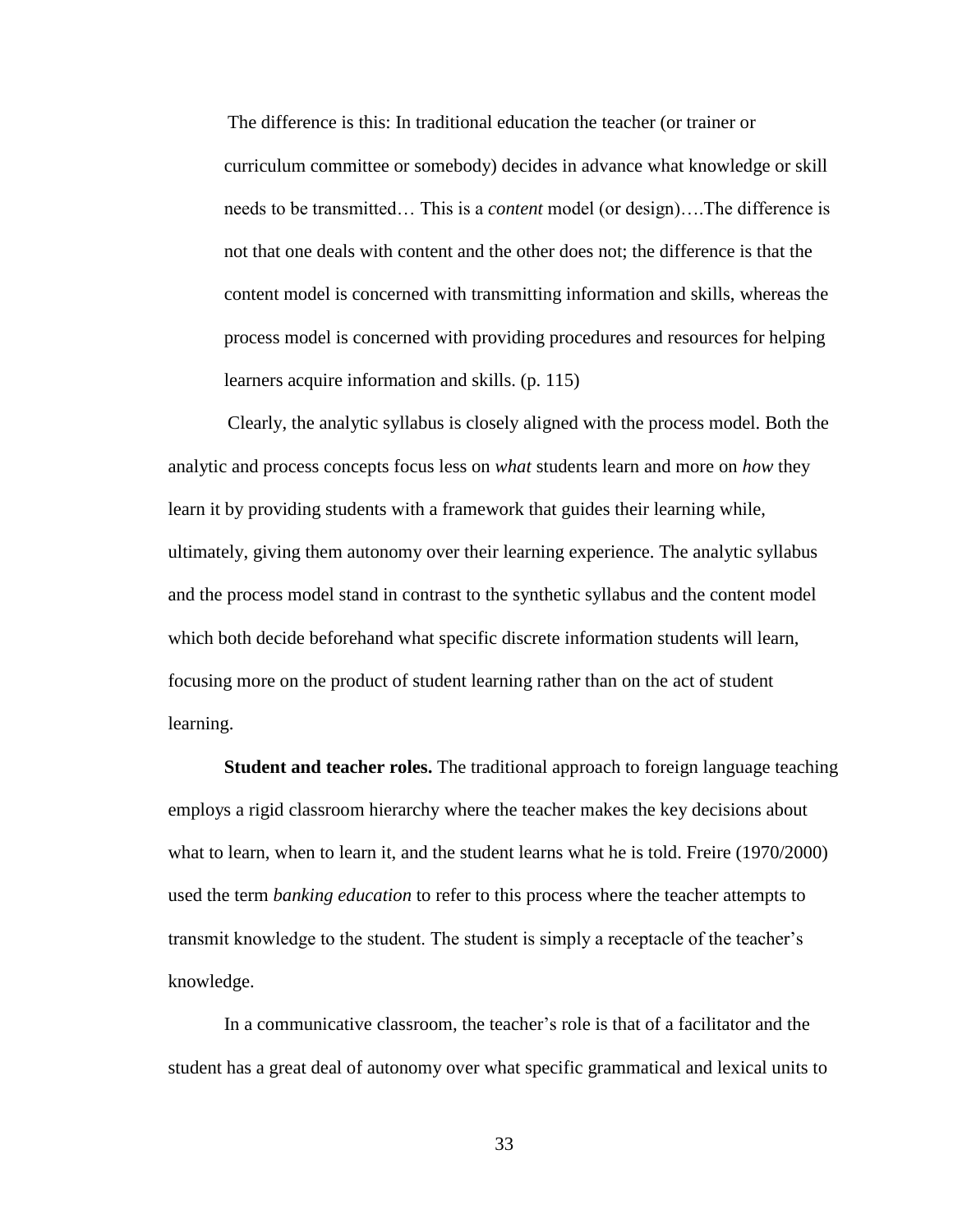learn and how to interpret these units in contexts. The primary role of the instructor in a communicative classroom is to engage students in the processes of learning by guiding them and giving them feedback, allowing learners' wants and needs to guide instruction (Finney, 2002).

An adult student who desires autonomy over his or her own learning is referred to as a self-directed learner (Knowles et al., 2005). Many researchers contest this characteristic of adult learners because not all adults exhibit this characteristic in the same way or to the same degree (Ross-Gordon, 2003). One interpretation of this term is that learners should be given control over course objectives and content, as would occur in a class using a purely analytic syllabus. Rachal (2002) pointed out that this is often an impractical goal and rarely achieved. In reality, a student who desires to be self-directed is one who will thrive in a learner-centered classroom where his or her ideas, experiences, learning styles, and personal learning objectives are valued and included. In fact, Ross-Gordon's research indicated that adult students feel most comfortable in a classroom when their instructor is prepared, professional and clearly knowledgeable on the subject matter and creates a classroom environment that is respectful of diverse backgrounds and abilities. Adult students want an instructor who is clearly capable of leading a class, not one who will defer to students on all decisions. This desire for a capable, professional classroom leader does not conflict with the idea of the learner-centered classroom. The learner-centered classroom is one of the defining characteristics of the communicative approach, representing a dramatic departure from the teacher-centered classroom associated with the traditional approach.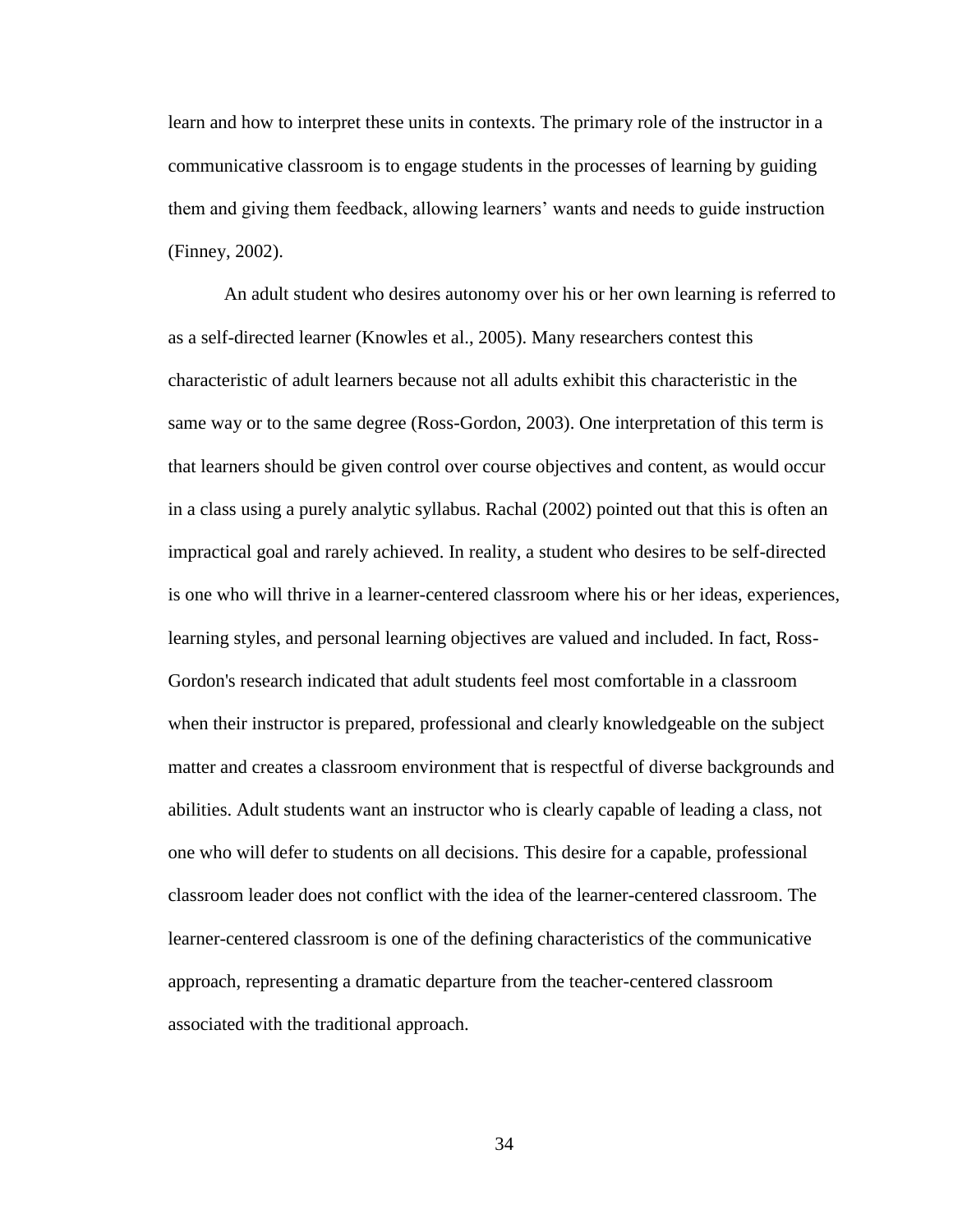**Sources of knowledge about language.** Another innovation of the communicative approach to language teaching is the number of sources from which students draw their knowledge about a language. As mentioned previously, in the traditional approach, one of the focal points is on the translation of texts, especially of the classics. Students' only exposure to authentic language is likely to be classic literary texts written by noted authors. Aside from these texts, the instructor is the student's only other source of knowledge about the language. From an adult learning perspective, this represents a serious deficiency in the approach.

Dewey (1938/1997) described teaching and learning as the reconstruction of experience. From Dewey's perspectives, a teacher's job was to provide adequate and engaging experiences from which his students could learn. Knowles' (Knowles et al., 2005) theory of andragogy explains that experience is the richest source for adult learning. Lindeman (1961) explained that adult experience is the element separating the education of children from that of adults. Because of the ability of adult students to learn from experience, classroom practices that encourage experiential learning are useful.

Kolb (1984) conceptualized experiential learning as a process that involved four distinct phases: concrete experience, personal reflection, theoretical conception, and active experimentation. This model is consistent with a technique for grammar instruction called inductive grammar that is associated with the communicative approach. The traditional method uses deductive reasoning to teach grammar, meaning that first students learn the rules and then apply to rules to a variety of sentences in different contexts. With inductive grammar techniques, students see or hear authentic examples of grammatical structures first, a phase Kolb described as concrete experience. Then, the students work,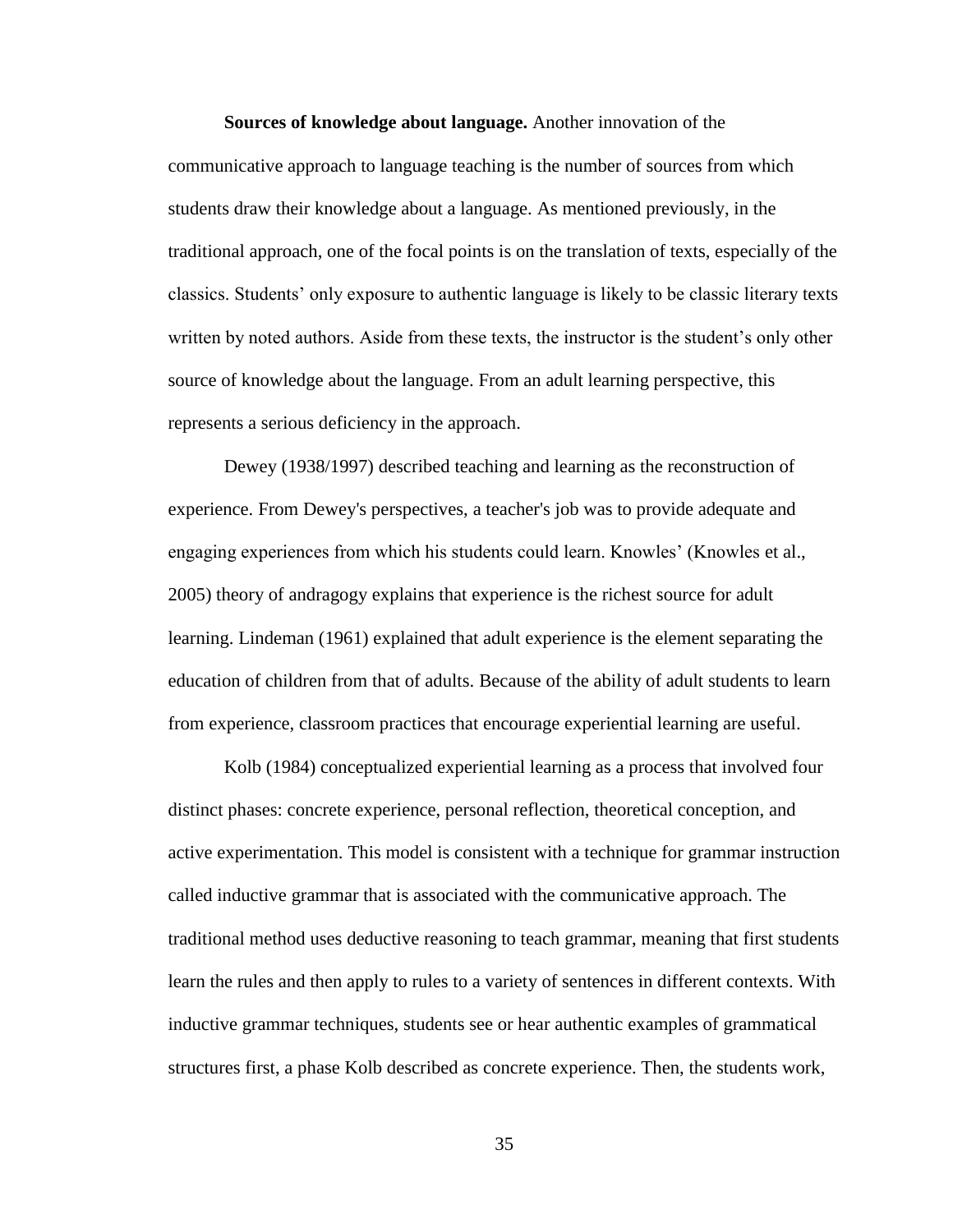through a variety of reflective and collaborative techniques, to explain the patterns in the examples they have seen. This is what Kolb called personal reflection. The third step in inductive grammar begins with the teacher and student creating a rule, or generalizable category, that accurately describes the examples and then students applying their understanding of the grammatical concept in new contexts. In Kolb's experiential learning cycle, these are called abstract conception and active experimentation, respectively. Clearly, the communicative, inductive technique of grammar instruction allows adult students to harness their propensity to learn from experience, while the traditional, deductive technique does not.

In addition to Kolb's model, experiential learning has also come to mean any learning that occurs as a result of actually doing an activity in a real-world setting, such as a practicum, apprenticeship, field trip, service learning, or job-shadowing (Cranton, 2006). Adults in particular are used to this type of learning from their real-world experiences as employees, family members and community members. Sometimes referred to as informal and incidental learning (Marsick  $\&$  Watkins, 2001), adults in life pick up the skills and knowledge they need to succeed. How do our adult students learn what they need to know to be functional in life? They may have opportunities to learn in a classroom or training session, they may read books, and they may even have mentors. However, for the large majority of adults, they learn by doing, picking up skills as they go. This is a valuable skill in the classroom, able to be harnessed through classroom practices that promote language learning in real-world settings, such as service learning and the use of authentic texts.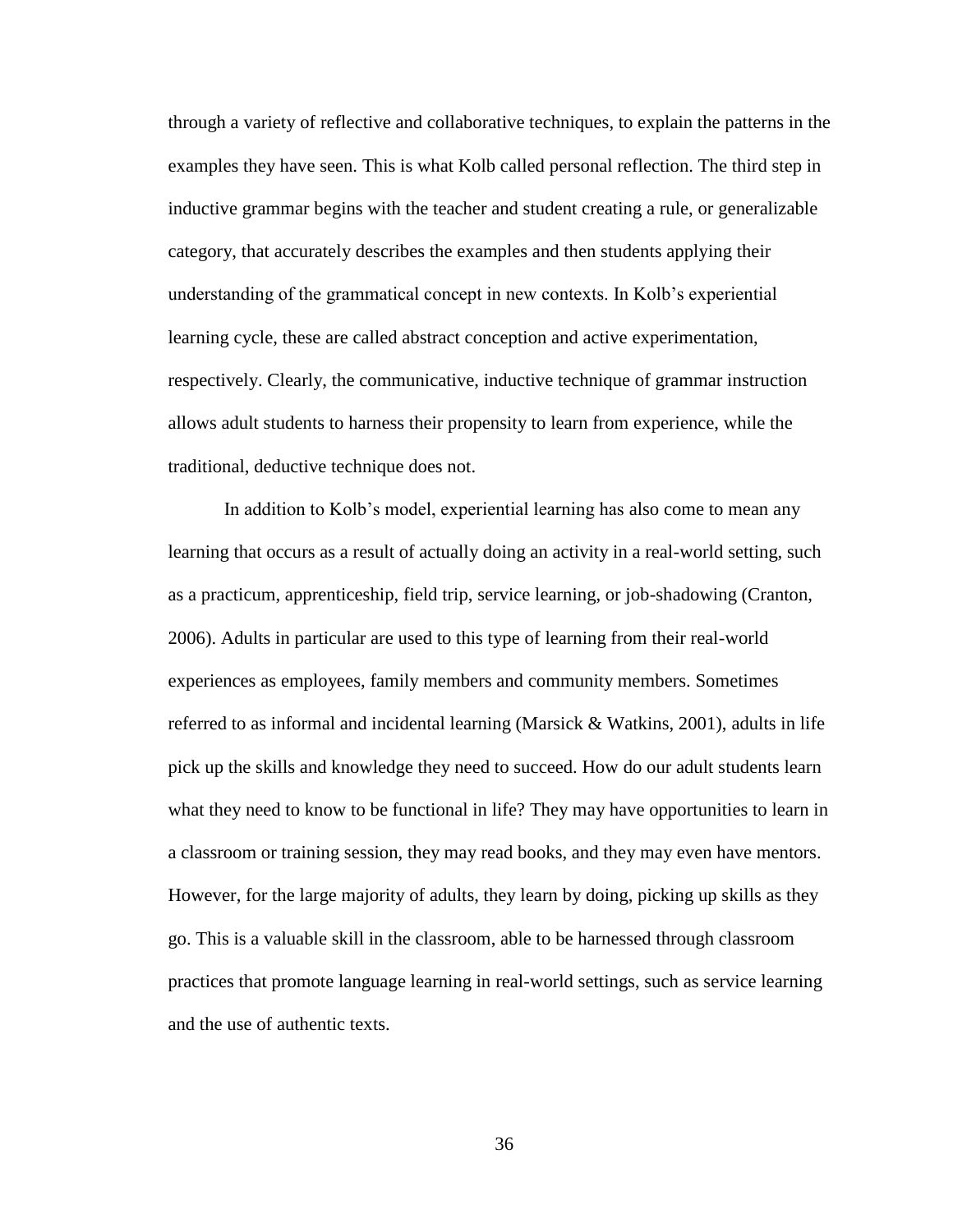These two activities in particular, service learning and the use of authentic texts, are important innovations associated with the communicative approach. Since the communicative approach requires students to "use the language, productively and receptively, in unrehearsed contexts" (Brown, 2007, p. 241), a variety of texts must be available to the student for practice, both written and aural texts, representing different real-world contexts. The term *authentic texts* refers to texts in the L2 created for purposes other than classroom instruction, such as television commercials and informational brochures for products and services. Authentic texts are highly encouraged in the communicative approach and allow adults to use experience as a source of knowledge.

Service learning, embraced by communicative language teachers and supported by communicative principles, draws on two of the pillars of andragogy. These concepts are: 1) that adults learn best from experience and 2) that adult learning should be oriented to solving real-world problems. The communicative approach attempts to be more context-based by giving students opportunities to interact, discuss, observe, and try new things in real-world, or simulated real-world contexts.

**Language of instruction.** In a traditional foreign language classroom, students are taught using their native language or  $L1$ . In a communicative classroom, students learn the target language by actually hearing and speaking in that language, the L2. Ideally, according to the communicative approach, the entire class should be conducted in the L2 with only limited, isolated use of the L1. Sound linguistic principles support the technique of using only the L2 as the language of instruction. It promotes language acquisition and fluency. However, from an adult learning perspective, some risks are posed for adult learners.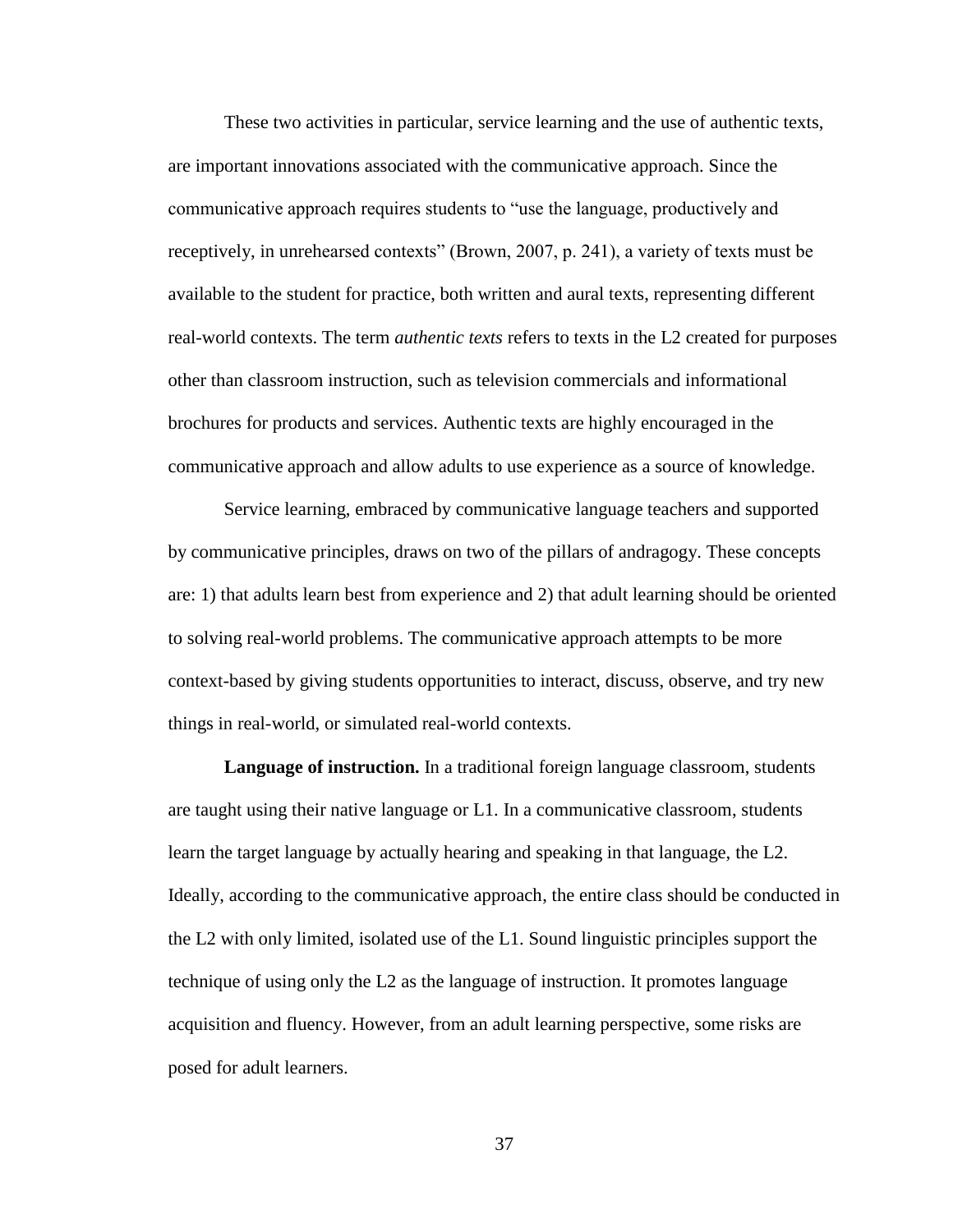In general, adult students are used to feeling competent and in charge of their lives. Yet, re-entry into college can cause adult learners to feel a lack of confidence in their abilities (Ross-Gordon, 2003) and inner turmoil and disharmony (Bauer & Mott, 1990). In addition to the anxiety caused by reentry into college, the foreign language classroom specifically can be a very unsettling place for the adult learner. Learner identity can be challenged (Rossiter, 2007) and become unstable (Foster, 1997). Adults especially may experience negative feelings when they are unable to rely on their linguistic competence in their native language to engage intellectually (Lindberg, 2003; Knutson, 2006; Schumann, 1986; Shulz & Elliott, 2000). This volatile situation may lead to one of several possible outcomes. These feelings may be overwhelming for adult students, causing them to disengage from the learning process or even doubt their ability to learn. In another possible outcome, these experiences become a point of transition for adult students, called a disorienting dilemma, and usher in a process of perspective transformation (Mezirow, 1991) where the adult students begin to question their previous values, beliefs and actions, evaluating and incorporating new perspectives into their own.

In order to promote transformative learning, it is vital that instructors give their adult students the opportunity to reflect, react, and collaborate with others to move through this difficult transition period. The traditional approach gives students a space where they can interact in the L1, engaging critically and intellectually with the material. The communicative approach, with its reliance on the L2, runs the risk of alienating and marginalizing adult students who need to use the L1 to cope with the shocking experience of learning a new language and culture.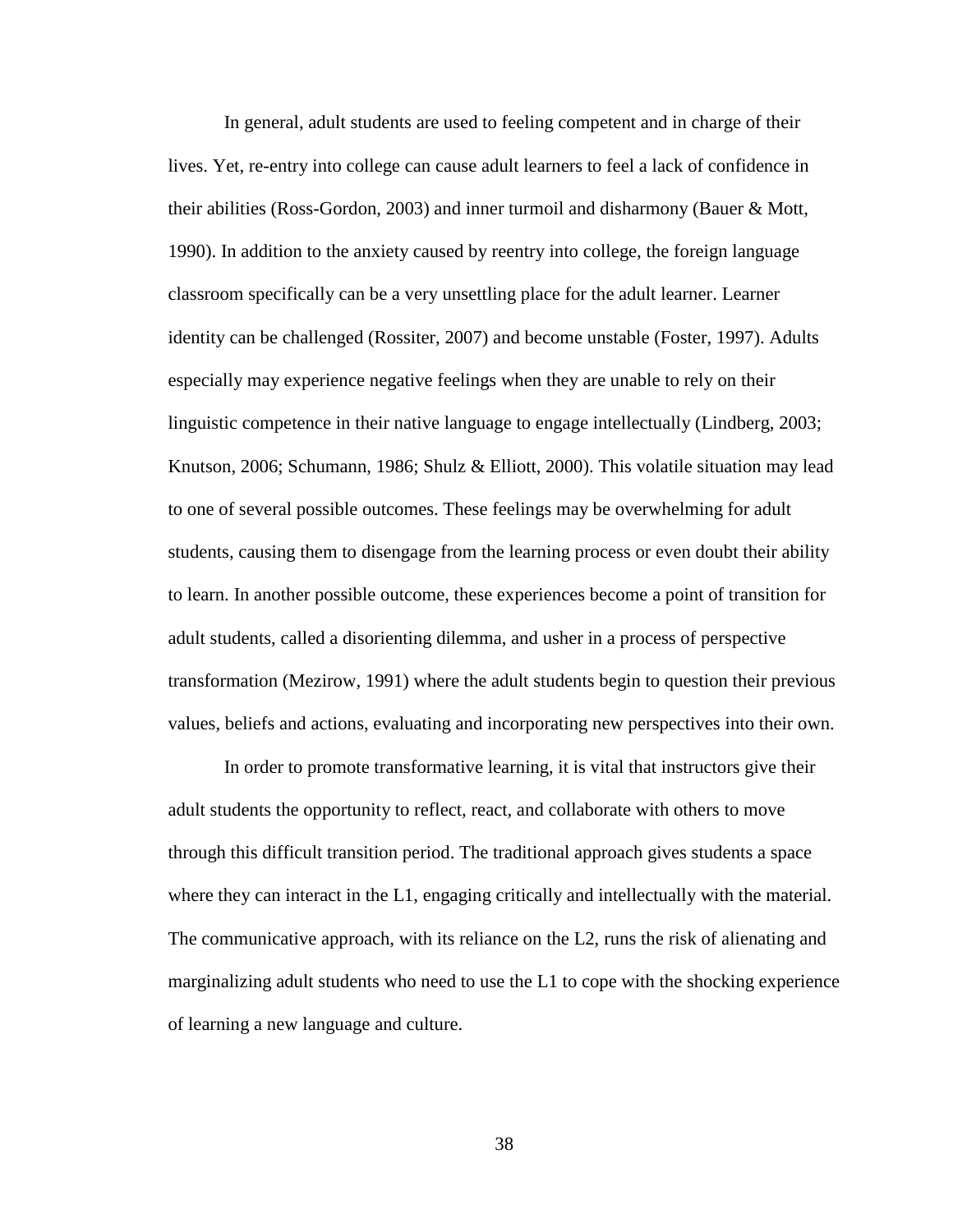### **Previous Studies**

At least two previous studies have looked at adult language students' experiences of perspective transformation and the classroom activities that contributed to the transformation. The first (King, 2000) was a mixed-methods study in an English as a Second Language (ESL) setting. The second (Johnson & Mullins Nelson, 2010) was a pilot study for this research, a qualitative inquiry into students' experiences of perspective transformation after two semesters of college Spanish.

**ESL study.** King (2000) used a mixed-methods approach, employing both interviews and a survey instrument she developed (King 1997, 2006) to examine the experiences of adult students of ESL. The study found that the majority of participants experienced perspective transformation and that class discussions were the classroom activity most often cited as contributing to students' perspective transformation. King also found that students reported experiencing perspective transformation in the area of reducing ethnocentrism and increasing intercultural awareness.

While King's (2000) study surveyed a large number of participants ( $n = 208$ ), the reliability of the findings may be questioned due to the fact that the students were all English language learners and the survey, which constituted the bulk of the data collection efforts, was in academic English. Follow-up interviews were conducted with only 24 participants, therefore participants' understanding of the vocabulary and structures on the survey cannot be assumed. As has been discussed previously, adult language learners often need to use the L1 to intellectually engage, and all of the data collection in this study, both surveys and interviews, took place in English, the participants' L2.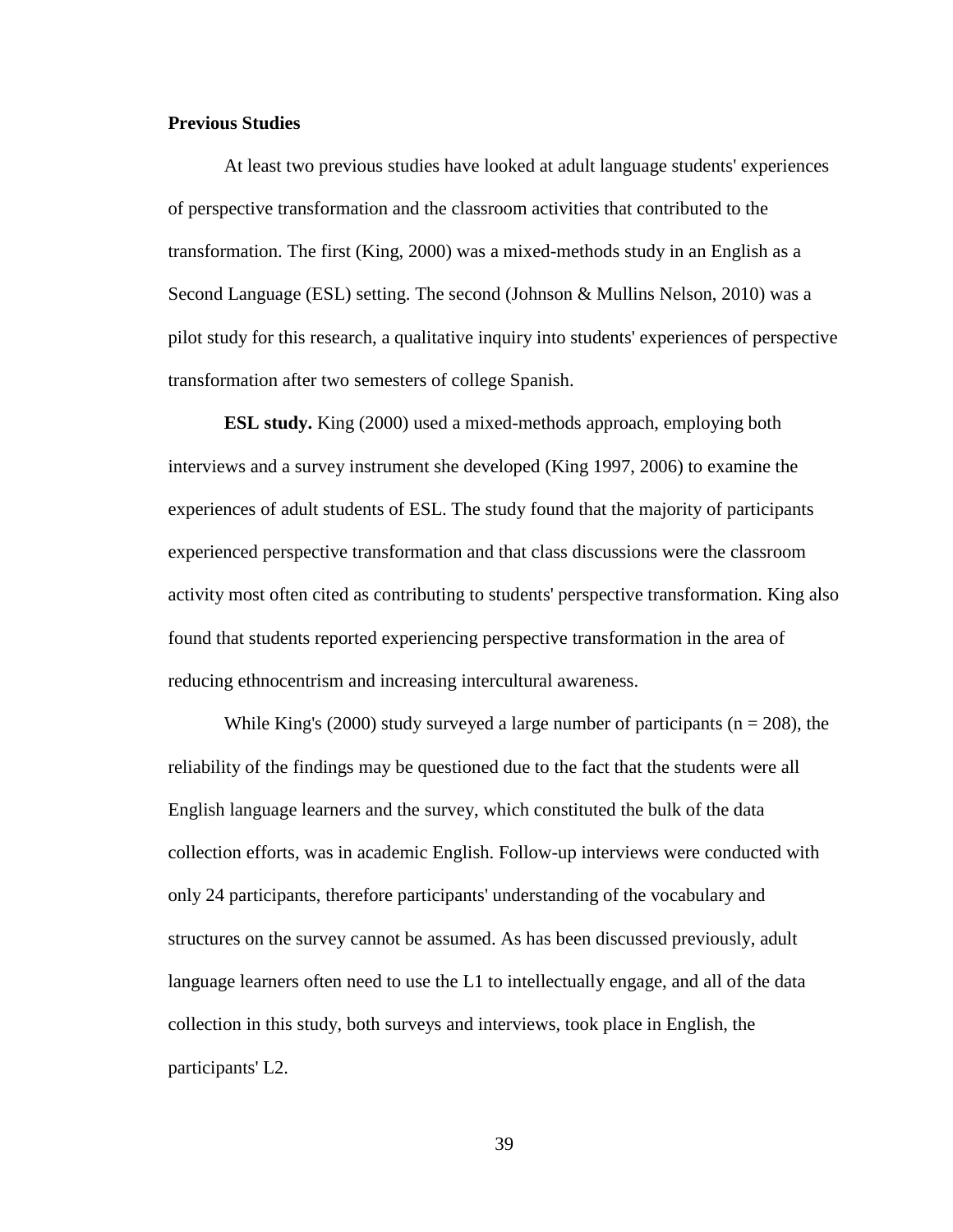Another critique of King's (2000) investigation is the inclusion of some kinds of experiences under the umbrella of perspective transformation. Mezirow (1997) discussed the difference between a transformation of one's meaning perspective and a change in one's point of view. The latter takes place more frequently and does not necessarily indicate that fundamental changes have taken place in the way the individual interprets reality and interacts with the world. One of the example questions King reported in her published study was, "Since you have been taking ESL classes, do you think any of your ideas or points of view have changed?" Some of the themes reported by the researcher in this study seem to represent changes in point of view rather than perspective transformation. For example, some of the participants reported that as a result of taking an ESL class, they found English to be easier and more enjoyable than they had anticipated. While this is a wonderful outcome for any language class, it does not in and of itself represent a critical evaluation of one's assumptions about reality, but simply a change in point of view or an expansion of one's existing meaning perspective.

In addition to the above critiques of the study by King (2000), other differences may set her study apart from the study undertaken here. While both studies evaluate classrooms where students are learning a second language, the settings are dissimilar. As international students, the participants in King's study represent, for the most part, recent arrivals to the United States who are inundated constantly by American language and culture, both in and out of the classroom. In contrast, for most college students in the mid-south, contact with the Spanish language and cultures is extremely limited outside of the classroom. In the study undertaken here, the participants may only experience the foreign language while in class.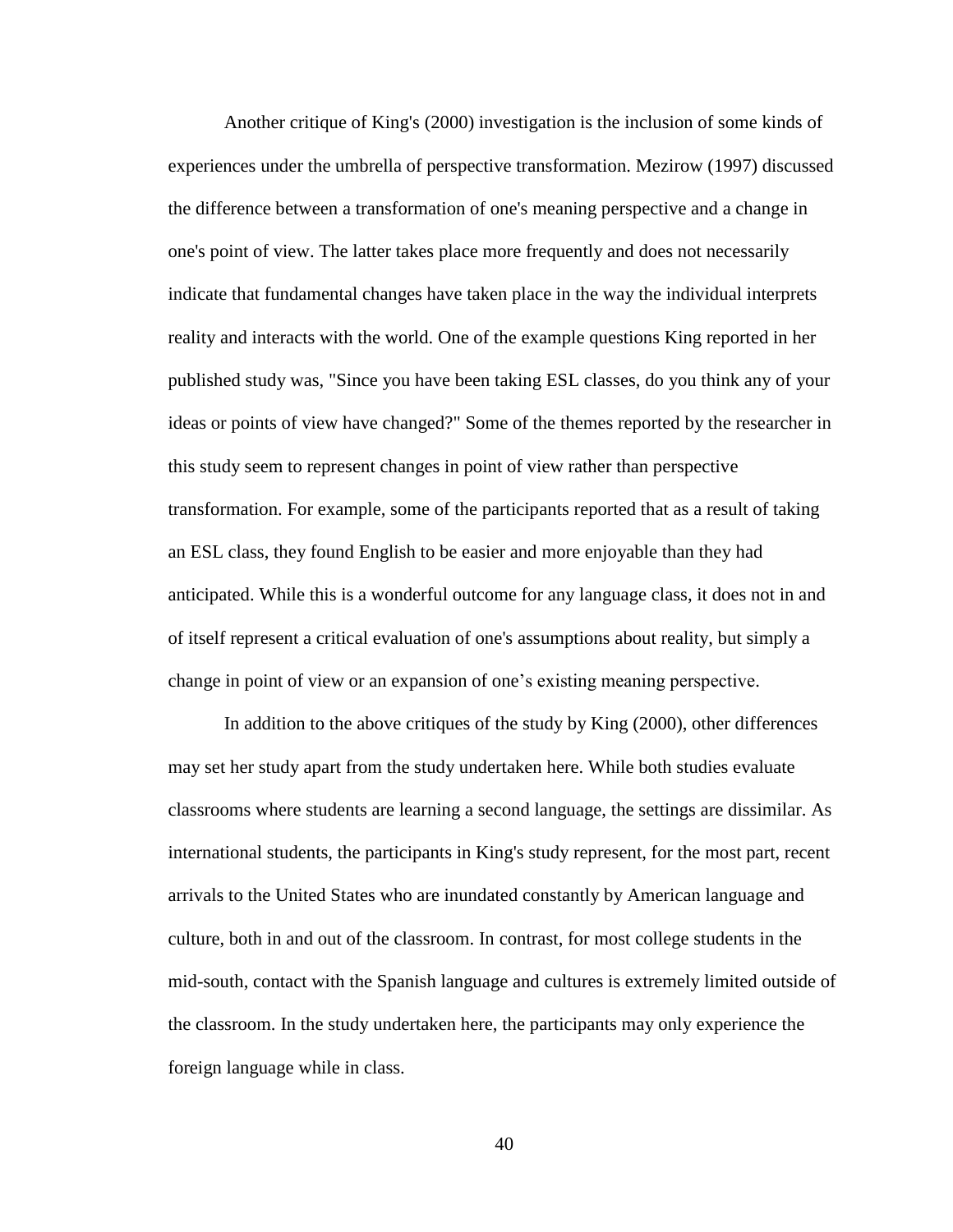Another difference is the degree to which the researchers evaluate the role of classroom practices. While King asked students about the activities that contributed to their perspective transformation on the survey and possibly during the interviews, activities were framed in broad categories such as "essays" or "group discussion". Additionally, the descriptions of activities reported by students do not appear to have been triangulated through other data sources such as interviews with the teacher or direct observation by the researcher. In my study, multiple data sources were used to observe, understand, and analyze classroom practices.

**Spanish study.** In the previously mentioned pilot study (Johnson & Mullins Nelson, 2010), a qualitative investigation of three students' transformative learning after two semesters of college Spanish, students reported transformative learning in three areas: 1) students identified with Hispanic cultures; 2) they increased their awareness of diversity; and 3) they became aware of ethnocentricity. Participants in that study credited three types of classroom activities with making significant contributions to their perspective transformation: 1) meeting native speakers, 2) collaborative learning, and 3) viewing and analyzing films.

As a result of the pilot study (Johnson & Mullins Nelson, 2010), I became convinced of several design improvements that needed to be made. In the previous study, I conducted in-depth interviews with three adult women who had already completed two semesters of college Spanish. By interviewing after the semesters were completed, the participants were able to look back over an entire year of language learning and guide me through the long process of perspective transformation that they underwent. However, while there were gains in the maturity of the perspective, there were losses in the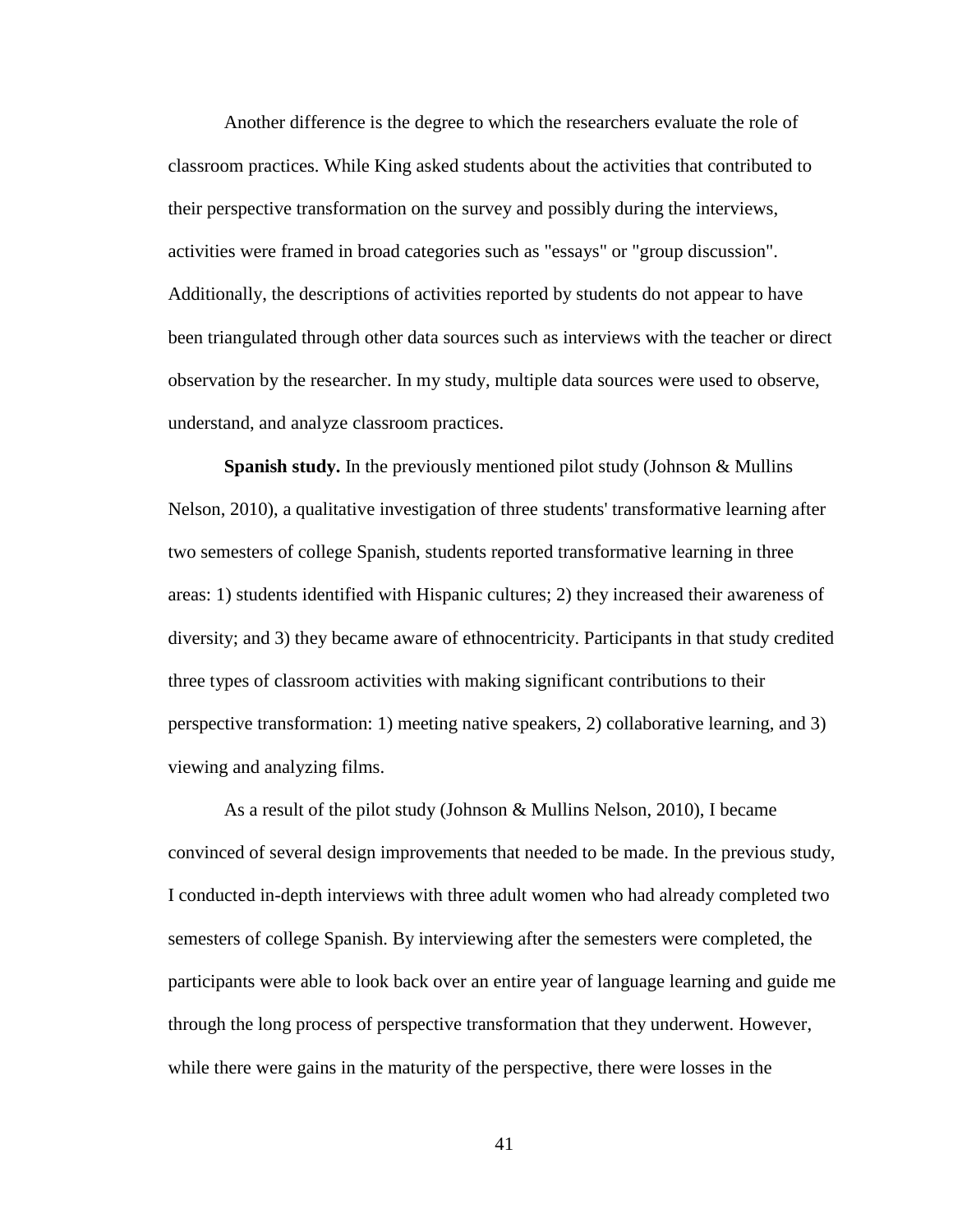accuracy of the recollections. Many times the participants were unable to recall the exact circumstances and details of their classroom experiences.

In this study, I addressed this issue by conducting interviews with students as they were completing their first semester of college Spanish, so details were fresher in their minds. In addition, I collected ongoing data in the form of learning journals specifically intended to document student learning over the course of the semester in order to have records of what happened, when and how. Students in this study did not progress as far in their perspective transformation as students in the pilot study and did not have as mature a perspective on the experience. However, as previously discussed, Mezirow (1991) indicated that it is, in fact, in the initial stages of transformation that classroom activities emphasizing critical reflection can be the most useful. This study was designed to capture students' experiences during those crucial early stages of perspective transformation.

In the pilot study, the student descriptions of the classroom activities were not accurate or detailed enough to give me the data necessary to paint a complete picture of the instructional techniques. While students all agreed that some techniques were very helpful, I was unable to reconstruct their experiences and explore the techniques based on participant interviews alone. In the study undertaken here, multiple data collection methods were employed to provide thick, rich descriptions of the classroom conditions.

**Conclusions of previous research.** While this research did not replicate either of its two predecessors, King's (2000) study of ESL students or the pilot study (Johnson & Mullins Nelson, 2010), it did contain similar elements to both, and built on lessons learned from them. Based on the findings of the aforementioned two studies, I could hypothesize prior to conducting the research that students in a first semester Spanish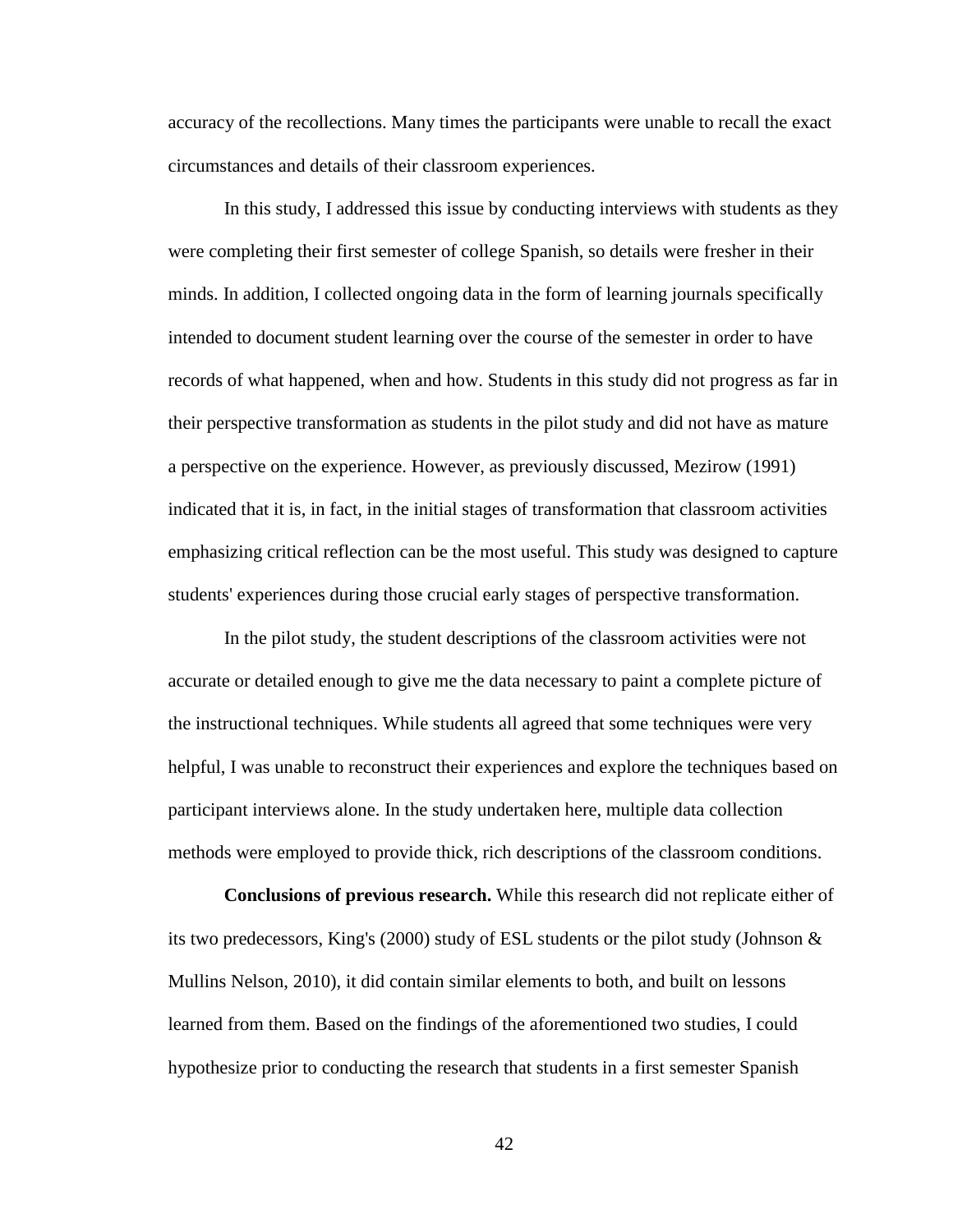course may experience perspective transformation in the area of intercultural awareness and competence.

While, on the surface, the two previous studies do not agree on which activities contribute most to transformative learning, upon closer examination, the two studies do have important common findings. King's (2000) study cited group discussion as the most important activity and Johnson and Mullins Nelson (2010) cited two activities done in a group discussion format (that is, collaborative learning and viewing and analyzing films). Therefore, I could also hypothesize that group interaction may play a role in promoting transformative learning in the proposed study.

Finally, neither of the two previous studies evaluated the impact of transformative learning on the participants. However, because of the affective nature of some of the results, for example, in King's (2000) study, a change in how students feel about learning English and, in the pilot study (Johnson & Mullins Nelson, 2010), students identifying strongly with another group, I could hypothesize that students would report a change in affect as part of the impact of their transformative learning experience.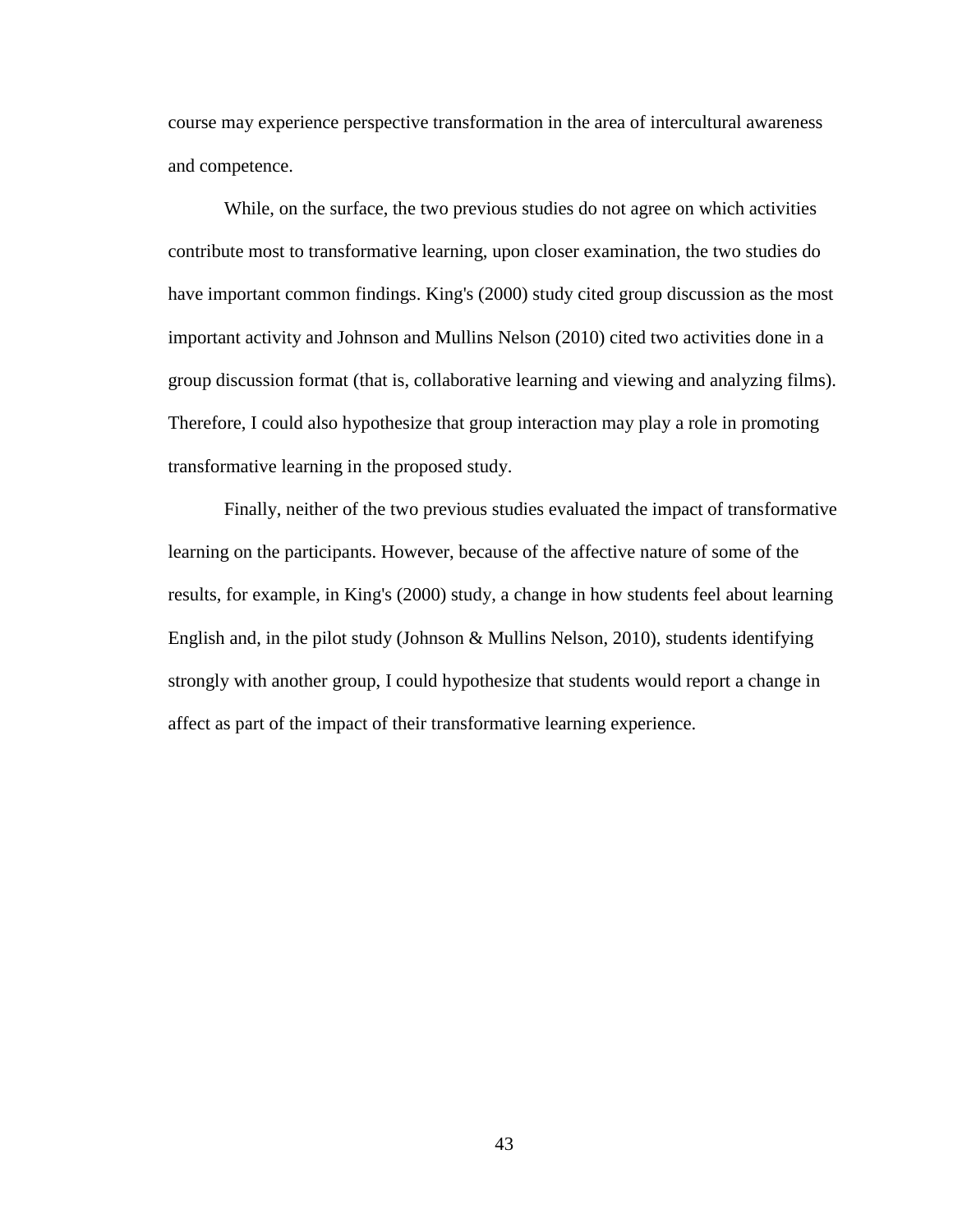### **Chapter 3**

# **Methodology**

This study was based on a constructivist epistemology. Based on my understanding of Crotty's (1998/2004) definition of constructivism, I believe that students actively construct meaning in the classroom, interpreting objects and making sense of them as individuals and in social groups. I chose an interpretivist theoretical framework (Bhattacharya, 2008) to investigate this problem because my intent here was not to challenge power structures or deconstruct students' experiences, but simply to understand students' experiences of perspective transformation and their perceptions of certain teaching techniques.

### **Case Study Design**

Mackey and Gass (2005) described case study research in second language education as focusing on cultivating a holistic view of teaching and learning and providing detailed descriptions of specific learners or classes. College terms are divided into semesters which provided me with a convenient time-table for my research. I decided that planning the time-table of my study around the existing college calendar would be prudent. Because I desired to pursue research that examined teaching and learning from multiple perspectives and because the research took place during a bounded period of time with a specific, limited group of students, in this instance one classroom during the spring 2009 semester, this study lent itself to a case study design (Creswell, 2007).

Chaudron (1988) described four distinct traditions of research methodology in second language classrooms: psychometric, interaction analysis, discourse analysis and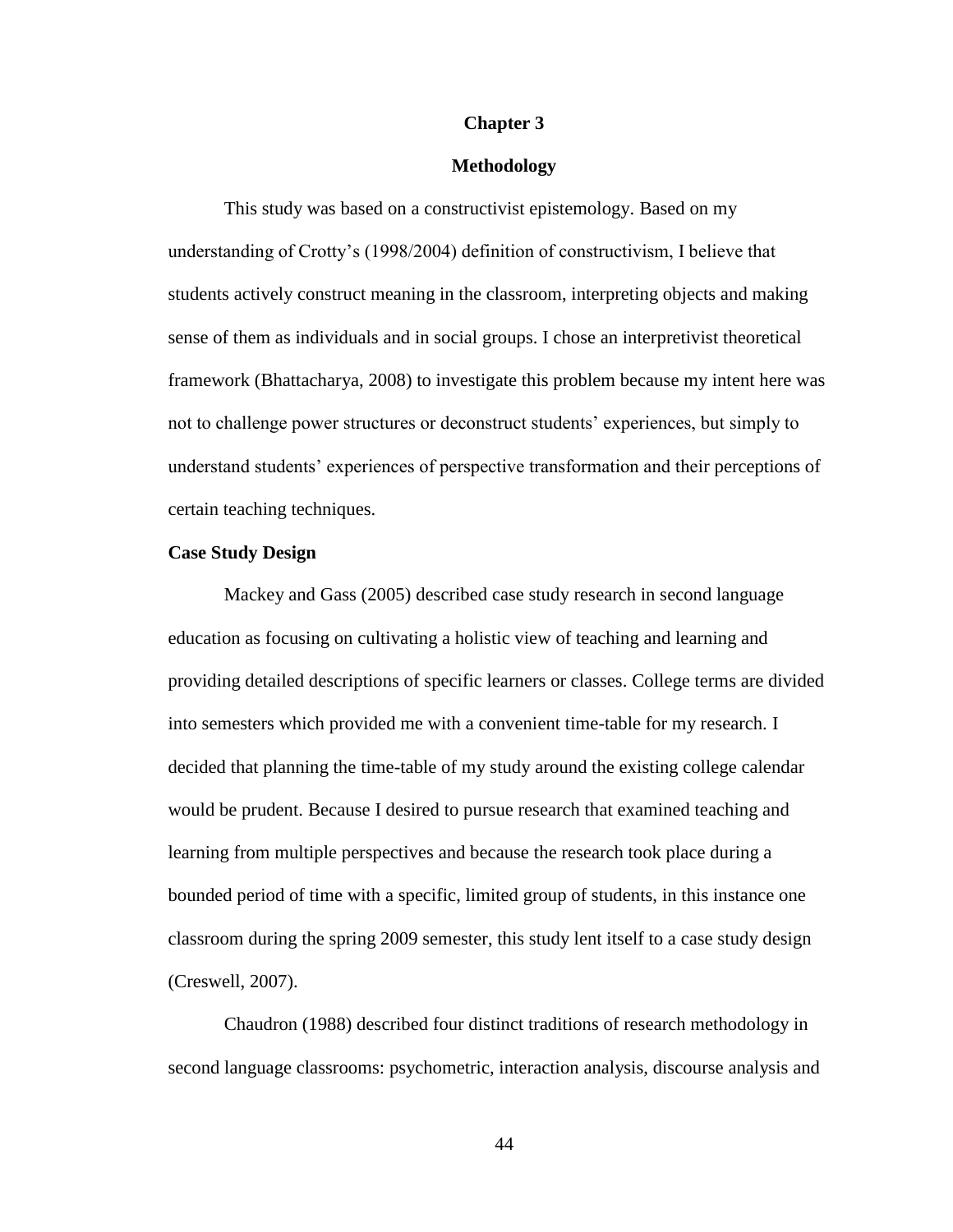ethnographic. The ethnographic tradition is further explained as working to "interpret behaviors from the perspective of the participants' different understandings rather than from the observer's or analyst's supposedly 'objective' analysis" (pp. 14-15).

As I worked through the issues of what sort of data to collect and how to collect that data, an ethnographic approach to this case study clearly aligned itself with my previously established theoretical framework. In theory, an ethnographic study is one in which the research site is thoroughly examined and described by a researcher who spends a prolonged period of time in the research setting. In contrast, my proposed study had a limited research focus (transformative learning) and a pre-determined time constraint (one semester), which McKay (2006) described as hallmarks of case study L2 research. How to combine the specific focus of second-language research with the comprehensive nature of an ethnographic study is an issue for many L2 researchers (Chaudron, 1988). A more accurate way to describe my research design here is to say that it is a case study design employing various ethnographic methods.

#### **Case Selection**

I studied a first-semester Spanish class, Elementary Spanish I, at an urban, Southern, community college. For the purposes of this study, the college will be referred to as Urban Southern Community College or USCC. The metropolitan area in which this community college is located consists of a county of nearly one million people, of whom more than 450,000 residents, approximately 50.6%, are African American. Nearly 400,000 or 43.4% of the county's residents are White (U.S. Census Bureau, 2011). The community college I chose as the setting for my investigation is a large multi-campus institution which sprawls across the urban center and has campuses in the suburban and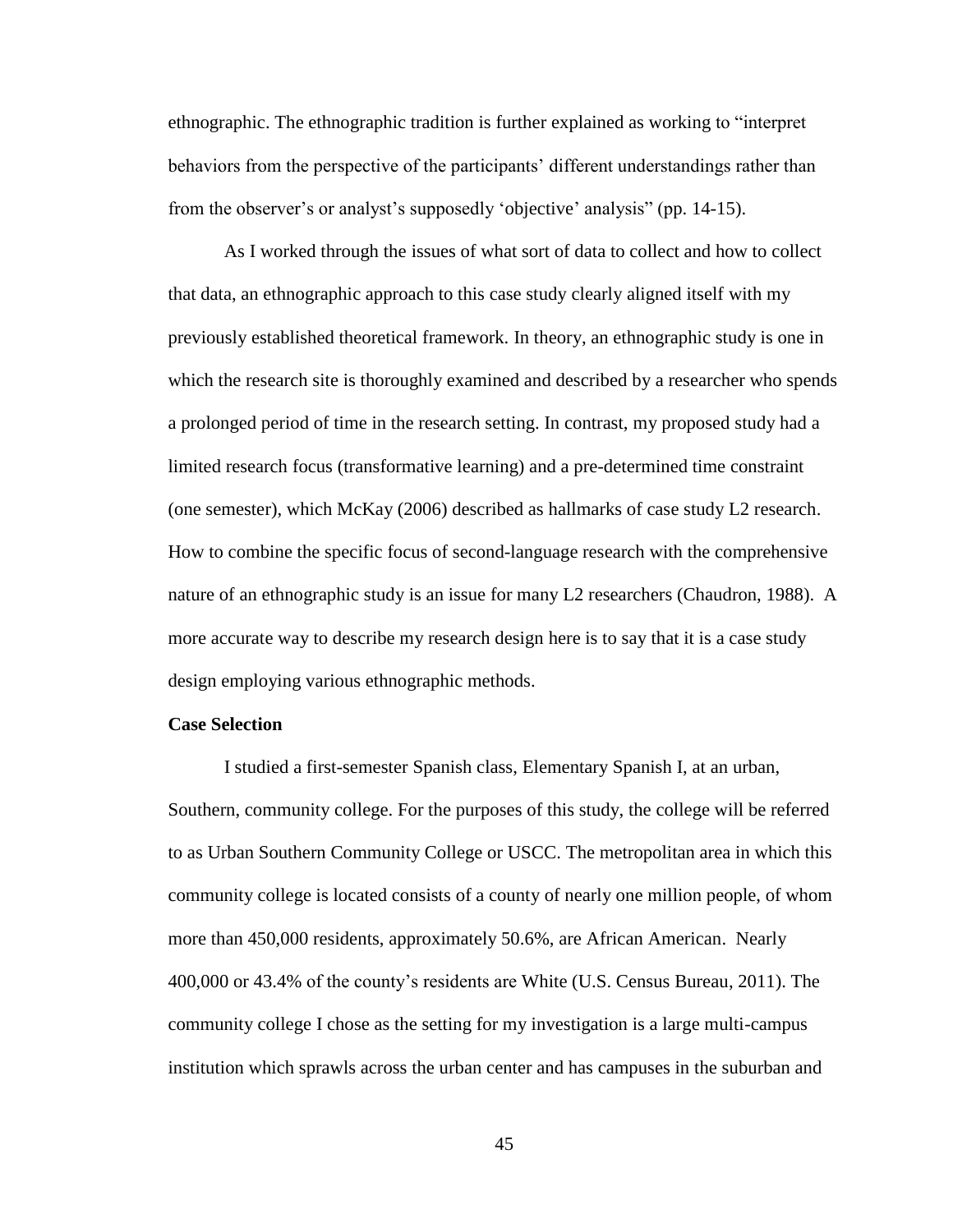rural communities as well. According to the National Center for Education Statistics (2011), the demographics of the college differs some from the city it serves with fall 2010 enrollments reporting 62% of the student body African American and 29% White. Clearly, the community college serves a racial cross section of the community. With 45% of students in the fall 2009 semester (the most recent time period for which age data were available) over age 25, the college serves a substantial number of adult, non-traditional students. For the purposes of this study, any student over the age of 18 is considered an adult; however, I hoped that by choosing an institution with significant numbers of adults over age 25, I would have a wider age range of potential participants for the study.

Based on my knowledge of the demographics of the city and of the community college, and based on my personal experiences and relationships in the community, I used purposeful sampling (Patton, 2002) to choose the case for my study. This approach to sampling required that I first decide what I would study, and then find an informationrich participant or group that will provide me with the data I need to answer the research questions. There were several criteria for my sample in addition to the case being information-rich. First, I specifically searched for a class I felt would provide the best setting for my inquiry based on my statement of research purpose: a section of firstsemester Spanish at the community college level. Second, it was important to me to find an instructor with whom I could have a positive, collaborative relationship. I believed that my research would only be useful if the instructor saw me as a colleague and guest and allowed me full access to her classroom and students. A cold, adversarial or indifferent relationship with the classroom instructor would have been very difficult to work around.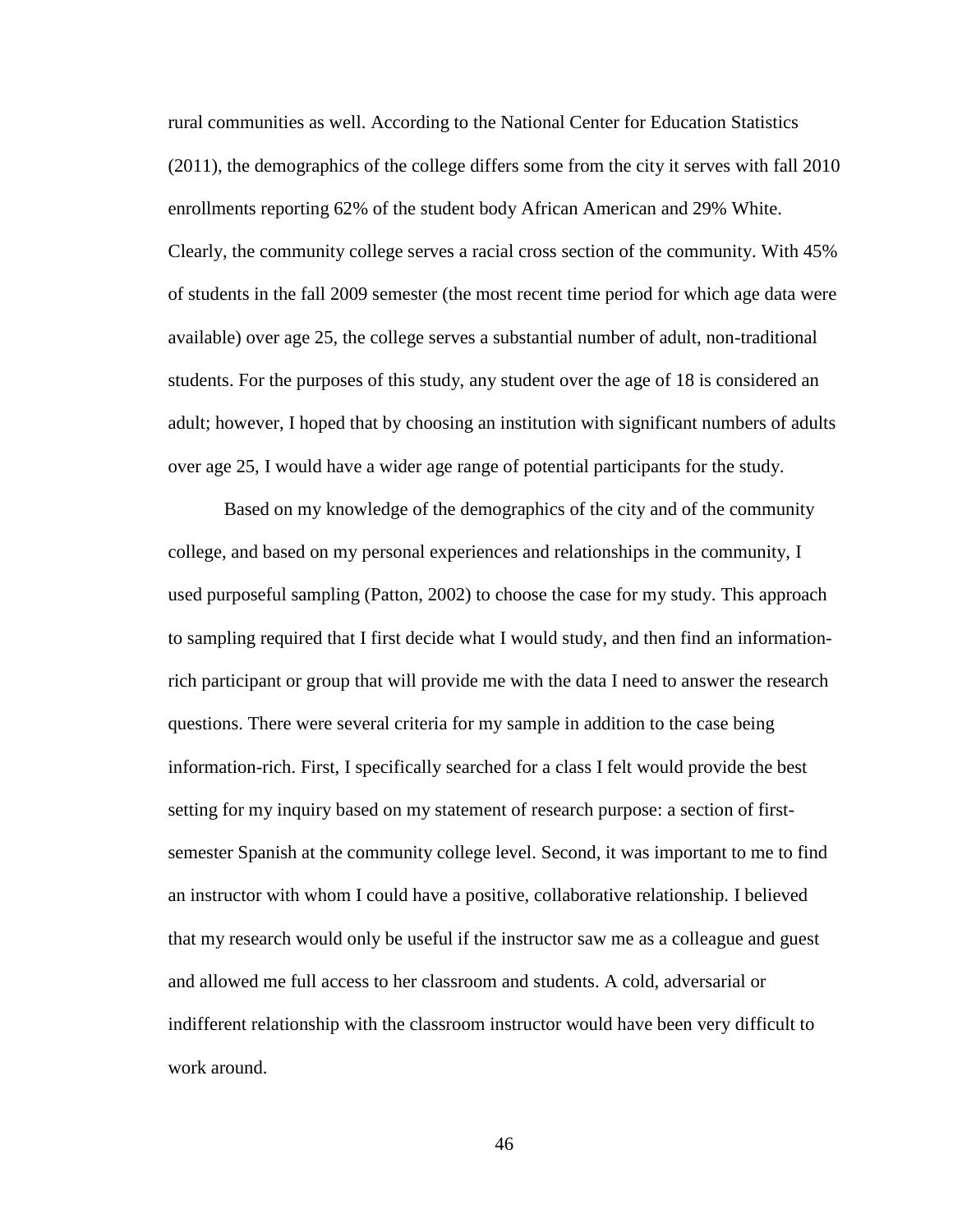For the pilot study to this research (Johnson & Mullins Nelson, 2010), I used a convenience sample of four sections of Elementary Spanish II from USCC. One of the reasons this convenience sample had been available to me was that, several years previous to this study, I had been an instructor at USCC. Two of the sections I surveyed were taught by one instructor and two were taught by another instructor. However, all of the participants who volunteered for the pilot study came from one particular instructor's classes. I will refer to that particular instructor with the pseudonym, Ms. Salazar. Based on the high number of students from her classes that reported transformation and based on student descriptions of the classroom environment, I came to suspect that Ms. Salazar taught her classes in a way that encouraged transformation. Therefore, I approached her about collaborating with me again. I used purposeful sampling to identify this particular instructor and then worked with her to identify one of her Elementary Spanish I classes that she would allow me to research.

Although Ms. Salazar has been an acquaintance of mine for years, prior to this research, I had never worked with Ms. Salazar. She began working at USCC after I left my position there. Furthermore, I had no contact with any of the students in her class prior to beginning this research.

For the study described here, Ms. Salazar taught a first semester Spanish class at USCC in the spring of 2009 and invited me to sit in on any and all classes, to participate in her decision-making process about the course structure, and to incorporate an additional assessment technique into the course that was useful to me as I researched her classroom. In addition, she awarded extra credit to students who agreed to participate in this study in order to encourage participation.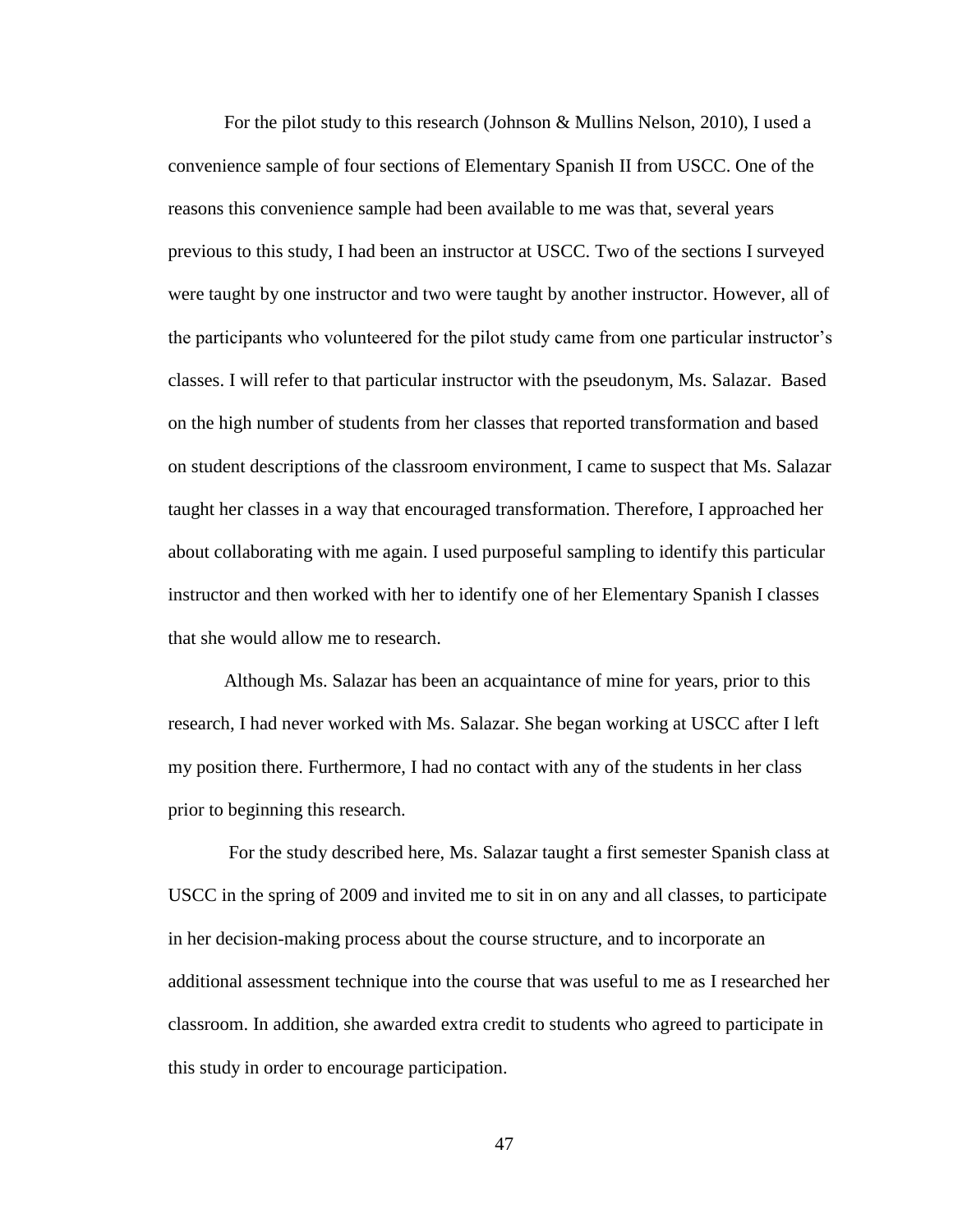The course section I observed met on Tuesday and Thursday from 2:10 p.m. until 3:40 p.m. I obtained consent for the study from the host institution and from the Institutional Review Board at my home university.

# **Data Sources**

Employing various data collection methods in order to get as many perspectives as possible on a case is an important aspect of case study design (Creswell, 2007; Nunan, 1992). By examining the same classroom events through multiple perspectives using multiple data sources, I triangulated the data (Denzin, 1970), ensuring the most accurate representation possible. Based on Chaudron's (1988) description of ethnography in second-language classroom research in which he described first recording behaviors and then interpreting them, I decided that there were two key sorts of data that I must collect. First, I needed to have some record of student learning and behaviors. Second, I needed to work through the data found in the records with the students themselves in order to interpret meaning based on the participants' own understandings, rather than on my perspective as researcher.

Of course, there are many ways to record the events in a classroom. I decided that getting first-hand perspectives of the learning taking place would be my goal. But whose perspectives? I required my own perspective, my own observations of what happened in the classroom, so that I would be more informed about how the class activities took place and better prepared to discuss activities with students. Also, I required the students themselves to report on their own learning and behaviors to get a truly first-hand account of what was taking place in the classroom. After all, it is not my own individual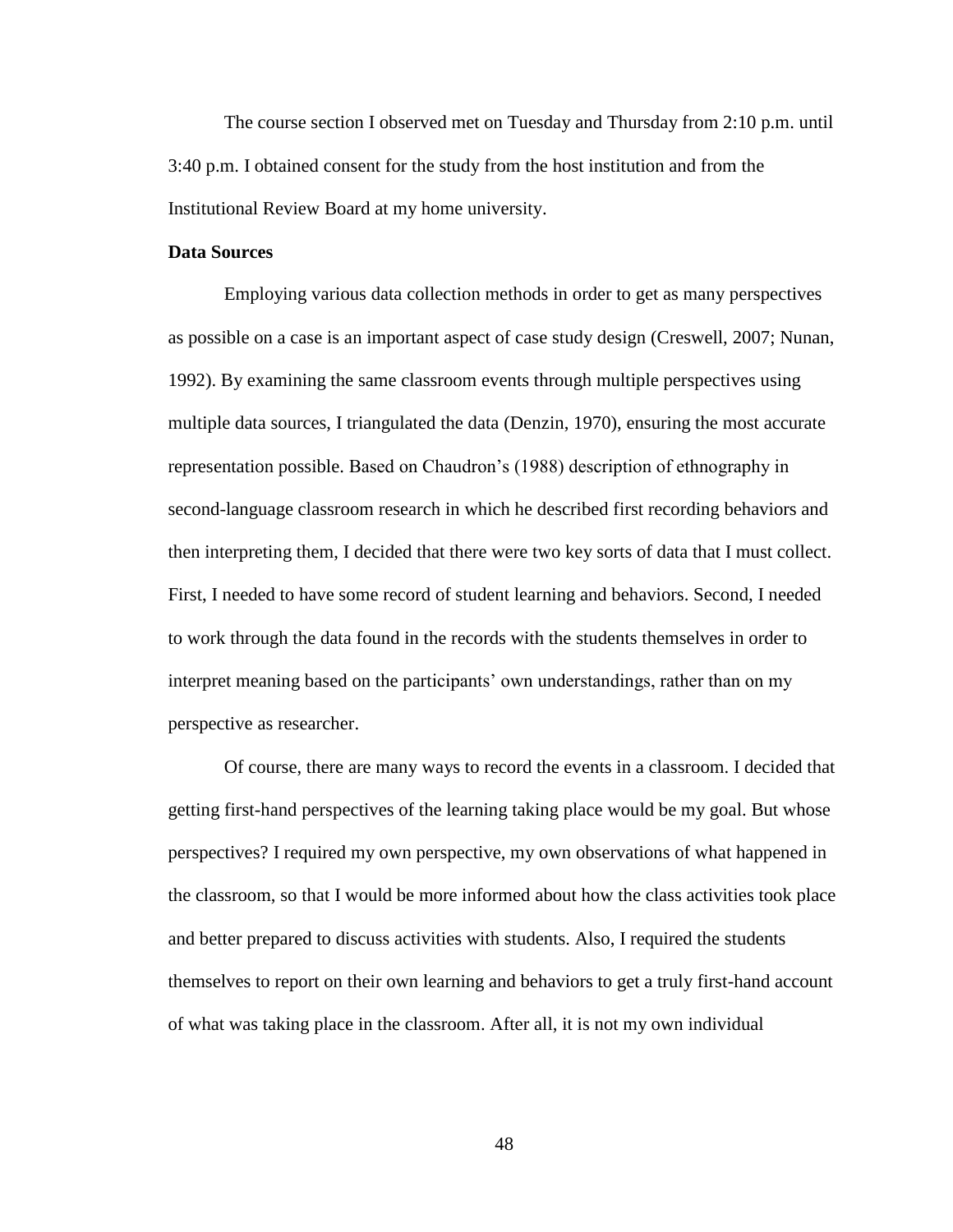interpretation of events that will answer my research questions. My research will only be successful if I can get at the heart of students' experiences.

In order to collect such data, I decided that three general categories of data sources would be necessary.

- 1. participant observation in the classroom
- 2. learning journals
- 3. individual interviews

My belief was that by using multiple data sources to examine the classroom from different angles, I would better be able to determine how, when and for whom transformative learning was taking place.

"Researchers try to get as close as possible to the participants being studied" (Creswell, 2007, p. 18). With this in mind, my data collection began with student learning journals and participant observation, during which time I took field notes, made audio recordings of classroom activities, and collected samples of course handouts. In addition, I attempted to build rapport with potential interview participants through my presence in the classroom and through informal conversations before class or during breaks. The data gleaned through participant observation also served to create a baseline of student behavior (Nunan, 1992) that could later be used to determine if any changes in observable behavior had taken place.

My first day of observation was at the mid-point of the semester after the final drop date for the semester. The instructor, Ms. Salazar, invited me to speak to the class, introduce myself, and describe my purpose there. Because of the high number of absences in any given day, I repeated my introduction two class periods later. Student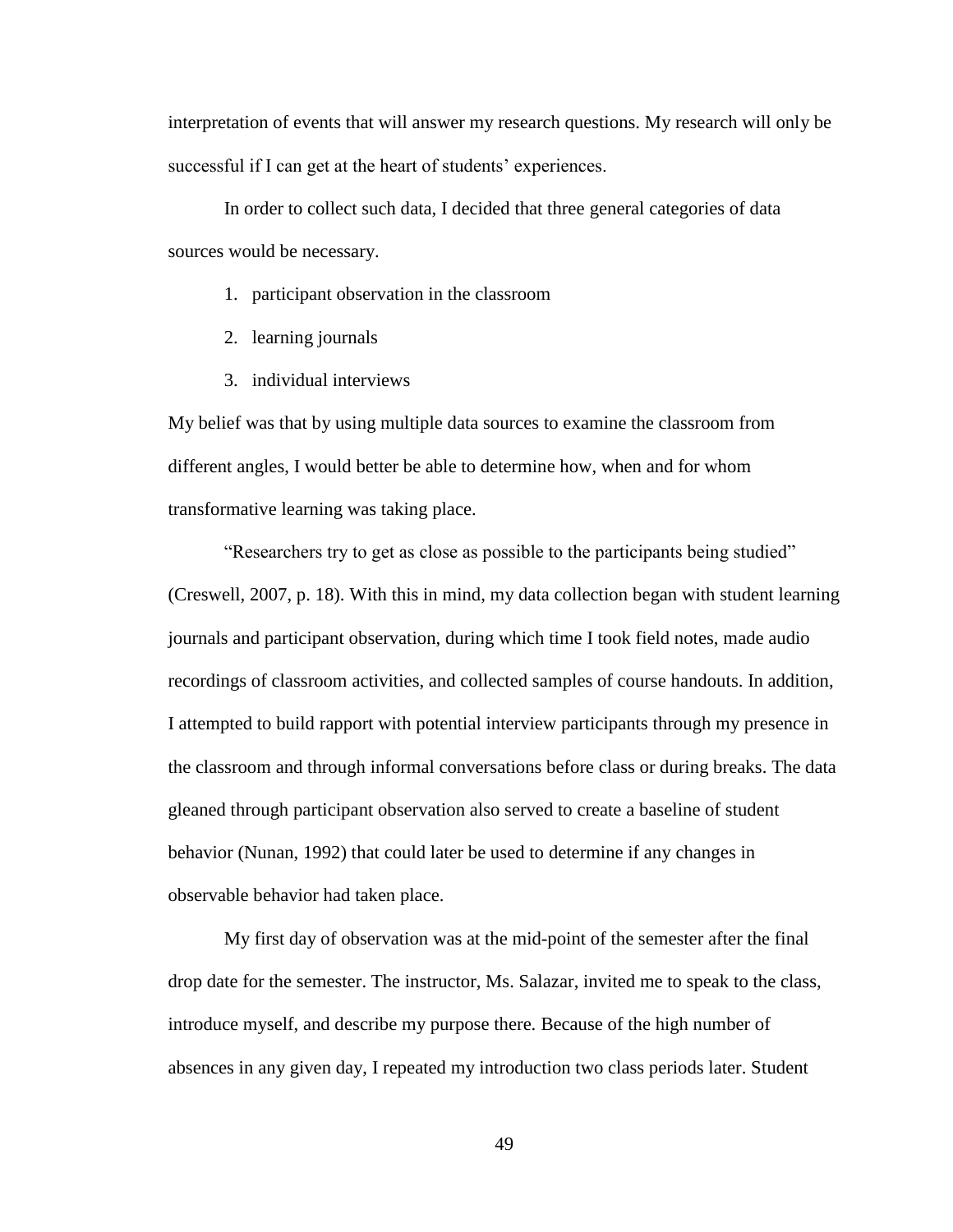listened to an explanation of the study and of informed consent. I invited each of them to participate and made it clear that there would be no negative repercussions for opting out of the study. The instructor, Ms. Salazar, reiterated that participation was voluntary and that she would assign extra credit as an incentive to any student who participated in the study.

Thirty students had begun the semester in this Elementary Spanish I class. Of the 22 students still attending the class at the point I began observation, 21 consented to participate. These students signed and returned to me a statement of informed consent (see Appendix A). Learning journals were only collected for the 21 participating students and interview participants were chosen from the same group of 21. Two factors, occasional absences and students who stopped attending the course before the end of the semester, reduced the total number of students in the class on any particular day.

The three methods of data collection resulted in several types of data. First, I collected data from the participants in the form of learning journals. Second, I had my own observations, both recorded in my field notes and the audio recording of selected classroom activities. Third, I had in-depth interview audio recordings which I also transcribed.

**Student learning journals.** I collected data in the form of learning/reflective journals from all of the students who volunteered for the study. Rooted in the ethnographic tradition of L2 research (Chaudron, 1988), diaries or journals are wellregarded as an important tool for studying language learning (Chaudron, 1988; Nunan, 1992) and proved to be a vital component of this study. Journals were completed by students during the last 5 minutes of class meetings. Since such a short period of time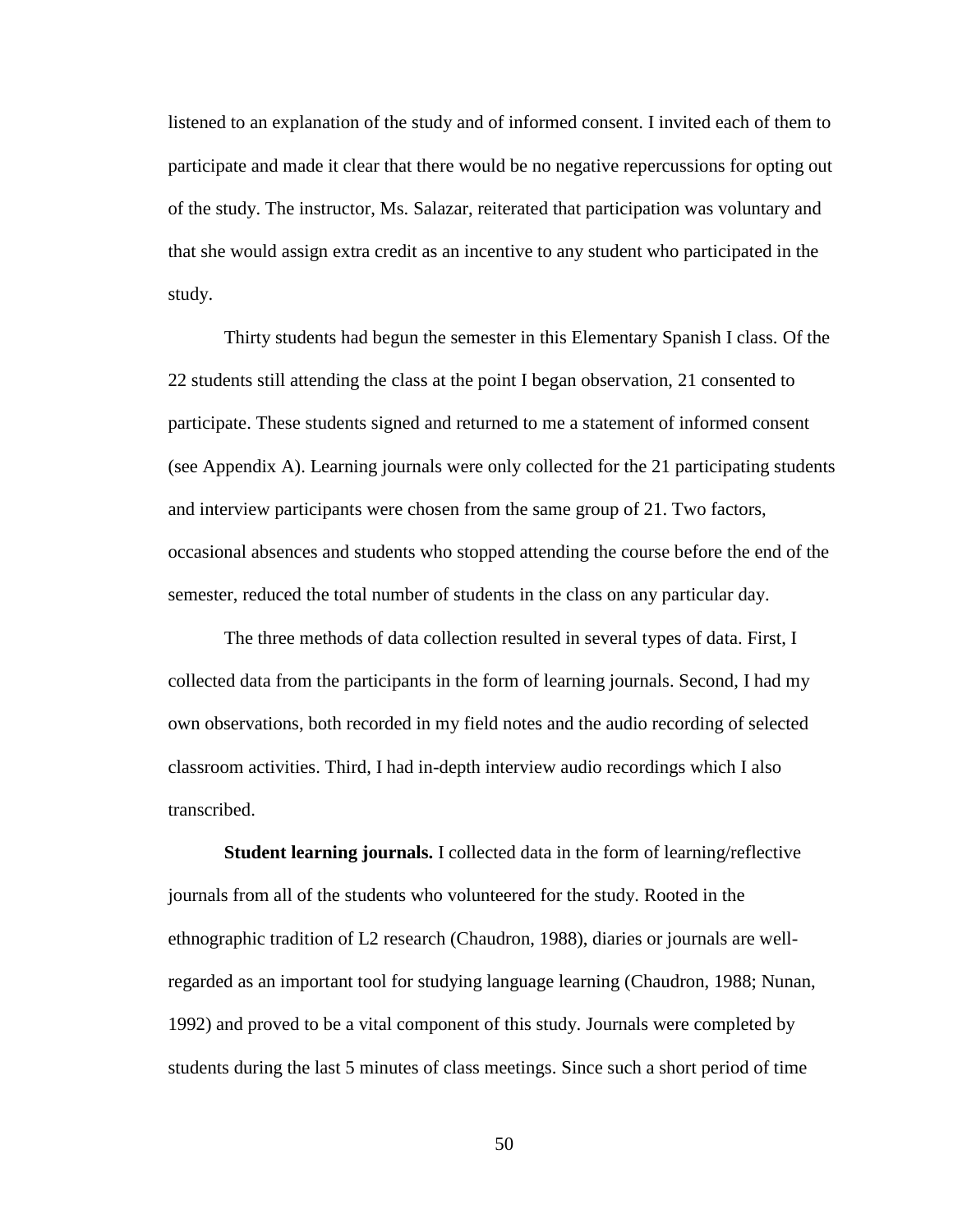elapsed between the events in the classroom and the students' journaling, there was little room for doubt as to the accuracy of the participants' recollections.

Even in this study, where interviews were conducted during the same semester as the class, days or weeks may have passed between the critical events in the classroom and the interview. However, the learning journals provided an introspective data source which recorded students' experiences with the smallest possible gap between the event and the reporting (Nunan, 1992) because the journals were administered in the last minutes of each class period.

I collaborated with the instructor, Ms. Salazar, to implement learning journals as part of the class assessment routine. Ms. Salazar readily agreed to this and was excited about implementing this additional assessment as a means of tracking students' reactions to their learning. I had access to the learning journals for all students who volunteered for the study. The learning journals required the students to engage in a few minutes of individual, reflective writing at the end of each class period about what and how they learned that day. At the end of the class period, each student received a piece of unlined white paper with instructions for answering the questions at the top, followed by 2 to 4 questions, typed and evenly-spaced on the page.

Since the learning journals were part of the normal assessment routine of the class, I understood that I would not have the final say in what questions were asked in each class period or if the questions were always the same or different. As part of our agreement, the instructor had the authority to change, add, or remove questions to fit her assessment needs. In our discussions about this research prior to undertaking the study, I made it clear that I was interested in learning what students were learning each day, how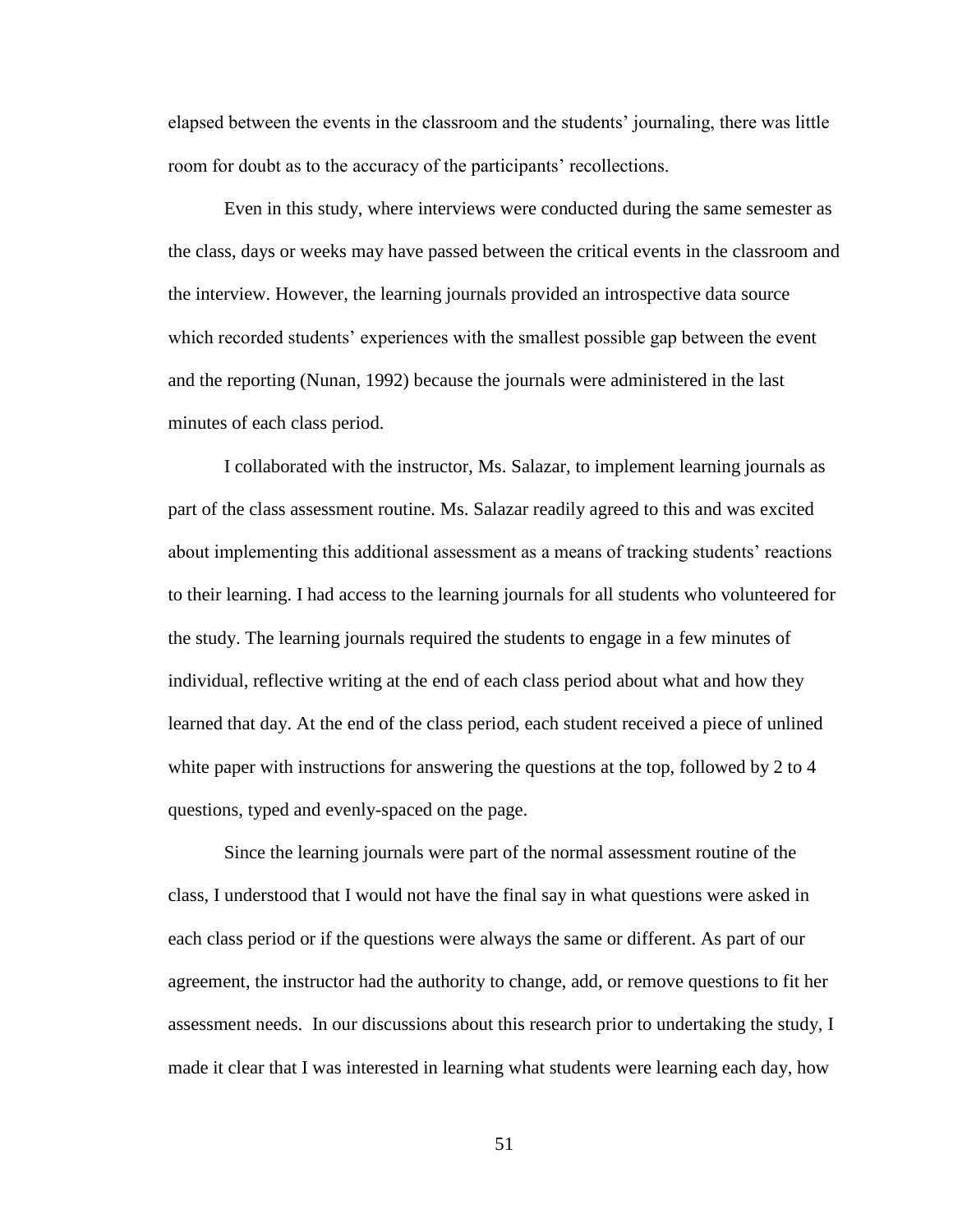they were learning, and if they were having any strong reactions, positive or negative, to the course materials. The instructor assured me that she would accommodate the needs of the study and that, once data collection had begun, I would be able to participate in the development of learning journal questions that would meet both of our needs. In fact, the instructor was more than accommodating and allowed me to ask exactly the questions I saw fit in order to understand student reactions.

The instructor was not able to collect learning journals for every day of class. When time did not allow or when the activities were not conducive to taking time out for journaling, the instructor did not collect learning journals for that day. The journals consisted of three to five questions designed to discover what students were learning, how they were learning, how they felt about their learning, and how their learning was affecting other areas of their lives. Learning journals were collected for 15 class meetings on January 27 and 29, February 3. 9, 24 and 26, March 5, 19, 24, 26 and 31, April 2, 4, 7 and 9. Due to inconsistencies in student attendance, the total number of journals collected for any particular student may be fewer than 15. The journal guides for the meetings from January 27 through March 19 contained 4 questions:

1. What did you learn in class today?

2. How did you learn it?

3. Since the last class meeting, did you have any experiences outside of class that related to what we are learning in Spanish class?

4. Is there anything we learned or discussed that caused you to feel excited, shocked, or disturbed? If nothing, then leave this question blank. If so, please explain.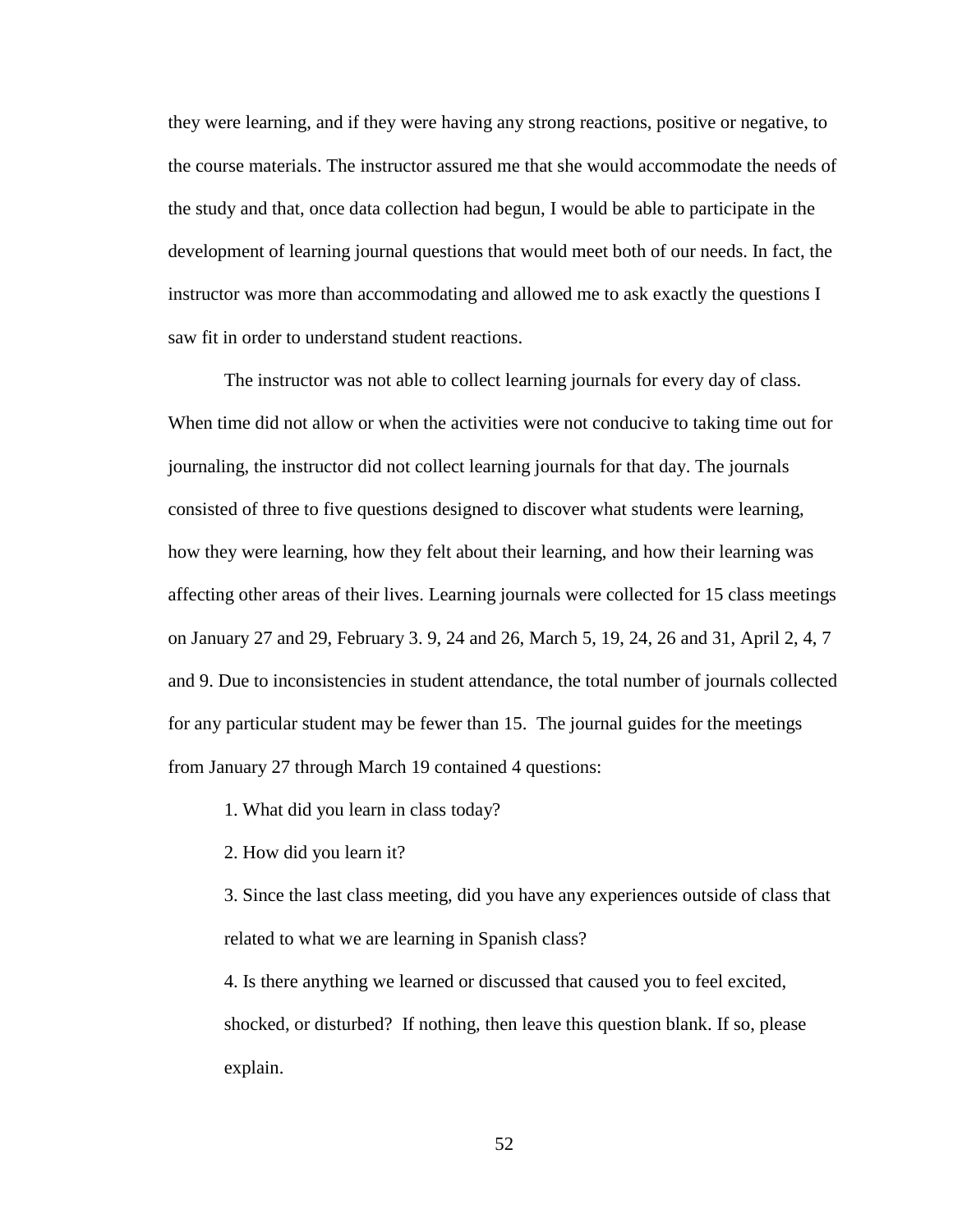The journal guide for March 24 also included a fifth question, "Is there any topic or content that you wish the instructor would address more in class?" The journal for March 26 included the four questions numbered above plus the fifth question, "Has this class had any impact on your life?" The journal guide for March 31, April 7 and included the fifth question, "Other than grammar and vocabulary, what other things have you learned in class so far?" The learning journal guides for April 2 and 4 included the first two questions listed above, "What did you learn in class today?" and "How did you learn it?", and a third question, "Is there anything we learned or discussed that caused you to have any strong feelings or reactions? If nothing, then leave this question blank. If so, please explain."

**Analysis of student learning journals.** I collected and analyzed learning journals for students in the class who agreed to participate in the study. I made two copies of each participating student's journal for the study. The original copy of students' learning journals remained with the classroom instructor. I organized my copies of the journal pages into two groups. The first group, I filed by student name. The second group, I filed by date. This allowed me to more easily search within the journals. During the analysis, I made a third set of copies of each journal. I used this set of copies to write on during the coding process, then to cut with scissors in order to rearrange the codes emerging from the data and experiment with categories in a more concrete, spatial way.

Student responses in the learning journals were coded and categorized (Coffey & Atkinson, 1996). I read and reread the journals, extracting the information relevant to the research questions. I created indexes of codes on 3x5 cards by writing on the card or by pasting pieces of copies of the learning journals themselves. These 3x5 cards proved very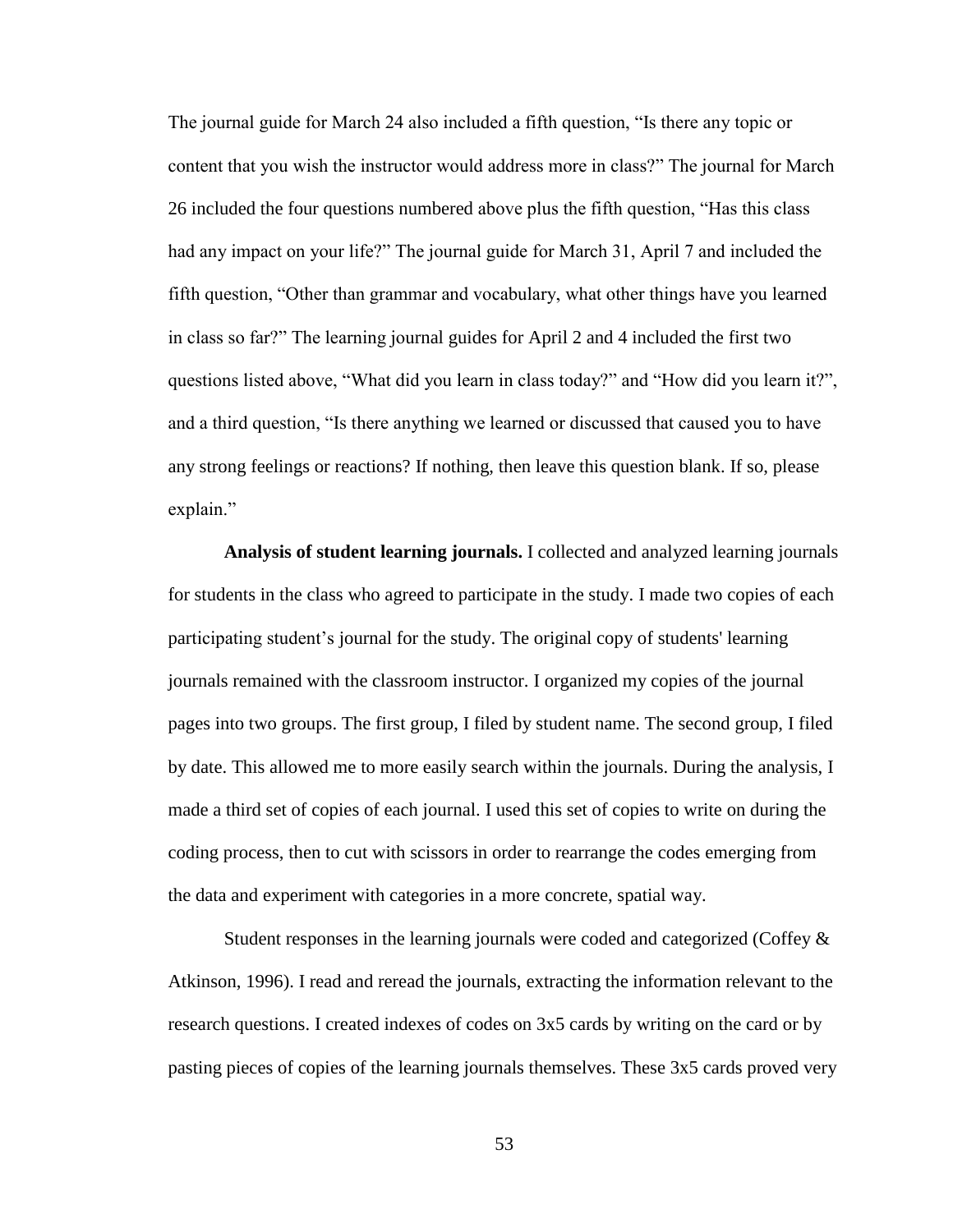useful in allowing me to manipulate the data, experimenting with categories and themes, in order to make sense of the large amount of student responses I had gathered. The process of coding and categorizing the archival data began as soon as archival data began to be collected and was ongoing, continuing throughout the research, informed by the observation and interview data. As the study progressed, I continued to review literature which added to the analysis process new theoretical considerations and ways of understanding the data.

After conducting the preliminary analysis using hard copies, I typed key portions of the learning journals into a Word document to facilitate coding, particularly the responses of the eight interview participants. I found converting the hand-written documents into an electronic format especially useful later in my analysis when I compared the interview participants' ongoing responses in the student learning journals to later revelations during the one-on-one interviews.

**Participant observation data.** The second source of data for this study was participant observation which consisted of observing class meetings, recording details in my field notes and occasionally audio recording activities.

Participant observation took place in March and April 2009. I collaborated with the instructor to choose approximately 10 hours of class time to observe, based on her syllabus and preferences. I was only interested in attending class when instruction was taking place. Each class lasted 90 minutes and I attended six entire class meetings and two partial meetings, leaving early when the students were engaged in silent, individual assessment work. Participant observation required collaboration and relationship-building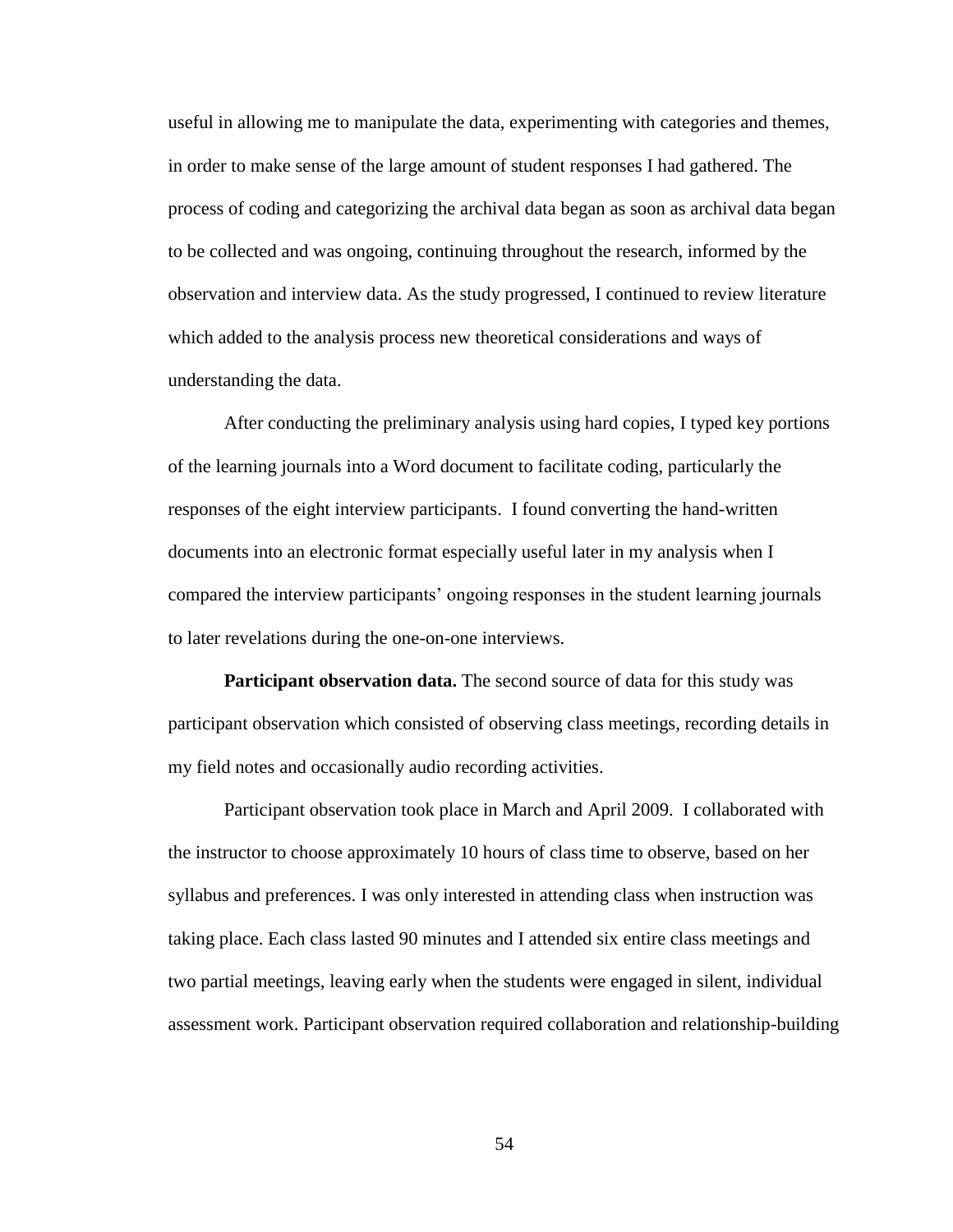with the classroom instructor since the decisions she made about how and what to teach directly affected the participants in this study.

*Audio recordings***.** My intention was to use a digital recorder to create accurate records of vital classroom activities, particularly those that were planned, orchestrated learning activities that engaged the whole class. In reality, I recorded a variety of classroom activities including some that proved difficult to hear in the audio recording because of sound quality or the distance from my recorder to individual students in the room. All in all, I recorded approximately 3.5 hours of group discussion, interactive lecture, and question and answer time.

*Field notes*. While class was being conducted, I jotted down field notes in order to record the atmosphere, student responses, and my own reflections and observations. I attempted to provide description of the environment and record as much detail as possible within the constraints of the situation. Early in the semester, before I began any preliminary analysis, I found it difficult to know what details were important and which were not. Later observations proved much more useful as I had come to know the students and begun reading their student learning journals. I attempted to record my observations using plain, descriptive language, avoiding jargon and the intermingling of my interpretations with the description (Spradley, 1980). In addition to observing the overall environment of the classroom and the practices employed therein, I observed the students, making note of how students interacted with the material or with their classmates.

**Analysis of participant observation data.** During each observation, I recorded notes in my field journal and audio recorded some instructional activities. These audio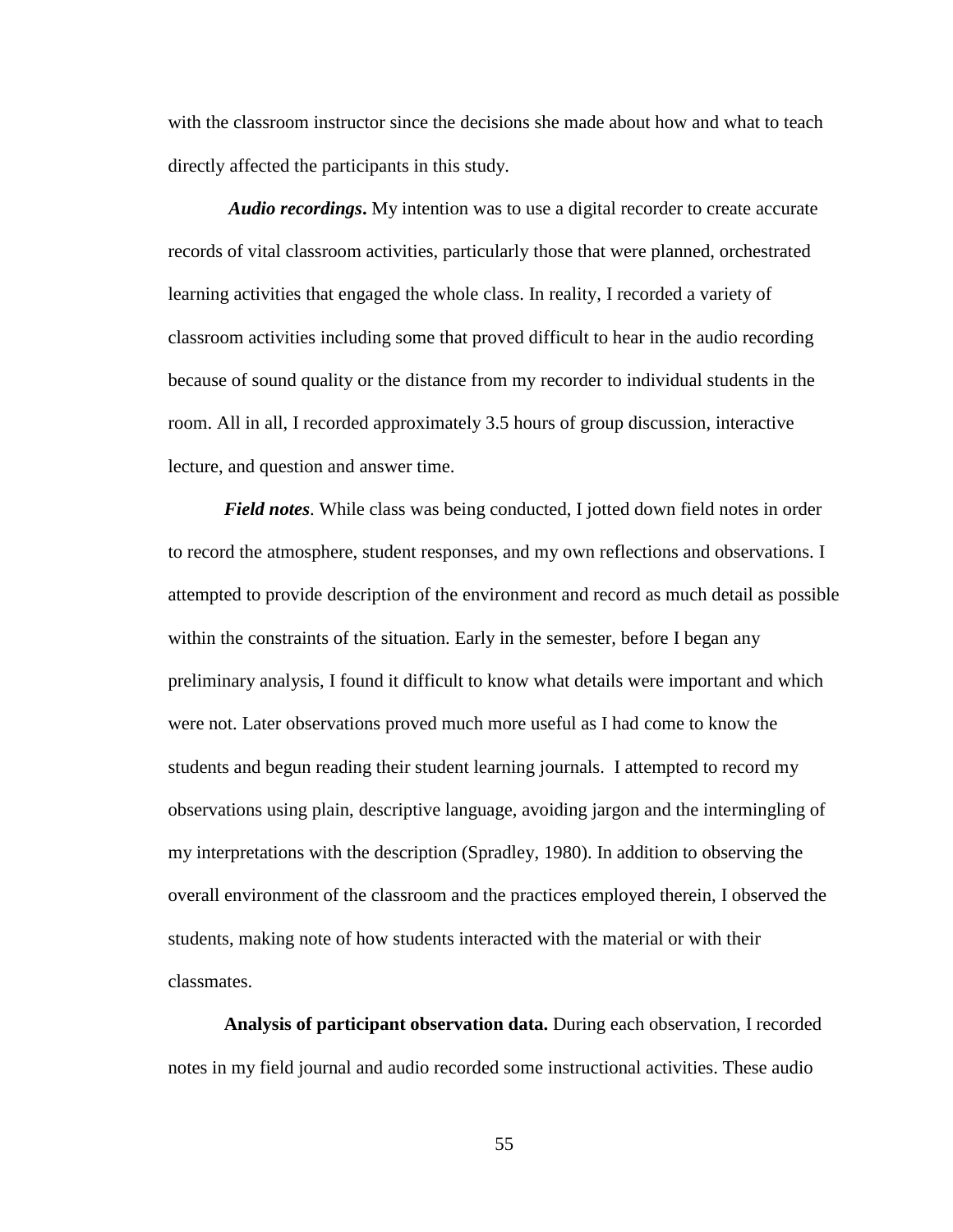recording were used to help me review the notes I made in my field journal during the data analysis. I played them back as I read through my field notes and annotated the original journal based on what I heard on the recording. After each class observation, I reread and annotated my dated field notes, adding my reflections, interpretations and perceptions. I then organized my notes in a binder so that pages could be removed, copied, and reorganized as needed.

Unfortunately, classroom observation did not prove to be as fertile a source of data on students' experiences as I had expected. As I observed the class, I paid close attention to student interactions both in small groups and with the instructor and the larger class. While I was able to better understand the classroom practices through my observation, I found it difficult to ascertain what the students were thinking and feeling based on the generally tame classroom environment I observed. "One of the problems confronting the language researcher is that a great deal of the hard work involved in language development and use is invisible, going on in the head of the learner" (Nunan, 1992). While students in the class occasionally had strong reactions, such as reactions to homework assignments or distress about grades, the reactions were not necessarily indicative of emotional or psychological change. I found that the controlled, dutiful students I observed in the classroom were more forthcoming in their learning journals and interviews than in the context of class. This result is consistent with what other researchers have found when conducting research using both participant observation and learning journals (Brown, 1985; Chaudron, 1988).

Another significant barrier in determining whether students were experiencing perspective transformation based on classroom observation was my lack of familiarity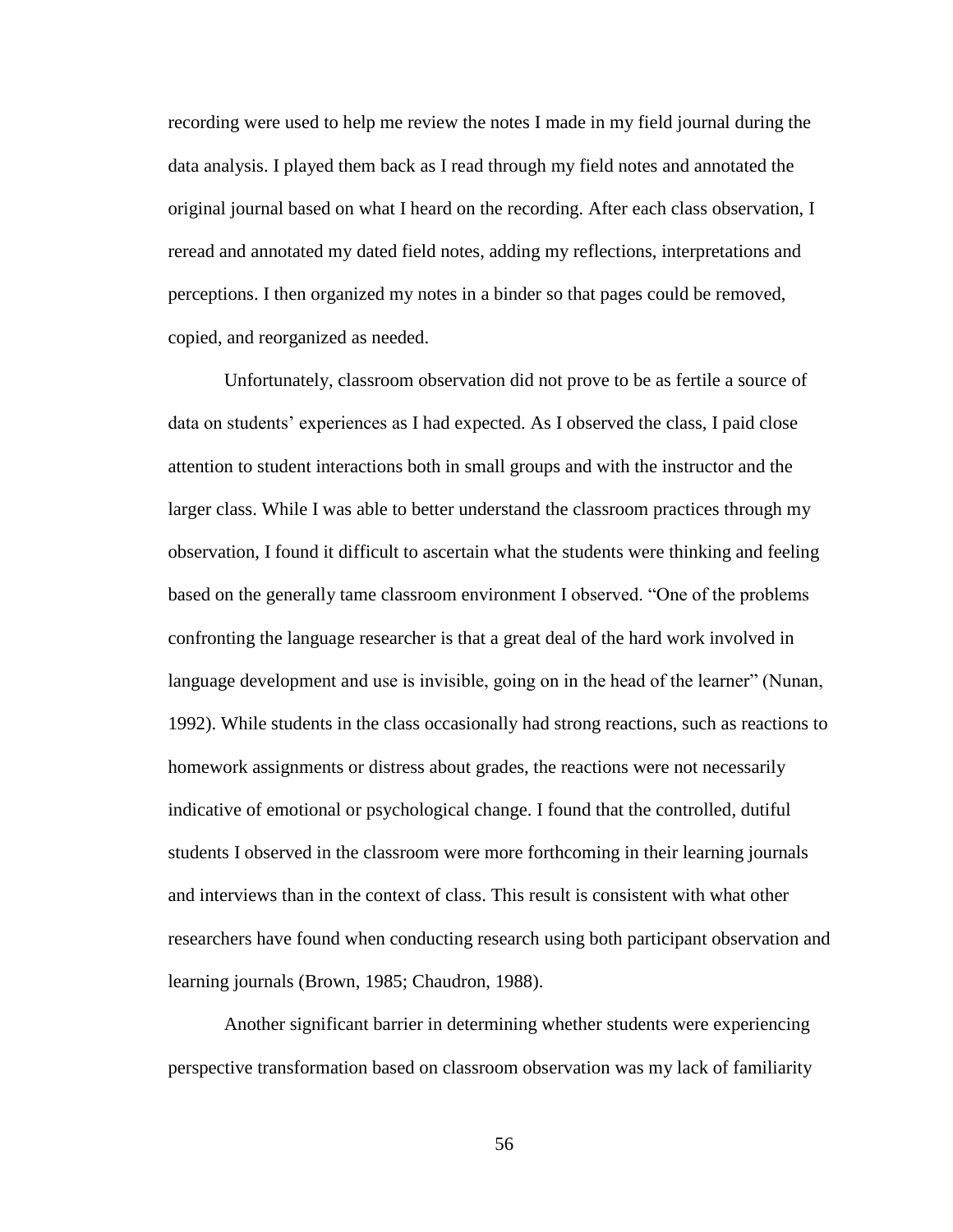with the students in the class. It took weeks for me to get to know the students well enough to know them by name and understand their ways of interacting in the classroom. In addition, as an outsider in the classroom, I believe that my very presence in the classroom had an effect of their behavior, making my observations of students' reactions less trustworthy.

Despite the lack of data gleaned about the students themselves during my observation, I monitored students' learning journals for indications that students were experiencing elements of perspective transformation. I found the learning journals to be a much richer source of information than participant observation with regards to assessing whether or not students were experiencing perspective transformation. Students seemed to be more open and expressive in writing than they were in the classroom.

The analysis of observation data occurred throughout the study, informing both subsequent observation and interviews. After a preliminary analysis of my early observations, I began to see that the observational data was a rich source of information on classroom practices, but that, in most cases, I was not able to determine what, if any, reaction individual students were having to the material.

In addition to my field notes and recordings, I collected handouts that the teacher prepared for the students. These various records of classroom practices were used as part of the observation data for triangulation. In other words, the field notes, recordings, and handouts were examined in order to develop more detailed, accurate descriptions of the classroom activities that participants describe in the interviews and learning journals.

**Interview data.** The third data collection method I used was individual interviews.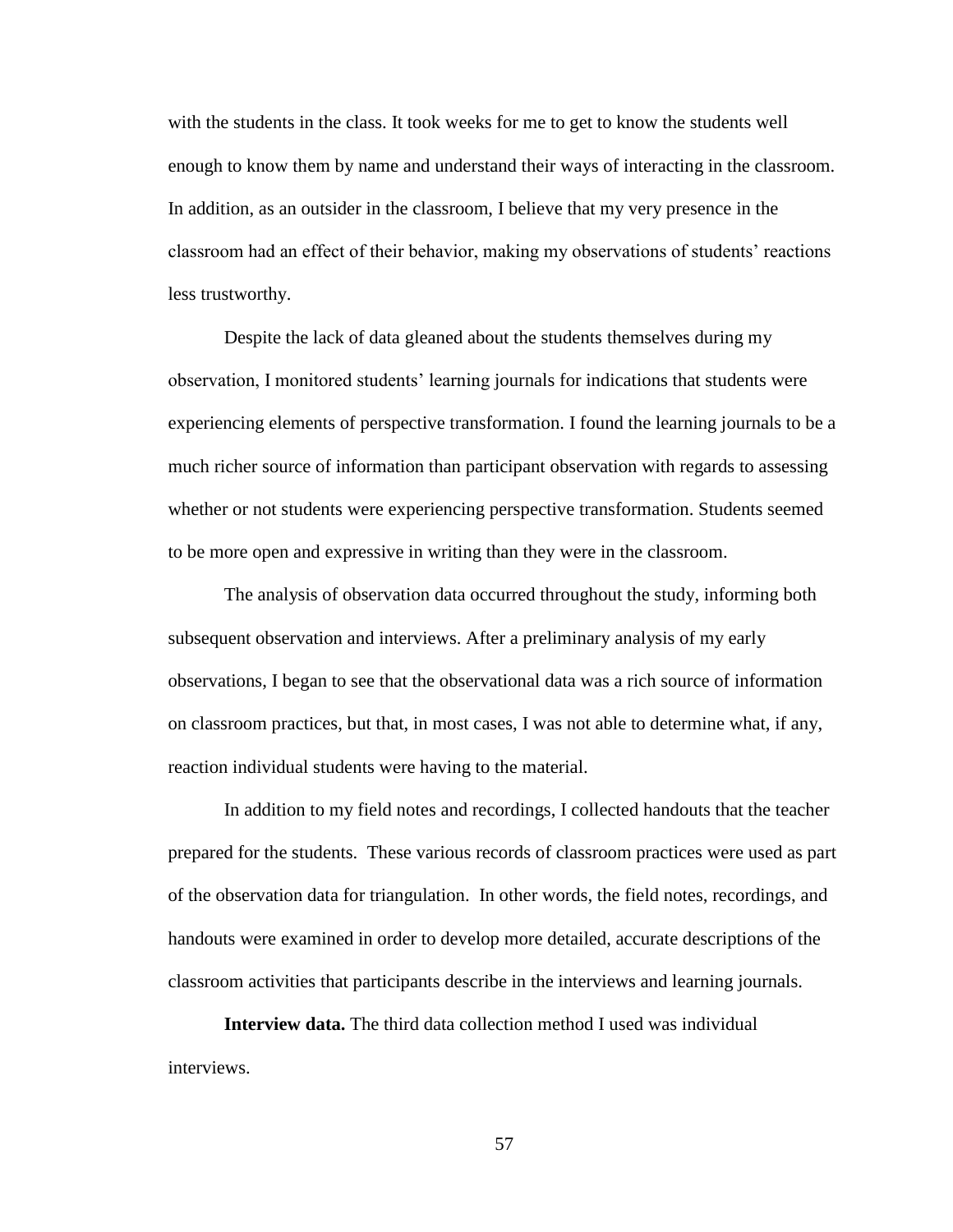*Participant selection*. Based on data collected through participant observation and learning journals, I used purposeful sampling (Patton, 1990) to identify interview participants who seemed to have undergone the initial stages of perspective transformation during the class. As discussed earlier, these outward signs included seeking new sources of knowledge, becoming more critical of their own and others' perspectives, or reporting a disorienting dilemma. Several students showed evidence of seeking out new sources of knowledge by making conscious efforts to meet and get to know native Spanish-speakers in real-world contexts. Other students discussed cultural differences in their learning journals and expressed a desire to learn more.

The participant interviews took place in late April 2009 during the last weeks of the semester. All interviews were conducted in the college cafeteria on campus just before or just after class time, when the cafeteria was not in use.

*Interviews*. Based on my ongoing analysis of learning journals and, to a lesser extent on classroom observation, I invited selected students to participate in an in-depth, semi-structured, one-on-one interview (deMarrais, 2004) outside of class. The interviews lasted between 30 and 120 minutes. The interviews were conducted using a semistructured, conversational interview technique which did not define a script of specific questions for participants, but rather gave multiple categories of information desired and acceptable variations of the questions in each category (see Appendix B).

For example, had I used a structured interview, I would have asked each participant the same question, "Was there a moment or a time during the semester when you first realized that you saw things in a new way?" However, in this less structured, conversational interview style, I attempted to allow my conversations with each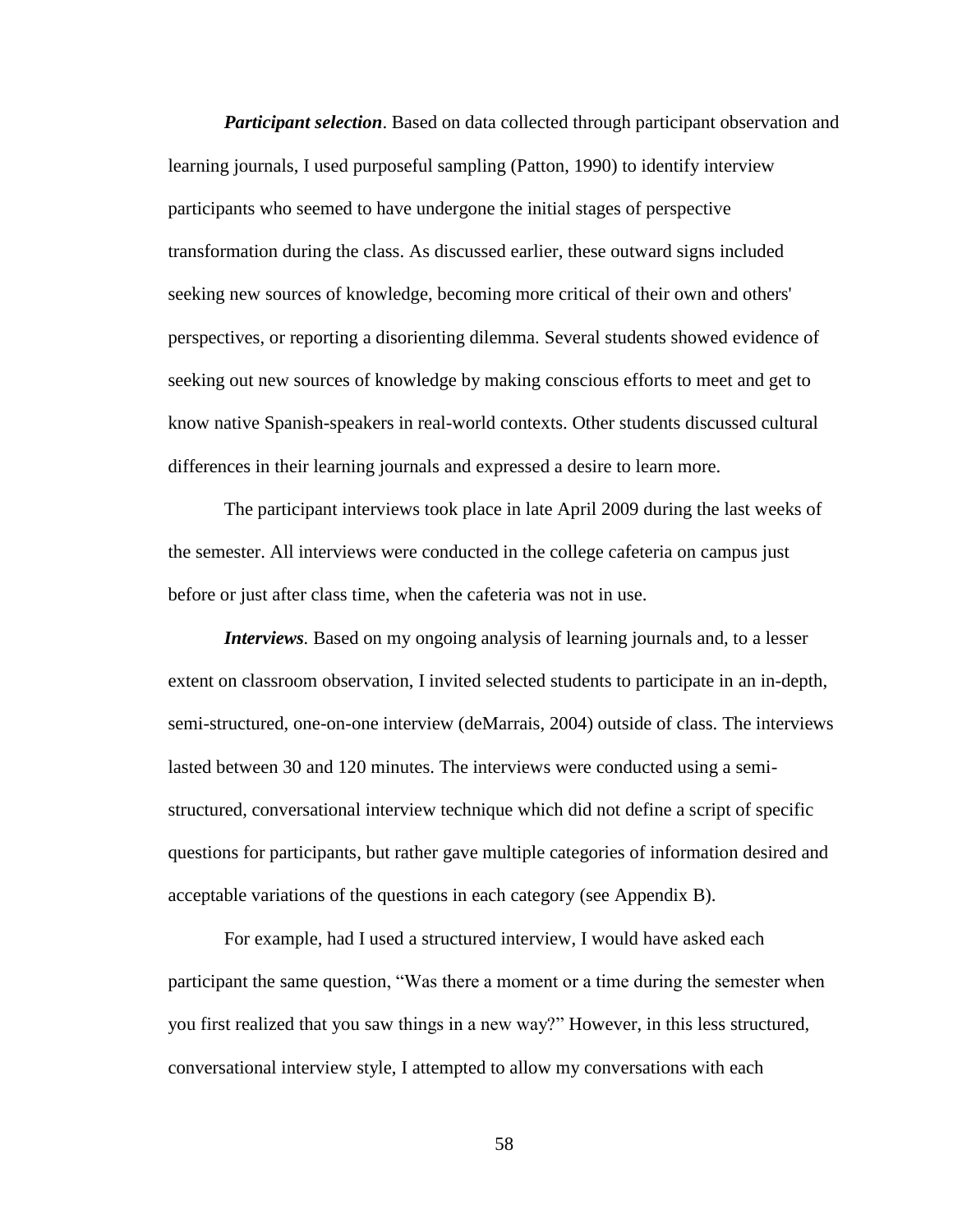participant to be guided in large part by the participant's own interests. If at some point in the interview the participant mentioned that there was a time when they started to see things in a new way, I made note of it and followed up with more questions. If that topic did not come up on its own in the interview, then I made an effort to ask the question directly before the interview concluded.

My assessment is that a less structured approach allowed me as the interviewer to create a comfortable dialog with the participants and elicit adequate responses in the way that best fit the particular participant. An important part of this dialog was my role of researcher being as important as my role of fellow human being. I spoke with the participants as if I were speaking to my own friends, answering personal questions and giving opinions when asked. I was myself, both "me" the person and "me" the researcher, and I believe this intimacy and informality created an atmosphere in which participants could speak freely. In a less structured, more intimate interview setting, the participant is more able to open up and delve into personal experiences in her own way and at her own pace (Mackey & Gass, 2005). Dijkstra, Van der Veen, and Van der Zouwen (1985) conducted a study in which they compared a formal, structured interview style with a more informal, conversational interview style in which the interviewer maintains no emotional or social distance from the participant. The authors paraphrased Denzin (1970) with their idea that "the interview situation should approximate maximally routine, everyday social conversation, so that the respondent realizes, 'I am in a personal relationship with the interviewer.'" Referred to as a "socio-emotional style", this technique "is a prerequisite for adequate information reporting, particularly when sensitive, personal topics are involved" (p. 38). Given the deeply personal nature of the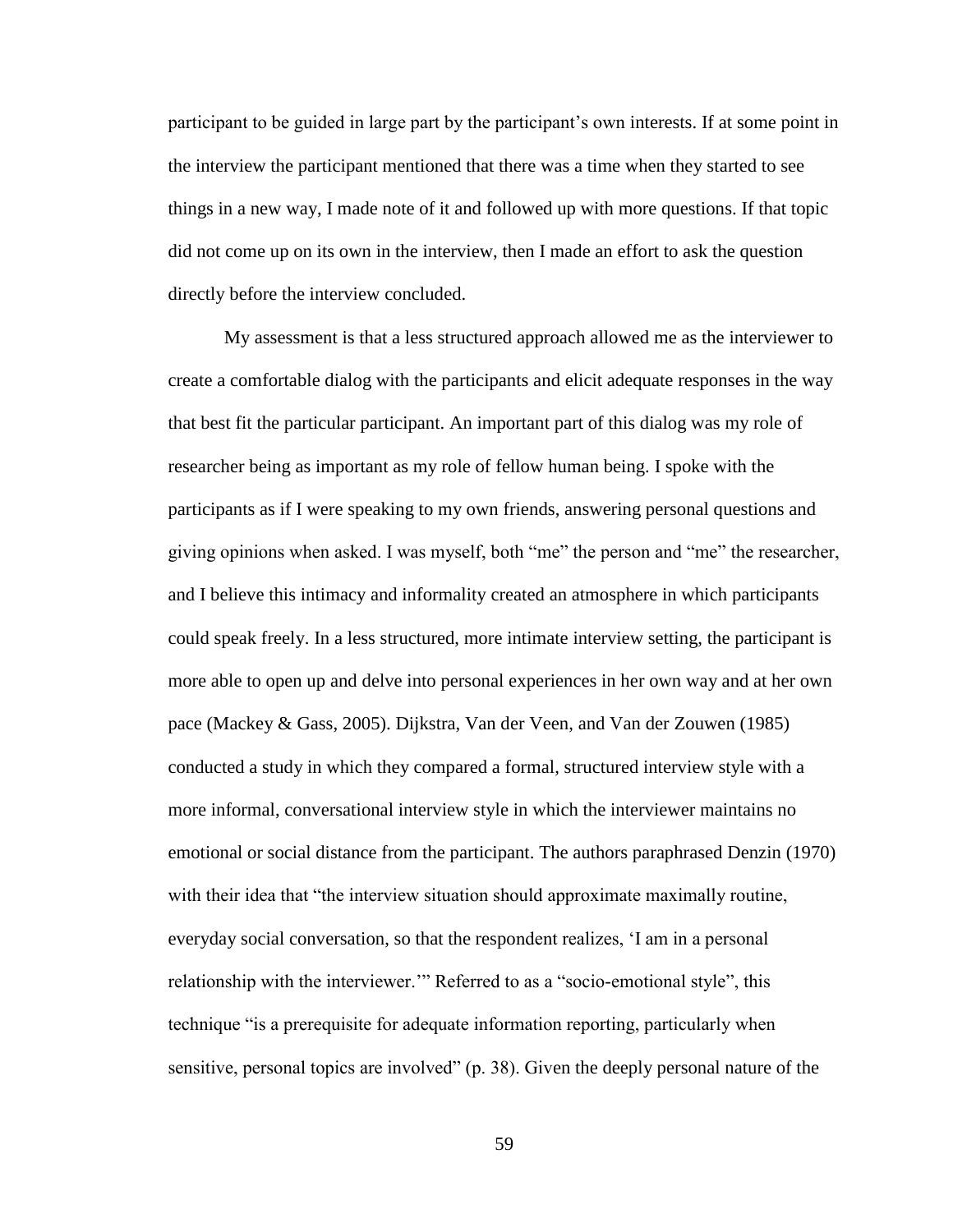subject matter discussed in this research, using a socio-emotional style was deemed vital to the success of the one-on-one interviews.

One of the drawbacks of using an informal, conversational, less-structured interview style is that the some of the data elicited during the interview could be biased due to the researcher's personal involvement in the interview. However, researchers (Dijkstra et al., 1985) have found that this risk is offset by the high quality of the data discovered using a more intimate, personal approach. With this drawback in mind, I was cognizant in my analysis to examine the data for evidence that my input had a clear effect on the participant's response. My intention was to create rapport and build relationship with participants, never to misrepresent the data.

Another way that my socio-emotional interview style affected the study, in particular this written report of the study, was in my decision not to include a table or chart giving participants' ages, ethnicities, and other descriptive information. During the interviews, the students and I discussed their backgrounds and identities extensively. I found out about their complex and changing ideas about race and gender. I heard them describe how their ideas about family and parenting were rooted in their own traditions and changing as they learned about another culture. In light of these deep discussions, it did not seem appropriate to reduce students' ideas to one or two word responses on a chart. Ten was of mixed ethnic background and ultimately identified himself as a Black man. Yet, we spent 20 minutes discussing his childhood experiences of developing a racial and ethnic identity. Jade had been happily married with three children. Although her husband died two years prior to our interview, she never identified herself as widowed or single. She did discuss that she had been married and was open to dating at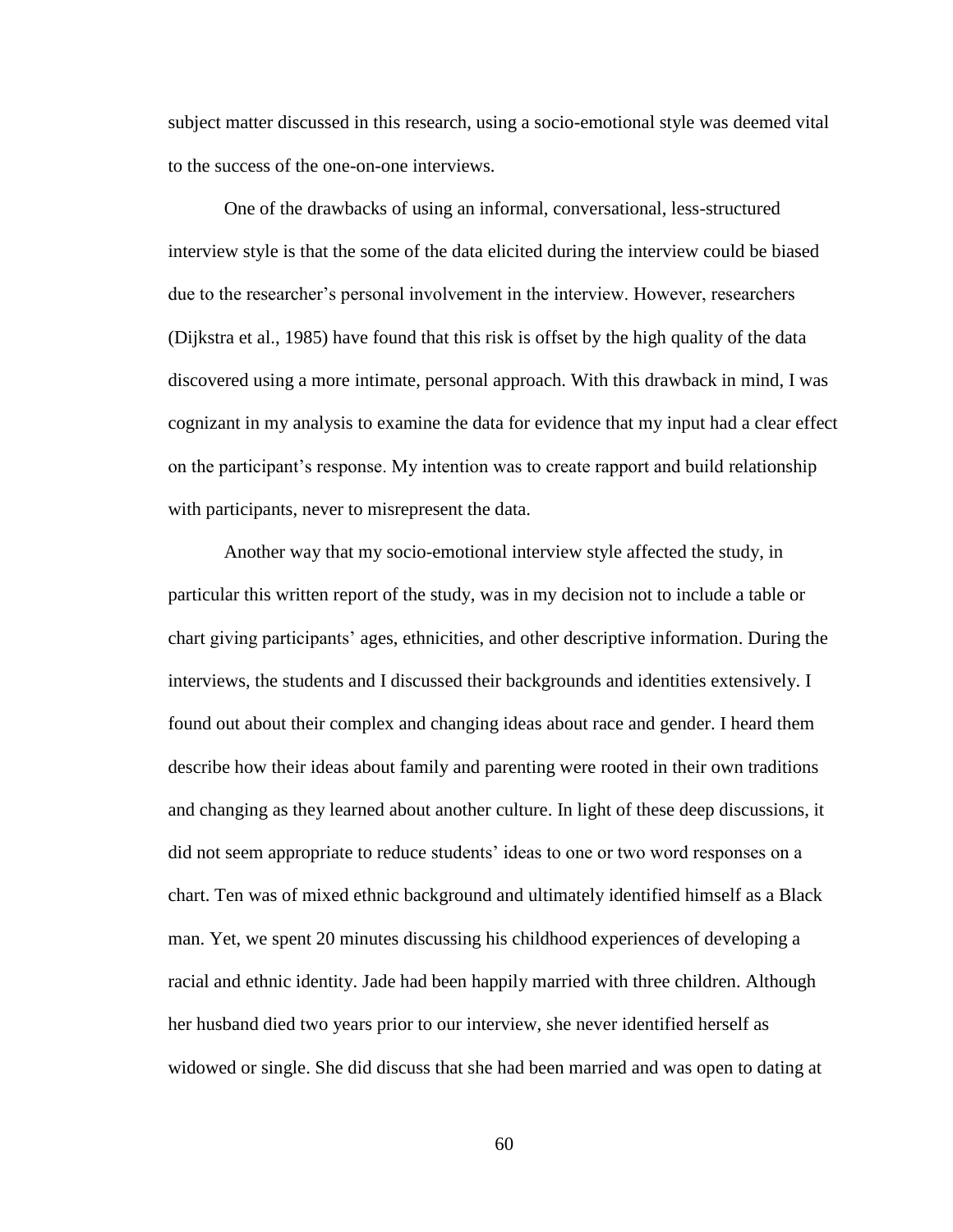some point in the future. How could I reduce these two individual's experiences to "Black" and "widowed" for my chart? I believe it was the emotional depth of the interviews and the intimate rapport that we developed that allowed me to see beyond simple descriptors for these students. I wanted the written report of my research to reflect that depth and intimacy.

For students who were unable to schedule interviews during the last weeks of the semester or who required more time for follow-up questions, I offered them the option of continuing our dialog over email. Researchers have found that internet-based communication can provide rich data (Markham, 2004) as emotionally-authentic as faceto-face interviews (Suzuki, Ahluwalia, Arora, & Mattis, 2007), so I felt comfortable using email as an interview medium. I did inform each student that while I would use their electronic communication for the purposes of this research, the nature of email made it impossible for me to assure them confidentiality. In actuality, the follow-up emails did not contribute substance to the study. I suspect that the face-to-face rapport I developed during the interviews did not easily transfer. All of the required data was gleaned from the three original data sources: student learning journals, participant observation, and one-on-one student interviews.

My intention with the selection of interview participants was to interview every student in the course who seemed to be experiencing perspective transformation, whether through classroom interactions or in the learning journal. In all, I selected eight students for in-depth interviews. All eight students accepted my invitation to participate. Interviews were recorded using a digital audio recorder and then uploaded onto my computer to be stored both on my personal home computer and on an external drive.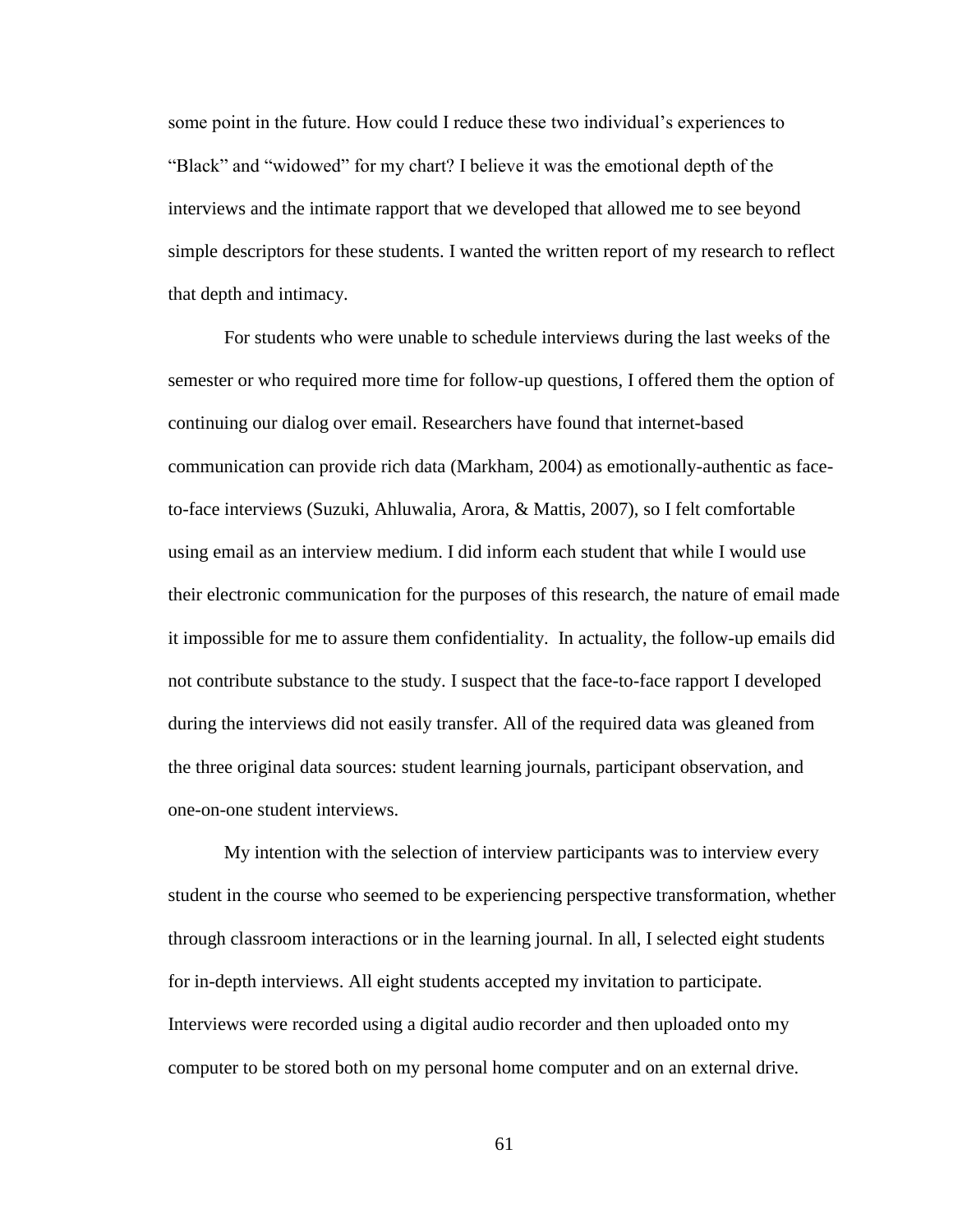**Analysis of interview data.** I expected to see students testing their own assumptions in the classroom setting or experiencing a heightened awareness of emotions, physical states, and intuition. In fact, I discovered that students who expressed strong feelings in the learning journals were not necessarily visibly moved during class activities. Therefore, participants for the interview were primarily chosen using the learning journals as a basis for identification of the early stages of perspective transformation.

I listened to the interviews multiple times and transcribed them onto Word documents for analysis. My first step in analysis was to read over my transcripts and use brackets to insert my reactions, analyses, and possible connections to theory. I also used brackets to insert information about the participant's tone of voice, inflection, or emotional state that were conveyed in the audio recording but less obvious in the written transcript.

The next step in my analysis was to sort the data through the process of extracting codes and developing categories. Wolcott (1994) described the coding process as highlighting or extracting certain pieces of the data as being important or reoccurring. Developing categories is the act of identifying patterns in the codes and organizing them according to the patterns. The categories must then be related back to the literature review in order to contextualize them within the theoretical framework of the study. The data seemed to sort itself into categories with regards to the first and third research questions; the coding process revealed clear patterns in the data. However, analyzing the data to answer the second research question "How do the participants describe the impact of their perspective transformation?" proved to be more difficult. I suspect that the highly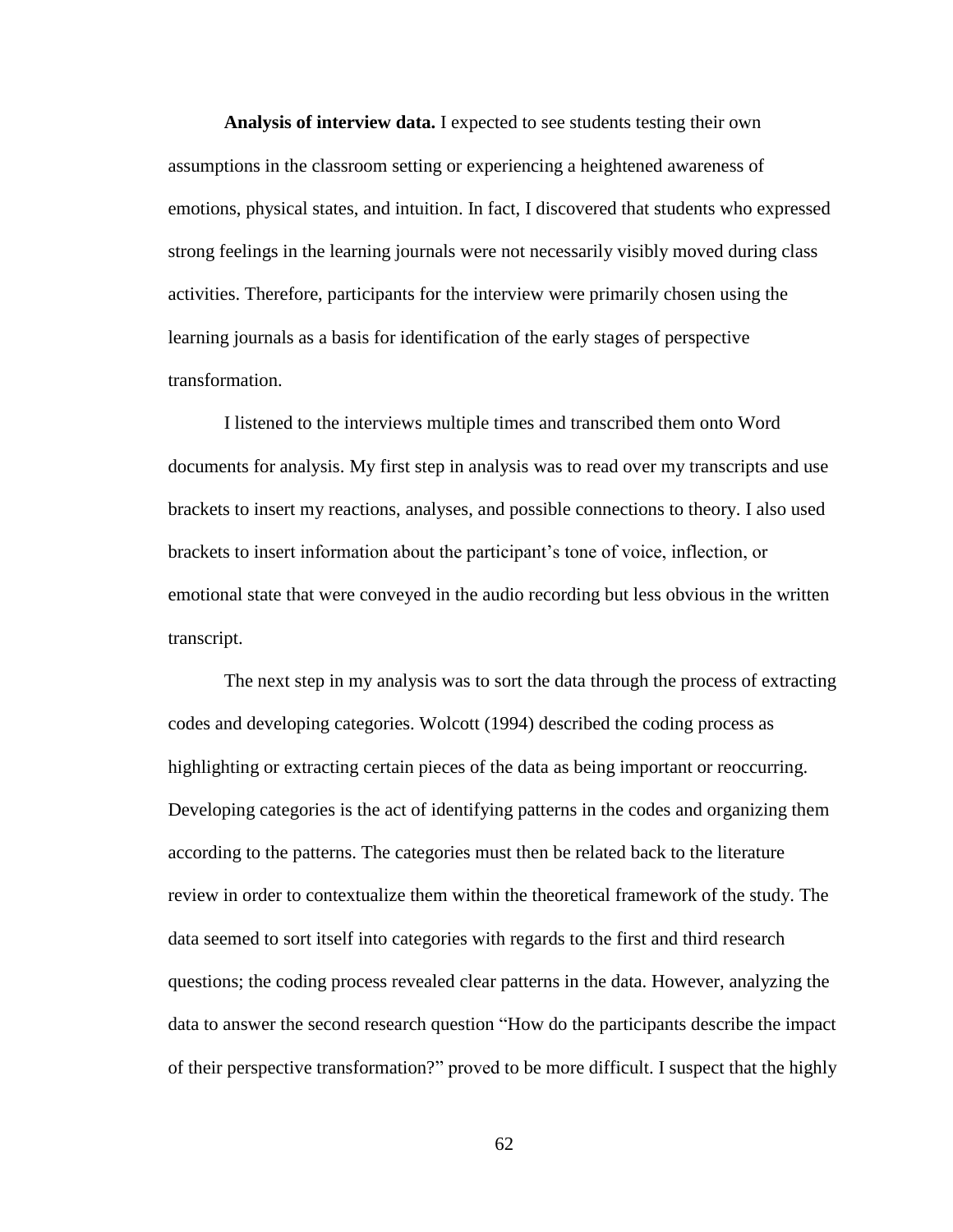personal natures of the participants' responses and the striking individuality of their experiences made it more difficult for me to uncover the unifying narrative theme under their stories. However, with time, persistence and creativity, I eventually had an "aha" moment when the puzzle pieces came together and I felt I understood the data I had reshuffled dozens of times looking for the meaning behind the experiences.

Organized into codes and categories, the data supplied answers to the research questions. During the process of interview data analysis, if I discovered topics that required further probing or clarification, I returned to the literature and the other data sources for clarification. For example, if a student mentioned a particular instructional activity and more detail was needed, I returned to the participant observation to discover how the activity was carried out in class and to learning journals to discover the student's initial reaction to the activity.

While the initial interview analysis took place separately from other kinds of data analysis, the ongoing processes were inseparable. I compared and contrasted codes and categories, referred to multiple data sources in order to clarify questions, and used any and all available information to create a holistic picture of what was happening in the language classroom and in the students themselves. For example, when a student mentioned a classroom activity in the learning journal, in order to make sense of that journal entry, I referred back to my own field notes. Later, while interviewing the same student, if the same classroom activity was referenced, the new data was analyzed on its own as a portion of the interview data and collectively with other references by that student to the same activity. It was also interesting to compare different students'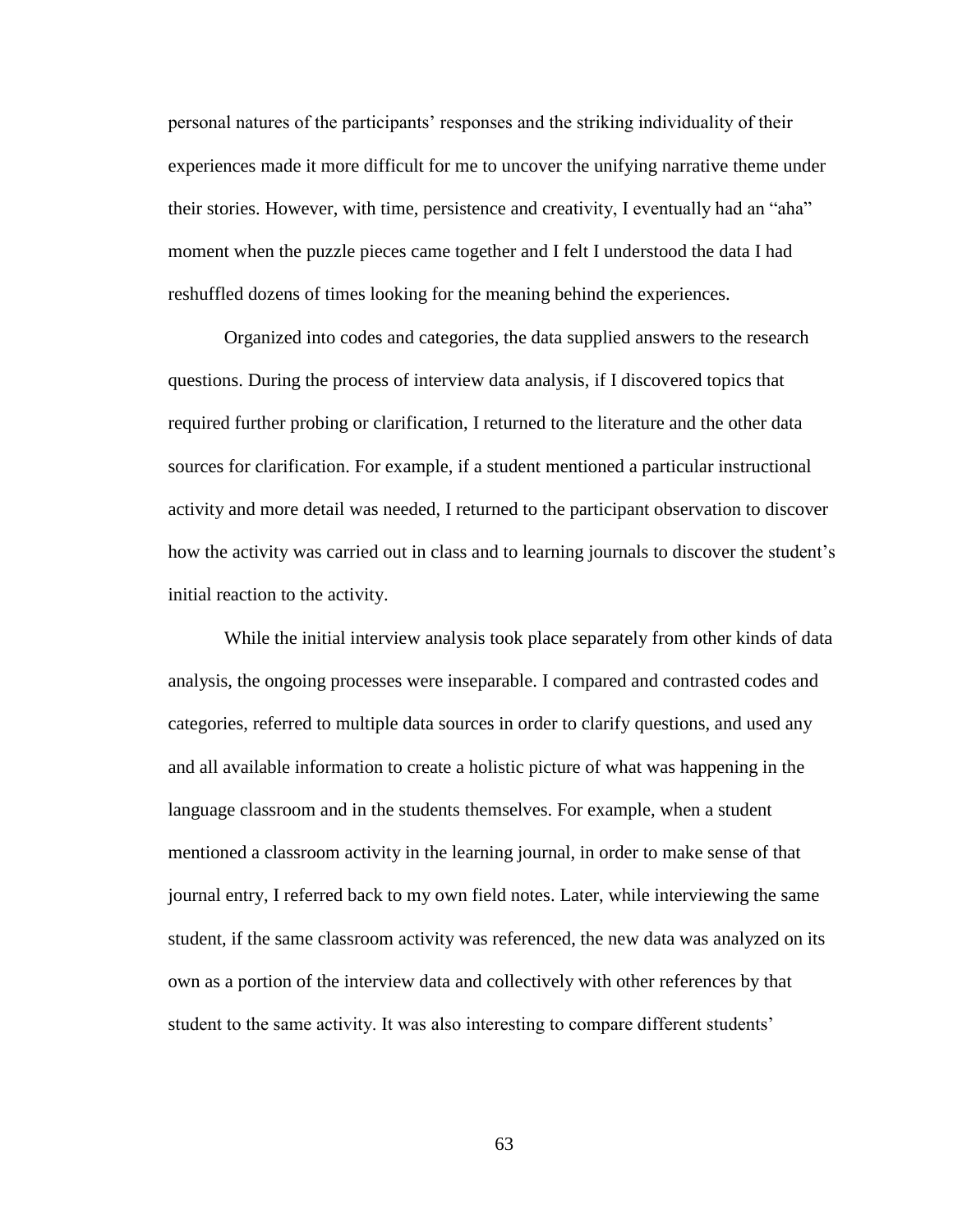descriptions of a particular classroom activity. That is to say, each of the individual data sources were kept separate for analysis in addition to being compared with one another.

**Member checks.** I used member checks at several points in the study to triangulate data. First, in order to confirm my observations in the classroom about classroom activities, I had regular, informal meetings with the instructor to ask questions about classroom techniques and activities. The information gleaned from these meetings was included in my field observation data and informed future observations.

Another way I employed member checks occurred following participant interviews. Follow-up interviews took place after the conclusion of the semester. However, I was unable to re-establish contact with four of the interview participants after the conclusion of the semester. With the four participants whom I was able to contact, I conducted the second meeting via email. I presented each student interviewed with a transcript from our previous meeting and a brief summary of my preliminary analysis and gave the student the opportunity to voice feedback. The need for follow up questions was minimized by triangulating the data through multiple data sources. The data collected via email, totaling only a few sentences for a three participants, was quite small in comparison to what was collected via in-depth interview, observation, and learning journals. I included any data gleaned via follow-up email correspondence with the inperson interview data for analysis.

**Peer debriefing.** Peer debriefing is the process of consulting fellow researchers, scholars, or other professionals to share my data and findings and seek outside perspectives on the work. I relied on my dissertation committee chair, Dr. Barbara Mullins Nelson, for peer debriefing. My chair's feedback was vital during the dissertation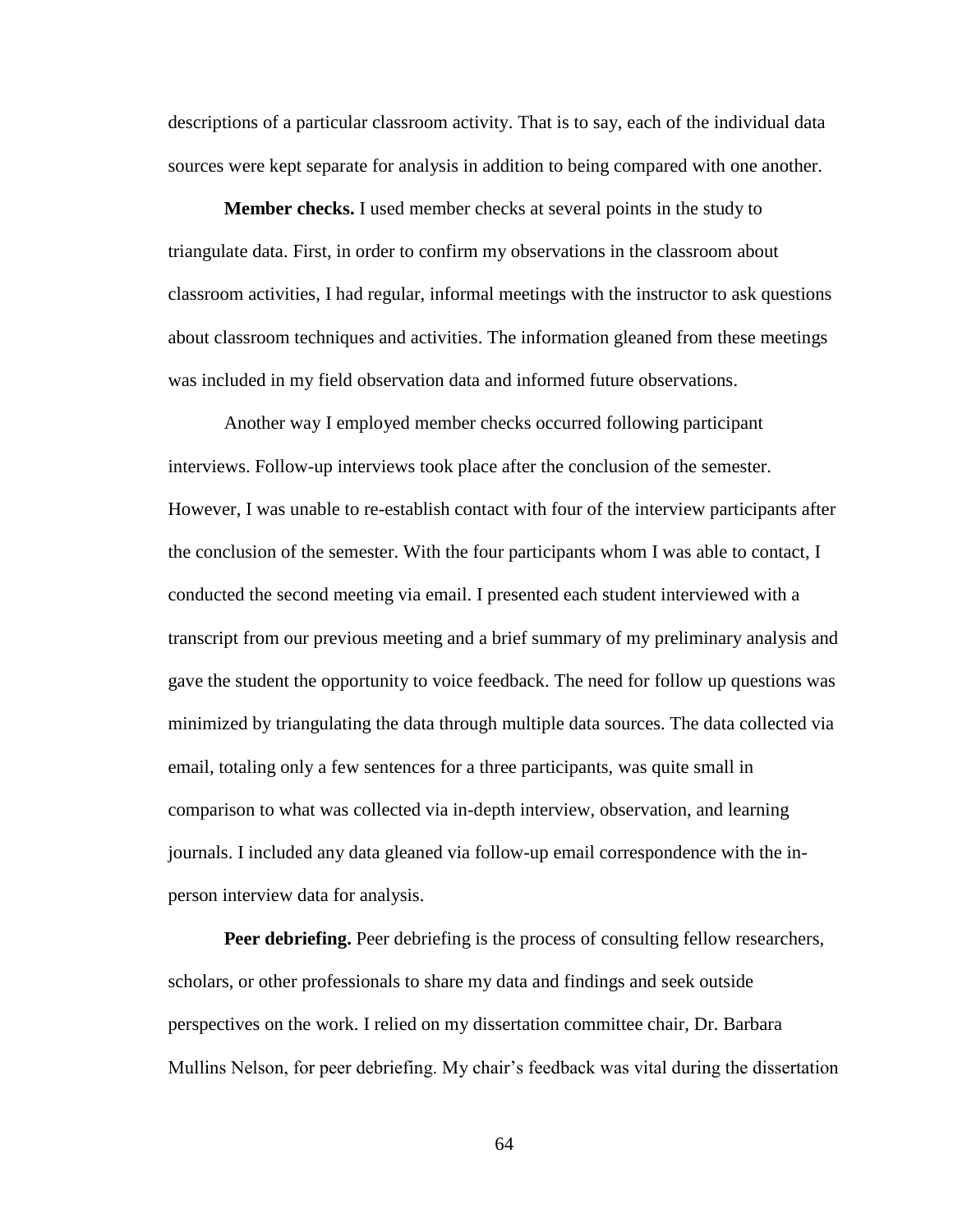process. In addition, I also have a network of language teacher friends with whom I shared my ideas about transformation and classroom practices and received feedback. Their perspective as practitioners has been valuable to me as I seek to uncover processes and analyze classroom practices.

### **Reporting the Data**

The case study design of this investigation resulted in two noteworthy decisions regarding how to structure the reporting of the data. First, I had to decide how to present the distinct but interrelated findings from three data sources. Second, I made decisions about how to best treat student identities for study participants.

**Findings from each source.** The findings from the three data sources were distinct but interrelated. As I moved through the process of collecting and analyzing data, I discovered that each of the three sources (participant observation, learning journals, and interviews) provided unique insights into students' experiences while also contributing to the whole of the study. In order to understand how the students' learning experiences unfolded over the course of the semester, each data source warranted its own separate description in this paper. Therefore, chapter 4 describes the classroom setting using data primarily collected through participant observation. Chapter 5 describes student experiences as described in the learning journals and then the interviews. The findings for each data source are described individually.

Finally, in chapter 6, I will address the data as a whole and present findings related to the overarching themes present across all the data sources. I will answer the research questions and present my conclusions according to the data collected and analyzed at all points in the case study.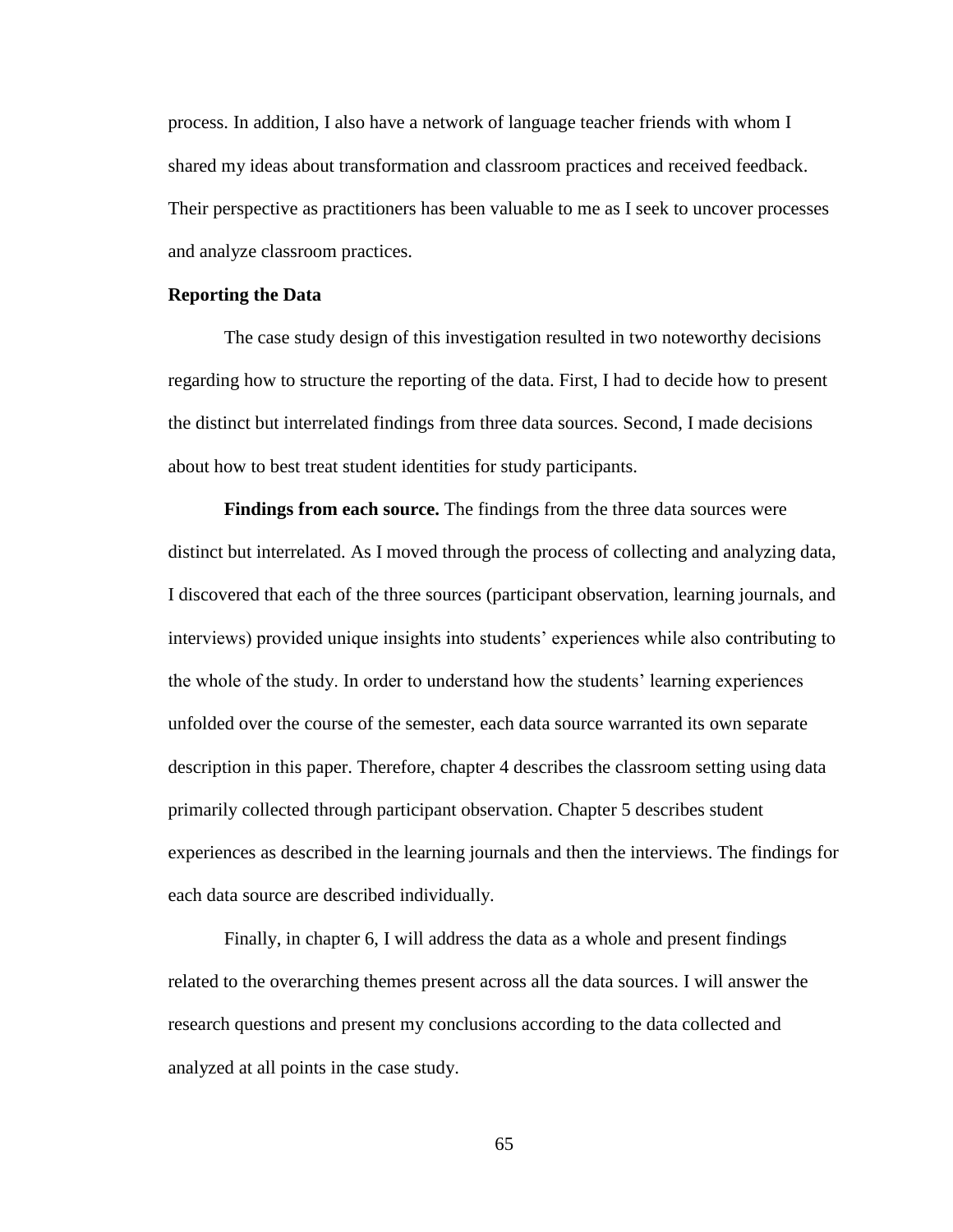**Treatment of student identities.** During my participant observation in the classroom, I not only learned about the setting and instructional practices described in this study, but also about the participants. During the weeks I spent in the classroom, I became increasingly familiar with the students in the class. Based on my observations and what they wrote in their learning journals, I learned their names, heard their ideas, and observed their idiosyncrasies as learners. In the first few days of participant observation, however, I was unable to identify the students in the class by name or connect specific journal responses to classroom behaviors. Because familiarity was an ongoing process, I was not always able to record the names of students as they interacted in class. On several occasions, I asked the instructor for help recalling student's identities. This was not always successful either. The result of my delay in learning students' identities was that on many occasions, I recorded observations in my field journal or using my audio recorder, but did not know the identity of the student described. In this paper, I refer to unknown speakers as "Student."

By the time I began identifying students who exhibited evidence of perspective transformation, I had gotten to know many of the students, particularly the interview participants. These 8 students were assigned pseudonyms for this report in order to protect their identities. They are referred to by their pseudonyms throughout this paper.

When describing student responses in the learning journals, another dilemma arose regarding identifying students. The majority of student responses that were of interest to this study came from the learning journals of the eight interview participants. However, occasionally to contrast or corroborate other accounts, I included data collected from the learning journals of students that were not selected for interviews. It seemed to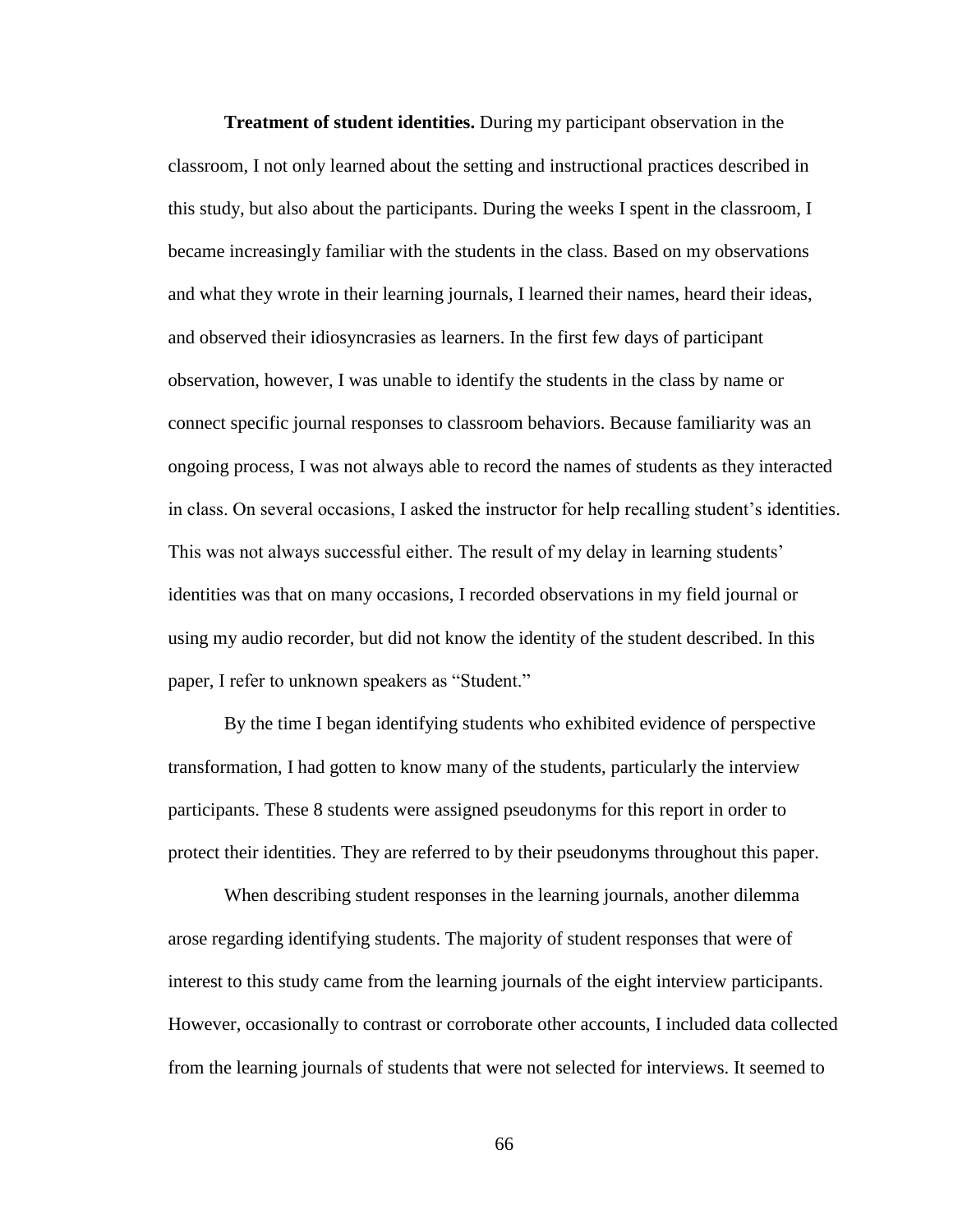complicate the presentation of the data to mention students by name only once in the study or when they did not exemplify the experiences in question. I made a decision to unify the presentation of the data by only naming the interview participants. Even when I knew the identity of a student through participant observation or learning journals, I did not mention any students by name other than the interview participants. I believe that this decision makes the study more readable without distracting from or altering the data.

# **Researcher's Role in the Study**

The process of analyzing my own involvement as researcher required me to be highly self-aware and reflective. I believe that the input of my dissertation chair was invaluable to this process. My chair reviewed transcripts and interview questions, challenged my technique and my findings, and generally asked probing questions that caused me to reevaluate my role in the interview process in order to defend what was good and discard or redesign what was not. Having now completed this research, the data analyzed and written up, I find that I am still processing my own performance. A qualitative researcher must recognize herself as a source of knowledge, while also minimizing her own impact on the data. It is a fine line to walk.

**Subjectivities.** I believe that it is important to explore my own subjectivities before and during the study. As an experienced classroom instructor, I have a clear teaching philosophy. My philosophy promotes certain types of activities over others. In fact, in my own classroom, I tend to use communicative teaching techniques and have been skeptical of other approaches. In order to analyze the events in someone else's classroom, I found that I needed to understand the classroom environment in a new way and deal with my preconceptions about the communicative and other methods. I needed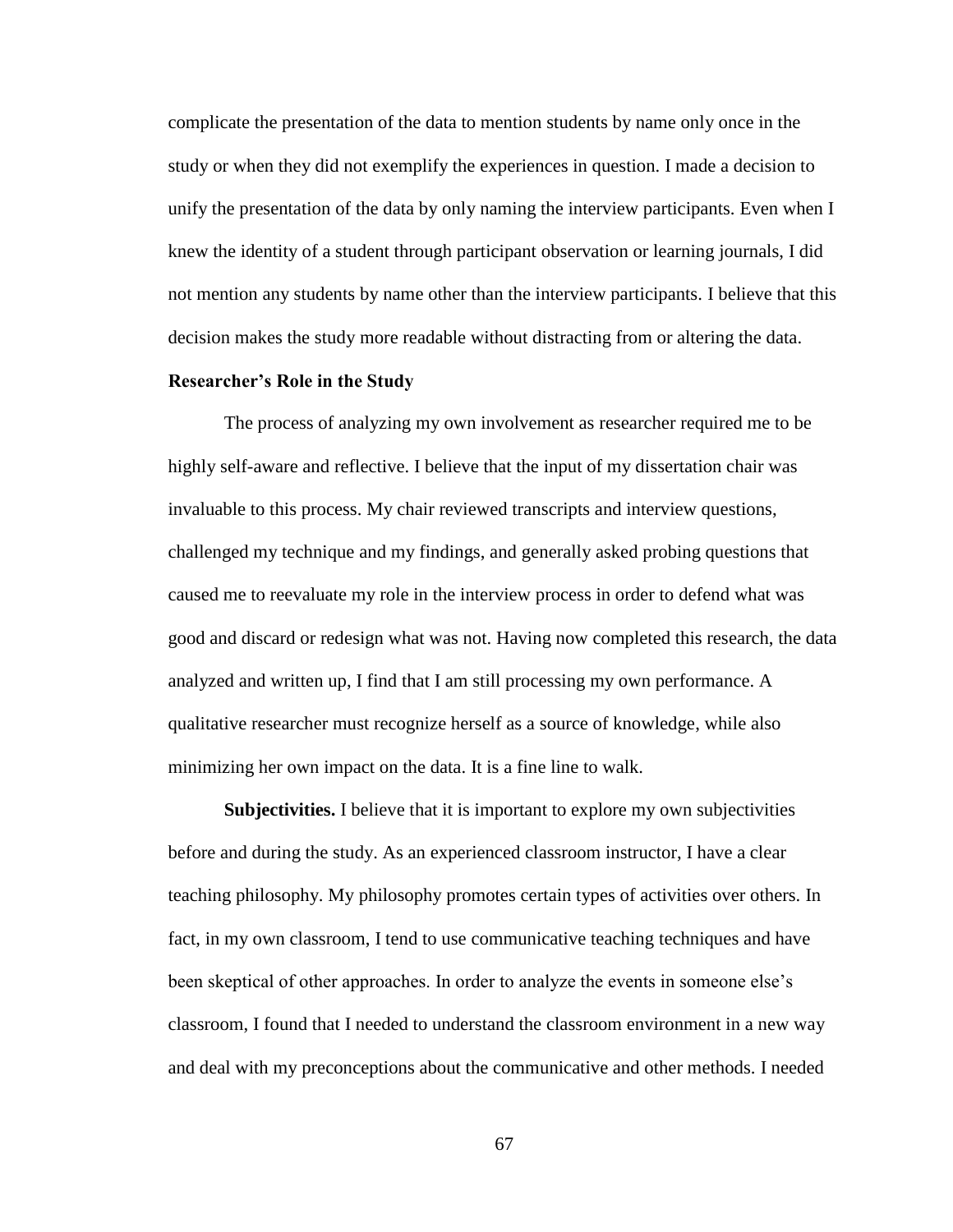to explore my own subjectivity (Peshkin, 1988) and be vigilant that my predisposition to using certain teaching techniques did not cloud my judgment.

My status as a former language student and teacher also gives me a certain insider status (Spradley, 1980). Yet, I will still be an outsider because of my lack of status in the classroom. I will be neither teacher nor student. I will define a new classroom role for myself that is outside of the ordinary college classroom experience. In addition, my identity categories with regards to gender, race, ethnicity, socioeconomic status, parental status and life experiences may also relegate me to multiple insider or outsider designations. Suzuki et al. (2007) discussed this problematic dichotomy of insider/outsider status and reminded researchers that identity is a complicated, overlapping phenomenon and all researchers must negotiate both their status as insider and as outsider no matter what population they study.

One of the natural consequences of being an outsider in a classroom is that students and the instructor may act differently in my presence than they would if I were not there. There is no way for me to know if my very presence caused students to act in ways they normally would not, or avoid doing things they normally would. I felt this acutely during my observations. I felt disappointed that I was unable to find external signs of perspective transformation in the students. I began to wonder if I was responsible for their reserved behavior. During one of my early observations, a student turned to me during a small group activity and asked if I could help with a difficult problem in the text. Did students see me as an insider? Just another resource in the classroom? Or as an outsider? An interloper who needed to prove her usefulness?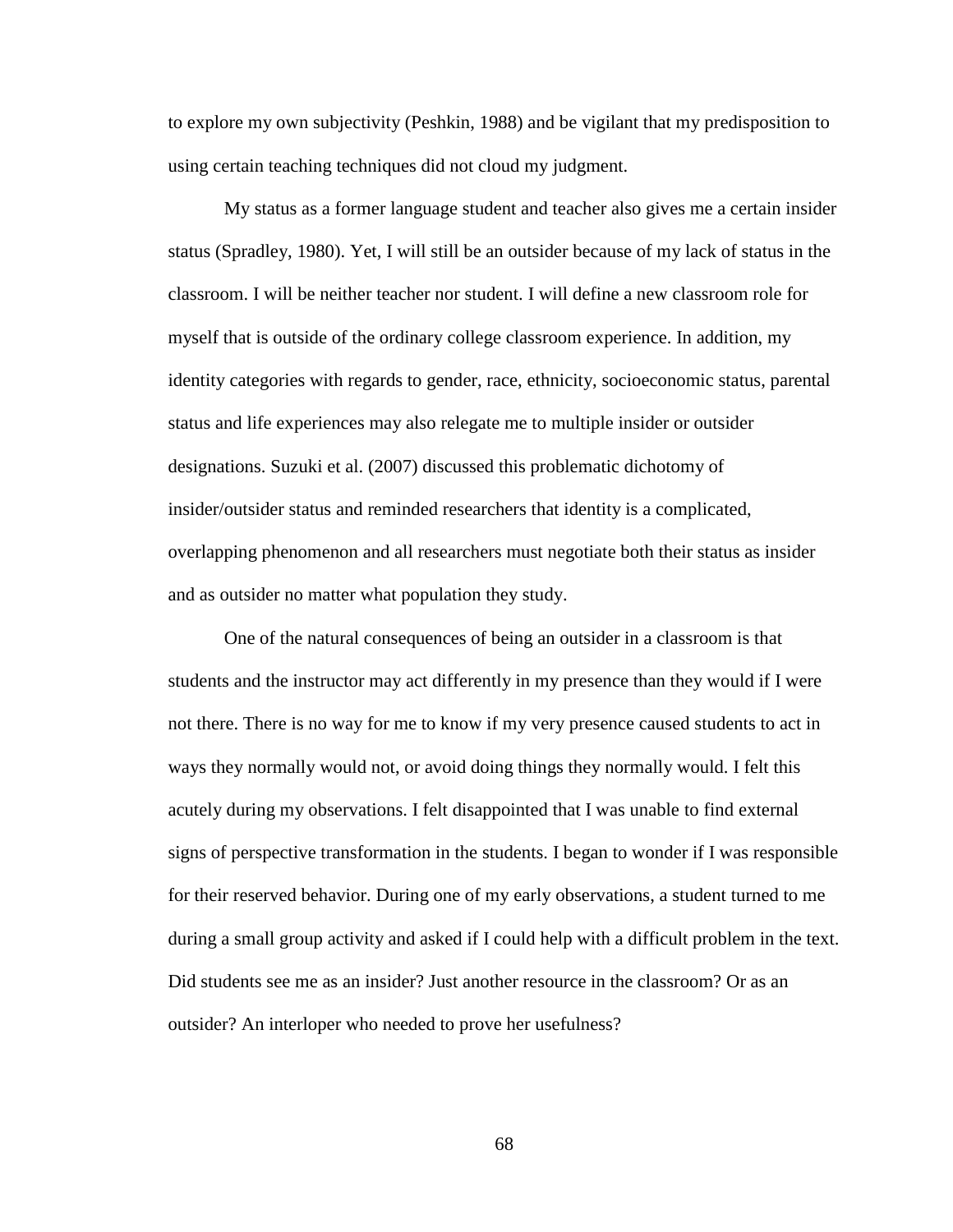In my conversations with the instructor, I mentioned these concerns. She assured me that she saw no difference in their behavior between the days I observed and the days I did not. However, there is no way to know. In response to my own feelings, I was vigilant in my analysis of the observation data so as not to assign meaning to events in the classroom that clearly was not there.

An unexpected complication of insider/outsider status that was revealed during the research process was how classroom observation affected my interview style. I realized during the analysis process that during the interviews I had asked all of the questions I had determined ahead of time, yet, in examining my own feelings and perceptions, I felt little need to probe deeply into student perceptions of classroom activities during the in-depth interviews. This fact was first brought to my attention during peer debriefing with my dissertation chair. She noted several times in her review of an interview transcript that I had "insider status" in the classroom and made references to inside jokes and classroom activities in my preliminary analysis that she could not understand. This note weighed on me as I proceeded with my analysis as I grappled with the implications of being a classroom insider. I do not believe that there is one, objective reality in a classroom, but rather that each student interprets reality and negotiates meaning in ways that reflect their social and personal identity. Yet, by not probing deeply into students' perceptions of classroom activities, I was implicitly acknowledging that my perception of classroom activities was somehow objective and that students' perceptions were unlikely to vary from my authoritative perspective. This realization added a new and important dimension to my data analysis as I sought to minimize my own influence over the descriptions of the classroom and the meaning I assigned those descriptions.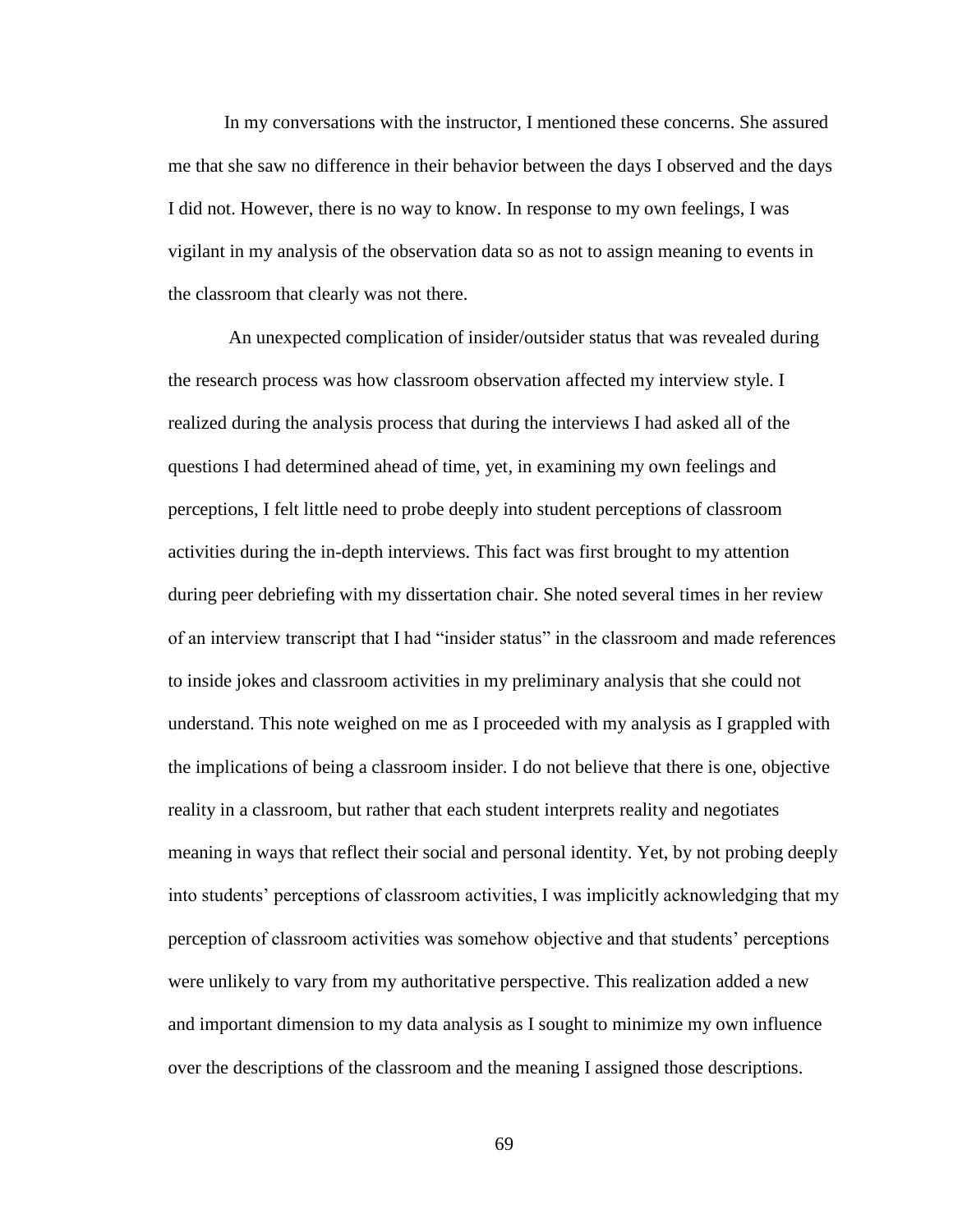**Ethical considerations.** I must weigh several ethical considerations in this research. First, I must consider the inherent power structure of the classroom and my place in it. Although my collaborative relationship with the instructor, Ms. Salazar, was advantageous in many ways allowing me access to class materials and meetings, it could also serve to align me in the students' perception with the power position of the teacher. I did not want students to participate in this study out of fear of my or their instructor's power position (Suzuki et al., 2007). In my field notes, I noted several times that Ms. Salazar seemed to employ a top-down, hierarchical system in her classroom. She used an instructor-centered lecture format for most instruction and was solely responsible for constructing and grading all assignments. This made the issue of power even more central.

In order to counter the risk of presenting myself as an authority figure, I took several steps. First, I did not share any of my research data or analyses with the instructor. I made sure that the students were informed of this both orally when I presented my research study to the class and in writing when students signed the informed consent paperwork. It was clear that nothing they said to me in the interviews and none of my conclusions would reach their instructor until long after the class had concluded and the work was complete, and, even then, their names would be changed to pseudonyms to protect their identities.

Second, despite our long-standing acquaintance, I maintained a professional relationship with Ms. Salazar both inside and outside of class. I made efforts not to allow our previous collegial relationship and friendship to spill over into our interactions during this study. She and I spoke about this several times during the study and maintained an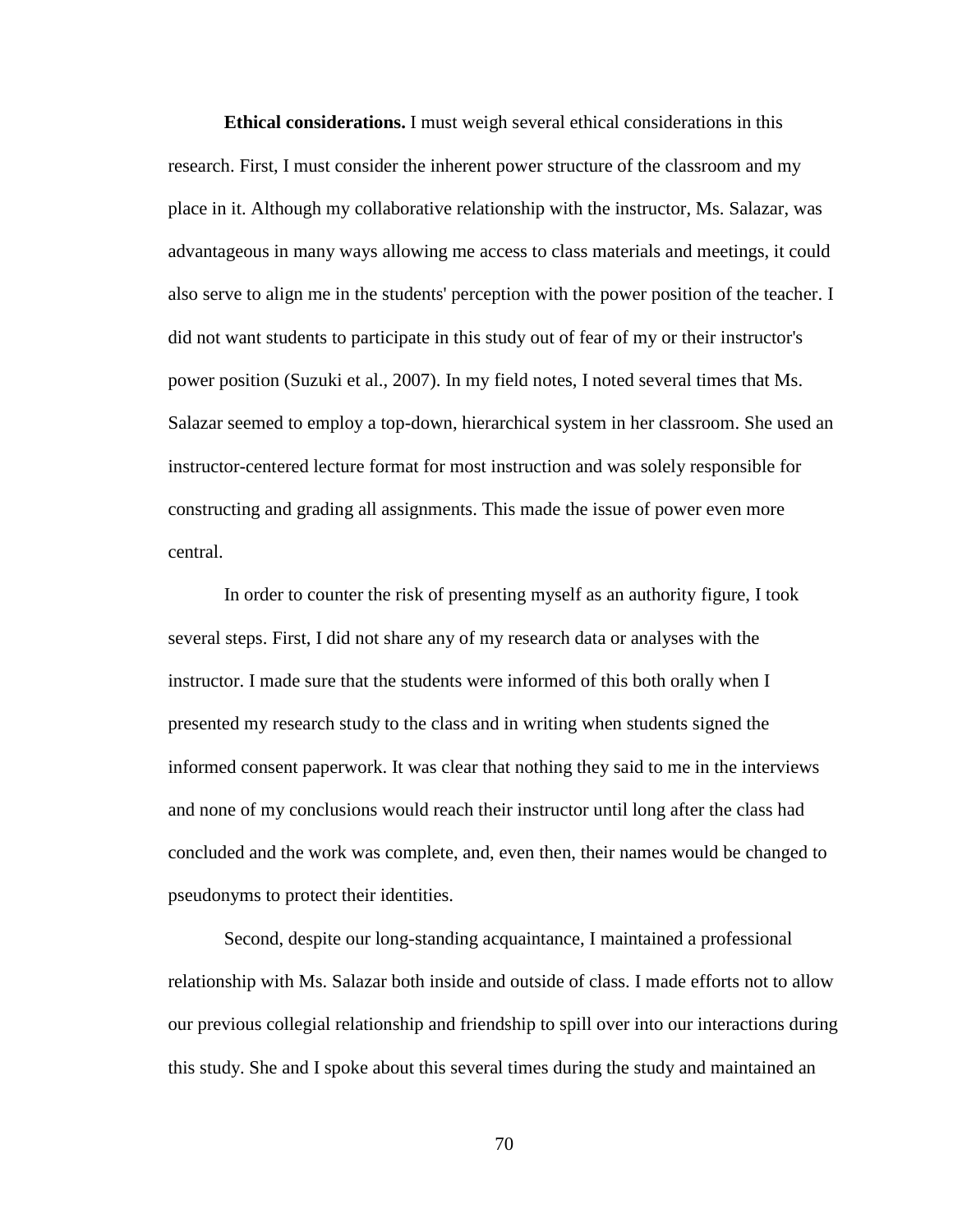appropriate professional decorum to avoid the appearance of me being part of the class power structure. However, I am not sure that we were successful. I suspect that I revealed a comfort-level with Ms. Salazar through my body language and conversational style whether or not I was aware of it at the time. I feel I must add here that, in three cases, interview participants questioned me about my relationship with Ms. Salazar. One student told me during an interview that, despite my clear explanation of who I was and why I was there, she had believed that I was an outsider, maybe an administrator and perhaps there to punish Ms. Salazar. She told me that it took her quite a while to warm up to me and, in fact, resented my presence in the classroom for weeks. In her learning journal from my first day of observation, as a direct response to my presence she wrote, "Being monitored disturbs me." Apparently, she changed her mind about me when she approached Ms. Salazar to protest my presence in the classroom and received a definitive answer vouching for my honesty and good intentions.

My impression, when you first came in and made your announcement about doing your research and sitting in our class, I was like, "Oh no way! Why? Why do you want to research this class" The class was very laid back at first and I thought, great, now things will be very tense because people will be trying to be on their best behavior. I thought maybe they were trying to investigate our teacher or she isn't giving us the necessary quizzes or something. I wasn't comfortable with the idea. I thought, "Did our teacher do something wrong?" Then you said you actually taught Spanish so I thought, maybe you were trying to see if she was doing her job right. So that was my impression in the beginning and I told her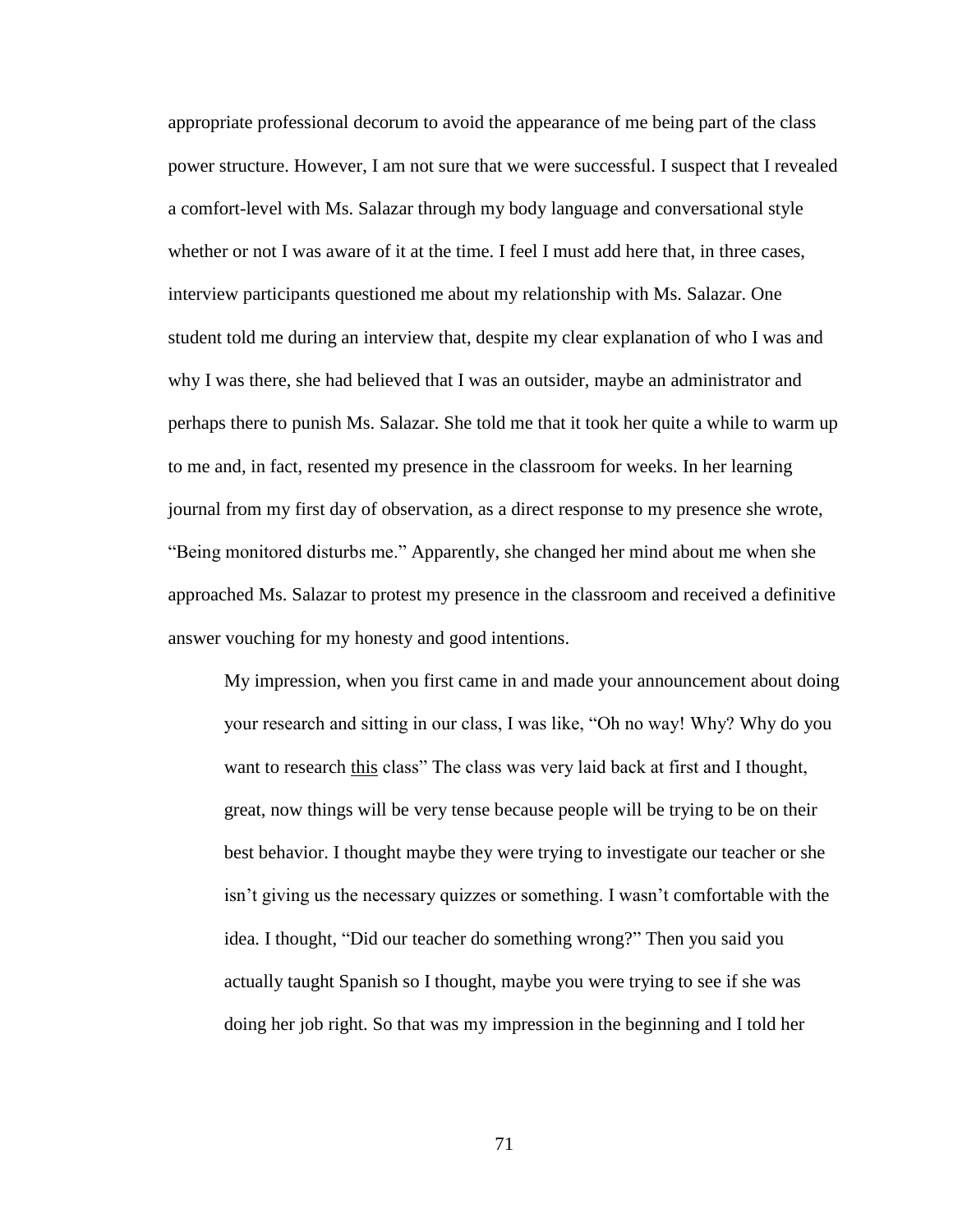[Ms. Salazar] I was not comfortable with this girl. Why is she in our class? She was like, "No, she's fine. Don't worry." But it turned out to be great.

Later, observing my conduct with her teacher, she realized, based on our comfortable and friendly rapport, that I must be a friend of her professor and not an adversary. This anecdote came out during the student's one-on-one interview and caused me to rethink the logic behind maintaining an overly professional façade with someone with whom I felt quite at ease normally.

A third step I took to avoid ethical entanglements was to explain to students both orally and in writing that their participation was strictly voluntary, that there was no penalty for non-participation, and that they could withdraw at any time without penalty.

One ethical consideration related to my use of email to maintain contact with students became important over the course of the study. Since email is not an entirely secure form of communication, I could not ensure the privacy of our communications (Suzuki et al., 2007). Therefore, I informed each student of this and left it up to them whether to take the risk of using email and to their discretion how much they would reveal during email discussions.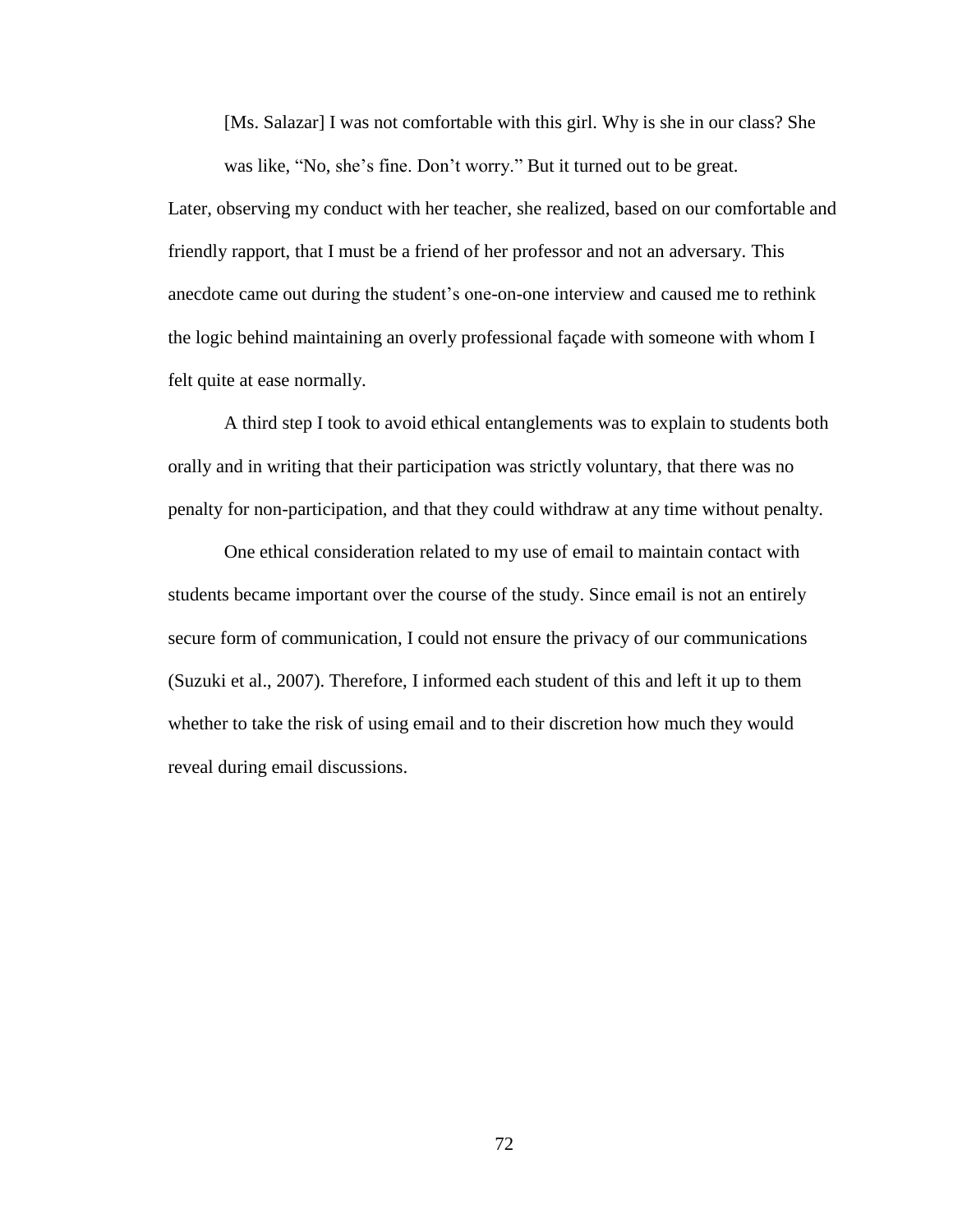## **Chapter 4**

## **The Classroom Setting**

One of the benefits of the case study design is the ability to use multiple data sources to create a multidimensional description of the case being researched. In this study, participant observation, student learning journals, and one-on-one interviews were employed to paint a picture of what students experienced in a college-level, Elementary Spanish I and how those experiences may lead to transformative learning. In this chapter, I present findings related to overall classroom environment and the classroom practices employed by the instructor.

In order to understand how classroom practices related to students' accounts of perspective transformation, one must first understand the classroom itself and the practices used therein. I used participant observation as the primary method to gain firsthand insight into the classroom setting.

#### **Description of the Setting**

The Elementary Spanish I class met on Tuesdays and Thursdays from 2:10 until 3:40 in the afternoon. In my own experience as a Spanish instructor, having taught afternoon Spanish classes at Urban Southern Community College (USCC) in the past, I have witnessed that students tend to be lethargic and laconic after lunch. Especially for adult students, who often begin their days quite early to meet family or work responsibilities, keeping their energy levels up for an early afternoon class can be challenging. I discovered during my observations that this was, in fact, an accurate description of the class in question.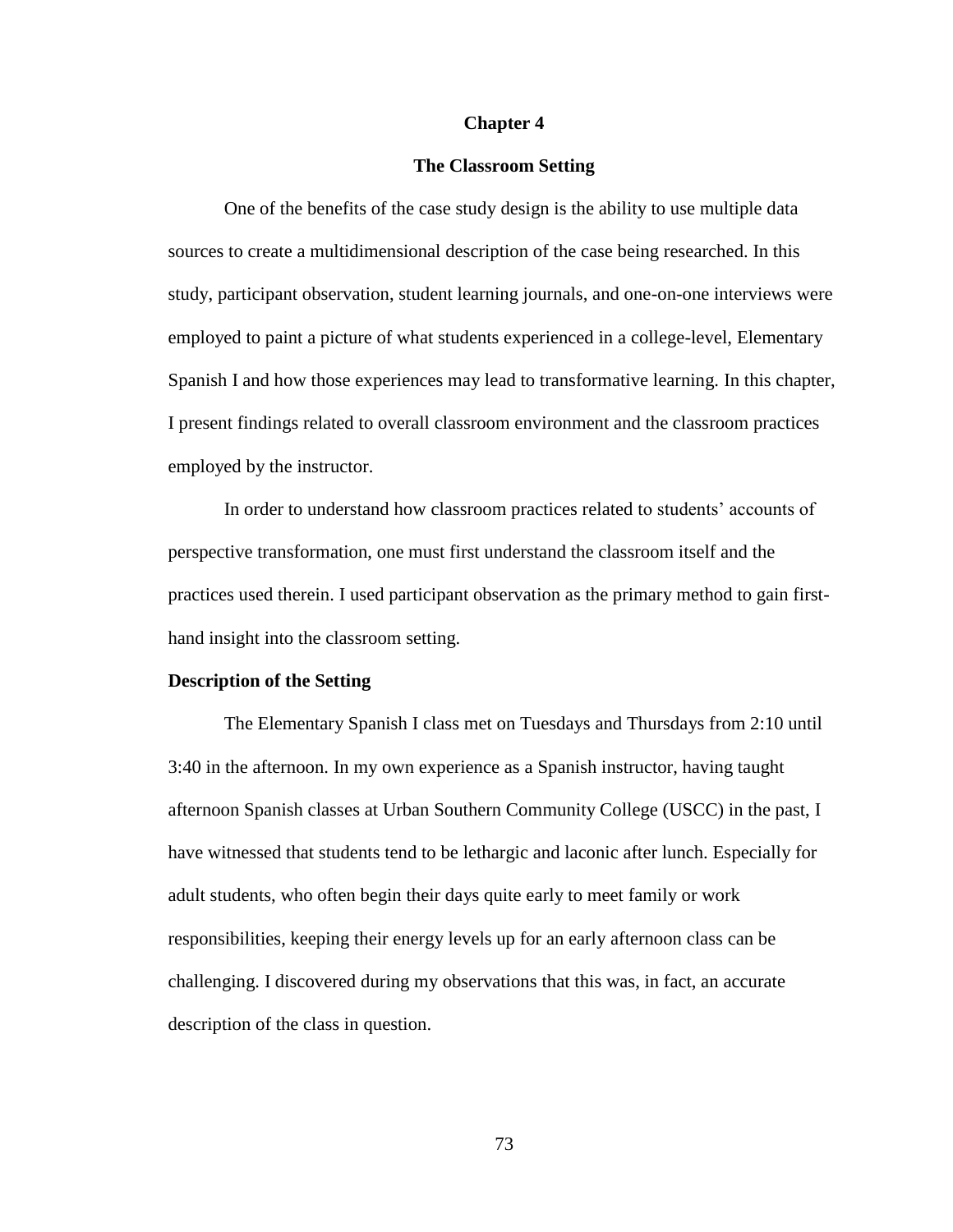The instructor had warned me before my observations began that the class was quiet and very relaxed. I noted in my field journal that the students' body language seemed quite relaxed; some were almost asleep and many of them were reclined in their seats. It was not uncommon to find students in the classroom before class started with their eyes closed and heads down on the desk or reclining in their chairs with their feet up on the desks or on other chairs. This may speak to the comfort level of the students in the classroom or to the afternoon exhaustion that many of the students were fighting through.

**The physical space.** The classroom was equipped with two large white boards that covered the entire front wall of the classroom and required dry erase markers. Also in the front were a long grey table and wooden lectern for instructor use and a small desk occupied by a computer. Above the white boards, a retractable projector screen was mounted. In the middle of the ceiling, a digital projector was mounted. The controls for the projector were wired into the wall next to the computer in the instructor's space up front. Facing the front of the room were 15 long grey tables. Each table fit two students. The classroom space was modern and technologically equipped, but well-worn and entirely grey in color, which gave the room a cold, drab feeling.

**The instructors.** The instructor of record for this class was Ms. Dina Salazar (pseudonym). Ms. Salazar, or Miss Dina as many of the students call her, is a U.S. citizen originally from Spain. At the time of the data collection, she had lived in the United States for over ten years, most of that time in the metropolitan area of USCC. Ms. Salazar, in addition to being a full-time Spanish instructor, was active in the local Hispanic/Latino community and a vocal advocate for many causes related to social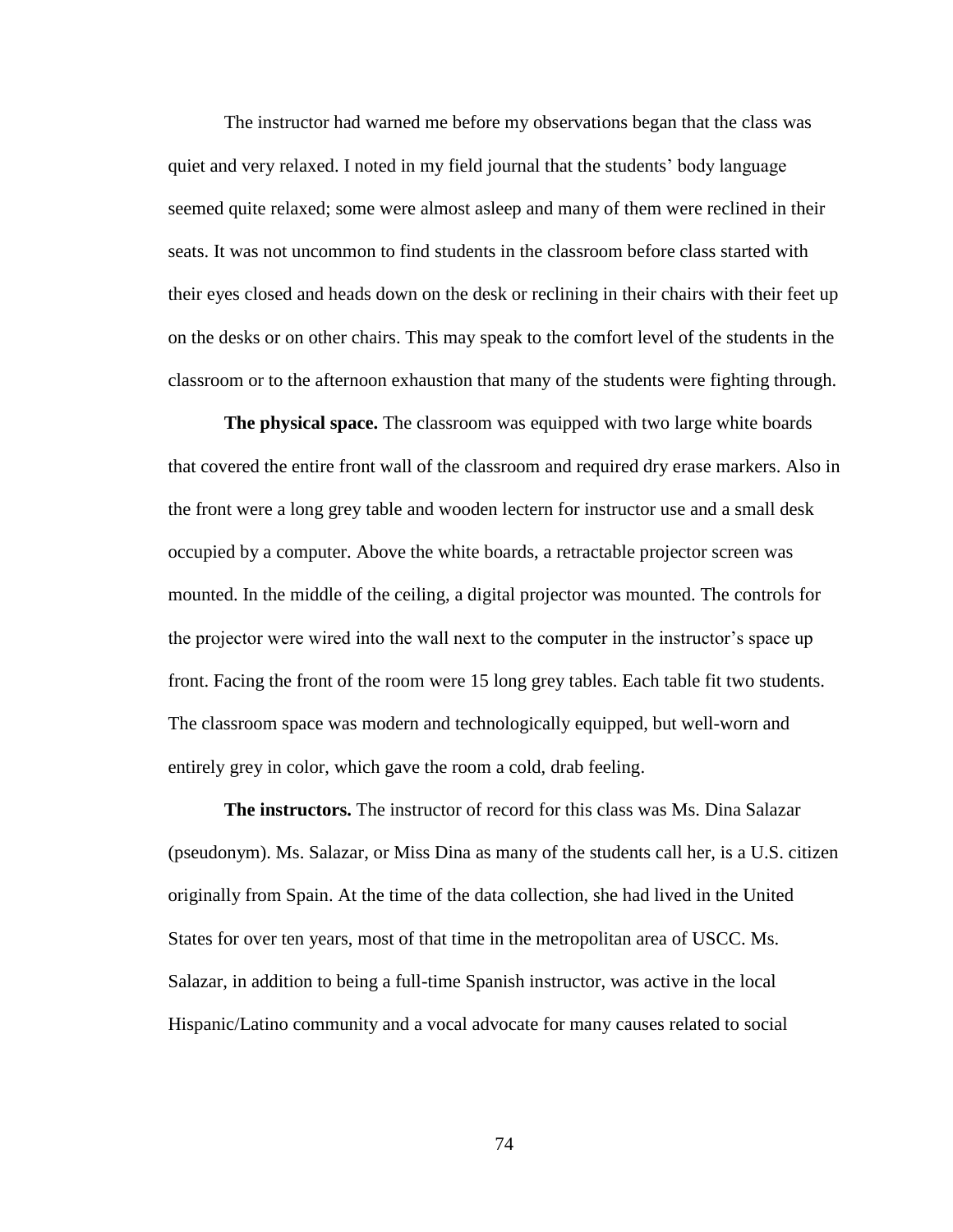justice. Her educational background included advanced degrees in psychology and education and 18 graduate hours in Spanish.

The reader will notice that when Ms. Salazar is quoted in this study, her grammar and vocabulary are non-native. Ms. Salazar learned English as an adult, and, while she speaks English fluently, she has a thick accent. During my observations, students did not seem to have trouble understanding her for the most part. I did note a few times when students asked for clarification because of the instructor's pronunciation. In chapter 5, I will discuss how students revealed during the one-on-one interviews that Ms. Salazar's accent was an important part of the course.

When I originally approached Ms. Salazar about studying her class, she quickly agreed, but warned me that I would not find her class interesting because she does not care much for questions of pedagogy or discussions of method and does not believe herself to use any particular method. She simply teaches the content designated by the department in the most efficient way she knows. At times, in order to make the class more interesting for herself as an instructor, Ms. Salazar discusses the issues that matter most to her, like social justice or film or anthropological distinctions between the culture in her native Spain and the culture in which she now lives.

One day, there was a guest lecturer acting as a substitute. His name was Mr. Antonio Pérez (pseudonym) and he was a full-time visiting professor of Spanish at a local university. Because of his close friendship with Ms. Salazar, Mr. Pérez had offered to step in and lead a group discussion when Ms. Salazar needed to be out of town. Like Ms. Salazar, Mr. Pérez was also from Spain, had lived several years in the United States, and had a background in psychology and an interest in social justice.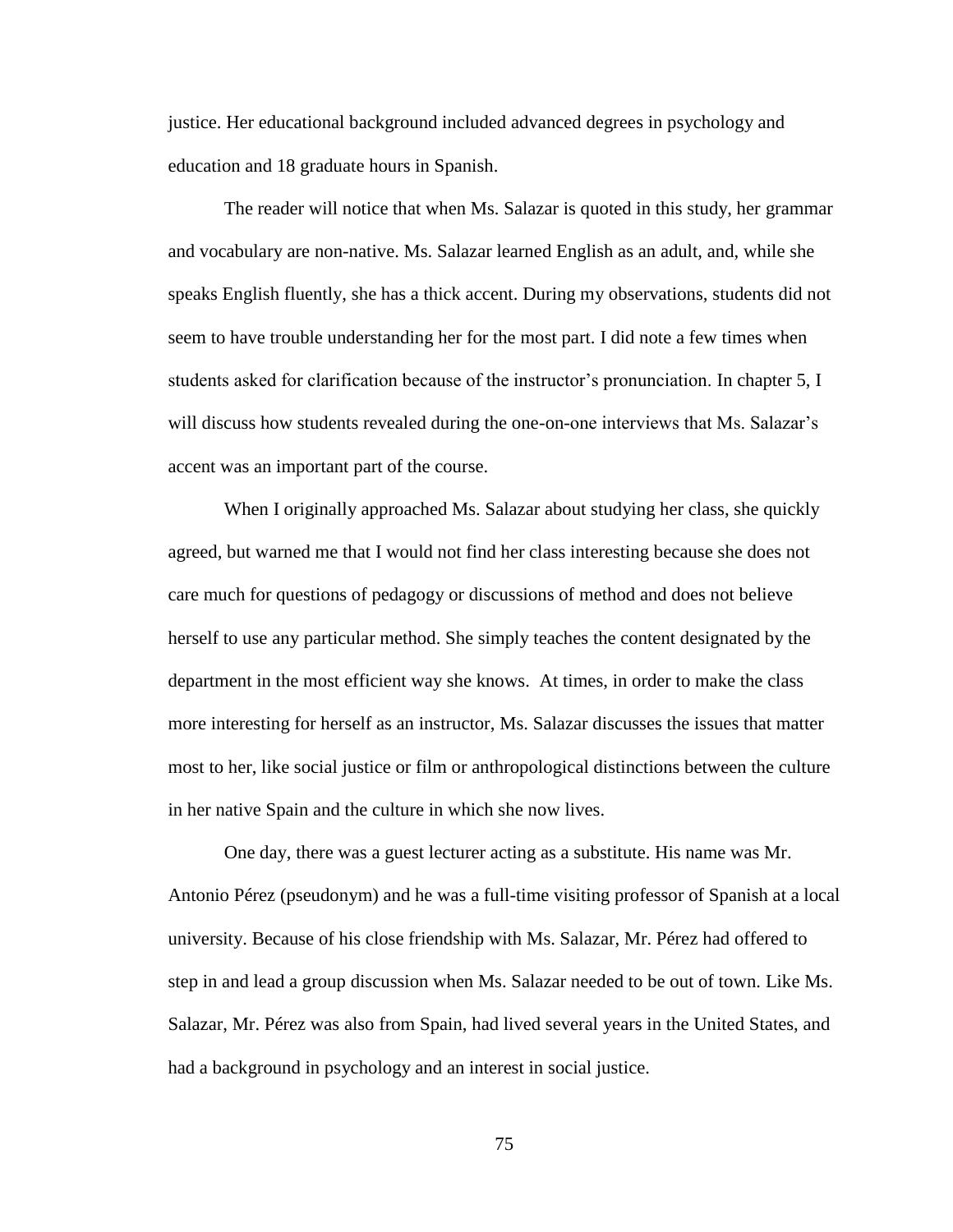**Teacher/student dynamic.** The dynamic in the classroom was characterized by a hierarchical power structure in which Ms. Salazar was clearly the dominant figure. To be clear, in no way do I mean to insinuate that the instructor was dictatorial or malevolent in her approach. She was often kind and funny in class, and her students generally seemed to like her. I simply mean that this classroom followed a more traditional approach to teacher and student roles as opposed to the communicative ideal described by Finney (2002). The students seemed to genuinely respect and appreciate Ms. Salazar, particularly those students who were selected for interviews. During the interviews, students had positive commentary on Ms. Salazar's humor, willingness to assist students, and overall teaching style. Ross-Gordon (2003) indicated that adult students exhibit mixed reactions to teacher and student roles, often preferring above all a teacher who seems professional and prepared. That could explain why students had such a positive reaction overall to the classroom environment.

Despite the fact that Ms. Salazar was an authoritative figure in the class and seemed to be genuinely liked, student behavior was not always ideal. In general, students sat in passive, receptive positions in class (heads down or staring at the desk or their own laps, arms crossed, leaned back in chairs or forward over desks) with varying degrees of attentiveness. This sort of behavior is to be expected from the perspective of Freire (1970/2000) who warned that "banking education", or rather students as passive receptacles, is the result of a hierarchical power structure. Often, students in the back of the room would engage in low conversation during lecture or large group work. In one case Ms. Salazar called out unresponsive students by saying, "This is voluntary. It's your choice. You can be bored to death or you can cooperate." Another time when students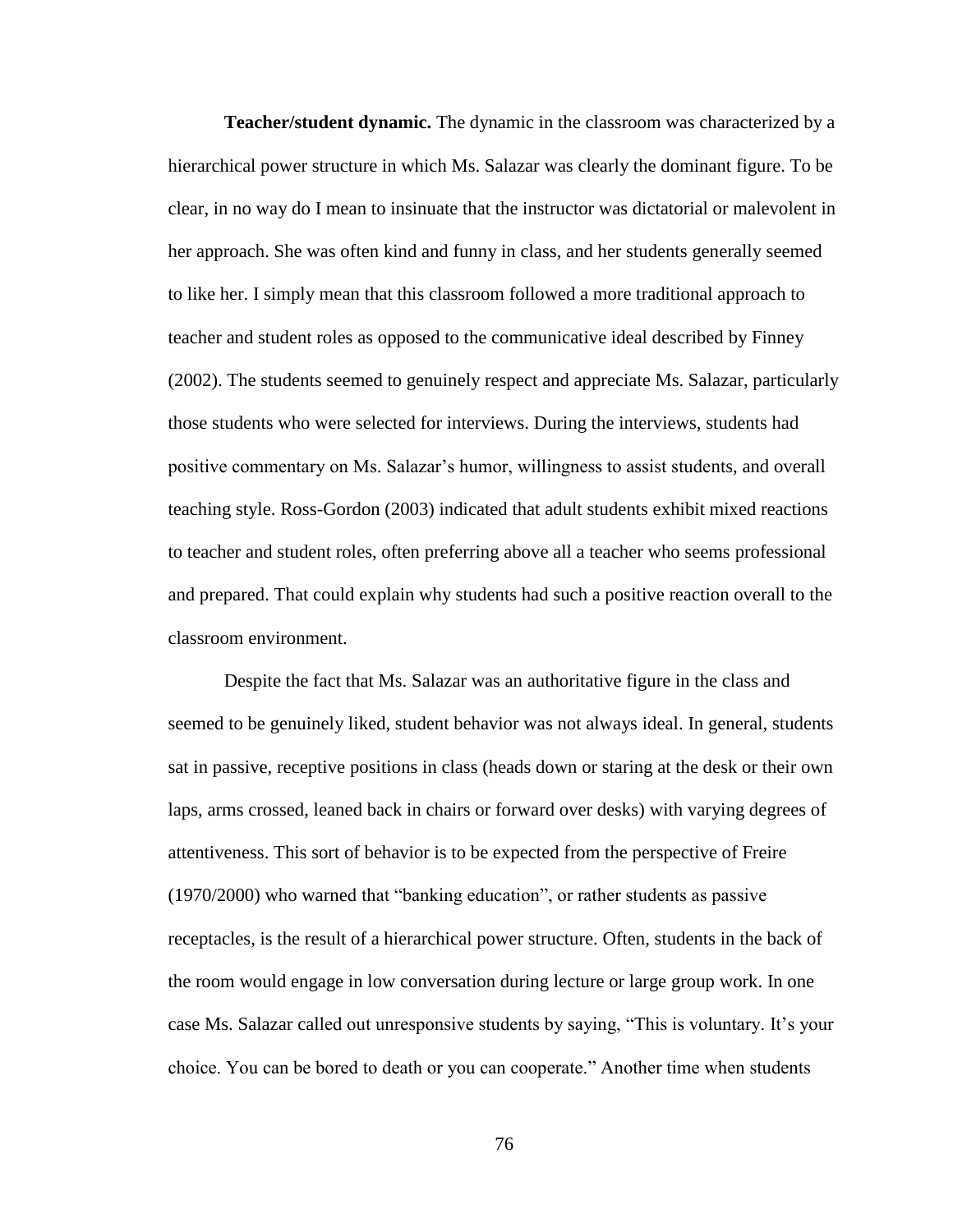were talking during a large group activity, she stopped the lecture and said, "Why are you always talking when someone else is talking? This is very embarrassing!" During a lecture, she reprimanded a student by saying, "This is not time for talking, this time for listening." These admonishments did seem to bring the class back into order. I wondered in my field journal if these reprimands were having an effect just on the distracting students, or if the entire class perhaps perceived that all talking was discouraged. In the interviews, two students mentioned that there were several distracting students in class and that they were appreciative of the instructor's efforts to discipline those students.

**Retention.** The class began as a full class of 30 people. Over the course of the semester, about a third of the students stopped attending. Although these students could not possibly earn a passing grade in the class, they very well may have learned something important during their limited time in the classroom. It is possible that any amount of exposure to cultural and linguistic differences could be a catalyst for a disorienting dilemma (Mezirow, 1991). Therefore, although several students dropped the course, they were not automatically disqualified from participating in the study. In fact, one of the interview participants, Alexa, did drop the course prior to the end of the term.

**The textbook.** In many kinds of college courses, the textbook is chosen by the instructor and supports the learning objectives described in the syllabus which is also created by the instructor. In contrast, sequenced general-education courses like Spanish are often planned by departmental committees or course supervisors. At USCC, the course objectives and the textbook are prescribed by the department meaning the individual instructor plans course activities within specific parameters. In practice, the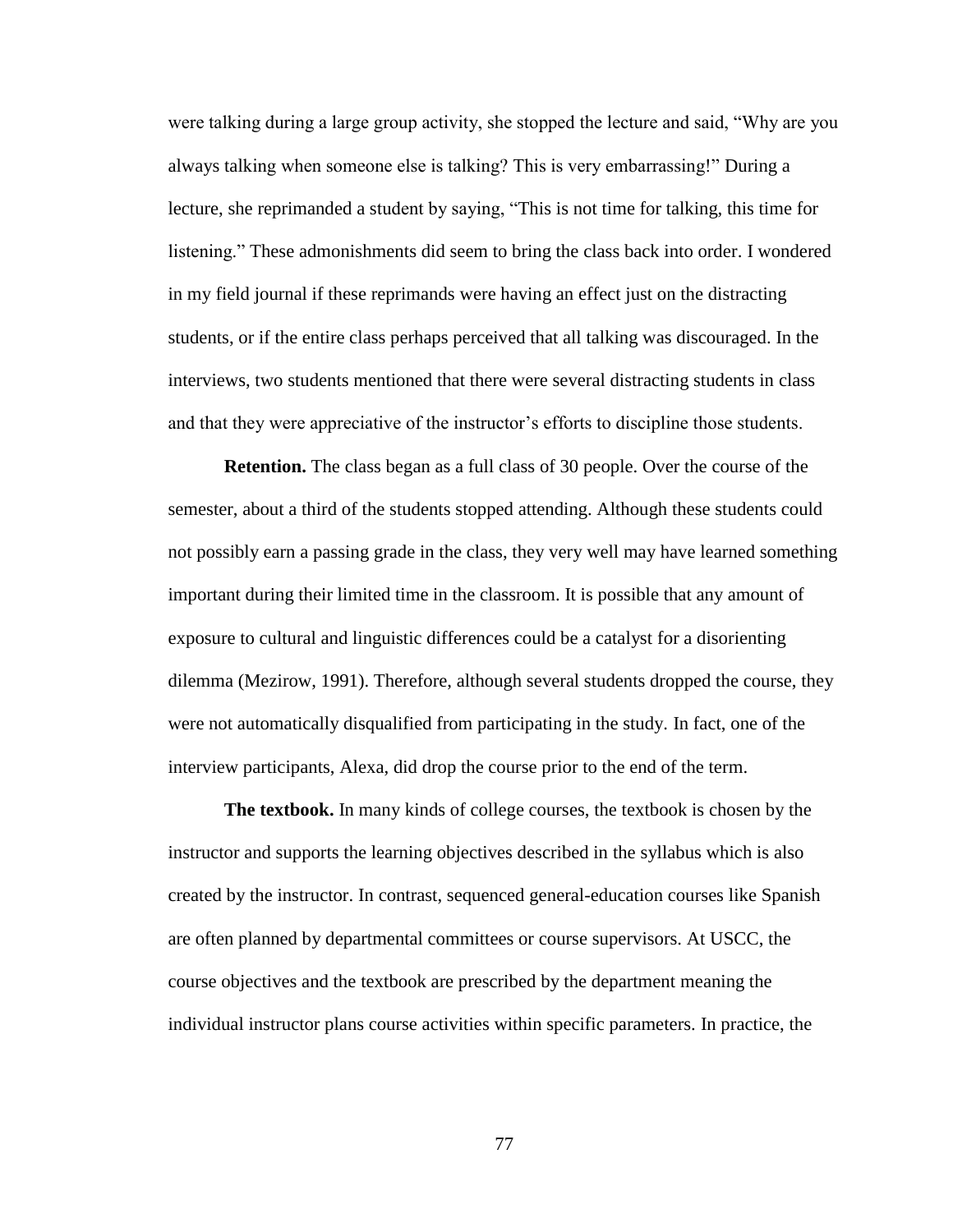department's prescription dictated that certain chapters in the textbook should be covered by all instructors, although there were no specific controls in place to ensure compliance.

All Spanish students at USCC worked with the same textbook. This text, called *Dos Mundos* (Terrell, Andrade, Egasse, & Muñoz, 2005), was written using the communicative paradigm (Brown, 2007) meaning that it emphasizes using language to communicate over demonstrating grammatical accuracy. This is evident in its specific way of dealing with complex grammar concepts. Instead of sprinkling grammar instruction in and amongst the activities in the chapter, the textbook concentrated all of the direct grammar instruction and mechanical grammar practice into blue-colored pages at the end of each chapter. The blue pages contrasted with the white pages of the rest of the text, both in color and overall tone and purpose. While the chapter activities were focused on getting students to work together and explore communicative tasks, the blue pages encourage a more traditional, grammar-translation approach to language learning, gave ample grammar instruction in English, and provided fill-in-the blank, matching, and other objective practice questions to aid students in mastering the grammar.

The communicative method in its purest form may not seem to allow for such forays into grammar exercises. However, the authors of the textbook hold the position that grammar is an important touchstone for college students learning language, but class time should not necessarily be used to support grammar instruction (McGraw-Hill, 2006). In the words of Brown (2007), "Fluency and accuracy are seen as complementary principles" (p. 241). Therefore, the book is written with these blue pages at the end of every chapter so that students may do the exercises as homework. In an appendix at the end of the textbook, students can find all of the objective answers to the grammar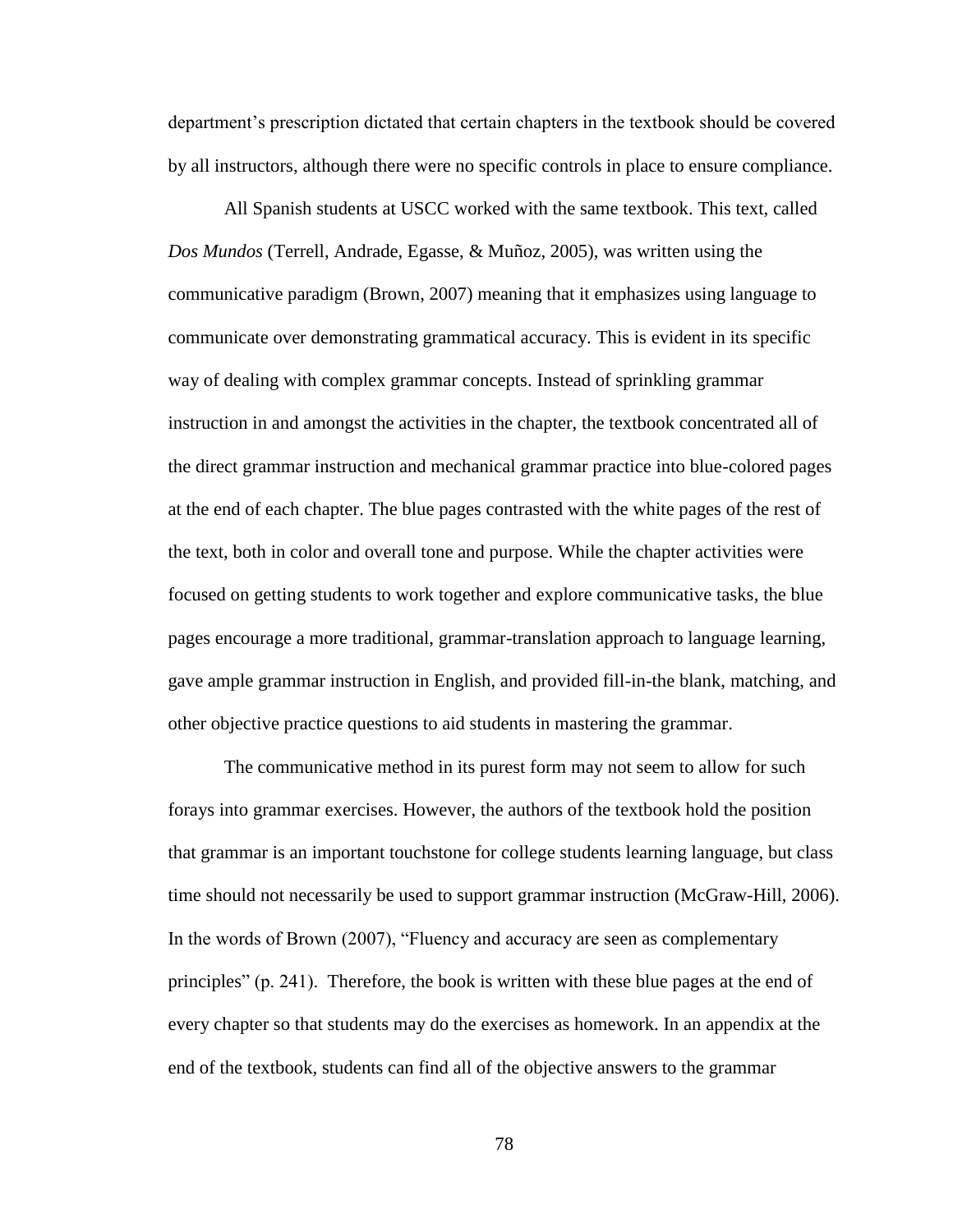exercises. They received the homework assignment from their instructor, but they were responsible for reading and understanding the grammar instruction in the blue pages, completing the activities, and then checking the accuracy of their answers in the appendix in the back of the book. This system of homework assignment encourages students to be self-directed learners (Knowles et al., 2005), taking control of their own learning and responsibility for their own outcomes. By then checking the homework assignments again in class, the instructor reaffirms Ross-Gordon's notion (2003) that many adult students find their desire to be self-directed outweighed by their desire to see the instructor as a competent authority.

Another characteristic of the *Dos Mundos* textbook (Terrell et al., 2005) is its integration of cultural and historical topics in every chapter. Knutson (2006) and Chávez et al. (2003) described a student development process in which students become more aware and more accepting of people, places and ideas different from themselves. By including in each chapter several readings presenting diverse cultures and perspectives, the textbook itself could contribute to the students' experiences of perspective transformation.

As discussed in Chapter 2, a synthetic syllabus is one in which language is divided into discrete units by part of speech or by some other linguistic category. These units of language are then grouped together to form lessons. For example, one day, the instructor may present the entire present tense verb system in Spanish, or all masculine nouns ending in –ista. An analytic syllabus, in contrast, does not teach words based on linguistic category, but rather presents the words, phrases and skills that may be required in order to successfully navigate a linguistic context or a specific situation. For example,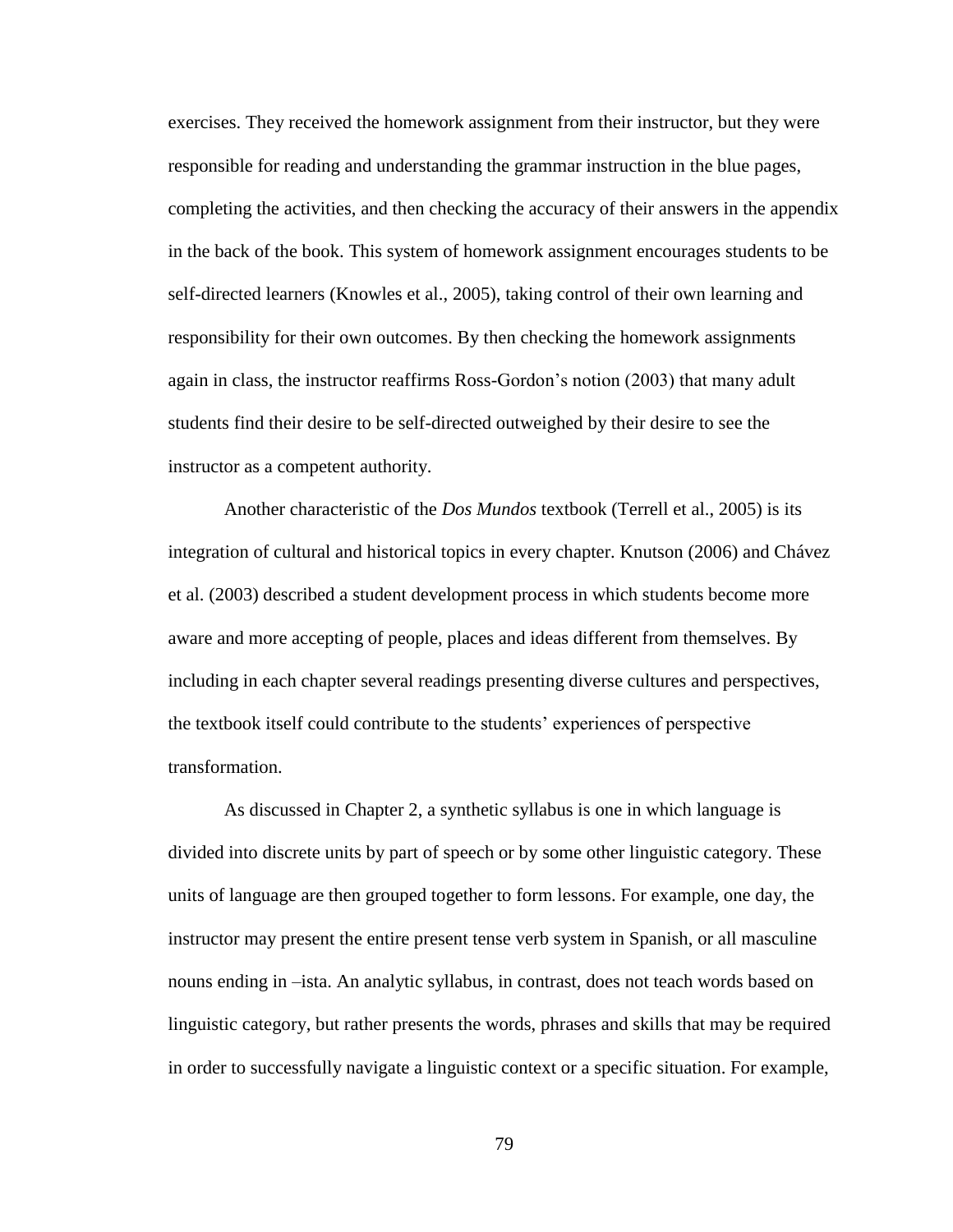an analytic syllabus would present words, phrases and skills needed to take a taxi or to bake a loaf of bread. *Dos Mundos* (Terrell et al., 2005) is a textbook that creates a sort of hybrid organization of each chapter. In any given chapter, students are expected to discover the content they require in order to navigate certain situations out of the vocabulary and grammar presented in that chapter. Each chapter presents an enormous amount of vocabulary and grammar organized by categories.

# **Instructional Characteristics**

Based on my observations and the student learning journals, I analyzed the specific instructional techniques used in this classroom and identified the classroom practices that could be described as characteristic of this case. Both my own and students' descriptions of classroom practices were sorted according to recurring codes. I then extracted and organized these codes until categories emerged.

No two days in this class were entirely alike, however, certain instructional techniques stood out as being representative of the overall approach of the instructor. The participant observation data was analyzed to identify instructional characteristics. Direct grammar instruction, the use of English as the primary language of instruction, smallgroup oral activities, student learning journals, and the frequent inclusion of sidebars about culture and society were the most consistently used techniques. The viewing and discussion of a film, while only done once during the semester, spanned several days of class time and was mentioned by every interview participant as an important instructional technique.

These six categories are explained here to give the reader a picture of the classroom practices most important to this case.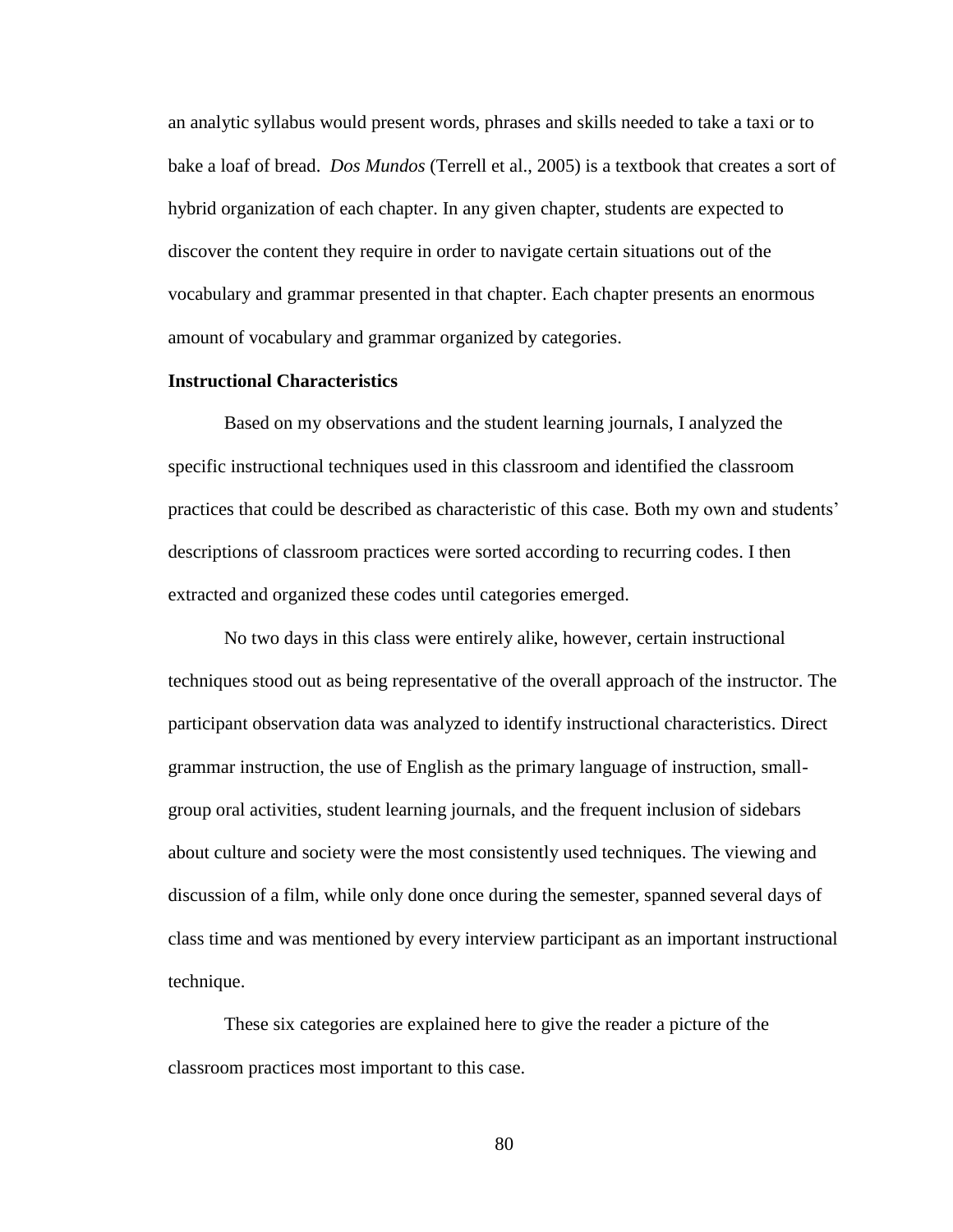**Direct grammar instruction.** The instructor taught each grammar point in class using explicit, deductive grammar instruction in English and then assigned the blue pages from the textbook as homework. Ms. Salazar used the dry-erase board to display verb charts, write and diagram examples, and to note important lecture points. After hearing the in-class lecture on a grammar point, students were expected to complete the blue homework pages on that topic. In the next class period, there were often group activities relating to the previous grammar point. These activities sometimes came from the textbook, but were often supplemented by handouts and worksheets created by Ms. Salazar.

Following my discussion of the textbook in the previous section, I conclude that the instructor in this classroom focused more on the synthetic aspects of the textbook's presentation than on the analytic. Ms. Salazar spent more time teaching specific grammar and vocabulary categories than on task-based instruction. Tasks seemed to be used primarily as practice activities to support the content taught explicitly by the instructor. Direct grammar instruction is the traditional way of transmitting knowledge from teacher to student in the methods characterized by Brown (2007) as having a "focus on grammatical rules, memorization of vocabulary and of various declensions and conjugations" (p. 16).

In one instance, the instructor was on the second day of direct instruction on the topic of "stem-changing verbs."<sup>1</sup> Ms. Salazar began instruction by asking, "What are stem-changers, guys?" to which she received no student response. The instructor went on to write on the board and orally explain the definitions of key terms such as "stem" and

 $\overline{a}$ 

<sup>&</sup>lt;sup>1</sup> Stem-changing verbs are a category of present-tense verbs that undergo a patterned change in the verb stem.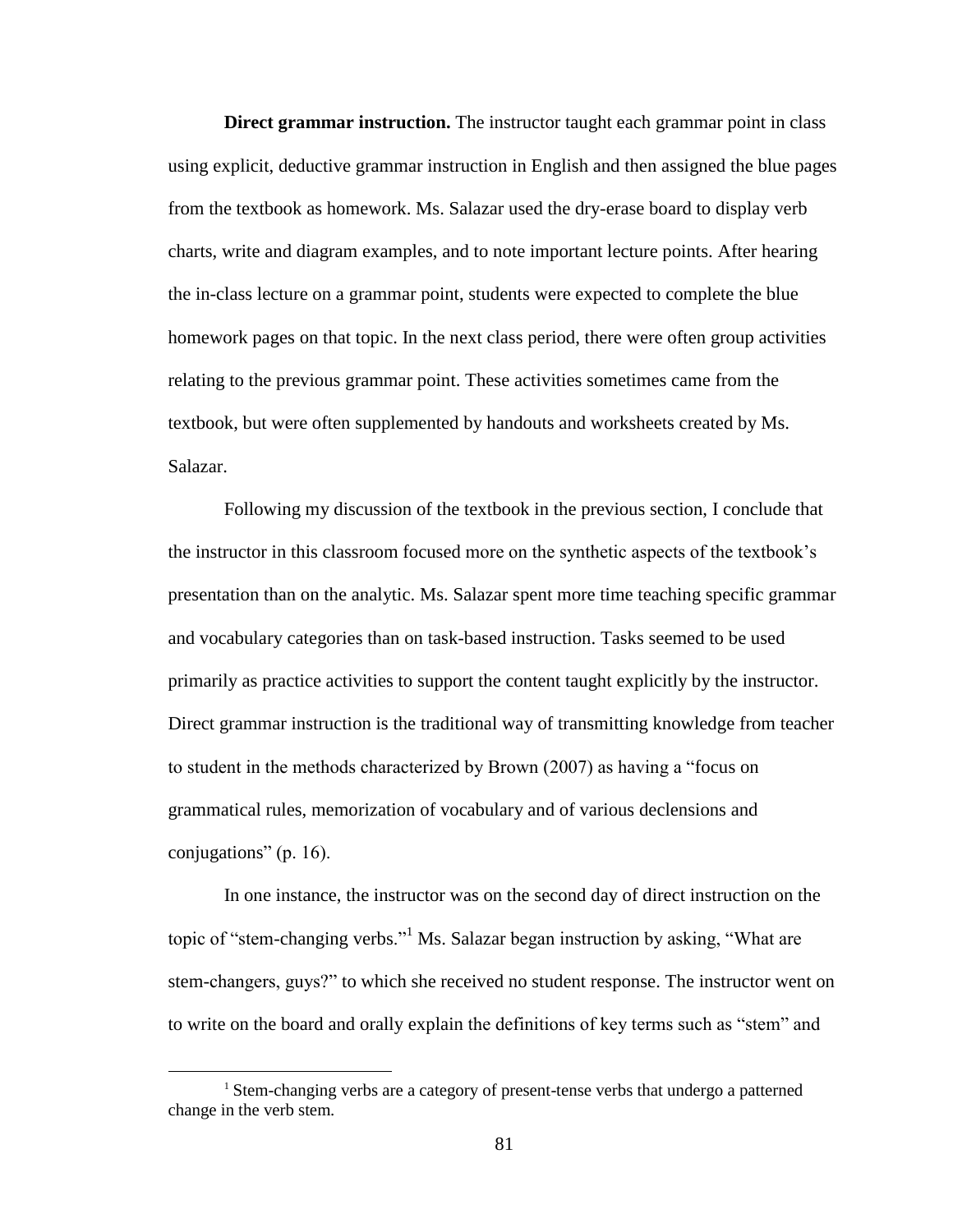"pronoun" in English, draw the verb charts for several example verbs from this category, and give examples of sentences in which the verbs are used. During the 10- to 15-minute lecture, the students did not respond much. Most students were not looking at the front of the room. I wrote in my field notes at this point that I suspected the students had tuned out completely. It turned out I was wrong in my interpretation. Seconds later, Ms. Salazar cracked a joke and the class laughed. Then a student who had appeared inattentive, meaning he was not looking at the board or taking notes, raised his hand to ask a question about how these verbs contrasted with verbs they had previously studied. Suddenly there was evidence that, despite appearances, students were paying attention during this direct grammar instruction and at least one student was actively trying to make meaning.

Many of the students in the classroom took advantage of the opportunities to ask questions in English during direct grammar instruction. However, a few did not. In fact, in every class period I observed where direct grammar instruction was used, some students blatantly laid their heads on the desk or did other unrelated activities while the teacher explained the concepts. On one day when students seemed especially unresponsive, the teacher followed her instructions by walking around the room saying, "¡Ándale! ¡Ándale!"<sup>2</sup> while clapping her hands. The students seemed amused and perked up noticeably. The instructor often used humor to draw her students' attention.

**English as primary.** One reason the verb lesson described in the previous section is clearly aligned with what is known as the Grammar-Translation Method (Brown, 2007) is its use of English as the primary language of instruction. The teacher explained a grammar point in the L1, English. Because of my knowledge of the literature on teaching methods and the overwhelming support for the communicative approach and instruction

 $\overline{a}$ 

<sup>&</sup>lt;sup>2</sup> Translates more as less as Move it! Move it! or Let's Go! Let's Go!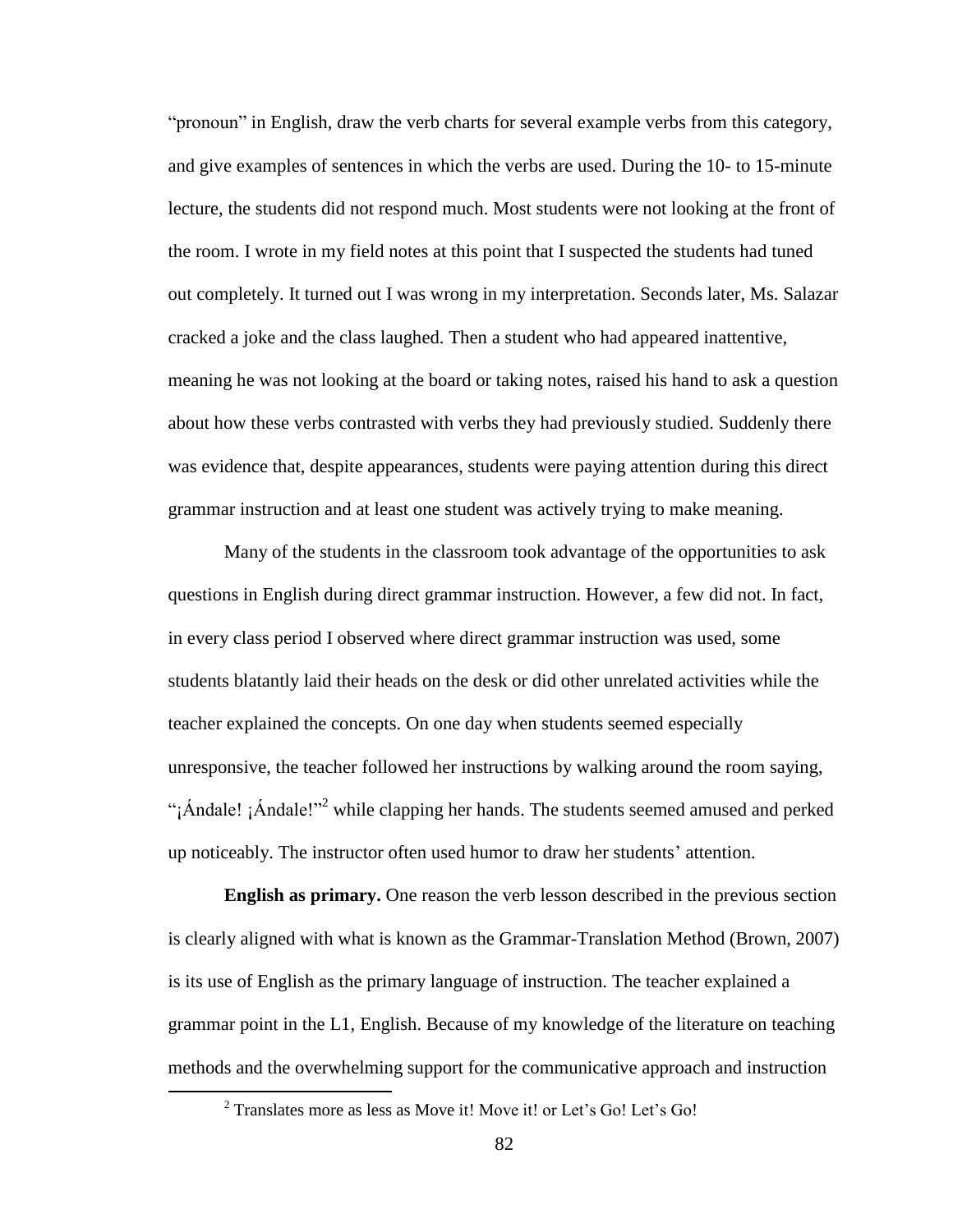in the L2, I was interested when students revealed through their laughter and questions that they were, in fact, listening and engaged. I wondered if students in a communicative approach class (where instruction takes place in the L2) would feel as comfortable asking complex questions about grammar or if they would pick up on humor mentioned off-hand during the lecture. Scholars (Knutson, 2006; Lindberg, 2003; Shulz & Elliott, 2000; Schumann, 1986) have noted that adults may experience negative feelings when they are unable to rely on their native language to engage intellectually with course material.

Later, as I reviewed this in my field notes, I asked myself if there is an inevitable give-and-take in course content delivery. If one teaches in the students' native language, perhaps their communicative competence does not increase. But perhaps other things do increase, such as the students' metalinguistic awareness which allows them to draw comparisons between grammar points or between grammar systems.

Because almost all of the classroom instruction took place in English, the students had ample opportunities to ask about differences that arose between their native language grammar and the grammar presented in the textbook. The ability to talk about and make sense of these differences may have allowed students to engage intellectually with the material (Lindberg, 2003) and preserve their identity (Rossiter, 2007) as competent adult students throughout the learning process.

**Small-group oral production.** While all of the direct instruction took place in English, English was not the only language used in the classroom. The instructor sometimes divided the class into smaller groups for Spanish language practice, usually once per class period, although not every class period. This practice is supported by several researchers (Johnson & Mullins Nelson, 2010; King, 2000; Pilling-Cormick,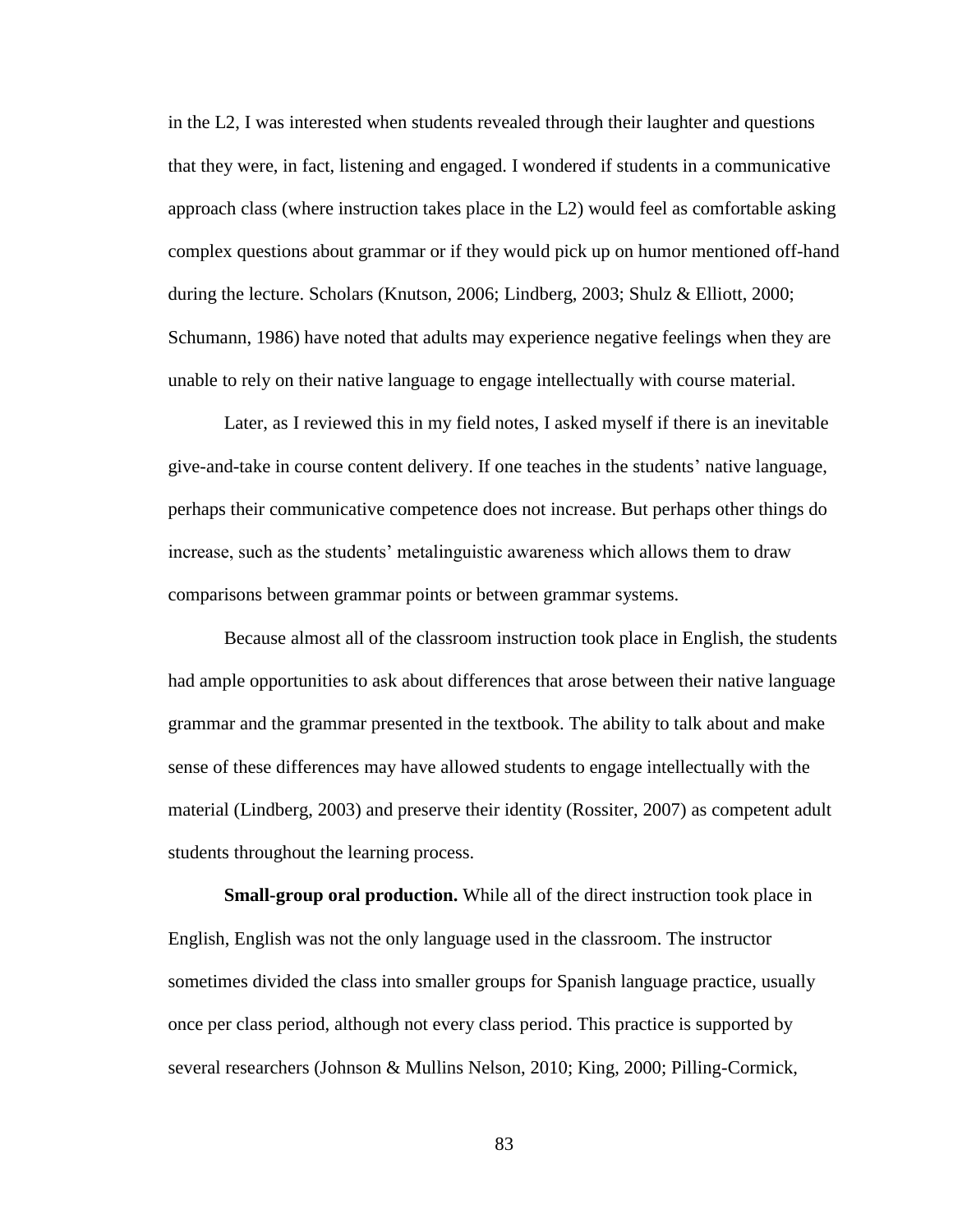1997) who have found small group collaborative learning to be an important component of perspective transformation. In these small-group practice sessions, the teacher generally assigned a textbook activity or provided a handout for the students giving them questions to ask, prompts to read, or a task to perform. The students would then be charged with using the target language, Spanish, to communicate with their classmates and complete the activity.

For example, in one handout which Ms. Salazar had photocopied from the instructor resource manual, eleven Spanish questions were listed, each question with a blank to the right of it. The questions included verbs and vocabulary from the current unit. The students' job was to ask the questions orally within their small groups and have their classmates sign their names on the blank if they were able to answer the question affirmatively. The instructional objective of the activity was to provide an opportunity for practicing oral production. However, from the students perspective, they were charged with getting as many affirmative responses, and therefore signatures, as possible.

While students never managed to use the L2 exclusively during my observations, they did exhibit behaviors indicating they were enjoying themselves and learning. I noted in my field journal during one such activity that students were using more Spanish than English and actively trying to negotiate meaning amongst themselves. The small-groups often laughed and asked each other questions during the activity.

One day at about the mid-point in the semester, the instructor gave the students a small-group oral production assignment and then left the room for several minutes. The students were productive while the teacher was gone, using the target language, working well in small groups, and continuing with the assignment. I noted in my field journal that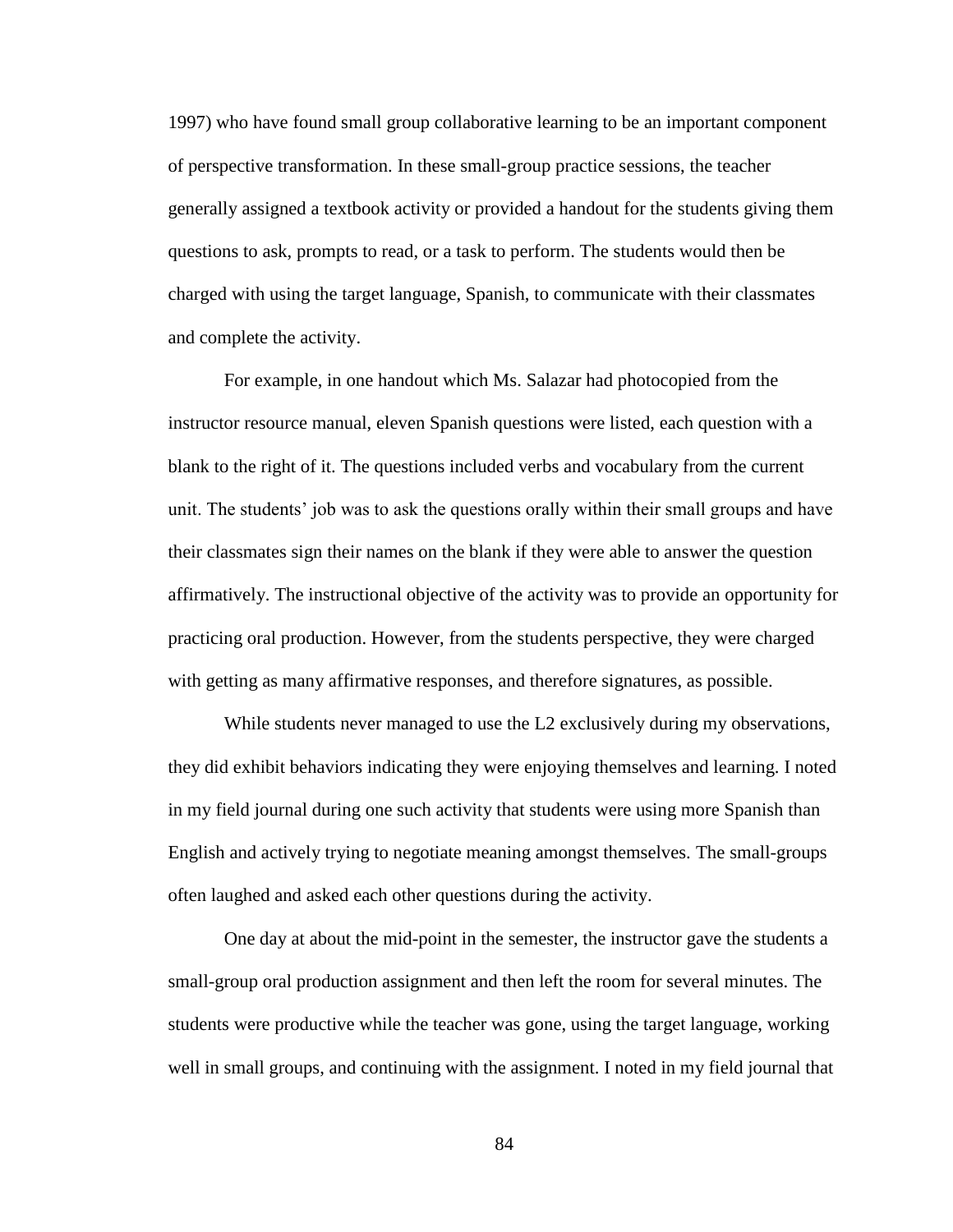some students were so focused on the activity that they did not seem to notice that the teacher had left. One student had a question about the activity while the teacher was out. She figured out her problem before the teacher returned and said that she was proud to have figured it out for herself. It was remarkable to me that, given the freedom to work or not, use Spanish or not, students continued working on the assignment and used more Spanish than English to communicate.

**Sidebars.** One of the hallmarks of Ms. Salazar's teaching style was the practice of inserting anecdotes, personal viewpoints and critical commentary related to society and culture in nearly every lesson. Some students described these inserts as "tidbits." I have used the term *sidebars* because of their positioning as interruptions of other lessons. The sidebars were never the main point of instruction, but rather tangents explored during other kinds of instruction.

In one particular vocabulary/grammar lesson, Ms. Salazar taught reflexive verbs describing morning routine activities such as "levantarse," "maquillarse," and "afeitarse."<sup>3</sup> After lecturing, students formed small groups for oral practice. While monitoring student progress, Ms. Salazar called the students' attention and asked them to think about what they were saying. "Reflect on gender roles. Do all men shave? Do all women? You say men don't wear make-up? What about a drag queen who is going to work? You would be surprised. Some men wear make-up. I am for it. The world is changing very fast. Get adjusted." In reaction to the instructor's outburst, students smiled, laughed and made comments to one another. They seemed surprised and amused, a generally positive reaction to her statement.

 $\overline{a}$ 

<sup>&</sup>lt;sup>3</sup> Meaning "to get up", "to put on make-up", and "to shave" respectively.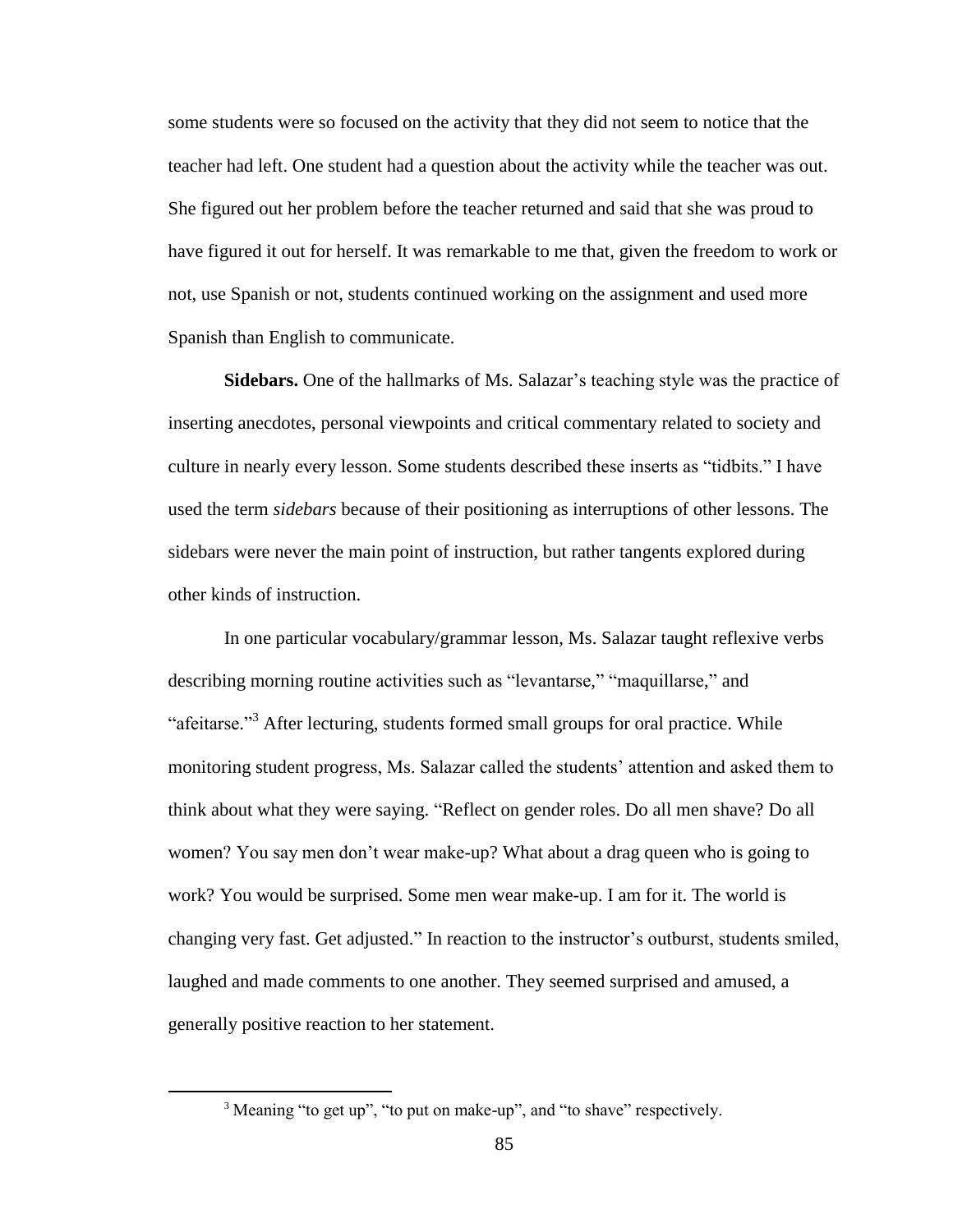In another lesson about prepositions and places on the college campus, Ms.

Salazar took a 5-minute sidebar to describe the similarities and differences between the university systems in the United States and Spain. Students became so interested in the topic that they asked questions about their own degrees and how long it would take to finish course work in another country. During some free time later in the class period, a group of students in the back of the room continued discussing the pros and cons of the Spanish university system.

In one lesson early in the semester, Ms. Salazar taught numbers and how to ask and answer the question, "What time is it?" In the learning journals for that day, several students cited the Spanish practice of rounding off time as the most important thing they learned in that lesson. This information was not presented in the textbook. Ms. Salazar had taken a few minutes during the lecture to explain that, from her Spanish perspective, Americans have an obsession with precisely describing the time. She told the class that in Spain, no one would ever say "It is 8:59." A Spanish speaker would simply round up to 9:00. While this is an interesting cultural tidbit, it is striking to me that so many students would remark on this cultural sidebar. As I will discuss in the next chapter, in the learning journals and in the interviews, Ms. Salazar's sidebars related to culture and society were frequently mentioned by students in this study.

**Student learning journals.** When I first approached Ms. Salazar about participating in this research, we discussed my idea to track student learning through a daily journal that students would complete and hand in during the last five minutes of each class period. The purpose of the journal was to get an immediate and lasting description from students about what they were learning, how they were learning it, and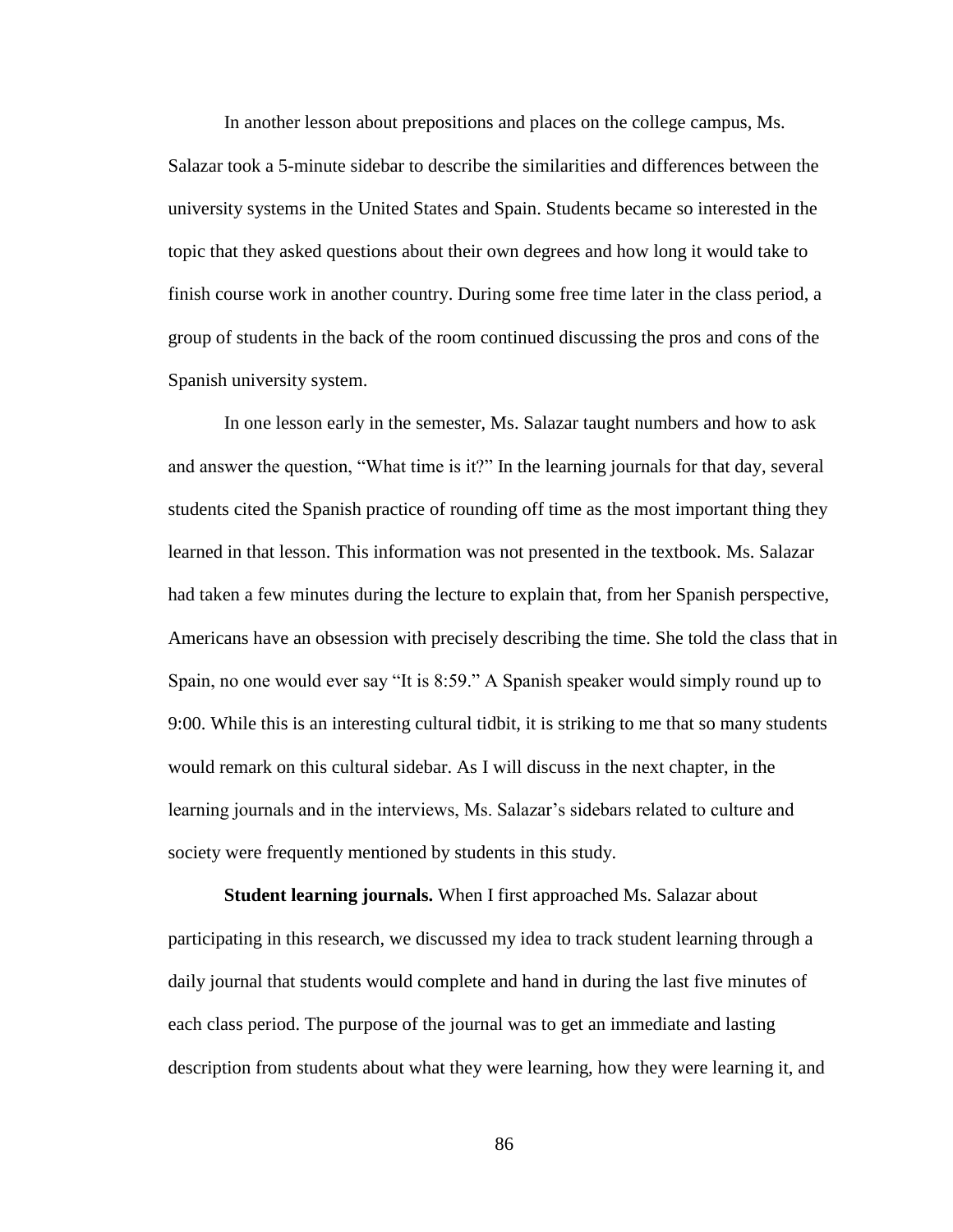how that learning was affecting them. Ms. Salazar decided to implement this technique as part of her regular assessment routine and was willing to give me access to the journals for any student who volunteered to participate in the study.

Keeping a journal or diary has been recognized as an effective tool for promoting critical reflection (Cranton, 2006). In Kolb's (1984) experiential learning model, the second step is personal reflection. Journaling allows students to engage in personal reflection in a classroom.

Originally, I conceived the journals as a device to help me collect data for this study. Their structure, content and purpose were described in Chapter 3. Because the instructor had students complete the journals every day, the journals also became an important instructional technique. It is noteworthy that several students mentioned the journals in their one-on-one interviews as enhancing their learning experience in some way. Students' perceptions of the journals will be discussed further in Chapter 5.

**Film.** Ms. Salazar presented the film *In the Time of the Butterflies* in class. Based on the novel of the same name by Julia Álvarez and set in the Dominican Republic in the  $mid-20<sup>th</sup>$  century, the film tells the story of four sisters famous for their revolutionary acts against the corrupt government of dictator Rafael Trujillo. The film is in English, making it accessible for first-semester students linguistically. In addition, several of the lead actors have recognizable names in American pop culture, so the students may have been familiar with Salma Hayek, Marc Anthony, or Edward James Olmos prior to watching this film.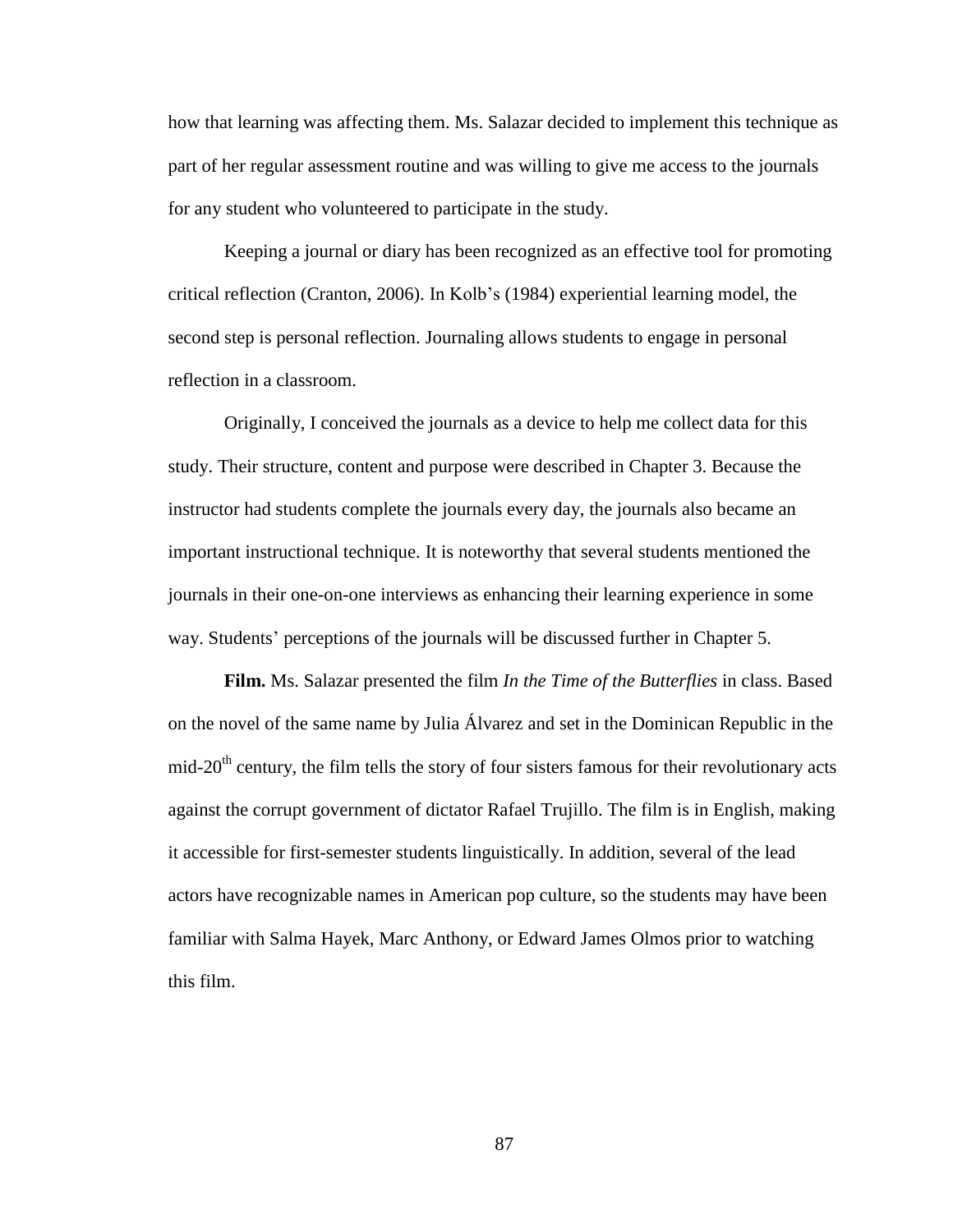The use of film as an authentic text in the communicative foreign language classroom is an established technique. Using pop culture media such as film in adult education encourages critical reflection (Brookfield, 1990; Guy, 2007).

Before viewing the film, students were informed of the assignments they would need to complete based on the film. Specifically, students would be writing a report on the film. Ms. Salazar distributed three handouts related to this report and went over the hand-outs with the class, reading the page and giving extra information and explanation in addition to what was written. The first page had two sides. Side A was a detailed list of the requirements for the report. Questions were bullet-pointed for students as writing prompts. These questions were written in the instructor's distinctively fluent yet nonnative English as follows:

- What traditions did you observe through the movie? Describe in detail one of them, what they do, why…
- How was the family and Dominican society in the movie? Comment on the structure, behaviors…
- How the main characters change? Why they change? Where events produce those changes?
- Who were the Mirabal sisters ("butterfly")?? Personal opinion of them, their ideal and legacy (provide references from books or internet that can support your opinion)
- One thing that you liked about the movie. Why?
- One thing about the movie that you did not like. Why?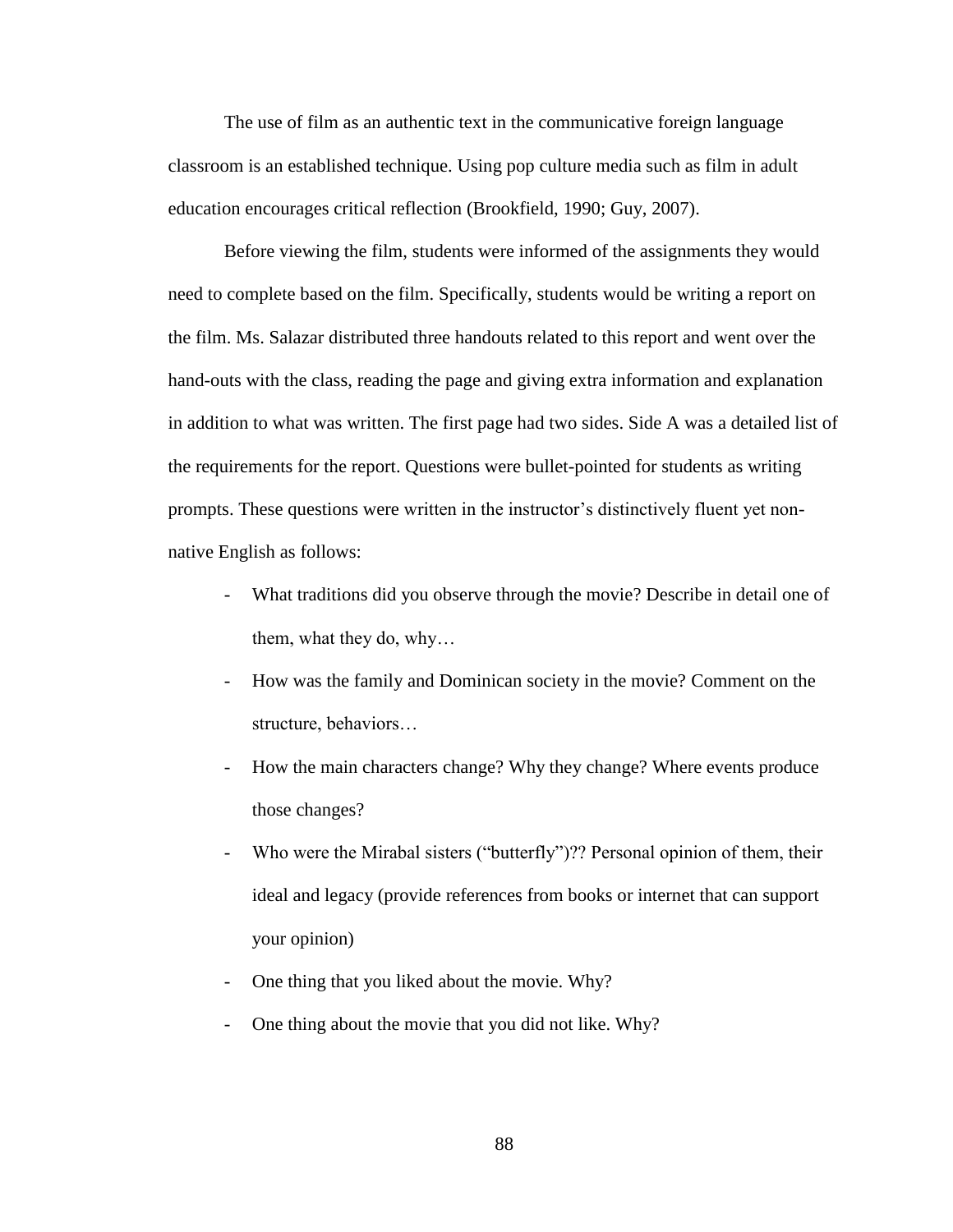Side B of the instruction sheet had a rubric explaining how student grades would be calculated. The second sheet of paper was titled "Notes Page" and contained questions for students to ask themselves while watching the movie. This page was intended to guide students' viewing and help them take useful notes on the movie.

The third handout students received was a two-sided page. Side A had an example of an essay written about a different movie that the instructor had deemed a well-written, positive example of student work. Passages were underlined or circled to draw students' attention to especially well-done items. Side B of the same page had what the instructor had deemed a poorly-written report, a negative example of student work. This essay had a handwritten note at the bottom explaining the instructor's assessment of its shortcomings.

All three of the handouts were created by the instructor and explained thoroughly in class. During the explanation of the assignment and corresponding handouts, the instructor described how watching a movie in a college classroom is different from watching a movie for pleasure. Ms. Salazar introduced anthropological and psychological research methods and encouraged students to actively look for important details instead of passively taking in the movie. In addition to introducing research methods, Ms. Salazar gave the students civics lessons. At one point she explained to students how social activists in a democracy can affect the laws of the land and how activists have fewer options in a dictatorship. She described the different branches of government, sources of political power, and defined terms such as "coup d'état."

One student asked a question about power in response to this new information. Ms. Salazar rephrased the question and repeated it louder for the class. "How does one person get to have so much power?" To which Ms. Salazar shrugged and responded,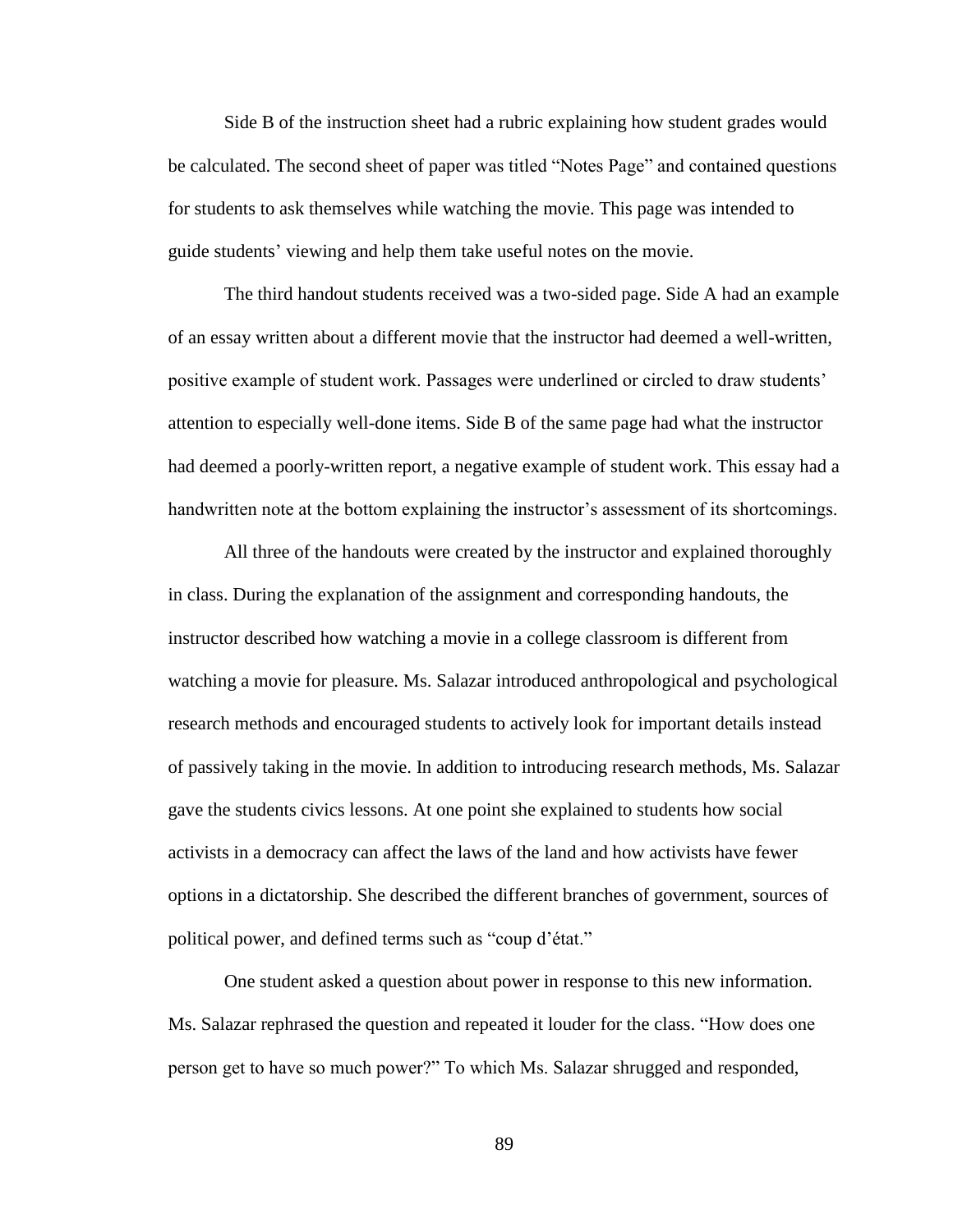"Coup d'état is the official way." Her matter-of-fact yet subtly critical answer to the student's question is an excellent example of how Ms. Salazar used techniques that could be described as critical language pedagogy (Pennycook, 2001). Any discussion of inherent power structures falls under the domain of critical pedagogy. The exchange between teacher and student recorded here displays additional characteristics. A coup d'état is obviously a route to power that falls outside of the law and is against the principles of a democratic or peaceful society. By positioning coup d'état as the "official" route to amassing power in government, Ms. Salazar was pushing students to question their previously held beliefs about how governments act and how power is gained.

Students responded enthusiastically during these discussions. In stark contrast to other kinds of class activities, all of the students were attentive, engaged, and actively contributing.

The viewing of the film was broken up into three class periods. During the viewing, most students made good use of the "Notes Page" given to them by their instructor and took notes at intervals throughout the film. Some students were visibly moved by the film, talking back to the screen or shedding tears at the emotional climax. When the movie was stopped so the class could engage in group discussion, the students seemed eager to participate. Some raised their hands, but most just shouted out their responses to the questions asked.

Ms. Salazar introduced the film and assignments on the first day and watched the first ten or fifteen minutes of the movie. She was also present for the viewing and discussion on the third day. However, the second day of the film, during which the class watched about 45 minutes of the film and engaged in class discussion, was led by a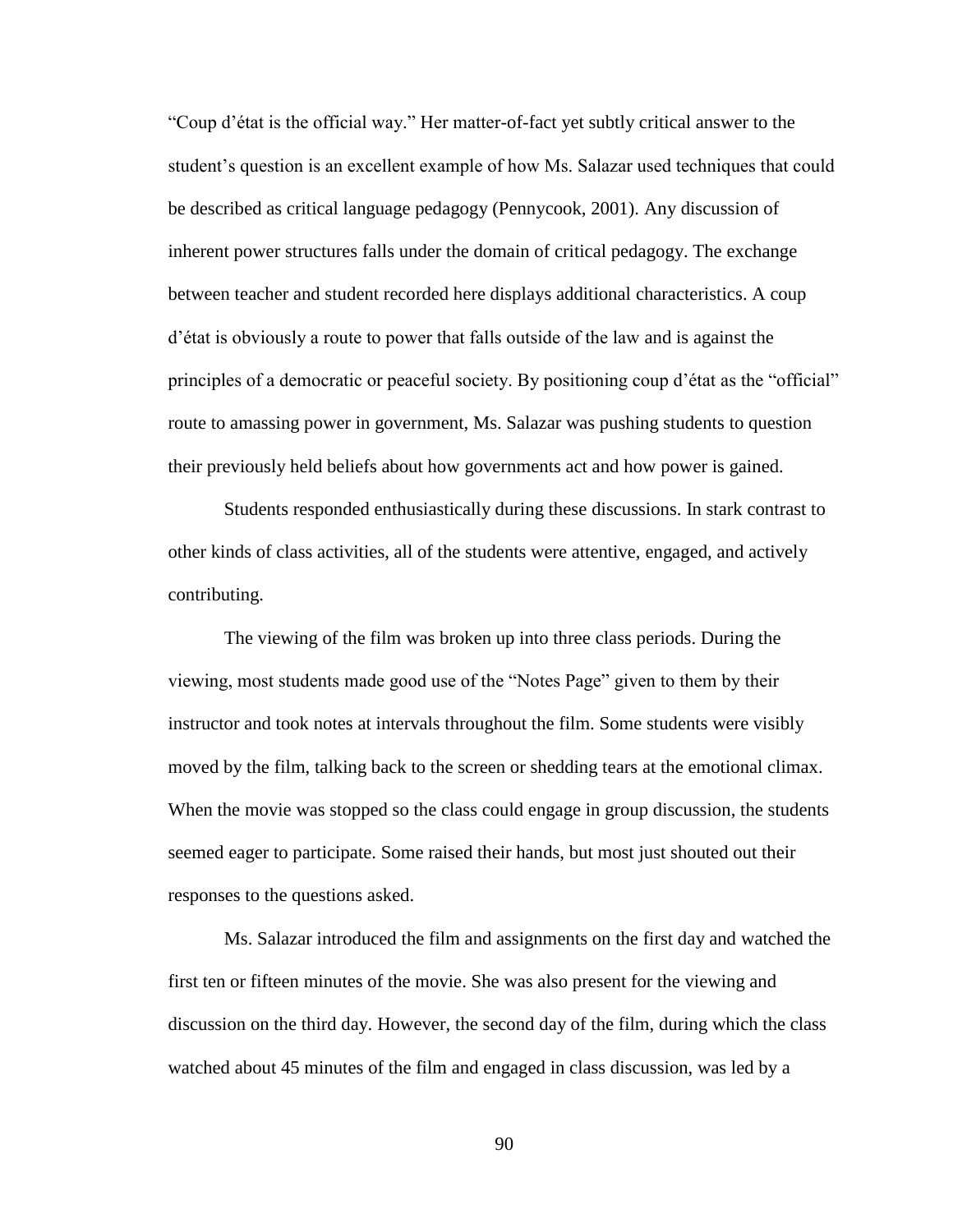substitute instructor. Ms. Salazar had to be out of class and had arranged for a substitute to conduct class. The substitute, who will be called Mr. Pérez for the purposes of this study, was a friend of Ms. Salazar and a Spanish instructor at a local university.

Using the document called "Notes Page" provided by Ms. Salazar, Mr. Pérez played the movie for approximately 45 minutes and then led a group discussion about the main characters, important plot points and some historical background. Once the class had gone over all of the questions he posed, he took questions from the students.

Student: Is this a true story?

- Pérez: That's a good question. Somebody's asking here if this is based on a true story?
- (Class erupts into various responses.) Class: "Yes" "Is has to be a true story." "Of course."
- Pérez: Ah, I recommend you go to the Internet, your best friend, and look for this last name in combination with the Dominican Republic. Look for the story of the Mirabal sisters.

Class: "Well, then it's gotta be true." "Mirabal sisters." "Sounds real."

Pérez: I may be lying to you. How do you know I'm not lying? Because I'm a teacher? I'm the boss? Something like that? I would not lie? I have a poker face when I teach, so, look for the sisters Mirabal and find out! Is it real or not?

This movie is, in fact, based on a novel which is based on a true story. The substitute has an advanced degree in Spanish Literature, so it is reasonable to assume that he knew the story of the Mirabal sisters is true. Yet, instead of just answering the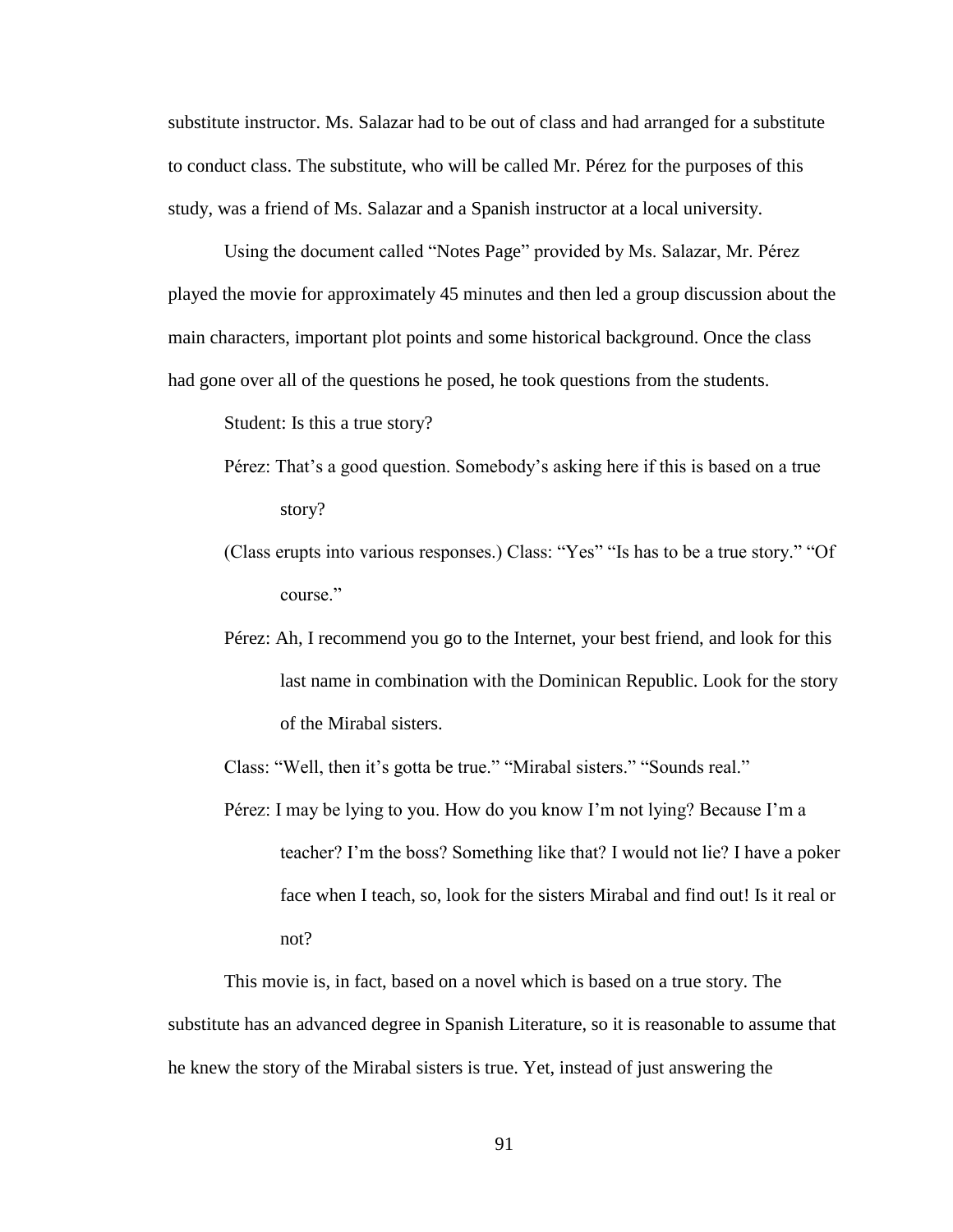student's question, Mr. Pérez did two things. One, Mr. Pérez compelled the students to become more inquisitive and self-directed, to take more responsibility for their learning, a characteristic of adult learners and a best practice in the teaching of adults (Knowles et al., 2005). Two, Mr. Pérez used critical language pedagogy to inspire students to think about the nature of truth and authority and the reliability of their available sources of knowledge. This technique is consistent with the pedagogical techniques used by Freire (1970/2000) to open students' eyes to oppression and empower them to action. Despite being the teacher, Mr. Pérez proposed that he may be a liar and that students should verify knowledge for themselves. Instead of reproducing the existing power structures that exist in the world (Kennedy, 1990; Pennycook, 2001), Mr. Pérez was encouraging students to see authority figures as fallible and possibly even malicious or deceptive.

Seeking out additional sources of knowledge is not only an aim of critical pedagogy, but also one of Mezirow's (1991) indicators that perspective transformation may be occurring. Therefore, Mr. Pérez's instructions to students may have nudged them down the path of perspective transformation.

Immediately following this exchange, Mr. Pérez used the notes he had written on the board during the group discussion to bring students' attention to a sociological issue.

Mr. Pérez: Another effect you will see more of as the movie advances. (Points out

a particular scene described on the board involving a white blonde girl.) That has a name. It is called "Whitening"<sup>4</sup>.

Class: "Whitening?" "Wow!" "That sounds bad."

 $\overline{a}$ 

<sup>&</sup>lt;sup>4</sup> "Whitening" is the practice of lightening the overall skin tone of an entire population by eliminating dark-skinned people or by introducing more fair-skinned people into the population. This term is often used synonymously with genocide, although not necessarily. While not a major theme of the movie, it is present in the film and pertinent to a discussion of the historical context of the movie. For more background, see Metz (1990).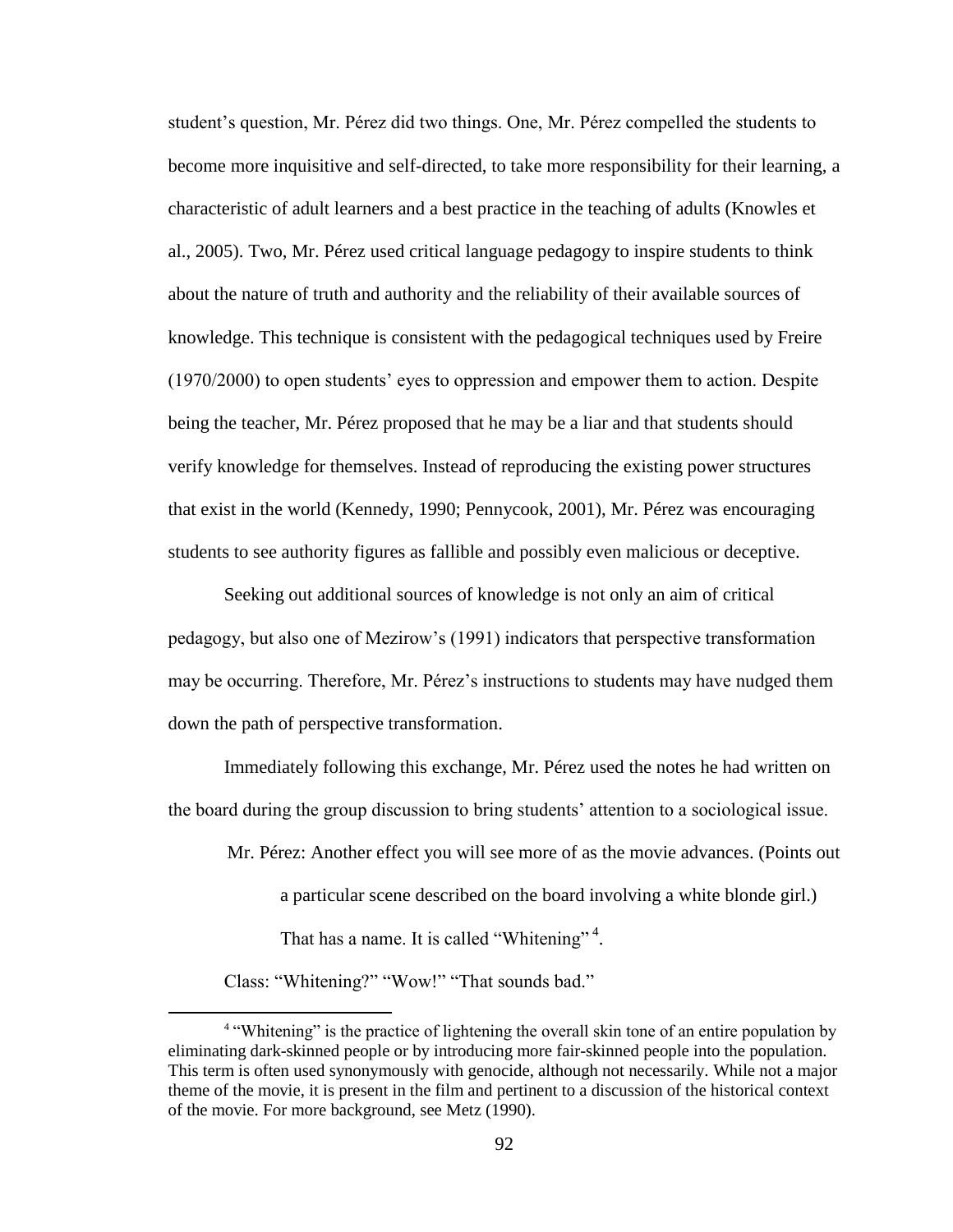Mr. Pérez: Not only dictators did that, but for a long time it was an anthropological issue in Latin America. And people would have in their minds that being whiter or lighter would push you to be more successful in life. People would just see that and try to change the reality [to be whiter] and people like Trujillo would try really hard for his whole nation. He was doing it [engaging in the practice of whitening] for the good of the nation. We've heard *that* argument before. So you will see *that* as it goes too, but you've seen already little hints that it goes in that direction.

In the next class period when Ms. Salazar returned, she discussed this issue again. So he [Trujillo] was thinking that that was good for his people. The whiter the people he have, more people would invest money to the island and they would be more successful, have better jobs and better opportunities. So, in his mind, what he was doing was right. That [whitening] was a great plan. Over some generations people would become more white and they would have more opportunities.

Notice that both Mr. Pérez and Ms. Salazar presented the rationale of "whitening" with a seemingly sympathetic nod to the dictator who believed in the concept. Both instructors indicated that the dictator, Trujillo, believed he was doing the right thing for his country by creating opportunity by any means available to him.

In a traditional classroom, the instructor would consciously or unconsciously seek to reinforce existing power structures and ways of seeing the world. Therefore, one would expect to hear in a traditional classroom that foreign dictators are bad and our own government is good. Information about a foreign dictator's crimes against humanity could be used to reinforce a dualistic, good-versus-evil view of the world.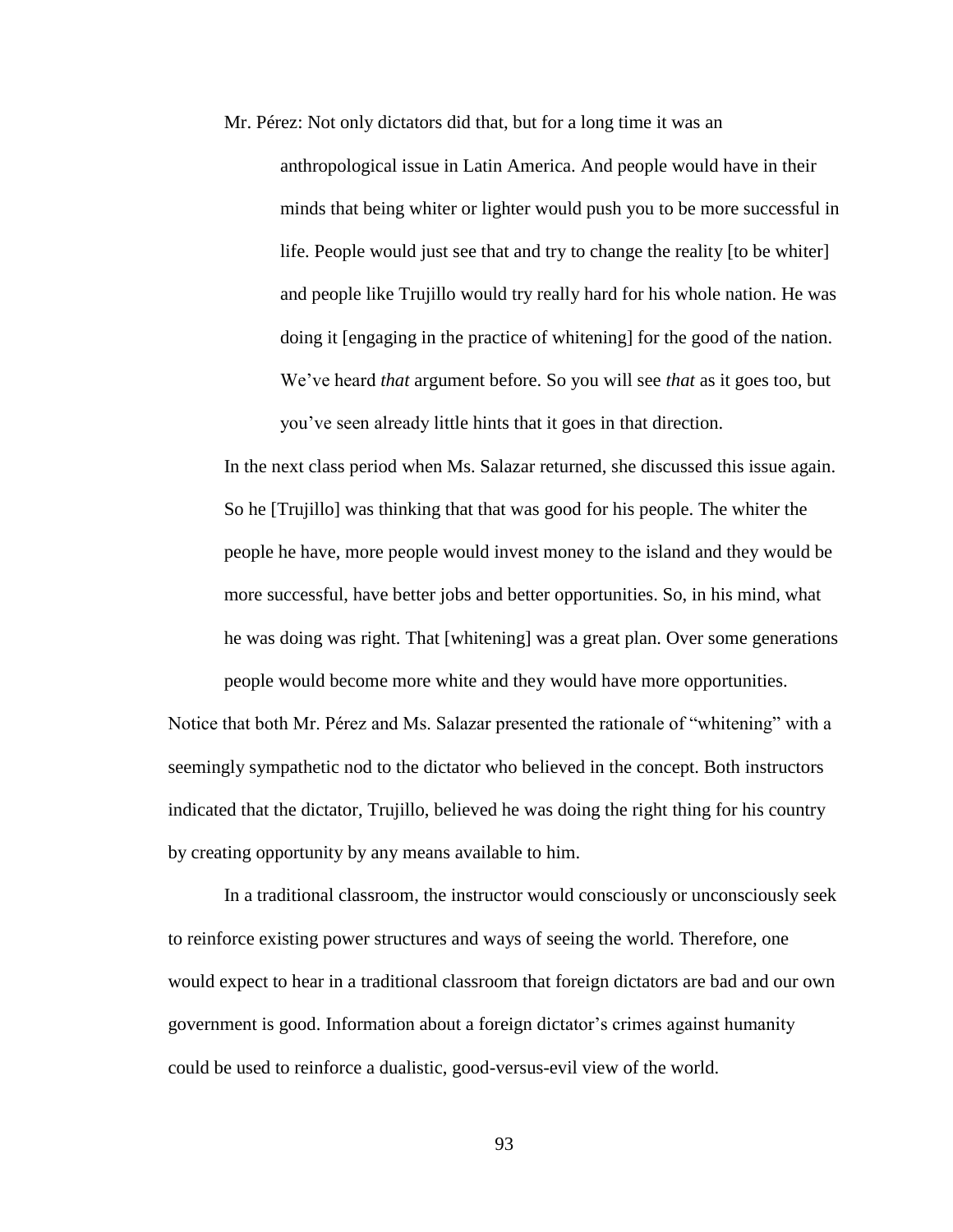Yet, in the classroom described in this study, the foreign dictator is at once exposed for racism and committing horrific acts of genocide while also being characterized as well-intentioned in seeking economic opportunity. In their lectures, both instructors made clear their horror regarding Trujillo's philosophies and government. Ms. Salazar also recognized in her lecture that the dictator Trujillo had a positive working relationship with the United States and Europe. Clearly, both Ms. Salazar and Mr. Pérez presented a complex perspective on the real people and events featured in the movie.

Learning to see a racist dictator as a complicated mix of positive and negative could be an important step towards perspective transformation for some students. Chávez et al. (2003) described the process through which students move as they learn to critically evaluate both themselves and others. This process involves learning to see ourselves and others as complex and to challenge generalizations. For a student in an early, dualistic stage of diversity development, this may require learning to see the other side as not all bad and one's own side as not all good, seeing nuance in the "other" and in oneself.

In another instance, the substitute, Mr. Pérez, called students' attention to the difference in time periods when a student mistakenly identified the setting of the film as contemporary when discussing women's roles in society.

Mr. Pérez: Remember this is 1930's, a long time ago. Which means that things have changed, to today you cannot extract. You look at the Dominican Republic today and I will tell you one thing, it will shock you but the women are more highly educated than men. That changed. That table turned. But the movie is not going to get that far.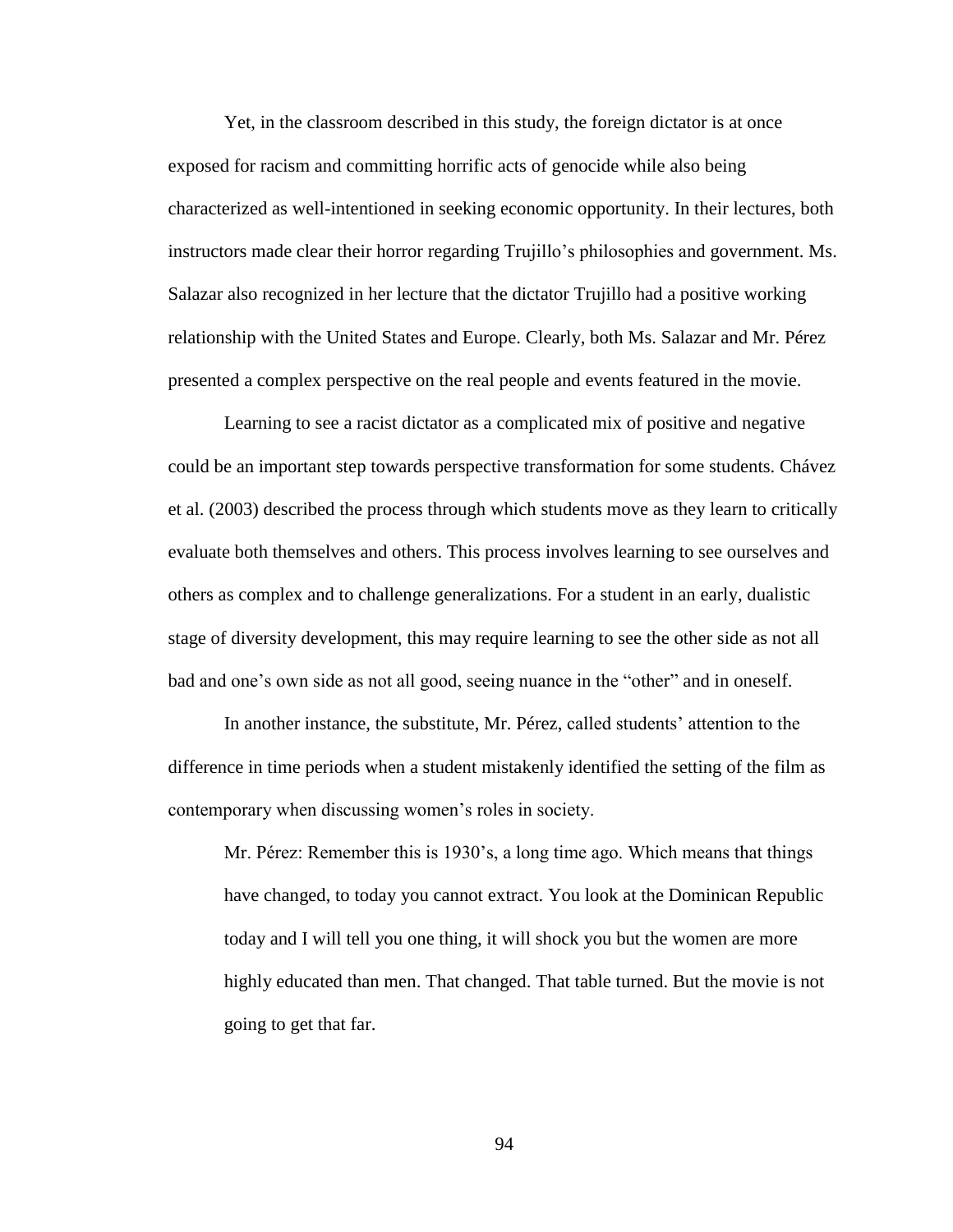This brief discussion of the progress of women's status in the Dominican Republic had a profound effect on at least two of the interview participants who later mentioned this very account during the one-on-one interviews. In the next chapter, I will discuss further the impact of the examples I have described here.

### **Student Conduct and Perspective Transformation**

Several of the students seemed focused and mature, yet many times, student conversations before, during, and after class often revealed general disinterest in the course and its content. In one instance in particular around the mid-term, the instructor gave students a take-home test. She allowed them one class meeting free, on a Tuesday, to work on the take-home test due two days later or the following Thursday. She gave students permission to work in groups and even offered to make herself available in class to help individual students. I wrote down the following conversation between two students in my field notes. I was sitting in the back, left corner of the room. The two students were sitting near me, discussing the take-home test due that day, expressing their regret for not having been more active learners.

Student A: She even asked us if we wanted to come in and regroup in here on

Tuesday.

Student B: I wish I had done it, man

Student A: Next time we have one of these tests, we need to meet up.

Student B (reading syllabus now): Did we have workbook, too? Blue pages, too?

Man, I didn't do none of that.

Student A: I wonder how that's going to affect my grade.

Student B: Ah man, I don't even want to think about it.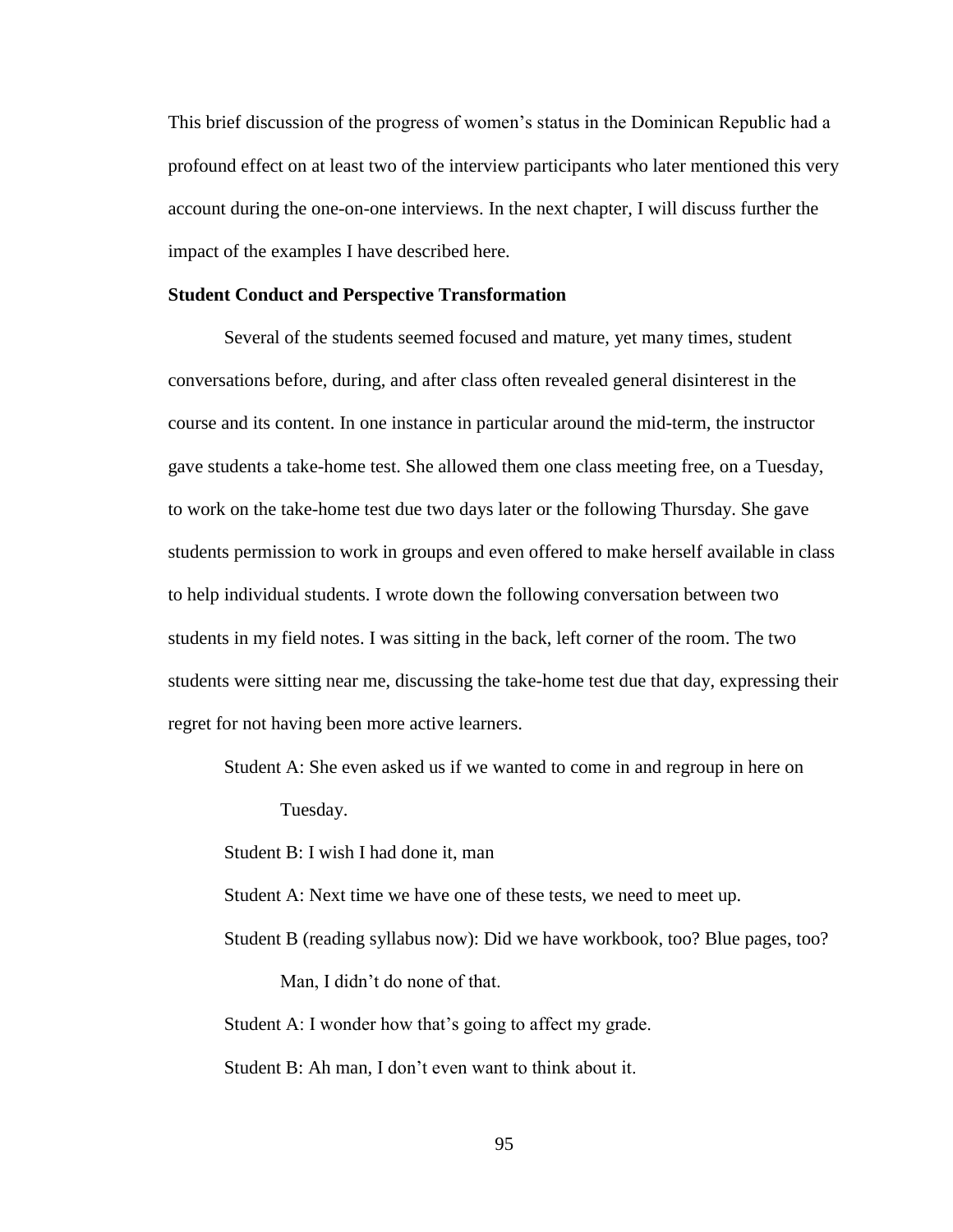As it turns out, these types of exchanges between students may have been good predictors of how much of the content and skills students would learn, but not necessarily an indicator of whether transformative learning would take place. The second of the two students in the above exchange, a young man named Ten, was later selected as an interview participant and displayed evidence that he had experienced a disorienting dilemma as a result of the class.

I found this apparent contradiction fascinating. How is it possible that students could experience deep shifts in their meaning perspective despite doing poorly in a class or not finishing at all? In our private conferences before and after class meetings, Ms. Salazar expressed sadness and frustration at some of the student attitudes. It is easy to see how an instructor could become disheartened with such attitudes and work ethics in her classroom. However, based on this research, I have no reason to doubt that for students that fail or drop, even for students that appear apathetic or oppositional at times, transformative learning may still be possible.

# **Philosophical Orientation**

Based on my findings, Ms. Salazar's classroom does not adhere to a single methodological approach. In some ways traditional and consistent with the grammartranslation approach (Brown, 2007), Ms. Salazar makes heavy use of the students' L1, using the L2 only for short periods of small-group practice. Also, student and teacher roles are clearly defined and hierarchical. Students are often in passive positions receiving knowledge from the instructor, who is the clear authority figure in the class and makes all decisions regarding what to learn and how. The textbook tends to favor a communicative approach, but Ms. Salazar does not utilize the communicative aspects of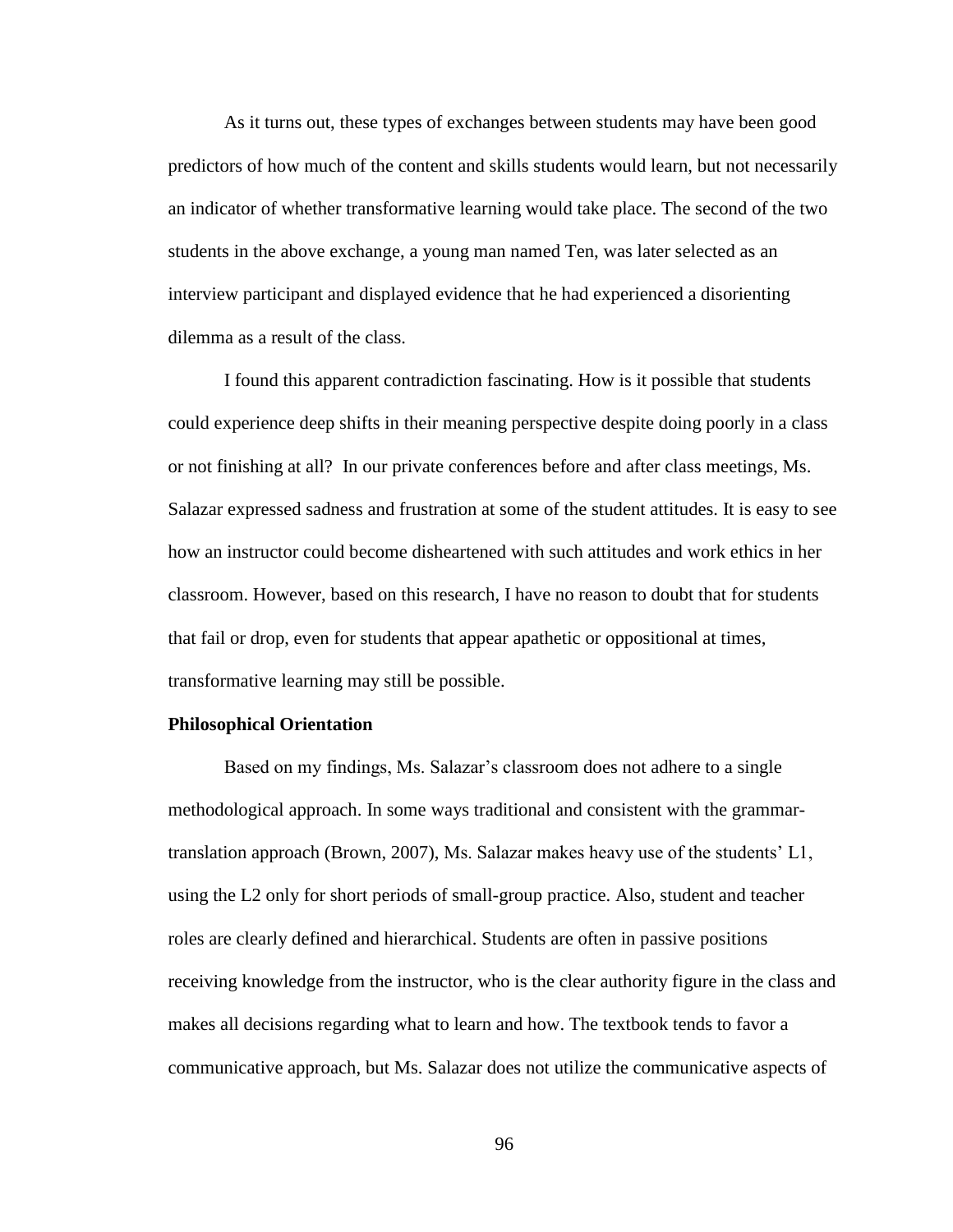the text to the extent that she makes use of the traditional grammar and vocabulary sections of the text.

One aspect of this classroom was related to the liberal arts philosophy of higher education (Elias & Merriam, 2005). Through methods such as direct grammar instruction in the students' native language and film analysis, Ms. Salazar encouraged her students to develop critical thinking skills by analyzing and describing the content in their own language.

On the other hand, the classroom setting did display some specific characteristics of progressive adult education (Elias & Merriam, 2005) based on the practical application of knowledge. Students were given examples of real-world issues and applications from the professor's own experience through impromptu mini-lectures that I have termed "sidebars." In addition, the teacher made use of authentic texts, particularly film, to teach content.

The small-group oral practice is a good example of the communicative approach (Brown, 2007), which is the acquisition of language for conversation in real-world contexts. However, because of the primary use of the L1, the connections to communicative instruction are limited.

Philosophically, the instructional techniques used in this class fit comfortably into the category of critical language pedagogy (Pennycook, 2001), a description that has less to do with prescriptive methods than with a consistent challenge to students to evaluate the sociocultural contexts of knowledge, to be critical and to see the world in a new way. Learning journals and real-world examples of culture encouraged students to critically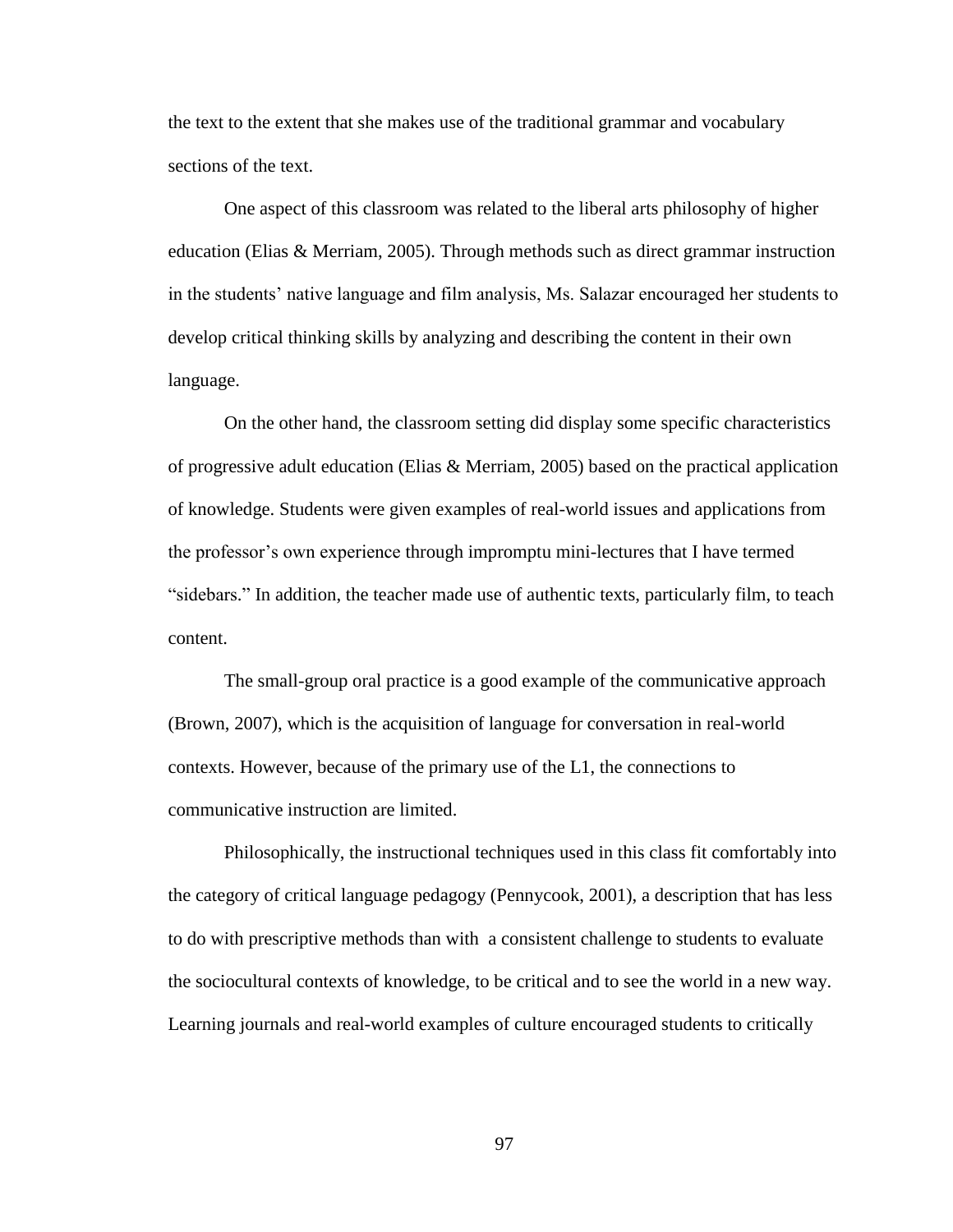reflect on their learning. Furthermore, the discussion and analysis of a film were used to inspire, challenge and motivate students to critical consciousness and social action.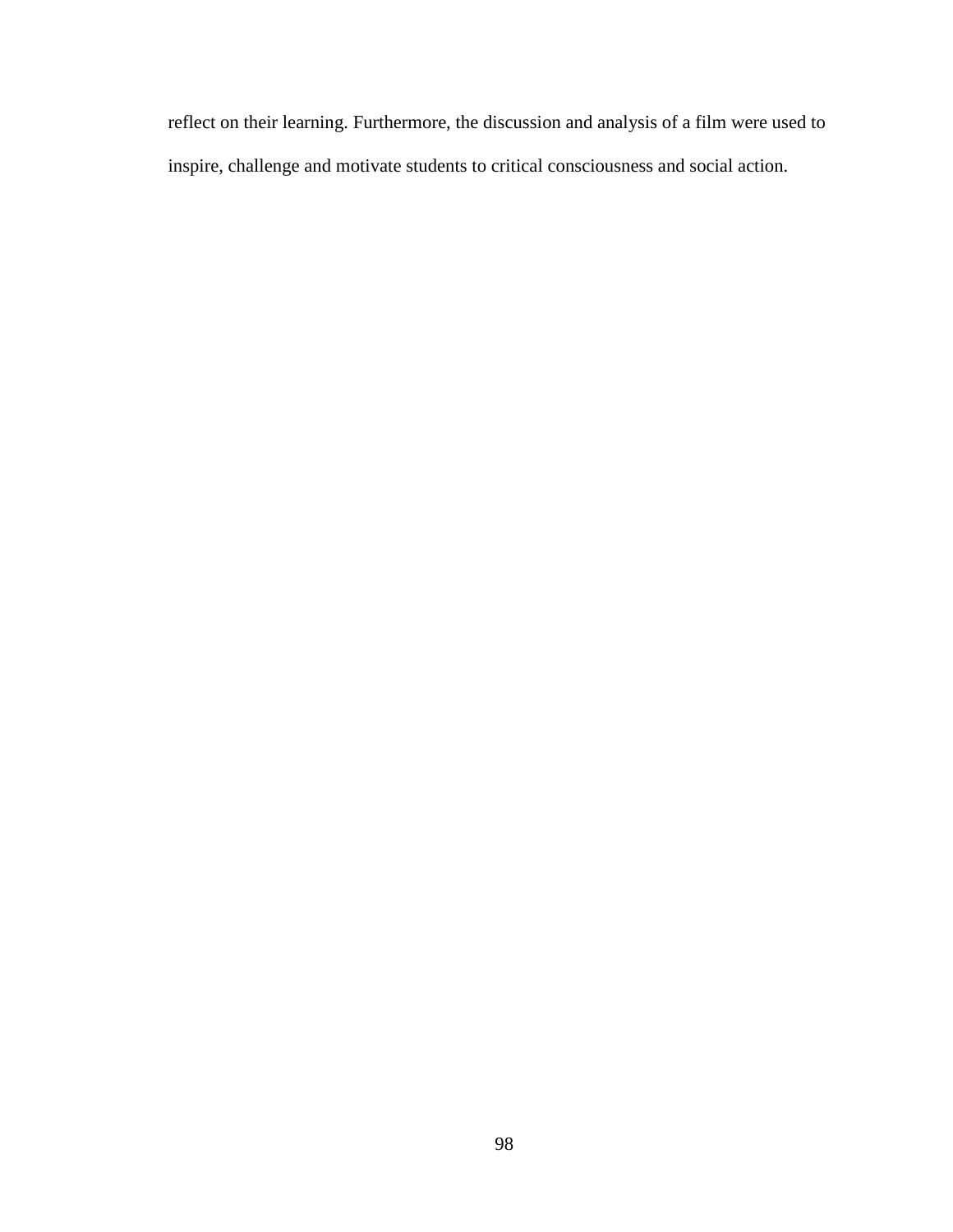#### **Chapter 5**

# **Findings**

In this study, participant observation, student learning journals, and one-on-one interviews were employed to paint a picture of what students experienced in Elementary Spanish I. Student learning journals tracked data regarding what students learned each day and how they learned it. Learning journal questions were determined by the researcher, prepared on a hand-out, and given to Ms. Salazar, the classroom instructor, in advance. Ms. Salazar then asked students to answer the learning journal questions during the last five minutes of most class periods. The learning journals served as an informal assessment measure for the teacher as well as a source of data for this study.

In addition to student learning journals, one-on-one interviews were also used to collect data regarding what students were learning and how they were experiencing perspective transformation. Using participant observation and student learning journals to determine if any students seemed to be undergoing the initial stages of perspective transformation, eight students were selected to participate in one-on-one interviews. The interviews further explored student learning during the semester in order to answer the research question posed in this study.

### **Learning Journal Findings**

The learning journals created a trail of evidence of student learning spanning the course of the semester. There were two questions that appeared in every journal and provided information about what and how students were learning on a daily basis ("What did you learn in class today?" and "How did you learn it?"). These two questions alone were insufficient to determine whether transformative learning was taking place for two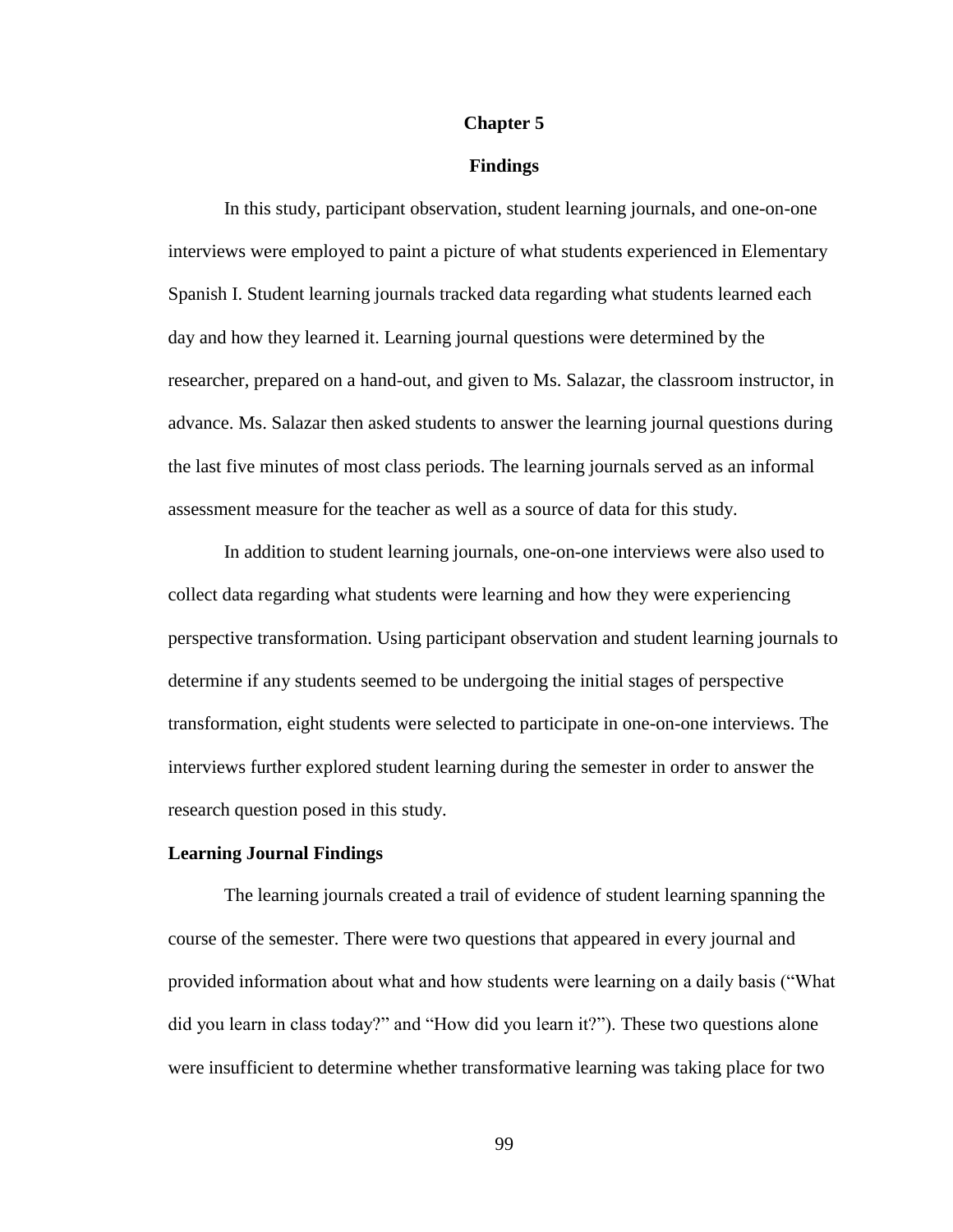reasons. One, as Säljö (1979) also discovered, most of the learning reported by students was not transformational in nature but related to content and skills. Two, Mezirow's (1991) process of transformative learning unfolds over a long period of time and students may not be aware of their own transformative learning until they reach the end of the process. Therefore, additional questions were asked to identify if students were having experiences in or out of the classroom that were indicators of the early stages of perspective transformation.

The additional questions served to paint a picture of how students were interacting with the content on deeper levels. For example, one journal question asked, "Since the last class meeting, did you have any experiences outside of class that related to what we are learning in Spanish class?" The journals asked this question several times during the semester to discover if students were finding applications for their learning outside of class or seeking out new sources of information about language and culture. Two questions ("Is there anything we learned or discussed that caused you to feel excited, shocked, or disturbed?" and "Is there anything we learned or discussed that caused you to have any strong feelings or reactions?") were meant to find out if students experienced negative feelings or disorientation while learning. Other questions asked students for opinions of their learning ("Is there any topic or content that you wish the instructor would address more in class?" and "Other than grammar and vocabulary, what other things have you learned in class so far?") or for the impact of their learning ("Has this class had any impact on your life?"). Student responses to these questions revealed key learning experiences over the course of the semester, documenting events and ideas before students had a chance to forget details.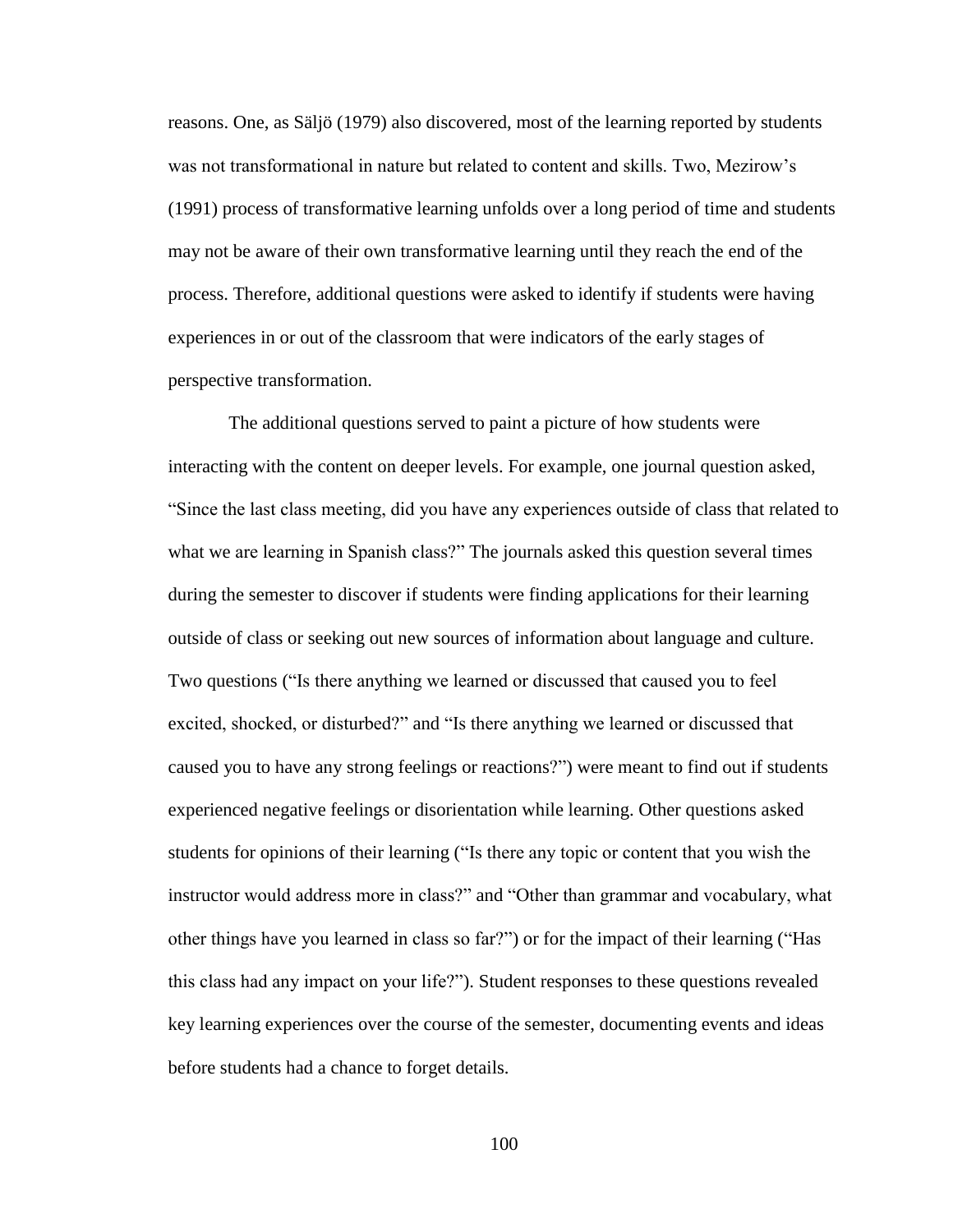In an attempt to accurately portray students' responses, all of the learning journal quotes appearing in this document are transcribed as the student wrote them. Any abbreviations or deviations from standard spelling and grammar can be assumed to be faithful representations of the students' handwritten responses.

**What did students learn?** Since perspective transformation hinges on students coming into contact with disorienting new information about the world and then beginning a journey of critical reflection on their own meaning perspective, I was interested in how many deep, critical learning experiences participants were able to identify. Some kinds of learning may be vital to communication or to making a good grade, yet not be important to perspective transformation. With that in mind, I approached the learning journals to discover what students reported they actually learned. Seven categories emerged.

*Content learning*. First and foremost, students noted that they learned discrete units of vocabulary and grammar. For example, one student said, "I learned the months of the year and the seasons," which are categories of vocabulary words. Another student named a grammatical rule, "Anything ending in 'z' will become plural by dropping 'z' and adding 'ces.'" Other responses in this category included:

- "new verbs and conjugations"
- $\bullet$  "joining words like luego<sup>5</sup>"
- $\bullet$  "Numbers 40-69"

This type of learning could also be described as memorizing. In this category of learning, students are simply taking in information in order to reproduce it with no

 $\overline{a}$ 

 $<sup>5</sup>$  An adverb meaning then or later.</sup>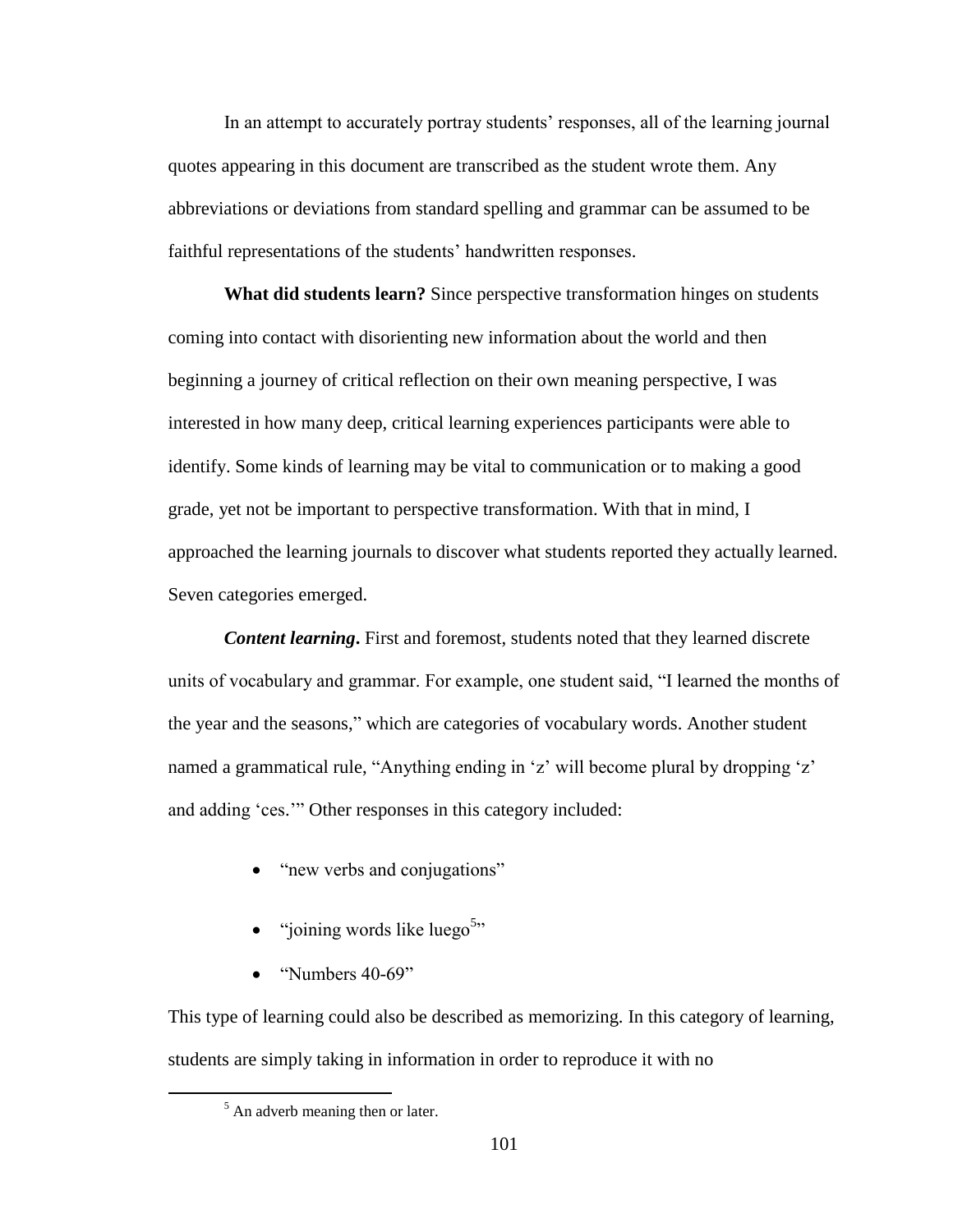contextualization, personalization, or critical reflection. This kind of learning fits into Freire's (1970/2000) concept of banking education and Säljö's (1979) description of simple acquisition.

**Skills learning.** A second category of answers that emerged from the learning journals also reflects the descriptions given by Freire (1970/2000) and Säljö (1979) of lower level learning, but instead of describing units of information, in this category students described communication skills. Communication skills are the skills necessary to take the discrete units of grammar and vocabulary and use them together in various contexts to communicate with others. This type of learning requires students to apply content knowledge in practice. Knowles' (Knowles, Holton & Swanson, 2005) concept of andragogy explains that adults prefer learning that can be applied to practical problems. So, it is reasonable that the adult students in this study frequently identified and reported this type of skills learning in their journals. However, like content learning, this kind of learning requires no critical reflection on the part of the student.

Students gave examples of communication skills they learned:

- "I learned how to carefully listen to numbers and translate."
- "I learned how to ask someone's age!"
- "how to conjugate verbs"
- "I learned how to put sentences together about everyday things and actions."
- "To speak more easily in front of people."

*Personalized learning***.** In a third category of learning reported by students, the content and skills were made even more relevant to each individual's situation through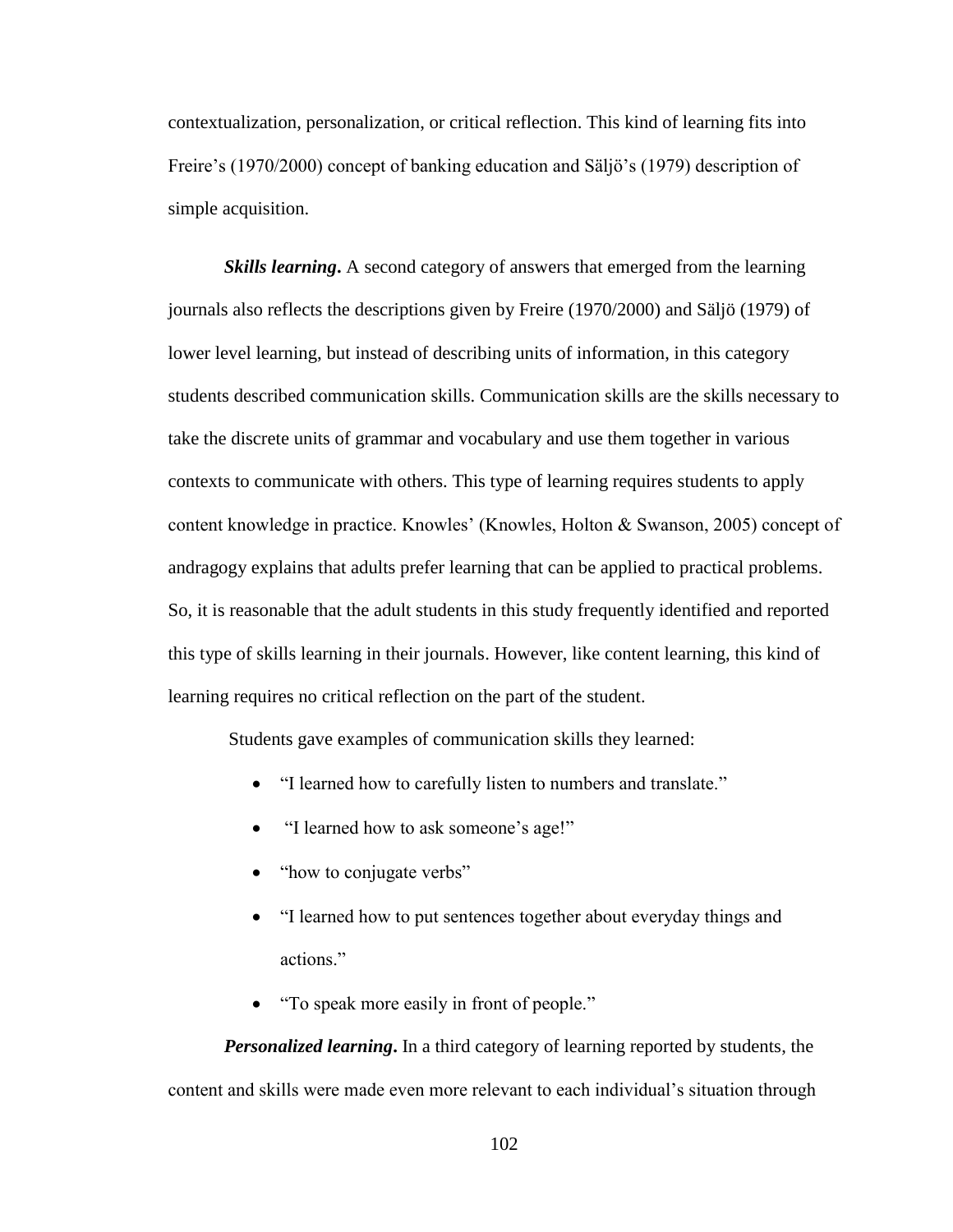personalization. In other words, students took the grammar, vocabulary and communication skills and applied them to themselves as a specific case. For example, several students reported learning how to describe themselves using verbs and adjectives. The content and skills taught in that day's lesson could have been applicable to many instances of describing people, and, in fact, several examples of describing people were given in class. However, the students reported learning the content and skills of describing people in the context of describing themselves specifically. Another student, when describing what she learned from a lesson on dates and times, wrote, "I learned how to say my birthday," which is a clear example of personalizing the content. On a day when students used questions learned in class during small-group oral practice, several students mentioned that they learned to say what they liked to do or that they learned about their classmates' preferences.

*Contextualized learning***.** In other instances, students gave specific examples of what they had learned that reflected specific contexts or situations which had been used in class activities. For example, in one fun class activity, students filled out a missing persons report using the grammar and vocabulary they were learning related to description. Several students mentioned in the learning journal for that day that they had learned how to fill out a missing persons report. Filling out the missing persons report was obviously not the main point of the lesson, but rather the activity was meant to give a practical application for the grammar and vocabulary being studied. It was remarkable how many times students included these kinds of contextualized activities in their reports of what they learned.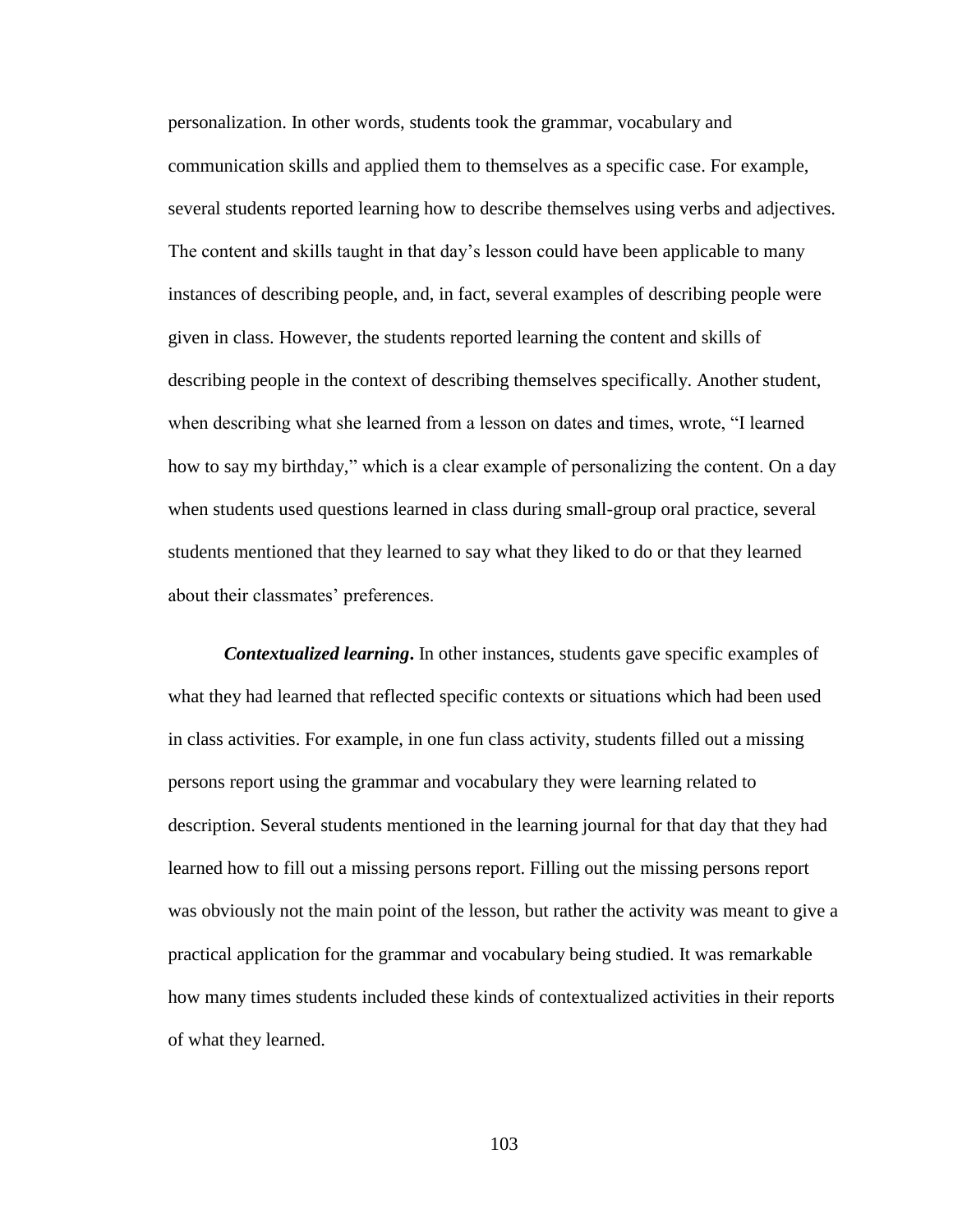I singled out instances of contextualization and personalization as a different category than content and skills acquisitions. I believe that this type of contextualization reveals that students are engaging in several important processes. First, in order to personalize the content, students must internalize the material and begin to question their home language and culture, comparing the new information to their existing meaning perspective. This is an example of the kind of activities that Cranton (2006) described as promoting perspective transformation. Second, I believe that this contextualization of the content by students reveals that they are engaging in a process of experiential learning (Kolb, 1984). First they learn specific, concrete examples; they reflect on how it affects them personally; they move into theoretical understanding; and finally they experiment with how to apply this knowledge in familiar settings. Another way contextualization of the content may be significant is that it demonstrates that students are able to use their practical, life-oriented approach to learning (Knowles et al., 2005) in this Spanish class and maybe even in their day-to-day lives.

*Learning about learning***.** The fifth kind of learning that students experienced represented a kind of meta-analysis of their own learning. One day, in response to the question "What did you learn in class today?" Sandy listed some communicative skills and also "That I need to pay attention." In addition to learning about Spanish, Sandy had realized some of her own weaknesses as a student. On another day, a student wrote, "Nothing really stuck in my head today. I'm in quite a bit of shock from all the things I need to learn. I just wish the speed of the class was slower as far as learning goes." Many students used the learning journal to record that they were learning about their weaknesses as students.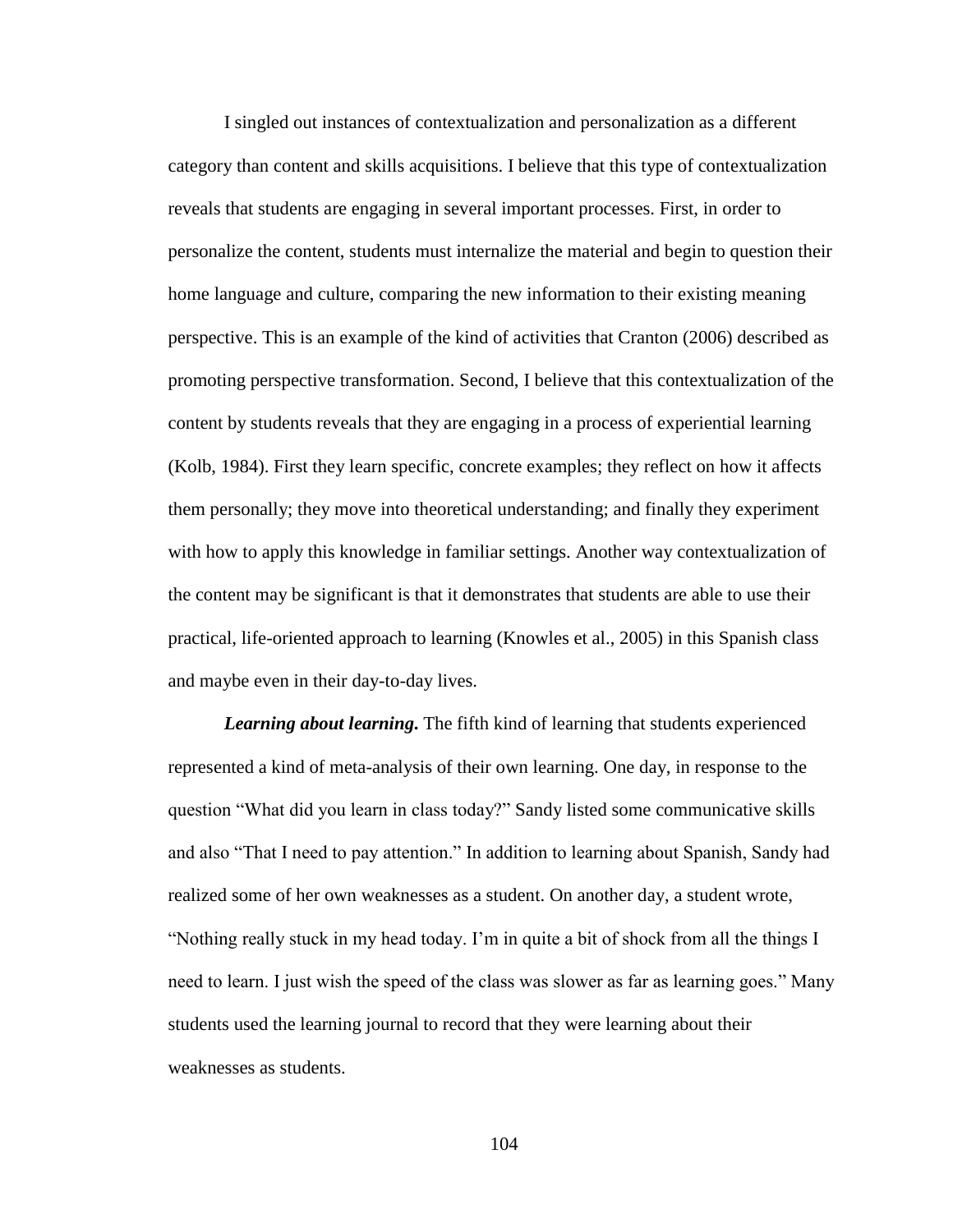In a few cases, students reported that they were enjoying their learning "I have enjoyed learning, regardless of my difficulties." Students also reported that they were exceeding their own expectations. "I didn't know I knew that much!"

*Learning about differences***.** The sixth kind of learning that students experienced was revealed when the differences between the student's home language and culture were compared and contrasted with the target language and culture. This kind of learning, learning about the differences, is the learning that seemed most likely to lead to the disorienting dilemma described by Mezirow (1991). When differences between vocabulary use and grammatical structures are explored by students, increasing metalinguistic awareness (Bialystok, 1988; Fromkin et al., 2003) is revealed. Students also reported learning about cultural differences between the home and target cultures. Discovering contrasts between cultures can be a key event which causes students to critically reflect on their own meaning perspective.

During the course of lecture, Ms. Salazar frequently used English to throw in additional information about the content. Students seemed to love these sidebars, as I have referred to them in this study, and mentioned them in the learning journals. Many learning journal entries speak to the impact these sidebars had on students. One student summed up her feelings about the sidebars writing, "Learning how some things differ positively or negatively in our culture vs. the Spanish culture was interesting."

One student was shocked to learn that descriptive adjectives had different connotations in Spanish than they do in English. The instructor, Ms. Salazar, discussed in class that while "silly" and "hard-working" are seen as positive attributes in English, in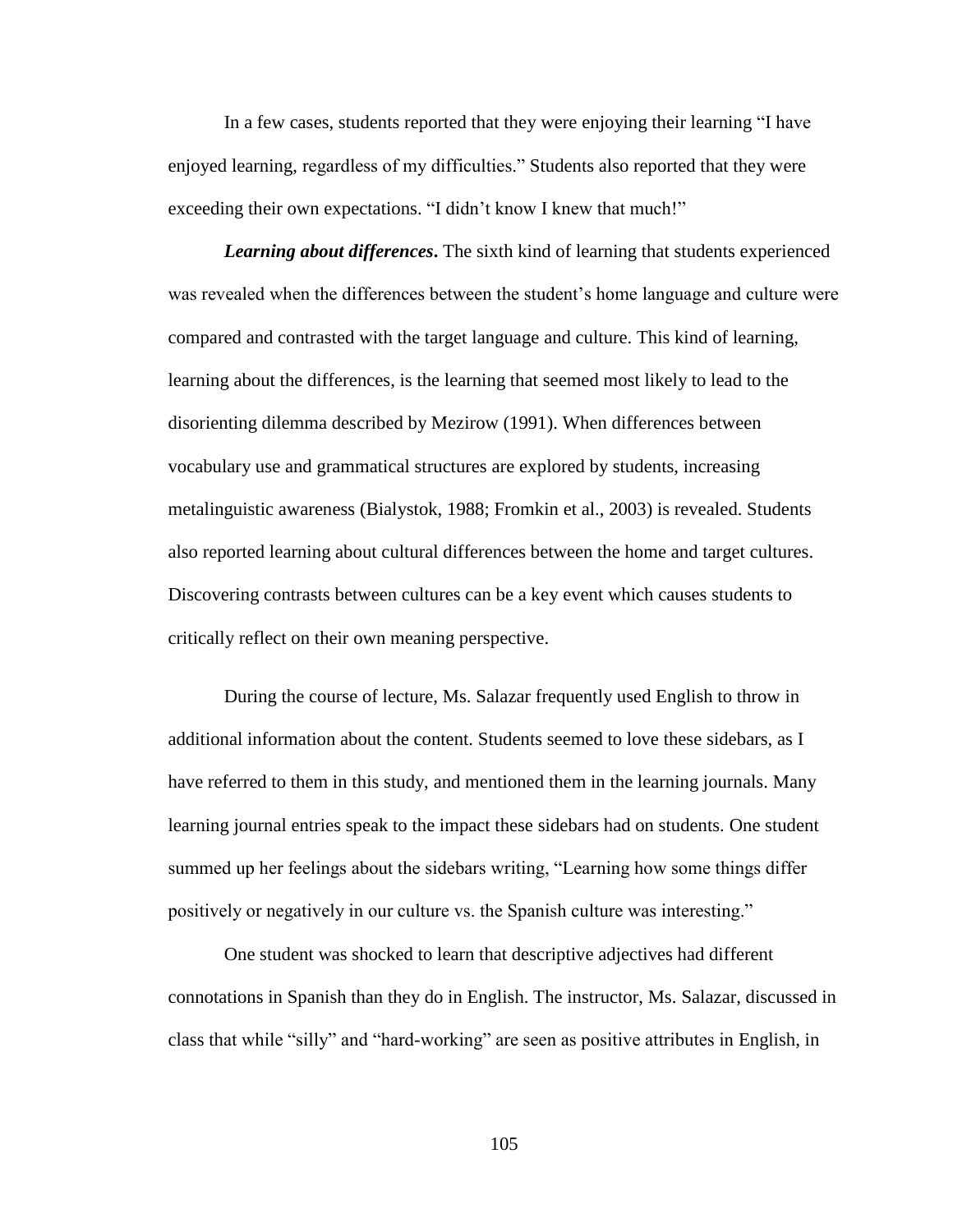Spanish, the terms "tonto" and "trabajador" can have negative connotations.<sup>6</sup> Emily wrote in her journal for the day, "hard working is not really a good thing?!" Bella wrote that day that she was shocked "that latin americans take being called silly as a bad thing."

On another day when Ms. Salazar was discussing cultural differences in perceptions of time, she explained that Spanish-speakers are more likely to round up or down to the nearest quarter hour and that Americans are more likely to give the exact time. Emily wrote in her journal that day, "Time is rounded! Here, if it's 11:59, it's 11:59! Wow!"

Keisha, a mother of two, noted, "It's okay for children in Spanish culture to be aggressive – if bite each other it's normal." This sidebar discussed an aspect of culture that affected Keisha personally. Was Keisha comparing her own experiences in childraising to the cultural differences explored in class?

Sandy went even deeper in her analysis of these frequent cultural sidebars from the instructor. After the first month of classes, she was feeling overwhelmed by her learning and wrote in her learning journal that she had been shocked to learn "that I know nothing about the Spanish culture even though my mother is of Spanish heritage." This statement reveals a potential disorienting dilemma and was explored further during a oneon-one interview. In fact, the learning journals and interviews were full of examples of contrast statements by students that could potentially have become disorienting dilemmas. The students who participated in interviews were able to describe several such shocking moments over the course of the class.

 $\overline{a}$ 

<sup>&</sup>lt;sup>6</sup> "Silly" may be synonymous with fun or light-hearted in English, but in Spanish in can also mean "irresponsible" or "stupid". "Hard-working" may be a wholly positive characteristic in the United States, but in countries where people work to live, being too hard-working, or "trabajador" may be perceived as being negative. Someone who is "trabajador" may love to work so much that he or she neglects family and friends.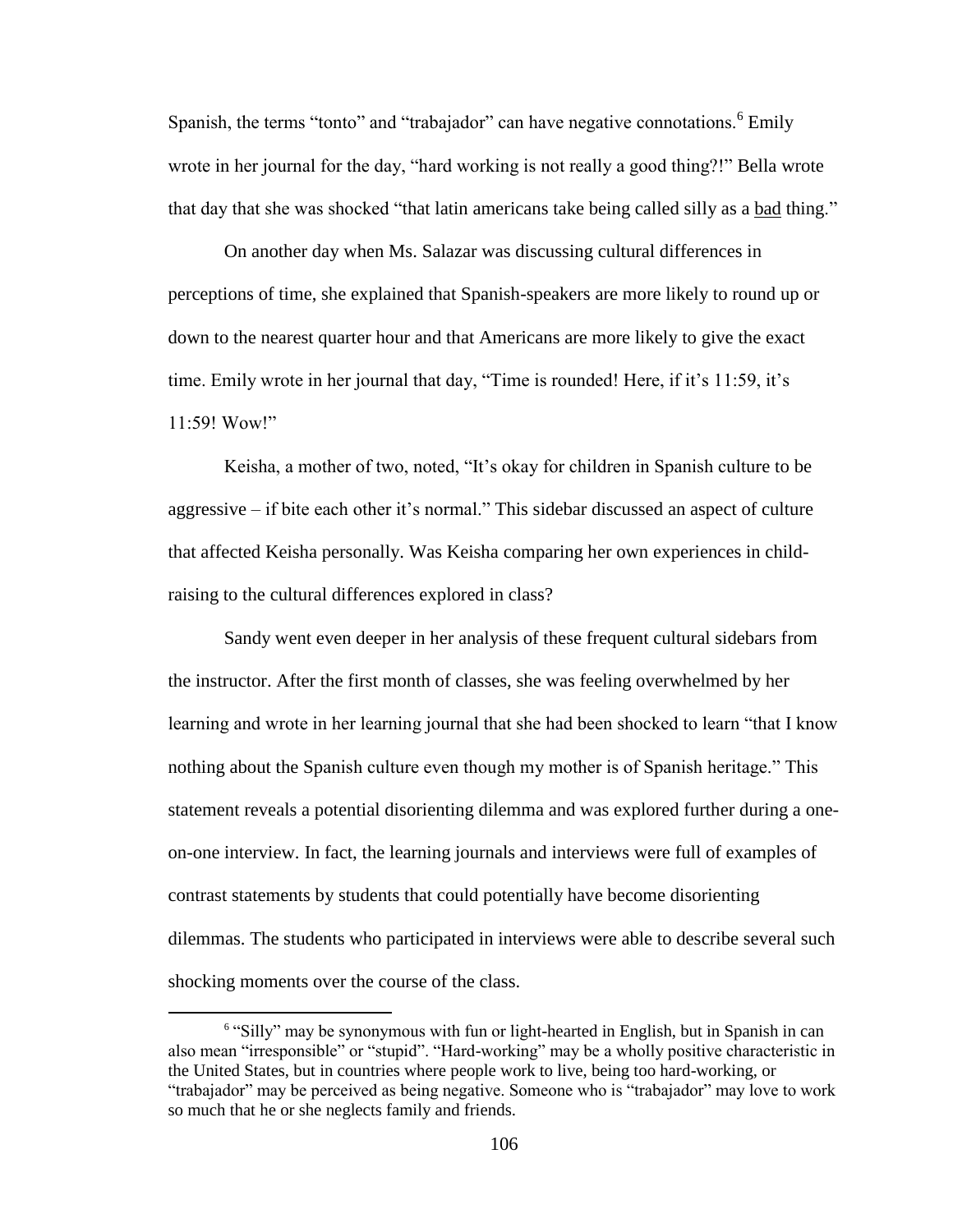*Learning about connections*. In a few cases, students reported learning about similarities between the course content and their own experiences or previous learning. Ten was a student of history, especially Hitler and World War II. After the first day of watching the movie, he wrote that he learned "that the Dominican Republic & Central  $\&$ Latin America went through whitening!" Given his interests, Ten was well aware of whitening in other contexts, but in this class made a new connection to the Spanishspeaking world. On the last day of the movie he reiterated this connection writing that he learned, "They were putting people in work camps before Hitler's time."

Another student, Joe, wrote in the final learning journal that, other than grammar and vocabulary, he learned "that our languages are not all that different." Joe specifically wrote the word "language" here. Later during a one-on-one interview, Joe would indicate that he felt a connection not just to the language, but to Spanish-speaking people in general.

Alexa made a strong connection while watching the movie, "I sort of learned a personal lesson about standing up for what I believe in. I know now that people everywhere have suffered greatly." Alexa connected the suffering she saw in the movie with her own beliefs and also with suffering around the world.

Learning about connections was the smallest category of learning reported. Yet, I felt that it was important because of the clear connections to the language teaching standards (ACTFL, n.d.) and to transformative learning (Mezirow, 1991). In transformative learning, students must connect what they learn with their own ways of thinking and doing. In the one-on-one interviews described in a subsequent section of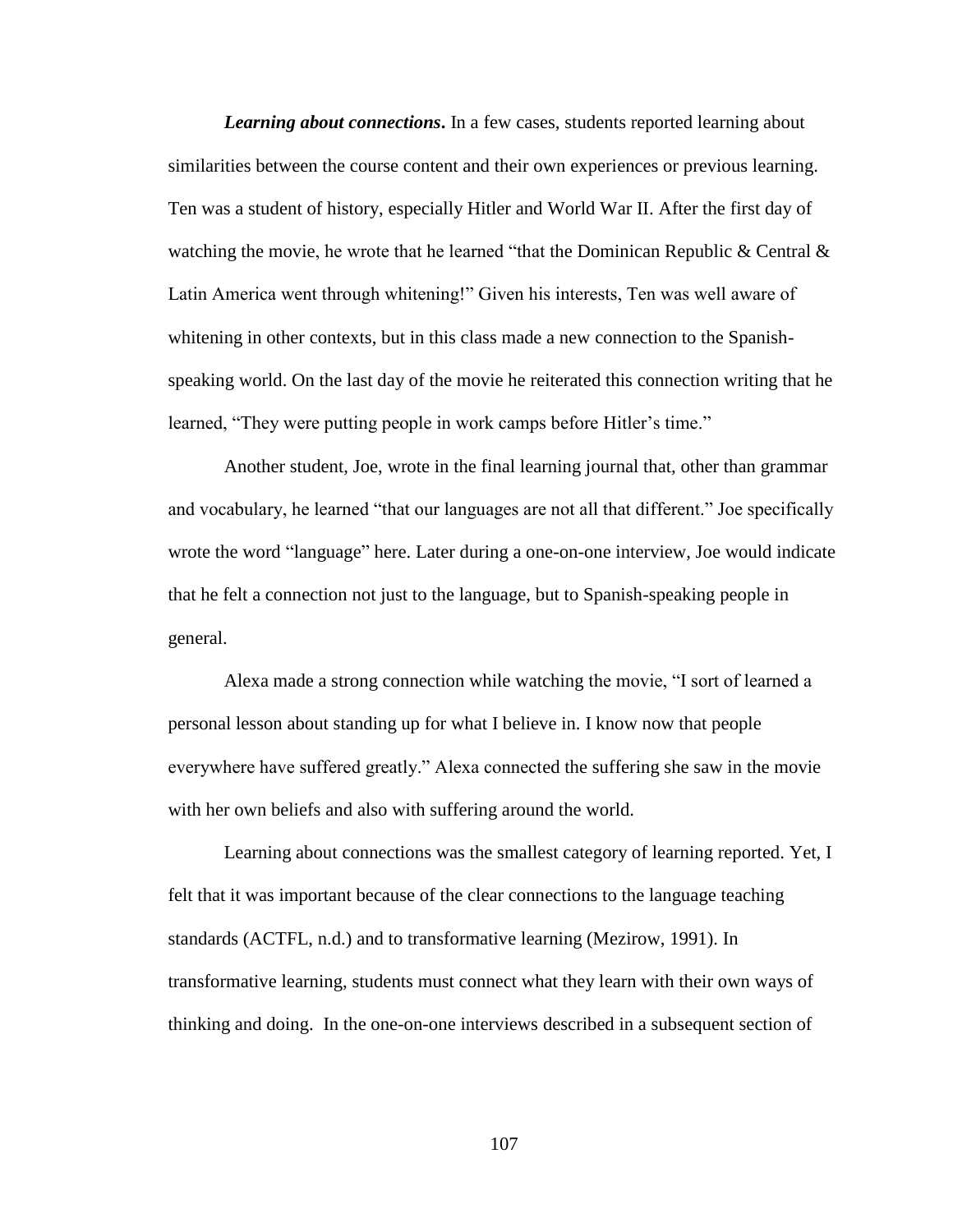this chapter, students articulated more clearly how they learned about connections between the course content and their own experiences.

*Summary of what students learned*. Most of the learning reported on the student learning journals fell into the first two categories, content and skills learning. Based on Mezirow's (1991) description of the stages of perspective transformation and its indicators, I determined these two categories to be the least likely to indicate transformative learning was taking place. Contextualized and personalized learning are indicative of a deeper learning of content and skills. Yet, without further information, these two categories also seemed to be commonly occurring learning experiences with little indication that they were connected to transformative learning. However, students who reported learning about differences or connections between two languages and cultures may have been experiencing that clash of meaning perspectives required to have a disorienting dilemma. In addition, students who expressed negative emotions or metalinguistic epiphanies while describing learning about learning may have been working through the self-assessment stage described by Mezirow as characterized by an examination of one's own meaning perspective accompanied by feelings of guilt or shame.

**How did students learn?** How students learned was a focus of data collection, although during analysis, only methods associated with transformative learning were of particular interest. The first question on every learning journal for the semester was "What did you learn in class today?" and the second question was "How did you learn it?" So, students made brief reports of instructional methods on every learning journal. Sometimes, students reported learning in answer to another question on the learning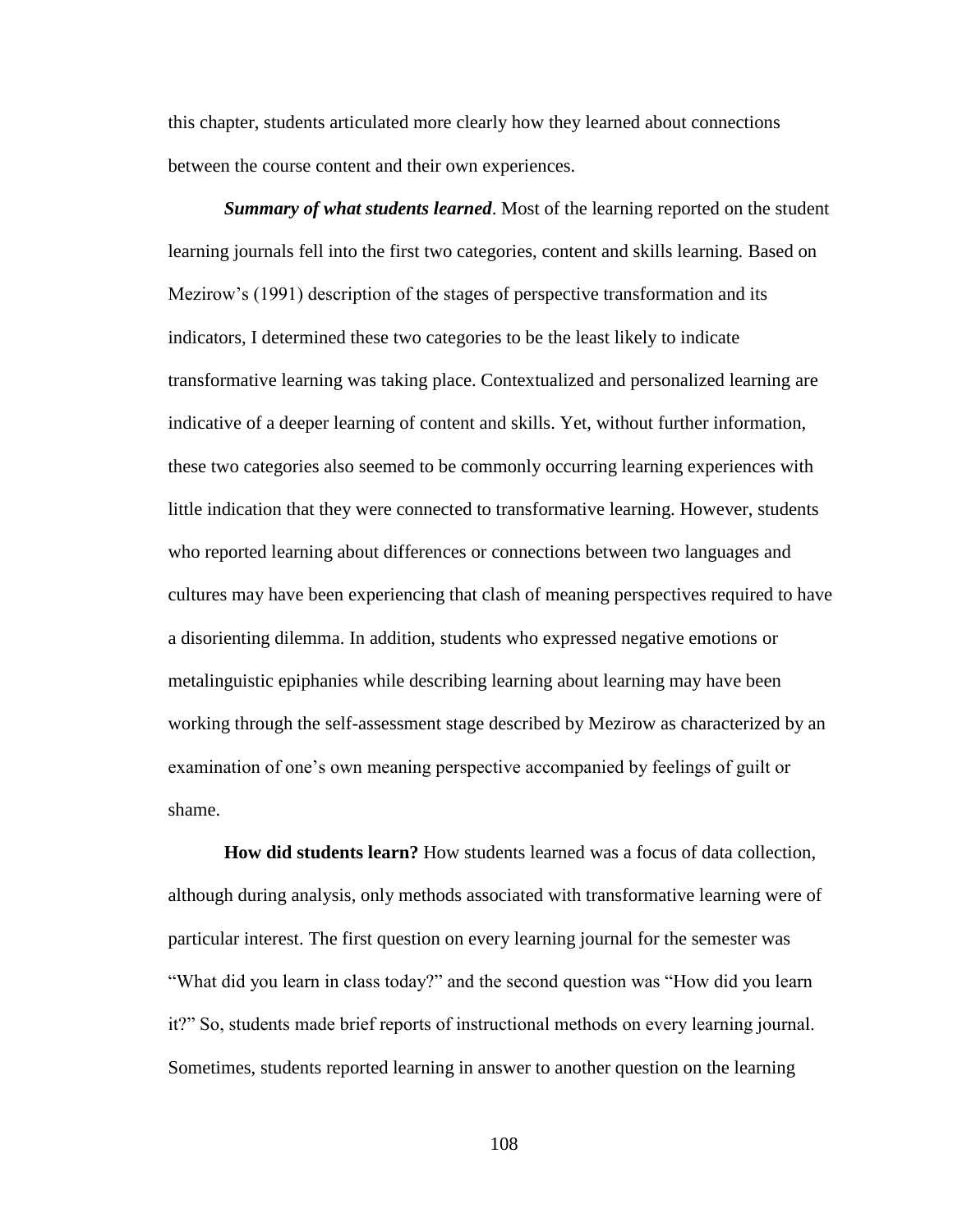journal and did not specifically report how they learned. In all of those cases, the observation data served to fill in the gaps in the reports of instructional methods. For example, Keisha reported learning that it is okay for children in Spain to display aggressive behavior such as biting. Although Keisha did not report on the learning journal how she learned that, the lesson in which that topic was discussed was detailed in the observation data. I was able to rely on triangulation between data sets to fill in gaps in learning journal data.

Once the data was compiled for all the instructional methods reported in learning journals, methods associated with learning content and skills were removed from the analysis. For the purposes of this study, only transformative learning was of interest.

Two primary instructional methods stood out as being instrumental in students' learning about differences, about connections and about their own learning. The first method most often cited by students was the instructor's sidebars of information related to culture and society. The second method most often cited by students was by viewing and discussing the film.

**Did perspective transformation occur?** In addition to identifying what kinds of learning experiences students were having, the learning journals provided other kinds of evidence that students may have been in the early stages of perspective transformation. The stages of perspective transformation I expected would be most likely to occur in the short span of a one-semester class were 1) A disorienting dilemma; 2) Self-examination associated with negative emotions; and 3) Critical assessment of epistemic, sociocultural, or psychic assumptions (Mezirow, 1991). Due to the nature of the course, a language course where cultural differences and historical issues were often discussed, and the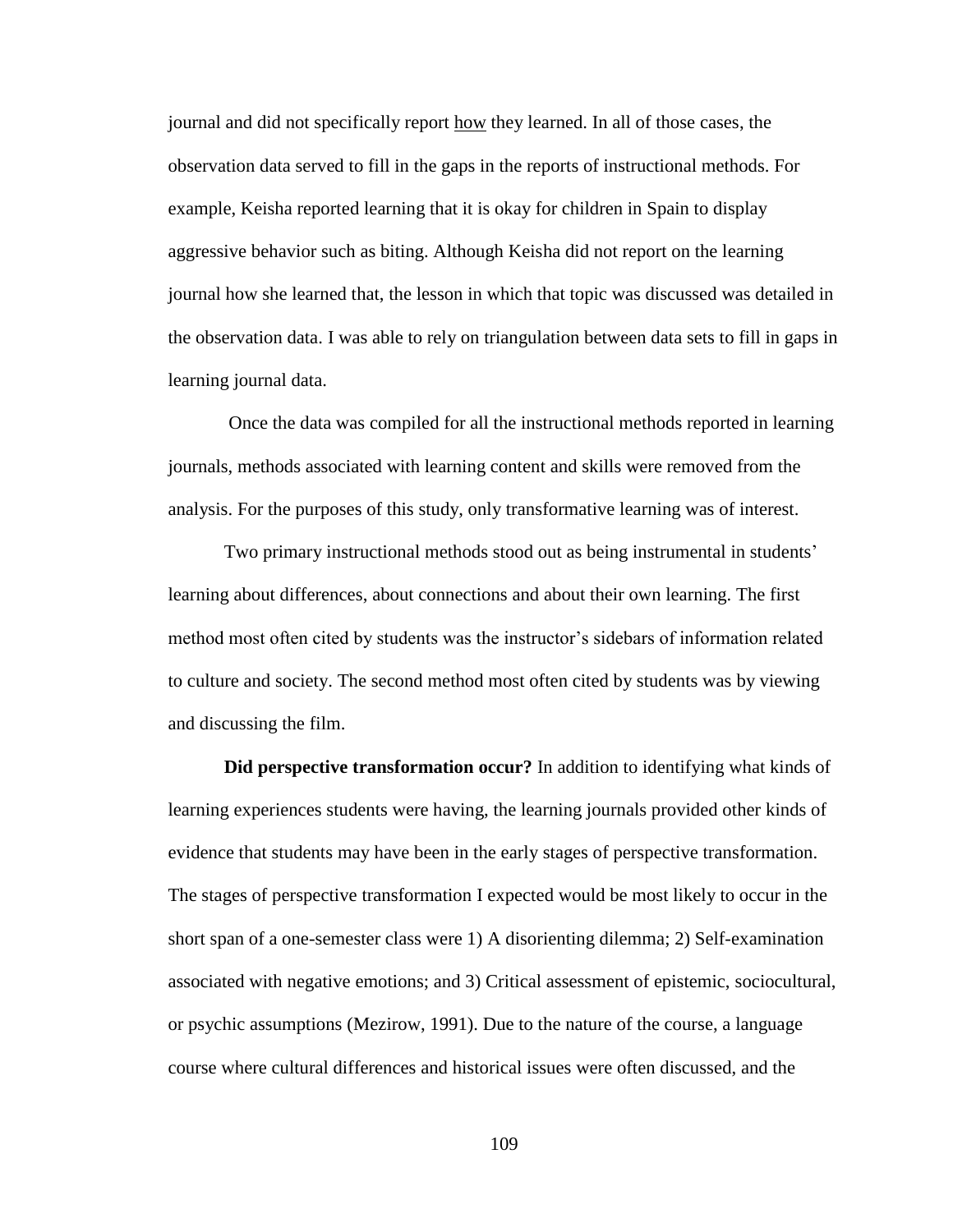assumption that language classrooms are fertile ground for perspective transformation, I expected that at least some students would experience one of more of these stages during the semester.

Mezirow detailed some additional indicators that perspective transformation may be taking place. I was particularly vigilant for signs that students may have been exploring new sources of knowledge, becoming more self-directed, engaging in critical assessment of their own values and traditions, or experiencing strong emotions as a result of their learning.

*Exploring new sources of knowledge*. One of the questions that appeared in every learning journal for the first three months of the semester was, "Since the last class meeting, did you have any experiences outside of class that related to what we are learning in Spanish class?" Many students used this space to detail chance encounters they had with native Spanish speakers. Several mentioned that they were able to understand Spanish conversations they overheard, which was exciting for them. The most interesting entries for this question, however, explained how students had gone out of their way to seek out encounters with Spanish-speaking people. I extrapolated from these encounters that students were both seeking out new sources of knowledge and becoming more self-directed in their learning.

Sandy had consistently written simply, "No" in answer to this question in her learning journals. Then, about a month into the course, she responded, "Yes, I bought some pastries at the panaria.<sup>7</sup>" Two weeks later, she reported reaching out to her Spanishspeaking grandmother about the current content, "I spoke with my grandmother a little about cooking." After this, her entries became longer and more informative.

 $\overline{a}$ 

 $<sup>7</sup>$  The term should be "panadería" meaning bakery.</sup>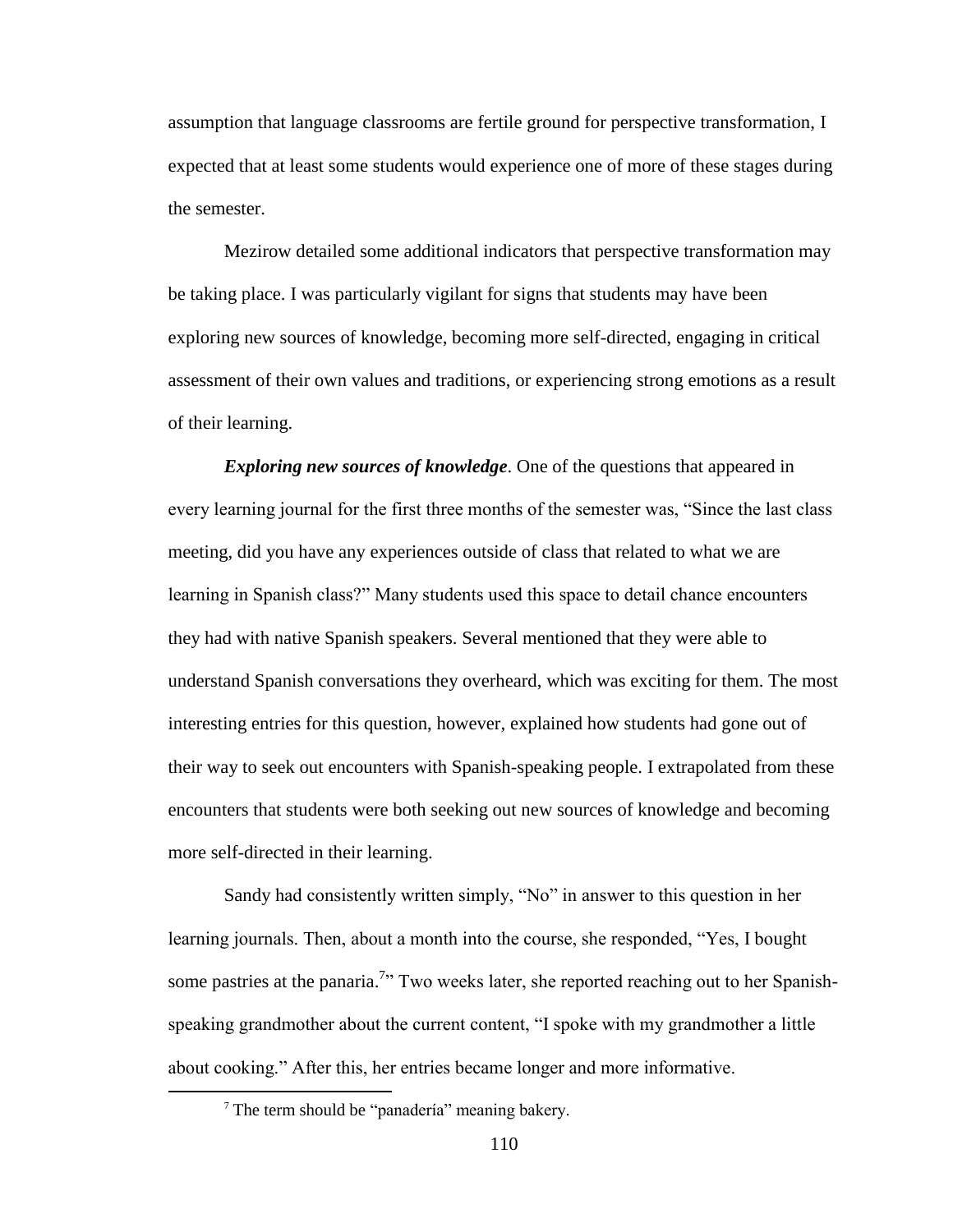Bella made frequent contact with native speakers during the semester. In nearly every learning journal, she reported taking initiative to make contact with a native speaker. "YES. I tried to have a conversation with my friend in Spanish, asking her name, where she's from, and how old she is." Notably, Bella traveled abroad during her spring break and later wrote in her learning journal, "YES, I've traveled to Costa Rica & the numbers helps with prices."

Joe mentioned opportunities that arose through his work in a restaurant. Most of these situations occurred without Joe seeking them out. For example, Joe waited on customers from Spain or dealt with kitchen staff from Mexico. However, Joe did demonstrate a desire to initiate contact with these individuals with descriptions of how he used Spanish when he could have used English. "Yes. Last Sunday I had Spanish (yes from Spain) customers. I had a small 'conversation' with them and especially with their 3 year old." Joe began conducting his normal activities in a new language of his own accord. Early in the semester, Joe reported that his next-door neighbors were Mexican. Within a few weeks, he had begun speaking to them in Spanish. "I finally spoke, still very little, with my Mexican neighbors who told me I was good but need practice."

There was an important distinction in the types of contact students reported. Many students (who may or may not have exhibited other signs of transformative learning) reported overhearing native speakers or accidentally making contact with the target culture. For example, one student wrote she "was driving down the street and saw the sign for 'Abuelos,'<sup>8</sup> a Mexican restaurant in the area and also a vocabulary word from the textbook. While interesting to note that the student could understand vocabulary words in new contexts, these types of chance encounters reveal nothing about whether students are

 $\overline{a}$ 

<sup>&</sup>lt;sup>8</sup> Meaning grandparents, a vocabulary word from Paso C of the textbook (Dos Mundos, 2005).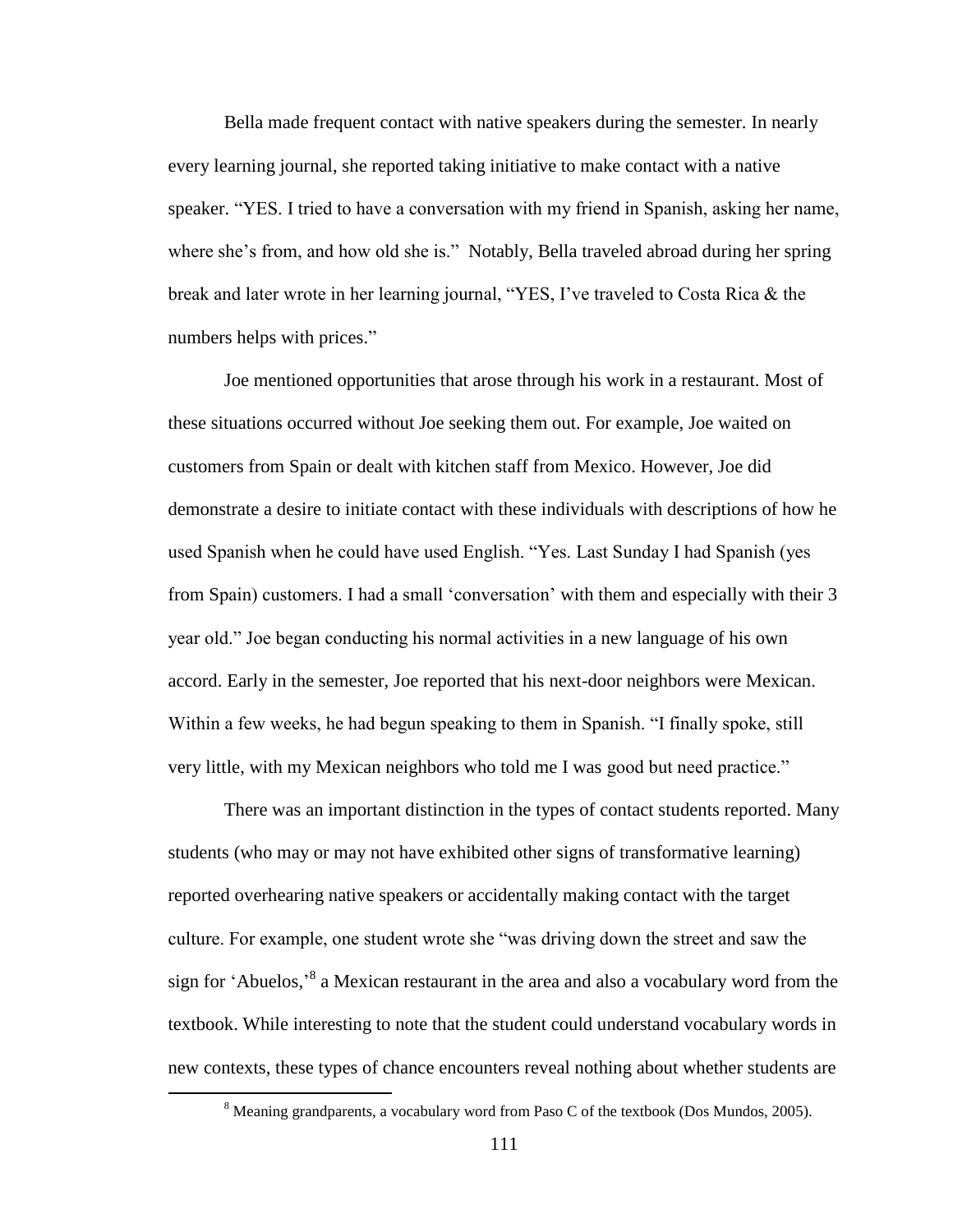actively seeking out new sources of knowledge. However, Sandy, Bella, and Joe, in their statements above, clearly made the effort to initiate contact with the target language and culture outside of the classroom.

One student, Ten, answered simply "No" for the first month of class when asked if he had any outside contact with Spanish speakers. Then, suddenly, he began giving an example in nearly every journal entry of making meaningful contact with the target culture. During the one-on-one interview discussed in the next section, he described in more depth the importance of these contacts.

Mezirow (1991) described one of the indicators of perspective transformation as "Seeking assistance from a wider variety of sources of knowledge" (p. 193). In the context of a Spanish language class, I interpret this statement to mean that, instead of relying on professors and books, language students undergoing perspective transformation will begin to seek out opportunities to have contact with a wider network of authorities on Spanish language and culture, including the native speakers themselves. In addition, becoming more self-directed in their learning would mean a greater frequency of learning experiences outside of the classroom initiated by the student. Therefore, I conjectured that students may have been experiencing perspective transformation if they reported repeated efforts to seek contact with the target language and culture.

*Becoming more self-directed***.** In addition to pursuing contact with native speakers, some students displayed other signs that they were becoming more self-directed learners. Alexa wrote, "I was intrigued by the movie and looked it up." This action was recommended by the substitute, Mr. Pérez, during instruction and encouraged by Ms.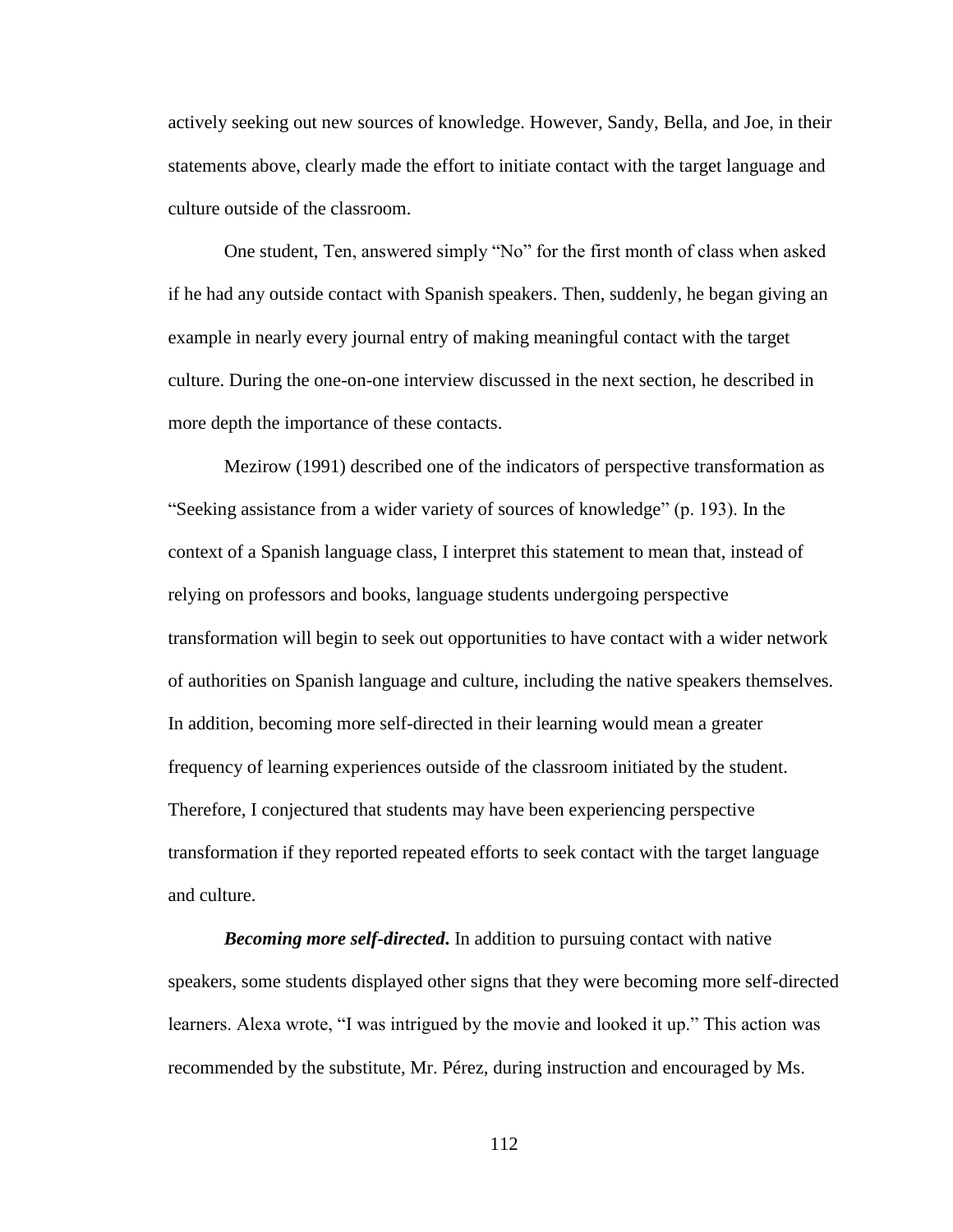Salazar in her assignments related to the movie. It is important to note that Alexa took these steps and then reported them as a response to her own desire to know more.

*Critical self-assessment***.** This category of responses was more difficult to identify with certainty. As I read through the journals, there were occasions when I suspected that students were being critical of their own language, culture, educational system, or traditions. Generally, I felt unable to state definitively that critical assessment was taking place without further information from the student. However, I did identify examples of responses that I believe could be indicative of critical self-assessment and determined to follow-up on these responses in later interviews.

Emily wrote "I found out that cinco de mayo was the day that the U.S. was defeated. I find this odd because in ALL the books that I've read, I never heard that before.<sup>9</sup>" As I read this statement over and over, I was struck by the implied criticism of her own level of education or perhaps of the books to which she has access. I do not believe Emily questioned the validity of what was taught, since she phrased the U.S. defeat in Mexico as fact, not as her instructor's opinion or as the student's inference, but as a reality. Then, what does she find odd? Is this student saying that her education is lacking? Or is she saying that the books available to her, which apparently are many, have not provided her with all of the information? Is it a criticism of the educational system in which she has been raised? Or of her own lack of exploration? In any case, this sort of self-assessment could be an indicator of the early stages of perspective transformation.

 $\overline{a}$ 

<sup>9</sup> One of the reasons Emily has never heard that before may be that it is not an entirely accurate representation of the holiday. "Cinco de mayo" means the fifth of May. It is a holiday in Puebla, Mexico celebrating Mexico's victory over the French. The victory at Puebla was a firm rejection of invaders and put an end to US and European expansionism in Mexico. For more background, see Carlson, 1998.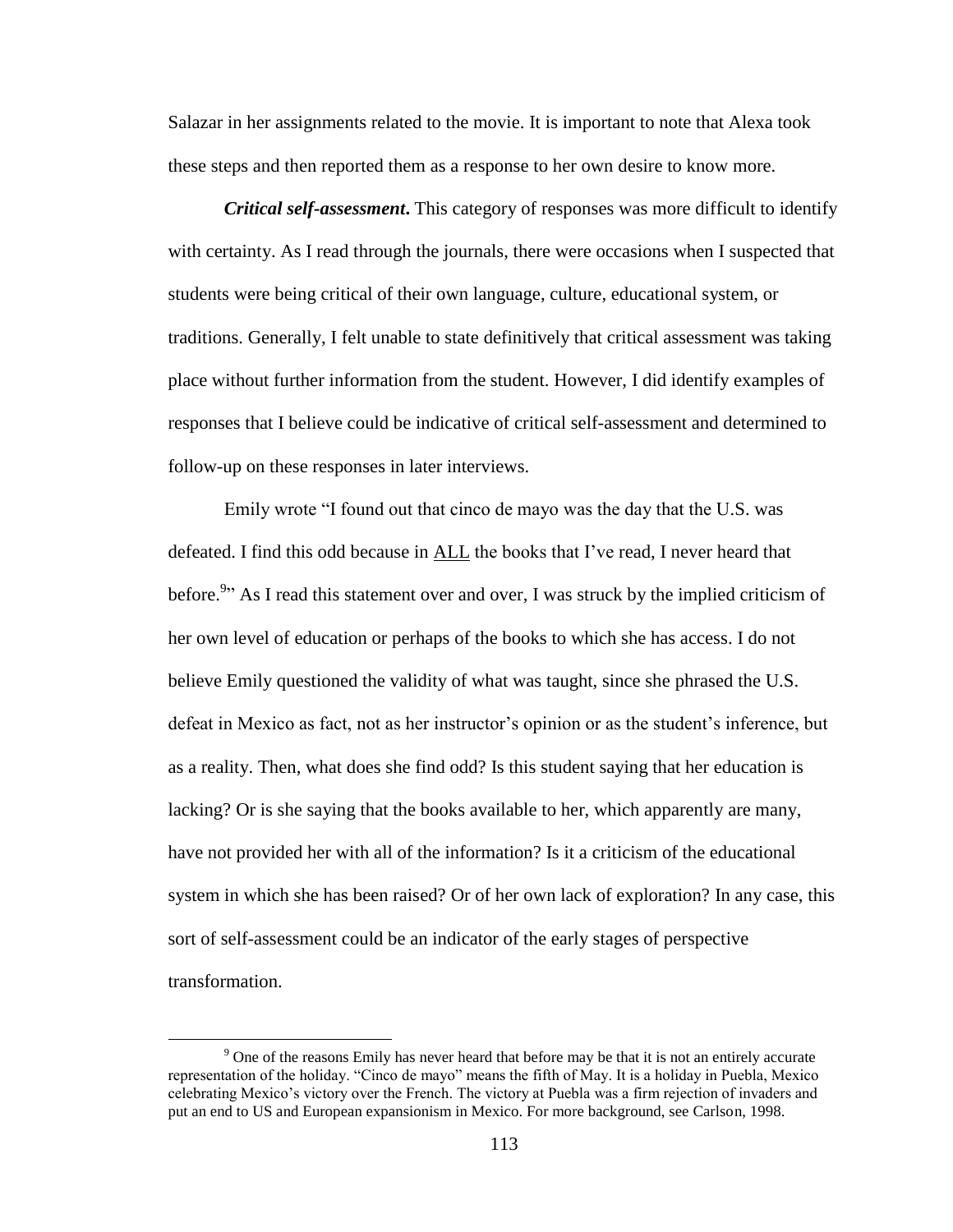Bella wrote that she had learned that "a latino will have a more negative attitude  $+$ will be real honest vs an American." While the term "negative attitude" has a negative connotation, being "honest" is hard to interpret as negative. Is Bella saying that Spanishspeakers are more likely to describe things the way they really are? She is clearly implying that English-speakers are not as honest as Spanish-speakers.

Jade seemed to have an epiphany about her own language use because of what she learned in class. She realized "I always say I'm doing good even when I'm feel bad." She was evaluating how she presented herself in light of learning about how Spanish-speakers present themselves.

*Strong emotional responses***.** One of the stages of perspective transformation according to Mezirow (1991) is a critical self-assessment accompanied by strong negative emotions. In addition, an indicator of the process may be a heightened awareness of emotions. Most students reported emotional responses to the film. However, a few students discussed emotional responses to other aspects of the class.

Sandy's mother was of Latin descent and spoke Spanish. However, Sandy had never learned the language and felt disconnected from the culture. She made several comments about her disconnect. In answer to a question about whether she felt excited, shocked, or disturbed by anything in class, Sandy wrote, "That I know nothing about the Spanish culture even though my mother is of Spanish heritage." This same journal response was used earlier to describe her reaction to the cultural sidebars she heard in class. It seems that Sandy had a negative emotional reaction to the frequent sidebars; she was disturbed by her lack of knowledge about a culture in which she had perceived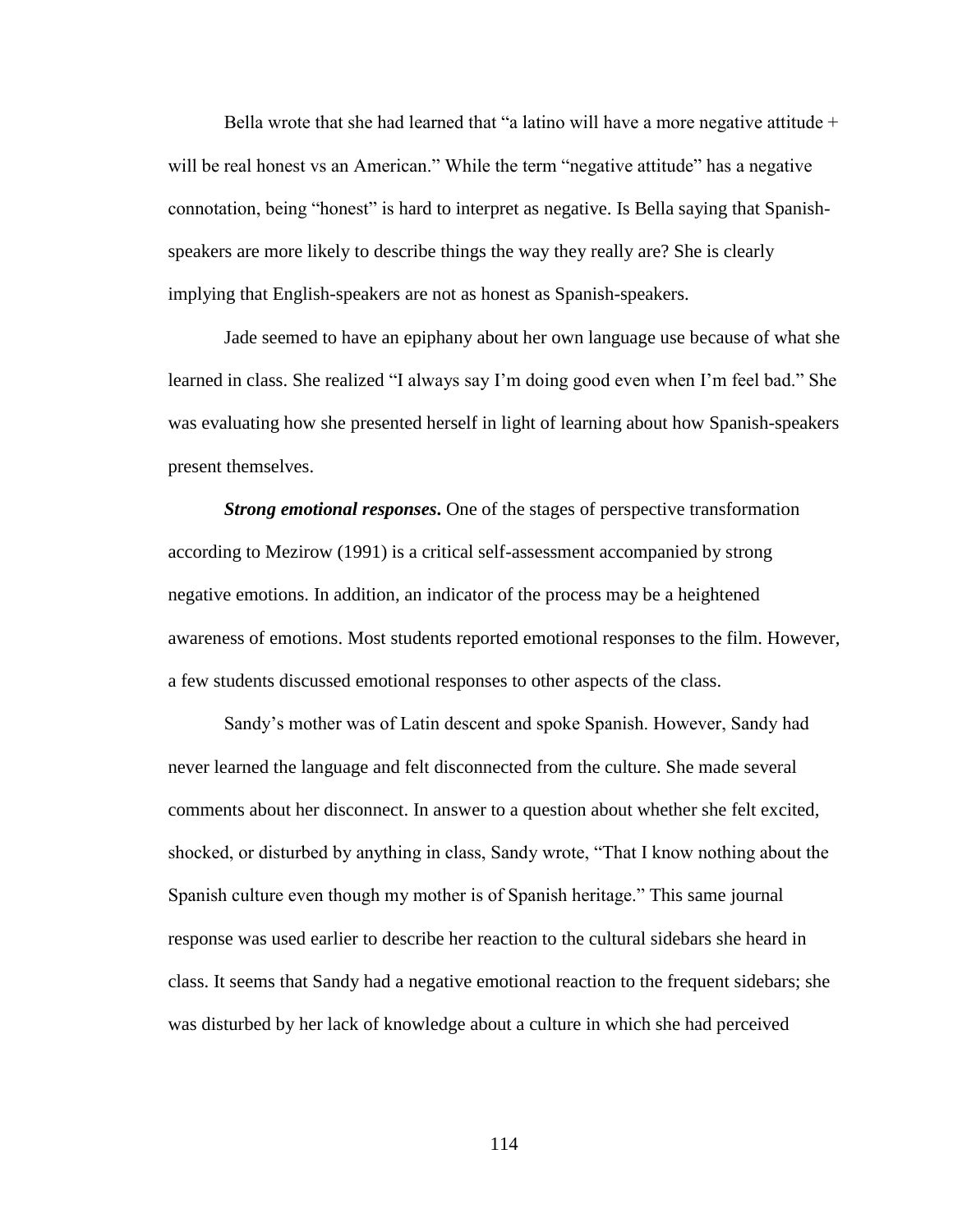membership. Later, during a one-on-one interview, Sandy would go into more depth about this dilemma.

Some displays of emotion in the learning journals were related to the classroom practices themselves instead of to the content. In response to the presence of a researcher in the classroom, Jade wrote, "Being monitored disturbs me." One student, who was taciturn in class activities, tended to answer every question in the learning journals by writing just one or two words or leaving the question blank altogether. One day, in response to the question, "How did you learn it?", he wrote, "by doing yet another worksheet." I interpreted this answer as a display of negative emotion, perhaps frustration. The worksheets used in class were part of the direct grammar instruction and small group oral practice employed by the instructor. It seems that this aspect of the instruction caused him to experience negative feelings.

One student expressed excitement at the beginning of the semester, "I'm excited to learn as much Spanish as I can so I can talk to my grandma + my friend in Spanish." Despite his initial enthusiasm, by the mid-term, he had stopped attending. It is possible that this student's enthusiasm waned because his learning goals and philosophical orientation were not aligned with the instructor's. As discussed in chapter four, the instructor used some key instructional techniques, including grammar instruction, rooted in the traditional method (Brown, 2007) and the liberal arts philosophy (Elias  $\&$  Merriam, 2005). If an adult student's learning goals and motivations are life-oriented and practical (Kasworm, 2003; Knowles et al., 2005), the student may feel better served in a communicative classroom rooted in the progressive model of adult education.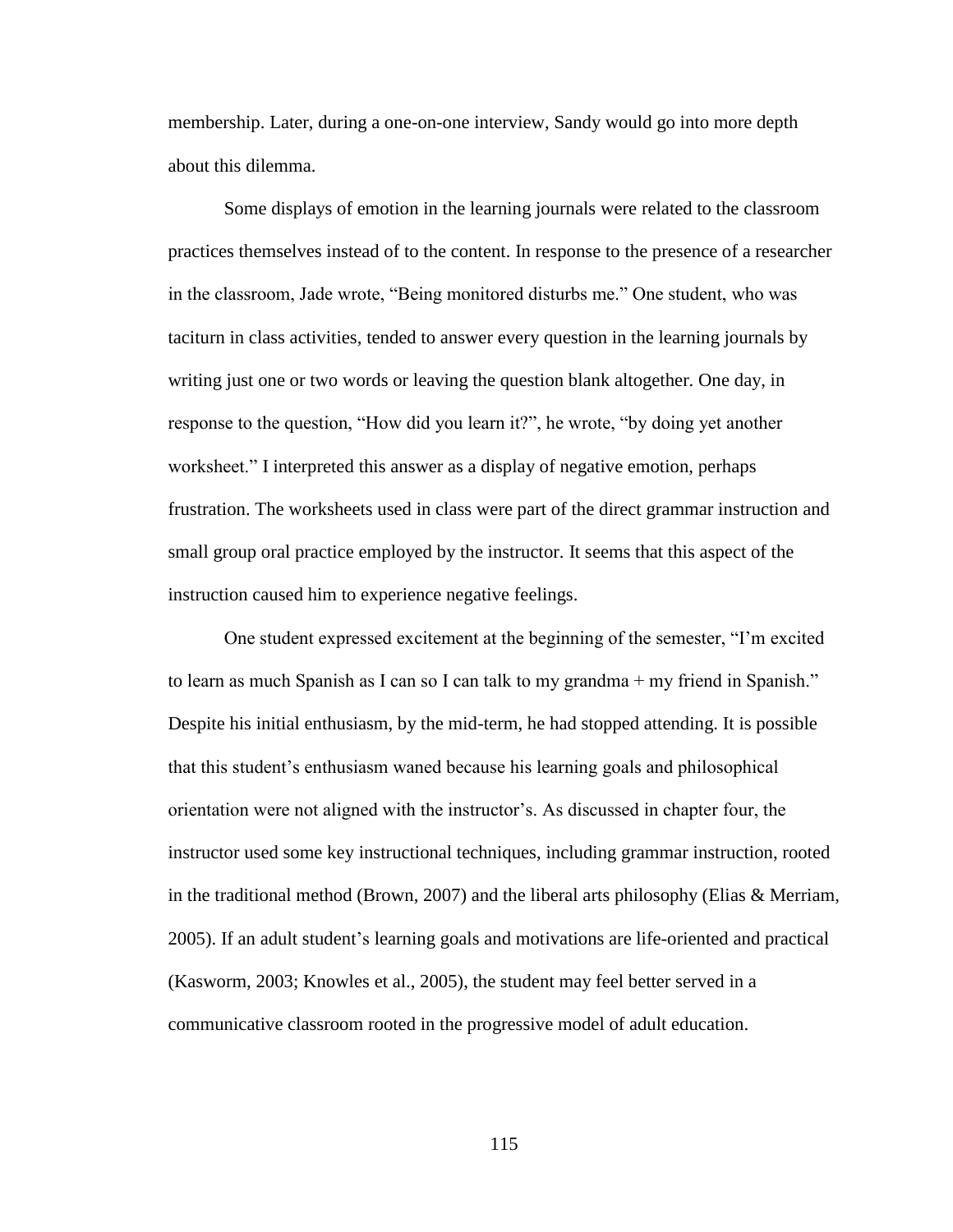Some student's enthusiasm for the course progressed along a different trajectory. Ten, who was openly critical of the course throughout every data collection method, by the end of the semester listed in his learning journal that in addition to vocabulary and grammar, he had learned that "Spanish ain't so bad." While this may not seem like a strong display of emotion, in comparison with his other comments it stands out as expressing a completely different sentiment than the majority of his comments.

# **Selecting Interview Participants**

In my preliminary analysis of the data, I looked for statements from students that may have indicated that a disorienting dilemma, critical self-assessment, or critical reflection were taking place. When I was able to identify a pattern of these kinds of statements, I invited the student to participate in a one-on-one interview.

Identifying patterns of behavior was important. Most students made insightful comments about the film. Even students who exhibited few if any indicators of perspective transformation seemed affected by the movie. For example, one student who had not given any indication of perspective transformation prior to watching the film, wrote this after the first day of viewing and discussion. Learning journal questions are in bold:

- 1.) **What did you earn in class today?** I learned a lot about the Dominican Republic in the 1950's era. I learned about what was/wasn't acceptable in their culture. I learned how the family in the Dominican Republic differs from an American family.
- 2.) **How did you learn it?** By watching the movie, discussion w/students, discussion w/instructor (substitute)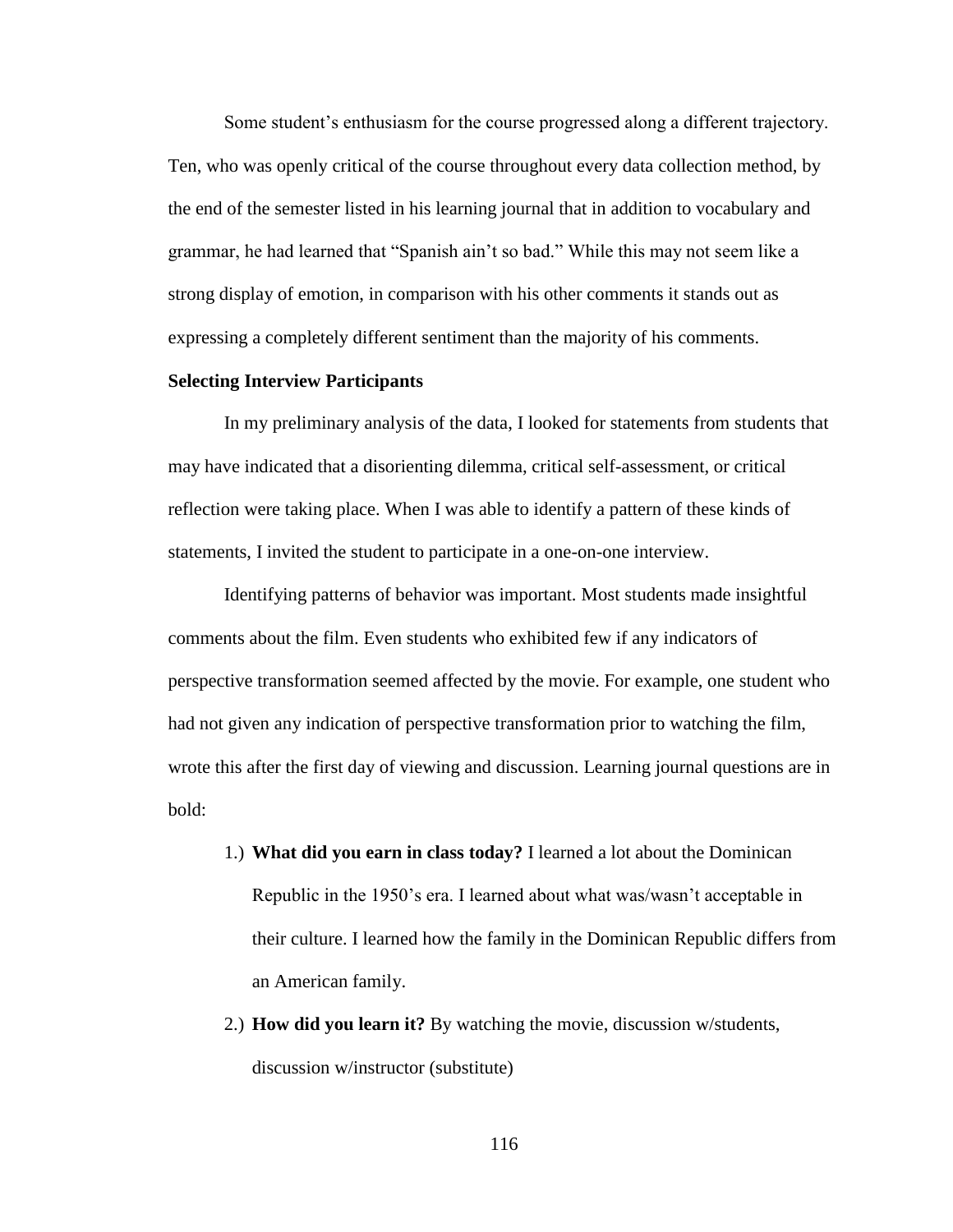3.) **Is there anything we learned or discussed that caused you to have any strong feelings or reactions? If nothing, then leave this question blank. If so, please explain.** Yes, I was shocked at some of their ways of living such as women were inferior, prejudice existed, and the rules were communist.<sup>10</sup>

This journal is especially interesting considering that until this point, nearly three months into the semester, the student had exhibited no evidence of strong emotion or interest in Spanish speakers. Yet, the viewing and discussion of the film seemed to have an effect on this student. I will note here that, despite this obvious connection with the movie, this student was not selected to be an interview participant. Once the film was complete and regular class activities resumed, the student's behavior returned to their previous state. The students in the class generally seemed to connect emotionally with the film. I evaluated my criteria for interview selection and decided that I would not consider isolated incidents (such as a strong emotional reaction to one activity or on one day) unless they were accompanied by some other evidence that perspective transformation was taking place.

In addition to the students I selected for participation in interviews, there was one student who approached me about being interviewed. I had already identified Jade as an interview participant but had not yet extended her an invitation when she approached me to talk about being interviewed. While she did not directly ask me to interview her, she did ask about the interviews and express a desire to talk with me in more depth about what she had learned. I believe this student's desire to be interviewed further validated my suspicions that she was undergoing perspective transformation. I was also intrigued

 $\overline{a}$ 

 $10$  The Dominican Republic at this time was not a communist country nor did the instructors indicate that it was. Throughout this study, as I contrasted my own observation of classroom practices with student accounts, I discovered that sometimes students make sense of material in unexpected ways.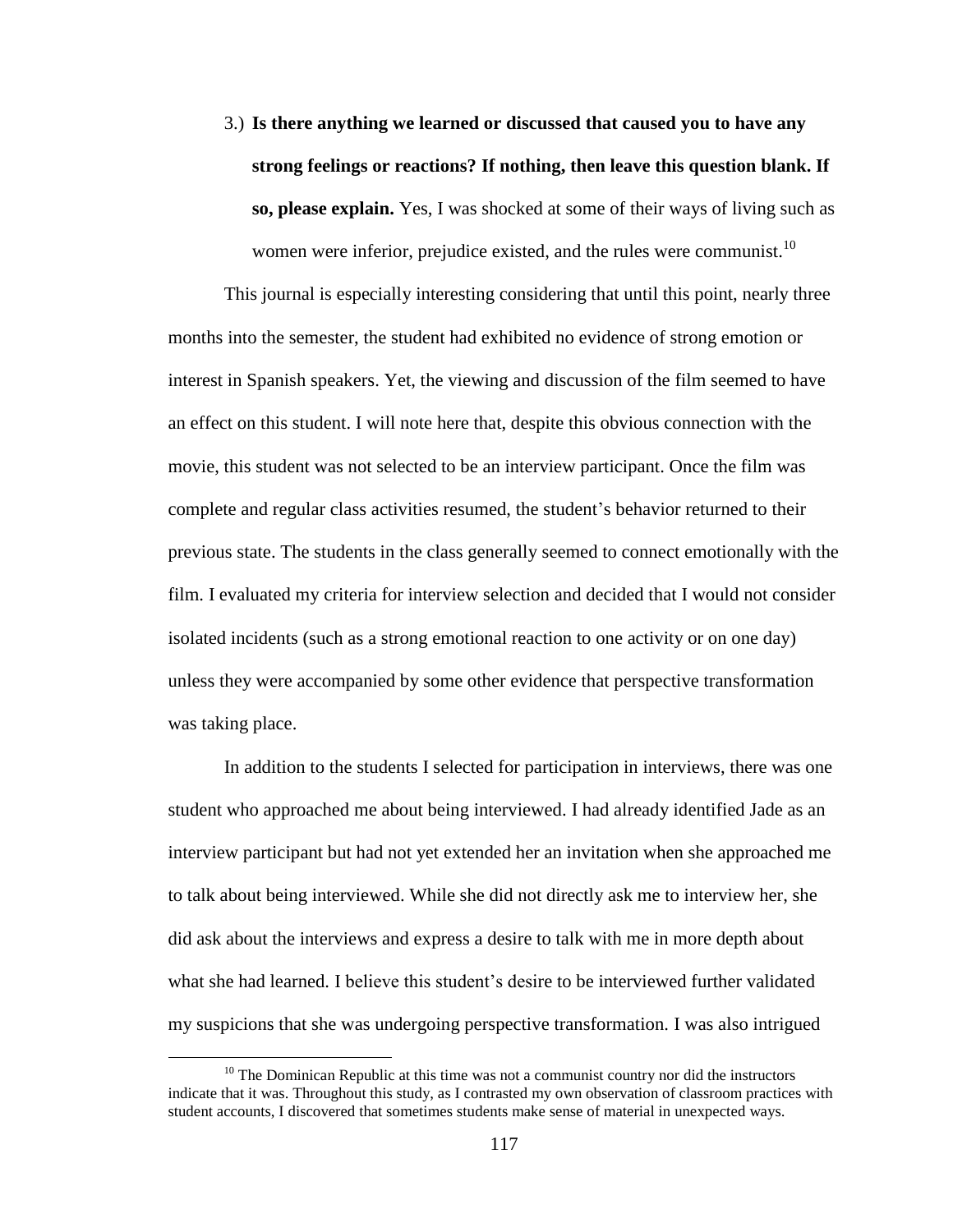by an apparent contradiction. Jade had written in her learning journal that she resented being monitored, a jab at my presence as researcher in her classroom. Just a few weeks later, Jade approached me about being interviewed. We would discuss this contradiction in more depth during our one-on-one interview.

Eight students were invited to participate in one-on-one, semi-structured interviews. Interviews took place in the campus cafeteria (during non-meal times when the tables were available for use) and were audio recorded.

### **The Interview Participants**

Although my only selection criterion was evidence of the early stages of perspective transformation, the students selected to participate in interviews represented a diverse cross-section of the population of the class. Table 1 gives an overview of the participants. All of the interview participants have been given pseudonyms.

**Alexa.** At the time of our interview, Alexa was a 24 year old criminal justice major. Unmarried with no children, she had previously been enrolled at a major research university located just miles away from the community college where she was taking classes. Because of a tragedy in her family and the strain that event caused, she had decided to transfer to the community college.

Alexa had attempted to take Elementary Spanish I previously because it was a required course for her major, but was left with negative feelings about the course, the instructor, and her ability to be successful. In class, she sat in the front row, was always attentive and focused and seemed to feel genuine affection and appreciation for the professor. She mentioned several times in her interview how positive her experience taking Spanish with Ms. Salazar had been, especially when compared with her previous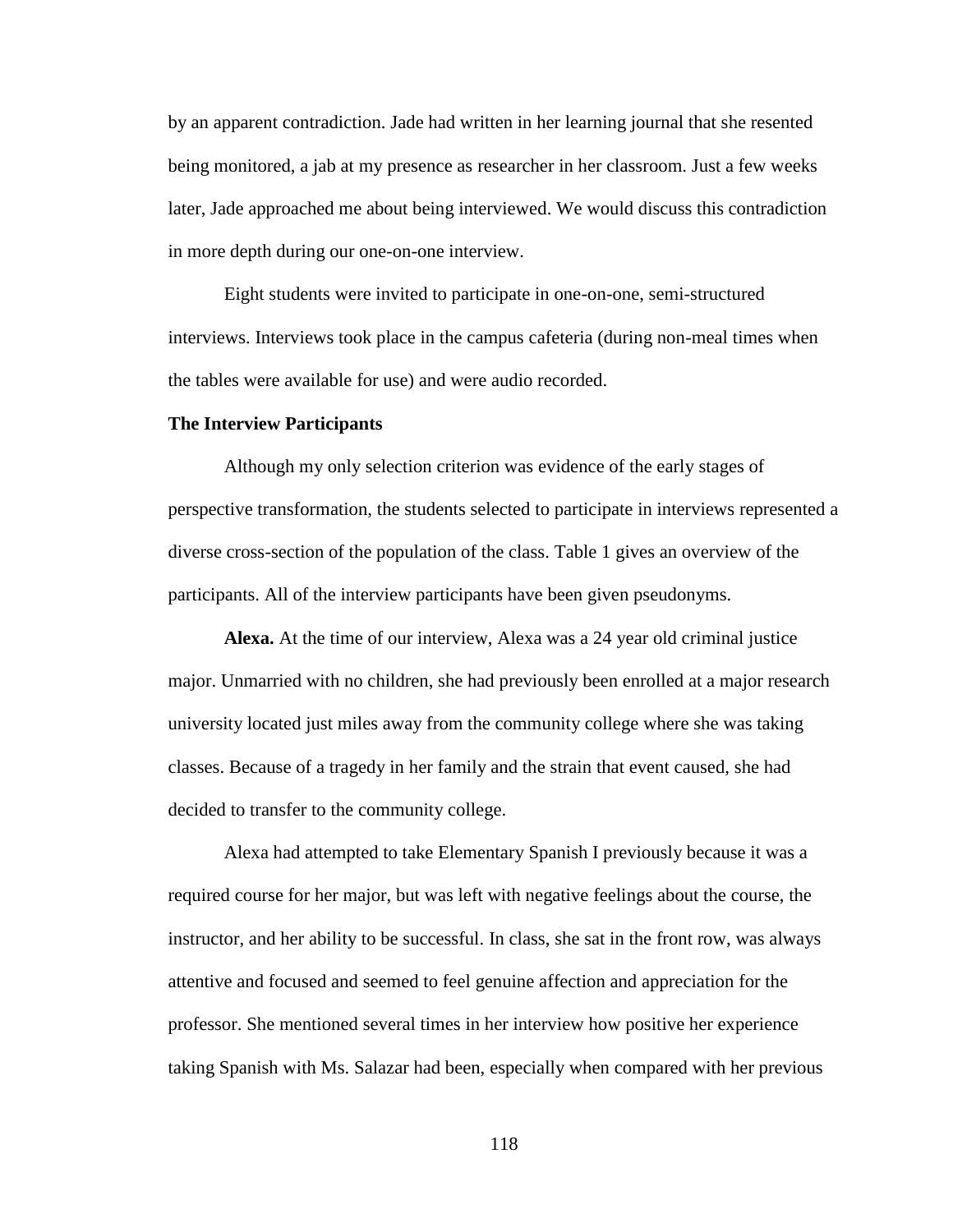negative experience at the university level.

Despite her enthusiasm, Alexa withdrew from the course shortly before the end of the semester because she feared her test grades would not be good enough to earn a passing grade. I was not aware during our interview that she would drop the course; she informed me in our follow-up communication via email after the semester had ended.

**Bella.** An aspiring dietician who hoped to work in a private practice, Bella did not need Spanish for her degree program, but felt like she needed to take the class in order to become fluent in Spanish.

Single and 20 years old, Bella was a frequent traveler to Miami, Costa Rica, and other places all over the world. In fact, she traveled to Costa Rica during her spring break in the semester she participated in this research. She came back from her vacation in Costa Rica convinced that learning Spanish was important and that immersion was the best method for learning. She was considering a semester study abroad for the subsequent fall semester.

**Emily.** An 18-year-old recent high school graduate from a local high school, Emily came into class with some background in Spanish study from her high school experience. In addition, Emily had a Mexican brother-in-law.

Emily was taking Spanish in order to fulfill degree requirements, but was an eager learner. She had hopes of one day using the Spanish language in her career as a doctor and continually sought out ways to come in contact with Spanish speakers and their culture.

**Jade.** As a 29-year-old, widowed mother of three boys ages 15, 10, and 6, Jade was facing the challenges of returning to college. Having previously worked in an office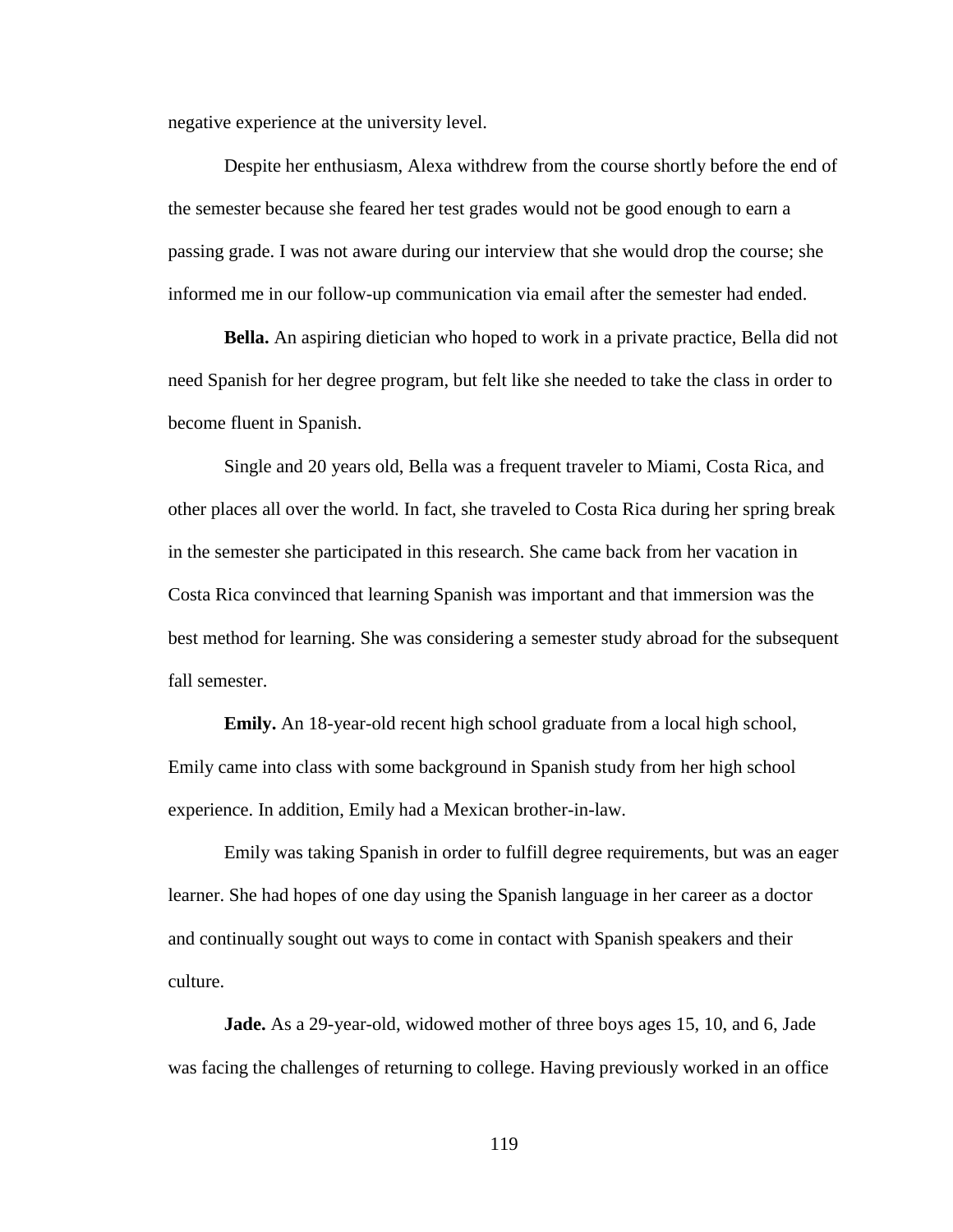setting where she had contact with people from all over the world, she decided to pursue a degree in Broadcast Journalism. Jade intended to become fluent in Spanish, and, over the course of the semester, came to believe that the only way she would truly learn would be to develop relationships and interact with Spanish-speaking people.

Jade brought with her previous life experiences and knowledge of African American history that helped her interpret the material in the Spanish course through multiple lenses. Clearly, Jade had a positive relationship with the instructor and seemed to admire Ms. Salazar greatly.

**Joe.** Joe was a 26-year-old hospitality management major who worked as a waiter in a restaurant and intended to go into restaurant management as a career. Spanish was not a degree requirement for Joe. He enrolled in the course because he wanted to learn to communicate with the Spanish speakers both in his personal life and in his career. He felt that, in the future, it would be important to know Spanish.

Joe regretted not having more time to devote to the class. Between his fiancé, his two year old baby girl, his demanding work schedule, and some upheaval in his personal life, Joe rarely found time to keep up with the class requirements. Despite that, Joe maintained that he was committed to learning the language at some point.

**Keisha.** A 27-year-old mother of two, Keisha was an LPN (Licensed Practical Nurse) who had gone back to school to become an RN (Registered Nurse). When Keisha talked about her job, she displayed a genuine interest in caring for people and providing for them. On the other hand, she seemed tired, overworked, and motivated to change her circumstances.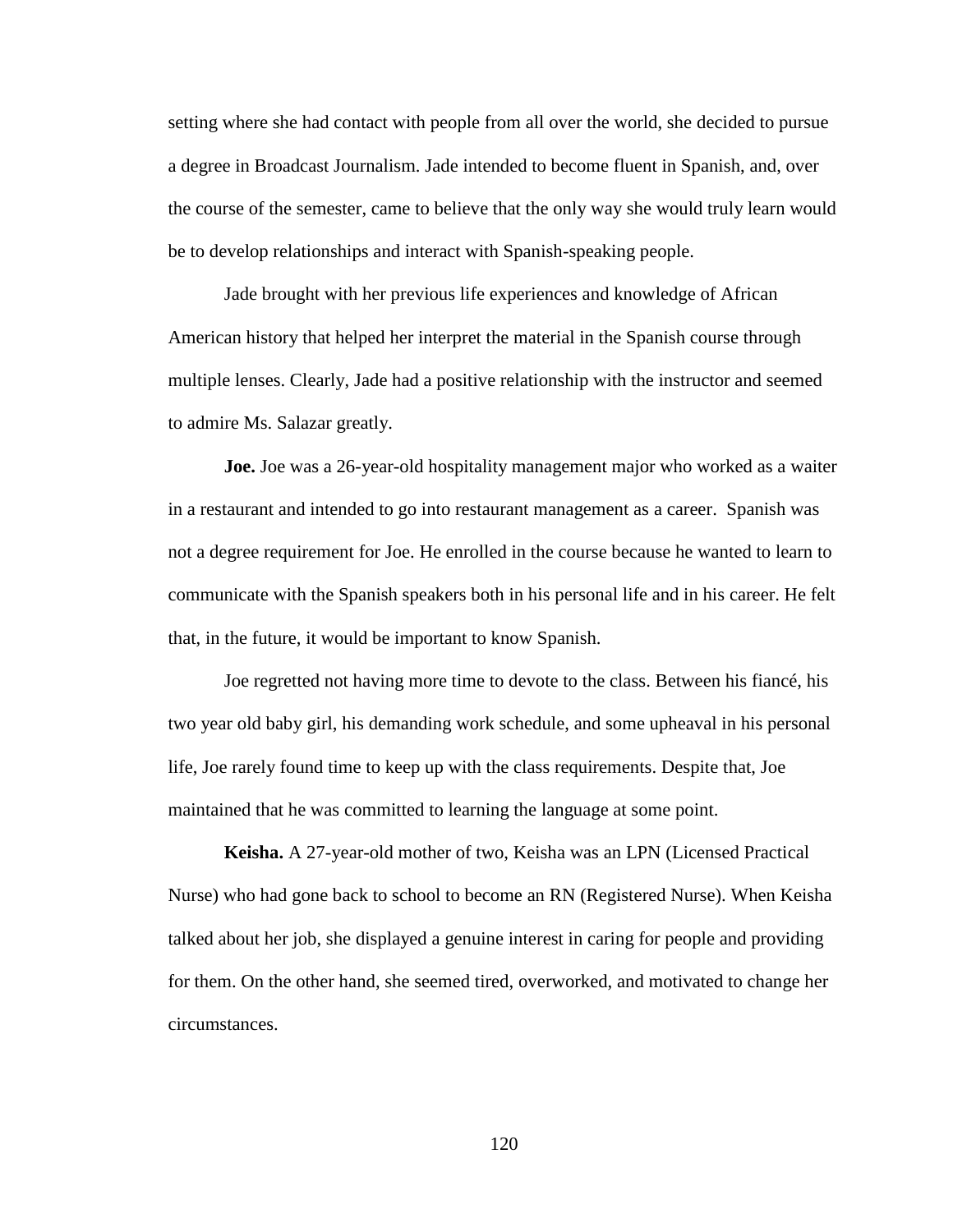For the five years that she was in nursing, she worked in a prison facility. One of her favorite parts of working in a prison was getting to work with Spanish-speaking females. Keisha had picked up many Spanish words and phrases working with her immigrant patients at the prison. She enjoyed this informal learning so much, in fact, that she decided to take formal Spanish classes at the college. Spanish was not a requirement for Keisha's degree. It would have been easy for her to avoid language study; however, Keisha saw an immediate application for the language.

**Sandy.** A 19-year-old degree-seeking student, Sandy did not need Spanish for her program of studies. Rather, Sandy took the class to get in touch with her ethnic roots. Her father was Caucasian, but her mother and grandmother were both Latina and spoke Spanish. Even though she did not live with them, Sandy was interested in connecting with her mom and grandma by learning their native language.

Sandy had taken some foreign language before in high school (French, not Spanish), but had dropped out of high school before graduating. Later, Sandy attended a technical college receiving her high school diploma and becoming a certified nurse's aide. After several months of working in her chosen profession, Sandy decided that her ultimate ambition would require a Bachelor's degree in zoology, so she went back to college. Single with no children, Sandy was a full-time student with her eye on transferring to a four-year school.

**Ten.** Describing himself as "not the most disciplined" student, Ten was highly intelligent and passionate. He gave the appearance of being fiercely individualistic both in his appearance and speech. Ten had fascinating contrasts in his background and interests. He was a pacifist who loved studying military history. He was of mixed Jewish,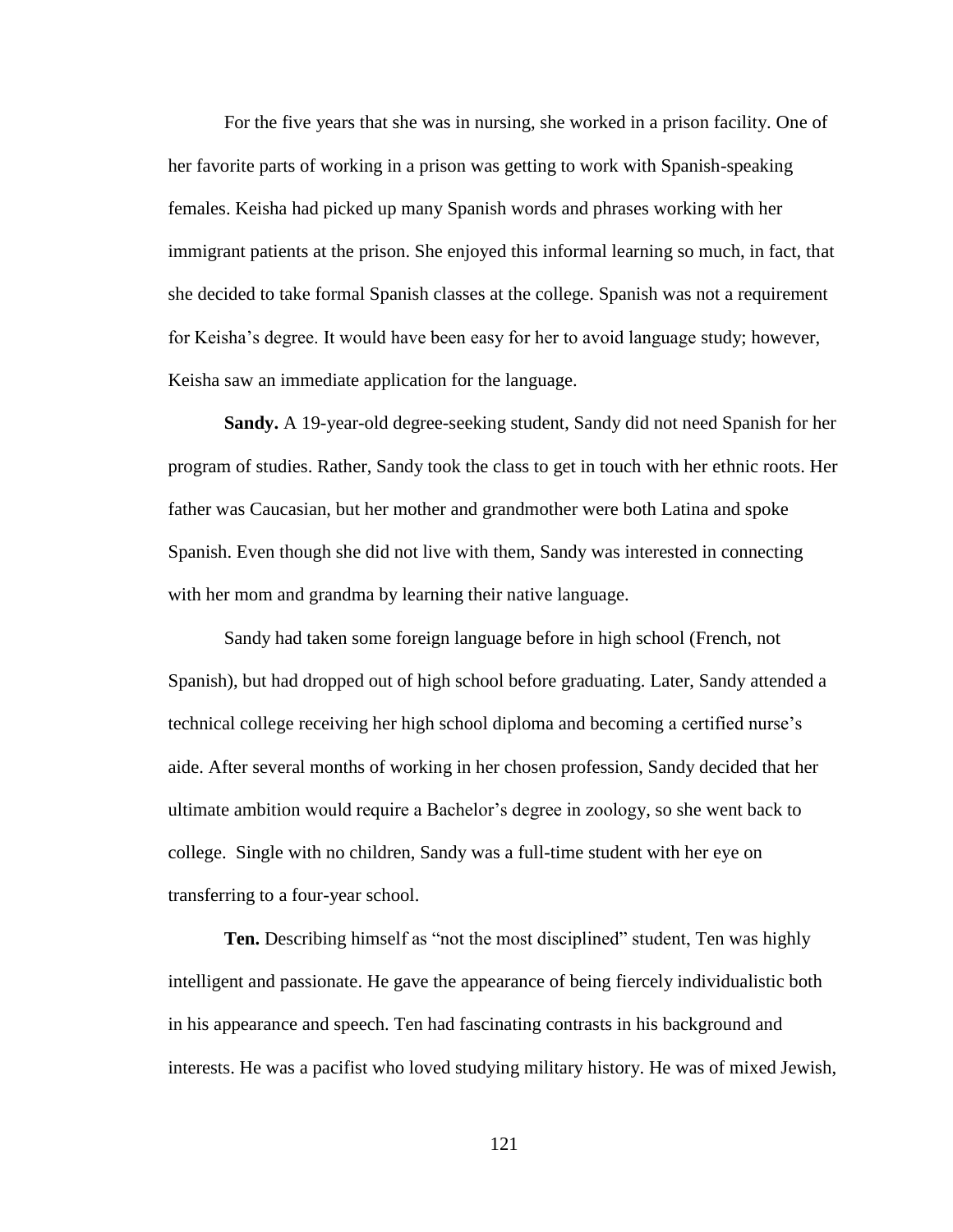Caribbean, and African American ethnic heritage, ultimately identifying himself as a Black man, and yet was overcome with anger when immigrants could not speak English. Finally, he was a proficient Spanish student who was in danger of failing first-semester Spanish because he refused to do out-of-class assignments or attend class regularly or punctually.

Ten intended to become a history teacher and needed to take Spanish at the community college before transferring to the local university to continue his studies. Single, 29 years old, and employed part-time, Ten expressed a genuine appreciation and affection for Ms. Salazar while also being sharply critical of her methods, class structure, and even her accent.

# **Interview Findings**

During the one-on-one interviews, participants largely reiterated categories and methods of learning that had previous been reported in the learning journals or observed in participant observation. However, there were some important new revelations.

Just as in the learning journals, students reported learning in the same seven categories (content, skills, personalized, contextualized, learning about differences, about connections, and about learning) with particular emphasis on transformative learning occurring through learning about differences, learning about connections, and learning about learning. Similarly, the two instructional methods students deemed most important for transformative learning in the journals were also found to be important in the interview data. The interviews contributed additional depth and context to the previously identified categories and also held some new revelations about students' experiences.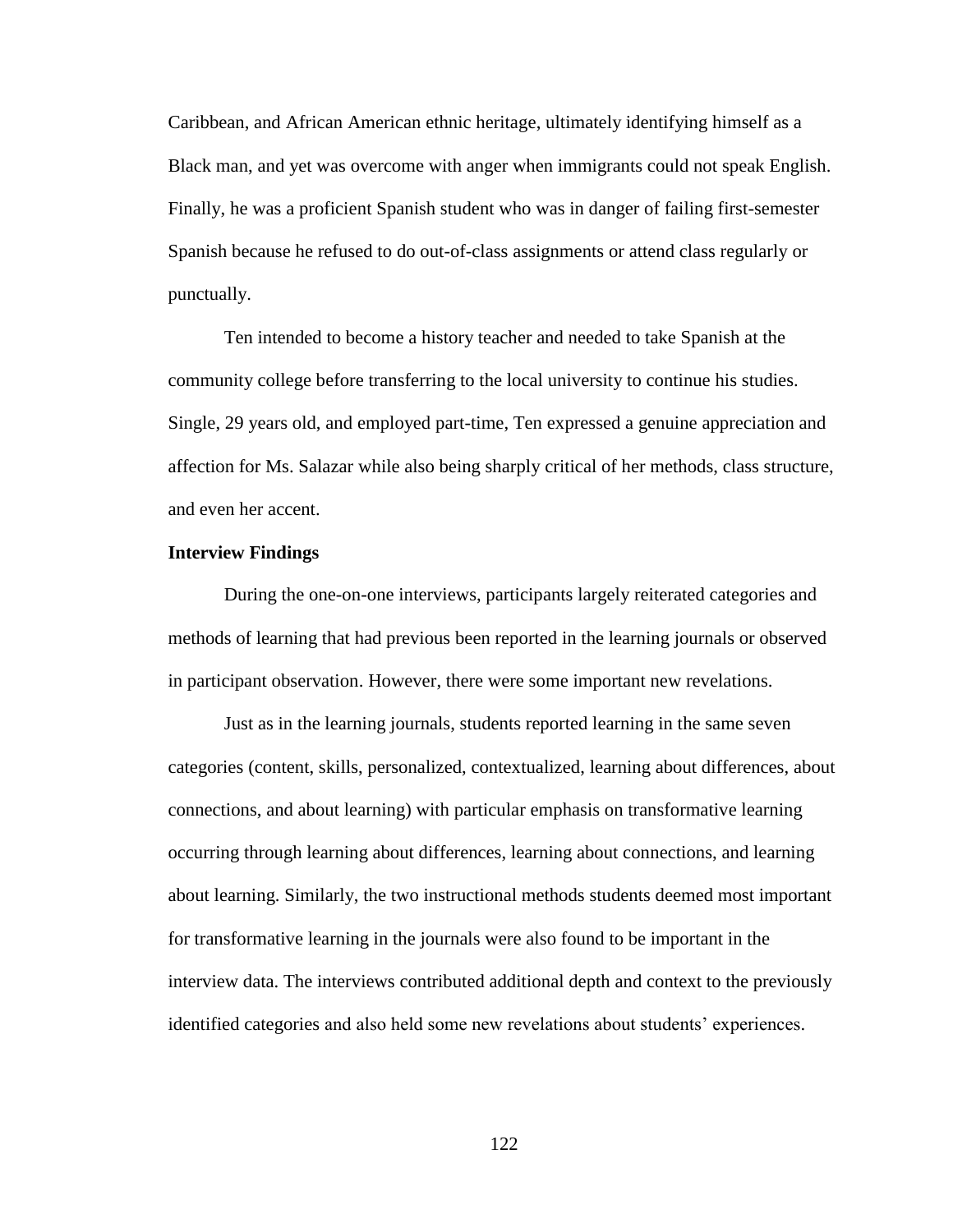**What did students learn?** In the analysis of the learning journals, only three categories of learning were considered relevant to perspective transformation: learning about differences, learning about connections and learning about their own learning. These three categories were also evident in the interviews.

*Learning about differences*. Emily gave an enthusiastic account of some of the differences she learned about in class.

Some of the cultural things I found. Like when she told me that they wake up at eight o'clock! Miss Dina [Salazar], in class, she said in Spain they get up at eight o'clock. Because, you know, we're already awake and we rush out and go, "Hey, get off the road you crazy maniac!" Yeah, we're already working and they're just getting up. How great is that! They round off their money. They round off their money! They don't do what we do, like 1.99. They just round it to two dollars. It's so much easier. You don't need change. Why don't we do that? Let me see, what was my other favorite thing... oh yeah, the thing she told us about the biting. The kids and the biting. About how it's normal. They bite back! I loved them.

One of the most interesting things about Emily's description of her learning is not just that she reported learning about specific differences between the two cultures. Rather, Emily learned about differences and then critically assessed her own culture in light of the new information. When she discussed how money is rounded to the nearest dollar in Spain, she added that the Spanish method is easier and "Why don't we do that?" This could be described as a critical assessment of sociocultural assumptions, one of the stages of perspective transformation (Mezirow, 1991).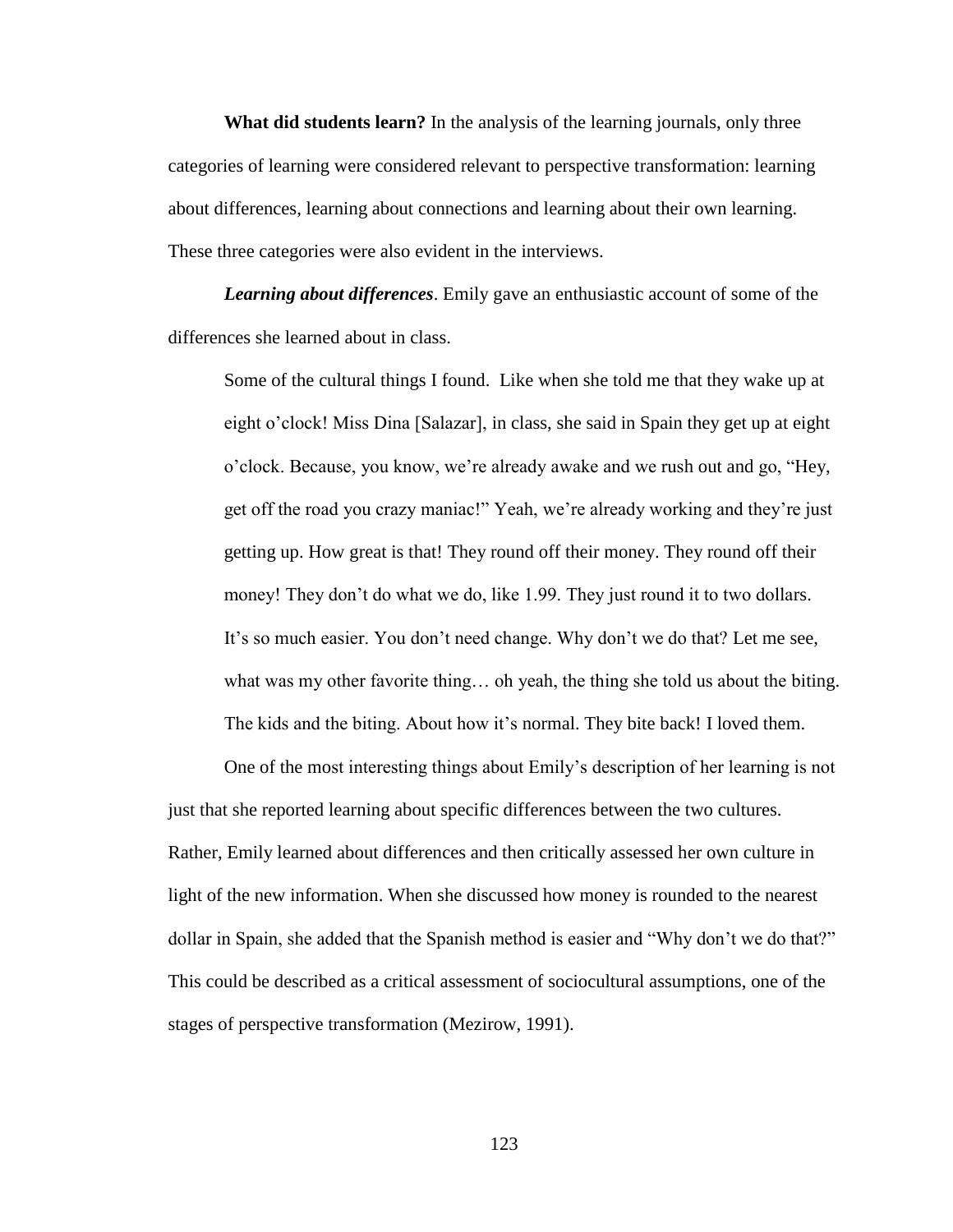Bella was also struck by some of the differences Ms. Salazar explained out of her personal experience. Bella laughed as she recalled a particular example the instructor gave.

When you ask someone [a Spanish-speaker] how they're doing, they say, "Oh, I'm not doing too good. I have this and that to do." And she [Ms. Salazar] said, "And then I came to America, and everyone's like, 'Oh, I'm doing great!'" She was like, "I thought everyone was taking pills or something!" That's what she said! She said, "Everyone was so happy!" I feel like, just little things like that [are important]. It's true, though, because it's really like that. But I never learned that in any other classes. I mean, nobody else took the time to know the differences and stuff.

Jade gave the same example to explain how she learned about cultural differences by listening to Ms. Salazar's examples from her own life.

Sometimes while she was teaching she would just say, "It's just in our culture!" You know like, she was so right about this, she pinpointed that in the US, when you pass by someone and say, "Hi! How are you today?" We always say "Great!" or "Fine!" or "Things are great!" Even when things are horrible! We say we're doing good. And she was like, in their culture, they don't say things are great when they're not. So if you say, "Hola! How is your day?" They would turn around and be blatantly honest! I thought that was so, I thought, "We DO do that!" And I'm silly. I found myself when I was walking, going to the library, and I spoke to the guy and he said, "Fine." And I thought, that's the point she made! I'll bet he's not just fine! That's just how we do.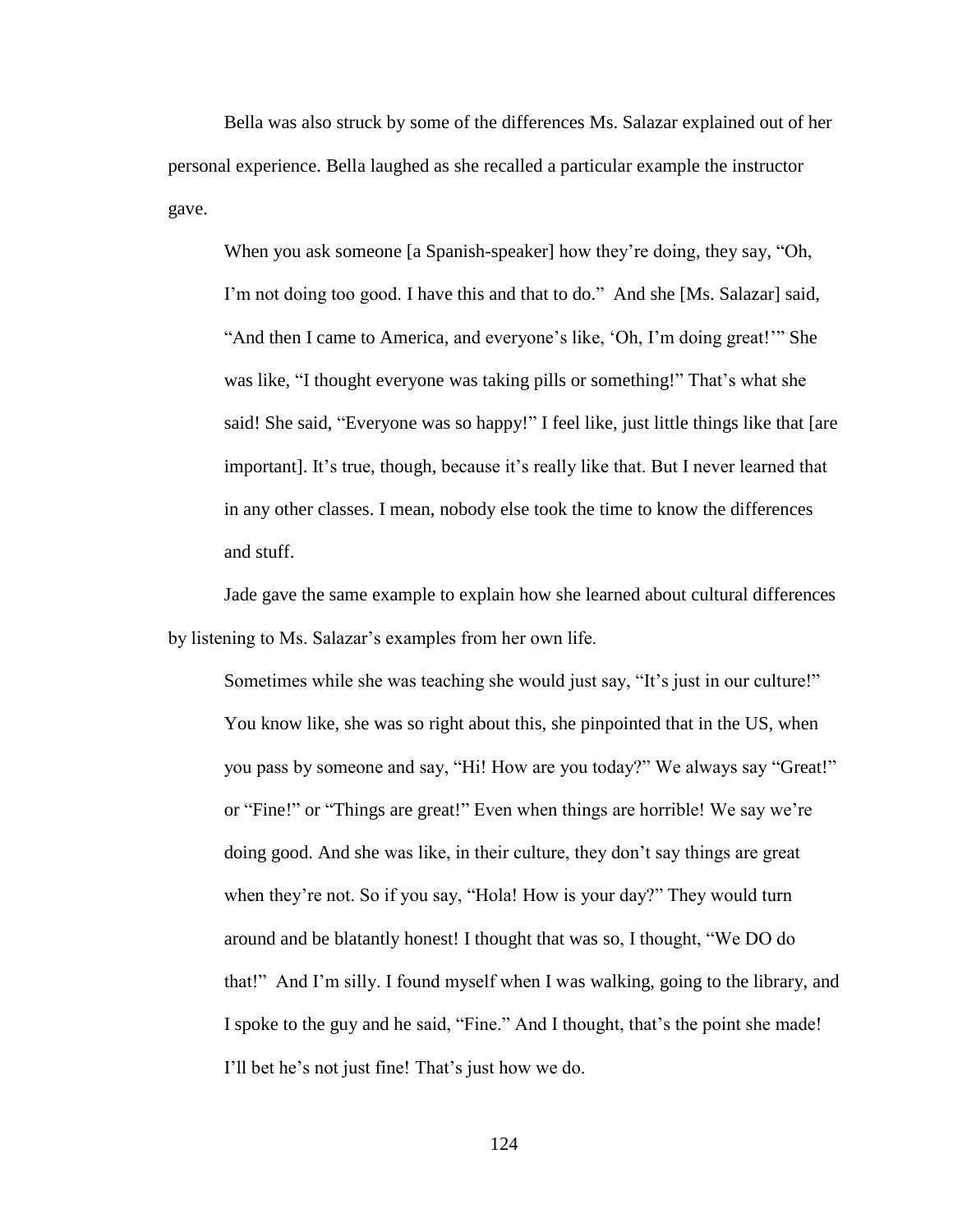In this passage, Jade not only demonstrates that she is learning about differences, but by applying what she learned in class to real situations in her life, she also shows evidence of learning from the next category: learning about connections.

*Learning about connections*. Like Jade, Bella connected what she learned in class to other experiences in her life.

In the movie, you saw how they always ate together and the women cleaned and the man provided. And I learned, in Costa Rica, the woman who helped us out, she had a problem the first day because she had to make her husband breakfast, lunch and dinner because the men do not cook. The women cook for the men. The men do not cook. Like, they won't even eat if they don't cook. That's the extent of the no cooking! And that's totally different because in my family, my dad's the one who cooks.

Here, Bella actually makes two connections. First, she connects what she saw of Dominican culture in the movie to what she saw of Costa Rican culture during her travel. Then, she contrasts both experiences with her own life.

Keisha connected the film with herself by comparing her impression of the Mirabal sisters' circumstances to her own.

The determination, hard will of them [the Mirabal sisters], I didn't know about how back then in the dictatorship you had to do what he says. What he says or you die, you know? Pretty much. Not being able, from a woman's point of view, not being able to do anything I want. Because if I had been alive back then, I would have been dead as soon as I was born. Coming out of my mama's womb,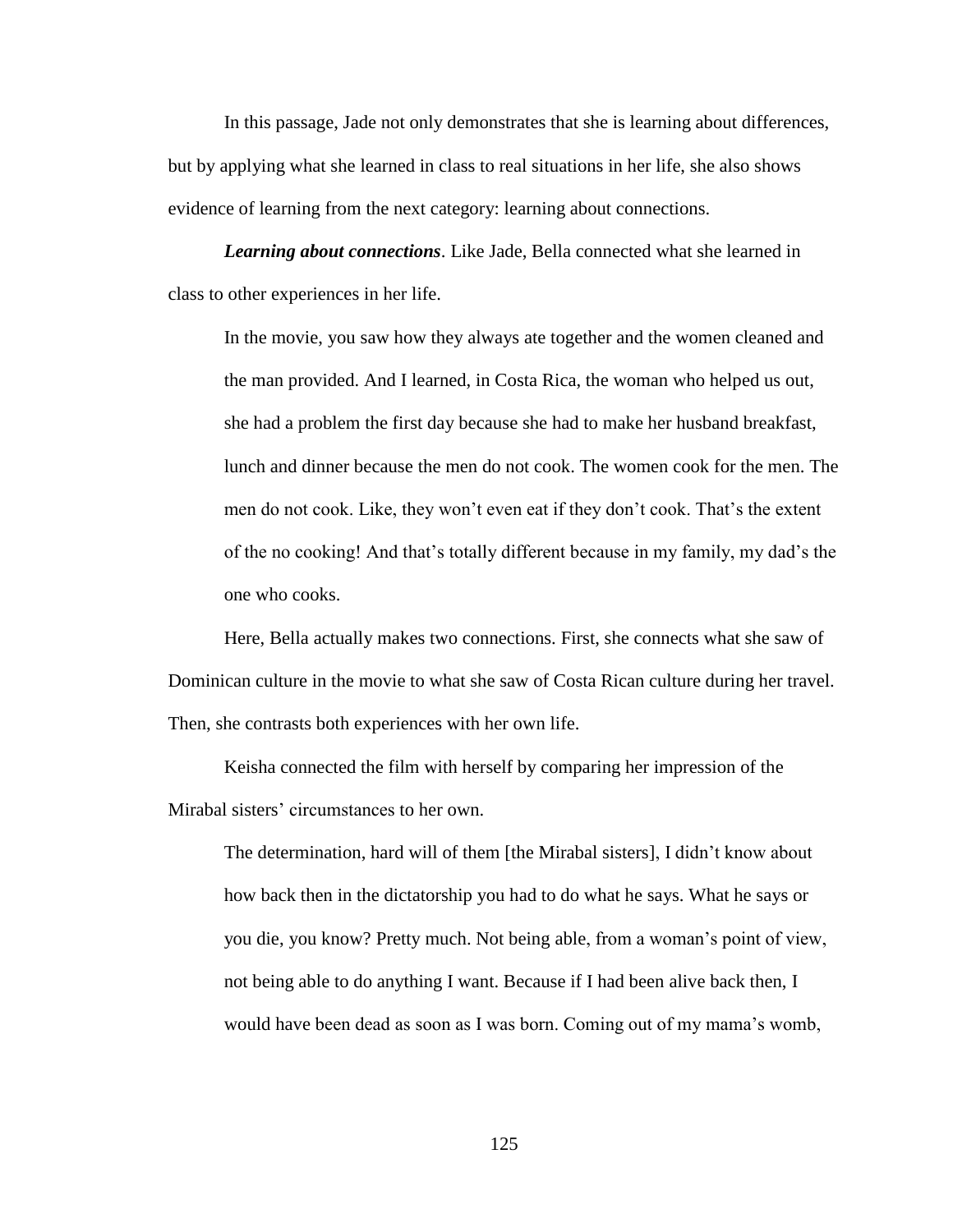they say don't cry? Waaah, I'm going to cry. You know, that's just the type of person I am.

For many students, the film was an opportunity to connect the examples they saw on the screen with events and people from their own lives.

Previously, I discussed how Jade made connections between the instructor's cultural sidebars and her own life experiences. Jade also made significant connections out of what she viewed and discussed from the film.

To my surprise, I really enjoyed the film and recommended it to some of my friends, that you guys have to see this. And it was kind of like a cultural shock. I was amazed that there are some things in Latino history that coincide with some of the things that African Americans have faced. It made me look at it like we really have some things in common. I wasn't expecting to get that out of the course, but I am glad that it was introduced.

In one instance, Jade described a scene in the movie when the dictator took an inappropriate liking to a young girl.

When I first watched the film and I was observing General Trujillo, and then, he kind of reminded me. The emotional part was how he had a liking for the young girl at the play when they were performing. And he took her, you know. And that kind of reminded me of personal experiences growing up when you are under the care of an older man, when they take advantage. You know, you're a young girl or whatever. I didn't like that. I mean that was a personal experience for myself and then seeing that in the film, I was like, wow! They were subject to stuff like that too!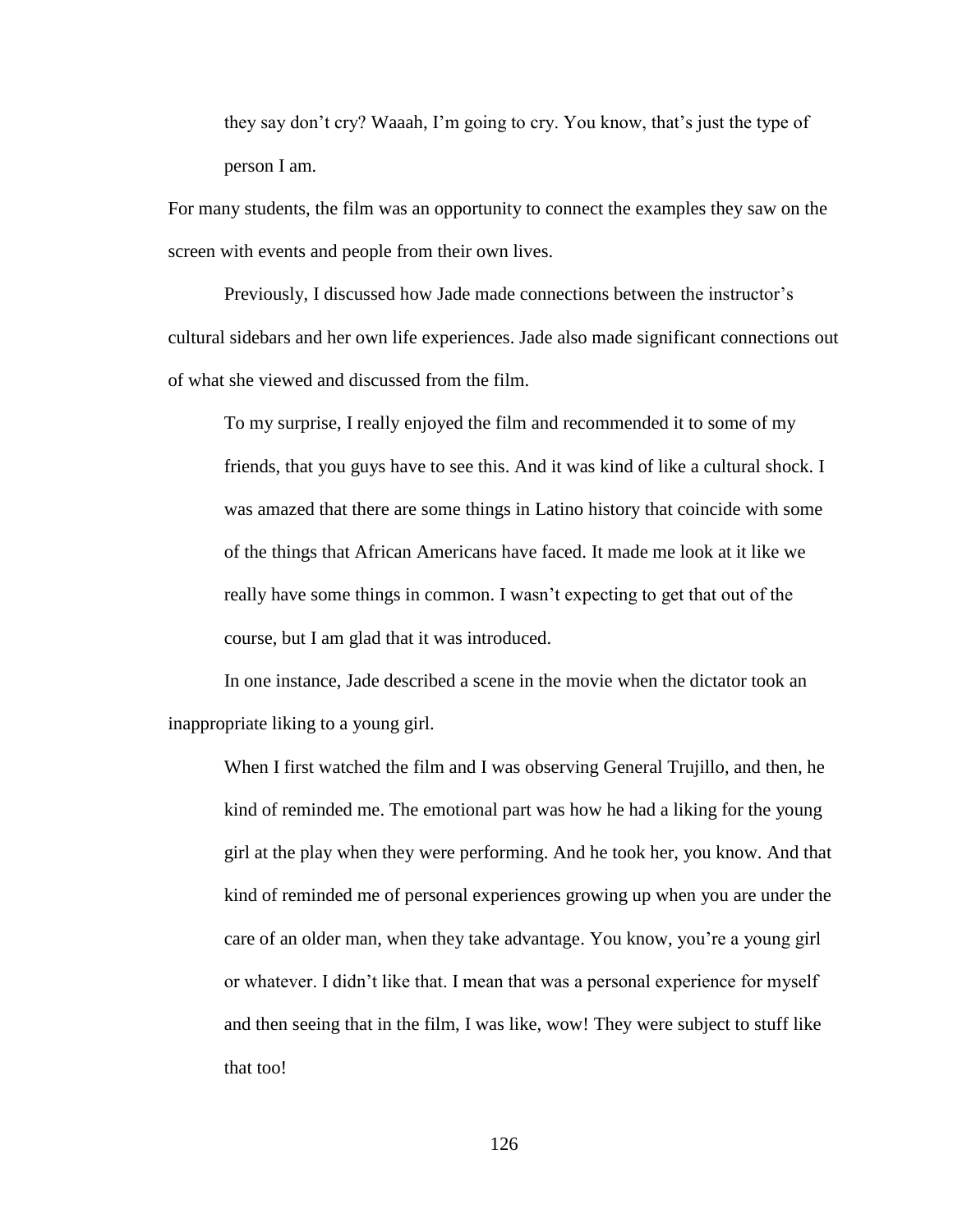Later, Jade described more connections she made between her previous knowledge and what she saw in the film.

I guess everybody didn't feel the way I felt about the film. But because I have studied my own history and because I have played a lot of characters [in amateur theater] that were significant in the struggle. I got a chance with my church to be over the entire month of black history and I did some things with my kids. And I was able to put just different things that have happened throughout generations together and to see that we are doing great regardless of what some people still feel or realize. To get an idea of their [Latinos'] struggle, where they came from and how they came to where they are, it brought an appreciation. It made me look at my teacher in a different way. Like, wow. It was amazing. It brought a level of respect for the culture.

When Jade made this connection between her African-American history and Dominican history, she became aware of their shared experiences of struggle. This awareness inspired respect for all Spanish-speakers and their culture.

*Learning about learning*. In the interviews, students continued to express their feelings and discoveries about learning. Keisha powerfully expressed her frustrations.

I can't handle it. I can't handle it. I mean, I'm taking this class because I want to learn something new. I should have known that, okay, Keisha, it's not going to happen overnight. It's a learning process. But I want to know this stuff now. I need to communicate. I need to communicate. I need to communicate. Right now. Keisha became so distraught with her difficulties in learning language that she considered dropping the course. The difficulties in learning were especially troubling for Keisha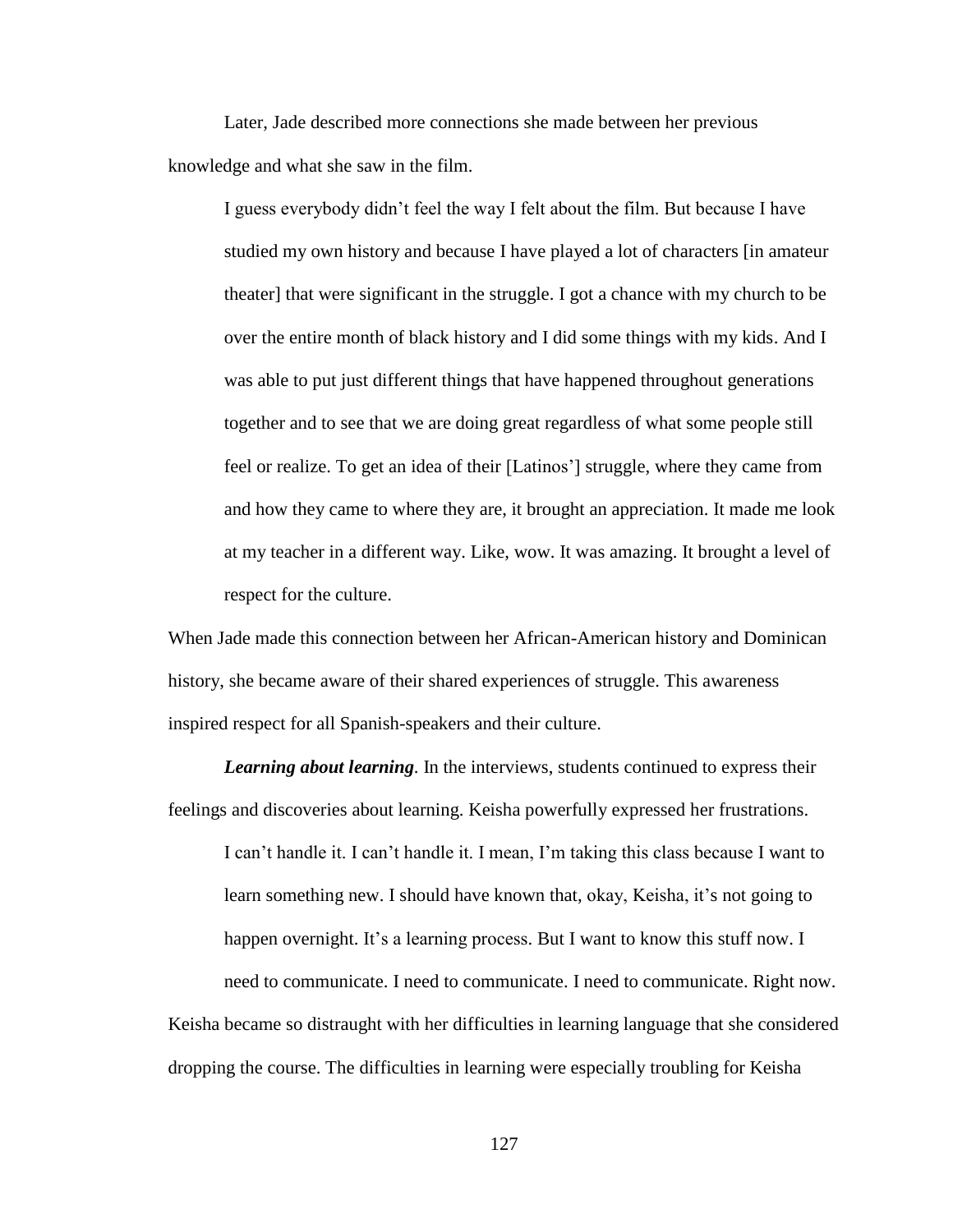because of her intense desire to communicate with her patients. In fact, she was only taking the course in order to better serve her Spanish-speaking patients.

We get a lot of immigrant people [at the prison where she works as a nurse], immigration. And they probably won't be there long because they're coming over to wait to get back to Mexico or wherever they come from… And they're the funnest people to work with. ... I love when I have new ones come in, especially females, we get a lot of Mexican females, Hispanic females. And we have to deal, you know, it's hard to translate, talk to them. Especially if you don't know Spanish, just a lot of broken words that I've learned just to be able to talk to them. So I took up Spanish [as a college course].

Alexa also came to the realization that learning language was a painful process. I wanted to drop it. I did. Because I was doing bad, not good on tests at all. All through the semester, I've wanted to drop. But I was like, no! I can keep going. I can keep going. I can keep going. I think I might be able to make it. Because it's easier to learn, I mean, I know it when I read it! But I guess [my difficulty] it's just because I'm just starting out. I mean I know it [Spanish] when I'm reading it and when I'm writing it and when I'm in class. But when I'm outside trying to talk, I'm like, I don't know what I'm saying!

Keisha and Alexa came to the conclusion that they may have to drop the course because of their difficulties learning to communicate. Other students experienced similar frustrations, but arrived at different conclusions.

Jade: I kind of feel like, for some reason, I feel like I really won't grasp it [Spanish] the way I expect to get it just from taking the class. I think it would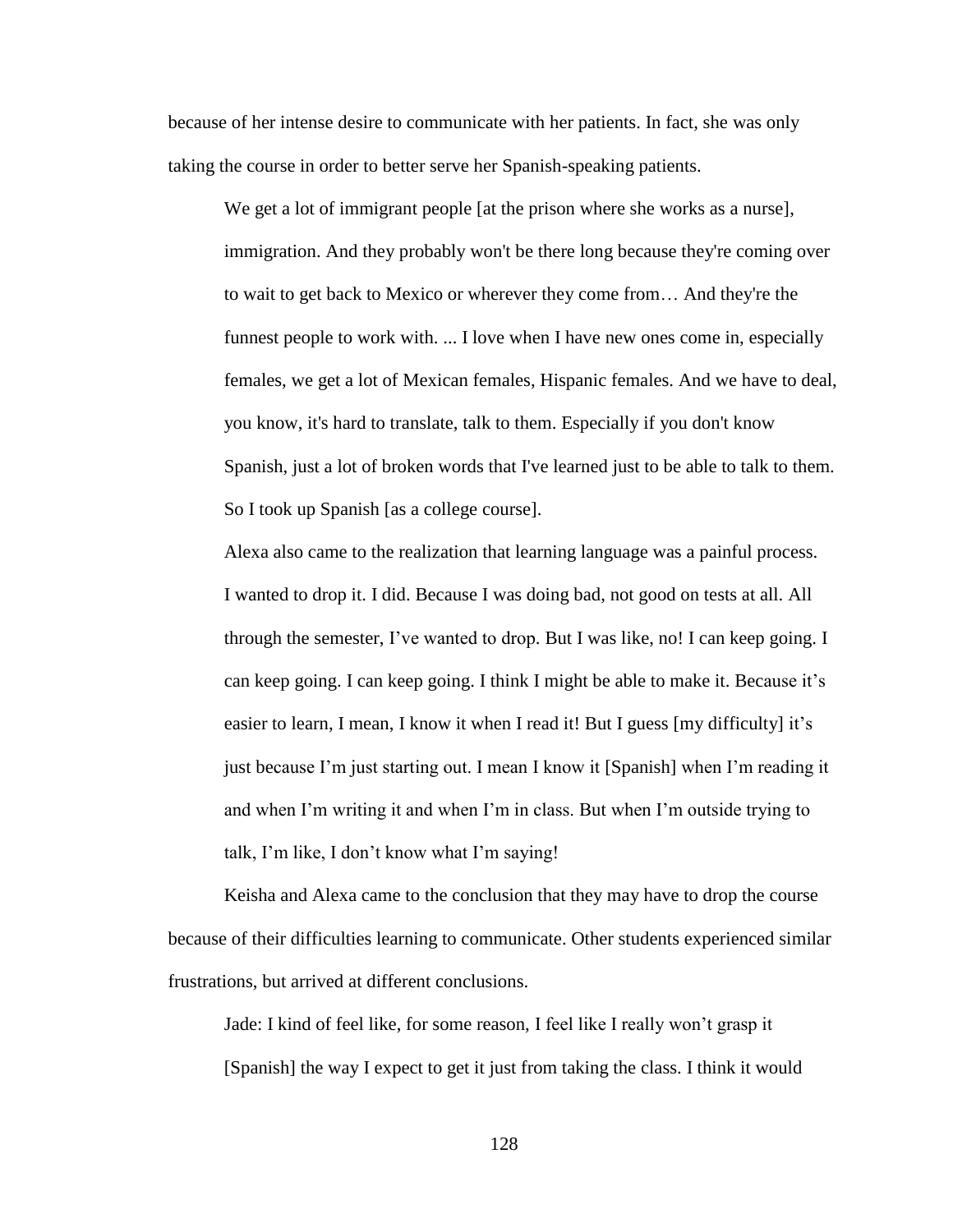have to come from interacting in a relationship with someone that speaks Spanish more than what you get out of a class… I thought that I would just learn it from taking the class… I just thought that after that first semester I would know how to hold a small conversation ... Interaction and speaking. If I was talking to someone and they said things in Spanish and then they turned around and told me what it was, I think I would retain that a whole lot more than just writing it out…

Jade identified the same problem with her learning that Keisha and Alexa identified: a lack of communicative ability. However, instead of considering dropping the class, Jade formulated a plan of action. She planned to form a relationship with a Spanish-speaker so she can experience the interaction that she is convinced she needs. Keisha and Alexa were still in the very first stage of perspective transformation, the disorienting dilemma, and were dealing with all of the negative emotions inherent in that stage. Jade, however, was further along in her transformation and had already moved into developing a plan to acquire new knowledge and skills.

Jade continued explaining how the class itself helped her learn how to learn: My teacher came in with a CD, and she played a hispanic CD for us. And to this day, it is still in my head. I cannot get the tune out of my head. It's like, "dadadada, me gustas tú<sup>11</sup>." We listened to it so long, it was over and over and over. By the time I left out of class, the tune was stuck in my head. When I laid down at night, I was still saying, "Me gustas tú." I think that it was those things that helped me come to the realization that it's going to take the interaction to really get this down pat. The films, the music, all those things stick more than what's wrote on the board or the exercises. It's those things. So there's got to be

 $\overline{a}$ 

 $11$  The song is "Me gustas tú" by the Spanish singer Manu Chao. "Me gustas tú" means I like you.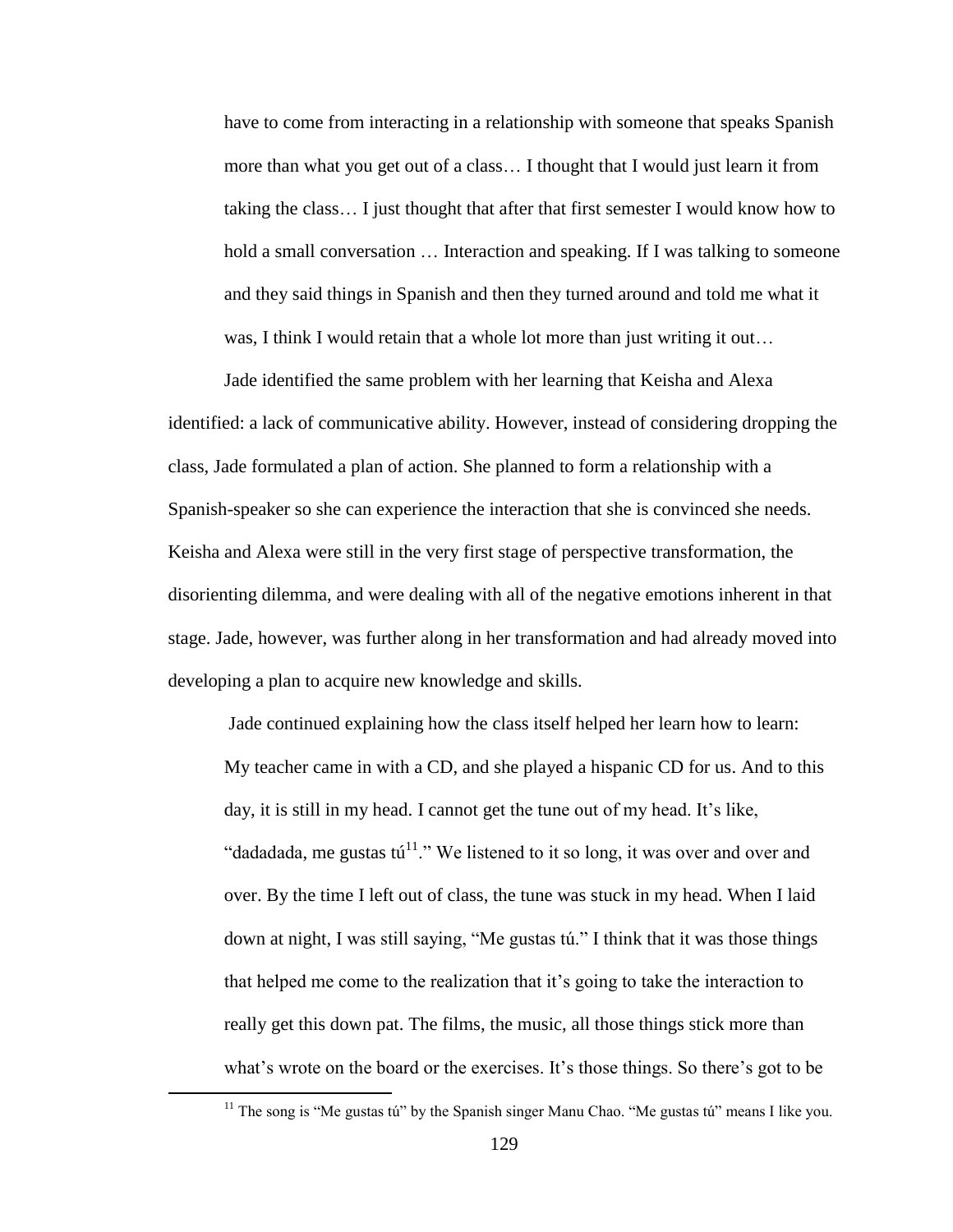more interaction than just reading the material, doing the work. It doesn't stick like that. It's about songs and films and conversations.

Jade also explained how she was seeking out some real-world language contexts directly tied to her future career plans. Since Jade was a broadcast journalism major, she watched the news in Spanish.

They film the news broadcast in Spanish. So I'll watch it and pay attention to see if I can understand. Of course you have the pictures there to help you understand the story, but I'll listen to see if I can understand what exactly are they saying about. Maybe one or two words will jump out that I'll be familiar with that will help me put it together. So, that also makes me feel this is more of an interaction type thing than just writing it out.

Bella agrees that interaction is the key to solving her learning difficulties. "That's how you learn. That's what I wrote on the little sheet [learning journal] yesterday about what could improve this [class]; it's interaction."

Sandy came to a conclusion about her own weaknesses as a student while enrolled in Elementary Spanish I. Towards the end of our one-on-one interview, I asked Sandy what she had learned besides the grammar and vocabulary she had already described.

Sandy: That if you want to learn a foreign language, you have to study.

Researcher: You didn't know that before you took this class?

Sandy: Well, I knew you had to study, but I think I like learning in class better than taking it home and learning, way more.

Researcher: What is it about the classroom that you find helpful?

Sandy: It's more disciplined. Definitely. There's a schedule. No distractions.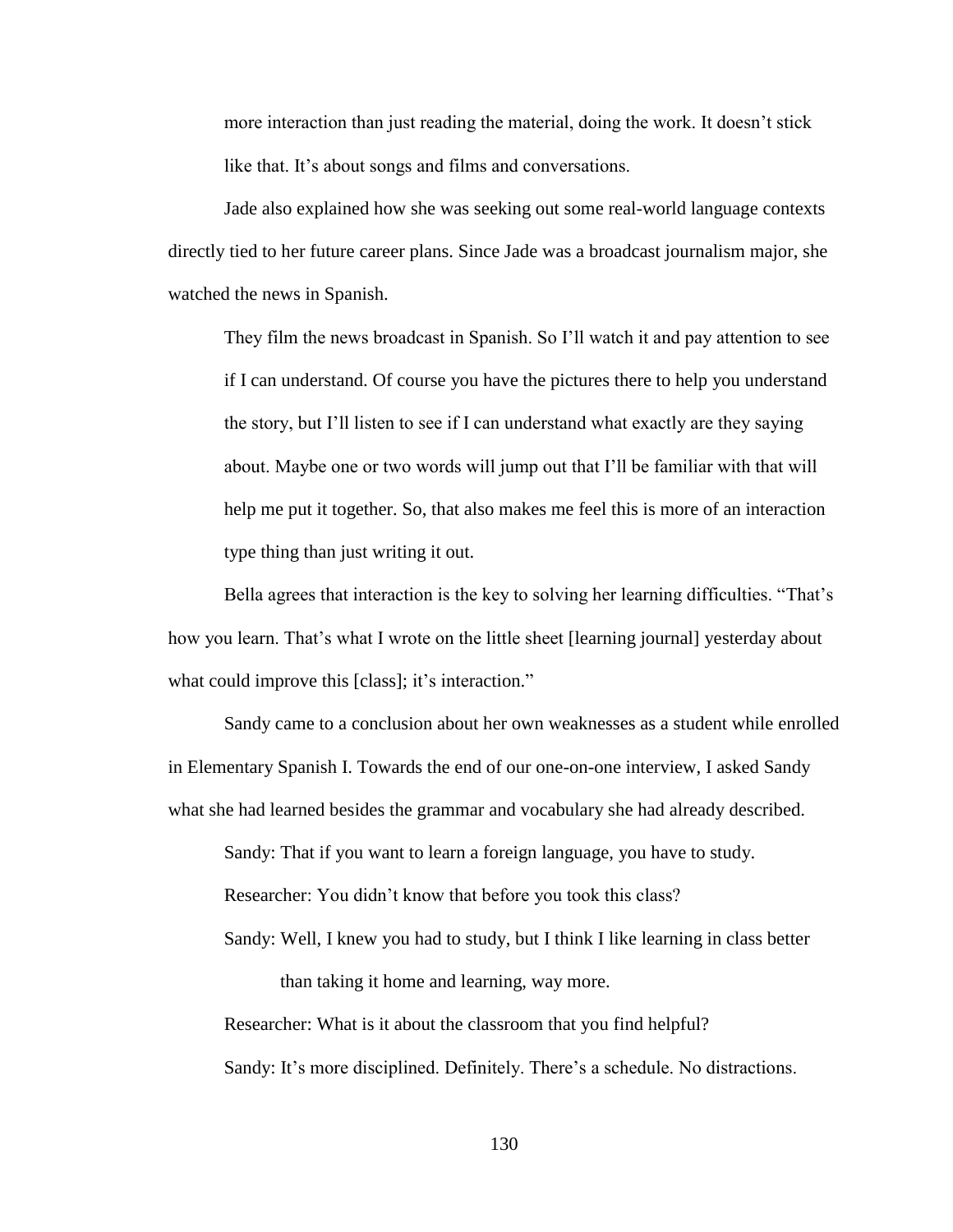Sandy discovered that her own study skills were getting in the way of her learning outside of class while the structure of the classroom promoted learning inside the classroom.

Emily also felt she had experienced difficulty with learning how to learn Spanish. But she was becoming more optimistic toward the end of the semester. "It's like the best feeling ever when you can actually kind of understand something. I'm starting to get to that point when you feel like you are starting to see the light. I'm right there."

*New developments in what students learned*. Much of the data gleaned from interviews further explored existing categories. However, in Bella's interview, another category of learning, personalized learning, was described as significant.

I think whenever we had a sheet asking what we did on Friday night or what we like to do, I think that was great because with that I had to actually put my life into it. I had to think about my life and how to convert that into Spanish. I think that was good. Turn my own experiences into Spanish.

Bella's experience with personalized learning was clearly important for her. However, none of the other interview participants seemed to have the same experience. As I tried to make sense of this aberration, I wondered if Bella's travel to Costa Rica during the semester had anything to do with her specific interest in personalized learning. Having traveled over spring break, Bella was aware of the sink-or-swim nature of immersion learning and the need to instantly put one's ideas and needs into Spanish words.

The little papers that she has us interact with everyone and ask how much is this and that? That helped me because when I went to Costa Rica, I knew how to ask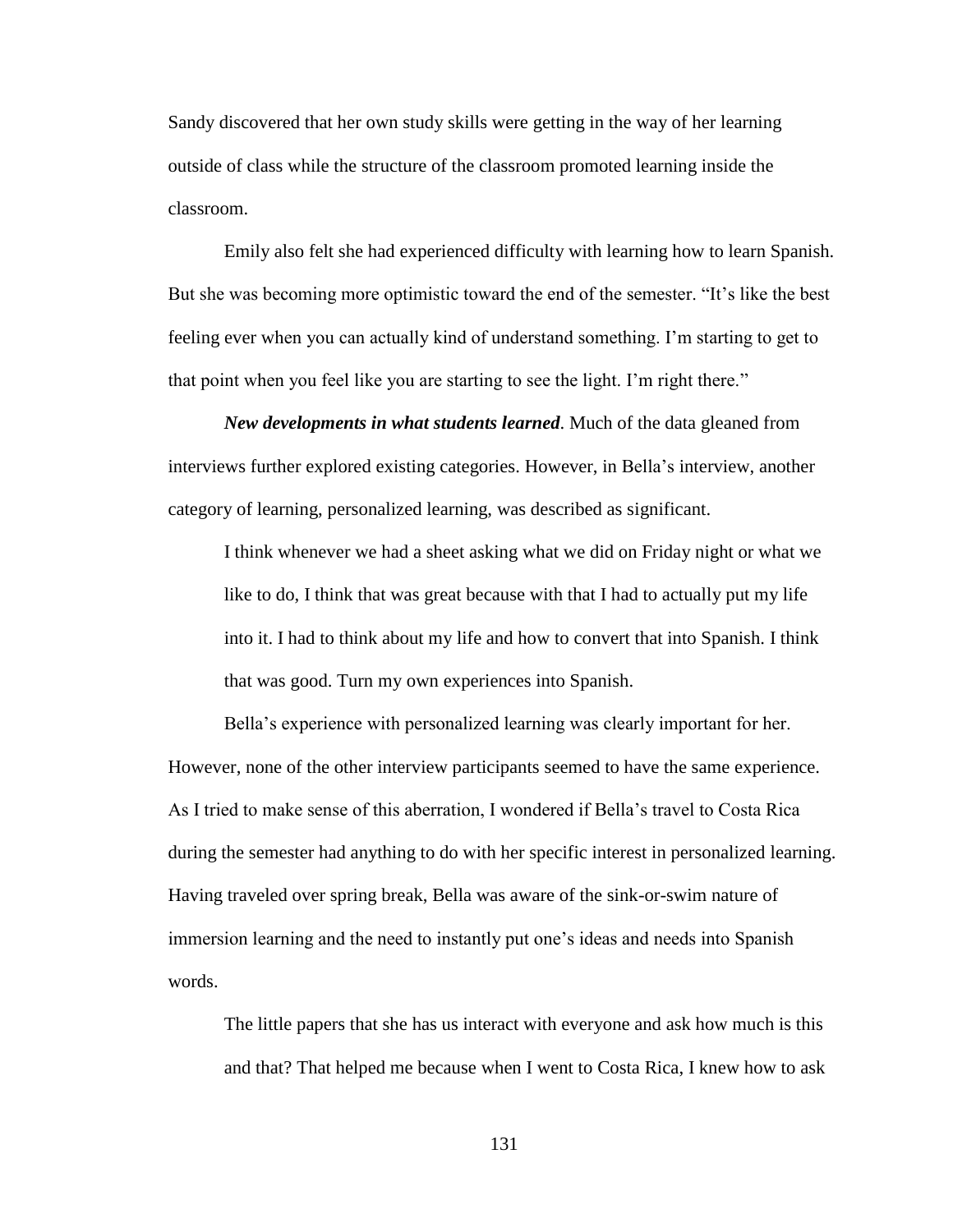"How much is this?" Or "How much are they?" And I knew how to listen to what they were saying, numbers-wise, just from the interaction [in class].

I began to realize that Bella had identified personalized learning as significant to her, not because it led to transformation, but as a result of her transformation. During our interview, Bella told me that she had realized during the semester that she did not want to just get by on her previous knowledge.

I'll be honest, the first two tests I didn't study and I passed fine. I can make it through the class without studying and without actually grasping the knowledge. But I learned that I want to retain it and be able to remember it. The first three Spanishes I took, I got an A or B in all of them, but I don't really remember much from them.

I then asked Bella when she came to the realization that she wanted to actually learn, retain, and be able to apply the course content.

I think it was the Costa Rica thing. When I was there and trying so hard, we [Bella and her brother, the only two members of her family with language training] did hit a couple of hard points when we were just stuck, you know? Neither one of us knew what we were trying to say, and we were just like, ugh, getting out books to find pictures to point at. And I was like, if only I actually knew what I was supposed to learn! That's what I was thinking! I could know what I am supposed to say. And that made me want to learn. I should've been paying attention better! I should've studied my vocabulary!

In conclusion, while personalized learning was clearly important for Bella, I concluded that this category of learning was not, in fact, a precursor of her perspective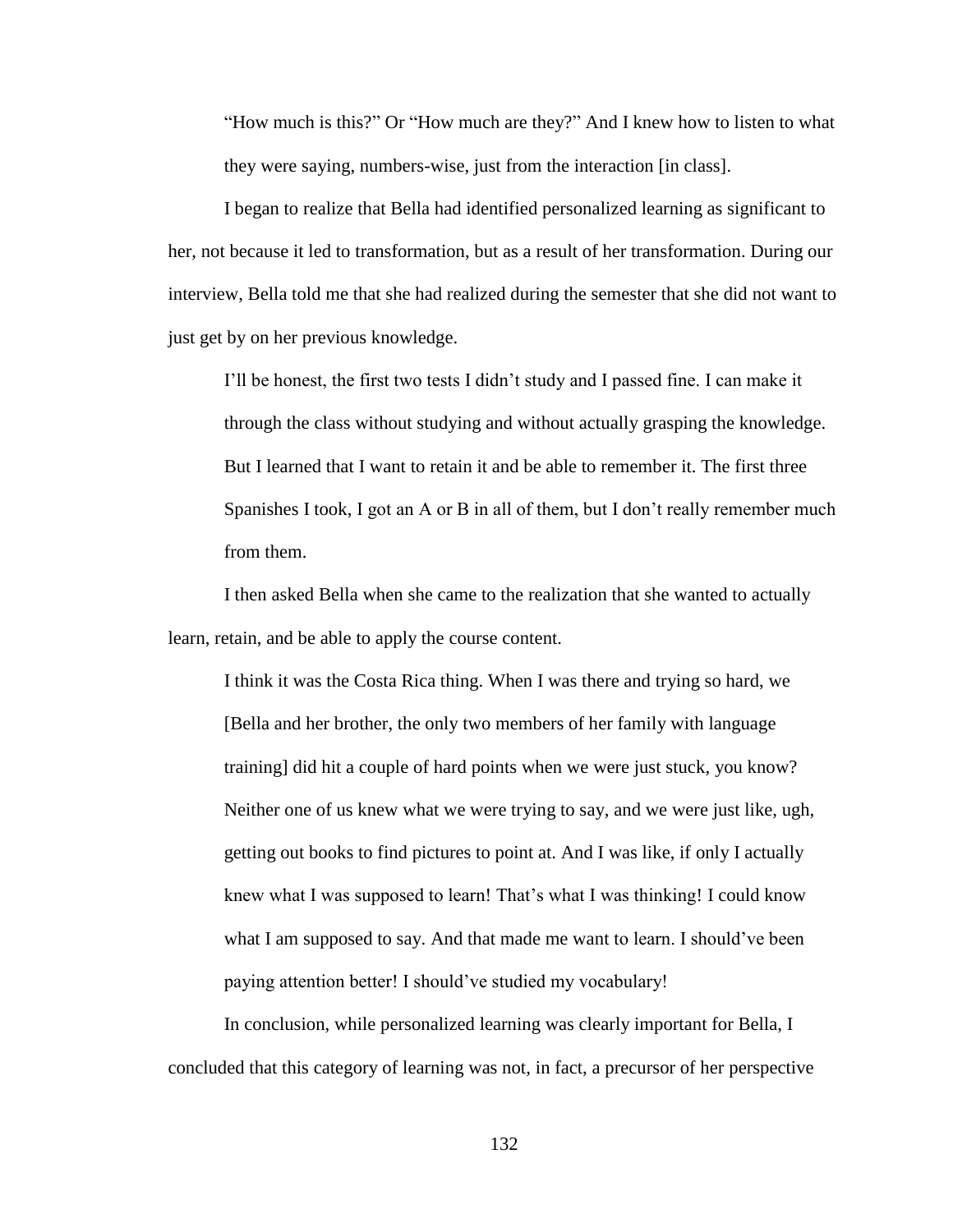transformation, but part of the impact of her transformative learning. Bella's perspective transformation began with her foreign travel experience. The impact of that transformation was a heightened interest in content immediately applicable in real-world contexts.

*What students did not know they learned*. In the learning journals, when I ask students what they learned, their answers were almost exclusively related to content and skills required for communication. On a few occasions, the content and skills were personalized or contextualized, but usually not. On the days when the film was shown in class, the answers conformed to the topics brought up in the film.

In the interviews, I wanted to find out what students were learning on deeper levels than just the content and skills of the course. Unfortunately, whenever I mentioned "learning" in my questions, students answered with content and skills almost exclusively.

Researcher: Think back over the semester and tell me what you've learned.

- Joe: Well, more than anything, I've really learned how to read. I can pretty much say hello and what my name is. Other than that, whenever I talk to someone who speaks Spanish, I kind of draw a blank. Like, uh, uh, yeah I did take Spanish, but I can't think of anything.
- Researcher: Okay, you've learned to read, a hello and what my name is, anything else?
- Joe: No, not really. Not stuff you just go up to a stranger and say. Like, "Hey, I put on my clothes this morning."

Joe is saying here that he had learned how to say in Spanish, "I put on my clothes this morning." Yet, he rejected qualifying this as learning because it was not useful for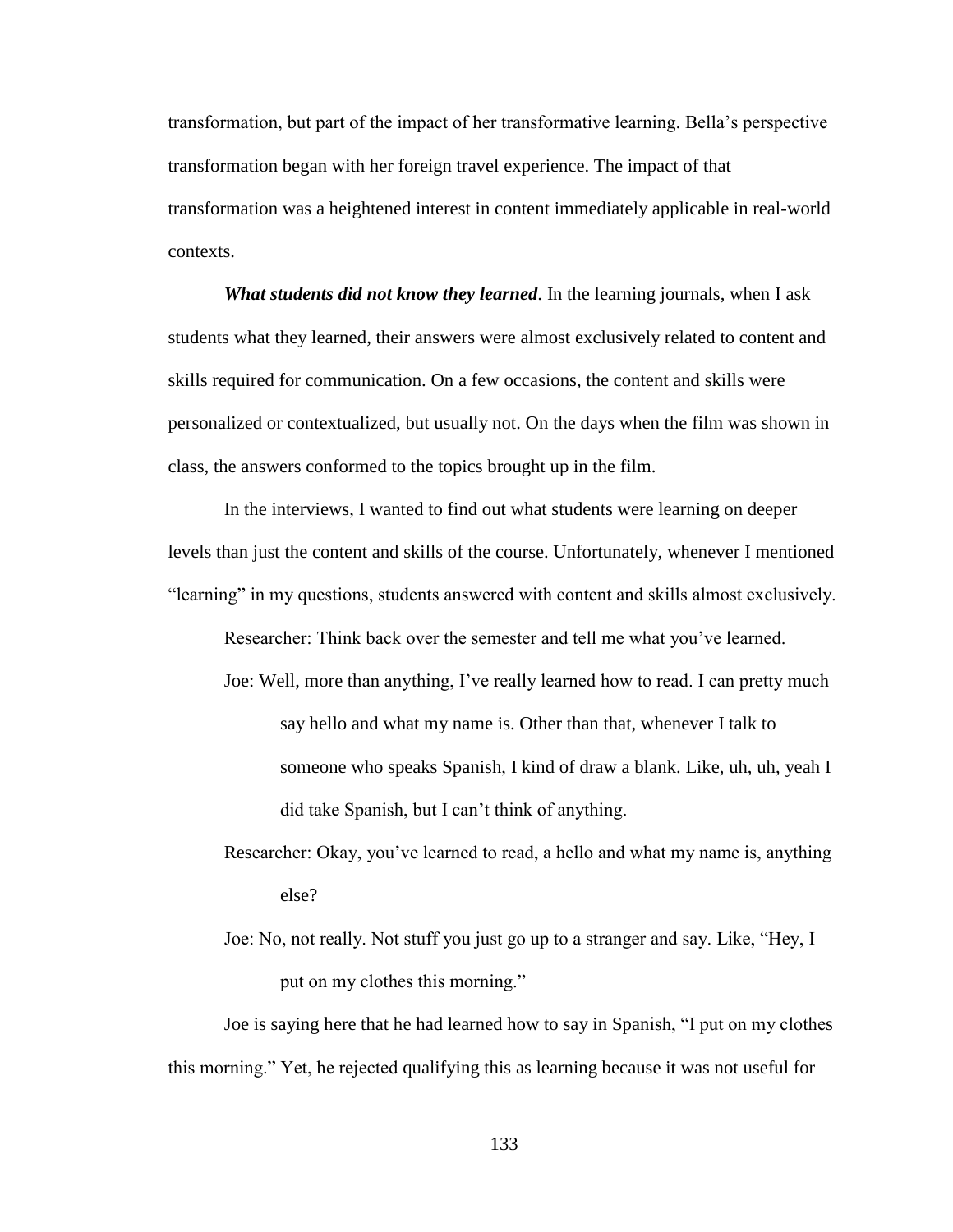engaging in conversation with Spanish speakers. I was intrigued by Joe's assessment that he did not really learn because he cannot go up to a stranger and speak in the target language. Keisha expressed the same sentiment about how much she learned. "It may not be a lot, I may not know how to say a lot, but later I go and I'm like, oh! I could have said this word!" She believed that because she had not learned how to speak spontaneously in context, she had not learned a lot.

As I sorted through the data from the interviews, I became convinced that there was a fundamental disconnect between my understanding of *learning* Spanish and the students'. I was sifting through the answers in search of categories of learning that might indicate that students were grappling with social issues, confronting their own biases or assumptions, or making sense of the world in new ways. Meanwhile, the students in this study were stubbornly consistent in their conceptualization of *learning* Spanish as synonymous with *speaking* Spanish.

Another disconnect between my definition of learning and the students' was the expected time frame for learning. I have learned more than one language as an adult and have taught Spanish for most of my career. I understand the incredible investment of time fluency entails. I discovered that the students did not understand the time it would take. Recall Keisha whose primary frustration with Spanish was that she was not able to use it immediately. "But I want to know this stuff now. I need to communicate. I need to communicate. I need to communicate. Right now."

Jade also expressed a desire to communicate immediately in Spanish. "I thought that I would just learn it from taking the class. I just thought that after that first semester I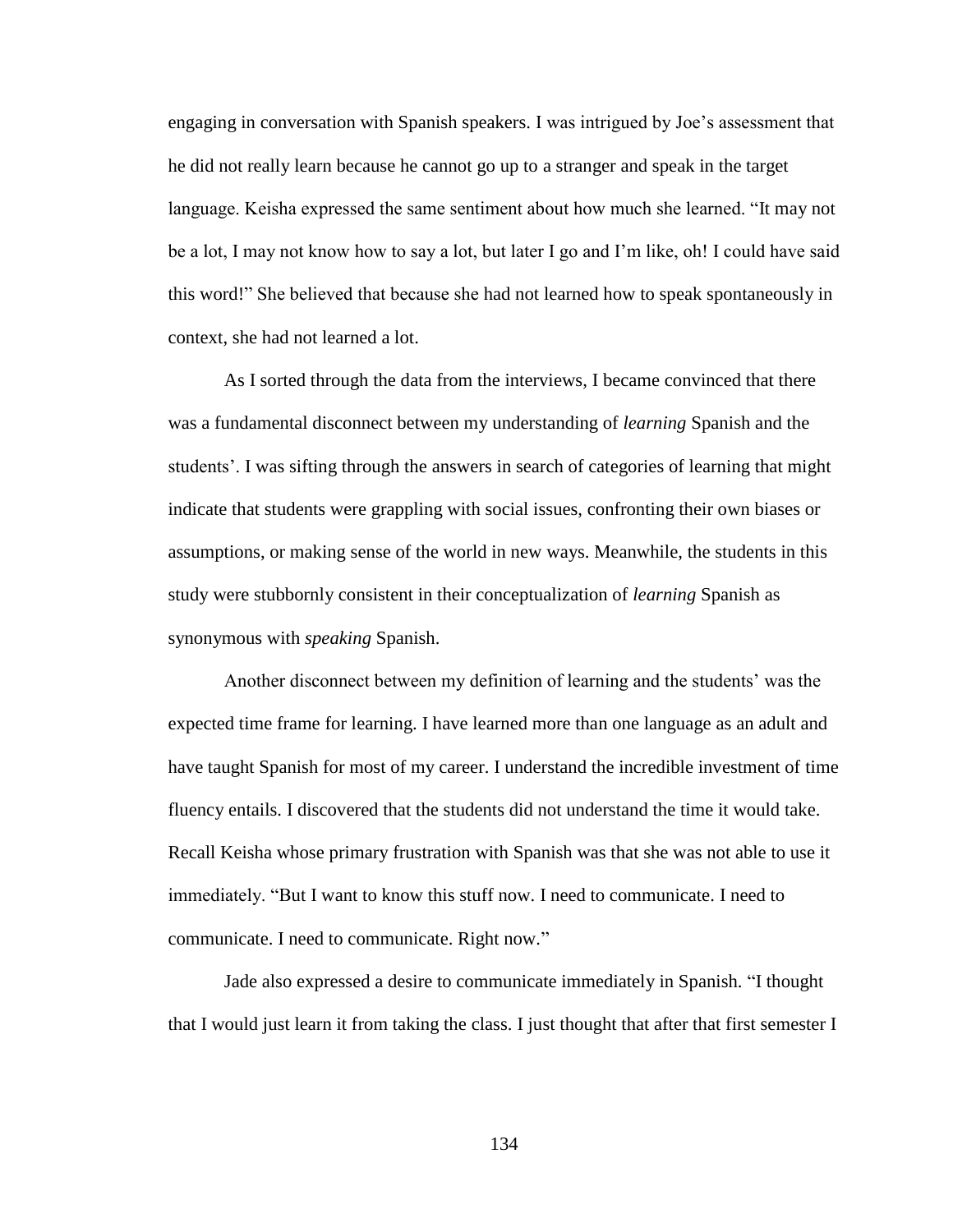would know how to hold a small conversation, but…oh no, oh no." Language learning is a slow process, painfully slow for Jade and Keisha.

Like several other students, Bella experienced transformative learning so powerful that she could not resist comparing all of her new learning experiences to the learning she had experienced in Costa Rica. Yet, when I asked Bella what she had learned in her Spanish class, she described her progress learning to speak. I have poured over her learning journals and interview transcripts and I know that Bella was also learning about cultural and linguistic differences, about connections between her own life and the target culture, and about what it takes to learn a language. Yet, Bella herself did not recognize these experiences as learning. Several times during my interview with her I asked her what she had learned from specific classroom activities and she answered me with some variation of the question, "Do you mean did I learn how to speak?"

Of course, Knowles' model of andragogy (Knowles et al., 2005) describes adults' life-centered orientation to learning. Adult students who have discovered a need in their lives will turn to education to fill that need. A life-centered orientation to learning is consistent with what researchers know about adult student motivations for going to college (Kasworm, 2003). Bella was in college, motivated by future career aspirations, but she was in an Elementary Spanish I class because she had a real-life need to communicate with a group of people. Bella was counting on this class to help her fill that need. The only learning that registered for her was learning that helped her fill her communication need.

**How did students learn?** The one-on-one interviews not only explored the categories of student learning that led to perspective transformation, but also the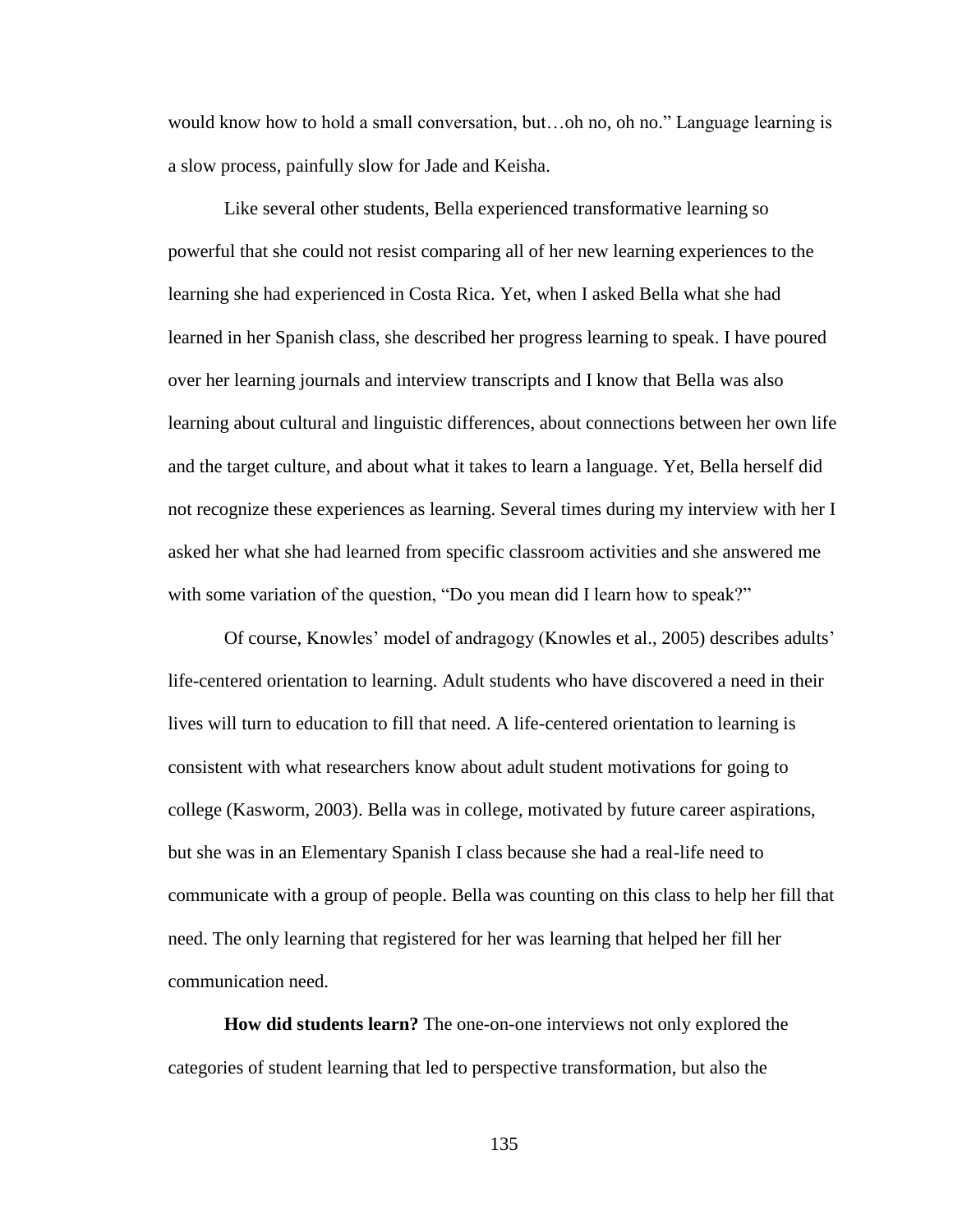instructional methods that students identified as contributing to their learning. Just as in the learning journals, the instructor's sidebars and the film were identified as key instructional methods in the learning categories associated with perspective transformation. Students also discussed some instructional methods that had not been highlighted in the learning journals: small-group oral production and the learning journals themselves.

*Sidebars.* In previous sections, I have described some of the important learning that students experienced as a result of Ms. Salazar's frequent interjections of cultural notes and personal opinions. During the interviews, the sidebars produced some interesting descriptions of the teacher's role as a linguistic and cultural insider. In order to explain students' perceptions of their instructor and her frequent, often personal interjections, I found it useful to describe the teacher as a cultural object (Knutson, 2006). By using herself, her own experiences and her own points of reference to explain linguistic and cultural differences, Ms. Salazar turned herself into more than just an ambassador of a language and culture or a conduit of a language and culture, she became the language and culture themselves for her students. Learning about their instructor became inextricable from learning about the target language and culture.

While I have detailed many times in chapters 4 and 5 how the sidebars converted Ms. Salazar into an example of the target culture for students to learn, in this section, I will explore how the sidebars allowed Ms. Salazar to become a linguistic object as well. In other words, she became a living example of the target language for students to examine and learn.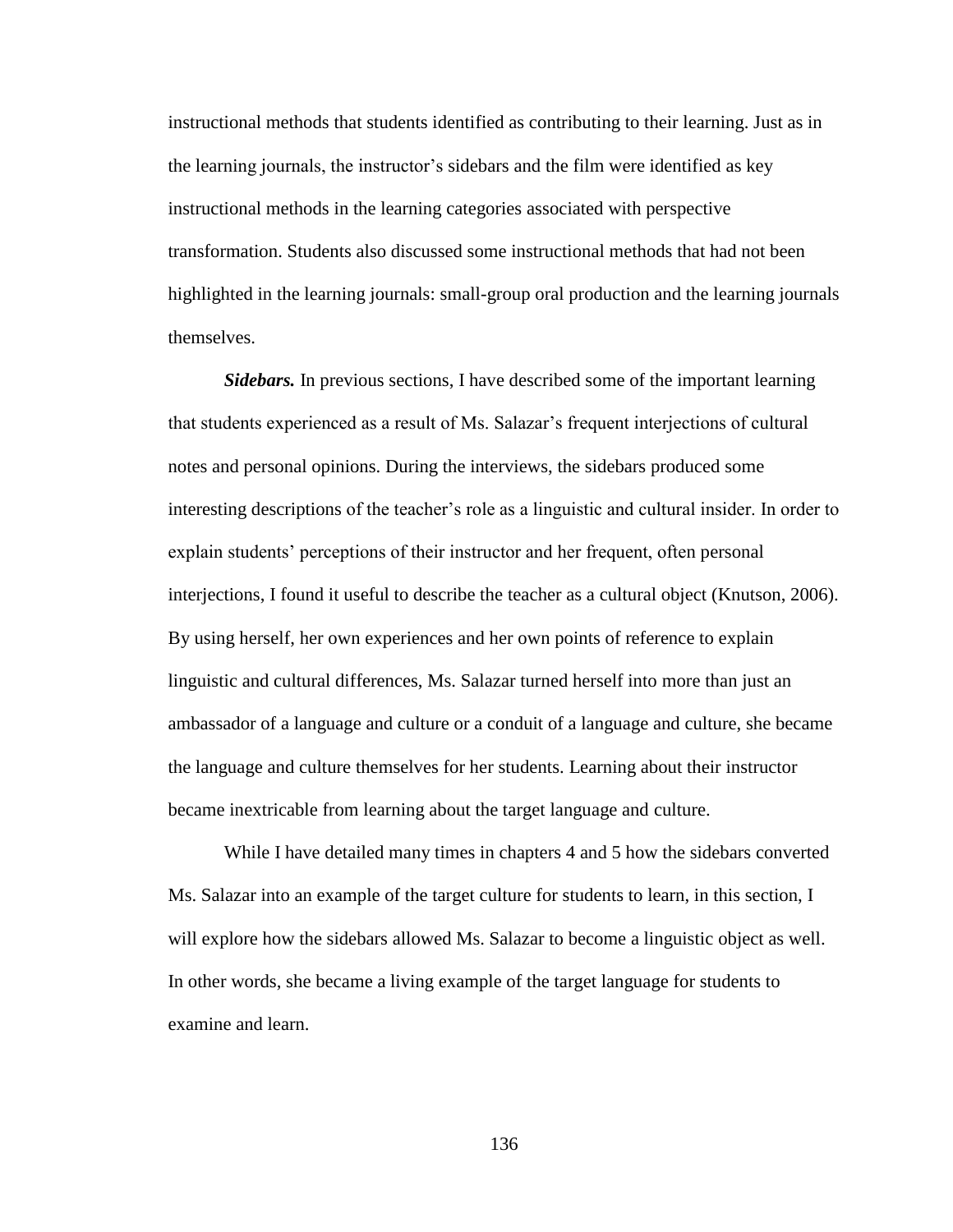Ten experienced something profound as a result of learning about his teacher through her frequent sidebars.

Not to hate on Spanish, but I used to get really mad when I'd be driving and I'd see a billboard in Spanish. You know, I worked at the zoo for a while, selling little strollers to the kids, and we would have a day, we called it Mexican Day, and when the kids came in, I'd be talking to the kids, because the parents don't fucking speak English. And I used to get really annoyed, like when I'd see a commercial in Spanish. You know, last time I checked, this was the United States of America… I used to get really annoyed and think, you are over here. You learn mother-fucking English. I don't want to have to learn shit unless I want to. And honestly, just her [Ms. Salazar] being as cool as she is has just toned some of that down. I don't have the random anger that I had before… Now, as opposed to getting mad when I hear it [Spanish], I try to, more than anything, pay more attention to it because I kind of want to figure out what they're saying. It's kind of flipped. I don't shun it like I did before. And a lot has to do with her presentation of who she is and how it's being presented to me in a way I'm seeing as a positive thing.

Because Ten was biased against the Spanish language, he had a difficult time keeping his cool with English language learners or with people who spoke with an accent. Ms. Salazar had a thick accent and distinctly non-native speech patterns. Somehow, after a semester of learning from her, Ten's attitudes about accent softened. In this excerpt from our interview, Ten discussed his previously held beliefs about his instructor's accent and admits that his attitude has changed.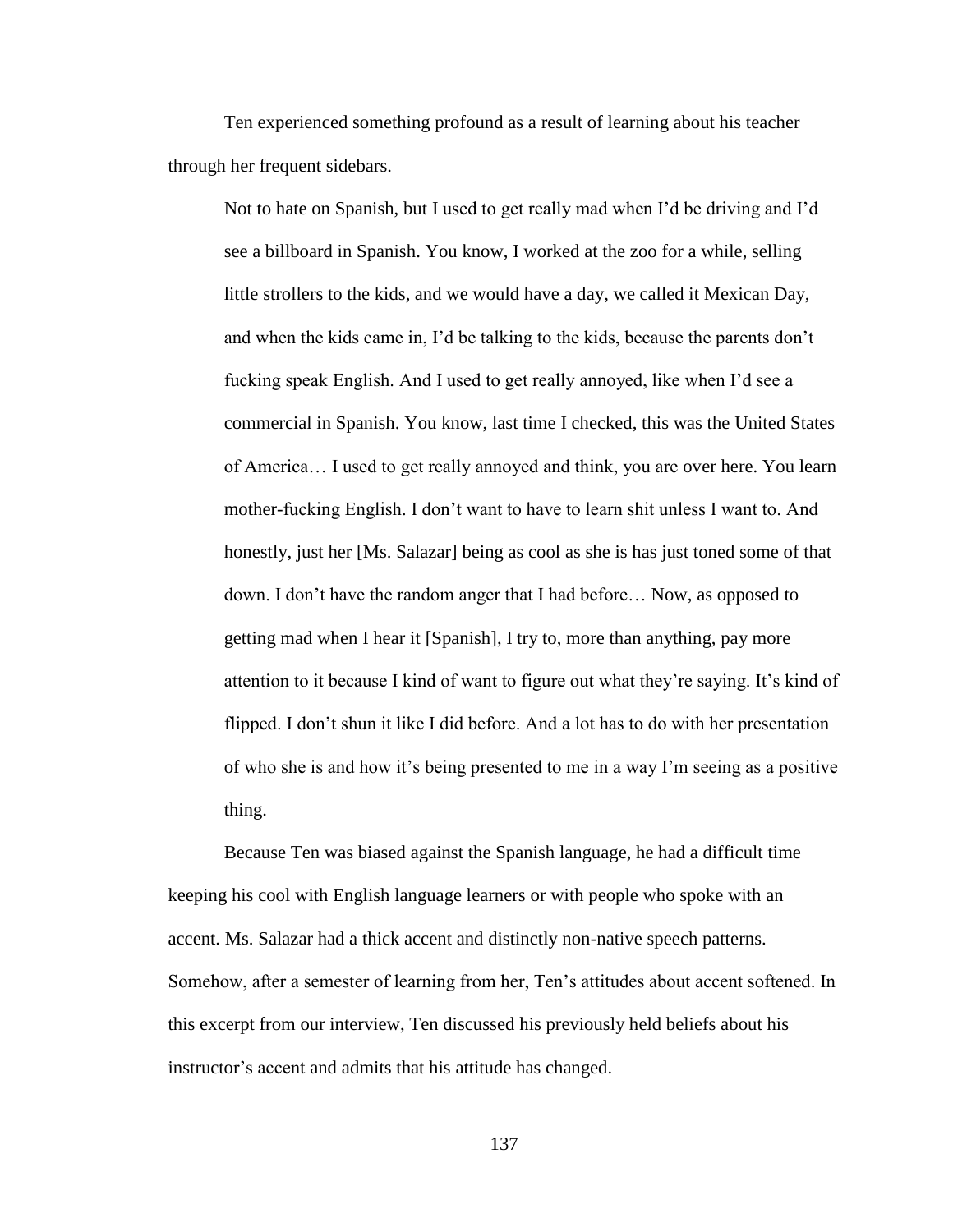This sounds really bad, but I thought that somebody who is teaching in an American school should have English as their first language. I know that sounds ignorant, but with the accent, it's like I have to do a little more work to understand what she says sometimes, when I shouldn't have to. Other than Spanish, which I have to figure out, I also have to play with her English. I've gotten used to it and it's easier than it used to be. And I do like her, so I don't want to hate on her.

While Ten had by far the strongest reaction to Ms. Salazar's non-native English, he was not the only student to mention her accent. Keisha also had a negative reaction to her instructor's way of pronouncing English. "Listening to [the instructor], I was like, oh my goodness, and I didn't expect that, you have to pay attention to everything she is saying."

Alexa, Sandy and Emily saw Ms. Salazar's accent and pronunciation as a positive quality and a major method of instruction. Alexa learned best by "listening to her talk. I learned better how to pronounce the words because she has such an accent that when I leave the class, it's easier to talk. I like to listen to her talk, I love her accent."

Similarly, Sandy and Emily gave the instructor's accent credit as an instructional method.

Sandy: Just through when she would say it aloud how it's supposed to be said. I think that helps. Like, I loved that she had an accent, even though the first couple of days everyone was like, oh my gosh! I can't even understand her! I love that part of the class because it kind of says that, this is how you're going to hear it [Spanish] somewhere else, you know?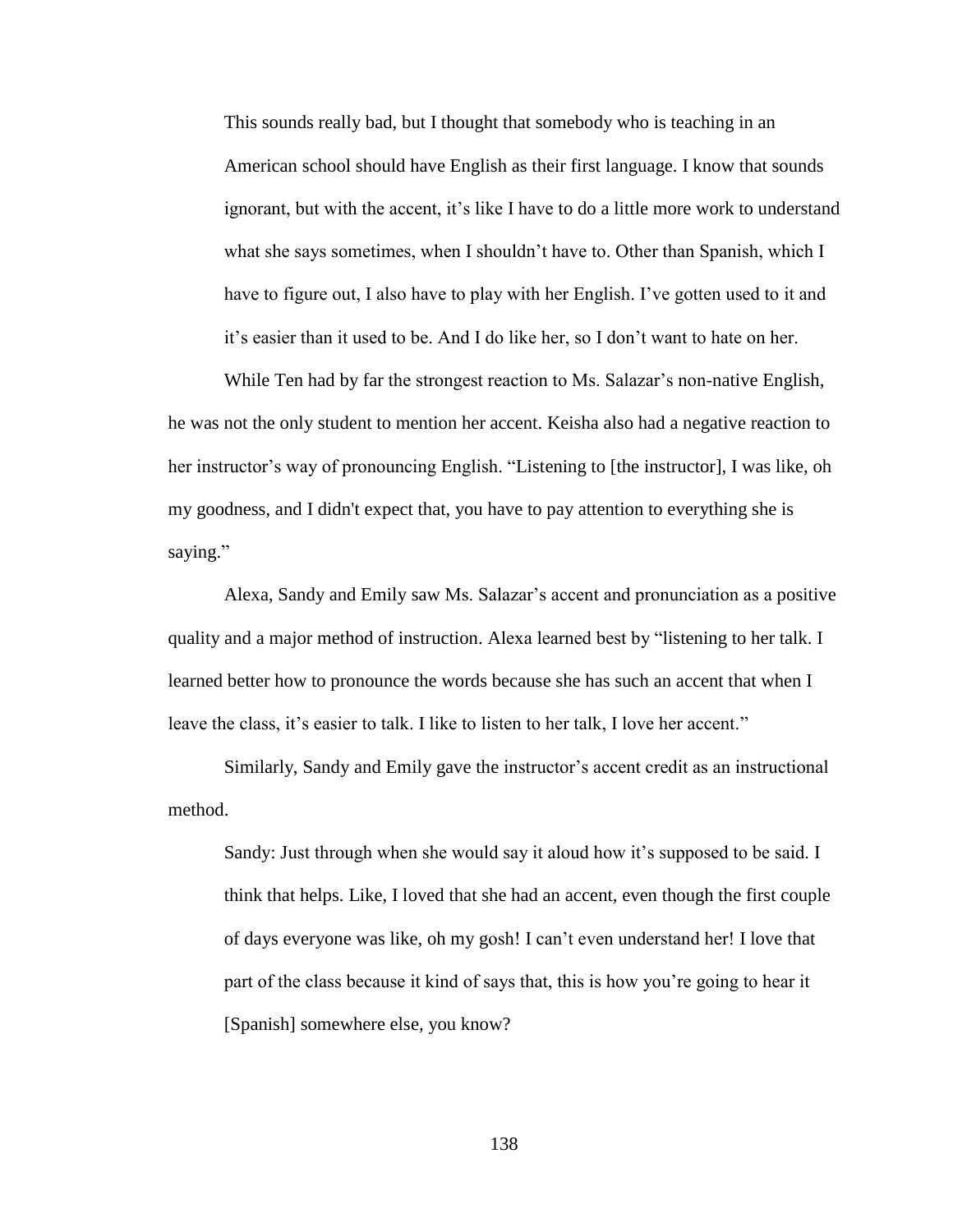Emily: Especially her, she has really helped. Because all of the other teachers I've had have been American and spoke Spanish with a very American accent. So that didn't help me at all. When I first saw her and she started speaking. I mean, my other teachers were good and they taught me the grammatical stuff, but with pronunciation, she made a big difference. She did because she actually knew firsthand what she was talking about.

Emily not only learned pronunciation by listening to her instructor's accent, she also made connections between her Mexican brother-in-law's accent and her instructor's accent. She drew some conclusions about differences between regions.

The accents can be different. I know my brother-in-law's accent is quite different from hers [Ms. Salazar's]. He comes from Mexico City and she comes from, I think, Spain, and their accents, the way they pronounce things, is very different. I just thought Spanish was all the same.

Bella also noticed differences between her instructor's Spanish accent and the Costa Rican accent she heard during her travels. "When I was actually in Costa Rica and they were speaking to me, they are so fast and with their accents, you know what I mean? It doesn't even sound like the same thing I'm learning."

*Small-group oral activities*. In a previous section, I detailed Bella's interest in personalized learning. In addition to explaining what she learned, I also described how she learned it. Bella highlighted the instructional method I call *small-group oral production*. These activities usually followed grammar instruction in class and were accompanied by a handout the students were to use as a guide in their group work.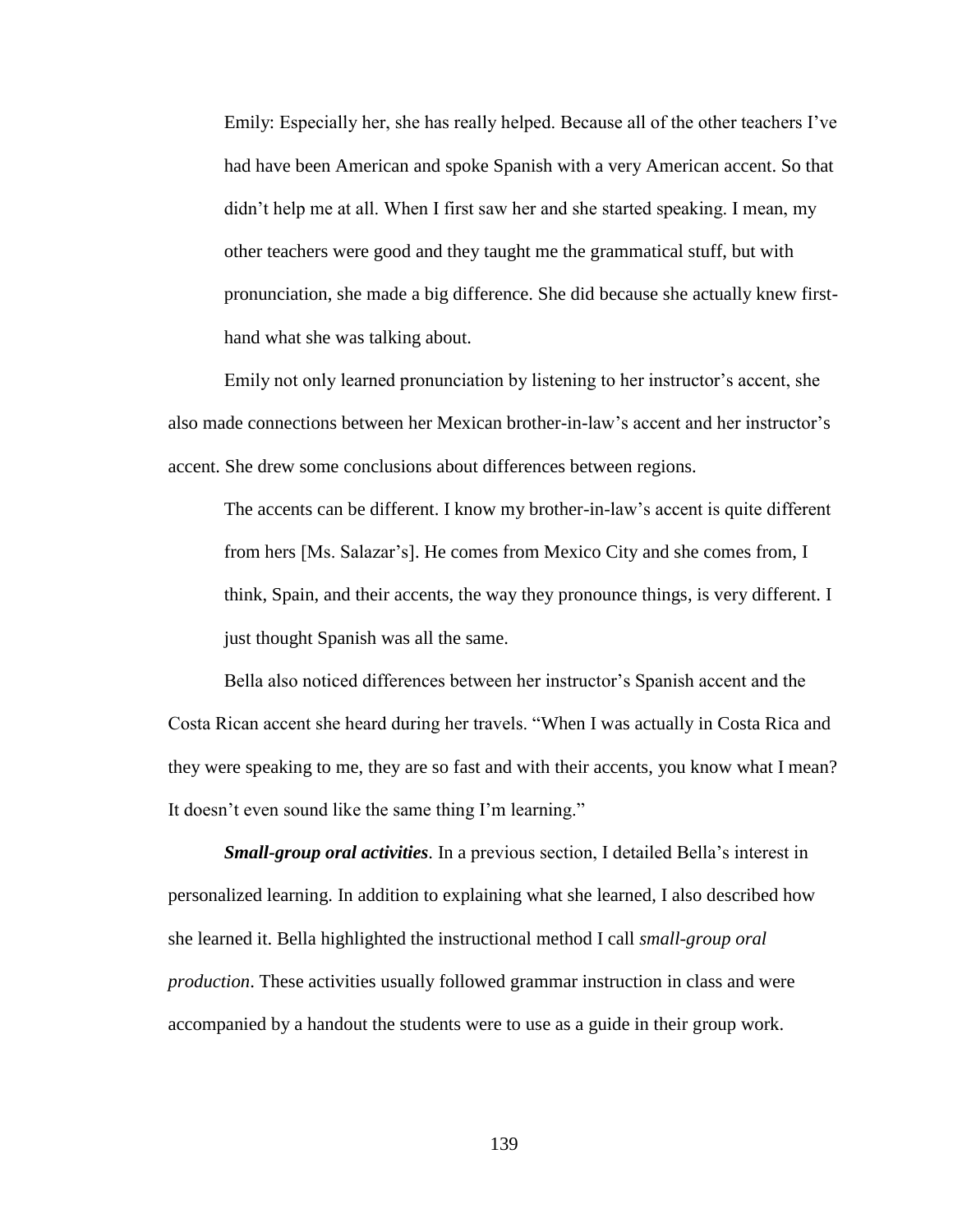According to Bella, this instructional method was the medium for her personalized learning.

Other students also reported the small-group activities were important. Alexa discussed the impact that the small-group oral production activities had on her personally.

I'm a really in-my-shell kind of person and I think I've come out a little bit more… I'm not really a people person. I mean, I am. I like people. I'm not antisocial. I'm just introverted. And I think the more she points you out and wants you to come on and mingle with the class, then we will ask each other questions in Spanish, it helps you to talk to people because I'm usually the one sitting in the same spot, up front, by the pencil sharpener.

When I followed up by asking what instructional method was the most important in Alexa's learning, she repeated the same idea, "She makes us talk to each other."

Clearly, Alexa's discomfort in social situations had to be overcome in order to meet the requirements of the course. In the end, Alexa identified the very activities that made her most uncomfortable as the most important to her learning. While there is no way to be sure until the long process of transformative learning is complete, I suspect that this tension between comfortable introversion and successful communication may have set the stage for a disorienting dilemma for Alexa.

Keisha also described the value of the small-group oral production activities. As a working mom, Keisha found the demands of the class overwhelming and found that when she got to class, usually after working an eight-hour shift, the small-group work was welcome.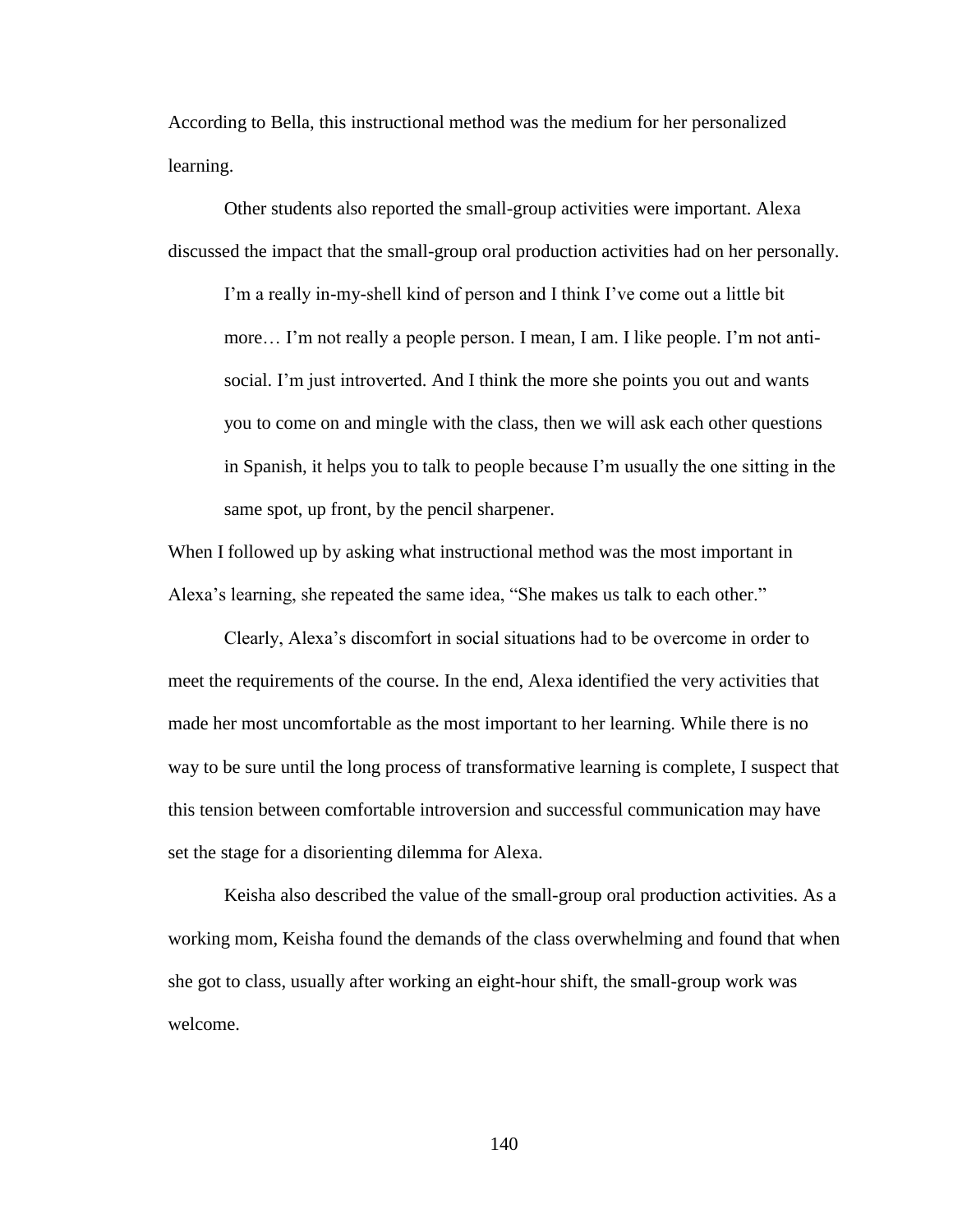Nine times out of ten I'm just getting off work, so I'm so tired. [My shift is] eight hours and then I have to go sit in class. You know, some participation, getting up and going around talking to each student. She [the instructor] hasn't been doing it as much. When I have to communicate with them, I learn. Even me, sitting in class with these people. Okay, I know their face, they're in class with me, but who are they? So that was kind of fun. But she hasn't been doing it [small-group oral activities] a lot towards the end. You know, interacting and seeing what the other person knows, that kind of helped since I didn't get a chance to talk to that many people or have a study group. I didn't want to sit out. I wanted to learn it.

Keisha described in this passage how the small-group oral activities helped keep her attention after a long work day, increased learning, improved her sense of community with her classmates, and helped make up for not having a community of learners to study with outside of class -- an impressive list of positive attributes. According to Keisha, Ms. Salazar was using this instructional method less often as the semester came to an end, and Keisha felt its absence.

Jade explained the mutual support that came from the group activities. In class, what was helpful for me was the group activities. We were assigned activities in the book. When I worked by myself, I always got hung up. But when I worked with someone else, the thing that my classmate was hung up on, was the thing that I got very clearly, and vice versa. So, it would always help me to get with someone.

One of the interview participants, Joe, who seemed to exhibit signs of perspective transformation in the learning journals, expressed during the interviews that the class was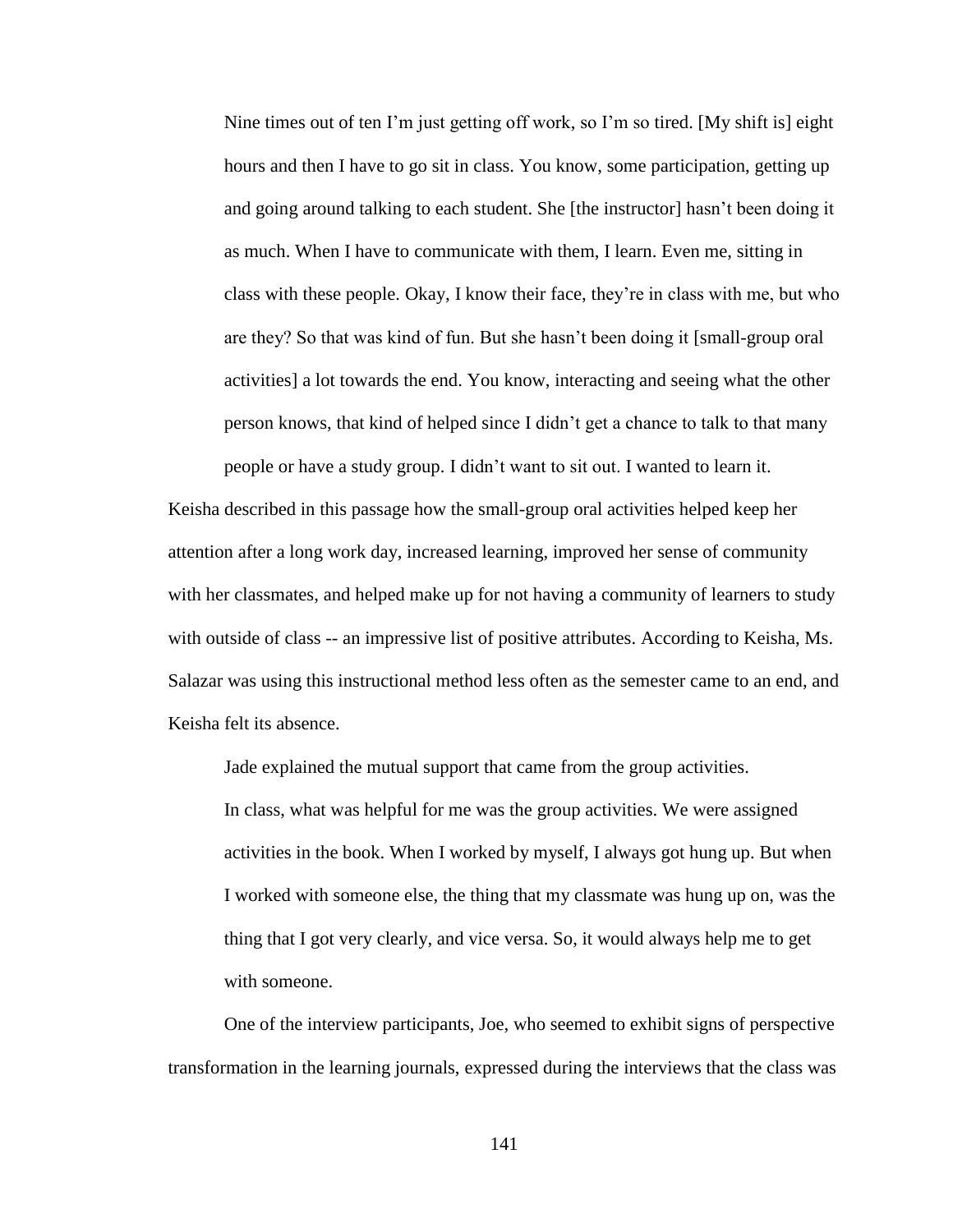not a priority for him and had little impact on his life. The one instructional method he did praise was the small-group oral production. Joe said that through these activities, he formed new friendships with classmates, particularly with Jade and Ten.

*Student learning journals.* I had originally conceived of the student learning journals as a data collection method for this study. Ms. Salazar was open to the idea of using new assessment tools in class and included them in the course as a daily, informal evaluation of student learning. I was taken aback when an interview participant mentioned the learning journals as a key instructional method. Of course, I should not have been surprised since, in addition to being a widely used method of studying foreign language learning (Chaudron, 1988; Nunan, 1992), their usefulness in promoting critical reflection is well demonstrated (Cranton, 2006).

In several cases during interviews, students referred to things they had written in their learning journals. In my interview with Keisha, I asked her if she had learned anything unexpected in class. Her response was, "Let me think. There was one. I can't even remember, but I made it a point in my journal." I had all of her learning journals with me, so I asked if she wanted to look it up. After looking for a moment and being unable to find the point in her journals, she declined to continue looking, repeating again, "I made it a point to write it at the end in my journal." Later in the interview when I returned to the question, she again referred me to the journals. I felt as if she valued her written responses above her oral responses. After all, if she had already written about that issue, why bother talking about it during the interview?

I began to get the sense that some students saw the learning journals as the authoritative record of their classroom experiences. Students sometimes referred to items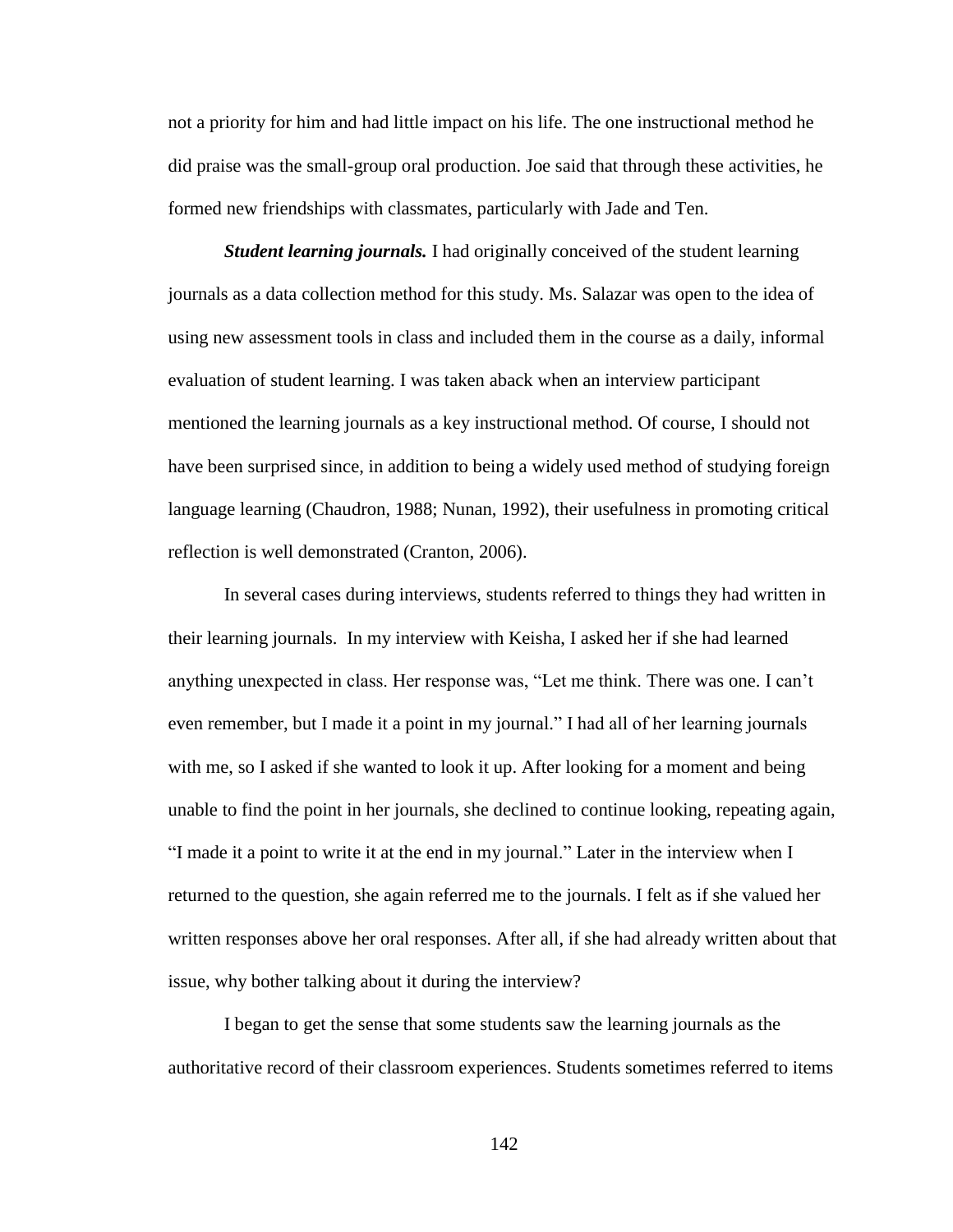written in the journals. Maybe referring to the written record gave credence to their commentary. Or maybe students were helping me make the connections between their statements. For example, Alexa, while trying to explain to me the importance of seeing different ways of life through film said, "You don't realize what goes on in other places until you see it. When you actually see it, I wrote on one of my journals that we did, when you actually see what goes on, you have more respect for mankind as a whole." I made a note in my preliminary analysis of the interview data that it seemed as if she were citing having written it down in the journal as proof that her statement was accurate.

Bella also cited herself while talking excitedly about the benefits of learning through experience. "That's how you learn. That's what I wrote on the little sheet [the journal] yesterday about what could improve this [class]: it's interaction."

Ten also referred to the learning journals in a way that caused me to think about how recording an idea in the learning journal validated it. "It's definitely opened my eyes. I wrote that on my last journal we turned in." Once again, a student validated their interview by citing the journal.

I wondered how writing down what they learned had changed things for the interview participants. Would they have been as clear about what they learned if they had not been tracking it all semester? Would there have been space during the course for students to engage in critical reflection and thoughtfully describe their experiences if Ms. Salazar had not included journals as part of the daily routine? Of course, there is no way to know for sure, but based on some off-hand student remarks, I have my suspicions.

In addition to referring to the journal as an authoritative account, Ten interacted with the journal in an unexpected way. For much of the semester, the learning journals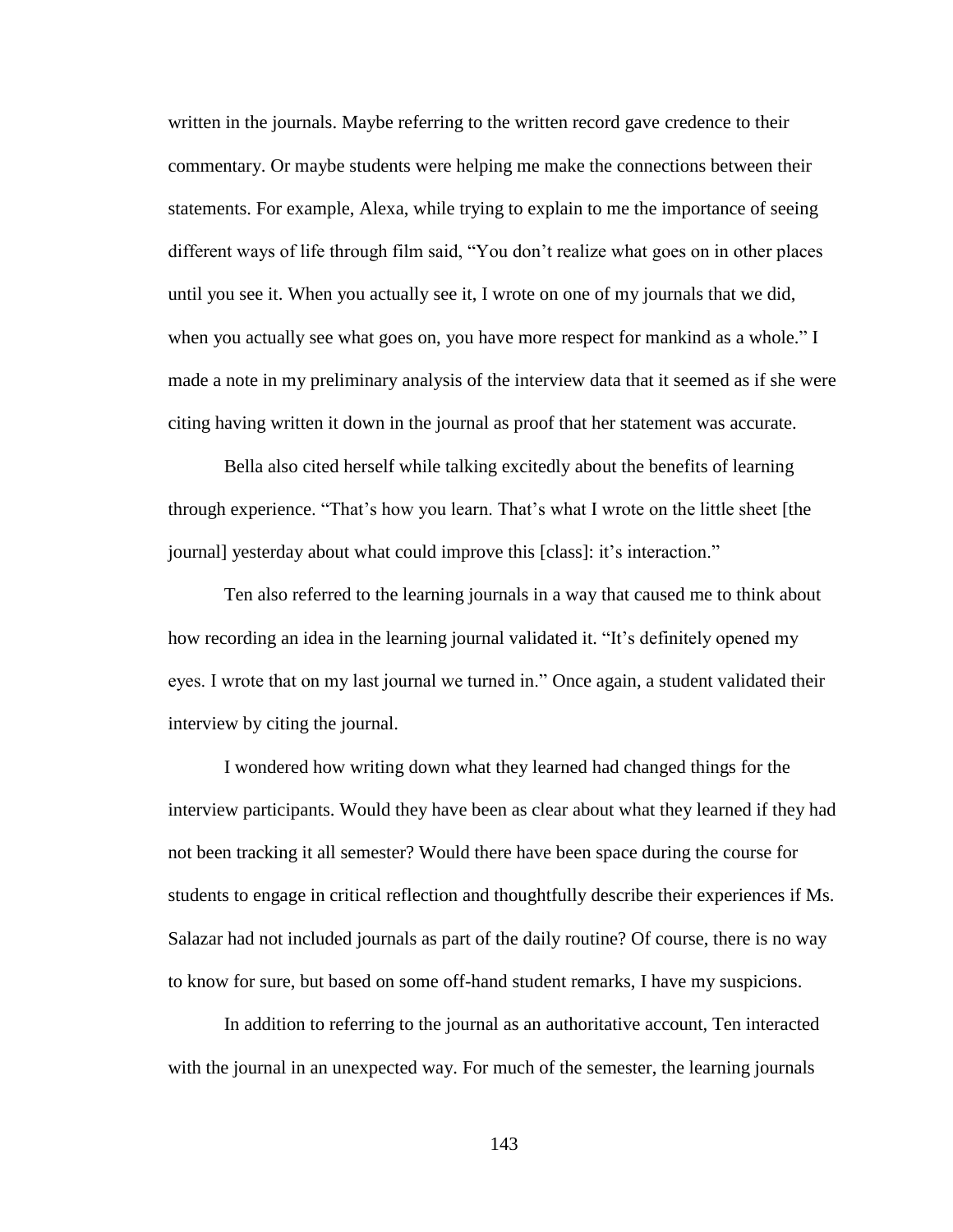included the question, "Since the last class meeting, did you have any experiences outside of class that related to what we are learning in Spanish class?" Ten was able to clearly articulate the question's impact on him.

I am trying to integrate the things she's teaching. I like how she presents the class and I like those things that we fill out every day that say, "has anything happened outside of class?" I really like that and just that question. Just being asked that, it makes me want to have an answer. Just the fact that you care or you want to know is any of this shit affecting my life other than just for school and grades. It makes me want to have a good answer for that.

In designing this study, I knew I wanted to get as close as possible to the class and to the students, but without unduly changing the trajectory of the instructional methods or of student learning. On one hand, Ten's response to the learning journals and to one question in particular caused me to focus inward on myself as researcher and on the study I designed. This revelation was an event in the study that caused me to revisit assumptions I had taken for granted. As a qualitative researcher, that type of introspection and reassessment is a positive thing.

On the other hand, I recognize in Ten's statement that it was not necessarily the journaling that was transformative for him, most important were a) the perceived interest on the part of his professor, and b) being held accountable each day for a new answer. From Ten's perspective, Ms. Salazar had used the journal to ask him a direct question about how he was interacting with the content, and Ten rose to the occasion.

**Did perspective transformation occur?** During their conversations with me, seven out of the eight interview participants described learning experiences best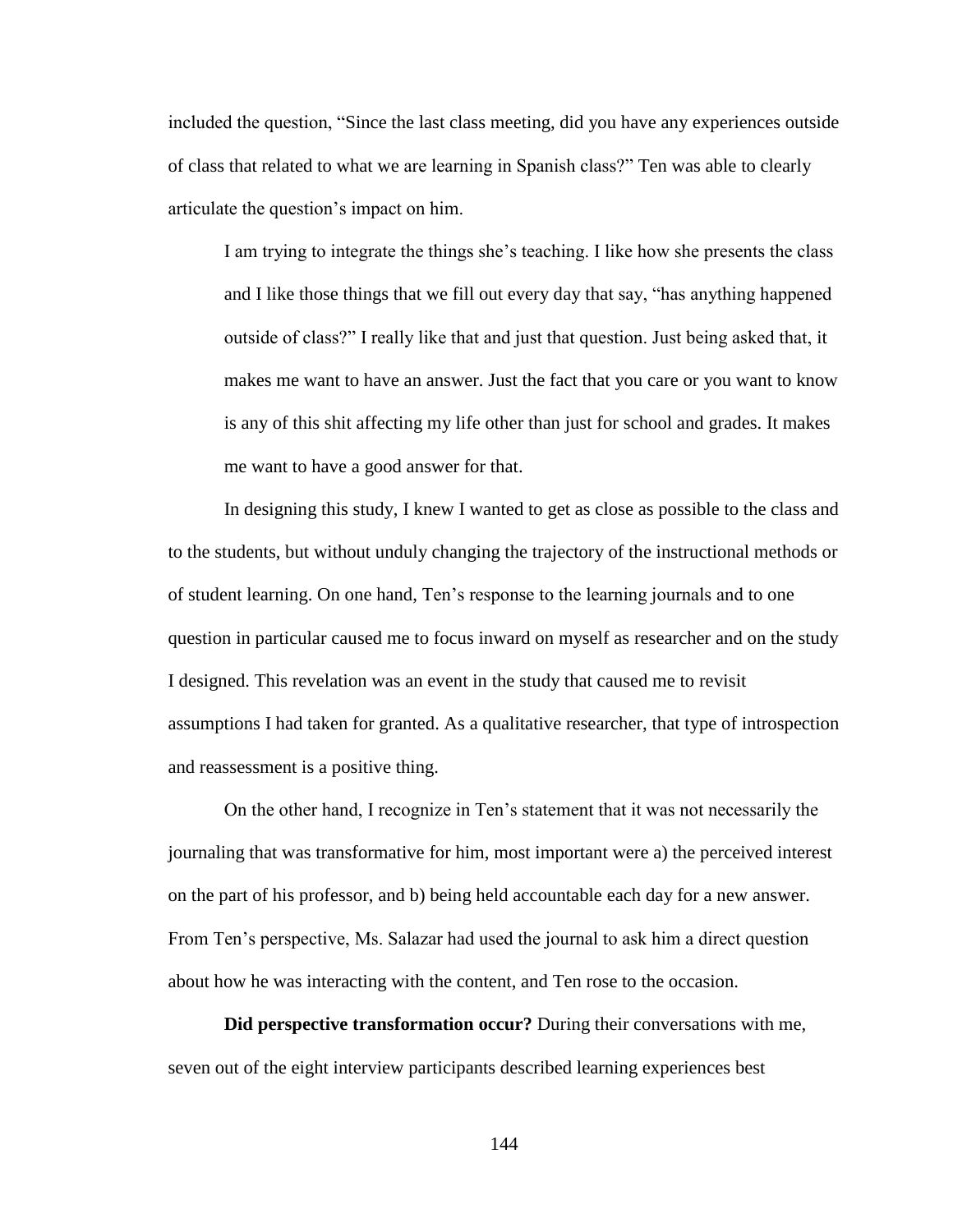explained through the lens of transformative learning. No apparent contradictions were uncovered between the previous data collected and the interview responses except for one case, Joe.

While Joe's learning journals did demonstrate a pattern of learning about differences, initiating outside contact with native speakers, and having emotional reactions to course content, the content of his one-on-one interview told a much different story. Joe had previously lived in Spanish-speaking communities and currently worked with several Spanish-speakers. Therefore, cultural differences and outside contact with native speakers came rather easily to him. Joe was going through a difficult time in his personal life. Between a recent move, a young family, and an unrelenting work schedule, Joe was at the end of his rope. Many of his assignments had been turned in late or incomplete and the instructor had made accommodations for him on more than one occasion. During the interview, it became clear that Joe had not connected on a personal level with the course material nor did he feel he had the luxury to do so. His other responsibilities took priority.

During the interview, Joe was hard pressed to think of anything at all that he had learned in class. I tried to press the issue. I asked if there were any important moments that stood out. Joe responded, "Nothing I can think of, unfortunately. Nothing stands out." When I asked if the class had affected his life in any way, Joe answered, "Not really." Most of my questions about his experience in class were met with similar responses.

Upon further reflection, it is clear to me that Joe's experience was fundamentally different from the other seven interview participants. I rarely quote him in my analysis on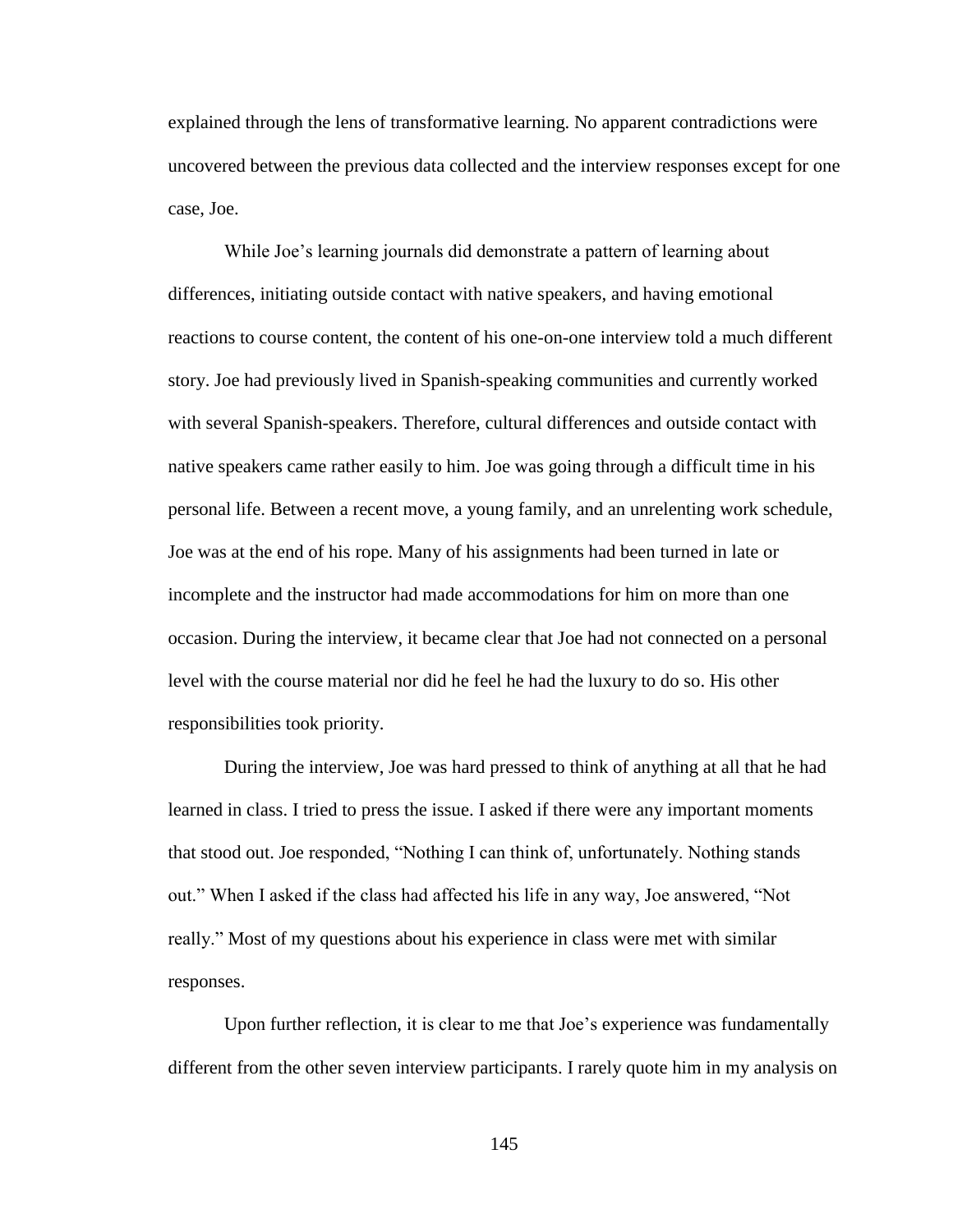account of his story being incongruent with the narrative themes present in other students' descriptions of their learning.

In contrast, several students described life experiences that could be explained under Mezirow' (1991) stages of transformative learning. Some students, like Ten, seemed to undergo a disorienting dilemma as a result of the class itself. During the interview, Ten explained how his perception of Spanish and the people who speak it had been transformed as a result of the class, and how Ms. Salazar was responsible for the change. "It's kind of flipped. I don't shun it [Spanish language and culture] like I did before. And a lot has to do with her presentation of who she is and how it's being presented to me in a way I'm seeing it's a positive thing."

Some students, like Bella and Jade, had already experienced a disorienting dilemma outside of class and were learning Spanish as a way of gaining the knowledge and experiences required to take on new roles in their lives. For both Bella and Jade, the class presented them with new opportunities for transformative learning in addition to their outside experiences.

Bella described her disorienting dilemma during her trip to Costa Rica. Despite her good grades and years of Spanish, she was unable to communicate effectively. Upon her return to the United States, she decided "I want to know how to do it fluently, to be able to have a conversation and know what to do." She began to take note of the cultural explanations in her professor's explanations.

I like the way she [Ms. Salazar], for example, when we are going over vocabulary she'll be like, "Tonto<sup>12</sup>, you don't say that to them. They don't like it." Just cultural differences that she explained. In my past Spanish classes, they never

 $\overline{a}$ 

 $12$  Meaning "silly" or "stupid".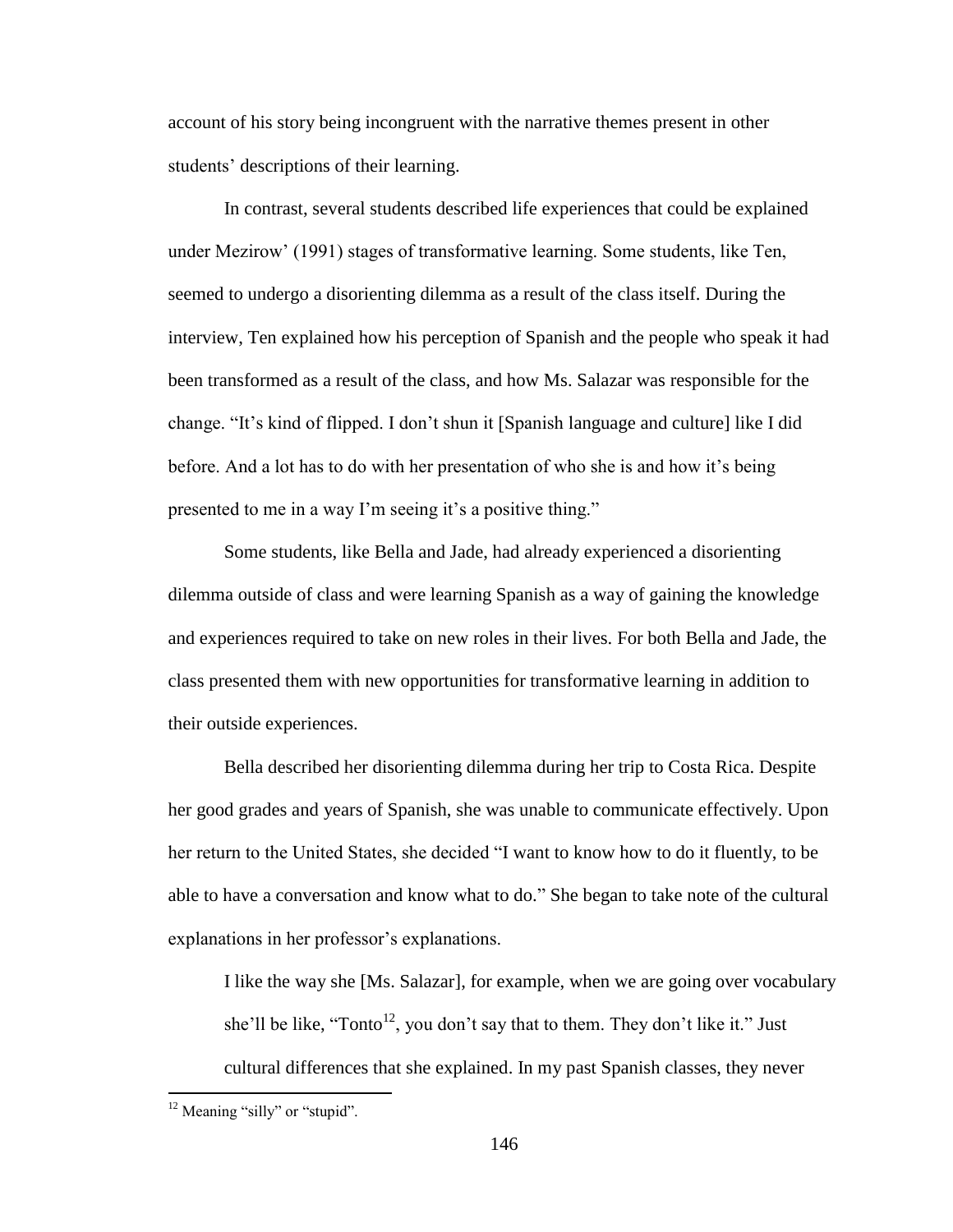explained that to me, that it's not proper, or it's offensive if you do this or say that.

Upon returning from Costa Rica, Bella also reviewed past material, regretting not having paid more attention the first time. "I found myself, even with stuff that we've already taken the test over and I know I'm not going to see it again, just going back and looking over it. Just because if I don't know those small words, how am I going to know anything else?"

Resituated in the class with a drastically different perspective on the usefulness of the material, Bella experienced another disorienting dilemma while watching the film. During the movie, she compared the values and actions of the protagonists with her own family. She expressed a critical stance toward her own family's values ("I didn't have the immediate family the way they are, so tight.") and towards the actions she believed her family would have taken faced with the events in the movie ("I was thinking, if it was my family, they might have left her out on her own. I don't know if they would have helped her out.")

Finally, Bella was able to evaluate how her transformative learning had affected how she viewed Spanish and the people that speak it. She described how Spanish speakers with limited English proficiency are treated with disdain by many people.

I feel like that is very ignorant. They are from a different country, they don't speak our language. I see what it is to go through to learn Spanish and I can't imagine what it would be like to learn English. I would have been freaking out! But they [Costa Ricans] were very helpful and I don't feel like that's returned when people come here.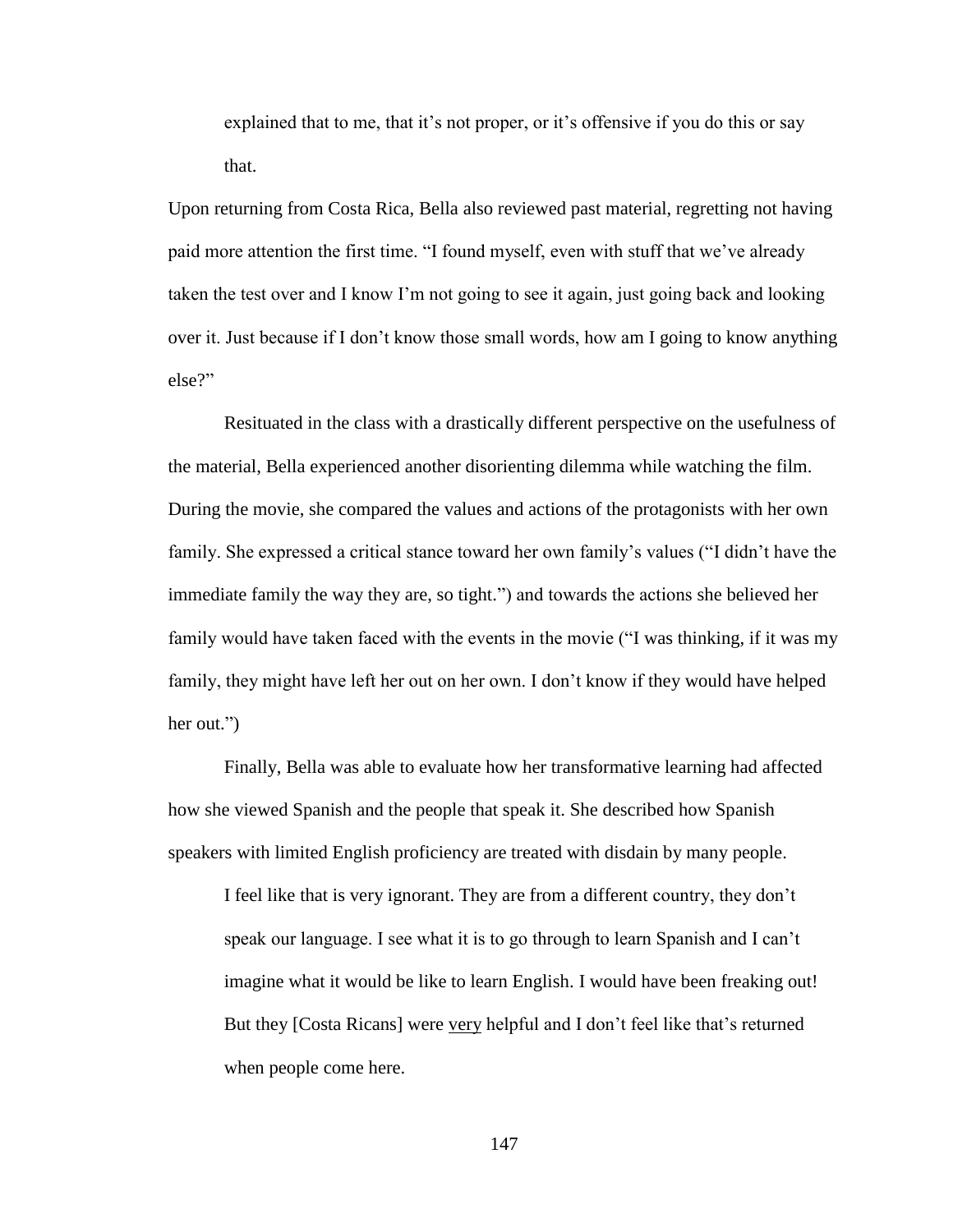Jade's husband had passed away two years before she took this class, leaving her with three sons to raise. The loss of her husband and new life as a single parent was likely a disorienting dilemma for Jade. In addition, she discussed in her interview that her previous work at a bank put her in contact with international students who were her clients. She described how this professional contact presented her with a disorienting dilemma prior to enrolling in college.

They would sit down at my desk and they would give me more history about what they were studying on America and African American history and I was like, "I don't even know that and here I am a Black woman!" It was interesting. So I would sit there and they would share their experiences about what they thought about being here as opposed to where they came from.

These cultural exchanges were such a powerful event for her, that she was taking this Spanish class as a result of the experience.

Once enrolled in the course, the instructor's frequent cultural sidebars and the film presented her with more opportunities for disorienting dilemma and transformative learning. When I asked Jade if there was a moment in the semester when she realized that she saw things in a new way, she replied, "Oh yeah. It was a lot. It was the entire semester. It really was the history. It caught me wide open."

Emily and Sandy had both taken the class because they had people in their lives that they wanted to communicate with. The class presented them with opportunities to critically reflect on differences and connections they were experiencing in their realworld relationship and vicariously through the instructor's sidebars and the film. Sandy answered a question about what she had learned in class by citing her two cultural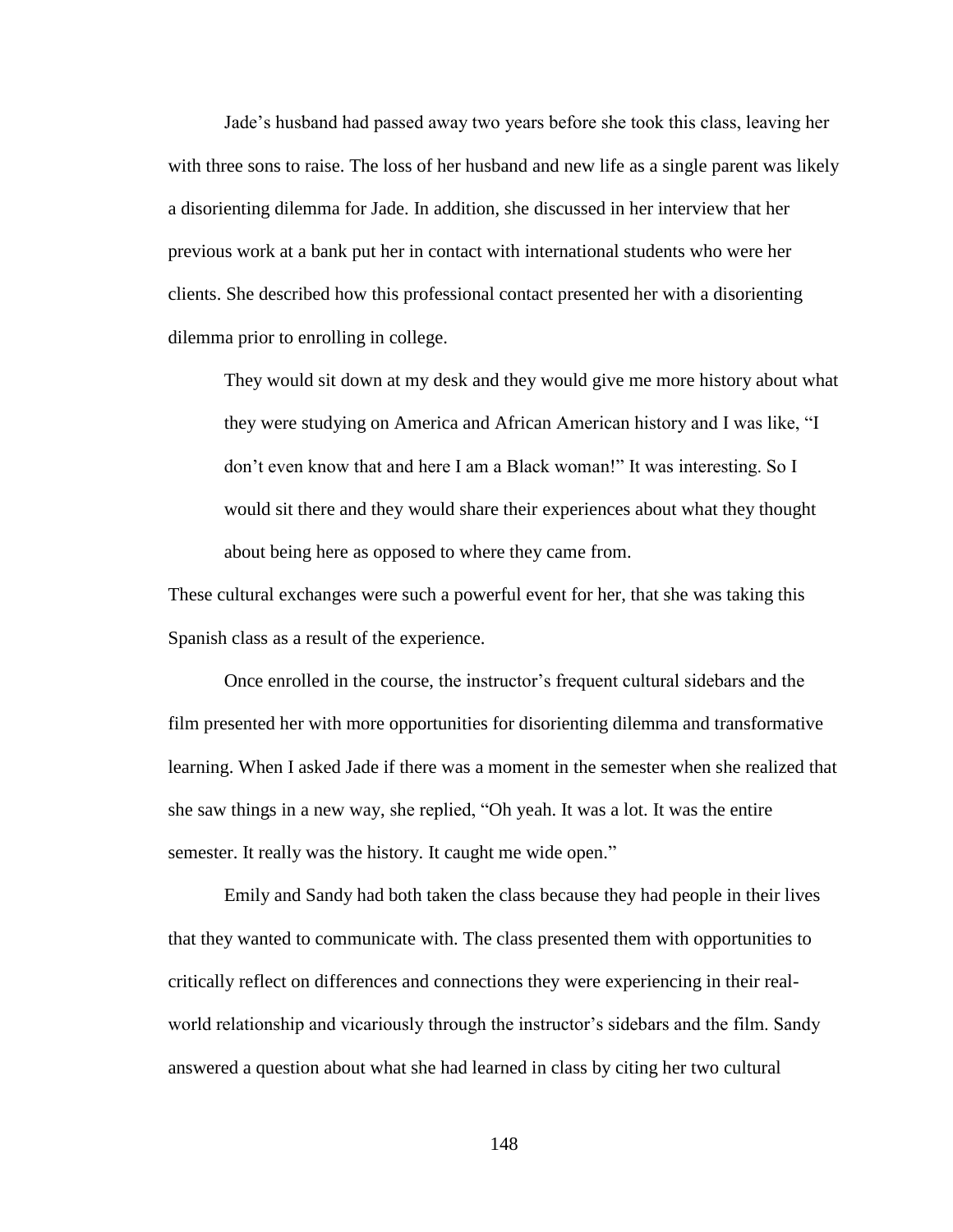backgrounds and saying, "They just have a different point of view. Like, where you're from can affect how you feel about certain things." Emily and Sandy were both young and frequently compared the content of the course to previous language courses they had taken. While it is difficult to say for certain, both ladies seemed to have begun a process of perspective transformation during the semester by experiencing a disorienting dilemma and then engaging in critical reflection to understand the differences between their new experiences and their existing perspectives.

Finally, Alexa and Keisha were both enthusiastic learners who struggled to keep up with the course. Alexa ended up dropping before the end of the semester, while Keisha only threatened to drop. They were both struck by the film and seemed to have experienced a disorienting dilemma as a result. Alexa explained. "Well, you really, if you don't know what goes on in other cultures, you're really egocentric. You're really more focused on your own life. You don't realize what goes on in other places until you see it."

However, the real similarity between the two is in the realizations they had about the nature and difficulty of language learning. Keisha described her journey.

It's hard. It is really hard. This has been a tough journey for me, just from January to now. But I mean, it's just hard because everybody [patients] needs care. So when you want to provide the care that they need, accurately, everything they need, I want to be able to communicate with them. So that was my main reason for taking Spanish.

Her motivation to be a great nurse for her patients has carried her through the intensely difficult experience of learning Spanish.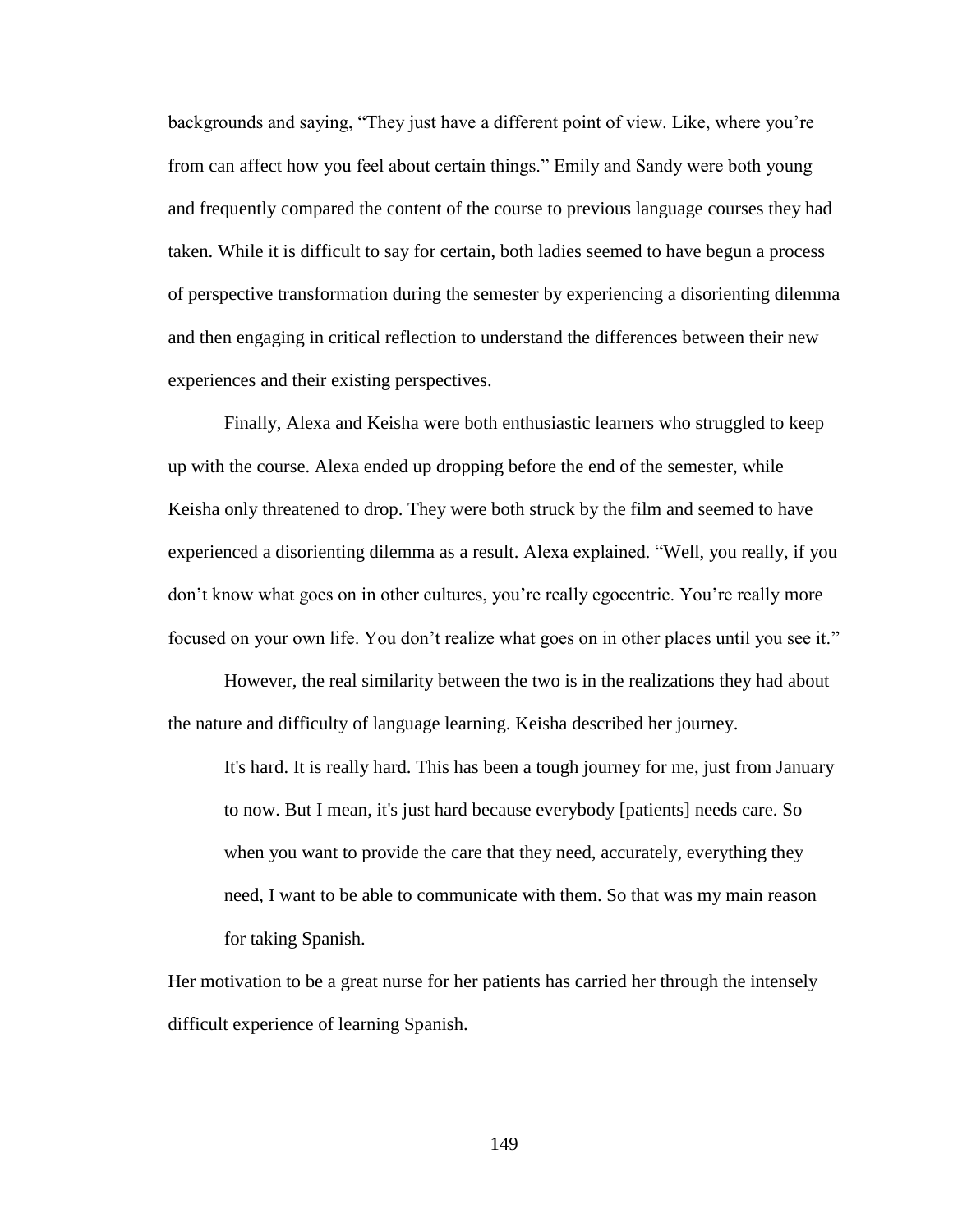## **Chapter 6**

## **Conclusions**

In this final chapter, I will analyze the research questions according to the findings and scholarly literature presented in the previous chapters. Then, I will discuss implications for adult foreign language teaching, language teacher training and transformative learning theory. I will also make recommendations for future research and give my final thoughts.

## **Analysis of the Research Questions**

This study presented several questions that guided inquiry and framed analysis. First, in what ways did the participants experience perspective transformation? Second, what classroom practices and activities do the participants perceive as contributing to this transformation? Third, how do the participants describe the impact of their perspective transformation? The data gleaned from the various data sources was analyzed to answer these questions.

**In what ways did participants transform?** Perspective transformation is a complex process that may take a long time, months or even years, to complete. As unlikely as it is that a researcher could capture the entire process of perspective transformation during a one-semester case study, I did expect to identify the steps that students took towards perspective transformation. Transformative learning theory describes a 10-step process of perspective transformation. The steps Mezirow (1991) identified are:

1. A disorienting dilemma

2. Self-examination with feelings of guilt or shame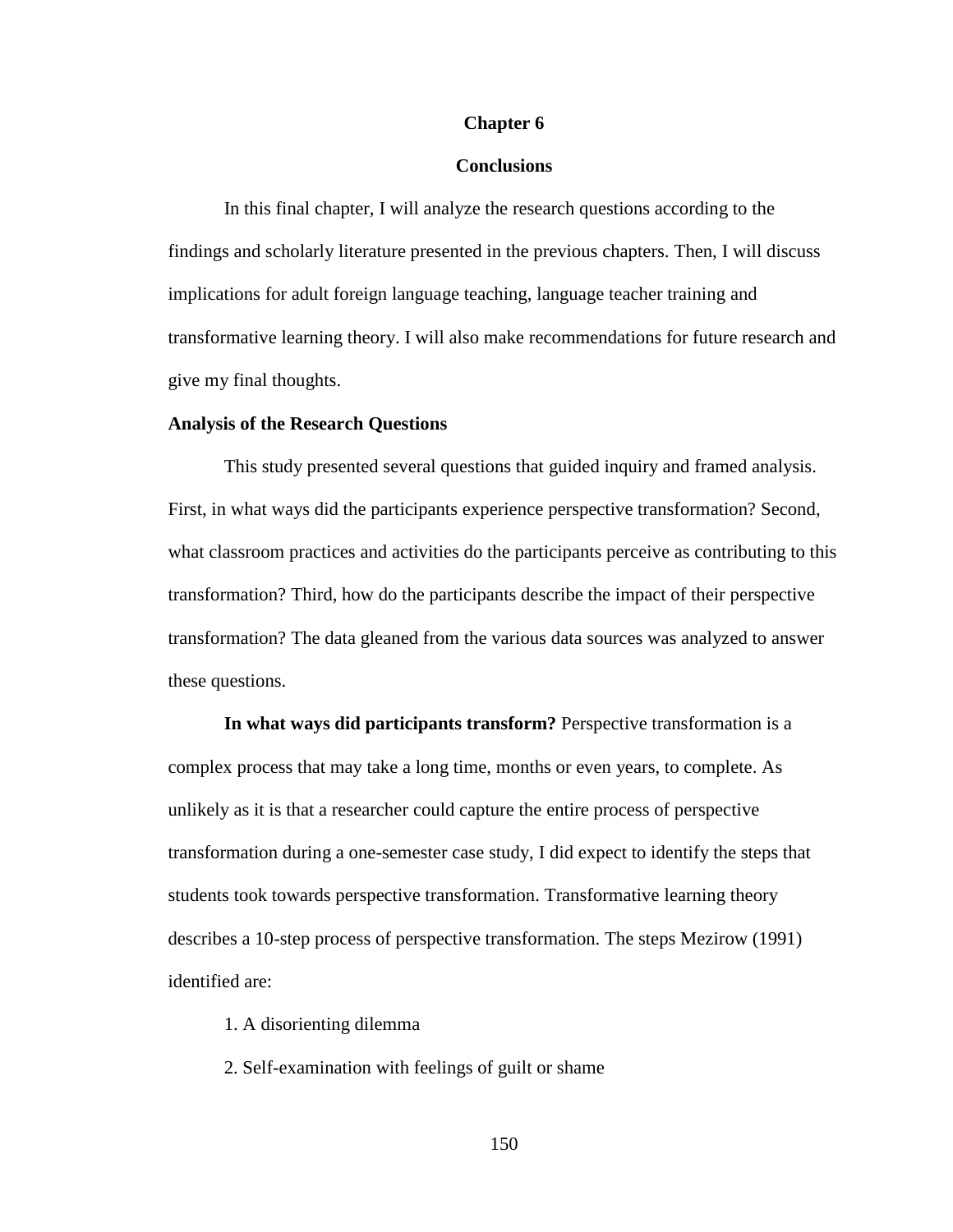- 3. A critical assessment of epistemic, sociocultural, or psychic assumptions
- 4. Recognition that one's discontent and the process of transformation are shared and that others have negotiated a similar change
- 5. Exploration of options for new roles, relationships, and actions
- 6. Planning a course of action
- 7. Acquisition of knowledge and skills for implementing one's plans
- 8. Provisional trying of new roles
- 9. Building of competence and self-confidence in new roles and relationships; and
- 10. A reintegration into one's life on the basis of conditions dictated by one's new perspective. (pp. 168-169)

Discovering and sorting through what students learned was a major focus of the data collection. In my analysis of student learning, I worked to explain how different learning experiences fit into the framework of perspective transformation. Seven of the interview participants reported, as a direct result of this class, an experience fitting the description of a disorienting dilemma. These disorienting dilemmas were experienced because of the following categories of learning: learning about differences, learning about connections, and learning about learning. For example, Emily learned about differences between cultures and compared her new knowledge to her own culture. "They round off their money! They don't do what we do, like \$1.99. They just round it to \$2. It's so much easier... Why don't we do that?"

Jade experienced a profound dilemma when she learned about connections between her own African American history and the history of the Dominican Republic. In her words, "It was kind of like a cultural shock. I was amazed that there are some things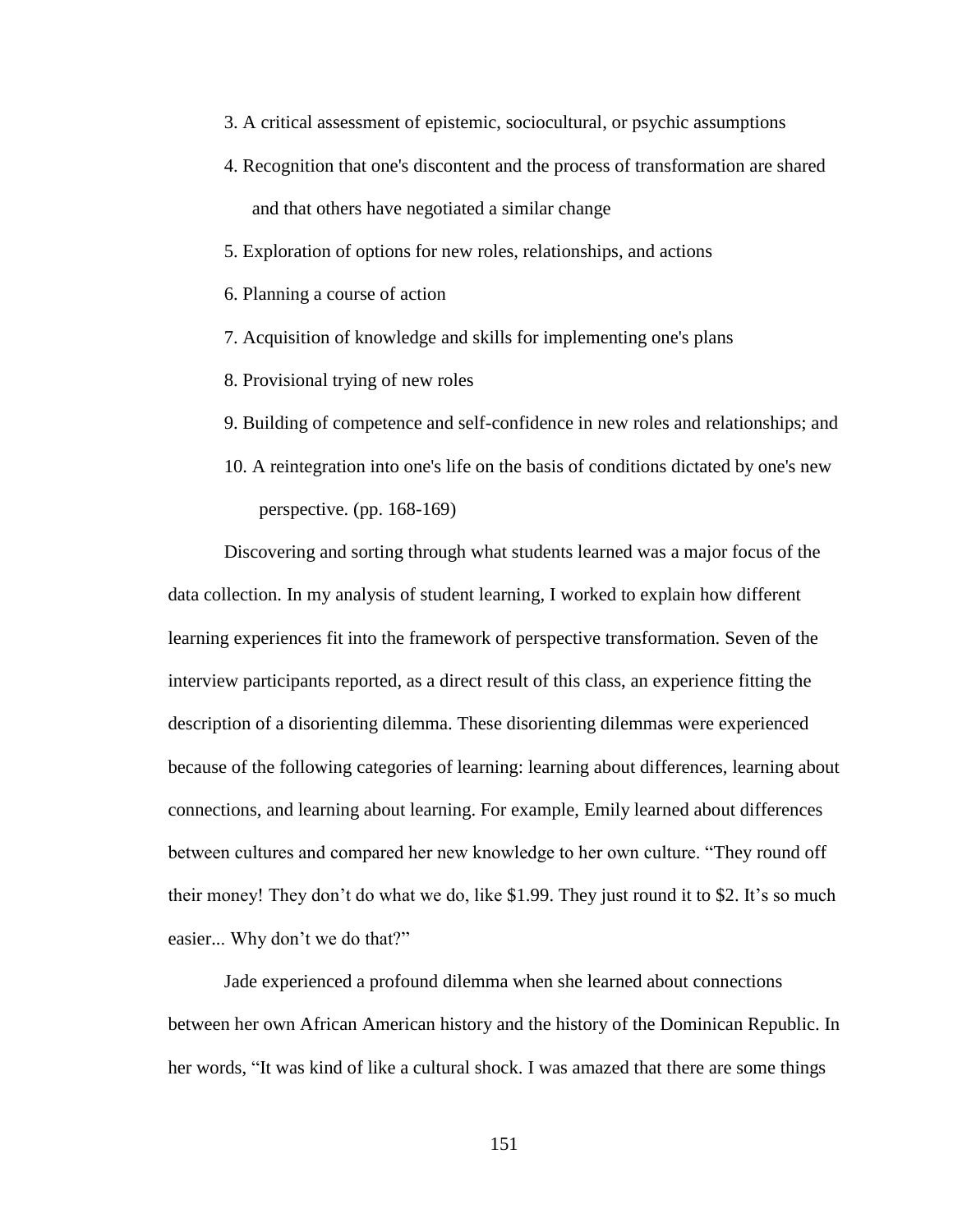in Latino history that coincide with some of the things that African Americans have faced. It made me look at it like we really have some things in common."

Keisha experienced a disorienting dilemma as she learned about her own learning. Before taking the class, Keisha thought her understanding and using isolated vocabulary words was enough to get by. Now that she has learned grammatical systems, she realizes how hard she will have to work to become fluent.

I didn't think it would be as hard, because I was feeling okay, I could pretty much just pick [out words]… from what I already knew. But it [class] was just a whole different thing. I didn't know it was so much, this has to be with this, this has to be spelled like this, can't use this with this… I'm just saying a word [at work with patients]… but it's not correct, the whole sentence in general. I didn't think it would be as tough, but it is.

A disorienting dilemma may come as a result of classroom practices or from other sources (King, 2000; Mezirow, 1991). Three categories of dilemmas include selfinduced, induced by life circumstances, and induced by other people like a teacher or friend. In this study, the focus was on the third category of experiences directly tied to instruction. However, in several cases, students had a mix of experiences inside and outside of the classroom that either prepared them for or contributed to the disorienting dilemma they experienced inside of class.

Transformative learning occurred against two backgrounds for participants in this study. First, some students came in to the class never having experienced transformation in this subject area. For Alexa, Sandy, and Ten, their lives had not presented them with opportunities to critically reflect on the clash of language and culture that language study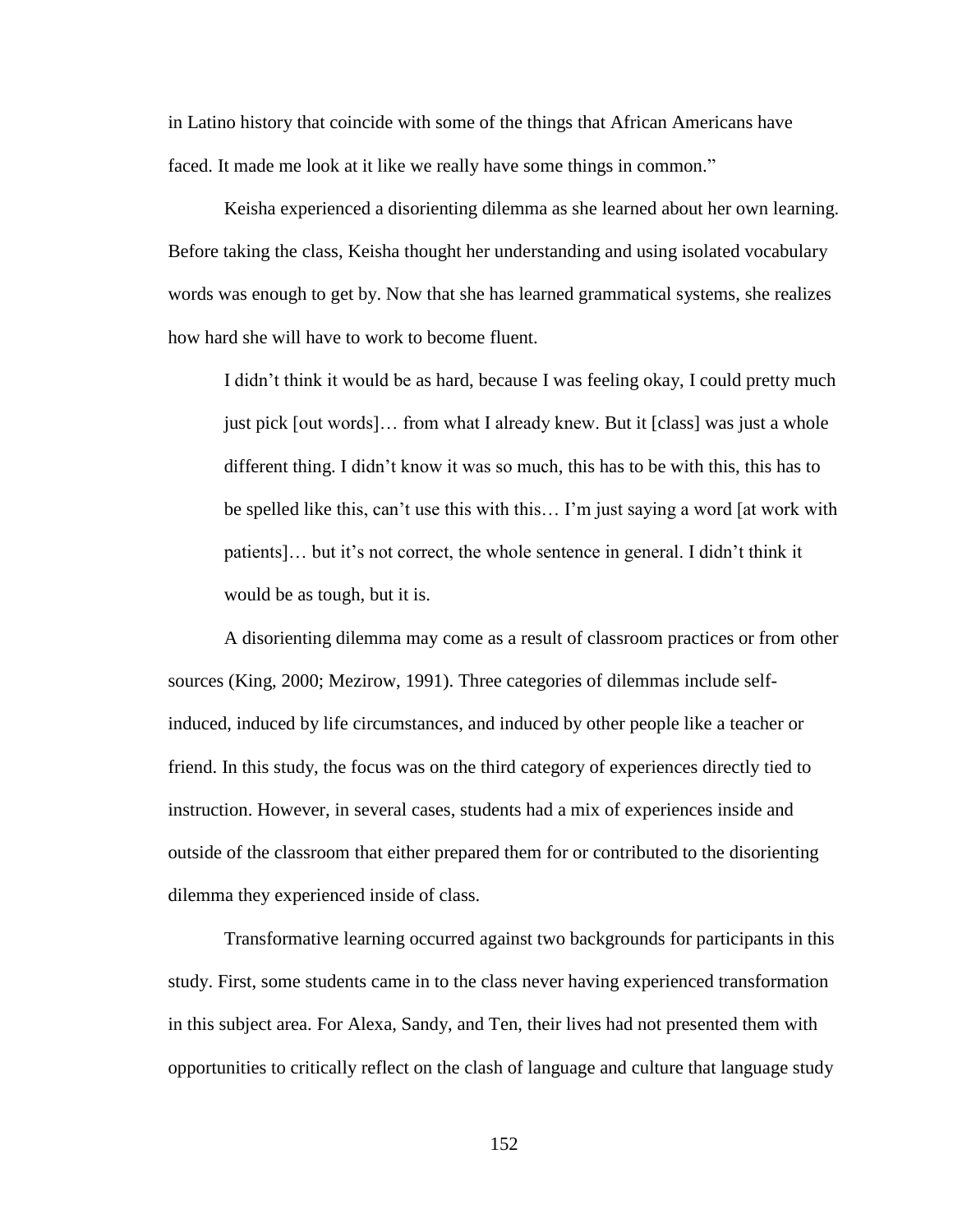represents. All three seemed to experience two kinds of disorienting dilemmas. First they all experienced a dilemma regarding their own learning, and then go on to critically reflect on their learning experiences. Then the three students seemed to experience a disorienting dilemma regarding the language and culture they were learning.

Another group of students, including Jade, Bella, Emily, Keisha, and Joe, had experienced some kind of transformative learning prior to enrolling in the class. This previous learning did not seem to inhibit their transformative learning in Elementary Spanish I. In fact, their previous learning seemed to set the stage for new, transformative learning experiences. Jade, Emily and Bella had disorienting contact with language and culture differences outside of class, yet all three experienced a disorienting dilemma as a result of new revelations in class. Keisha had learned to see Spanish-speakers as different but equally valid through her work, yet experienced a disorienting dilemma in class in regards to her own expectations for language learning.

Joe had clearly experienced transformative learning in his past as a result of contact with Spanish speakers. In fact, when I evaluated his learning journals, I had mistakenly believed that his transformative learning was occurring as a result of this course. Upon further investigation, I realized that the extreme demands of Joe's time and attention precluded him from experiencing much of anything in the class. He was behind and disconnected from the content. It may have been his previous transformative experience I was reading in his learning journals.

Once students experienced the disorienting dilemma, they began a process of making sense of the dilemma through critical reflection both outside of class and through class activities. Some students also began to experiment with new roles, relationships and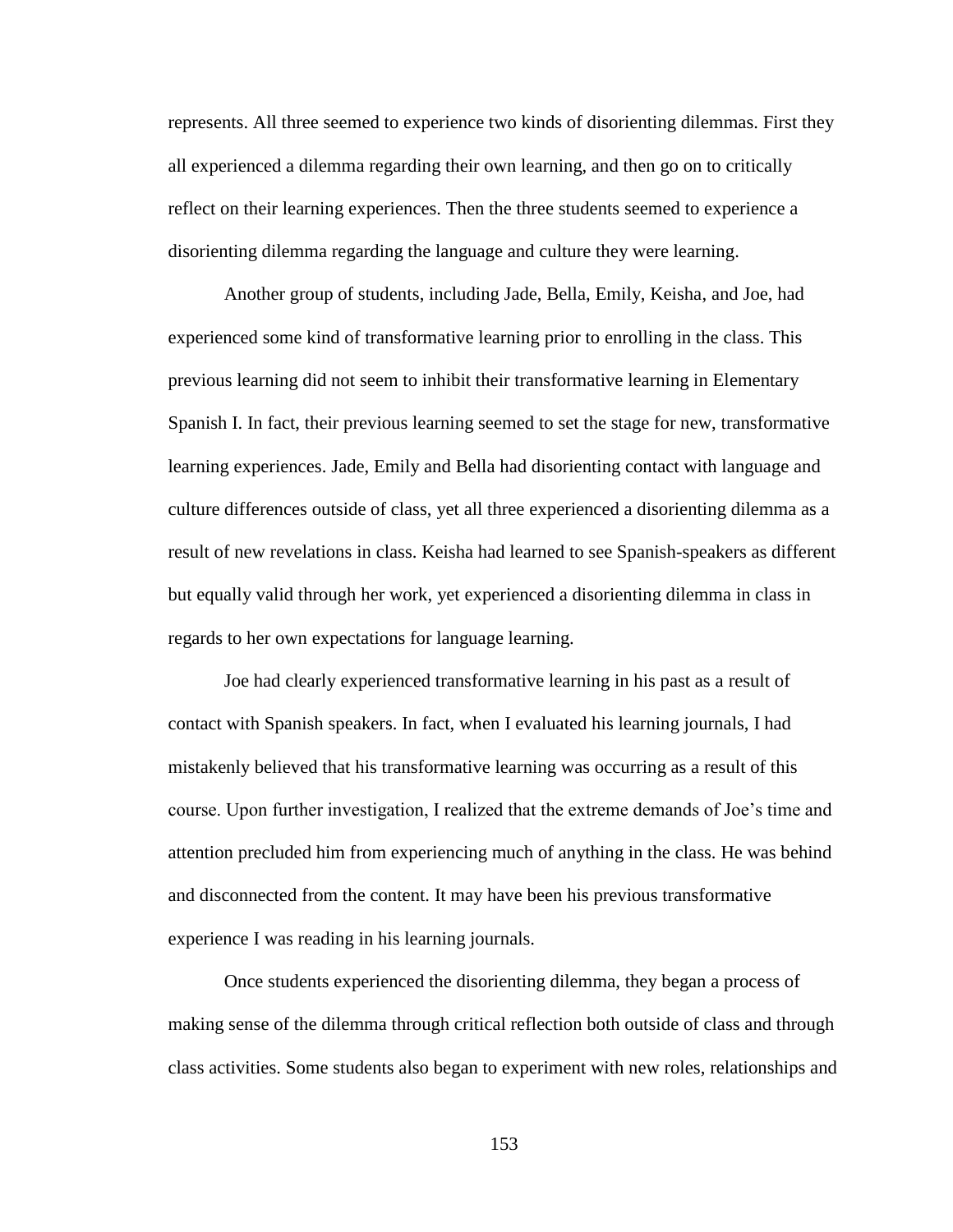beliefs based on their disorienting dilemmas. Ten discovered a new relationship with the Spanish language and its speakers as a result of his disorienting dilemma, "I am trying to integrate the things she's teaching." Jade began to explore relationships with people of another ethnicity, "I have not experienced a lot of relationships or friendships with people of the Hispanic community or Latinos, nothing like that. So, it has me open."

I had expected to discover that students were in the first few stages of perspective transformation. However, because of previous or concurrent life experiences, some students were able to progress quickly through Mezirow's stages, while others demonstrated that they were still making sense of their disorienting dilemma. How each student experienced perspective transformation was dependent on a complex system of the student's background, social and psychological factors. The classroom provided opportunities for a disorienting dilemma and critical reflection, and the individual students made their way from there.

**What classroom practices did participants report?** Because of the nature of this inquiry, I can make no claims as to whether the classroom practices reported in this study definitively caused the transformative learning students experienced. However, based on the data collected from the students themselves, I can describe the activities students reported as integral to their learning.

Two instructional techniques in particular were closely tied to students' realization of cultural differences and connections: sidebars and the film. The instructor's frequent discussions of linguistic and cultural topics related to other instruction caused many students to question how the instructor was different from themselves, how the instructor's language and culture were different from their own, and how language and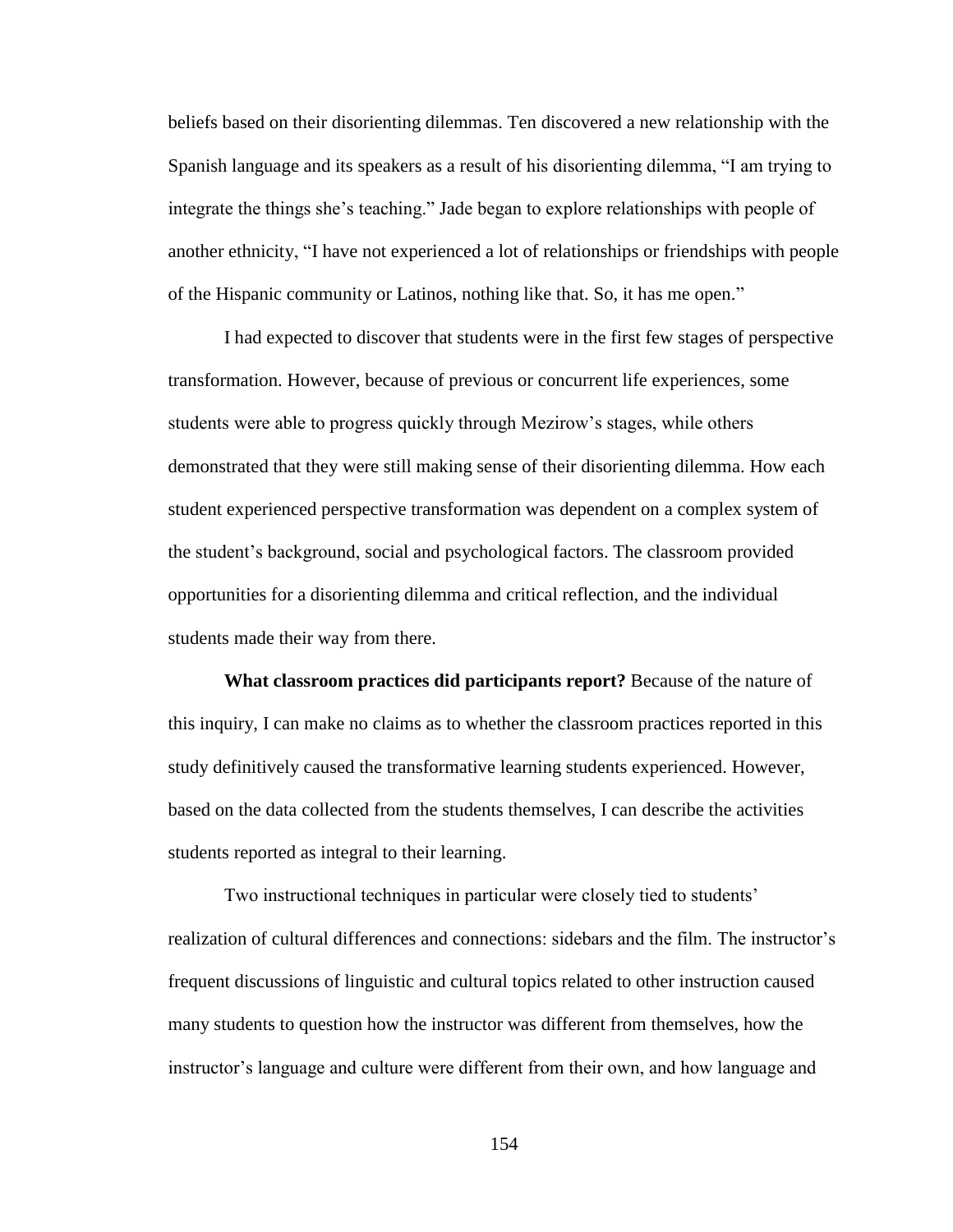culture affect the way people see and interact with the world. The film, an emotional portrayal of four sisters who rebelled against a corrupt dictator in the Dominican Republic, enabled students to connect emotionally with events that took place far from their own experiences to people different from themselves. These two classroom practices were linked to students' disorienting dilemmas and to the critical reflection and self-assessment that followed.

Small-group oral activities were used to create opportunities for Spanish language practice in the classroom. Several students discussed the multiple positive effects of this method. First, the small-group activities provided opportunities for interaction in the target language and improved communicative skills. If a goal of language study is communicative competence (Brown, 2007), then this was the classroom activity students believed best supported than goal. However, as important as communicative competence is, transformative learning can take place even without the student learning to communicate in the target language. The true benefit of small-group activities for transformative learning is that they provided opportunities for students to get to know each other, feel supported, and build supportive relationships. This group dynamic was linked to students' examination of their own meaning perspectives and realization that other students were negotiating a similar experience, a stage in Mezirow's (1991) description of transformative learning.

Finally, students discussed the learning journals as an important instructional technique. The journals helped students make sense of what they were learning and focus on the impact of their learning creating daily opportunities for critical reflection.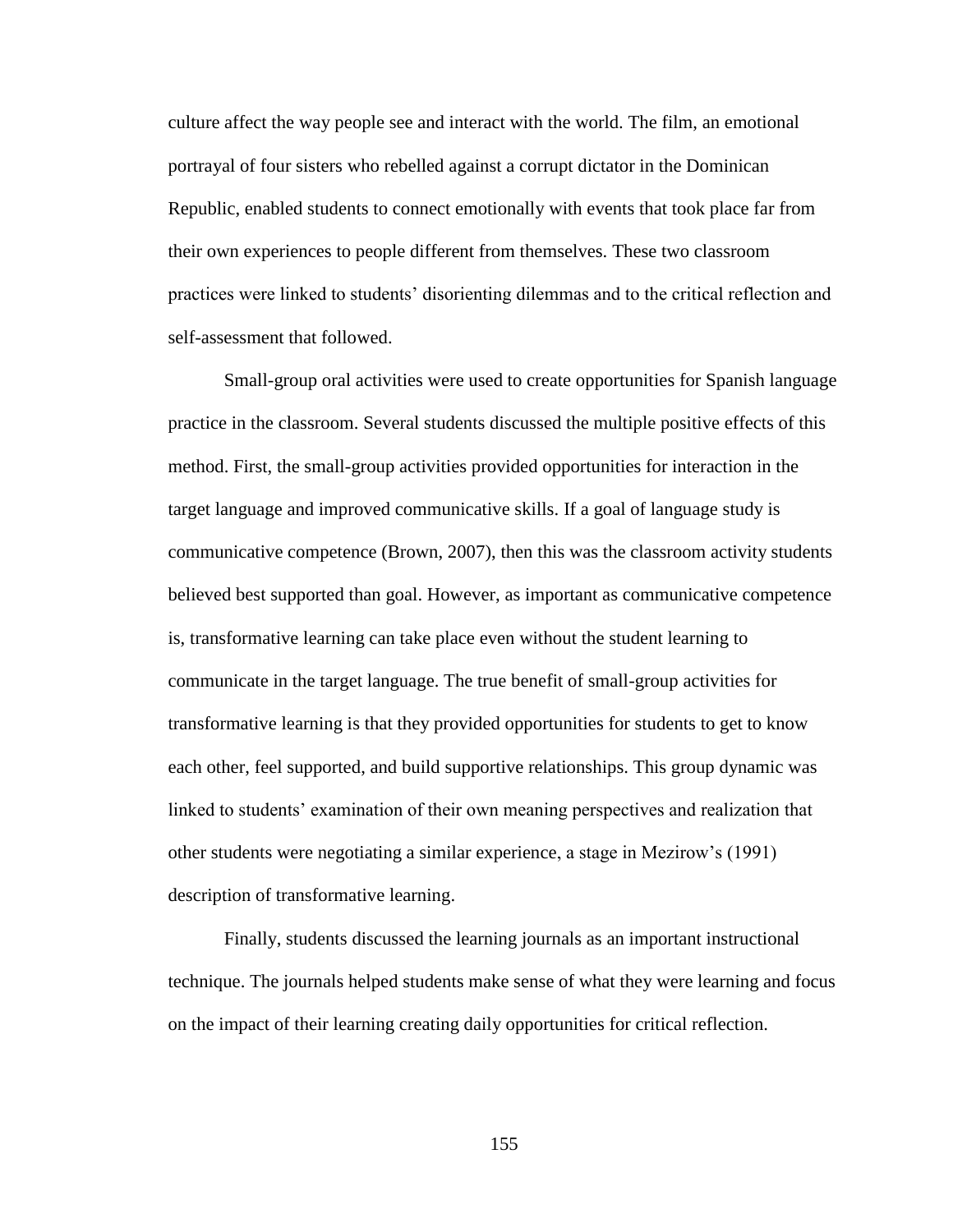Although students did not mention the use of English in instruction, as a researcher, it was clear during my observations that conducting the class in English allowed students to be fully intellectually engaged in the lecture and activities. Had the majority of instruction been in the L2, I suspect students would not have been able to comprehend, question, or explore the content in the same way.

**How did participants describe the impact?** I wanted to know how students' lives and meaning perspectives were changed as a result of their learning. The two themes that stood out in students' descriptions of how transformative language learning impacted their lives were 1) new openness to language/culture, and 2) new real-world contact with language/culture.

*Openness.* The interview participants tended to report that as a result of this class, they experienced an increased openness to the Spanish language, Spanish speakers, or cultural differences. Descriptions of their newfound openness to language and culture indicated an increase in intercultural competence or, as Chávez et al. (2003) described it, individual diversity development. This model emphasizes critical reflection in order to progress from one level to the next. Students begin unaware of foreign perspectives, knowing only their own, in a stage called "Unawareness/Lack of Exposure to the Other." As the student progresses through individual diversity development, he goes through a dualistic phase in which the known is seen as reasonable or natural and the other is seen as bad or unnatural. The authors call this phase, which is inherently ethnocentric, "Dualistic Awareness." Progressing as they increase their understanding of the relative nature of difference requires students to experience "Questioning/Self-Exploration" which has substantial parallels to the concept of critical reflection described in chapter 2.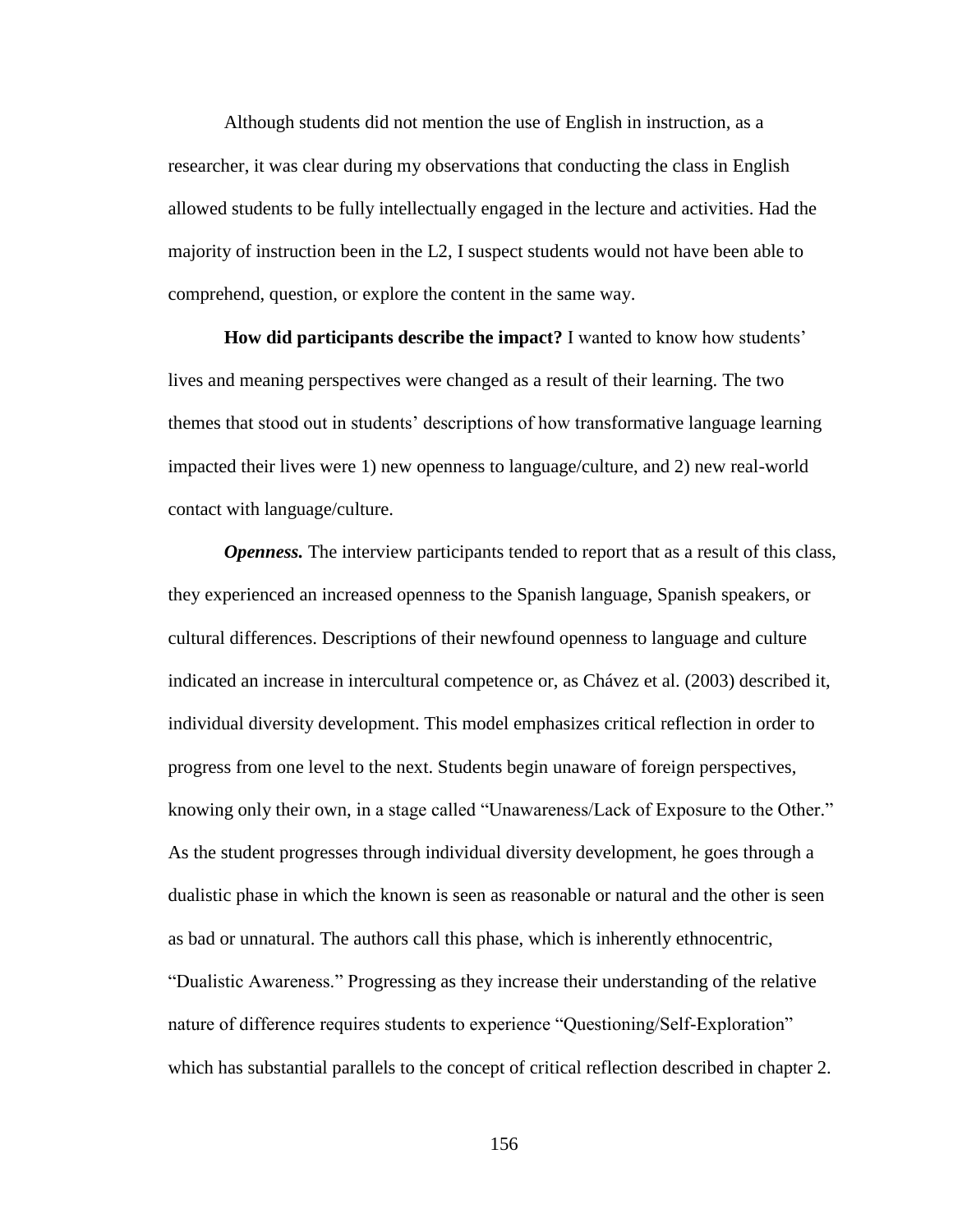An individual then begins to explore the other through "Risk-taking/Exploration of Otherness" and, finally, is able to see both the familiar and the other as equally valid in the stage called "Integration/Validation."

The individual diversity development model (Chávez et al., 2003) is particularly useful in this study since all of the interview participants began at different points in their development and experienced different kinds of progress through the scale. This framework describes fundamental changes in how participants make meaning of experience making it especially useful to this research. "We advocate a meaningful change, not just in sensitivity and awareness, but change in an individual's way of being, the development of a way of seeing and interpreting the world" (pp. 457-458).

According to the individual diversity development framework, Ten moved out of the "Dualistic Awareness" stage, through "Questioning/Self-Exploration" and began to show evidence of "Risk-Taking/Exploration of Otherness." Ten had exhibited hostility toward the Spanish language prior to taking this class. Yet, he also experienced a newfound and unexpected openness as a result of his transformative language learning experience.

So I think, it's definitely opened my eyes... Now, as opposed to getting mad when I hear it [Spanish], I try to, more than anything, pay more attention to it because I kind of want to figure out what they're saying. It's kind of flipped. I don't shun it like I did before.

Ten had even begun to enjoy contact with native Spanish-speakers. While he had not reached the final stage of "integration/validation" by the time of his interview, he was clearly moving toward that.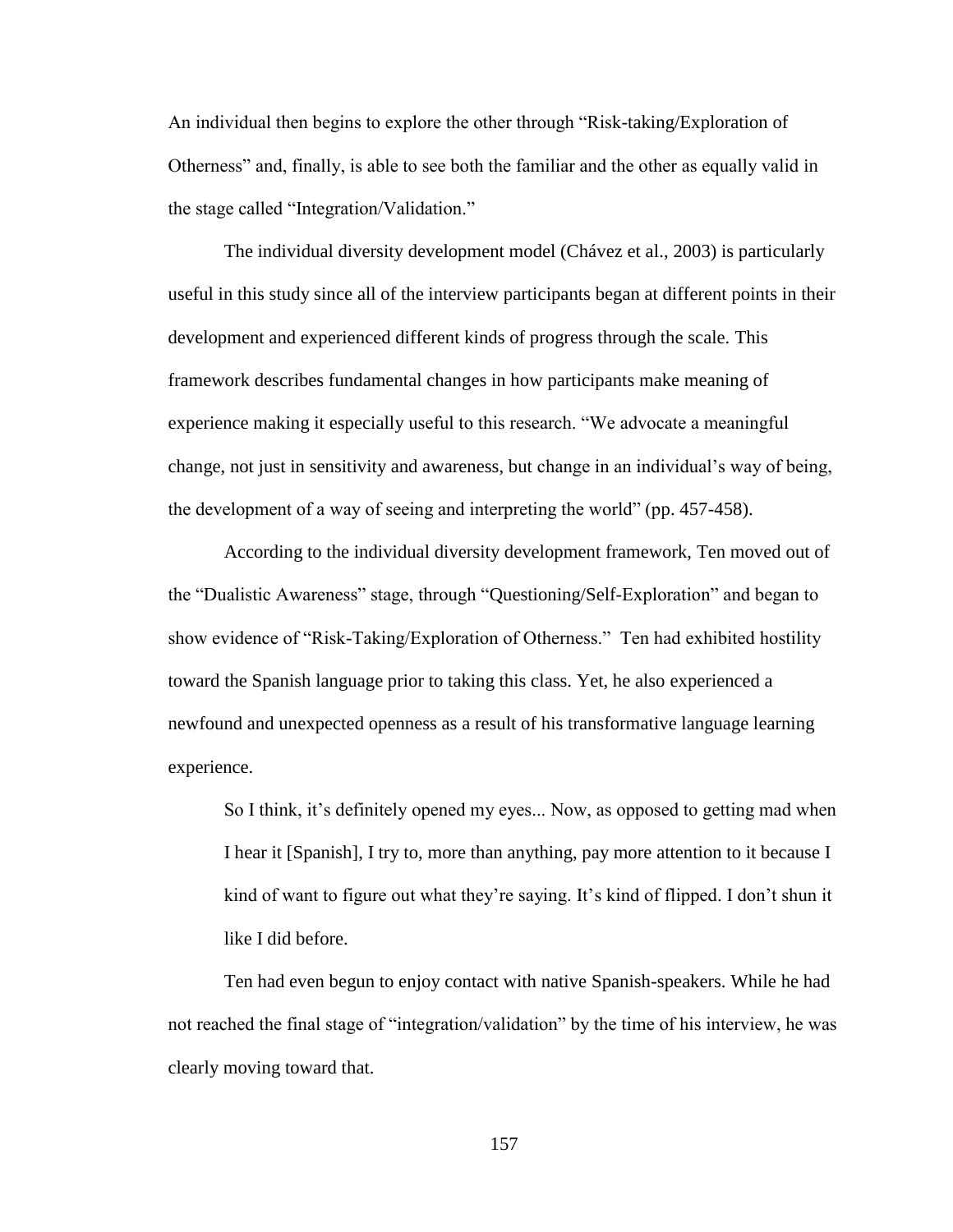Jade described her newfound openness.

It was amazing. It brought a level of respect for the culture. It's like a whole 'nother level of respect. Where before I could pass by, and you know, if you don't speak the language, you are not always as courteous or open for conversation. Like we would do when you sit next to someone of the same ethnic group, you know, you can just go chatty-patty. I have not experienced a lot of relationships or friendships with people of the Hispanic community or Latinos, nothing like that. So, it has me open. That was like a "Wow!"

Expanding on the possibility of developing new relationships, Jade continued.

My husband passed two years ago, but it made me think, I'm not dating. But I'm like, okay, I could now see myself now dating… It has me open. I'm open, you see. I'm open! That's another thing that shocked me. I could see myself dating outside my race.

Jade had already become aware of cultural and linguistic differences through her life experiences and enrolled in the class in order to explore this new culture. She had enrolled in the course already in the stage of development described as "Risktaking/Exploration of Otherness." As a result of the course, she came to see the connection between her own culture and this other culture leading to her identifying strongly with Hispanic people and validating their language and culture.

Alexa described her new openness as change in focus. Instead of looking inward at herself, she was looking at the world. "If you don't know what goes on in other cultures, you're really egocentric. You're really more focused on your own life." Later in our conversation, Alexa summed up the result of her learning, "One thing I've learned,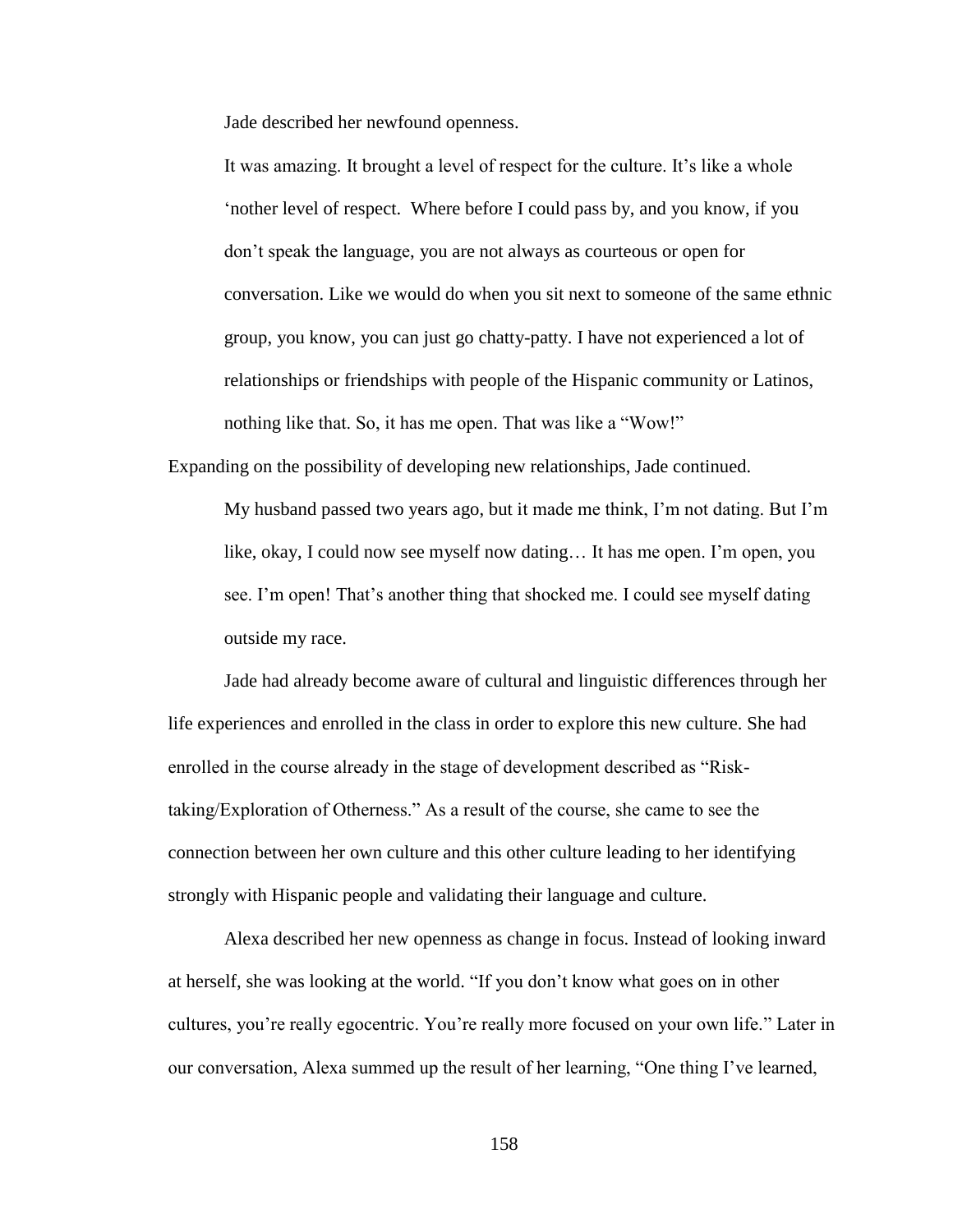the world is really big." Alexa moved from an early stage of unawareness to a place of "Questioning/Self-exploration." Bella had a similar reaction while watching the film Alexa, "It opened up my eyes to what other people go through." While Bella had been unaware, her eyes and her meaning perspective had been opened.

Other scholars (Byram, 2008, 2010; Clément, 1986; Citron, 2001, Knutson, 2006; Kramsch, 1993; Mikayla Ortuño, 1991; Taylor, 1994) in foreign language education describe intercultural competence in different ways, many of which could be applied to what the students in this study experienced. However one describes it, becoming more open to language and culture was a profound impact of these students' transformative learning.

*Real-world contact*. Lindeman (1961) described one of the fundamental differences between teaching children and teaching adults. "In teaching children, it may be necessary to anticipate objective experience by uses of imagination, but adult experience is already there waiting to be appropriated. Experience is the adult learner's living textbook" (p. 7). In addition to the experiences students had prior to enrolling in this course, the participants selected for interviews in this study demonstrated an effort to communicate in real-world settings above and beyond the requirements of the course, or in Lindeman's words, to appropriate that living textbook always available to them. In fact, real-world contexts became so important to these students that a major impact of their transformative learning was the effort to explore new sources of knowledge about language and culture by accessing native speakers, authentic texts created by and for native speakers, and learning contexts where authentic language and culture may be more accessible to the students.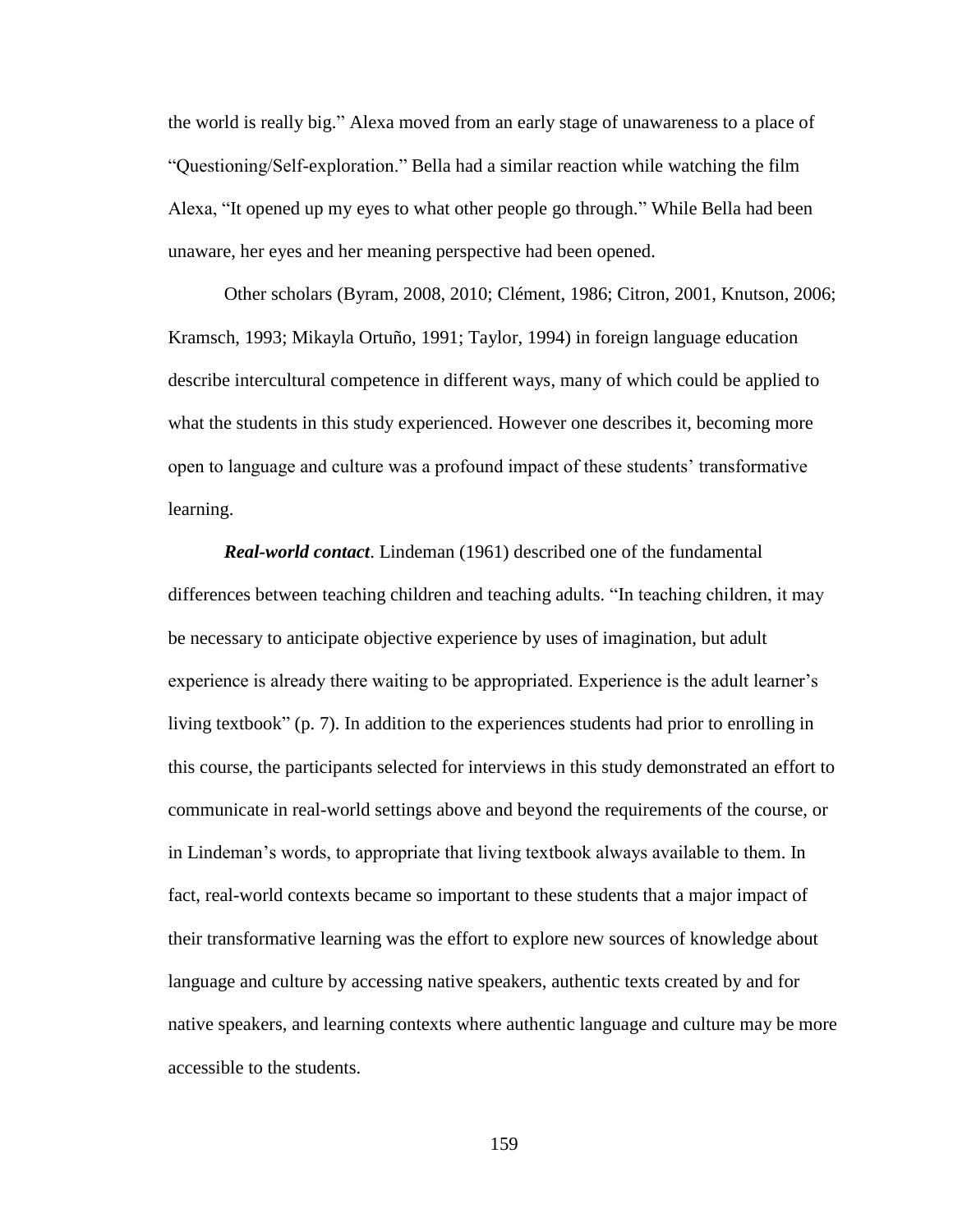Emily and Bella both indicated that they would like to extend their Spanish study through travel. Emily believed her family connections will provide her with a good opportunity for travel. "I want to go to Mexico with my sister. She goes to Mexico because he [Emily's brother-in-law] has family there. And maybe I could tag along. I have my passport." Bella had already started investigating opportunities for formal study abroad. "I was looking online the other day at a USCC program to Mexico and it's strictly you go there to learn Spanish. So, I was thinking about doing something like that maybe in the fall. I would do the full semester. I really would because you know, I enjoy it."

Other students had found opportunities to practice what they were learning in their real lives. Ten had contact with a shopper in the supermarket where he worked. In the past, Ten avoided these kinds of interactions, but as a result of being in Ms. Salazar's Spanish class, he looked for ways to use his Spanish skills in real-life contexts.

Outside of class, I work in the produce department. And I was able to have a conversation and give directions. I could tell the dude where to find the Swiss chard. Like in Spanish. And I was really fucking proud of that. You know what I mean? I was really excited! That was a really cool experience. When he asked me, my reaction was like, "Here, I've got a chance! The time is now!" So that was a good experienced. My initial reaction wasn't annoyance, it was, let's see how I do here. I am trying to integrate the things she's teaching.

Jade had a real-world intercultural experience when she did her income taxes. Where I went to do my income tax, which really makes me want to learn this thing fluently, there was a Hispanic man who came in, but it was like one family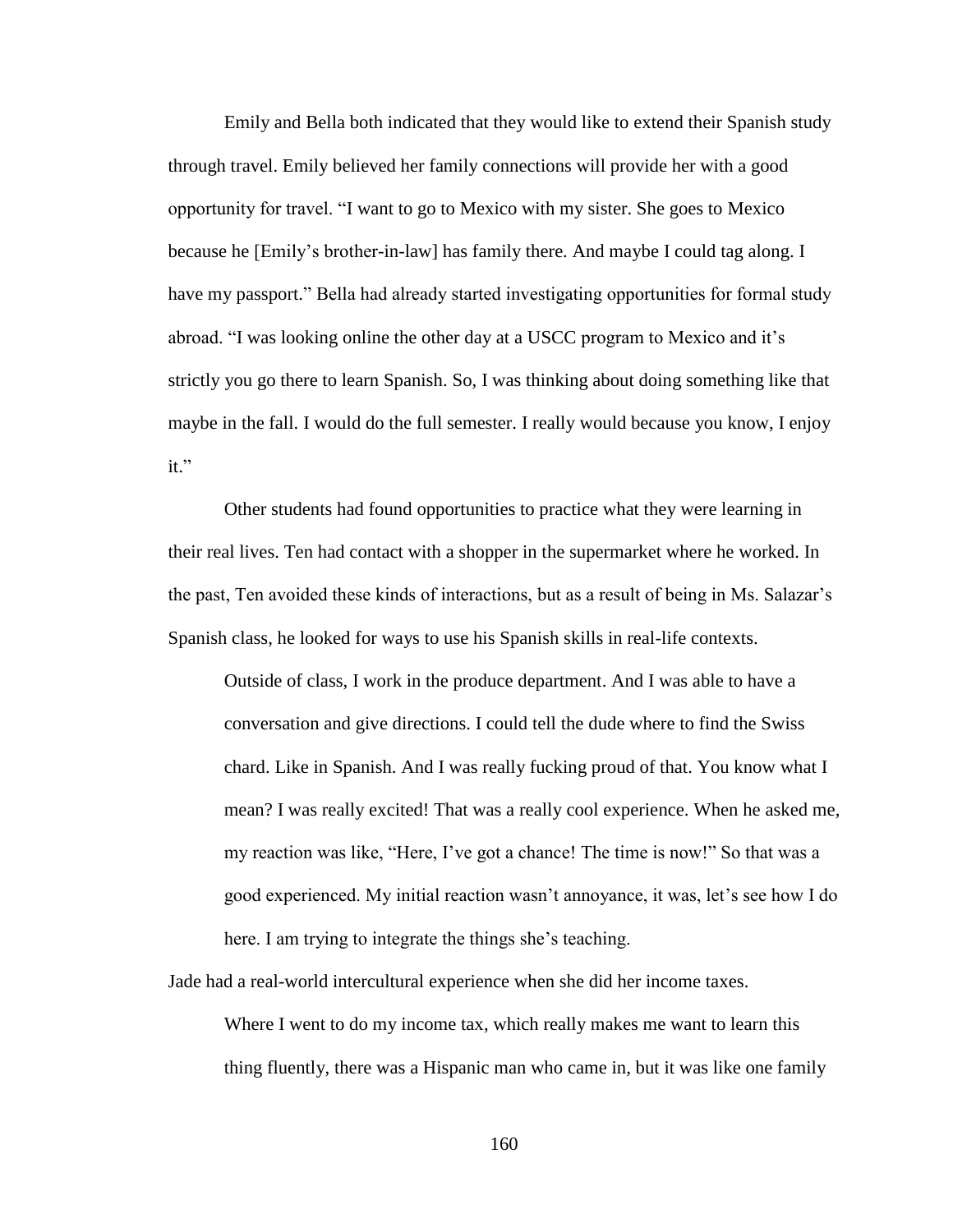member that could speak very little English. So she was there representing her family members who were there to file their taxes. And they had a little girl with them and I spoke to her in Spanish and she spoke back to me in Spanish! And then after that the mom assumed that I could talk, so I was like "No! No! No!" I can just say "hello!" I can speak with the baby! So that was fun.

These students' experiences indicate that they were beginning a new phase in their learning characterized by being a) self-directed, and b) experiential. Both selfdirected (Knowles et al., 2005; Mezirow, 1991) and experiential (Dewey, 1938/1997; Kolb, 1984; Lindeman, 1961) learning are fundamental to adult learning. It is notable that taking this Elementary Spanish class encouraged students to seek out this type of learning outside of the course requirements.

Jade was also making plans to engage in social activities that would put her in direct contact with Spanish-speaking people.

So this Saturday, I have a friend that I've been invited out to the [name of dance club deleted]. I like salsa [dancing]! It is so funny because I got to go have free salsa lessons with the salsa dancers. So I learned how to do the dance... So I was excited to have a place to go now.

Several students reported watching TV or movies in Spanish in order to come into closer contact with the language and culture. Emily said, "I'm watching TV shows. We have this channel. It's channel 15 and it's a Mexico station, actually from Mexico City, I think. They have shows, they have news, and I can understand what's going on." Jade also watched Spanish-language television. Because Jade was a broadcast journalism student, she regularly watched Spanish-language local news.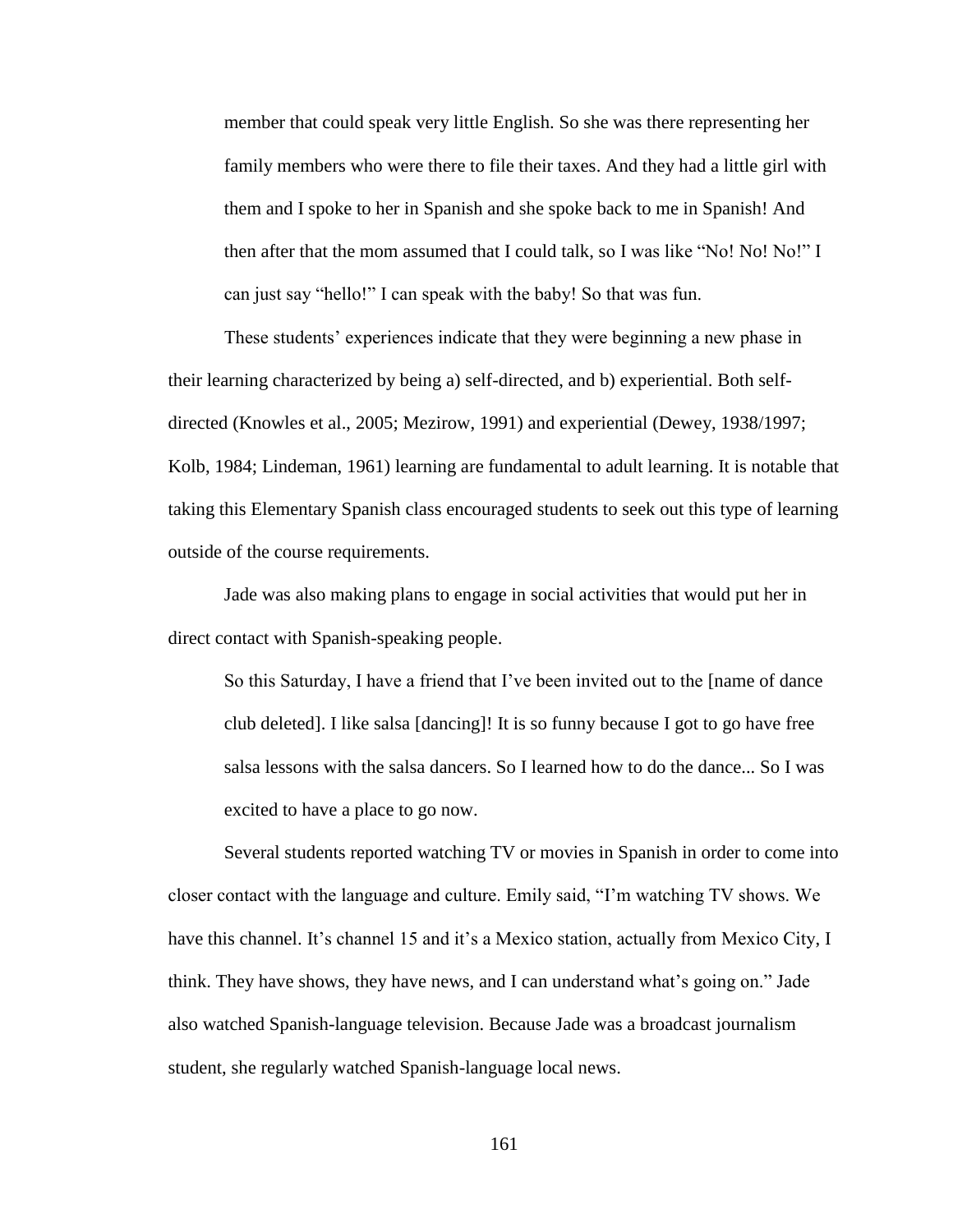So, that particular time I was watching the news in Spanish and they were talking about a house fire and because I knew "casa," I knew that they were talking about the fire and then "trabajo" which means work, they were talking about how the firemen worked to put it out. Little things just jumped out to help me make sense of what I was seeing.

Alexa watched movies from Spain and television with Spanish subtitles turned on. I've watched a lot of Spanish movies! I've watched Pan's Labyrinth and I've watched it over and over and over and after a while, just because you've watched the movie, you're like, I've learned some Spanish now… I saw the Orphanage… I do that with my CSI [the television show], turn it [subtitles] on Spanish.

All of these examples of real-world contact with Spanish language and culture point to students' changing or deepening motivations for language study. Alexa verbalized how her motivations had changed.

Not only after the movie, but way before that, I just thought I'd get credits in Spanish. But then, I actually thought, if I actually learn this, I can communicate with other people! I don't remember when it actually dawned on me, but it just did. Then she makes it seem so easy the way she just talks Spanish and she's so fun and I'm like, okay, this'll be easy and I will talk to people!

Bella in particular described a moment when she realized she saw things in a new way. By traveling to Costa Rica, she realized that her language skills were insufficient to meet her communication needs.

When I was actually in Costa Rica and they were speaking to me, they are so fast and with their accents, you know what I mean? It doesn't even sound like the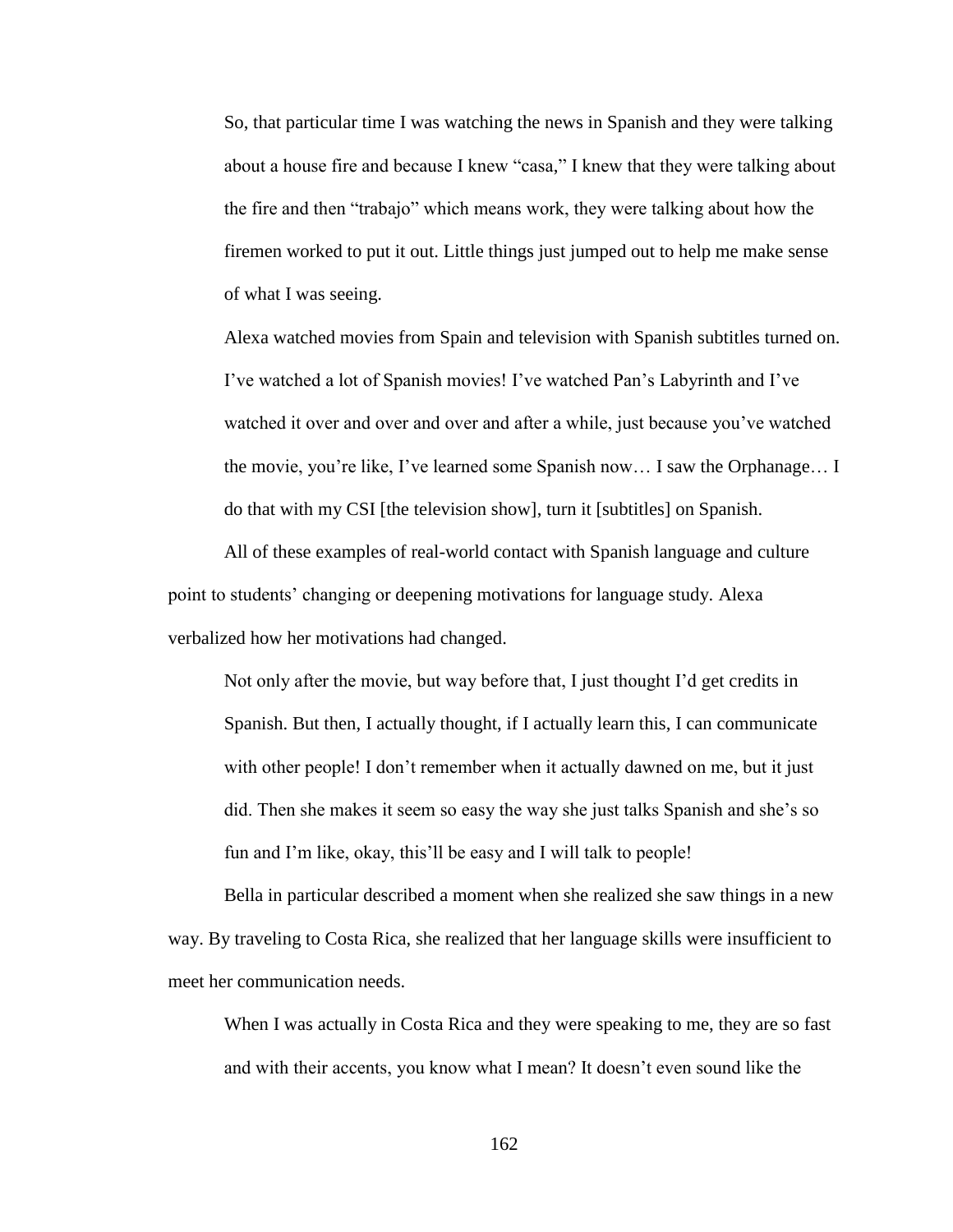same thing I'm learning. So after hearing them, I would have to tell them to slow down because I wasn't used to that.

After this moment, Bella's motivation for language study changed. "I'll be honest, the first two tests I didn't study and I passed fine. I can make it through the class without studying and without actually grasping the knowledge. But I learned that I want to retain it and be able to remember it."

Ten, Jade, Bella, Emily, and Alexa all indicated that they had experienced a change or increase in their motivations for language learning as a result of taking this course. I returned to the data to determine if any other students had revealed their language-learning motivations during the interview. Sandy's mother and grandmother were Latinas. She described her motivation for taking Spanish even though it is not a requirement, "I want to know what they're saying. I want to catch them. But I also want to communicate with them like that because it seems personal."

Keisha, a nurse, also took Spanish although it was not required and had specific people in mind with whom she wants to communicate. "So when you want to provide the care that they [Spanish-speakers] need, accurately, everything they need, I want to be able to communicate with them. So that was my main reason for taking Spanish." Joe indicated that as a result of living in and identifying with the Hispanic community, he took the class in order to learn to speak with people he knew. Sandy, Keisha and Joe came into the class with an integrative motivation.

As I evaluated the findings, it became clear that by the time of the interview, all of the interview participants had integrative (Gardner, 2001) motivations for pursuing language study, even the five participants who had begun the course with instrumental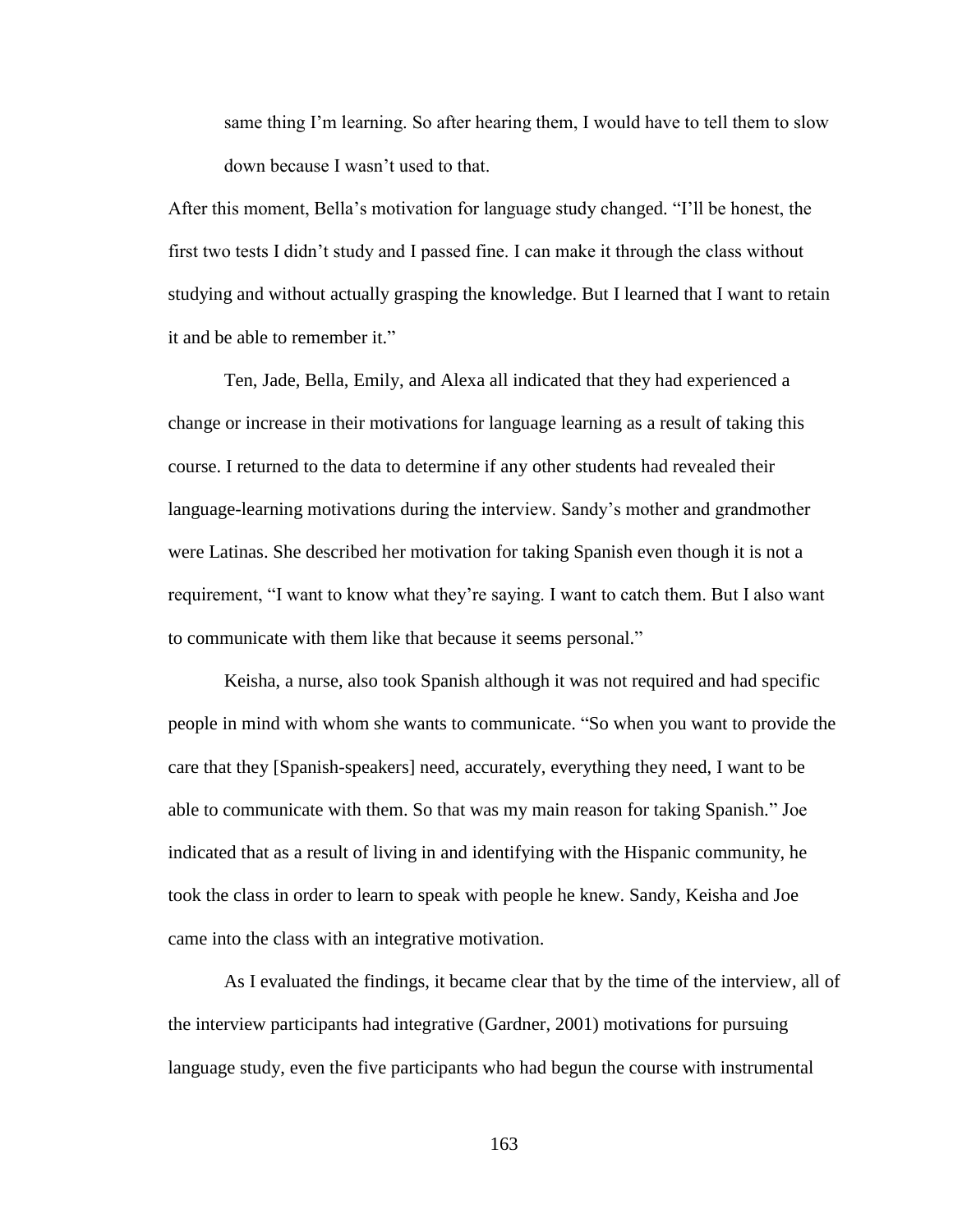motivations. An instrumental motivation for learning means that the students see learning as a required step in order to achieve a goal. An integrative motivation (Gardner, 2001) for language study means they identify personally with the target culture, feel affection for the target culture, or desire to communicate with people from the target culture.

An integrative motivation for language study has been found to improve student learning outcomes (Gardner, 2001). The data from my research here complicates that assertion. Bella began the course with an instrumental motivation and got very good grades on assessment measures. Because of experiences related to course content itself, her motivation became integrative. Students' motivations are changeable. It seems their motivations to begin language study are not as important to transformational learning as the motivations they report as they conclude language study. However, there is no indication that students understood the content or got better grades as a result of integrative motivation. Keisha and Alexa are examples of students who struggled with the course content despite their integrative motivation.

## **Implications**

The findings of this research bring to light several important issues that could improve the way we teach foreign language to adults and our understanding of transformative learning theory.

**Implications for adult foreign language education.** One of the premises of this research is that college-level foreign language study rarely results in communicative competence. However, most research in foreign language education assumes communicative competence as the primary if not exclusive goal of language instruction. My study supports the assertion that additional learning goals are realistic for a first-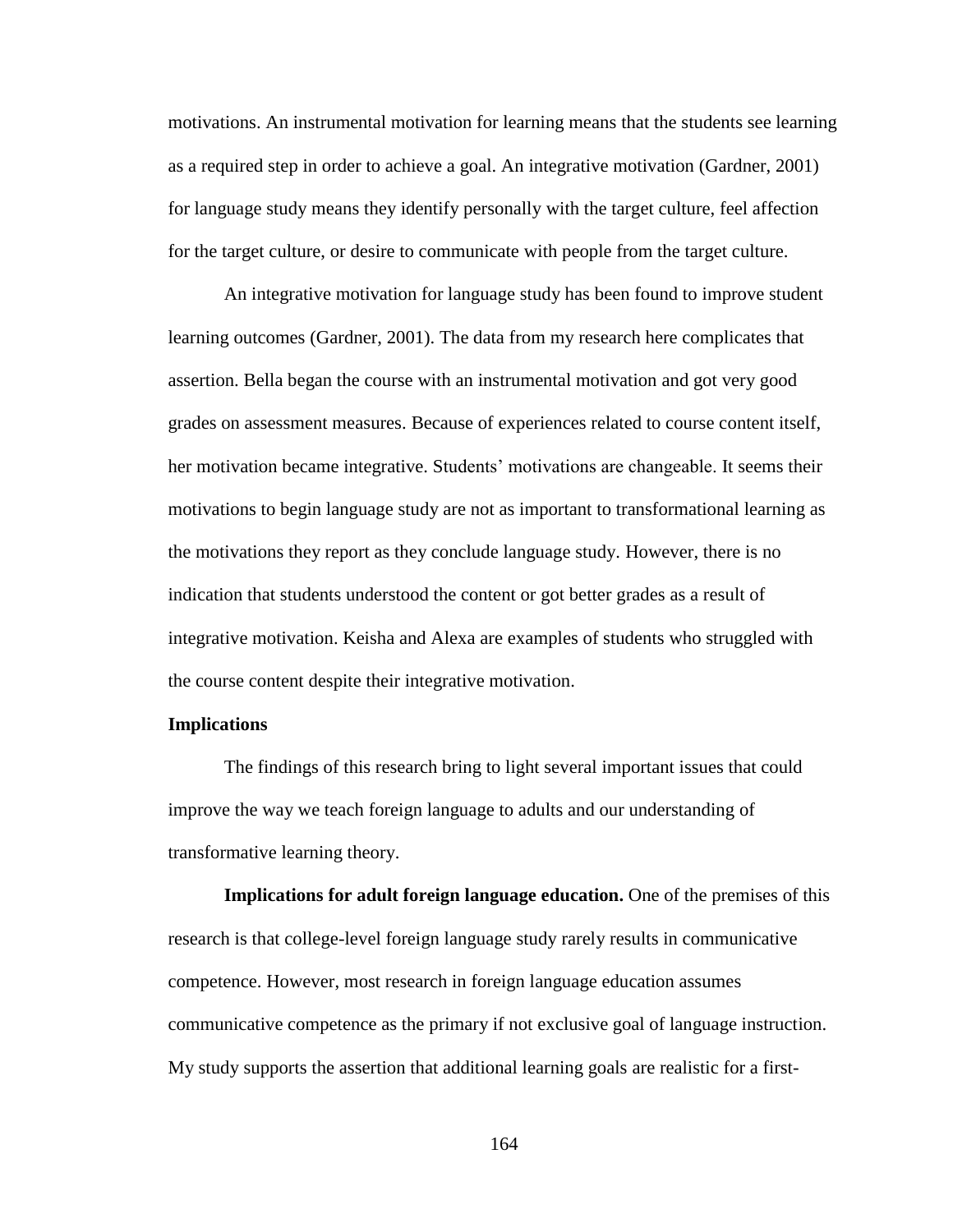semester language student. According to this research, it seems that transformative learning is possible for many kinds of students, regardless of whether they continue their language study, or whether they earn a good grade in the course, or even whether they finish the course. In fact, transformative learning seems to produce students who are more open to language and culture and who seek out more real-world contact with language and culture.

A disorienting dilemma is an equal-opportunity phenomenon; you do not have to be an A student to be thrown off-balance. In contrast, it is possible for students to master all the grammar and vocabulary and be technically proficient, without ever engaging in critical reflection on the course content, on their own meaning perspectives, or on how their new found knowledge should impact their lives.

While research demonstrates that the communicative approach to language teaching often results in improved language outcomes, there is room to question whether a rigidly communicative approach to language teaching leaves room for students to do the reflection and exploration necessary to experience transformative learning. For example, in the classroom described in this study, the instructor frequently, in fact almost exclusively, used English to talk about cultural differences, resolve questions, and discuss the course content. This English discussion allowed students to dig deeper into cultural differences and understand the deep values behind superficial incongruencies. Is this type of discourse possible in a rigidly communicative classroom?

Discussion in English also turned a moving Hollywood movie into a memorable lesson on culture, history, and the struggle for social equality in Latin America. Alexa, who eventually dropped the course, told me in a follow-up email more than a year after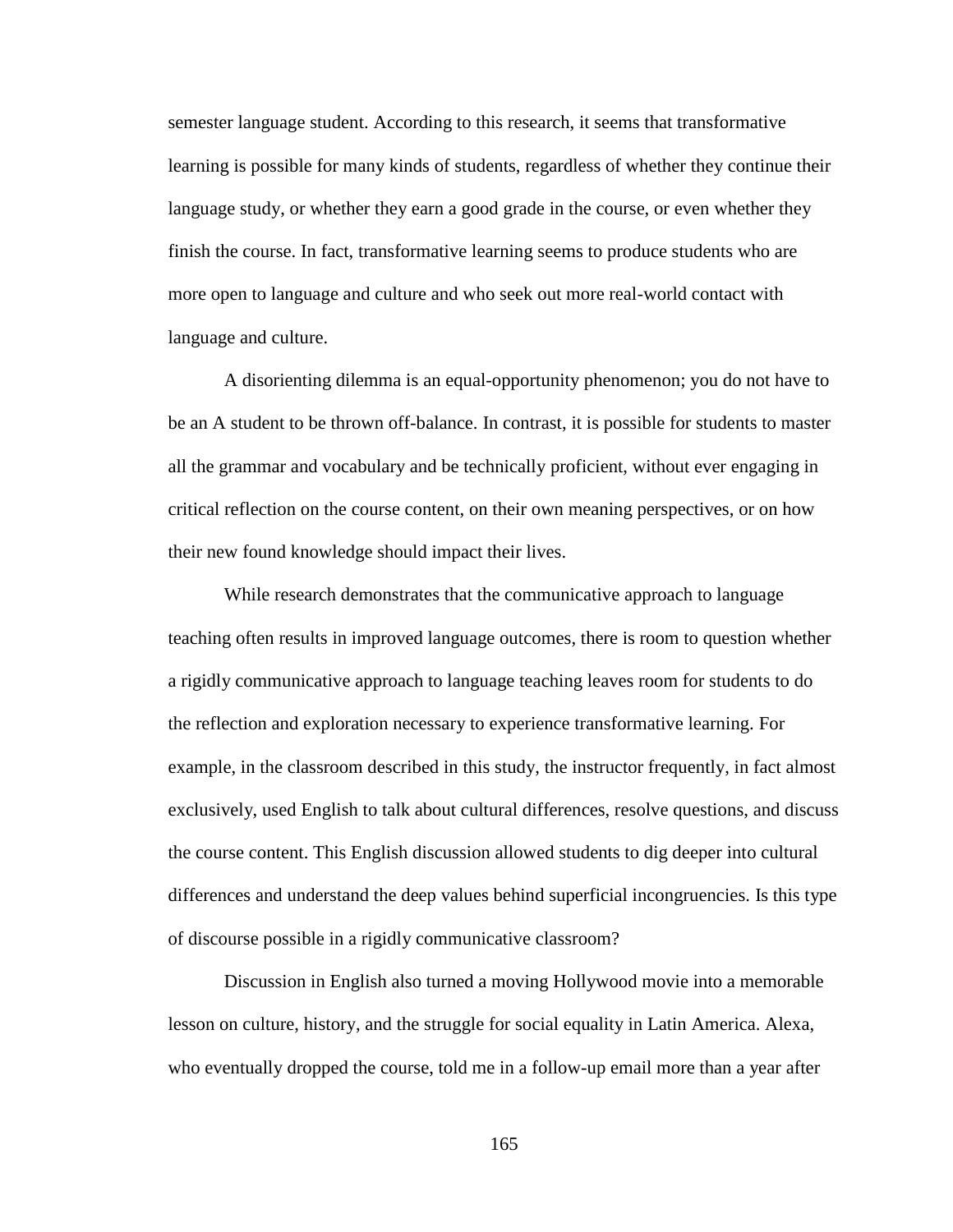data had been collected that the class made a profound impression on her, and she "never forgot that movie." The movie is in English as was all the related discussion.

All language classes have the potential to become sites of cultural collision, safe places for an instructor to guide students through the process of discovery, questioning, and exploration that is required for transformative learning. If students are never able to use their native language to navigate that process, then how likely are they to experience a shift in their meaning perspective? How can adult students be expected to make sense of the new world they are discovering as adults when they only have the Spanish vocabulary of a two year old?

Clearly, learning the content (the forms, the vocabulary and the communication skills) is an important part of the college-level, foreign language syllabus. The body of scholarly literature supports the notion that certain teaching methods contribute to the goal of content acquisition. I wish to make it clear that I am in no way protesting the use of communicative methods or denigrating language content and skills as important goals in the language classroom. As an instructor, I am committed to promoting communicative outcomes and using communicative instructional methods. Rather, this research demonstrates that transformative learning can and does occur in a foreign language classroom, but that students do not necessarily credit communicative techniques for their transformative learning.

In Brown's (2009) research on instructional method preferences of students and teachers, students generally preferred more traditional, grammar-focused methods while teachers preferred methods that were more communicative and real-world oriented. The study presented here does not contradict Brown's findings. Twelve of the 20 study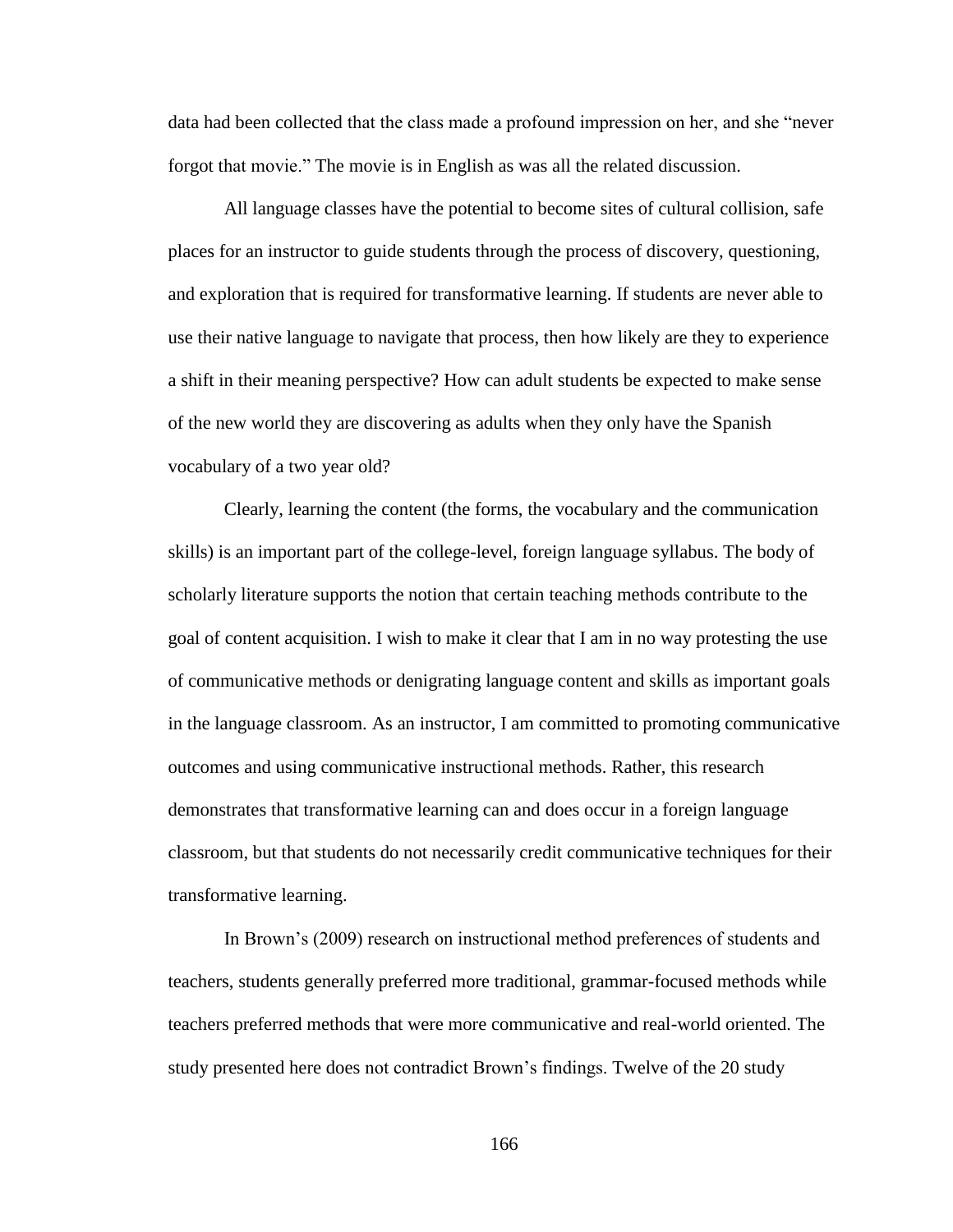participants showed few if any signs of perspective transformation and primarily reported learning through traditional, grammar-focused methods. However, this research certainly adds nuance to Brown's work by exposing the impact of transformative learning on students' instructional preferences. This study reveals that participants sought out further real-world language and culture as a result of their transformation. Therefore, while most students prefer traditional, grammar-focused methods, once a student experiences transformation, she is more likely to prefer classroom activities that are rooted in realworld interaction. The findings of my research could be used as a framework to further analyze differences in instructional preferences between students like the ones Brown described.

Byram and Kramsch (2008) asked the important question of how to teach languages for critical consciousness. I submit, based on the research I have described here, that it is possible for foreign language teachers to teach in a way that promotes critical consciousness. It is possible to teach foreign language in a way that encourages students who experience a disorienting dilemma to critically reflect on the contradictions exposed by that dilemma, and then to explore those issues in the safe space of the classroom using the home language, which in this case was English. The tools for promoting perspective transformation in the classroom have been explored by many researchers (see Cranton, 2006). In this study, the distinct methods used by the instructor were unified by an overarching theme of critical inquiry and cross-cultural discovery. Critical reflection and the exploration of differences and connections were clearly highly valued by the instructor, and that value was evident in her classroom.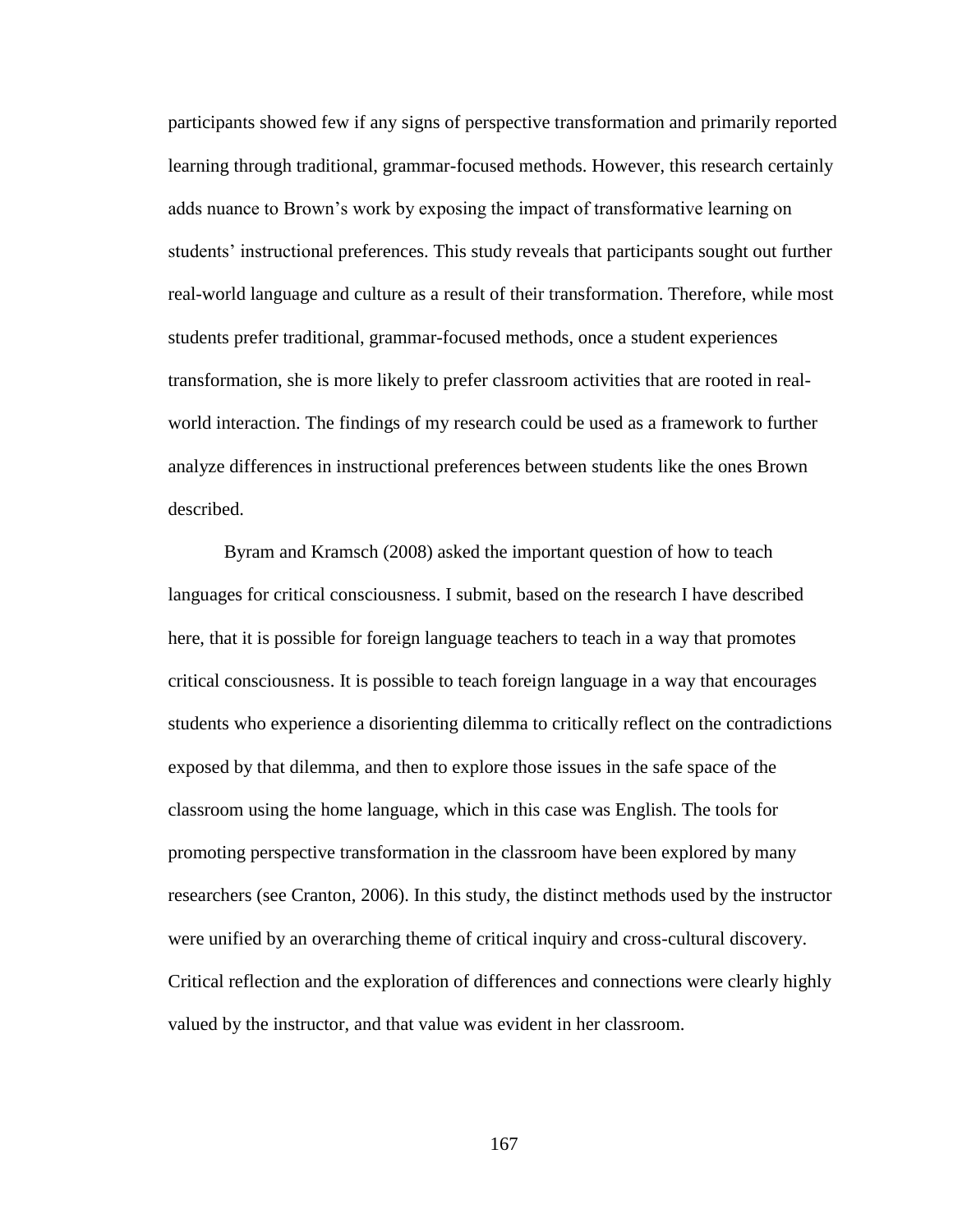Furthermore, by clearly articulating perspective transformation as a goal of foreign language study, a language teacher can create classroom experiences that not only result in achievement by students who make good grades in the course, but that also reach students who make poor grades and even those who do not complete the course.

**Implications for assessment.** Students in this study seemed to believe that learning primarily consists of memorizing content in order to reproduce that knowledge on a test. The interviews allowed me to go beyond students' preconceptions of learning and dig into the other kinds of learning that students experienced. Although students were quite focused on simple acquisition rather than on deep understanding (Säljö, 1979), in interviews and learning journals they revealed that they had learned, sometimes incidentally (Marsick & Watkins, 2001), of cultural differences, historical consciousness (Byram & Kramsch, 2008) and other deeper concepts. Students were not tested on this deeper knowledge as part of their grade and, even at the end of the semester in interviews, tended not to perceive it as learning. As Byram (2008) said, "What is not tested, is not taught." I believe that this research emphasizes the need for more comprehensive and responsive assessment methods in foreign language education. Students are learning much more than linguistic content, and that learning should be evaluated formally.

Teacher evaluation and assessment is also called into question as a result of the research described here. While Ms. Salazar's students seemed to experience profound, life-changing learning as a result of her instructional methods, many of the same students complained and were sharply critical of her teaching and assessment methods, even of her personality and speech patterns. Had an administrator or researcher observed the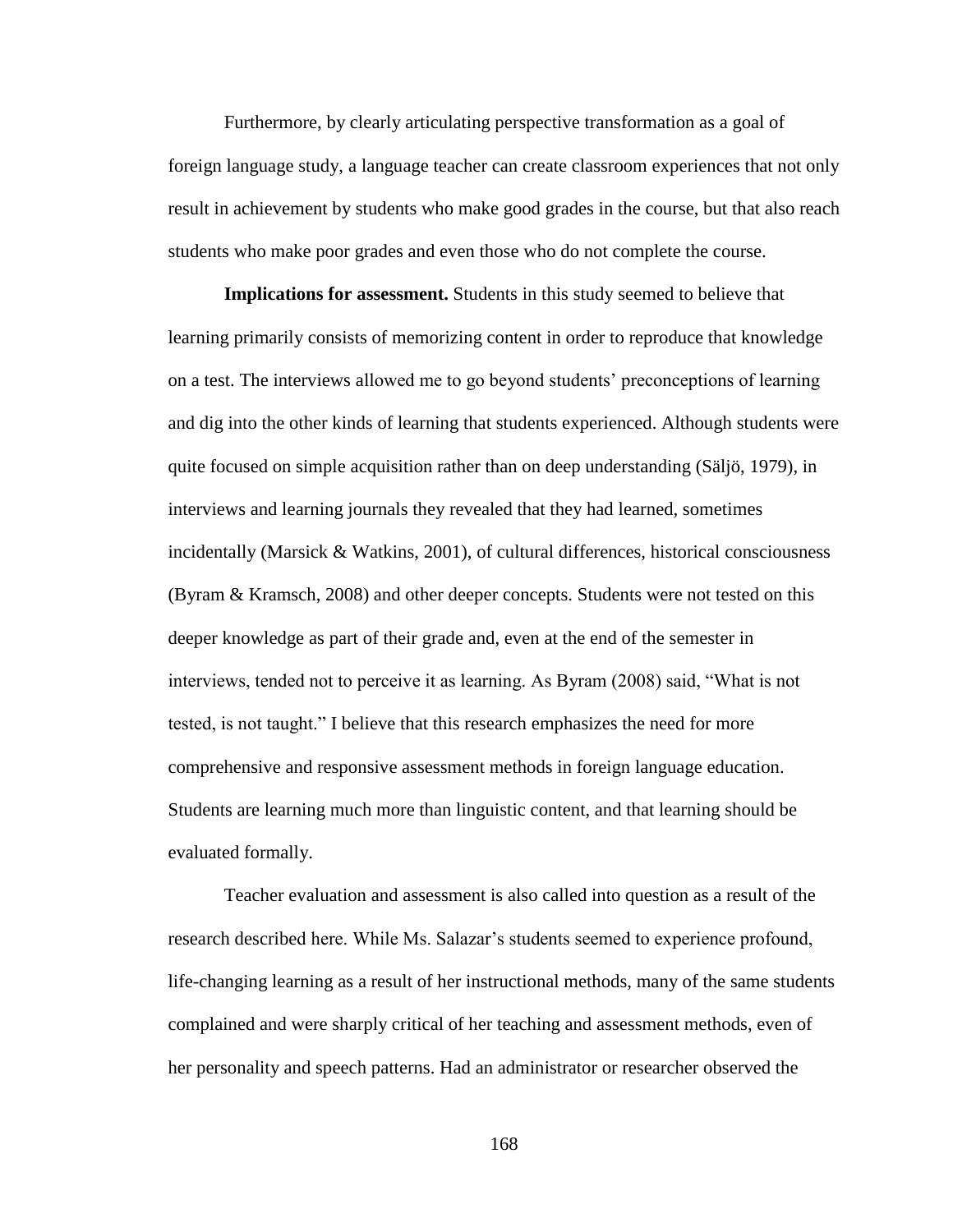classroom setting without conducting in-depth interviews with students, the methodology may not have seemed aligned with current approaches in foreign language teaching. Clearly, student evaluations and brief, isolated observations are not enough to capture the good that this instructor is doing in her classroom. My research here has implications for how departments assess college instructor performance.

**Implications for language teacher training.** Transformative learning is an adult phenomenon. During formal training for their future profession, adult foreign language educators should learn to identify the indicators of perspective transformation and the classroom practices associated with perspective transformation. An instructor who is familiar with the processes of adult learning can better create an environment where the early stages of the transformation, namely the disorienting dilemma and critical reflection, are supported, validated and encouraged.

**Implications transformative learning theory.** Taylor (1997) in his critique of transformative learning theory gave several examples of how future research could help to strengthen the body of literature. This study responds directly to three of his critiques. First, Taylor asserted that scholars should describe how to foster transformative learning in the classroom. While no direct causal relationship has been established, the students themselves have spoken in this study and communicated the methods they felt contributed to their transformative learning. Second, Taylor indicated that research designs should incorporate other data collection methods in addition to interviews. Taylor specifically mentioned observation and content analysis as possible approaches. This study takes multiple approaches to data collection including those mentioned by Taylor in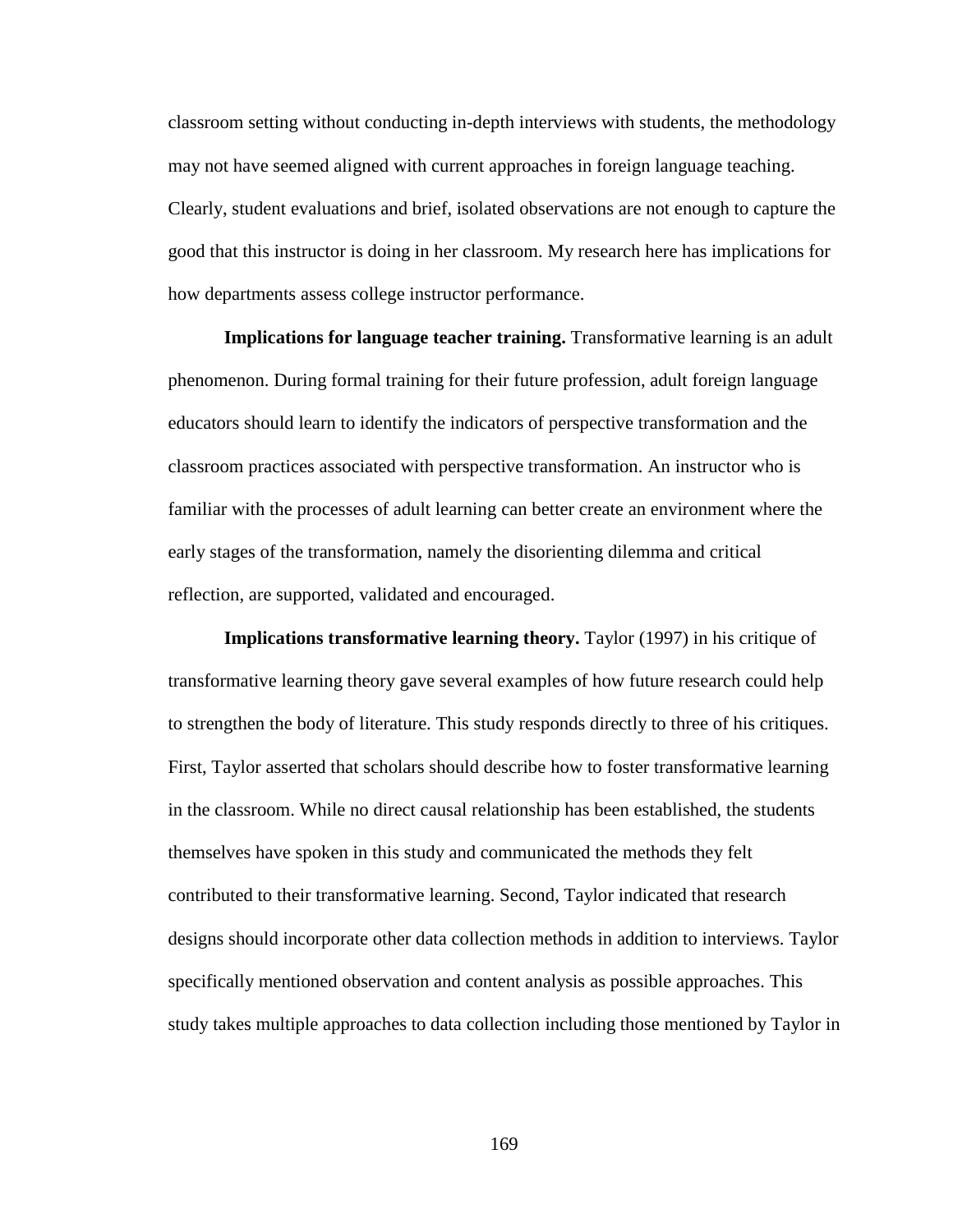order to create a comprehensive picture of the classroom practices involved in perspective transformation.

Finally, Taylor (2000) noted the tendency of research on perspective transformation to look back on learning from a mature perspective. This study collected data as the students were learning and just beginning to make sense of their experiences. Unlike many empirical studies on transformative learning, this research attempted to catch students in the act of transforming.

#### **Recommendations for Future Research**

Future research on classroom practices and perspective transformation in collegelevel foreign language classes could build on the research presented here in several ways. First, while this research took a snapshot of what occurred within the confines of one semester, a mature, retrospective perspective would be useful in analyzing the long-term effects of learning. The students in this study demonstrated the early stages of perspective transformation, but there is no way to know whether those early stages ever grew to maturity, whether their perspectives were finally transformed. In addition to a case study that captures a comprehensive view of what happened in the classroom, the body of literature would benefit from follow-up with the individual participants to obtain a mature perspective on their experiences after some months or even years had passed.

In this research, the instructor was not interviewed as a participant, but simply observed. When I spoke with her about the study, it was to understand her methods, not her motivations, cultural perspective, or ideas about language teaching and learning. My findings indicate that the philosophical framework of the class, and therefore of the teacher who designed the class, had a tremendous impact on the ways students explored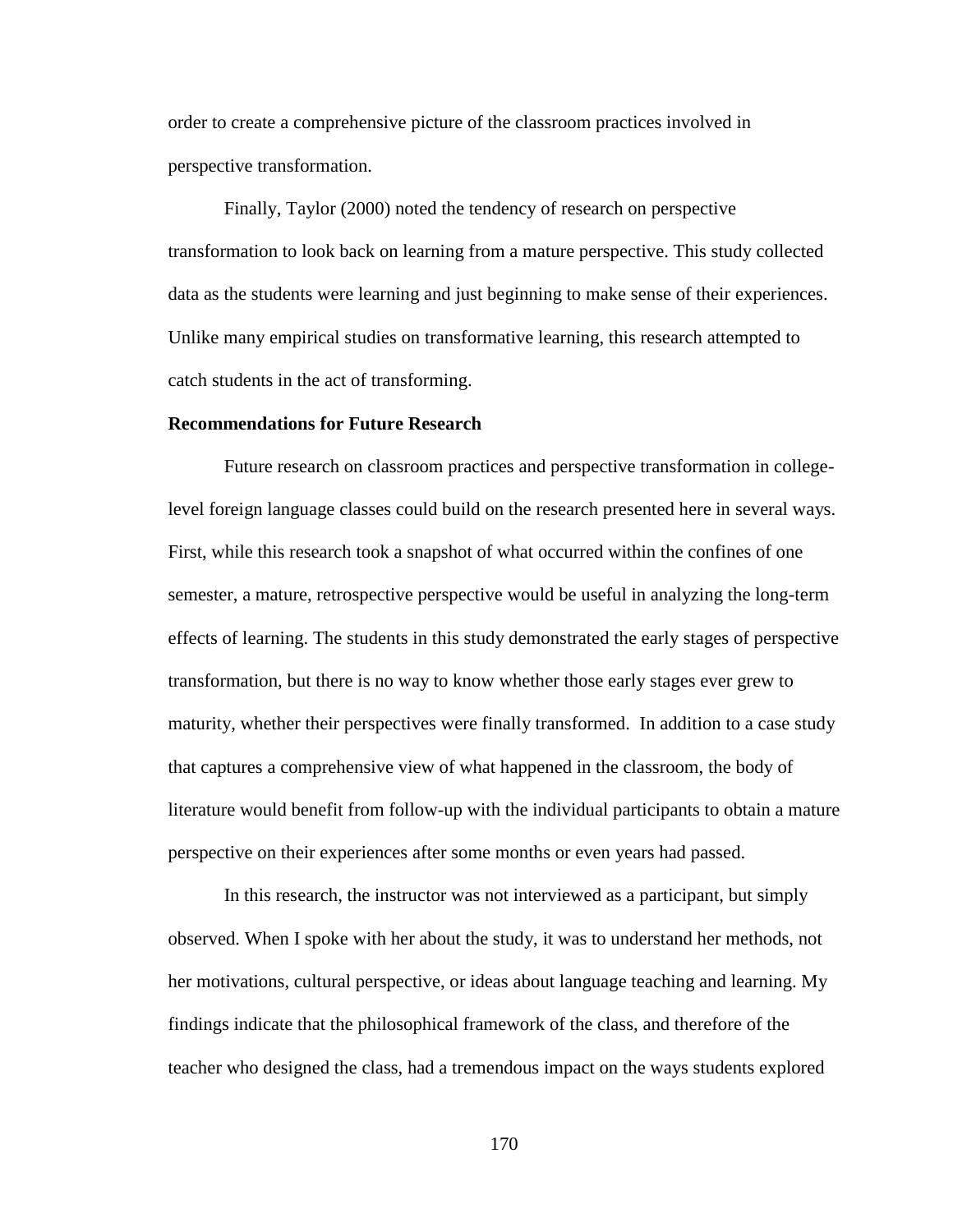content in the classroom. In future research, more attention could be paid to investigating the social, psychological, and epistemological perspective of the instructor in order to make sense of instructional choices.

As I reflect on this study, I feel regret at interviewing only the eight participants that seemed to be undergoing perspective transformation. Because of the time constraints of a one-semester study, I felt the need to limit the scope of my data collection to only students whose experiences seemed relevant to my research questions. When one of my eight interview participants turned out to not have undergone any kind of disorienting dilemma as a result of this class, it caused me to question my research design. I believe that interviewing all of the students in the class would have provided a more definitive answer regarding how students experienced perspective transformation by providing clear points of contrast. Future research could fill that gap in this study.

Finally, the findings of this study describe only one particular instructor's way to deliver instruction. It would be useful to conduct similar research in a variety of classrooms to compare and contrast findings across methodological approaches, philosophical frameworks, and individual differences.

#### **Conclusion**

"Good scholarship is usually autobiographical in some way: It tells the story of the writer's interests, refracted through the work of others" (Cassuto, 2010). What a comforting thought for me, as I study the topic of perspective transformation and classroom practices! As a foreign language student, I experienced transformative learning more than once, in fact. As a foreign language instructor, I have watched students move through their own personal journeys of transformation and attempted to play a role in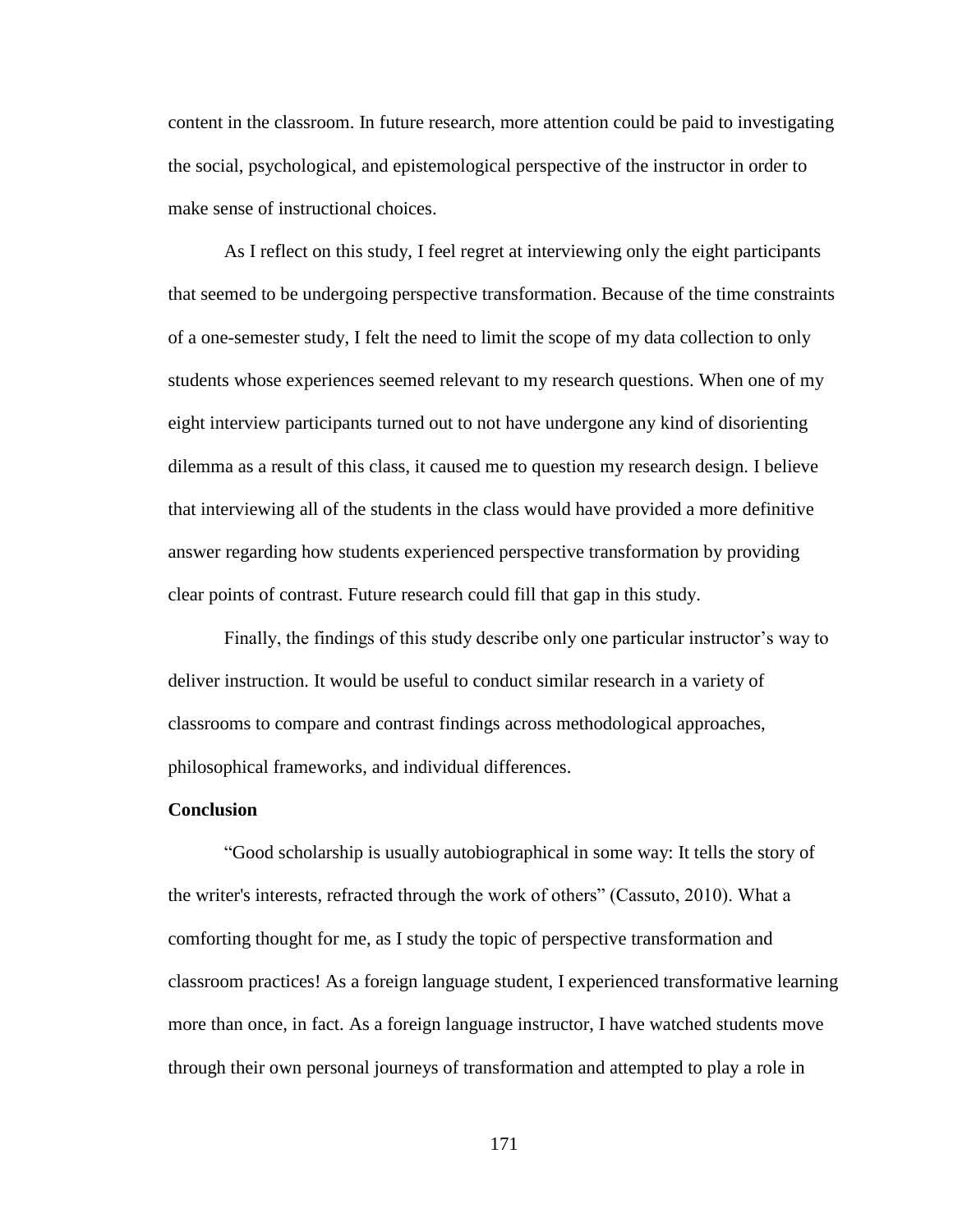their learning. Now, as a researcher, I am particularly interested in asking questions about what students learn during foreign language study, and how they learn it.

This research brings to light new findings related to how students learn important lessons about the nature of difference, of connectedness, and of learning itself. Several students in this study overcame bias and social division to connect with people who seemed very different from them. Through my investigation into their experiences, I connected deeply with the teacher, with the students, and with the ideas discussed in this research. I also came to admire the students I studied. In our interviews, the participants bared their souls to me, confided in and trusted me. I could not have imagined the depth of their experiences had they not been so candid and generous.

Many instructors, myself included, wonder how to teach language in such a way as to improve the world around them, effect social change and inspire students to action. If, as Pennycook (2001) wrote, the classroom is "a microcosm of the larger social and cultural world" (p. 138), then by changing students perceptions of and interactions with that world, as Ms. Salazar did with her students, a language teacher can change the world itself.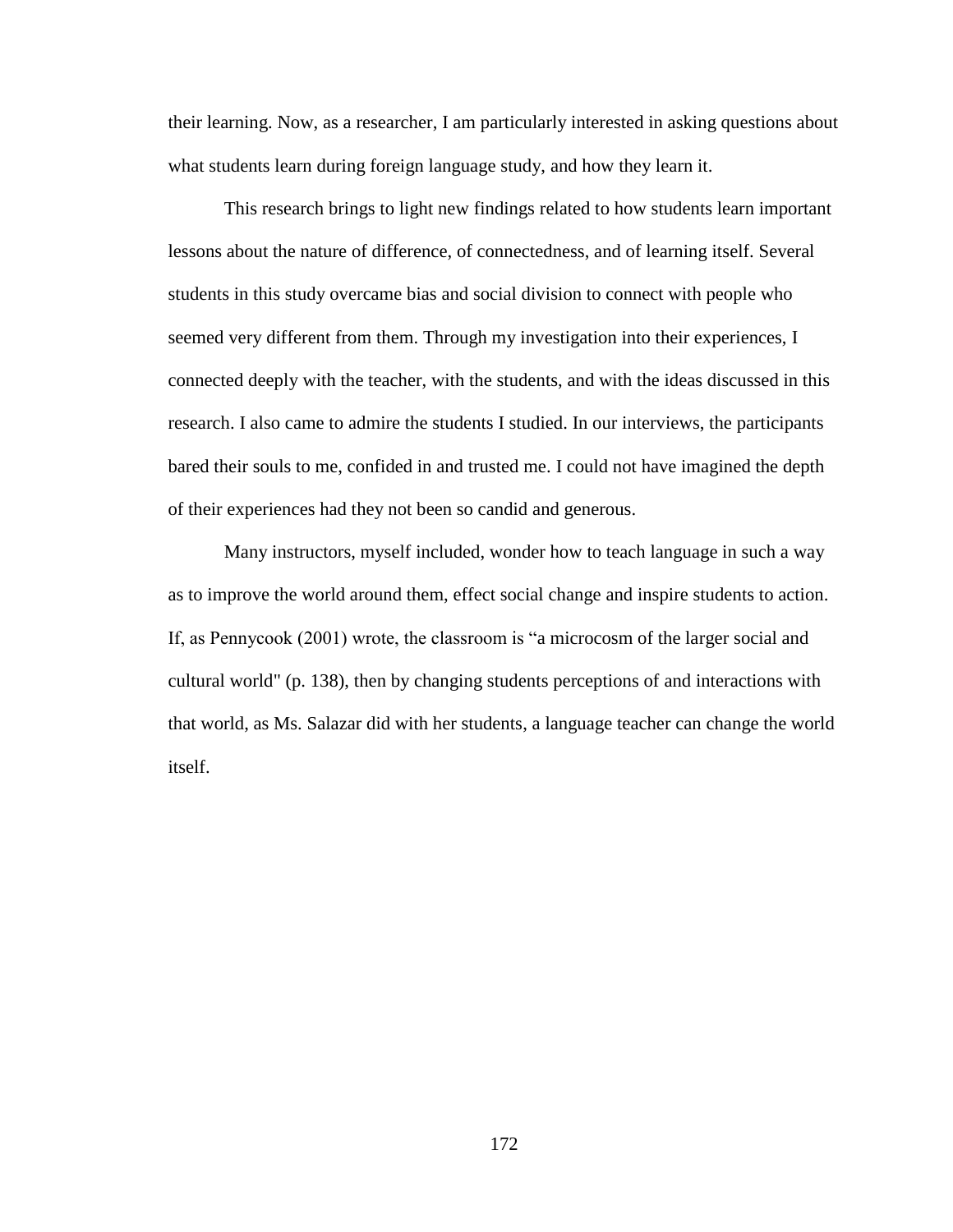#### **References**

- American Council for the Teaching of Foreign Languages [ACTFL]. (n.d.) Standards for Foreign Language Learning: Preparing for the  $21<sup>st</sup>$  Century. Retrieved from [http://www.actfl.org/files/public/StandardsforFLLexecsumm\\_rev.pdf](http://www.actfl.org/files/public/StandardsforFLLexecsumm_rev.pdf)
- Abrams, Z., Byrd, D., Boovy, B., & Mohring, A. (2006). Culture portfolios revisited: Feedback from students and instructors. *Die Unterrichtspraxis, 39*(1-2), 80.
- Bhattacharya, K. (2007). *Introduction to qualitative methods in education: A student handbook*. Memphis, TN: Bhattacharya.
- Bauer, D., & Mott, D. (1990). Life-themes and motivations of re-entry students. *Journal of Counseling and Development, 68*, 555-60.
- Beglar, D., & Hunt, A. (2002). Implementing task-based language teaching. In J. Richards & W. Renandya (Eds.), *Methodology in language teaching: An anthology of current practice* (pp. 96-106). Cambridge, England: Cambridge University Press.
- Bialystok, E. (1988). Levels of bilingualism and levels of linguistic awareness. *Developmental Psychology, 24*(4), 560-567.
- Bolman, L., & Deal, T. (2001). *Leading with Soul*. San Francisco, CA: Jossey-Bass.
- Brady, A. (2006). University language study for civic education: A framework for students' participation to effect individual and social change. *Language Awareness, 15*(4), 229-43.
- Brookfield, S. (1990). Analyzing the influence of media on learners' perspectives. In J. Mezirow (Ed.), *Fostering critical reflection in adulthood* (pp. 177-193). San Francisco, CA: Jossey-Bass.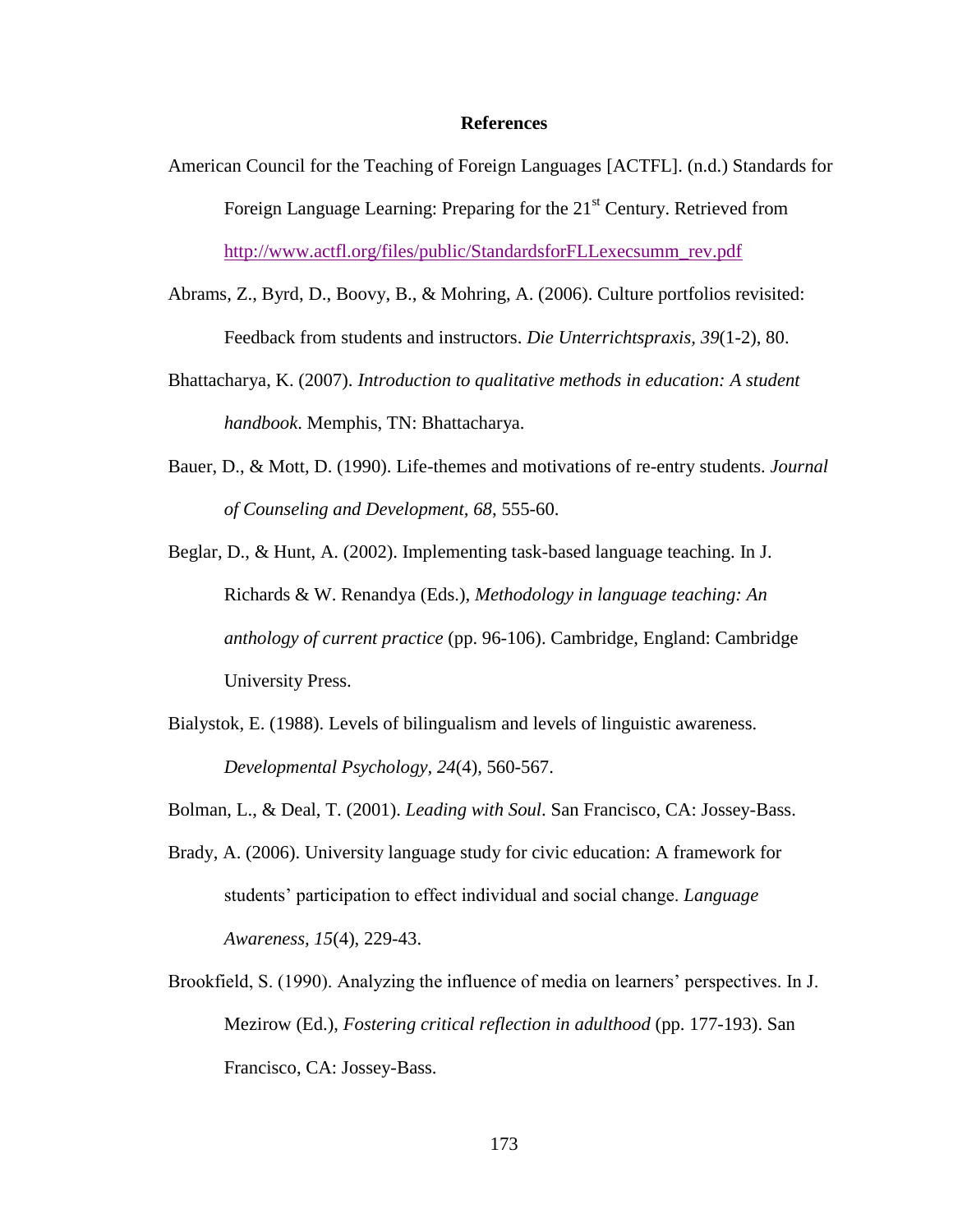- Brown, A. (2009). Students' and teachers' perceptions of effective foreign language teaching: A comparison of ideals. *The Modern Language Journal, 93*(1), 46-60.
- Brown, C. (1985). Two windows on the classroom world: diary studies and participant observation differences. In P. Larson, E.L. Judd, & D.S. Messerschmitt (Eds.), *On TESOL '84: A brave new world for TESOL* (pp. 121-134). Washington, DC: TESOL.
- Brown, H. (2002). English language teaching in the "Post-Method" Era: Toward better diagnosis, treatment, and assessment. In J. Richards & W. Renandya (Eds.), *Methodology in language teaching: An anthology of current practice* (pp. 9-18). Cambridge, England: Cambridge University Press.
- Brown, H. (2007). *Principles of foreign language learning and teaching*, 5<sup>th</sup> ed. White Plains, NY: Pearson Education.
- Buttaro, L., & King, K. P. (2001). Listening to our adult ESL learners: Hispanic women's seldom heard voices. *Adult Basic Education: An Interdisciplinary Journal for Adult Literacy Educators, 11*(1), 40-60.
- Byram, M. (2008). *From foreign language education to education for intercultural citizenship: Essays and reflections*. Clevedon, England: Multilingual Matters Ltd.
- Byram, M. (2010). THE ISSUE Revisiting the role of culture in the foreign language curriculum. *Modern Language Journal, 94*(2), 315-7.
- Byram, M., & Kramsch, C. (2008). Why is it so difficult to teach language as culture? (Report). *The German Quarterly, 81*(1), 20.
- Carlson, A. (1998). America's growing observance of *cinco de mayo*. *Journal of American Culture, 21*(2), 7-16.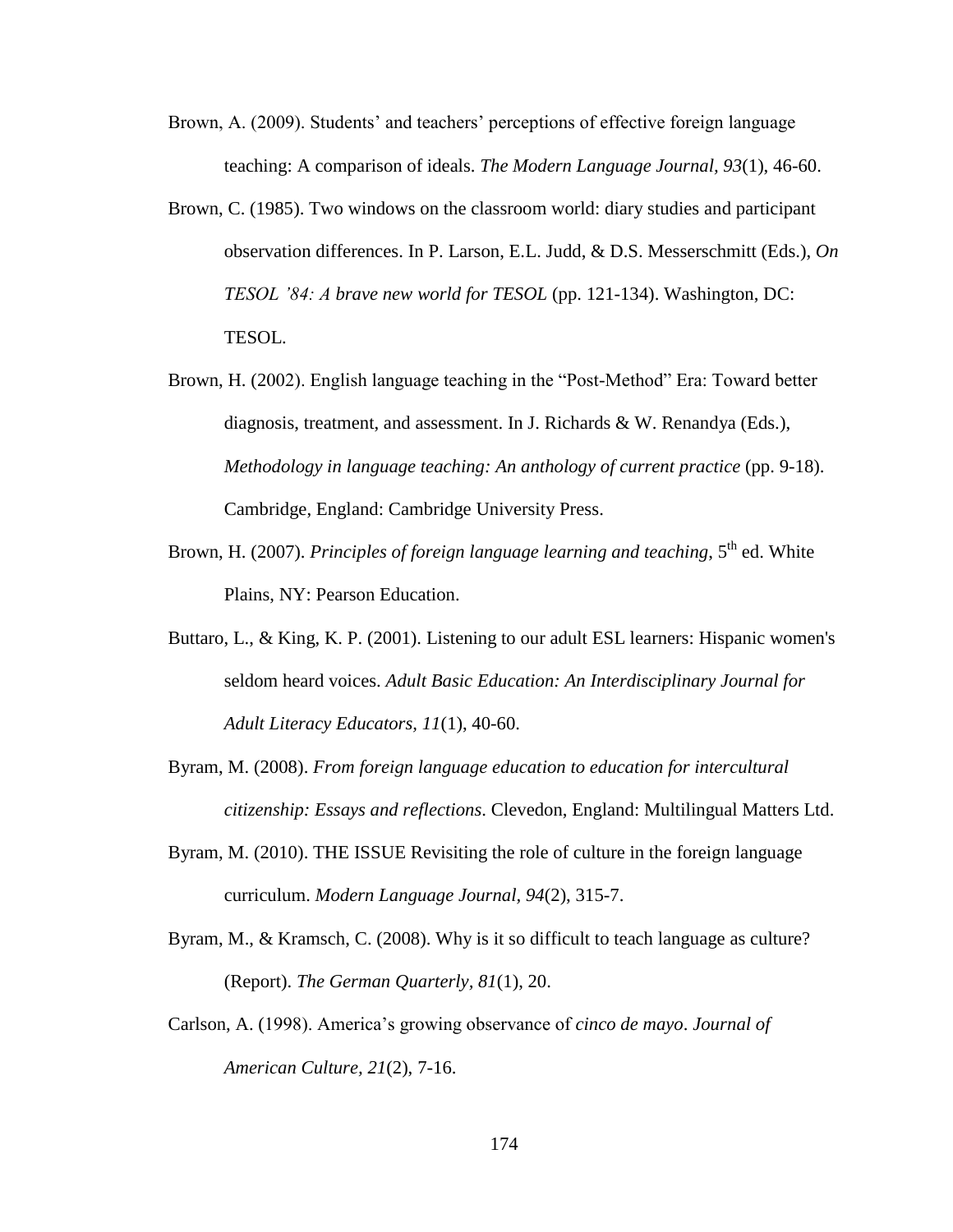- Cassuto, L. (2010, October 31). Advising the struggling dissertation student. [Electronic Version]. *The Chronicle of Higher Education*. Retrieved from <http://chronicle.com/article/Advising-the-Struggling/125198/>
- Chavez, A.F., Guido-DiBrito, F., & Mallory, S.L. (2003). Learning to value the "Other": A framework of individual diversity development. *Journal of College Student Development, 44*(4), 453-69.
- Chaudron, C. (1988). *Second language classrooms: Research on teaching and learning.*  Cambridge, England: Cambridge University Press.
- Citron, J. (2001). Can cross-cultural understanding aid second language acquisition? Toward a theory of ethno-lingual relativity. *Hispania, 78*(1), 105-113.
- Clément, R. (1986). Second language proficiency and acculturation: An investigation of the effects of language status and individual characteristics. *Journal of Language and Social Psychoogy, 5*(4), 271-90.
- Coffey, A., & Atkinson, P. (1996). *Making sense of qualitative data.* Thousand Oaks, CA: Sage Publications, Inc.
- Corral, W., & Patai, D. (2008, June 6). An end to foreign languages, an end to the liberal arts. [Electronic Version]. *The Chronicle of Higher Education, 54*(39). Retrieved from<http://chronicle.com/weekly/v54/i39/39a03001.htm>
- Cranton, P. (2006). *Understanding and promoting transformative learning: A guide for educators of adults.* San Francisco, CA: Jossey-Bass.
- Creswell, J. (2007). *Qualitative inquiry & research design: Choosing among five approaches*. Thousand Oaks, CA: Sage Publications, Inc.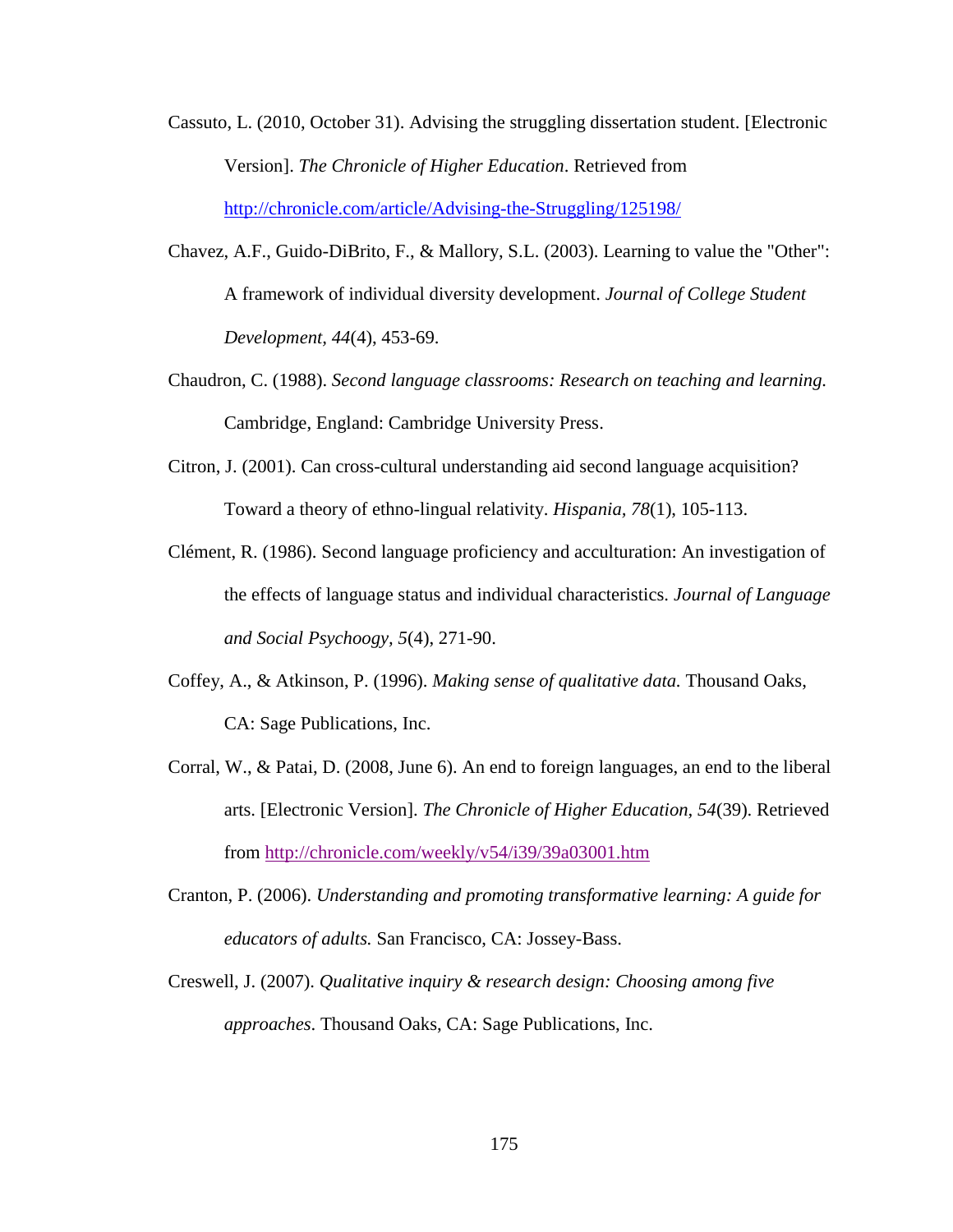- Cross, R. (2010). Language teaching as sociocultural activity: Rethinking Language teacher practice. *The Modern Language Journal, 94*(3), 434-452.
- Crotty, M. (1998/2004).*The foundations of social research: Meaning and perspective in the research process.* Thousand Oaks, CA: Sage.
- deMarrais, K. (2004). Qualitative inquiry studies: Learning from experience. In K. deMarrais, S. Lapan (Eds.), *Foundations for research: Methods of inquiry in education and social sciences* (pp. 51-68). Mahwah, NJ: Lawrence Erlbaum Associates, Inc.
- Demont, E. (2001). Contribution of early 2nd-language learning to the development of linguistic awareness and learning to read/Contribution de l'apprentissage précoce d'une deuxième langue au développment de la conscience lingustique et à l'apprentissage de la lecture. *International Journal of Psychology, 36*(4), 274-285.

Denzin, N. (1970). *The research act.* Chicago, IL: Aldine.

Dewey, J. (1938/1997). *Experience & education*. New York, NY: Touchstone.

- Di Carlo, A. (1994). Comprehensible input through the practical application of videotexts in second language acquisition. *Italica, 71*(4), 465-83.
- Dijkstra, W., Van der Veen, L. & Van der Zouwen, J. (1985). A field experiment on interviewer-respondent interaction. In M. Brenner, J. Brown, & D. Canter (Eds.), *The research interview: Uses and approaches* (pp. 37-63). London, England: Academic Press.
- Elias, J., & Merriam, S. (1995). *Philosophical foundations of adult education*. Malabar, FL: Krieger Publishing Company.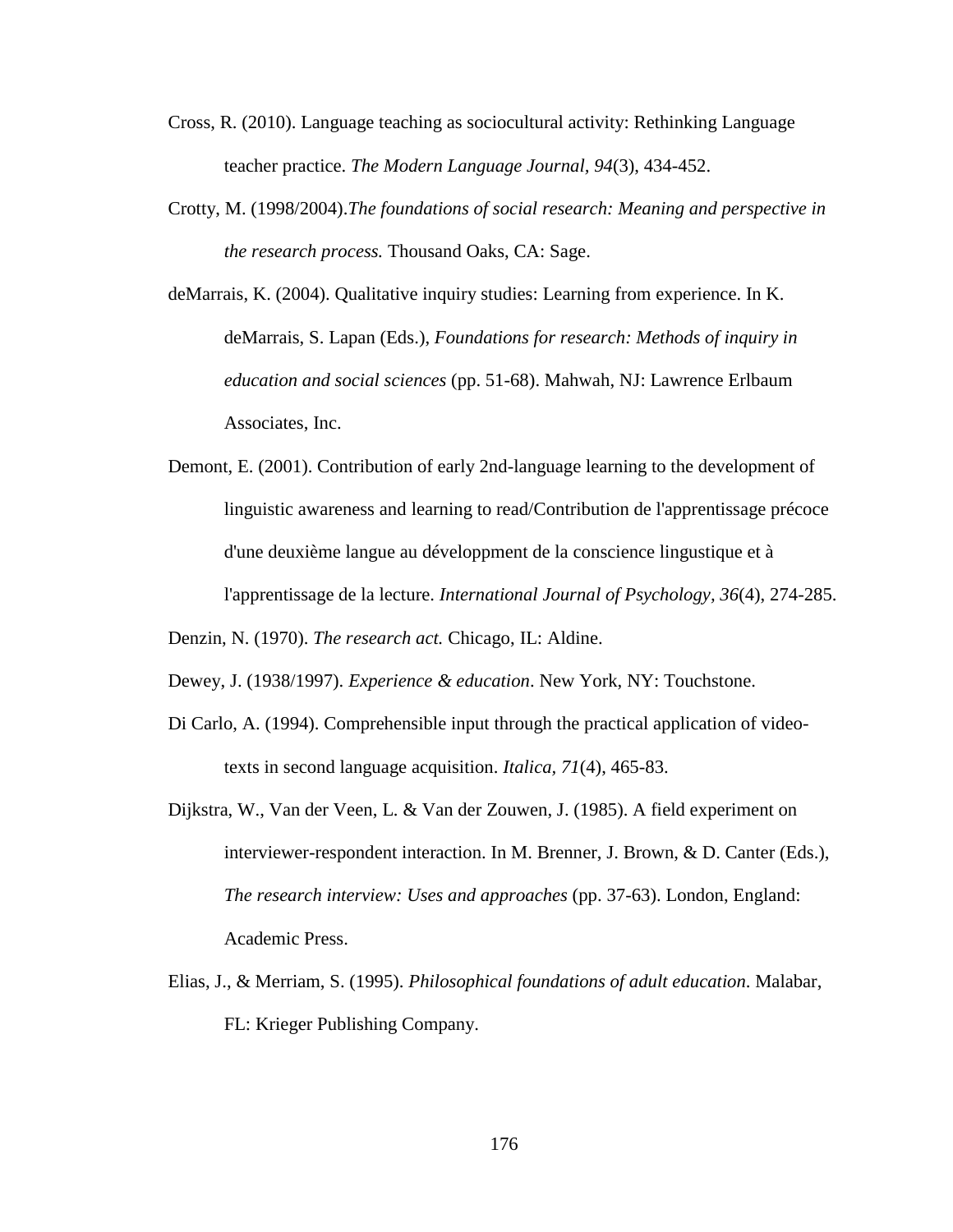- Finney, D. (2002). The ELT curriculum: A flexible model for a changing world. In Richards, J. & W. Renandya (Eds.). *Methodology in language teaching: An anthology of current practice* (pp. 69-79). Cambridge, England: Cambridge University Press.
- Foster, E. (1997). Transformative learning in adult second language learning. *New Directions for Adult and Continuing Education, 74,* 33-40.

Foucault, M. (1972). *The archeology of knowledge*. New York, NY: Pantheon.

- Freire, P. (1970/2000). *Pedagogy of the oppressed*. New York, NY: The Continuum Publishing Corporation.
- Fromkin, V., Rodman, R., & Hyams, N. (2003). An introduction to language. 7<sup>th</sup> Ed. Boston, MA: Thompson Heinle.
- Furman, N., Goldberg, D., & Lusin, N. (2007). Enrollments in Languages Other Than English in United States Institutions of Higher Education, Fall 2006. Retrieved from [http://www.mla.org/pdf/06enrollmentsurvey\\_final.pdf](http://www.mla.org/pdf/06enrollmentsurvey_final.pdf)
- Gardner, R.C. (2001). Integrative motivation and second language acquisition. In Z. Dörnyei & R. Schmidt (Eds.), *Motivation and second language acquisition* (Technical Report #23, pp. 1-19). Honolulu, HI: University of Hawai'i, Second Language Teaching and Curriculum Center.
- Goulah, J. (2006). Transformative Second and Foreign Language Learning for the  $21<sup>st</sup>$ Century. *Critical Inquiry in Language Studies: An International Journal, 3*(4), 201-221.
- Guy, T. C. (2007). Learning who we (and they) are: Popular culture as pedagogy. *New Directions for Adult and Continuing Education, 115,* 15-23.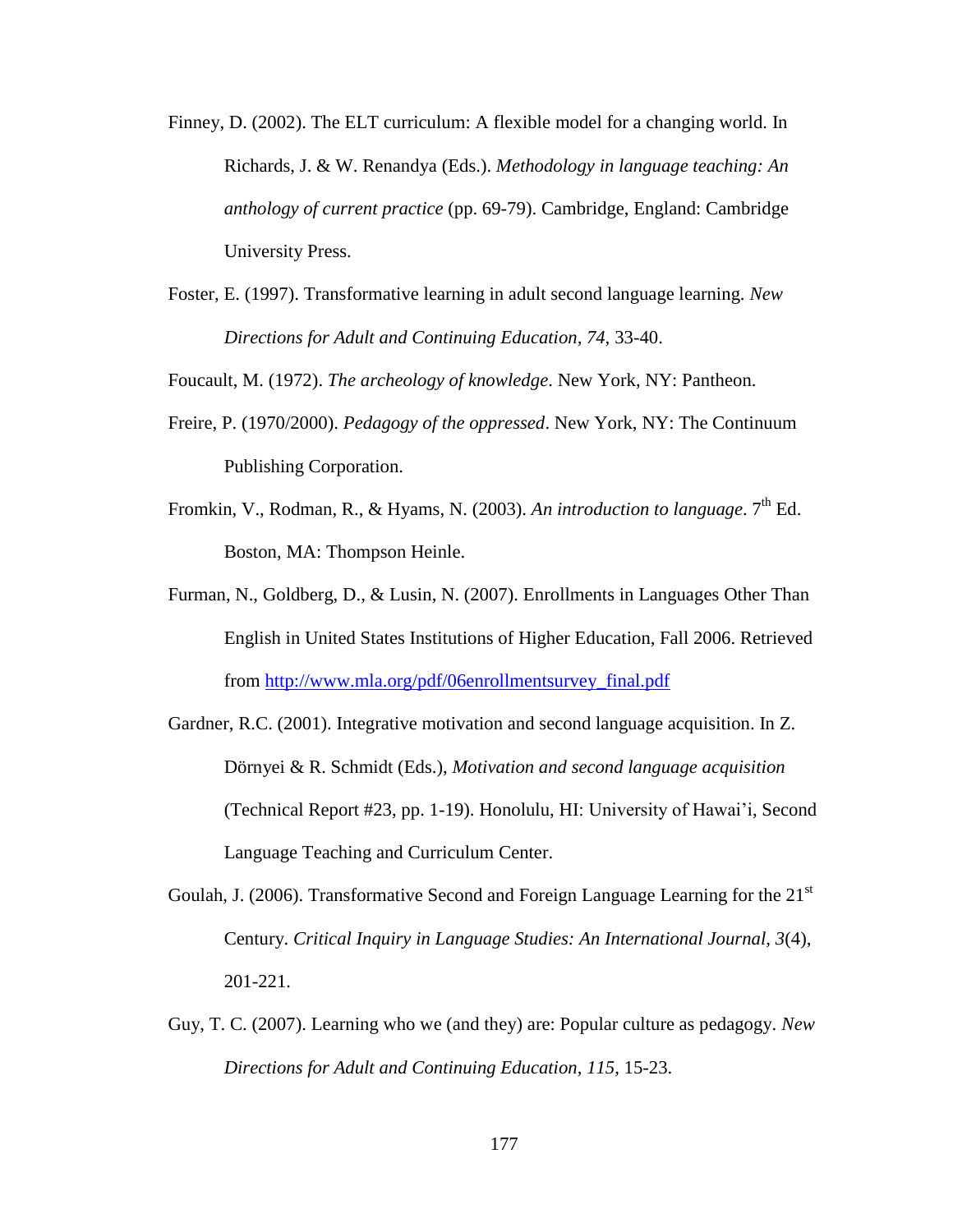- Hart, M. (1990). Liberation through consciousness raising. In J. Mezirow (Ed.), *Fostering critical reflection in adulthood* (pp. 47-73). San Francisco, CA: Jossey-Bass.
- Heany, T., & Horton, A. (1990). Reflective engagement for social change. In J. Mezirow (Ed.), *Fostering critical reflection in adulthood* (pp. 74-98). San Francisco, CA: Jossey-Bass.
- Hughes Wilhelm, K. (1997). Sometimes kicking and screaming: Language teachers-intraining react to a collaborative learning model. *The Modern Language Journal, 81*(4), 527-42.
- Johnson, K. (2006). The sociocultural turn and its challenges for second language teacher education. *TESOL Quarterly, 40*(1), 235-57.
- Johnson, S.M., & Mullins Nelson, B. (2010). Above and beyond the syllabus: Transformation in an adult, foreign language classroom*. Language Awareness, 19*(1), 35-50.
- Kasworm, C. (2003). Setting the stage: Adults in higher education. *New Directions for Student Services, 102*, 3-10.
- Kennedy, W. (1990). Integrating personal and social ideologies. In J. Mezirow (Ed.), *Fostering critical reflection in adulthood* (pp. 99-115). San Francisco, CA: Jossey-Bass.
- King, K. (1997). Examining learning activities and transformational learning, *International Journal of University Adult Education, 36*(3), 23-37.
- King, K. (2000). The adult ESL experience: Facilitating perspective transformation in the classroom. *Adult Basic Education: An Interdisciplinary Journal for Adult Literacy Educators, 10*(2), 69-89.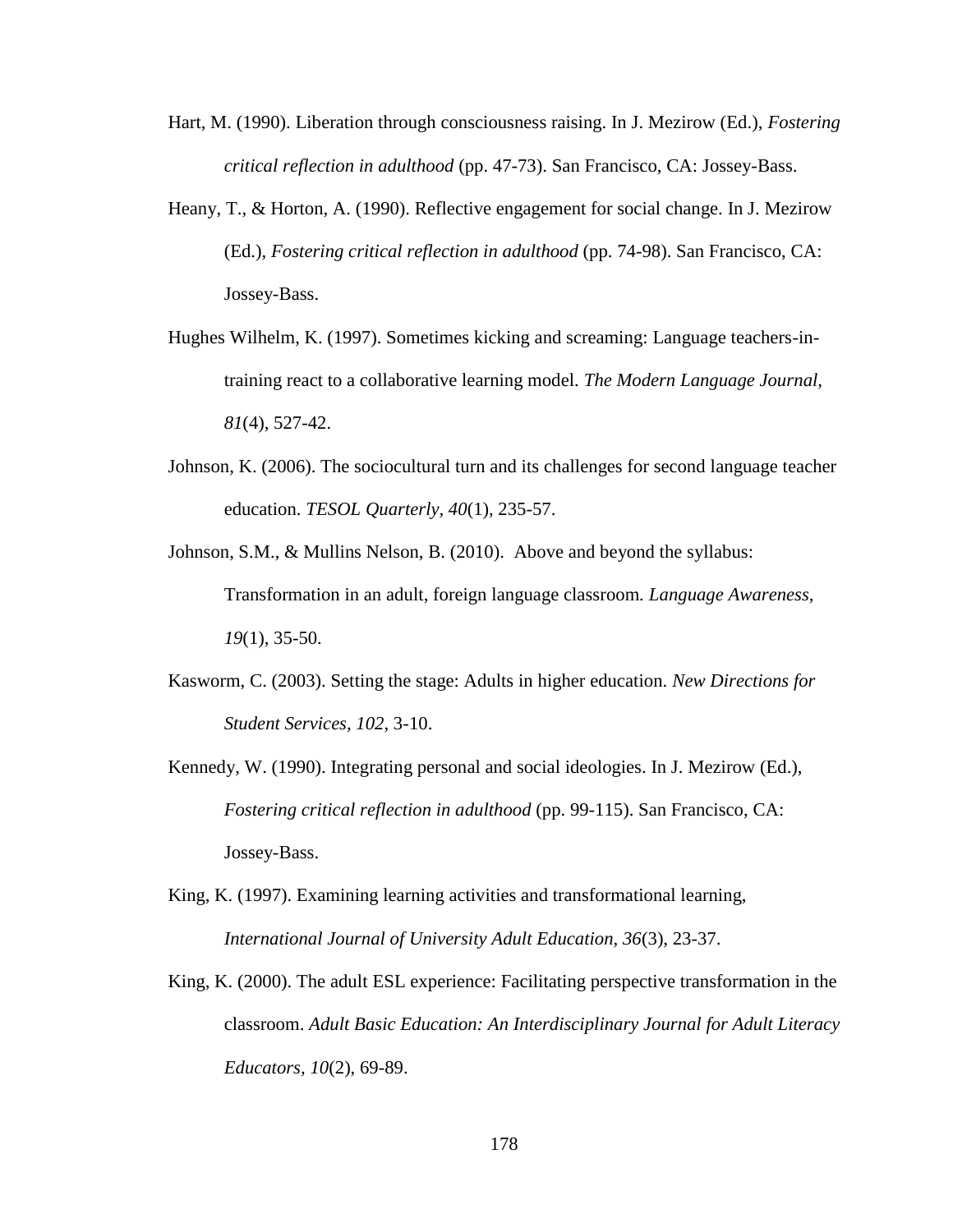- King, K. (2006). *Transformative Learning LAS Manual CD*. Teaneck, NJ: Transformation Education, LLC.
- Kitchener, K., & King, P. (1990). The reflective judgment model: Transforming assumptions about knowing. In J. Mezirow (Ed.), *Fostering critical reflection in adulthood* (pp. 159-176). San Francisco, CA: Jossey-Bass.
- Klee, C. (1998). Communication as an organizing principle in the national standards: Sociolinguistic aspects of Spanish language teaching. *Hispania, 81*(2), 339-51.
- Knowles, M., Holton, E., & Swanson, R. (2005). *The adult learner* [6<sup>th</sup> ed]. Burlington, MA: Elsevier.
- Knutson, E. (2006). Cross-cultural awareness for second/foreign language learners. *The Canadian Modern Language Review / La revue canadienne des langues vivantes, 62*(4), 591-610.
- Kolb, D. (1984). *Experiential Learning: Experience as the Source of Learning and Development.* New Jersey: Prentice-Hall.
- Kramsch, C. (1993). Language study as border study: Experiencing difference. *European Journal of Education*, *28*(3), 349-58.
- Kuhn, T. (1962). *The structure of scientific revolutions*. Chicago, IL: University of Chicago Press.
- Lindberg, I. (2003). Second language awareness: What for and for whom? *Language Awareness, 12*(3/4), 157-71.
- Lindeman, E. (1961). *The meaning of adult education*. Montreal, Canada: Harvest House.
- Mackey, A., & Gass, S. (2005). *Second language research: Methodology and design*. Mahwah, NJ: Lawrence Erlbaum Associates.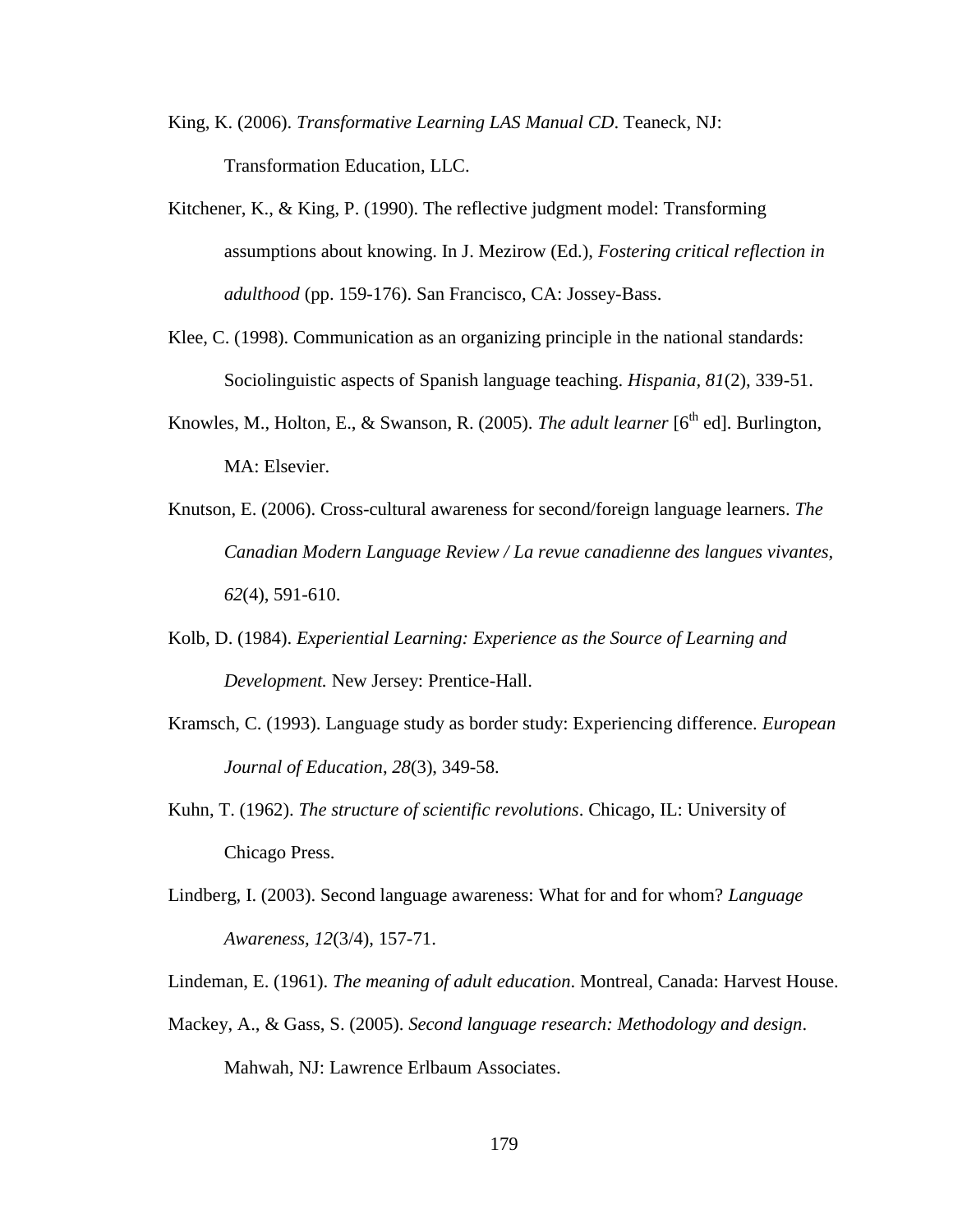- Malone, M., Rifkin, B., Christian, D., & Johnson, D. (2005). Attaining High Levels of Proficiency: Challenges for Foreign Language Education in the United States. Retrieved from<http://www.cal.org/resources/digest/attain.html>
- Markham, A. (2004). The Internet as a research context. In C. Seale, G. Gobo, J. Gubrium & D. Silverman (Eds.), *Qualitative research practice* (pp. 358-74). London, England: Sage.
- Marsick, V., & Watkins, K. (2001). Informal and incidental learning. *New Directions for Adult and Continuing Education, 89*, 25-34.
- McGraw-Hill. (2006). Dos Mundos  $6<sup>th</sup>$  ed. Information center. Retrieved from [http://highered.mcgraw-hill.com/sites/0072959258/information\\_center\\_view0/](http://highered.mcgraw-hill.com/sites/0072959258/information_center_view0/) [new\\_to\\_the\\_sixth\\_edition.html](http://highered.mcgraw-hill.com/sites/0072959258/information_center_view0/)
- McKay, S. (2006). *Researching second language classrooms*. Mahwah, NJ: Lawrence Erlbaum Associates, Inc.
- Metz, A. (1990). Why Sosúa? Trujillo's motives for Jewish refugee settlement in the Dominican Republic. *Contemporary Jewry, 11*(1), 3-28.
- Mezirow, J. (1991). *Transformative dimensions of adult learning*. San Francisco, CA: Jossey-Bass.
- Mezirow, J. (1997). Transformative learning: Theory to practice. *New Directions for Adult and Continuing Education, 74*, 5-12.
- Mikayla Ortuño, M. (1991). Cross-cultural awareness in the foreign language class: The Kluckhohn model. *The Modern Language Journal, 75*(4), 449-59.
- Mikayla Ortuño, M. (1994). Teaching language skills and cultural awareness with Spanish paintings. *Hispania, 77*(3), 500-11.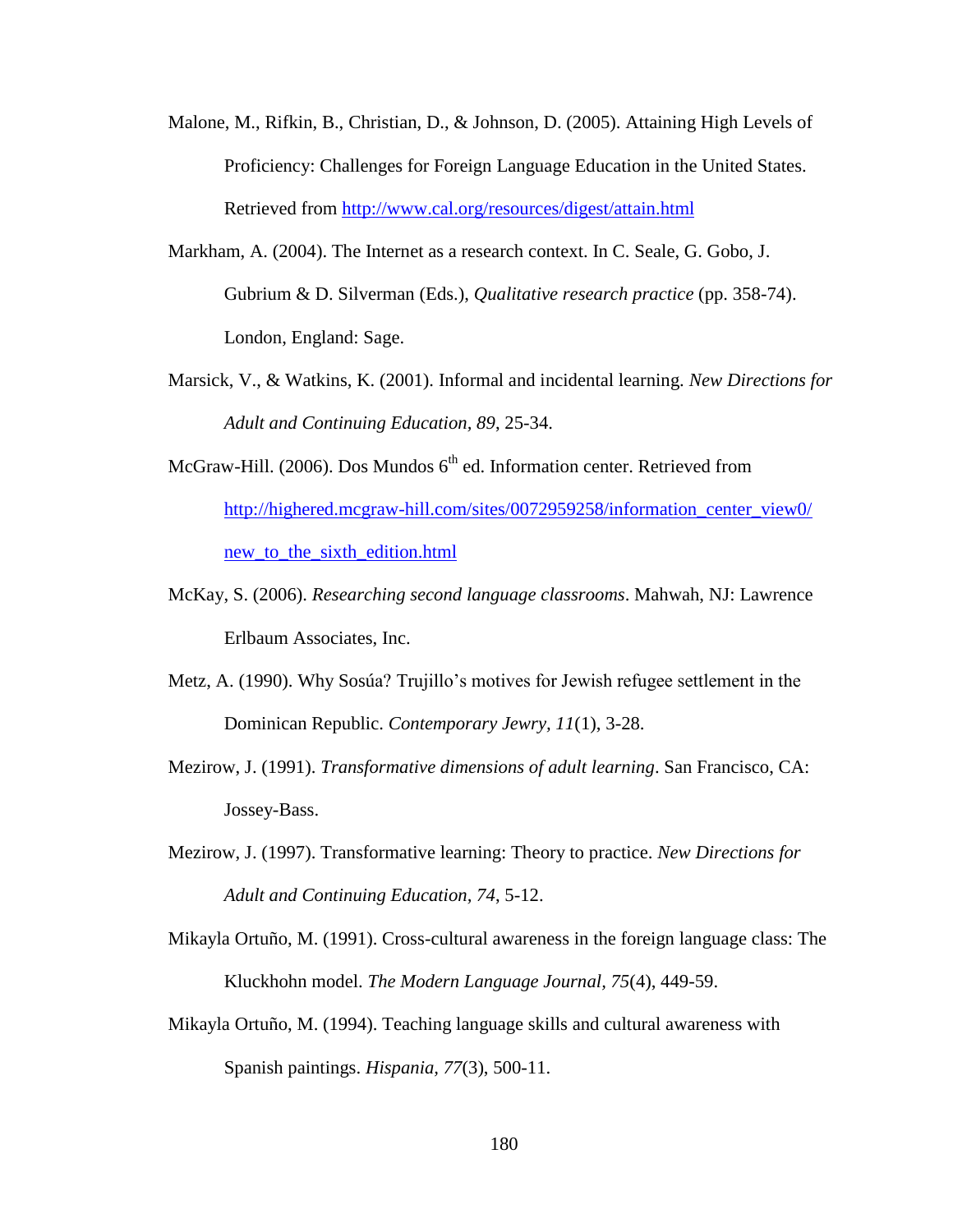- Mitchell, C., & Vidal, K.  $(2001)$ . Weighing the ways of the flow: Twentieth century language instruction. *The Modern Language Journal, 85*(1), 26-38.
- MLA Ad Hoc Committee on Foreign Languages. (2007). Foreign languages and higher education: New structures for a changed world. Retrieved from [http://www.mla.org/pdf/forlang\\_news\\_pdf.pdf](http://www.mla.org/pdf/forlang_news_pdf.pdf)

National Center for Education Statistics. (2011). College Navigator: Southwest

Tennessee Community College. Retrieved from

[http://nces.ed.gov/collegenavigator/?q=southwest+tennessee+community+college](http://nces.ed.gov/collegenavigator/?q=southwest+tennessee+community+college&s=all&id=221485)  $&$ s=all $&$ id=221485

National Virtual Translation Center. (2007). Language learning difficulty for English speakers. Retrieved on January 5, 2009 from

<http://www.nvtc.gov/lotw/months/november/learningExpectations.html>

- Norton, B., & Toohey, K. (2004). Critical pedagogies and language learning: An introduction. In B. Norton & K. Toohey (Eds.), *Critical pedagogies and language learning* (pp. 1-17)*.* Cambridge, England: Cambridge University Press.
- Nunan, D. (1992). *Research methods in language learning*. Cambridge, England: Cambridge University Press.
- O'Malley, J., & Valdez Pierce, L. (1996). *Authentic assessment for English language learners: Practical approaches for teachers*. New York, NY: Addison-Wesley.

Osborn, T. (2006). *Teaching world languages for social justice: A sourcebook of principles and practices.* Mahwah, NJ: Lawrence Erlbaum Associates, Publishers.

Patton, M. Q. (2002). *Qualitative research and evaluation methods*. Thousand Oaks, CA: Sage Publications.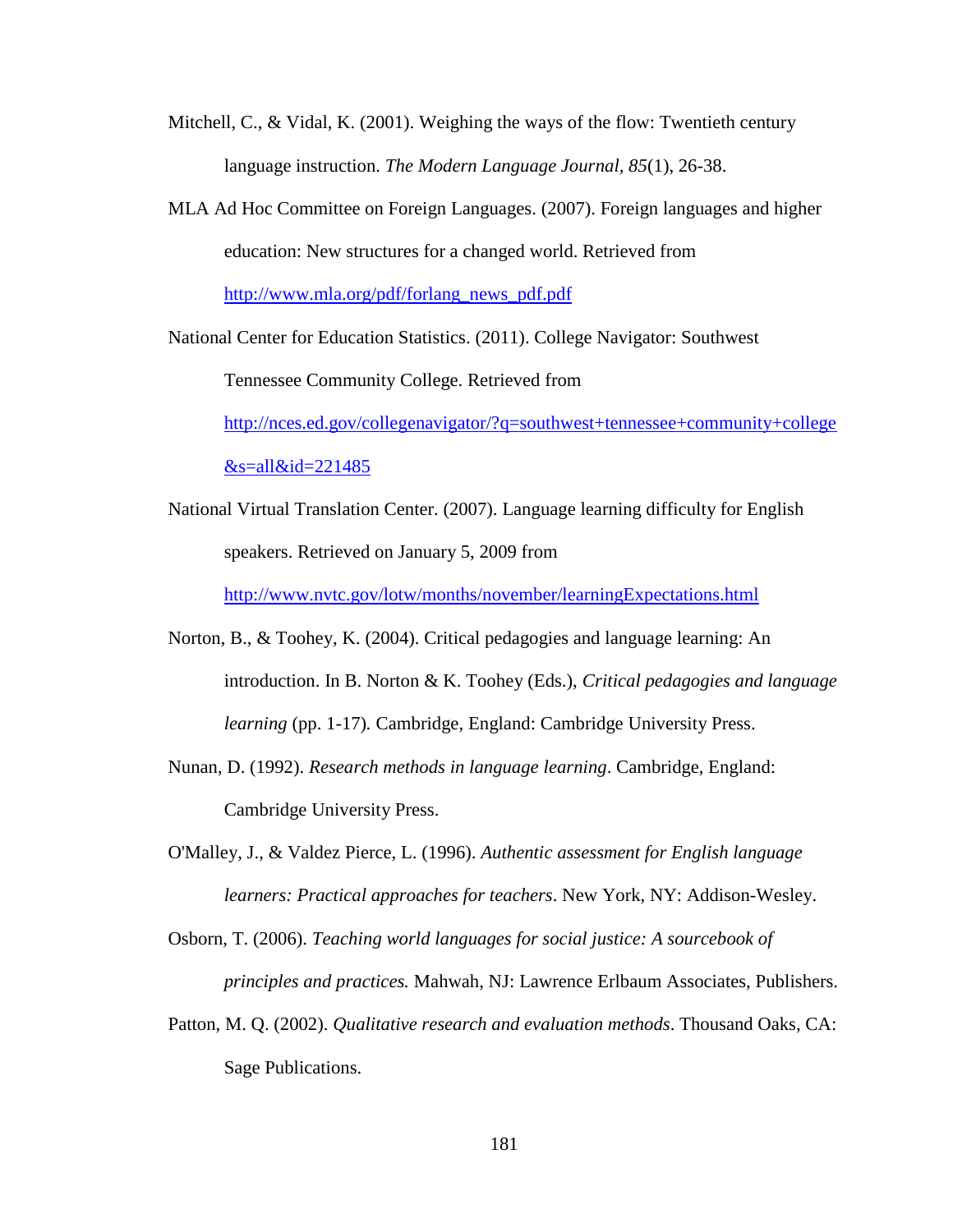- Pennycook, A. (2001). *Critical applied linguistics: A critical introduction*. Mahwah, NJ: Lawrence Erlbaum Associates, Publishers.
- Peshkin, A. (1988). In search of subjectivity One's own**.** *Educational Researcher, 17*(7), 17-22.
- Pilling-Cormick, J. (1997). Transformative and self-directed learning in practice. *New Directions for Adult and Continuing Education, 74,* 69-77.
- Rachal, J. (2002). Andragogy's detectives: A critique of the present and a proposal for the future. *Adult Education Quarterly, 52*(3), 210-27.
- Reagan, T., & Osborn, T. (2002). *The foreign language educator in society: Toward a critical pedagogy.* New York, NY: Lawrence Erlbaum Associates.
- Ross-Gordon, J. (2003). Adult learners in the classroom. *New Directions for Student Services, 102,* 43-52.
- Rossiter, M. (2007). Possible selves: An adult education perspective. *New Directions for Adult and Continuing Education, 114*, 5-15.

Säljö, R. (1979). Learning about learning. *Higher Education, 8*(4), 443-51.

- Schulz, R., & Elliott, P. (2000). Learning Spanish as an older adult. *Hispania, 83*(1), 107- 19.
- Schumann, J. (1986). Research on the acculturation model for second language acquisition. *Journal of Multilingual and Multicultural Development, 7*(5), 379-92.
- Sheen, R. (2008). A critical analysis of the advocacy of the task-based syllabus. *TESOL Quarterly, 28*(1), 127-151.

Spradley, J. (1980). *Participant observation*. New York, NY: Holt, Rinehart & Winston.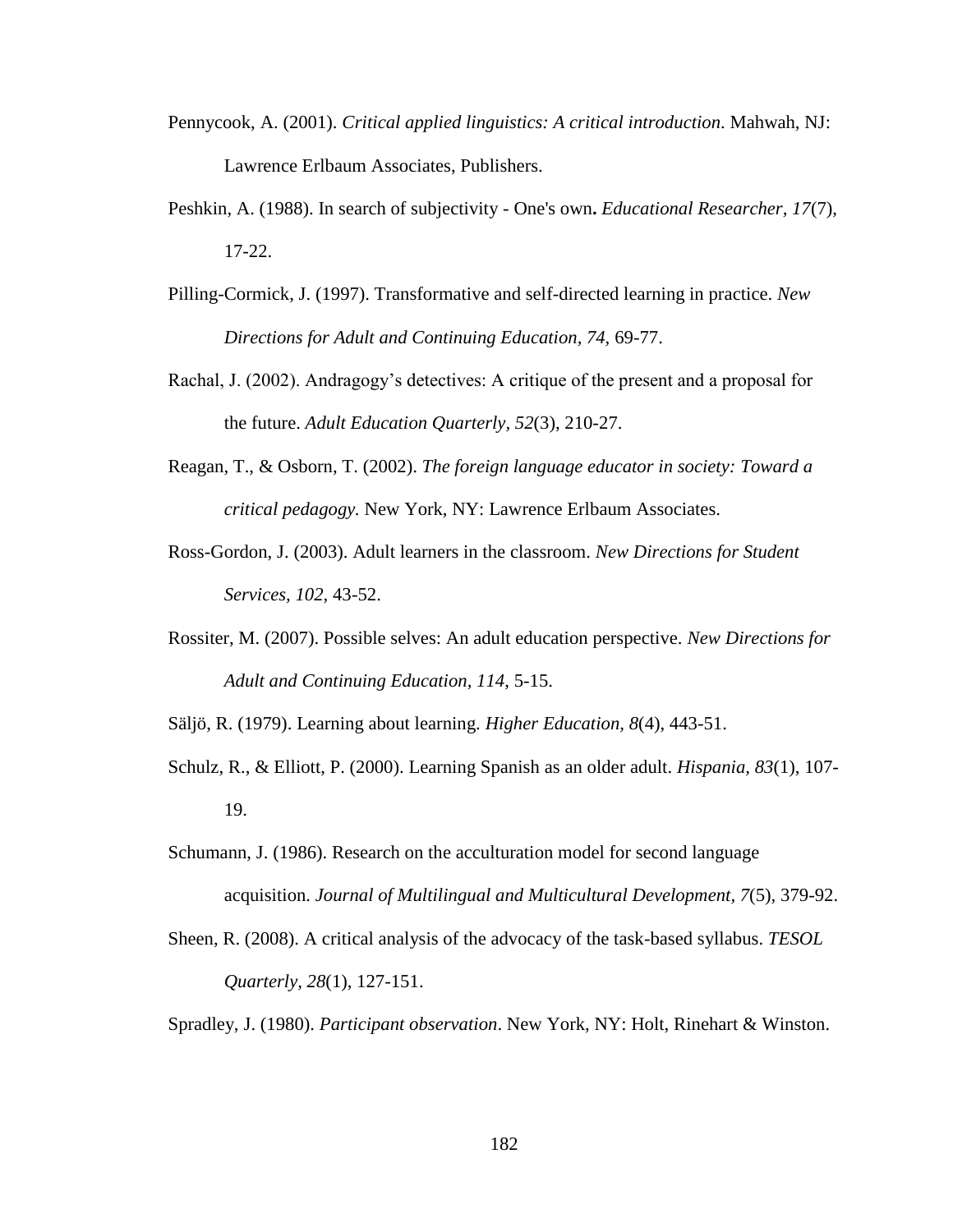- Stauble, A. M. (1980). Acculturation and second language acquisition. In R. Scarcella  $\&$ S. Krashen, S. (Eds.). *Research in second language acquisition* (pp. 43-50). Rowley, MA: Newbury House.
- Suzuki, L., Ahluwalia,M., Arora, A., & Mattis, J. (2007). The pond you fish in determines the fish you catch: Exploring strategies for qualitative data collection. *The Counseling Psychologist, 35*(2), 295-327.
- Swaffar, J. (1989). Competing paradigms in adult language acquisition. *The Modern Language Journal, 73*(3), 301-14.
- Taylor, E. W. (1994). Intercultural competency: A transformative learning process. *Adult Education Quarterly, 44*(3), 154-74.
- Taylor, E. W. (1997). Building upon the theoretical debate: A critical review of the empirical studies of Mezirow's transformative learning theory. *Adult Education Quarterly, 48*(1), 34-59.
- Taylor, E. W. (2000). Analyzing research on transformative learning theory. In J. Mezirow & Associates (Eds.), *Learning as transformation: Critical perspectives on a theory in progress* (pp. 285-328). San Francisco, CA: Jossey-Bass.
- Terrell, T., Andrade, M., Egasse, J., & Muñoz, E. M. (2005). *Dos Mundos* [6th ed]. McGraw-Hill.
- Tisdell, E., & Thompson, P. (2007). Seeing from a different angle: The role of pop culture in teaching for diversity and critical media literacy in adult education. *International Journal of Lifelong Education, 26*(6), 651-73.
- Uber Grosse, C., Tuman, W., & Critz, M. (1998). The economic utility of foreign language study. *The Modern Language Journal, 82*(4), 457-72.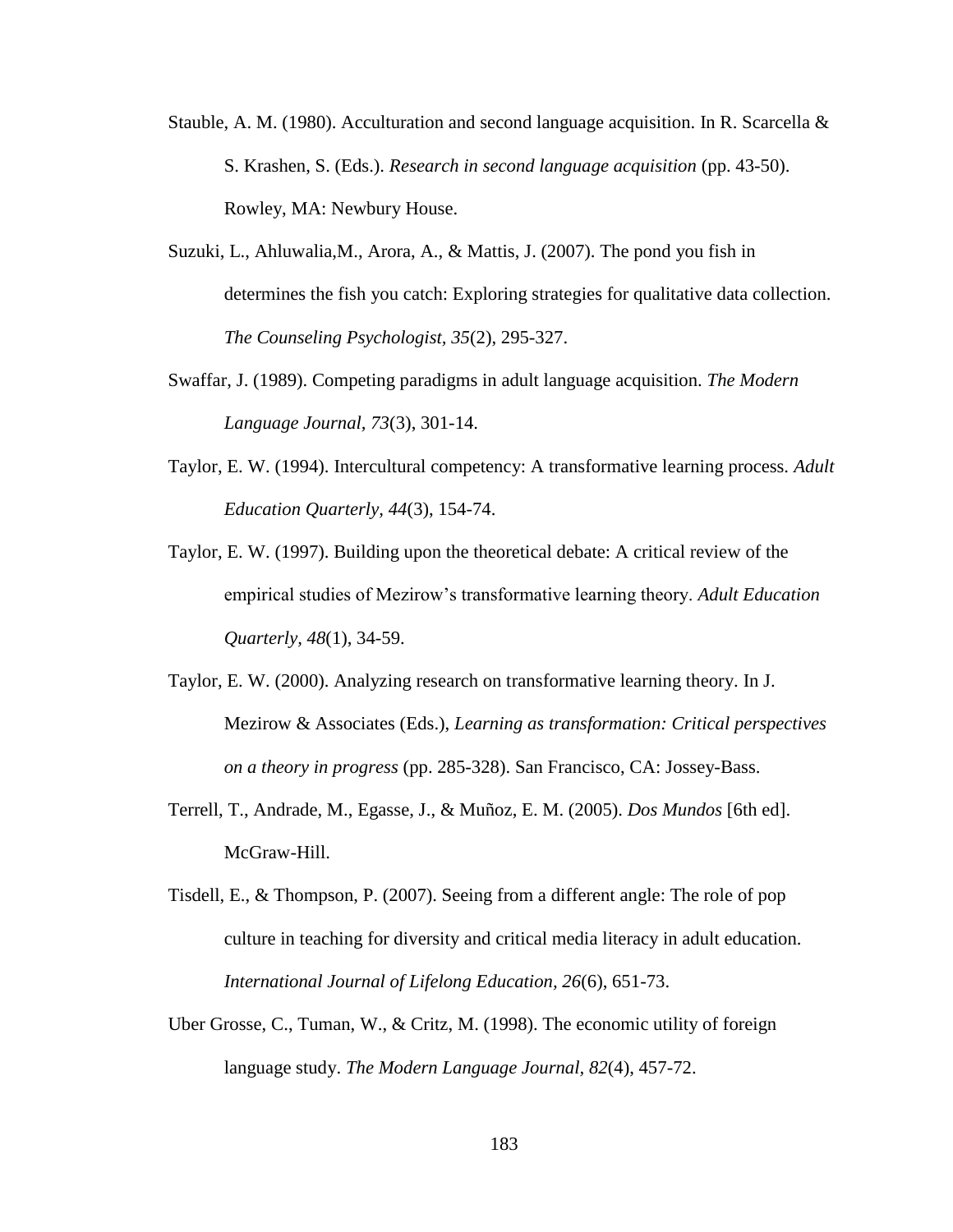- U.S. Census Bureau. (2011). *2005-2009 American Community Survey 5-Year Estimates: Data Profile Highlights.* Retrieved from<http://www.census.gov/>
- Whorf, B. L. (1956). *Language, Thought and Reality*. J. B. Carroll (Ed.). Cambridge, MA: MIT Press.
- Wolcott, H. (1994). *Transforming Qualitative Data: Description, Analysis, and Interpretation*. Thousand Oaks, CA: Sage.
- Zuengler, J., & Miller, E. (2006). Cognitive and sociocultural perspectives: Two parallel SLA worlds? *TESOL Quarterly, 40*(1), 35-58.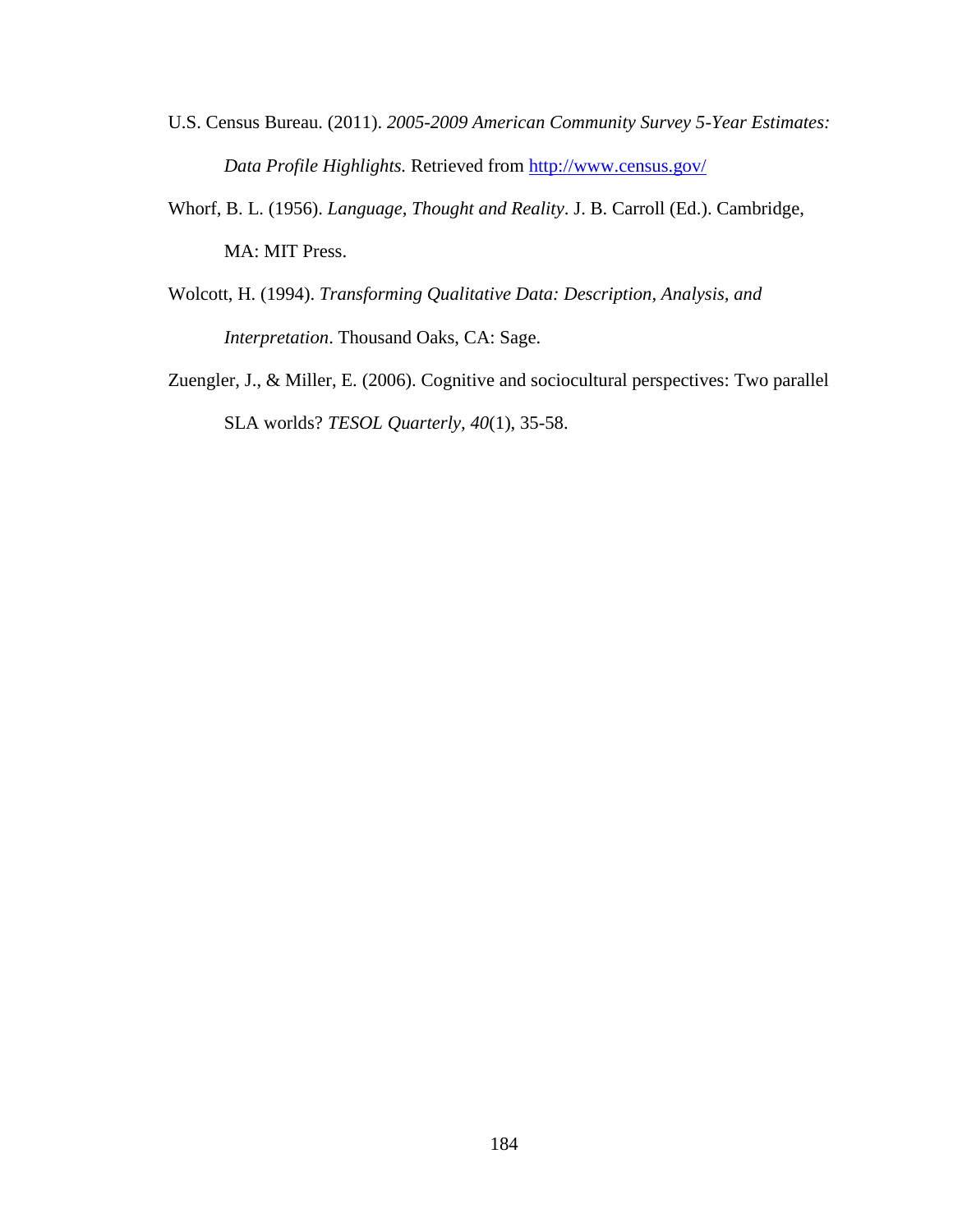# **Appendix A**

### **Informed Consent**

## Dear Class,

Thank you for participating in this study. As you know, this study is completely voluntary and there is no penalty for not participating. In addition, if at any time you change your mind and decide not to participate, you can withdraw with no penalty.

The research investigates the experiences of adults learning a foreign language. I believe that important things happen when adults learn a new language and culture. Only with your help can I learn more about your experiences. I will be coming to class meetings and observing the classroom activities. I am asking for your consent to access two things: your learning journals and your specific classroom contribution (meaning questions you ask, comments you make, etc.). In addition, I may invite you to participate in one-on-one interviews later in the semester. All information I collect from you as a part of this study will remain confidential.

Thank you in advance for being part of this project; your cooperation is greatly appreciated.

Forms to Fill Out: There are two copies of the consent form. One copy is stapled to this letter, the other is separate. The copy attached to this letter is for you, the student, to keep, and the other copy should to be turned in to me.

If you do not wish to participate in this study, you may write your name at the bottom of the separate consent form where it says "Name of Participant" but do not sign or date the form. Then turn the forms in to me. By putting your name on the otherwise blank form, I will be able to easily see who does not wish to participate and I can be sure to exclude your information in the study data.

Thank you so much! Stacey Margarita Johnson Smjhnsn2@memphis.edu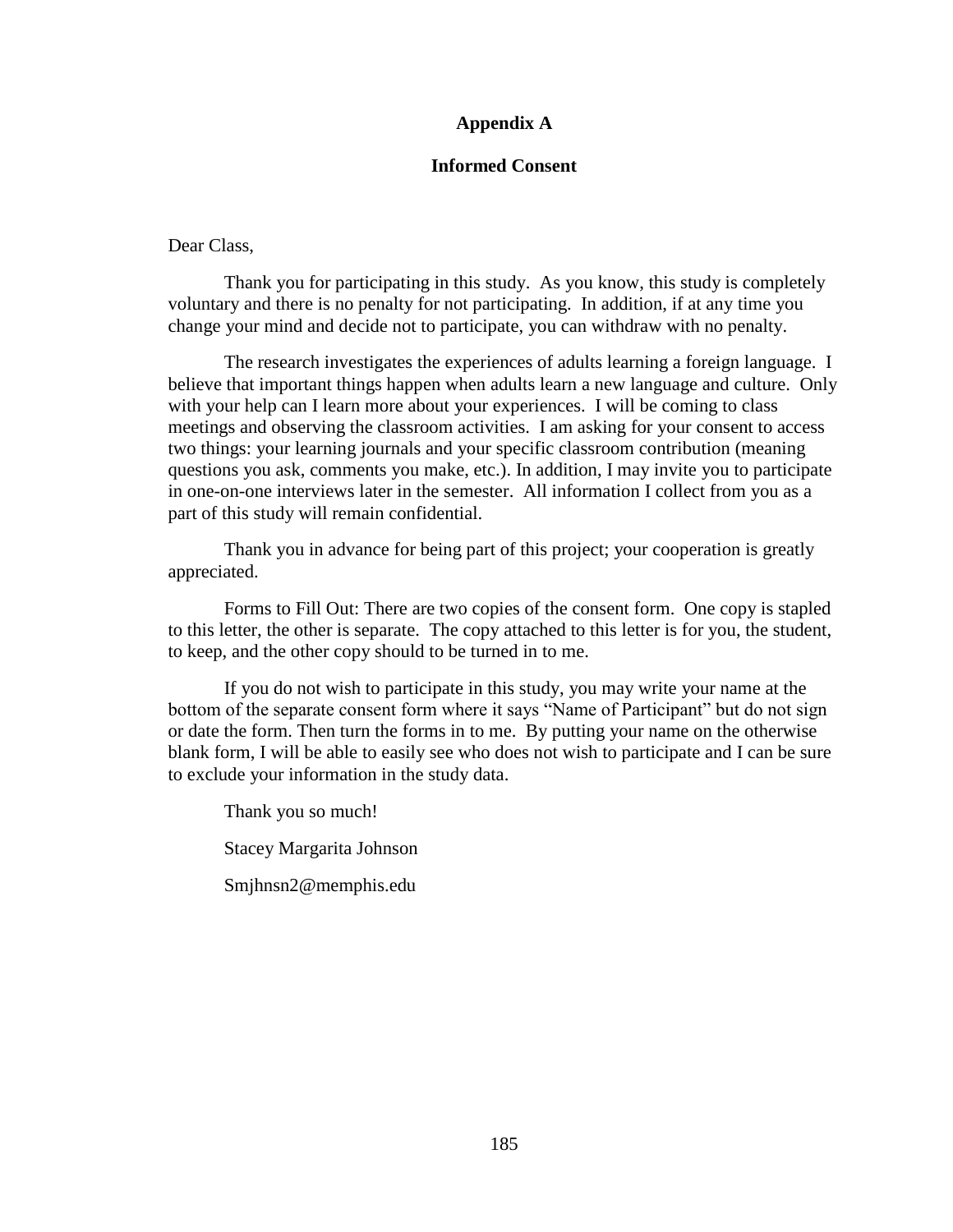### CONSENT FORM

I, \_\_\_\_\_\_\_\_\_\_\_\_\_\_\_\_\_\_\_\_\_\_\_\_\_\_\_\_\_\_\_\_\_\_\_, agree to participate in a study as part of the class titled Spanish 1010 at Urban Southern Community College. I understand that my participation is voluntary. I can stop taking part at any time without penalty.

The purpose of this research project is to determine what kinds of learning experiences students have and how classroom activities contribute to their learning as they begin studying a new language and culture. As a participant in this study, I agree to allow the researcher to access the learning journals that I complete as part of class. I also agree to allow the researcher to record my contributions to class (questions I ask, comments I make, etc.). Some students will also be invited to do a follow-up interview. The data collected through the researcher's observations or through the interviews will not be shared with my instructor. My personal information will be kept confidential. Pseudonyms will be used to refer to study participants in any reports or publications resulting from this study. All tapes, transcripts and field notes will be given codes and stored separately from names or other direct identifying information. After the study is complete, all data will be stored for one year, then destroyed.

Students who participate in this study are entitled to the benefit of receiving extra credit from the class instructor.

No risk to the student is expected, but if I experience some discomfort at any point, then I can choose to discontinue my participation in the study without any penalty.

The researcher will answer any further questions about the research, now or during the course of the project.

I understand that I am agreeing by my signature on this form to take part in this research project and I understand that I will receive a signed copy of this form for my records.

Name of Participant Signature Signature Date

\_\_\_\_\_\_\_\_\_\_\_\_\_\_\_\_\_\_\_\_\_\_\_\_\_\_\_\_\_\_ \_\_\_\_\_\_\_\_\_\_\_\_\_\_\_\_\_\_\_\_\_\_\_\_\_ \_\_\_\_\_\_\_\_\_\_\_\_\_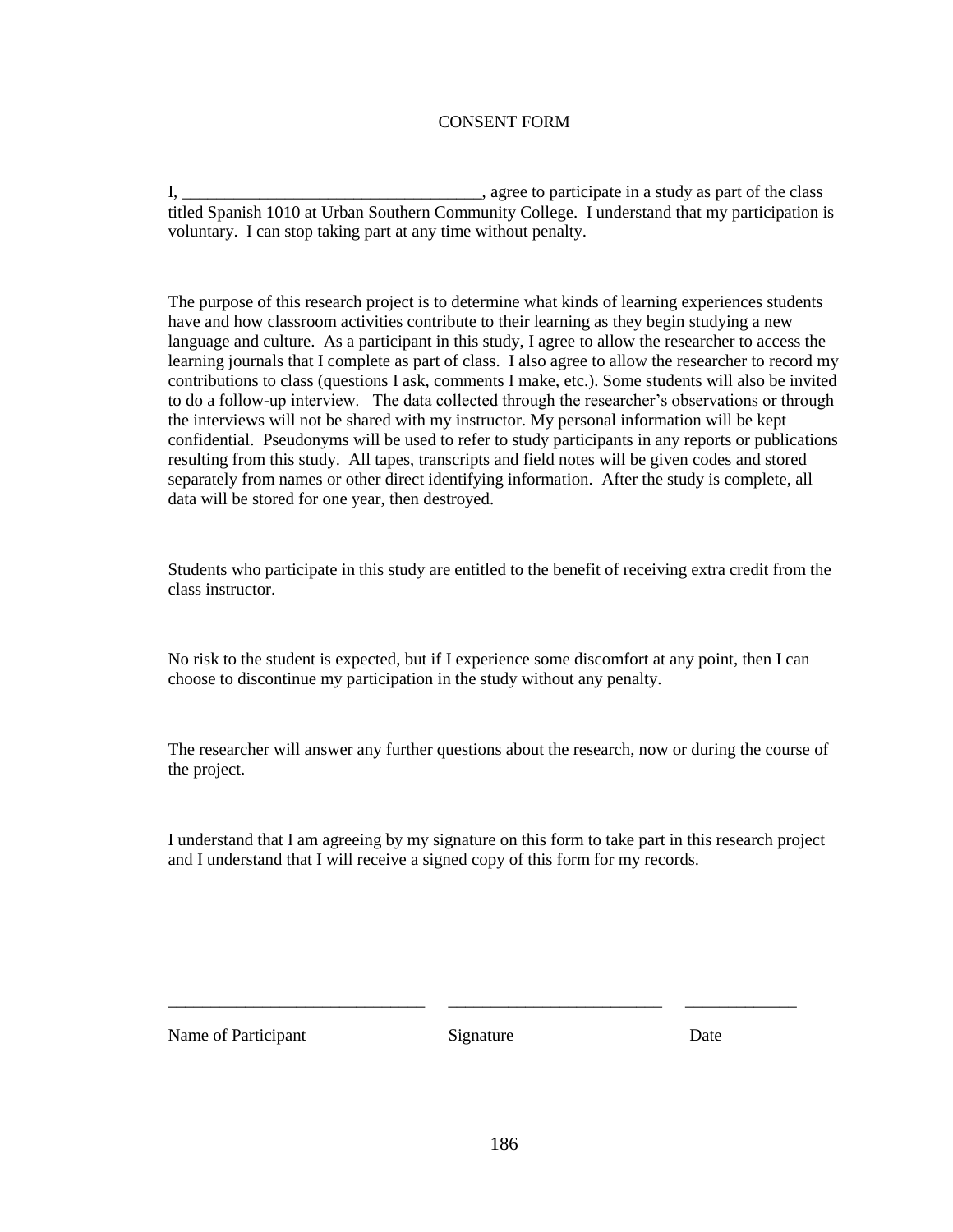What is the best way for me to contact you? Phone: \_\_\_\_\_\_\_\_\_\_\_\_\_\_\_\_\_\_\_\_\_\_\_\_\_\_\_\_\_\_\_

Email: \_\_\_\_\_\_\_\_\_\_\_\_\_\_\_\_\_\_\_\_\_\_\_\_\_\_\_\_\_\_\_

Please sign two copies. Keep one and return one to the researcher.

Participation in this study is strictly voluntary. Refusal to participate will not involve any penalty or loss of benefits to which the student is otherwise entitled. A student may discontinue participation at any time with no penalty. If you require further explanation of research subjects' rights, please contact the researcher, Stacey Margarita Johnson, at smjhnsn2@memphis.edu or the Chair of the Institutional Review Board at 678-2533.